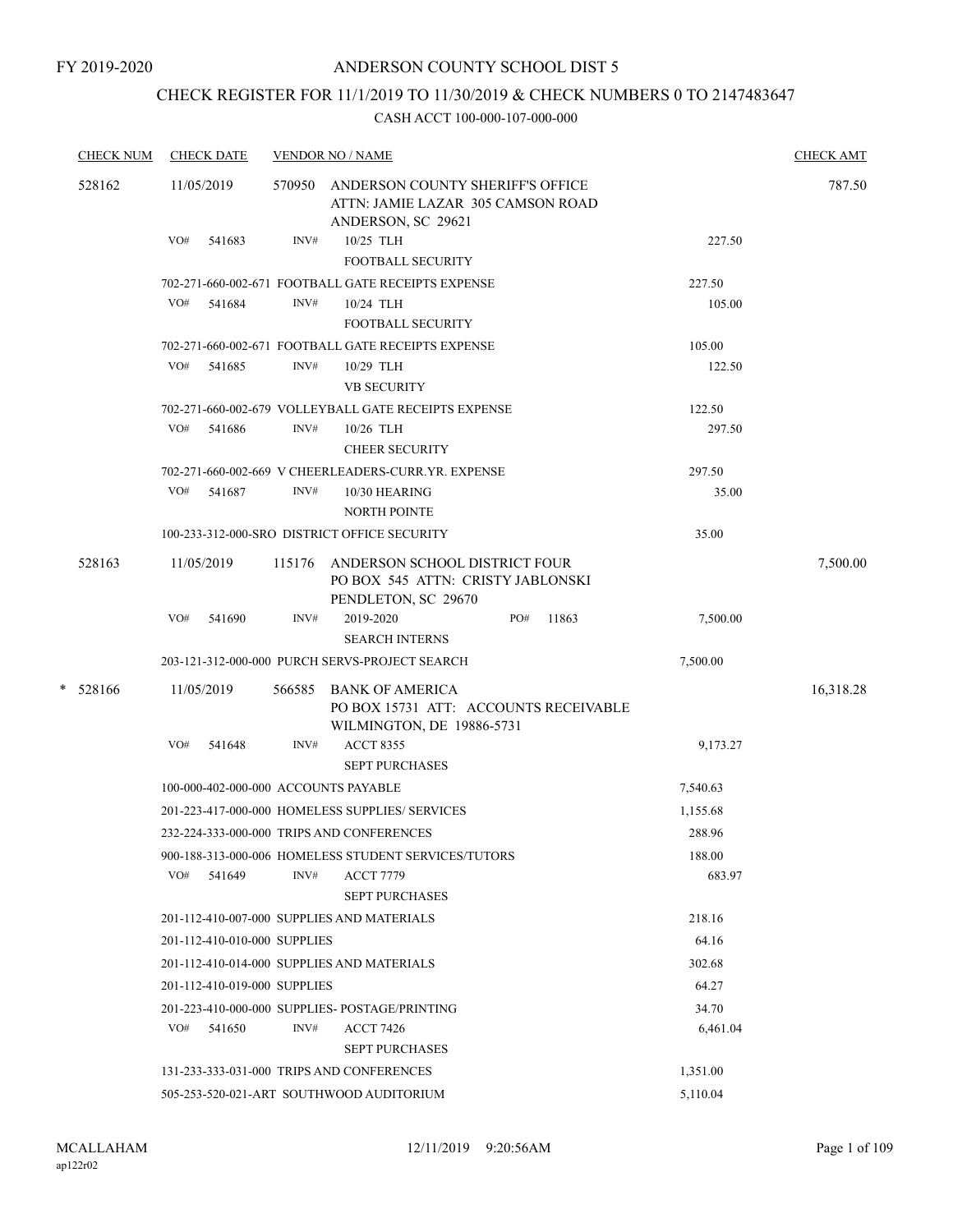# CHECK REGISTER FOR 11/1/2019 TO 11/30/2019 & CHECK NUMBERS 0 TO 2147483647

|        | <b>CHECK NUM</b> | <b>CHECK DATE</b>                        |        | <b>VENDOR NO / NAME</b>                                                                       |                                         |       |           | <b>CHECK AMT</b> |
|--------|------------------|------------------------------------------|--------|-----------------------------------------------------------------------------------------------|-----------------------------------------|-------|-----------|------------------|
| *      | 528169           | 11/05/2019                               |        | 564814 BROOKWOOD FARMS, INC<br>POBOX 277 ATT: ACCOUNTS RECEIVABLE<br>SILER CITY, NC 27344     |                                         |       |           | 957.00           |
|        |                  | VO#<br>541692                            | INV#   | 0121317<br><b>BBQ</b>                                                                         |                                         |       | 957.00    |                  |
|        |                  |                                          |        | 600-000-172-000-000 FOOD SERV INVEN. FOOD                                                     |                                         |       | 957.00    |                  |
|        | 528170           | 11/05/2019                               |        | 576148 CANA KIT CORPORATION<br>2455 DOLLARTON HWY, UNIT 118 NORTH<br>VANCOUVER, BC, CA V7H0A2 |                                         |       |           | 1,539.20         |
|        |                  | VO#<br>541694                            | INV#   | 1977114<br><b>STARTER KIT</b>                                                                 | PO#                                     | 11541 | 1,539.20  |                  |
|        |                  |                                          |        | 329-115-410-031-000 SUPPLIES-STATE EQUIPMENT                                                  |                                         |       | 1,539.20  |                  |
| $\ast$ | 528172           | 11/05/2019                               |        | 571748 COLONIAL LIFE<br>SC 29202-0903                                                         | PREMIUM PROCESSING PO BOX 903 COLUMBIA, |       |           | 7,323.36         |
|        |                  | VO#<br>541696                            | INV#   | <b>OCT 2019</b><br>E4041711                                                                   |                                         |       | 7,323.36  |                  |
|        |                  |                                          |        | 100-000-469-000-000 LIFE INSURANCE PAYABLE                                                    |                                         |       | 7,323.36  |                  |
|        | 528173           | 11/05/2019                               | 198651 | DELL MARKETING LP<br>POBOX 534118 ATT: ACCOUNTS RECEIVABLE<br>ATLANTA, GA 30353-4118          |                                         |       |           | 360.21           |
|        |                  | VO#<br>541697                            | INV#   | 10349178951<br><b>TONER</b>                                                                   | PO#                                     | 11861 | 191.05    |                  |
|        |                  | 100-266-314-000-000 REPAIRS TO EQUIPMENT |        |                                                                                               |                                         |       | 191.05    |                  |
|        |                  | VO#<br>541698                            | INV#   | 10348182642<br><b>TONER</b>                                                                   | PO#                                     | 11820 | 169.16    |                  |
|        |                  |                                          |        | 871-113-410-000-000 SUPPLIES AND MATERIALS                                                    |                                         |       | 169.16    |                  |
|        | 528174           | 11/05/2019                               |        | 571337 DIAMANT, KATE KRAUSE**<br>PO BOX 5962 GREENVILLE, SC 29606                             |                                         |       |           | 130.00           |
|        |                  | VO#<br>541677                            | INV#   | <b>ART PROGRAM</b><br><b>MIDWAY ELEM</b>                                                      |                                         |       | 130.00    |                  |
|        |                  | 717-190-660-017-211 SCIENCE EXPENSE      |        |                                                                                               |                                         |       | 130.00    |                  |
|        | 528175           | 11/05/2019                               | 573320 | DISPLAYS2GO<br>GEORGE PATTON ASSOCIATES 29253 NETWORK<br>PLACE CHICAGO, IL 60673-1292         |                                         |       |           | 174.72           |
|        |                  | VO#<br>541700                            | INV#   | PSI1303600<br><b>PODIUM</b>                                                                   | PO#                                     | 11642 | 861.17    |                  |
|        |                  |                                          |        | 505-253-520-021-ART SOUTHWOOD AUDITORIUM                                                      |                                         |       | 861.17    |                  |
|        |                  | VO#<br>541701                            | INV#   | 142158<br><b>CREDIT</b>                                                                       |                                         |       | $-686.45$ |                  |
|        |                  |                                          |        | 805-221-445-000-000 TECHNOLOGY SUPPLIES/SOFTWARE                                              |                                         |       | $-686.45$ |                  |
|        | 528176           | 11/05/2019                               | 563495 | ELECTRIC CITY UTILITIES<br>CITY OF ANDERSON 601 SOUTH MAIN ST<br>ANDERSON, SC 29624           |                                         |       |           | 4,596.05         |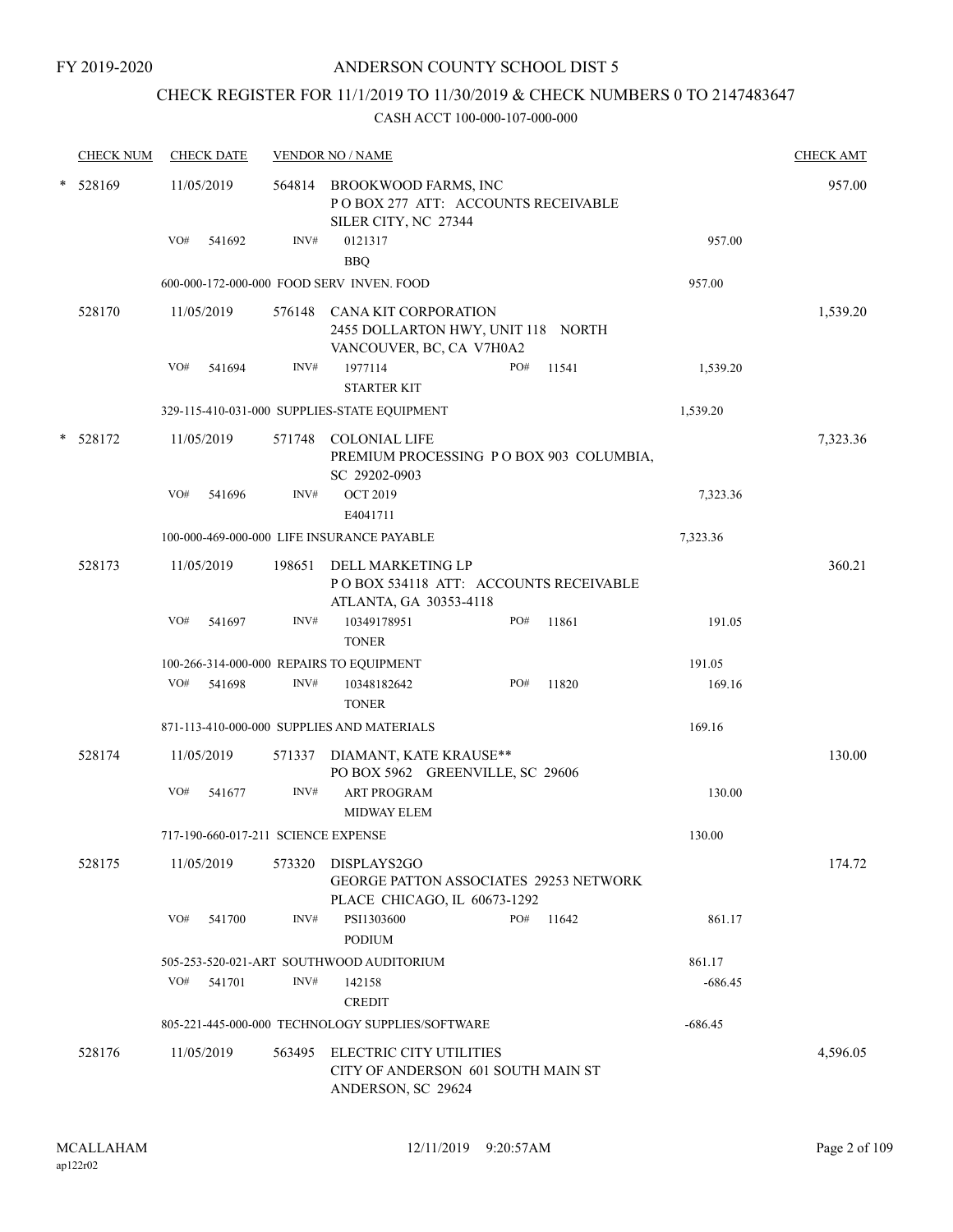# CHECK REGISTER FOR 11/1/2019 TO 11/30/2019 & CHECK NUMBERS 0 TO 2147483647

| <b>CHECK NUM</b> |     | <b>CHECK DATE</b>            |        | <b>VENDOR NO / NAME</b>                                                                            |     |       |           | <b>CHECK AMT</b> |
|------------------|-----|------------------------------|--------|----------------------------------------------------------------------------------------------------|-----|-------|-----------|------------------|
|                  | VO# | 541699                       | INV#   | <b>SOUTHWOOD</b><br><b>UPSIZE METER</b>                                                            | PO# | 11925 | 4,596.05  |                  |
|                  |     |                              |        | 505-253-520-021-ART SOUTHWOOD AUDITORIUM                                                           |     |       | 4,596.05  |                  |
| 528178           |     | 11/05/2019                   |        | 573931 ENTERPRISE LEASING COMPANY<br>PO BOX 100243 ATLANTA, GA 30384-0243                          |     |       |           | 125.77           |
|                  | VO# | 541703                       | INV#   | 22487438<br>RSV#2035402374                                                                         |     |       | 125.77    |                  |
|                  |     |                              |        | 328-115-312-031-0CO PURCHASED SERVICES (C/O)                                                       |     |       | 125.77    |                  |
| 528179           |     | 11/05/2019                   | 233400 | FEDEX<br>POBOX 371461 ATT: ACCOUNTS RECEIVABLE<br>PITTSBURGH, PA 15250-7461                        |     |       |           | 118.45           |
|                  | VO# | 541704                       | INV#   | 4703954135<br><b>SHIPPING</b>                                                                      |     |       | 118.45    |                  |
|                  |     | 100-113-410-014-000 SUPPLIES |        |                                                                                                    |     |       | 118.45    |                  |
| 528180           |     | 11/05/2019                   |        | 563501 FOOD EQUIPMENT COMPANY, INC<br>34 TEDWALL COURT ATT: ACCOUNTS<br>RECEIVABLE GREER, SC 29650 |     |       |           | 15,968.94        |
|                  | VO# | 541705                       | INV#   | 102727<br><b>SOUTHWOOD</b>                                                                         | PO# | 11726 | 15,968.94 |                  |
|                  |     |                              |        | 600-256-541-021-000 EQUIPMENT-NON EXPENDABLE                                                       |     |       | 15,968.94 |                  |
| $* 528184$       |     | 11/05/2019                   | 575946 | KEYS INNOVATIVE SOLUTIONS<br>PO BOX 538602 ATLANTA, GA 30353-8602                                  |     |       |           | 440.08           |
|                  | VO# | 541718                       | INV#   | 429000368<br>WHITEHALL ELEM                                                                        |     |       | 440.08    |                  |
|                  |     |                              |        | 719-271-660-019-391 ICE CREAM SALES EXPENSE                                                        |     |       | 440.08    |                  |
| 528185           |     | 11/05/2019                   | 576257 | LEGENDS OF LEARNING INC<br>500 N CAPITOL ST, NW SUITE 230 WASHINGTON,<br>DC 20001                  |     |       |           | 2,200.00         |
|                  | VO# | 541719                       | INV#   | 1915<br><b>SUBSCRIPTION</b>                                                                        | PO# | 11875 | 2,200.00  |                  |
|                  |     |                              |        | 871-113-445-000-000 TECHNOLOGY SUPPLIES                                                            |     |       | 2,200.00  |                  |
| 528186           |     | 11/05/2019                   |        | 366700 MUTUAL OF OMAHA<br>PO BOX 2147 OMAHA, NE 68103-2147                                         |     |       |           | 27,637.49        |
|                  | VO# | 541724                       | INV#   | <b>NOV 2019</b><br>G00018B5                                                                        |     |       | 27,637.49 |                  |
|                  |     |                              |        | 100-000-450-000-000 MISC. DEDUCTIONS                                                               |     |       | 8,163.89  |                  |
|                  |     |                              |        | 100-000-456-000-000 INSURANCE PAYABLE                                                              |     |       | 19,473.60 |                  |
| 528187           |     | 11/05/2019                   | 576088 | PACK STEEL SUPPLY LLC<br>PORTER CAPITAL CORPORATION PO BOX 12105<br>BIRMINGHAM, AL 35202           |     |       |           | 973.28           |
|                  | VO# | 541732                       | INV#   | 3539<br><b>SUPPLIES</b>                                                                            | PO# | 11835 | 973.28    |                  |
|                  |     | 131-115-410-031-000 SUPPLIES |        |                                                                                                    |     |       | 973.28    |                  |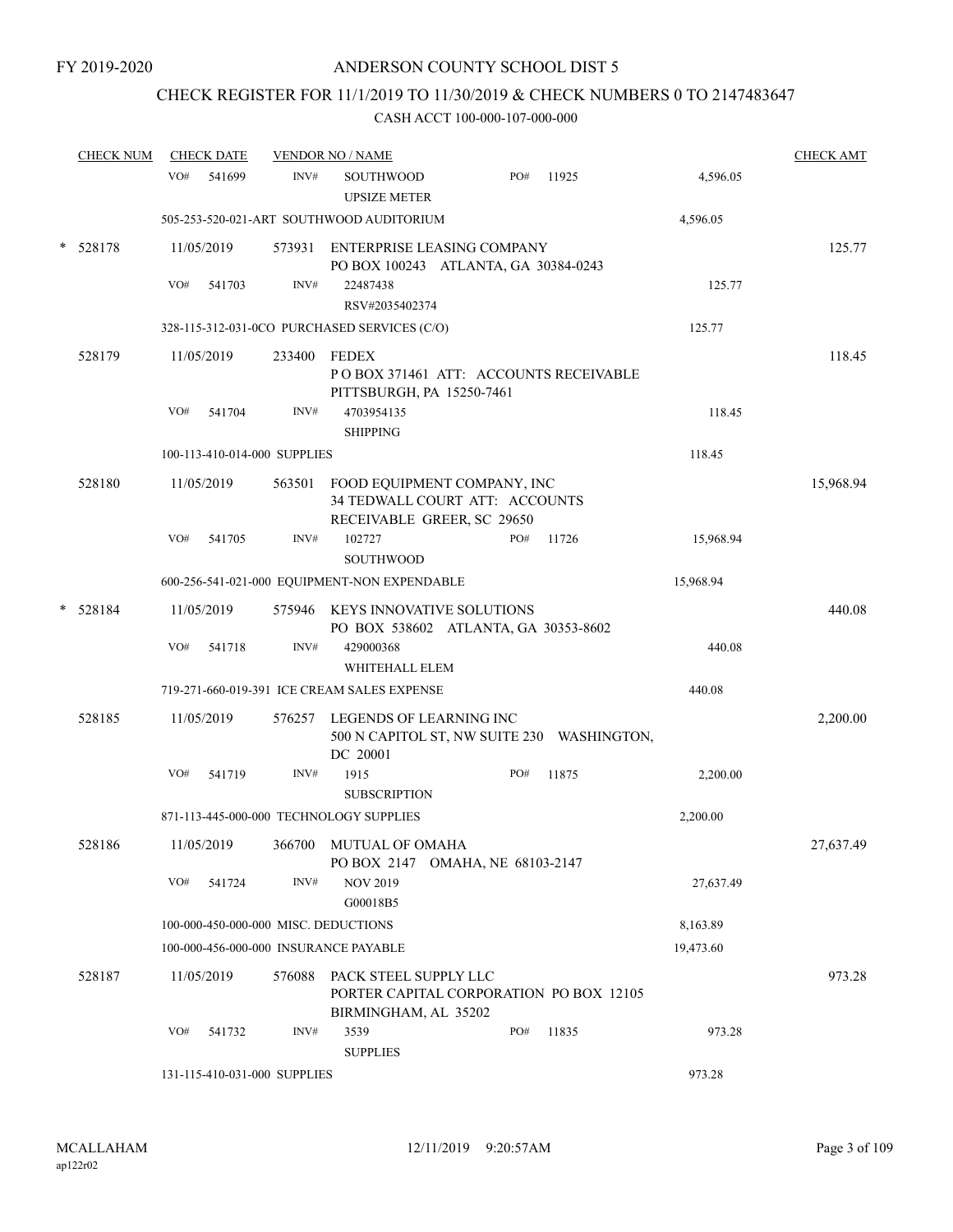# CHECK REGISTER FOR 11/1/2019 TO 11/30/2019 & CHECK NUMBERS 0 TO 2147483647

|   | <b>CHECK NUM</b> |     | <b>CHECK DATE</b> |                              | <b>VENDOR NO / NAME</b>                                                                          |     |       |          | <b>CHECK AMT</b> |
|---|------------------|-----|-------------------|------------------------------|--------------------------------------------------------------------------------------------------|-----|-------|----------|------------------|
|   | 528188           |     | 11/05/2019        |                              | 564378 PEARSON EDUCATION, INC<br>13036 COLLECTION CENTER DRIVE CHICAGO, IL<br>60693              |     |       |          | 2,744.45         |
|   |                  |     | VO# 541733        | INV#                         | 7316612<br><b>SUPPLIES</b>                                                                       | PO# | 11626 | 2,744.45 |                  |
|   |                  |     |                   |                              | 201-112-410-007-000 SUPPLIES AND MATERIALS                                                       |     |       | 2,744.45 |                  |
|   | 528189           |     | 11/05/2019        |                              | 576016 PIVOT POINT INTERNATIONAL, INC<br>DEPT 20-1055 PO BOX 5940 CAROL STREAM, IL<br>60197-5940 |     |       |          | 8,301.29         |
|   |                  | VO# | 541734            | INV#                         | 16400438                                                                                         |     |       | 1,051.49 |                  |
|   |                  |     |                   |                              | AIT COSMETOLOGY                                                                                  |     |       |          |                  |
|   |                  |     |                   |                              | 731-271-660-031-823 COSMETOLOGY EXPENSE                                                          |     |       | 1,051.49 |                  |
|   |                  | VO# | 541735            | INV#                         | 16400317<br>AIT COSMETOLOGY                                                                      |     |       | 7,249.80 |                  |
|   |                  |     |                   |                              | 731-271-660-031-823 COSMETOLOGY EXPENSE                                                          |     |       | 7,249.80 |                  |
|   | * 528191         |     | 11/05/2019        | 576245                       | READ TO THEM<br>2201 W BROAD STREET SUITE 206 RICHMOND,<br>VA 23220                              |     |       |          | 2,189.25         |
|   |                  | VO# | 541738            | INV#                         | 17007333<br><b>CALHOUN ELEM</b>                                                                  | PO# | 11846 | 2,189.25 |                  |
|   |                  |     |                   |                              | 201-112-410-014-000 SUPPLIES AND MATERIALS                                                       |     |       | 2,189.25 |                  |
|   | 528192           |     | 11/05/2019        |                              | 431095 REALLY GOOD STUFF, LLC                                                                    |     |       |          | 624.31           |
|   |                  | VO# | 541739            | INV#                         | PO BOX 734329 CHICAGO, IL 60673-4329<br>7133795                                                  | PO# | 11864 | 371.49   |                  |
|   |                  |     |                   |                              | ACCT 9189037                                                                                     |     |       |          |                  |
|   |                  |     |                   | 100-113-410-012-000 SUPPLIES |                                                                                                  |     |       | 371.49   |                  |
|   |                  | VO# | 541740            | INV#                         | 7124716<br>ACCT 0011057                                                                          | PO# | 11772 | 252.82   |                  |
|   |                  |     |                   |                              | 201-112-410-007-000 SUPPLIES AND MATERIALS                                                       |     |       | 252.82   |                  |
|   | 528193           |     | 11/05/2019        | 572850                       | ROBERT ANDERSON PETTY CASH                                                                       |     |       |          | 500.00           |
|   |                  | VO# | 541741            | INV#                         | $, --$<br>NOV <sub>6</sub><br><b>FOOTBALL</b>                                                    |     |       | 500.00   |                  |
|   |                  |     |                   |                              | 706-271-660-006-666 CONCESSIONS EXPENSE                                                          |     |       | 200.00   |                  |
|   |                  |     |                   |                              | 706-271-660-006-671 FOOTBALL GATE RECEIPTS EXPENSE                                               |     |       | 300.00   |                  |
| * | 528196           |     | 11/05/2019        | 570267                       | SALON CENTRIC, INC.<br>62558 COLLECTIONS CENTER DR CHICAGO, IL<br>60693-0558                     |     |       |          | 683.63           |
|   |                  | VO# | 541743            | INV#                         | 891934465<br><b>SUPPLIES</b>                                                                     | PO# | 11832 | 683.63   |                  |
|   |                  |     |                   | 131-115-410-031-000 SUPPLIES |                                                                                                  |     |       | 683.63   |                  |
|   | 528197           |     | 11/05/2019        | 573474                       | <b>SCBDA</b><br>RICK LANGDALE 154 GREEN WAVE BLVD<br>EASLEY, SC 29642                            |     |       |          | 156.00           |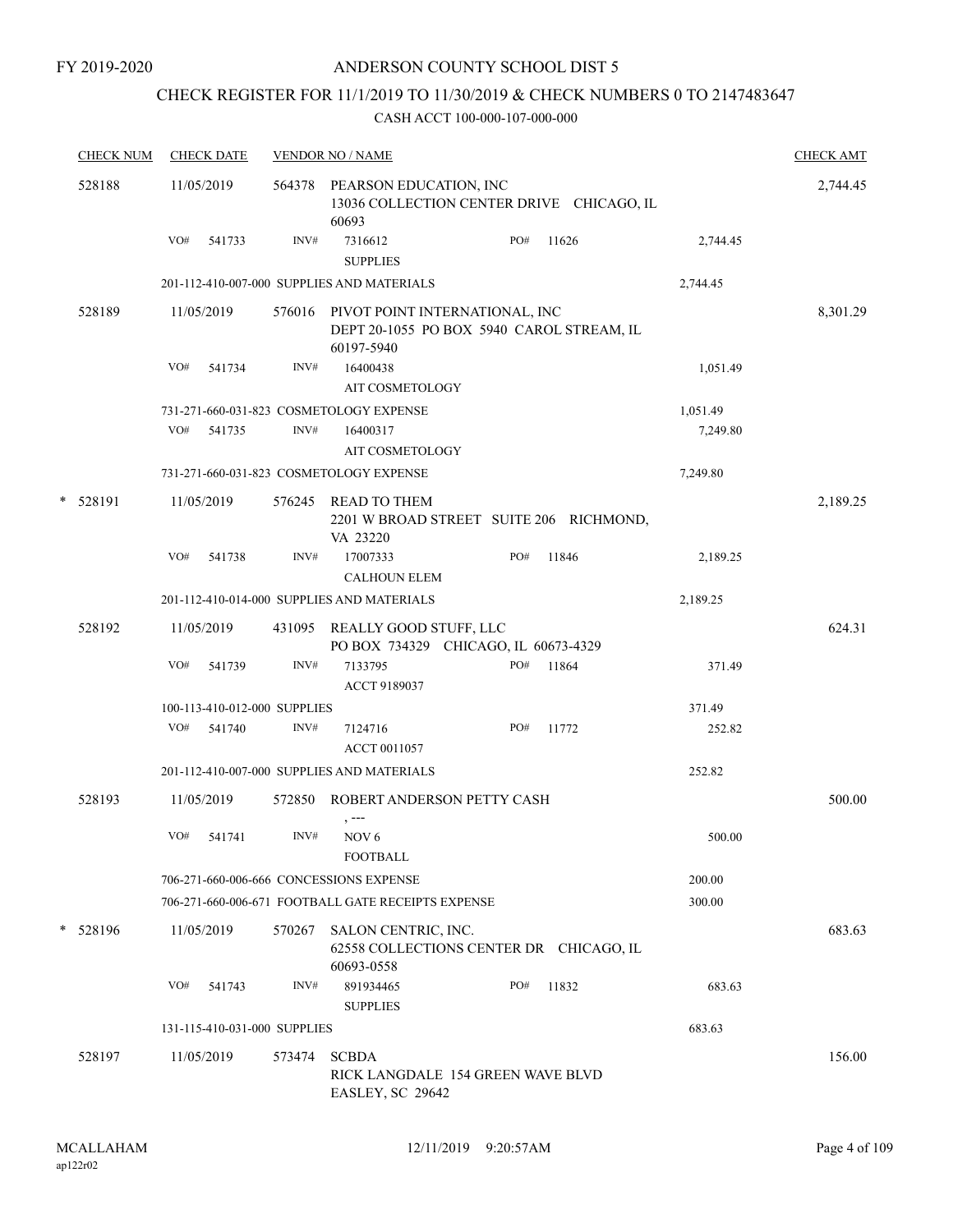# CHECK REGISTER FOR 11/1/2019 TO 11/30/2019 & CHECK NUMBERS 0 TO 2147483647

| <b>CHECK NUM</b> |            | <b>CHECK DATE</b> |                                        | <b>VENDOR NO / NAME</b>                                                                                                |     |       |           | <b>CHECK AMT</b> |
|------------------|------------|-------------------|----------------------------------------|------------------------------------------------------------------------------------------------------------------------|-----|-------|-----------|------------------|
|                  | VO#        | 541744            | INV#                                   | <b>REGION BAND</b><br><b>SOUTHWOOD MS</b>                                                                              |     |       | 108.00    |                  |
|                  |            |                   |                                        | 721-190-660-021-637 BAND MS/HS EXPENSE                                                                                 |     |       | 108.00    |                  |
|                  | VO#        | 541745            | INV#                                   | <b>REGION BAND</b><br><b>MCCANTS MS</b>                                                                                |     |       | 48.00     |                  |
|                  |            |                   |                                        | 705-271-660-005-601 BAND CLUB EXPENSE                                                                                  |     |       | 48.00     |                  |
|                  |            |                   |                                        |                                                                                                                        |     |       |           |                  |
| 528198           | 11/05/2019 |                   |                                        | 451250 SC SCHOOL FOR THE DEAF & BLIND<br>355 CEDAR SPRINGS ROAD ATT: ACCOUNTS<br>RECEIVABLE SPARTANBURG, SC 29302-4699 |     |       |           | 4,416.25         |
|                  | VO#        | 541749            | INV#                                   | 2000465199                                                                                                             | PO# | 11862 | 4,416.25  |                  |
|                  |            |                   |                                        | <b>CUST 3045003</b>                                                                                                    |     |       |           |                  |
|                  |            |                   |                                        | 283-126-312-000-000 CONTRACTED SERVICES                                                                                |     |       | 4,416.25  |                  |
| 528199           | 11/05/2019 |                   | 451500                                 | SC STATE DEPARTMENT OF EDUCATION<br>1429 SENATE ST ROOM 1101 TRANSPORTATION<br>COLUMBIA, SC 29201                      |     |       |           | 3,335.10         |
|                  | VO#        | 541746            | INV#                                   | <b>SEPT 2019</b><br>MILEAGE COST                                                                                       |     |       | 2,027.40  |                  |
|                  |            |                   |                                        | 100-255-330-000-TRP TRANSITIONAL MILEAGE                                                                               |     |       | 2,027.40  |                  |
|                  | VO#        | 541747            | INV#                                   | <b>SEPT 2019</b><br><b>MILEAGE COST</b>                                                                                |     |       | 257.05    |                  |
|                  |            |                   | 100-223-312-002-000 Purchased Services |                                                                                                                        |     |       | 257.05    |                  |
|                  | VO#        | 541748            | INV#                                   | <b>AUG 2019</b><br><b>MILEAGE COST</b>                                                                                 |     |       | 1,050.65  |                  |
|                  |            |                   |                                        | 100-255-330-000-TRP TRANSITIONAL MILEAGE                                                                               |     |       | 1,050.65  |                  |
| *<br>528201      | 11/05/2019 |                   | 575399                                 | SWANK MOVIE LICENSING USA<br>2844 PAYSPHERE CIRCLE CHICAGO, IL 60674                                                   |     |       |           | 517.00           |
|                  | VO#        | 541763            | INV#                                   | 2771024<br><b>MCLEES ELEM</b>                                                                                          |     |       | 517.00    |                  |
|                  |            |                   |                                        | 708-271-660-008-201 MISCELLANEOUS EXPENSE                                                                              |     |       | 517.00    |                  |
| 528202           | 11/05/2019 |                   | 576230                                 | TRINITY 3 LLC<br>2550 UNIVERSITY AVE W, STE 315S ST PAUL, MN                                                           |     |       |           | 54,800.00        |
|                  | VO#        | 541766            | INV#                                   | 55114<br>PSI057346<br><b>CHROME</b>                                                                                    | PO# | 11800 | 54,800.00 |                  |
|                  |            |                   |                                        | 100-266-545-000-000 1 TO 1 LEASE PAYMENTS                                                                              |     |       | 54,800.00 |                  |
|                  |            |                   |                                        |                                                                                                                        |     |       |           |                  |
| 528203           | 11/05/2019 |                   | 563377                                 | UNIFIED TECHNOLOGY SYSTEMS<br>PO BOX 161122 ATLANTA, GA 30321-1122                                                     |     |       |           | 2,709.24         |
|                  | VO#        | 541767            | INV#                                   | 340097<br><b>CALHOUN</b>                                                                                               | PO# | 11579 | 2,709.24  |                  |
|                  |            |                   |                                        | 201-112-445-014-000 TECHNOLOGY SUPPLIES                                                                                |     |       | 2,709.24  |                  |
| 528204           | 11/05/2019 |                   | 569981                                 | UPSTATE FEDERAL CREDIT UNION<br>$, --$                                                                                 |     |       |           | 2,661.50         |
|                  | VO#        | 541768            | INV#                                   | <b>TONISHA MILL</b><br>FOR ANTONIO MORRIS                                                                              |     |       | 2,661.50  |                  |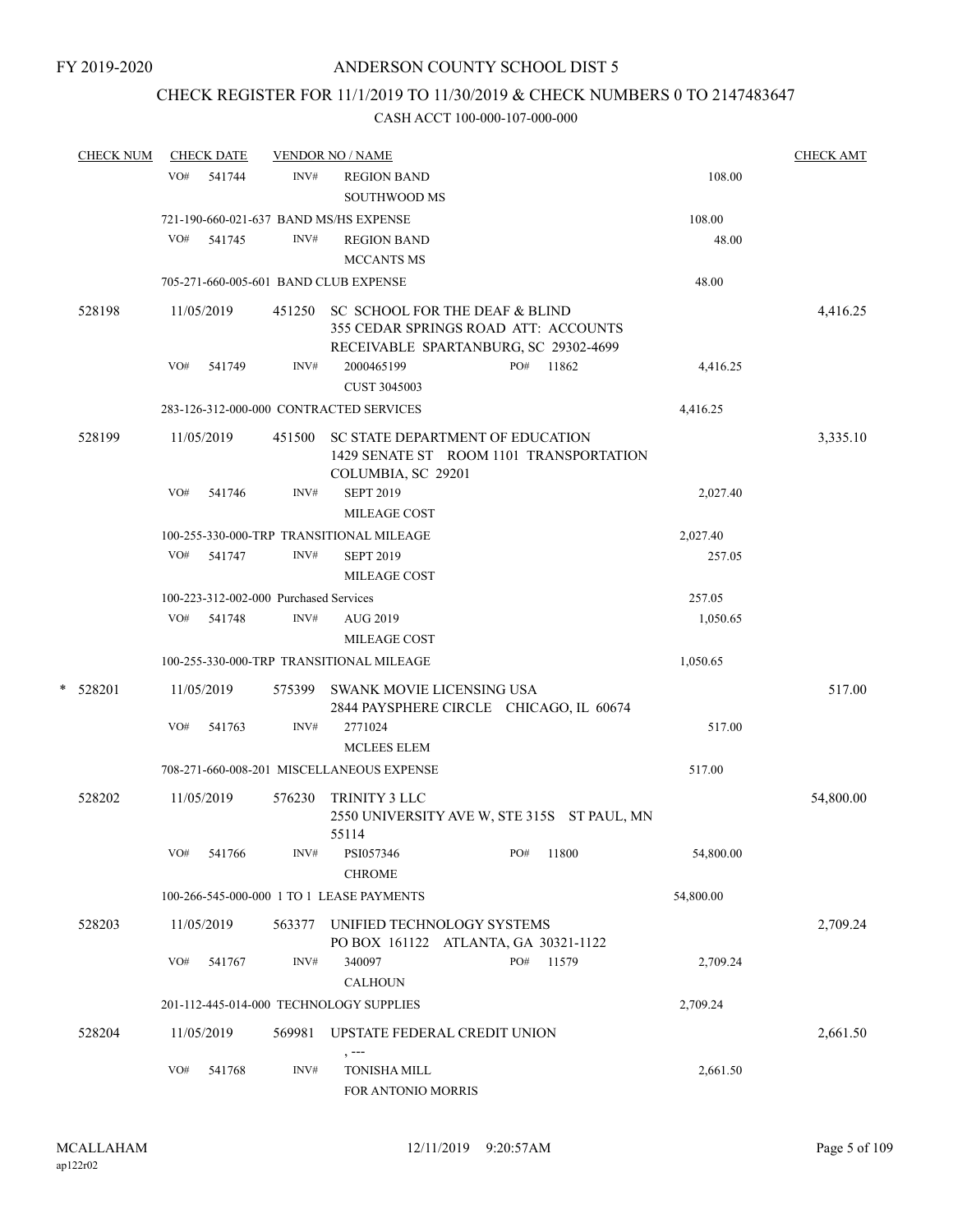# CHECK REGISTER FOR 11/1/2019 TO 11/30/2019 & CHECK NUMBERS 0 TO 2147483647

| <b>CHECK NUM</b> | <b>CHECK DATE</b>                       |        | <b>VENDOR NO / NAME</b>                                                                     |          | <b>CHECK AMT</b> |
|------------------|-----------------------------------------|--------|---------------------------------------------------------------------------------------------|----------|------------------|
|                  | 709-271-660-009-256 FUNDRAISERS EXPENSE |        |                                                                                             | 2,661.50 |                  |
| 528205           | 11/05/2019                              |        | 573163 US GAMES<br>PO BOX 660176 DALLAS, TX 75266-0176                                      |          | 641.99           |
|                  | VO#<br>541769                           | INV#   | 905886896<br>CUST #1582455                                                                  | 641.99   |                  |
|                  | 705-271-660-005-674 FOOTBALL EXPENSE    |        |                                                                                             | 641.99   |                  |
| 528206           | 11/05/2019                              | 524353 | WAL-MART COMMUNITY/GEMB<br>POBOX 530934 ATT: ACCOUNTS RECEIVABLE<br>ATLANTA, GA 30353-0934  |          | 496.70           |
|                  | VO#<br>541772                           | INV#   | 1013 3709<br><b>OPOERATIONS</b>                                                             | 496.70   |                  |
|                  | 100-255-410-000-000 SUPPLIES            |        |                                                                                             | 404.39   |                  |
|                  | 600-256-410-000-000 SUPPLIES            |        |                                                                                             | 92.31    |                  |
| 528207           | 11/07/2019                              | 573978 | AAA SUPPLY INC<br>PO BOX 17769 GREENVILLE, SC 29606                                         |          | 116.27           |
|                  | VO#<br>541808                           | INV#   | 513810<br><b>SUPPLIES</b>                                                                   | 116.27   |                  |
|                  |                                         |        | 100-254-410-003-400 HVAC/ELECTRICAL/PLUMBING                                                | 45.33    |                  |
|                  |                                         |        | 100-254-410-007-400 HVAC/ELECTRICAL/PLUMBING                                                | 22.13    |                  |
|                  |                                         |        | 100-254-410-008-400 HVAC/ELECTRICAL/PLUMBING                                                | 24.01    |                  |
|                  |                                         |        | 100-254-410-009-400 HVAC/ELECTRICAL/PLUMBING                                                | 13.65    |                  |
|                  |                                         |        | 100-254-410-019-400 HVAC/ELECTRICAL/PLUMBING                                                | 11.15    |                  |
| 528208           | 11/07/2019                              | 570950 | ANDERSON COUNTY SHERIFF'S OFFICE<br>ATTN: JAMIE LAZAR 305 CAMSON ROAD<br>ANDERSON, SC 29621 |          | 1,207.50         |
|                  | VO#<br>541829                           | INV#   | $10/21 - 10/25$<br><b>RAMS OVERTIME</b>                                                     | 157.50   |                  |
|                  | 100-113-410-006-000 SUPPLIES            |        |                                                                                             | 157.50   |                  |
|                  | VO#<br>541864                           | INV#   | 10/29 WHS<br><b>BOO BASH SECURITY</b>                                                       | 70.00    |                  |
|                  |                                         |        | 703-271-660-003-410 GENERAL ADMINISTRATION EXPENSE                                          | 70.00    |                  |
|                  | VO# 541865                              |        | $INV#$ 10/25 WHS<br>FOOTBALL SECURITY                                                       | 980.00   |                  |
|                  |                                         |        | 703-271-660-003-671 FOOTBALL GATE RECEIPTS EXPENSE                                          | 980.00   |                  |
| 528209           | 11/07/2019                              | 115203 | ASD5 CULINARY SERVICES                                                                      |          | 250.00           |
|                  | VO#<br>541833                           | INV#   | 5<br><b>CF REAMES</b>                                                                       | 250.00   |                  |
|                  |                                         |        | 100-390-410-000-000 SUPPLIES AND MATERIALS                                                  | 250.00   |                  |
| 528210           | 11/07/2019                              | 569220 | <b>AUTECH</b><br>POBOX 248 ATT: ACCOUNTS RECEIVABLE<br>WILLIAMSTON, SC 29697                |          | 241.37           |
|                  | VO#<br>541817                           | INV#   | 7614<br>NEW PROSPECT                                                                        | 91.37    |                  |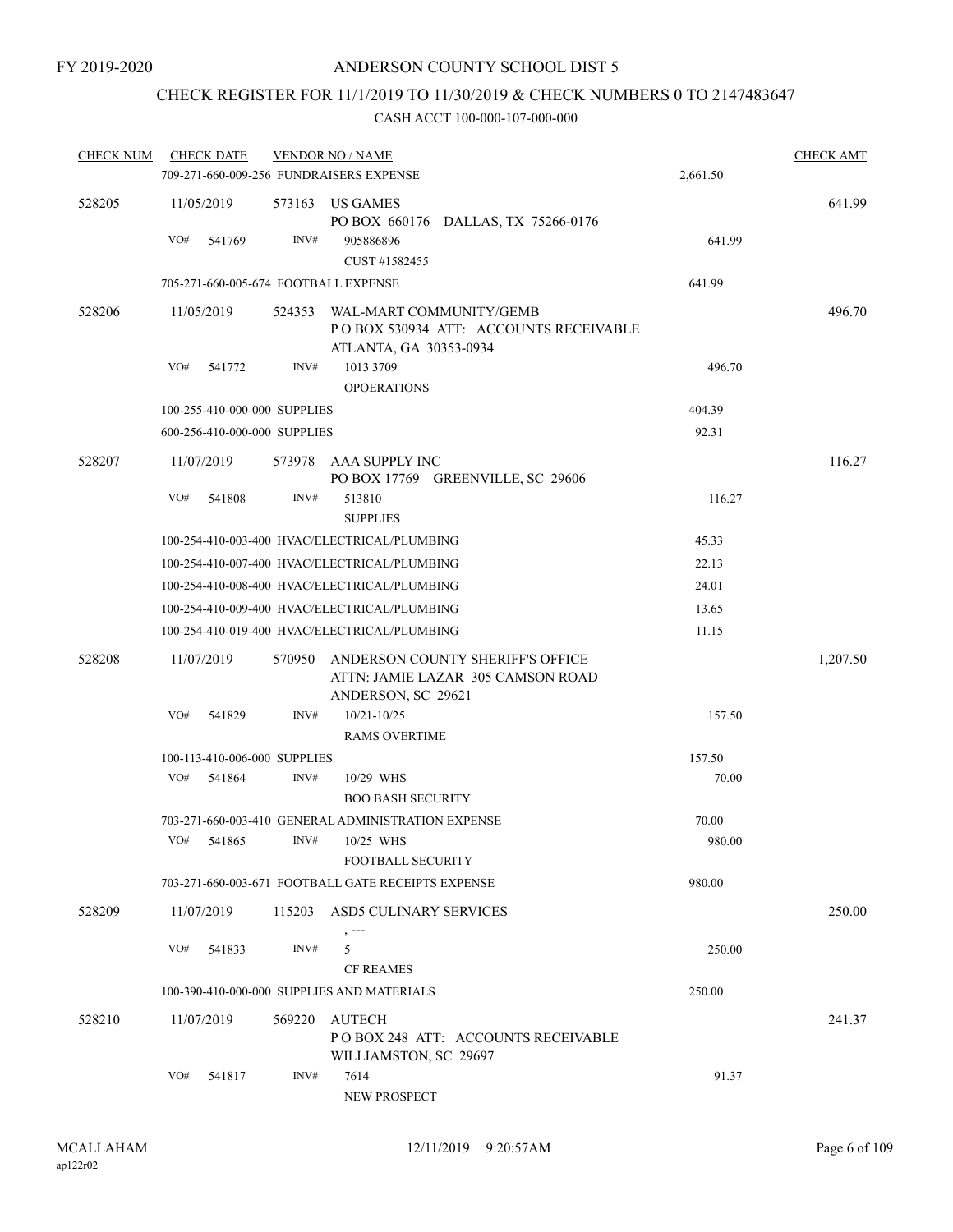# CHECK REGISTER FOR 11/1/2019 TO 11/30/2019 & CHECK NUMBERS 0 TO 2147483647

| <b>CHECK NUM</b> |     | <b>CHECK DATE</b>        |        | <b>VENDOR NO / NAME</b>                                                               |     |                                          |          | <b>CHECK AMT</b> |
|------------------|-----|--------------------------|--------|---------------------------------------------------------------------------------------|-----|------------------------------------------|----------|------------------|
|                  |     |                          |        | 100-254-410-010-400 HVAC/ELECTRICAL/PLUMBING                                          |     |                                          | 91.37    |                  |
|                  | VO# | 541818                   | INV#   | 7556<br><b>WESTSIDE</b>                                                               |     |                                          | 150.00   |                  |
|                  |     |                          |        | 100-254-323-003-400 CONTR SERV-HVAC/ELECT/PLUMBING                                    |     |                                          | 150.00   |                  |
|                  |     |                          |        |                                                                                       |     |                                          |          |                  |
| 528211           |     | 11/07/2019               | 575063 | BAYADA HOME HEALTH CARE, INC.<br>PO BOX 536446 PITTSBURGH, PA 15253-5906              |     |                                          |          | 927.50           |
|                  | VO# | 541835                   | INV#   | 15027421<br><b>OCT 15-18</b>                                                          | PO# | 11607                                    | 927.50   |                  |
|                  |     |                          |        | 283-126-312-017-000 CONTRACTED SERVICES                                               |     |                                          | 927.50   |                  |
| 528212           |     | 11/07/2019               | 156900 | CAROLINA PRODUCE COMPANY<br>POBOX 3849 ATT: ACCOUNTS RECEIVABLE<br>ANDERSON, SC 29622 |     |                                          |          | 2,938.50         |
|                  | VO# | 541836                   | INV#   | <b>OCT 2019</b><br><b>FOOD</b>                                                        |     |                                          | 2,938.50 |                  |
|                  |     | 600-256-460-003-000 FOOD |        |                                                                                       |     |                                          | 636.00   |                  |
|                  |     | 600-256-460-005-000 FOOD |        |                                                                                       |     |                                          | 79.50    |                  |
|                  |     | 600-256-460-006-000 FOOD |        |                                                                                       |     |                                          | 371.00   |                  |
|                  |     | 600-256-460-007-000 FOOD |        |                                                                                       |     |                                          | 79.50    |                  |
|                  |     | 600-256-460-009-000 FOOD |        |                                                                                       |     |                                          | 15.00    |                  |
|                  |     | 600-256-460-011-000 FOOD |        |                                                                                       |     |                                          | 1,510.80 |                  |
|                  |     | 600-256-460-016-000 FOOD |        |                                                                                       |     |                                          | 83.00    |                  |
|                  |     | 600-256-460-020-000 FOOD |        |                                                                                       |     |                                          | 88.50    |                  |
|                  |     |                          |        | 631-256-460-031-000 PURCHASED FOOD                                                    |     |                                          | 75.20    |                  |
| 528213           |     | 11/07/2019               | 170600 | <b>CICI'S PIZZA</b><br>3128 N MAIN ST ANDERSON, SC 29621                              |     |                                          |          | 1,417.00         |
|                  | VO# | 541837                   | INV#   | <b>NOV 12</b><br><b>GLENVIEW MS</b>                                                   |     |                                          | 1,417.00 |                  |
|                  |     |                          |        | 720-271-660-020-587 FIELD TRIPS- GR. 8 EXPENSE                                        |     |                                          | 1,417.00 |                  |
| 528214           |     | 11/07/2019               | 170600 | <b>CICI'S PIZZA</b><br>3128 N MAIN ST ANDERSON, SC 29621                              |     |                                          |          | 451.52           |
|                  | VO# | 541838                   | INV#   | NOV <sub>7</sub><br>NEVITT FOREST                                                     |     |                                          | 451.52   |                  |
|                  |     |                          |        | 712-271-660-012-352 FIELD TRIPS GRADE 2 EXPENSE                                       |     |                                          | 451.52   |                  |
| 528215           |     | 11/07/2019               | 570581 | CITY OF ANDERSON POLICE DEPT<br>ANDERSON, SC 29624                                    |     | 401 SOUTH MAIN ST ATTN: TESSA FREDERICKS |          | 1,720.00         |
|                  | VO# | 541866                   | INV#   | 2<br><b>ADULT ED SECURITY</b>                                                         |     |                                          | 1,720.00 |                  |
|                  |     |                          |        | 356-258-312-023-000 CONTRACTED SECURITY                                               |     |                                          | 1,720.00 |                  |
| 528216           |     | 11/07/2019               | 202950 | DISCOUNT BARK COMPANY<br>RECEIVABLE ANDERSON, SC 29625                                |     | 1820 PEARMAN DAIRY ROAD ATT: ACCOUNTS    |          | 4,385.93         |
|                  | VO# | 541839                   | INV#   | 13442<br>13437, 13436                                                                 | PO# | 11453                                    | 4,385.93 |                  |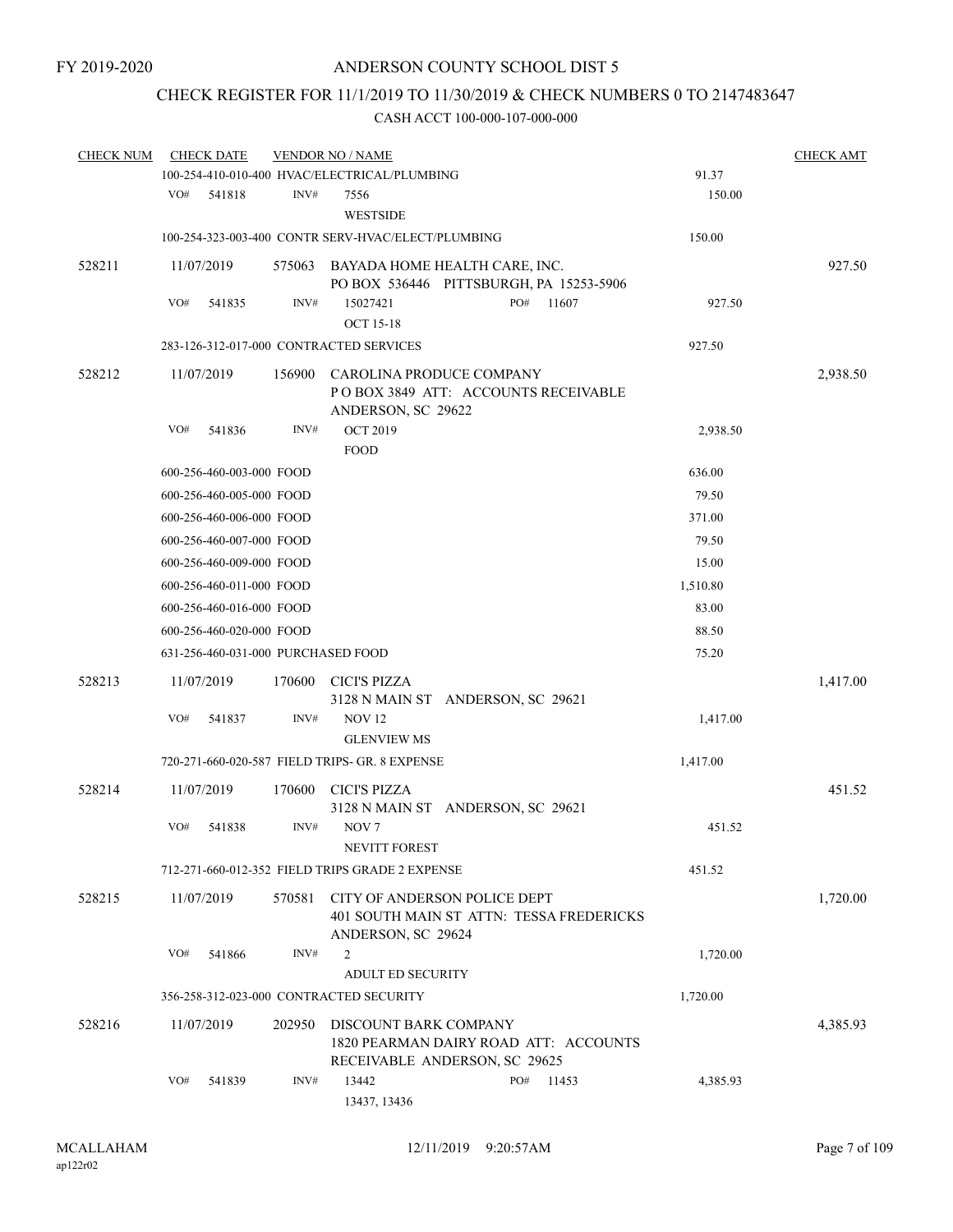# CHECK REGISTER FOR 11/1/2019 TO 11/30/2019 & CHECK NUMBERS 0 TO 2147483647

| <b>CHECK NUM</b> |     | <b>CHECK DATE</b>         |        | <b>VENDOR NO / NAME</b>                                                             |  |     |                                        |           | <b>CHECK AMT</b> |
|------------------|-----|---------------------------|--------|-------------------------------------------------------------------------------------|--|-----|----------------------------------------|-----------|------------------|
|                  |     | 100-254-410-001-MUL MULCH |        |                                                                                     |  |     |                                        | 491.13    |                  |
|                  |     | 100-254-410-011-MUL MULCH |        |                                                                                     |  |     |                                        | 3,175.76  |                  |
|                  |     | 100-254-410-019-MUL MULCH |        | 719.04                                                                              |  |     |                                        |           |                  |
| 528217           |     | 11/07/2019                | 211302 | <b>DUKE ENERGY</b><br>PO BOX 70516 CHARLOTTE, NC 28272-0516                         |  |     |                                        |           | 35,182.23        |
|                  | VO# | 541874                    | INV#   | <b>DUE 11/11</b><br><b>UTILITIES</b>                                                |  |     | 35,182.23                              |           |                  |
|                  |     |                           |        | 100-254-470-000-000 ENERGY-ELECTRICITY & WATER                                      |  |     |                                        | 4,724.83  |                  |
|                  |     |                           |        | 100-254-470-002-000 ENERGY-ELECTRICITY & WATER                                      |  |     |                                        | 1,490.96  |                  |
|                  |     |                           |        | 100-254-470-003-000 ENERGY-ELECTRICITY & WATER                                      |  |     |                                        | 3,888.86  |                  |
|                  |     |                           |        | 100-254-470-012-000 ENERGY-ELECTRICITY & WATER                                      |  |     |                                        | 7,006.13  |                  |
|                  |     |                           |        | 100-254-470-016-000 ENERGY-ELECTRICITY & WATER                                      |  |     |                                        | 24.05     |                  |
|                  |     |                           |        | 100-254-470-018-000 ENERGY-ELECTRICITY & WATER                                      |  |     |                                        | 4,469.11  |                  |
|                  |     |                           |        | 100-254-470-019-000 ENERGY-ELECTRICITY & WATER                                      |  |     |                                        | 40.68     |                  |
|                  |     |                           |        | 131-254-470-031-000 ENERGY-ELECTRICITY/WATER                                        |  |     |                                        | 13,537.61 |                  |
| 528218           |     | 11/07/2019                | 563495 | ELECTRIC CITY UTILITIES<br>CITY OF ANDERSON 601 SOUTH MAIN ST<br>ANDERSON, SC 29624 |  |     |                                        |           | 18,822.10        |
|                  | VO# | 541875                    | INV#   | <b>DUE 11/17</b><br><b>UTILITIES</b>                                                |  |     |                                        | 18,822.10 |                  |
|                  |     |                           |        | 100-254-470-000-000 ENERGY-ELECTRICITY & WATER                                      |  |     |                                        | 231.41    |                  |
|                  |     |                           |        | 100-254-470-003-000 ENERGY-ELECTRICITY & WATER                                      |  |     |                                        | 9,182.51  |                  |
|                  |     |                           |        | 100-254-470-007-000 ENERGY-ELECTRICITY & WATER                                      |  |     |                                        | 1,855.05  |                  |
|                  |     |                           |        | 100-254-470-019-000 ENERGY-ELECTRICITY & WATER                                      |  |     |                                        | 1,361.85  |                  |
|                  |     |                           |        | 131-254-470-031-000 ENERGY-ELECTRICITY/WATER                                        |  |     |                                        | 6,191.28  |                  |
| 528219           |     | 11/07/2019                | 575386 | ELECTRIC CITY HEATING & COOLING<br>SC 29624                                         |  |     | 1310 GEORGE ALBERT LAKE ROAD ANDERSON, |           | 13,421.00        |
|                  | VO# | 541840                    | INV#   | 2370<br><b>MCCANTS</b>                                                              |  | PO# | 11845                                  | 13,421.00 |                  |
|                  |     |                           |        | 505-254-323-005-000 CONTRACTED SERVICES                                             |  |     |                                        | 13,421.00 |                  |
| * 528221         |     | 11/07/2019                | 307795 | KEPHART SERVICES<br>P O BOX 5748<br>ACCOUNTS RECEIVABLE ANDERSON, SC 29623          |  |     | DBA RCI SERVICES INC ATT:              |           | 3,000.00         |
|                  | VO# | 541846                    | INV#   | <b>MCCANTS</b><br><b>PAINTING</b>                                                   |  | PO# | 11619                                  | 3,000.00  |                  |
|                  |     |                           |        | 505-254-323-005-LGT CANOPY LIGHTING                                                 |  |     |                                        | 3,000.00  |                  |
| 528222           |     | 11/07/2019                | 575675 | M3V DATA MANAGEMENT<br>11925 E. 65th ST. INDIANAPOLIS, IN 46236                     |  |     |                                        |           | 990.00           |
|                  | VO# | 541849                    | INV#   | 3922<br>19-20 SUBSCRIPTION                                                          |  |     |                                        | 990.00    |                  |
|                  |     |                           |        | 100-252-410-000-INS INSURANCE GRANT                                                 |  |     |                                        | 990.00    |                  |
| * 528224         |     | 11/07/2019                |        | 576277 MENDEZ, KIYA**                                                               |  |     |                                        |           | 205.00           |
|                  |     |                           |        |                                                                                     |  |     |                                        |           |                  |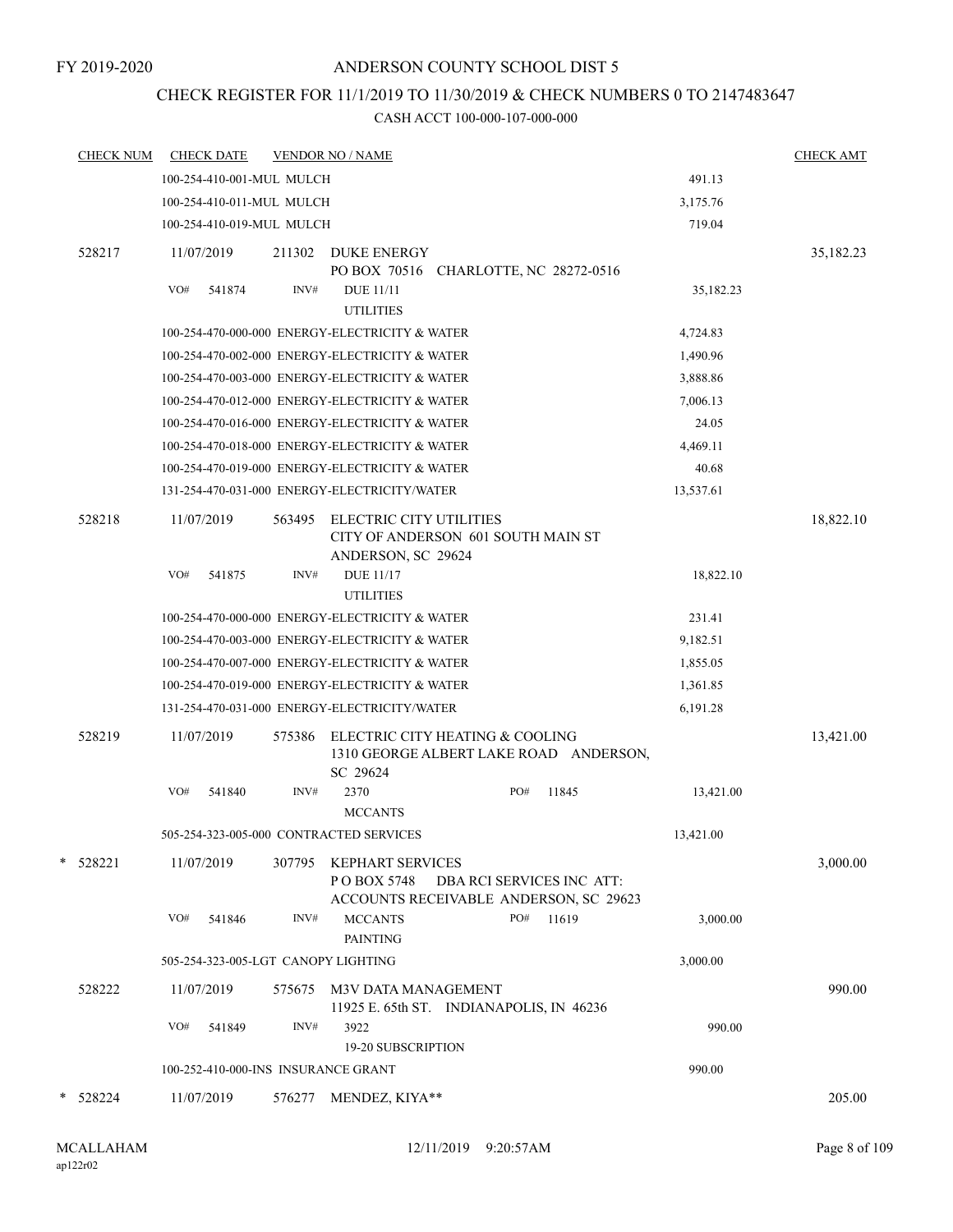# CHECK REGISTER FOR 11/1/2019 TO 11/30/2019 & CHECK NUMBERS 0 TO 2147483647

|          | <b>CHECK NUM</b> |     | <b>CHECK DATE</b>            |        | <b>VENDOR NO / NAME</b>                                                |     |       |          | <b>CHECK AMT</b> |
|----------|------------------|-----|------------------------------|--------|------------------------------------------------------------------------|-----|-------|----------|------------------|
|          |                  |     |                              |        | 285 JETER RD GILBERT, SC 29054                                         |     |       |          |                  |
|          |                  | VO# | 541876                       | INV#   | <b>OCT 10-31</b>                                                       |     |       | 205.00   |                  |
|          |                  |     |                              |        | <b>AIT INTERNSHIP</b>                                                  |     |       |          |                  |
|          |                  |     |                              |        | 131-115-312-031-000 PURCHASED SERVICES                                 |     |       | 90.00    |                  |
|          |                  |     |                              |        | 131-115-312-031-000 PURCHASED SERVICES                                 |     |       | 115.00   |                  |
| 528225   |                  |     | 11/07/2019                   | 574358 | MONSTER TECHNOLOGY, LLC                                                |     |       |          | 1,015.00         |
|          |                  |     |                              |        | 8726 S. SEPULVEDA BLVD SUITE D #B-152 LOS                              |     |       |          |                  |
|          |                  |     |                              |        | ANGELES, CA 90045                                                      |     |       |          |                  |
|          |                  | VO# | 541848                       | INV#   | <b>IMS2048</b>                                                         | PO# | 11900 | 1,015.00 |                  |
|          |                  |     |                              |        | <b>TONER</b>                                                           |     |       |          |                  |
|          |                  |     | 100-112-410-011-000 SUPPLIES |        |                                                                        |     |       | 1,015.00 |                  |
| 528226   |                  |     | 11/07/2019                   |        | 576276 PEACH STATE PUBLICATIONS GROUP LLC                              |     |       |          | 1,295.00         |
|          |                  |     |                              |        | 254 N BROAD ST MONROE, GA 30655                                        |     |       |          |                  |
|          |                  | VO# | 541868                       | INV#   | 2783                                                                   |     |       | 1,295.00 |                  |
|          |                  |     |                              |        | <b>ANDERSON CHAMBER</b>                                                |     |       |          |                  |
|          |                  |     |                              |        | 100-263-360-000-000 PRINTING AND BINDING                               |     |       | 1,295.00 |                  |
|          |                  |     |                              |        |                                                                        |     |       |          |                  |
| 528227   |                  |     | 11/07/2019                   | 569778 | <b>RAPID LUBE OF ANDERSON</b>                                          |     |       |          | 276.40           |
|          |                  |     |                              |        | 1704 PEARMAN DAIRY ROAD ATT: ACCOUNTS<br>RECEIVABLE ANDERSON, SC 29625 |     |       |          |                  |
|          |                  | VO# | 541819                       | INV#   | 73327                                                                  |     |       | 76.58    |                  |
|          |                  |     |                              |        | <b>OIL CHANGE</b>                                                      |     |       |          |                  |
|          |                  |     |                              |        |                                                                        |     |       |          |                  |
|          |                  |     |                              |        | 100-254-412-000-001 TRUCK SERVICE - MAINTENANCE                        |     |       | 76.58    |                  |
|          |                  | VO# | 541820                       | INV#   | 73119                                                                  |     |       | 50.62    |                  |
|          |                  |     |                              |        | OIL CHANGE                                                             |     |       |          |                  |
|          |                  |     |                              |        | 100-254-412-000-001 TRUCK SERVICE - MAINTENANCE                        |     |       | 50.62    |                  |
|          |                  | VO# | 541821                       | INV#   | 73182                                                                  |     |       | 97.49    |                  |
|          |                  |     |                              |        | OIL CHANGE                                                             |     |       |          |                  |
|          |                  |     |                              |        | 100-254-412-000-001 TRUCK SERVICE - MAINTENANCE                        |     |       | 97.49    |                  |
|          |                  | VO# | 541822                       | INV#   | 73959                                                                  |     |       | 51.71    |                  |
|          |                  |     |                              |        | <b>OIL CHANGE</b>                                                      |     |       |          |                  |
|          |                  |     |                              |        | 100-254-412-000-001 TRUCK SERVICE - MAINTENANCE                        |     |       | 51.71    |                  |
| * 528229 |                  |     | 11/07/2019                   | 449860 | <b>SCIRA</b>                                                           |     |       |          | 325.00           |
|          |                  |     |                              |        | PO BOX 10101 ATT: JUDY REDMAN ROCK HILL,                               |     |       |          |                  |
|          |                  |     |                              |        | SC 29731                                                               |     |       |          |                  |
|          |                  | VO# | 541850                       | INV#   | <b>S. BRYANT</b>                                                       | PO# | 11921 | 325.00   |                  |
|          |                  |     |                              |        | <b>REGISTRATION</b>                                                    |     |       |          |                  |
|          |                  |     |                              |        | 201-224-333-007-000 TRIPS AND CONFERENCES                              |     |       | 325.00   |                  |
| 528230   |                  |     | 11/07/2019                   | 568954 | <b>SHRED A WAY</b>                                                     |     |       |          | 159.00           |
|          |                  |     |                              |        | PO BOX 51132 ATT: ACCOUNTS RECEIVABLE                                  |     |       |          |                  |
|          |                  |     |                              |        | PIEDMONT, SC 29673                                                     |     |       |          |                  |
|          |                  | VO# | 541854                       | INV#   | 35084                                                                  |     |       | 78.00    |                  |
|          |                  |     |                              |        | <b>DISTRICT OFFICE</b>                                                 |     |       |          |                  |
|          |                  |     |                              |        | 100-221-410-000-TST SUPPLIES-TESTING                                   |     |       | 78.00    |                  |
|          |                  | VO# | 541855                       | INV#   | 35085                                                                  |     |       | 48.00    |                  |
|          |                  |     |                              |        | ROBERT ANDERSON                                                        |     |       |          |                  |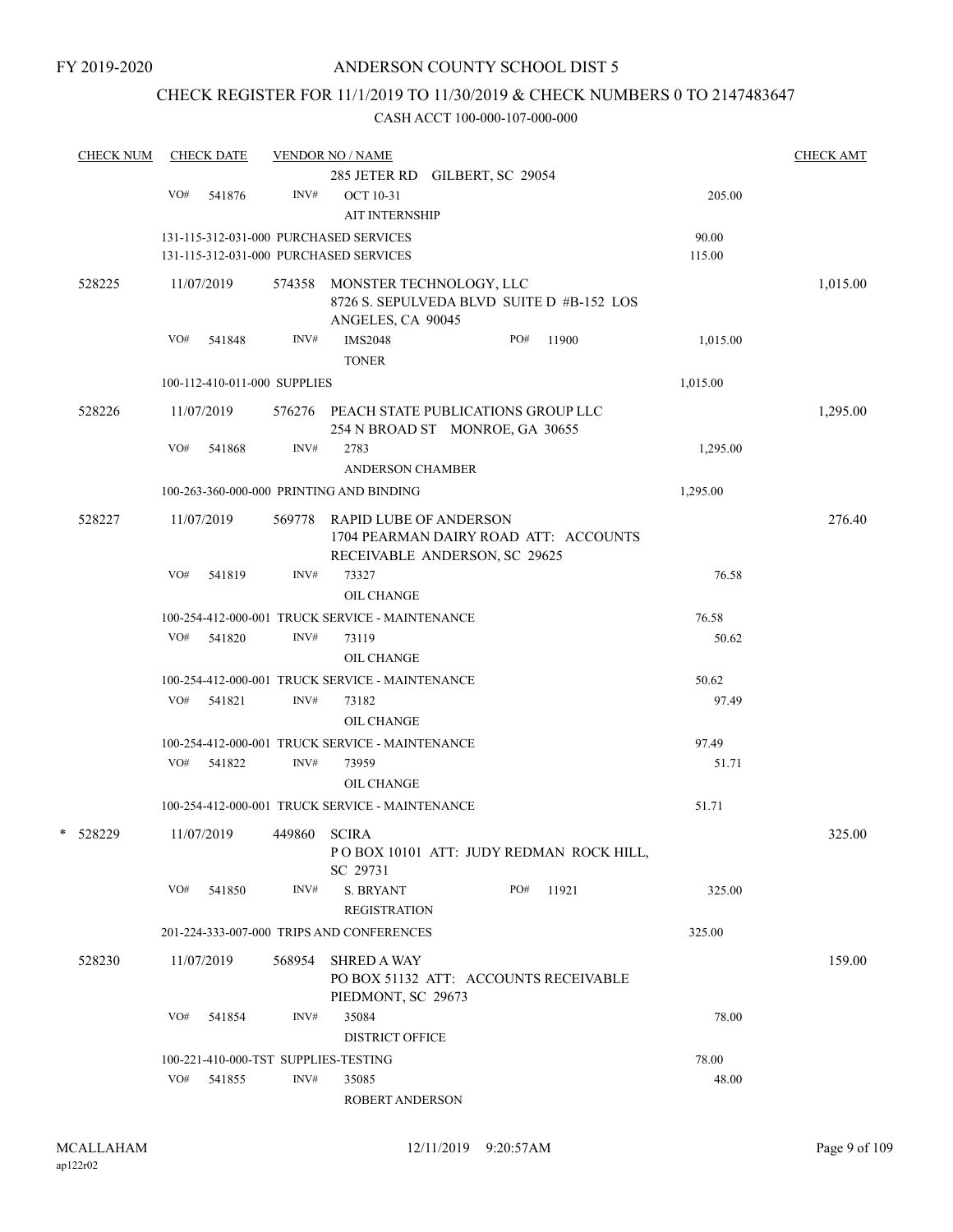# CHECK REGISTER FOR 11/1/2019 TO 11/30/2019 & CHECK NUMBERS 0 TO 2147483647

| <b>CHECK NUM</b> |     | <b>CHECK DATE</b>            |        | <b>VENDOR NO / NAME</b>                                                                                       |                    | <b>CHECK AMT</b> |
|------------------|-----|------------------------------|--------|---------------------------------------------------------------------------------------------------------------|--------------------|------------------|
|                  |     | 100-113-410-006-000 SUPPLIES |        |                                                                                                               | 48.00              |                  |
|                  | VO# | 541856                       | INV#   | A74207<br>WHITEHALL                                                                                           | 33.00              |                  |
|                  |     |                              |        | 719-271-660-019-201 MISCELLANEOUS EXPENSE                                                                     | 33.00              |                  |
| * 528232         |     | 11/07/2019                   |        | 571368 STRAIGHT PATHS LANDSCAPE<br>PO BOX 5542 ANDERSON, SC 29623-0542                                        |                    | 4,114.10         |
|                  | VO# | 541858                       | INV#   | PO#<br>17488,17829<br>11231<br><b>SERVICE</b>                                                                 | 4,114.10           |                  |
|                  |     |                              |        | 131-254-323-031-305 CONTRACT SERV.-GROUNDS<br>131-254-323-031-305 CONTRACT SERV.-GROUNDS                      | 739.10<br>3,375.00 |                  |
| 528233           |     | 11/07/2019                   | 563611 | THE GREENVILLE ZOO<br>150 CLEVELAND PARK DRIVE GREENVILLE, SC<br>29601                                        |                    | 737.00           |
|                  | VO# | 541859                       | INV#   | NOV 8<br><b>HOMELAND PARK</b>                                                                                 | 737.00             |                  |
|                  |     |                              |        | 711-271-660-011-351 FIELD TRIPS GRADE 1 EXPENSE                                                               | 737.00             |                  |
| 528234           |     | 11/07/2019                   |        | 576122 THERE IS HOPE COUNSELING, LLC<br>ROYCE V. MILLER 145 THOMAS GREEN BLVD,<br>SUITE 210 CLEMSON, SC 29631 |                    | 900.00           |
|                  | VO# | 541861                       | INV#   | 161507<br><b>CONSULTING</b>                                                                                   | 900.00             |                  |
|                  |     |                              |        | 237-128-313-002-000 STUDENT SERVICES/COUNSELOR                                                                | 450.00             |                  |
|                  |     |                              |        | 237-128-313-003-000 STUDENT SERVICES/ COUNSELOR                                                               | 450.00             |                  |
| 528235           |     | 11/07/2019                   |        | 573815 UNITED REFRIGERATION, INC<br>PO BOX 740703 ATLANTA, GA 30374-0703                                      |                    | 147.62           |
|                  | VO# | 541823                       | INV#   | 70717922<br><b>REPAIR PARTS</b>                                                                               | 78.11              |                  |
|                  |     |                              |        | 100-254-410-003-400 HVAC/ELECTRICAL/PLUMBING                                                                  | 78.11              |                  |
|                  | VO# | 541824                       | INV#   | 70228801<br><b>REPAIR PARTS</b>                                                                               | 19.43              |                  |
|                  |     |                              |        | 100-254-410-017-400 HVAC/ELECTRICAL/PLUMBING                                                                  | 19.43              |                  |
|                  | VO# | 541825                       | INV#   | 70747810<br><b>NORTH POINTE</b>                                                                               | 50.08              |                  |
|                  |     |                              |        | 600-256-323-013-000 REPAIRS TO EQUIPMENT                                                                      | 50.08              |                  |
| 528236           |     | 11/07/2019                   | 510950 | US POSTAL SERVICE<br>CMRS-TMS PO BOX 7247-0217 PHILADELPHIA, PA<br>19170-0217                                 |                    | 7,500.00         |
|                  | VO# | 541863                       | INV#   | <b>POSTAGE</b><br><b>POSTAGE METER</b>                                                                        | 7,500.00           |                  |
|                  |     |                              |        | 100-252-410-000-000 SUPPLIES AND MATERIALS                                                                    | 7,500.00           |                  |
| 528237           |     | 11/12/2019                   | 570950 | ANDERSON COUNTY SHERIFF'S OFFICE<br>ATTN: JAMIE LAZAR 305 CAMSON ROAD<br>ANDERSON, SC 29621                   |                    | 315.00           |
|                  | VO# | 541944                       | INV#   | W. MARTIN                                                                                                     | 157.50             |                  |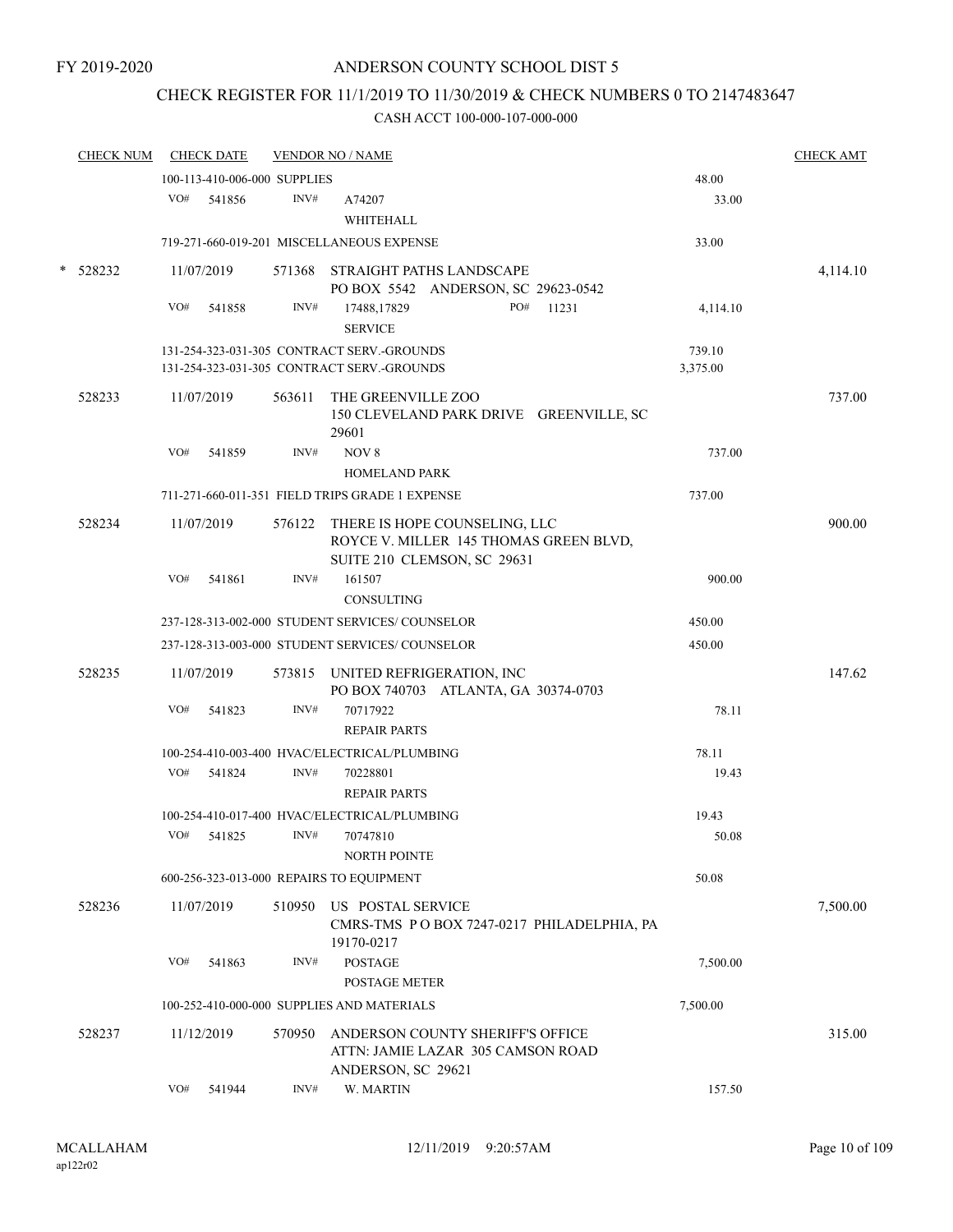# CHECK REGISTER FOR 11/1/2019 TO 11/30/2019 & CHECK NUMBERS 0 TO 2147483647

| <b>CHECK NUM</b> | <b>CHECK DATE</b> |                                  | <b>VENDOR NO / NAME</b>                                            |     |       |               | <b>CHECK AMT</b> |
|------------------|-------------------|----------------------------------|--------------------------------------------------------------------|-----|-------|---------------|------------------|
|                  |                   |                                  | <b>RAMS OVERTIME</b>                                               |     |       |               |                  |
|                  |                   |                                  | 100-113-410-006-VEN SUPPLY-ADDT'L FOR LOST VENDING                 |     |       | 157.50        |                  |
|                  | VO#<br>541945     | INV#                             | 11/01 WHS                                                          |     |       | 157.50        |                  |
|                  |                   |                                  | FOOTBALL SECURITY                                                  |     |       |               |                  |
|                  |                   |                                  | 703-271-660-003-671 FOOTBALL GATE RECEIPTS EXPENSE                 |     |       | 157.50        |                  |
| 528238           | 11/12/2019        | 112250                           | ANDERSON COUNTY FINANCE DEPT                                       |     |       |               | 61,323.23        |
|                  |                   |                                  | POBOX 8002 ATT: ALEX MCLEES ANDERSON, SC                           |     |       |               |                  |
|                  | VO#<br>541946     | INV#                             | 29622-8002<br><b>OCT 2019</b>                                      | PO# | 11450 | 56,082.68     |                  |
|                  |                   |                                  | <b>SRO GRANT</b>                                                   |     |       |               |                  |
|                  |                   |                                  | 100-258-312-000-000 CONTRACTED SERVICES - RESOURCE OFFR            |     |       | 56,082.68     |                  |
|                  | VO#<br>541947     | INV#                             | <b>OCT 2019</b>                                                    | PO# | 11451 | 5,240.55      |                  |
|                  |                   |                                  | <b>AIT SRO</b>                                                     |     |       |               |                  |
|                  |                   |                                  | 131-258-312-031-000 SECURITY CONTRACT -SRO                         |     |       | 5,240.55      |                  |
| $*$ 528240       | 11/12/2019        |                                  | 575063 BAYADA HOME HEALTH CARE, INC.                               |     |       |               | 1,576.00         |
|                  |                   |                                  | PO BOX 536446 PITTSBURGH, PA 15253-5906                            |     |       |               |                  |
|                  | VO#<br>541950     | INV#                             | 15048216                                                           | PO# | 11607 | 1,576.00      |                  |
|                  |                   |                                  | <b>OCT 21-25</b>                                                   |     |       |               |                  |
|                  |                   |                                  | 283-126-312-017-000 CONTRACTED SERVICES                            |     |       | 1,576.00      |                  |
| 528241           | 11/12/2019        |                                  | 139785 BLACKMON, LEE**                                             |     |       |               | 116.10           |
|                  |                   |                                  | 201 HEATHWOOD DRIVE LIBERTY, SC 29657                              |     |       |               |                  |
|                  | VO#<br>541881     | INV#                             | 10/25 WHS                                                          |     |       | 116.10        |                  |
|                  |                   |                                  | FOOTBALL OFFICIAL                                                  |     |       |               |                  |
|                  |                   |                                  | 703-271-660-003-671 FOOTBALL GATE RECEIPTS EXPENSE                 |     |       | 116.10        |                  |
| 528242           | 11/12/2019        | 576225                           | BROWN, CHRISTINA**                                                 |     |       |               | 780.00           |
|                  | VO#<br>541911     | INV#                             | 124 SEA PALMS DRIVE ANDERSON, SC 29621<br>$10/22 - 11/01$          |     |       | 780.00        |                  |
|                  |                   |                                  | <b>ST JOSEPHS</b>                                                  |     |       |               |                  |
|                  |                   |                                  | 201-413-312-000-SJC PS- ST.JOSEPH'S CATHOLIC                       |     |       | 780.00        |                  |
|                  |                   |                                  |                                                                    |     |       |               |                  |
| 528243           | 11/12/2019        | 572588                           | BRYANT ENTERPRISES, LLC<br>418 SNEAKING CREEK DRIVE HAYESVILLE, NC |     |       |               | 180.00           |
|                  |                   |                                  | 28904-6423                                                         |     |       |               |                  |
|                  | VO#<br>541952     | INV#                             | 12765                                                              |     |       | 180.00        |                  |
|                  |                   |                                  | <b>HOMELAND PARK</b>                                               |     |       |               |                  |
|                  |                   |                                  | 711-271-660-011-222 BUSINESS PARTNERSHIP EXPENSE                   |     |       | 180.00        |                  |
| 528244           | 11/12/2019        |                                  | 156900 CAROLINA PRODUCE COMPANY                                    |     |       |               | 113.00           |
|                  |                   |                                  | POBOX 3849 ATT: ACCOUNTS RECEIVABLE                                |     |       |               |                  |
|                  |                   |                                  | ANDERSON, SC 29622                                                 |     |       |               |                  |
|                  | VO#<br>541953     | INV#                             | 759352                                                             |     |       | 7.00          |                  |
|                  |                   |                                  | WEST MARKET                                                        |     |       |               |                  |
|                  | VO# 541954        | 600-256-460-018-000 FOOD<br>INV# | 759582                                                             |     |       | 7.00<br>26.50 |                  |
|                  |                   |                                  | <b>WEST MARKET</b>                                                 |     |       |               |                  |
|                  |                   | 600-256-460-018-000 FOOD         |                                                                    |     |       | 26.50         |                  |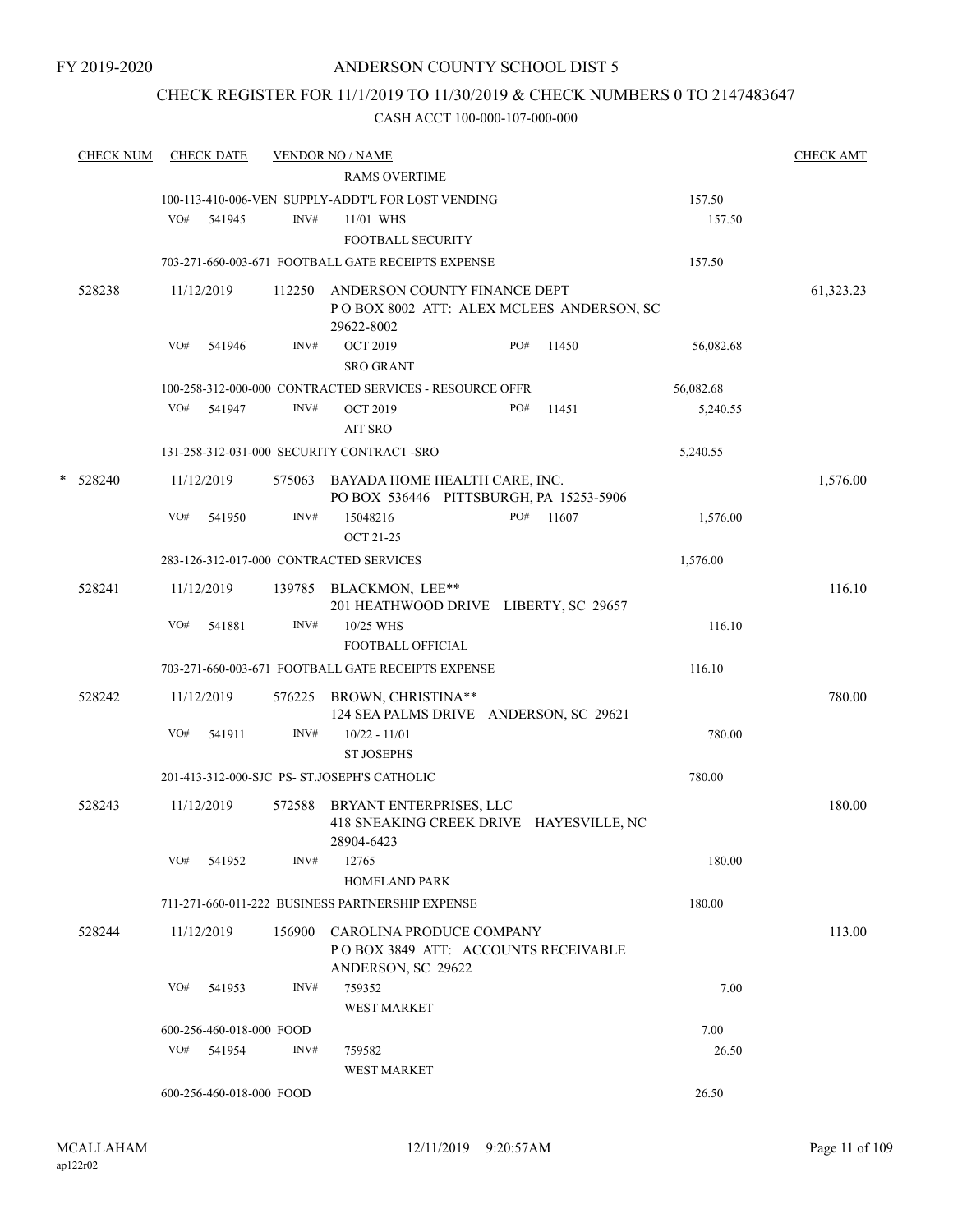# CHECK REGISTER FOR 11/1/2019 TO 11/30/2019 & CHECK NUMBERS 0 TO 2147483647

|   | <b>CHECK NUM</b> |     | <b>CHECK DATE</b>        |                                  | <b>VENDOR NO / NAME</b>                          |     |       |            | <b>CHECK AMT</b> |
|---|------------------|-----|--------------------------|----------------------------------|--------------------------------------------------|-----|-------|------------|------------------|
|   |                  | VO# | 541955                   | INV#                             | 759526                                           |     |       | 53.00      |                  |
|   |                  |     |                          |                                  | <b>MCLEES</b>                                    |     |       |            |                  |
|   |                  |     | 600-256-460-008-000 FOOD |                                  |                                                  |     |       | 53.00      |                  |
|   |                  |     | VO# 541956               | INV#                             | 759375                                           |     |       | 26.50      |                  |
|   |                  |     |                          |                                  | <b>SOUTHWOOD</b>                                 |     |       |            |                  |
|   |                  |     | 600-256-460-021-000 FOOD |                                  |                                                  |     |       | 26.50      |                  |
|   |                  |     |                          |                                  |                                                  |     |       |            |                  |
|   | 528245           |     | 11/12/2019               | 569704                           | CONVERGED NETWORKS, LLC                          |     |       |            | 153.10           |
|   |                  |     |                          |                                  | 2 STILL SHADOW DRIVE SUITE G ATT:                |     |       |            |                  |
|   |                  | VO# | 541957                   | INV#                             | ACCOUNTS RECEIVABLE CHARLESTON, SC 29414<br>7661 |     |       | 153.10     |                  |
|   |                  |     |                          |                                  | <b>GLENVIEW MS</b>                               |     |       |            |                  |
|   |                  |     |                          | 100-233-410-020-000 SUPPLIES     |                                                  |     |       | 153.10     |                  |
|   |                  |     |                          |                                  |                                                  |     |       |            |                  |
|   | * 528247         |     | 11/12/2019               | 198651                           | DELL MARKETING LP                                |     |       |            | 4,782.90         |
|   |                  |     |                          |                                  | POBOX 534118 ATT: ACCOUNTS RECEIVABLE            |     |       |            |                  |
|   |                  | VO# |                          | INV#                             | ATLANTA, GA 30353-4118                           | PO# |       |            |                  |
|   |                  |     | 541959                   |                                  | 10350817551<br><b>ADAPTERS</b>                   |     | 11858 | 170.13     |                  |
|   |                  |     |                          |                                  | 100-221-445-000-000 TECHNOLOGY SUPPLIES          |     |       | 170.13     |                  |
|   |                  | VO# | 541960                   | INV#                             | 10349678892                                      | PO# | 11891 | 31.03      |                  |
|   |                  |     |                          |                                  | <b>SOUND BAR</b>                                 |     |       |            |                  |
|   |                  |     |                          |                                  | 100-221-410-000-TST SUPPLIES-TESTING             |     |       | 31.03      |                  |
|   |                  | VO# | 541961                   | INV#                             | 10351199609                                      | PO# | 11841 | 941.60     |                  |
|   |                  |     |                          |                                  | <b>BATTERIES</b>                                 |     |       |            |                  |
|   |                  |     |                          |                                  | 100-266-314-000-000 REPAIRS TO EQUIPMENT         |     |       | 941.60     |                  |
|   |                  | VO# | 541962                   | INV#                             | 10349939450                                      | PO# | 11871 | 3,640.14   |                  |
|   |                  |     |                          |                                  | <b>TECH SUPPLIES</b>                             |     |       |            |                  |
|   |                  |     |                          |                                  | 100-255-323-000-000 CONTRACTED SERVICES          |     |       | 3,640.14   |                  |
|   | * 528249         |     | 11/12/2019               | 575636                           | ELECTRIC CITY EXTREME, INC                       |     |       |            | 326.37           |
|   |                  |     |                          |                                  | 400 E. RIVER STREET, SUITE A ANDERSON, SC        |     |       |            |                  |
|   |                  |     |                          |                                  | 29624                                            |     |       |            |                  |
|   |                  | VO# | 541966                   | INV#                             | 1027                                             |     |       | 326.37     |                  |
|   |                  |     |                          |                                  | <b>HOSAT SHIRTS</b>                              |     |       |            |                  |
|   |                  |     |                          | 731-271-660-031-857 HOSA EXPENSE |                                                  |     |       | 326.37     |                  |
|   | * 528252         |     | 11/12/2019               | 563501                           | FOOD EQUIPMENT COMPANY, INC                      |     |       |            | 120,493.14       |
|   |                  |     |                          |                                  | 34 TEDWALL COURT ATT: ACCOUNTS                   |     |       |            |                  |
|   |                  |     |                          |                                  | RECEIVABLE GREER, SC 29650                       |     |       |            |                  |
|   |                  | VO# | 541971                   | INV#                             | 100492                                           | PO# | 11040 | 120,493.14 |                  |
|   |                  |     |                          |                                  | <b>MCCANTS MIDDLE</b>                            |     |       |            |                  |
|   |                  |     |                          |                                  | 600-256-541-005-000 EQUIPMENT-NON EXPENDABLE     |     |       | 120,493.14 |                  |
| * | 528254           |     | 11/12/2019               | 568285                           | <b>GTM SPORTSWEAR</b>                            |     |       |            | 4,630.46         |
|   |                  |     |                          |                                  | CHAMPION TEAMWEAR PO BOX 959741 ST               |     |       |            |                  |
|   |                  |     |                          |                                  | LOUIS, MO 63195-9741                             |     |       |            |                  |
|   |                  | VO# | 542058                   | INV#                             | 101017345                                        |     |       | 2,316.55   |                  |
|   |                  |     |                          |                                  | ROBERT ANDERSON                                  |     |       |            |                  |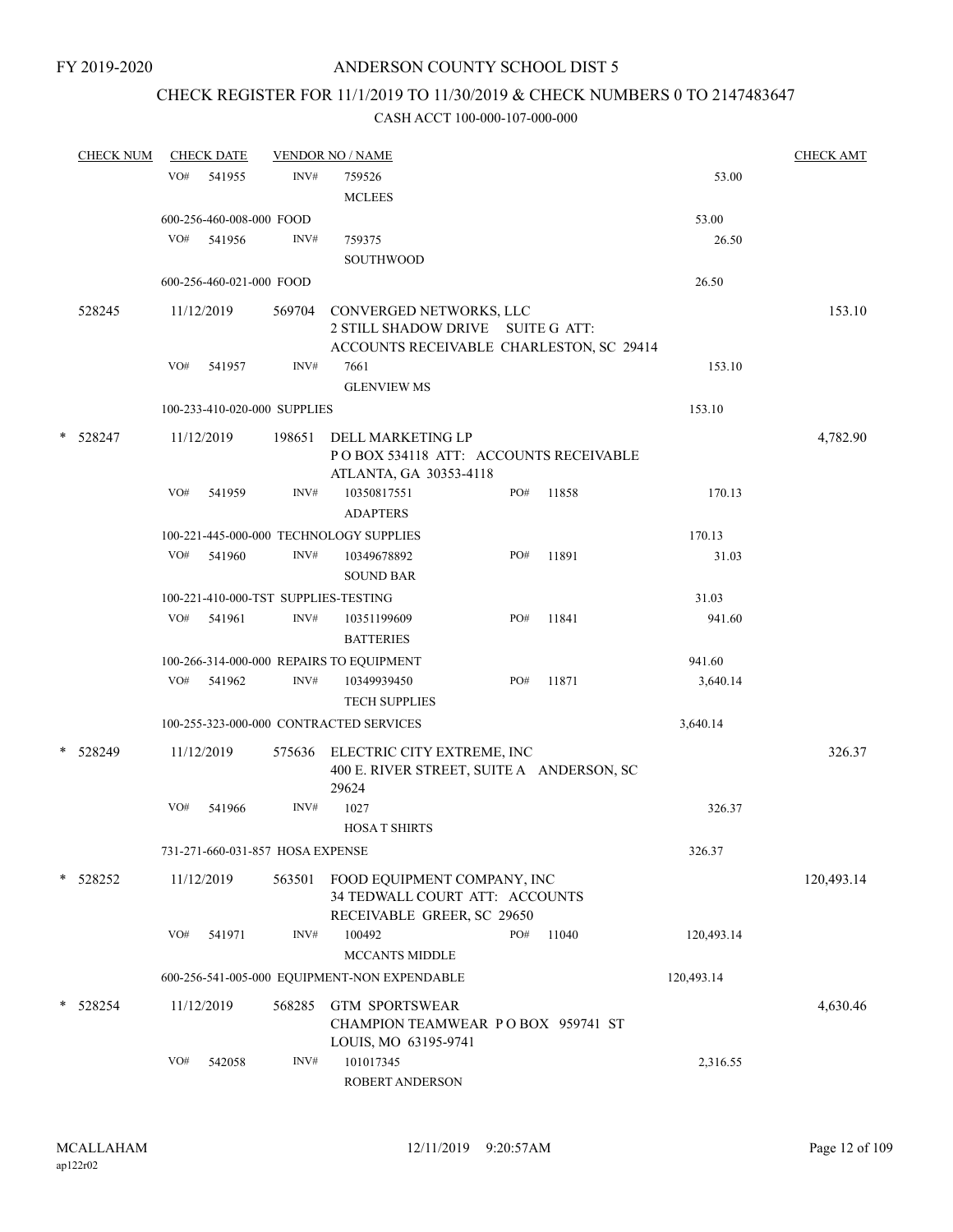# CHECK REGISTER FOR 11/1/2019 TO 11/30/2019 & CHECK NUMBERS 0 TO 2147483647

|   | <b>CHECK NUM</b> |            | <b>CHECK DATE</b>                    |        | <b>VENDOR NO / NAME</b>                                                                             |            | <b>CHECK AMT</b> |
|---|------------------|------------|--------------------------------------|--------|-----------------------------------------------------------------------------------------------------|------------|------------------|
|   |                  |            | 706-271-660-006-611 PEP CLUB EXPENSE |        |                                                                                                     | 2,316.55   |                  |
|   |                  |            | VO# 542059                           | INV#   | 101052246                                                                                           | 58.85      |                  |
|   |                  |            |                                      |        | <b>ROBERT ANDERSON</b>                                                                              |            |                  |
|   |                  |            | 706-271-660-006-611 PEP CLUB EXPENSE |        |                                                                                                     | 58.85      |                  |
|   |                  | VO#        | 542060                               | INV#   | 101077296                                                                                           | 58.85      |                  |
|   |                  |            |                                      |        | <b>ROBERT ANDERSON</b>                                                                              |            |                  |
|   |                  |            | 706-271-660-006-611 PEP CLUB EXPENSE |        |                                                                                                     | 58.85      |                  |
|   |                  | VO#        | 542061                               | INV#   | 101017344                                                                                           | 2,060.32   |                  |
|   |                  |            |                                      |        | <b>ROBERT ANDERSON</b>                                                                              |            |                  |
|   |                  |            | 706-271-660-006-611 PEP CLUB EXPENSE |        |                                                                                                     | 2,060.32   |                  |
|   |                  | VO#        | 542062                               | INV#   | 101048166                                                                                           | 100.58     |                  |
|   |                  |            |                                      |        | <b>ROBERT ANDERSON</b>                                                                              |            |                  |
|   |                  |            |                                      |        |                                                                                                     |            |                  |
|   |                  |            | 706-271-660-006-611 PEP CLUB EXPENSE |        |                                                                                                     | 100.58     |                  |
|   |                  | VO#        | 542063                               | INV#   | 101047322                                                                                           | 10.70      |                  |
|   |                  |            |                                      |        | <b>ROBERT ANDERSON</b>                                                                              |            |                  |
|   |                  |            | 706-271-660-006-611 PEP CLUB EXPENSE |        |                                                                                                     | 10.70      |                  |
|   |                  |            | VO# 542064                           | INV#   | 100996221                                                                                           | 24.61      |                  |
|   |                  |            |                                      |        | <b>ROBERT ANDERSON</b>                                                                              |            |                  |
|   |                  |            | 706-271-660-006-611 PEP CLUB EXPENSE |        |                                                                                                     | 24.61      |                  |
| * | 528257           |            | 11/12/2019                           |        | 273950 HUGHES, STEVEN K.**<br>1224 GREEN WILLOW TRAIL ANDERSON, SC<br>29621                         |            | 108.00           |
|   |                  | VO#        | 541879                               | INV#   | 10/25 WHS                                                                                           | 108.00     |                  |
|   |                  |            |                                      |        | FOOTBALL OFFICIAL                                                                                   |            |                  |
|   |                  |            |                                      |        | 703-271-660-003-671 FOOTBALL GATE RECEIPTS EXPENSE                                                  | 108.00     |                  |
|   |                  |            |                                      |        |                                                                                                     |            |                  |
|   | 528258           | 11/12/2019 |                                      |        | 282620 IONOSPHERE TOURS                                                                             |            | 300.00           |
|   |                  |            |                                      |        | 307 N. MAIN STREET ANDERSON, SC 29621                                                               |            |                  |
|   |                  | VO#        | 541980                               | INV#   | CHARTER #7189                                                                                       | 300.00     |                  |
|   |                  |            |                                      |        | <b>GLENVIEW</b>                                                                                     |            |                  |
|   |                  |            |                                      |        | 720-271-660-020-600 ART CLUB EXPENSE                                                                | 300.00     |                  |
|   | 528259           |            | 11/12/2019                           |        | 564353 LAZER CONSTRUCTION COMPANY INC<br>PO BOX 5103 ATT: ACCOUNTS RECEIVABLE<br>ANDERSON, SC 29623 |            | 311,633.74       |
|   |                  | VO#        | 541982                               | INV#   | 7618-15<br><b>SOUTHWOOD</b>                                                                         | 311,633.74 |                  |
|   |                  |            |                                      |        | 515-253-520-000-ART FINE ARTS CENTER                                                                | 311,633.74 |                  |
|   |                  |            |                                      |        |                                                                                                     |            |                  |
|   | $*$ 528261       |            | 11/12/2019                           | 574346 | <b>MARTIN, DANIEL**</b><br>112 STANCIL RD ANDERSON, SC 29625                                        |            | 101.70           |
|   |                  | VO#        | 541890                               | INV#   | 9/18 RAMS                                                                                           | 101.70     |                  |
|   |                  |            |                                      |        | FOOTBALL OFFICIAL                                                                                   |            |                  |
|   |                  |            |                                      |        | 706-271-660-006-671 FOOTBALL GATE RECEIPTS EXPENSE                                                  | 101.70     |                  |
|   |                  |            |                                      |        |                                                                                                     |            |                  |
|   | 528262           |            | 11/12/2019                           | 572407 | MATH UNITY, LLC<br>3563 SUELDO STREET SUITE C SAN LUIS OBISPO,<br>CA 93401                          |            | 291.00           |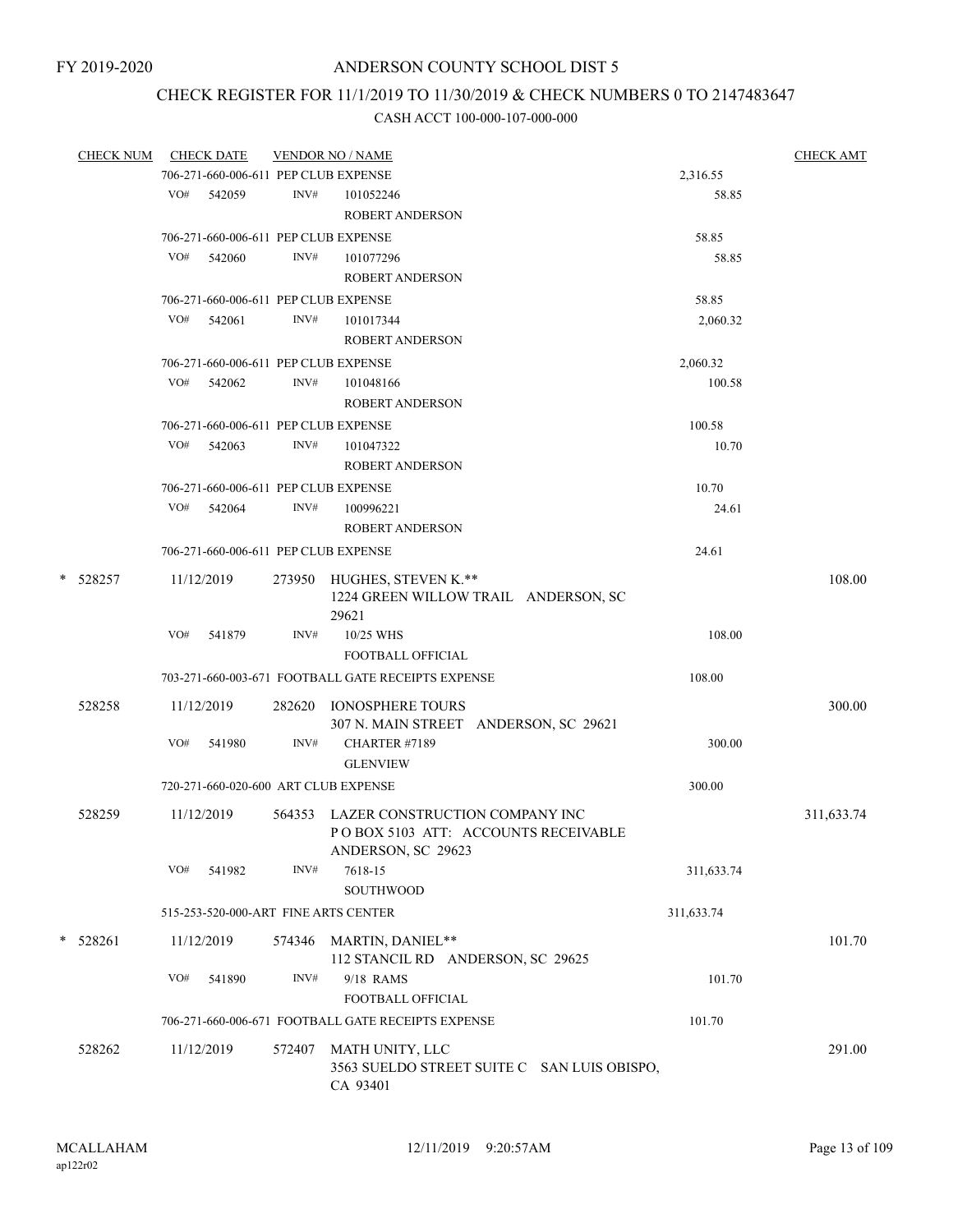# CHECK REGISTER FOR 11/1/2019 TO 11/30/2019 & CHECK NUMBERS 0 TO 2147483647

| <b>CHECK NUM</b> | <b>CHECK DATE</b>                       |        | <b>VENDOR NO / NAME</b>                                                                              |                 | <b>CHECK AMT</b> |
|------------------|-----------------------------------------|--------|------------------------------------------------------------------------------------------------------|-----------------|------------------|
|                  | VO#<br>541983                           | INV#   | PO#<br>1415983<br><b>CALHOUN ELEM</b>                                                                | 11888<br>291.00 |                  |
|                  | 201-188-410-014-000 SUPPLIES- PARENTING |        |                                                                                                      | 291.00          |                  |
| 528263           | 11/12/2019                              |        | 575519 MCCLINTON, DANETTE**<br>501 AIRDALE LANE SIMPSONVILLE, SC 29680                               |                 | 2,700.00         |
|                  | VO#<br>541936                           | INV#   | <b>CHEER CAMP</b><br><b>ROBERT ANDERSON</b>                                                          | 2,700.00        |                  |
|                  | 706-271-660-006-611 PEP CLUB EXPENSE    |        |                                                                                                      | 2,700.00        |                  |
| 528264           | 11/12/2019                              |        | 576235 MCCULLOUGH, KARSEN**<br>113 HERITAGE RIVERWOOD DR, APT M<br>CENTRAL, SC 29630                 |                 | 247.17           |
|                  | VO#<br>541984                           | INV#   | <b>RBT ANDERSON</b><br><b>T-SHIRTS</b>                                                               | 247.17          |                  |
|                  | 706-271-660-006-455 "T" SHIRTS EXPENSE  |        |                                                                                                      | 247.17          |                  |
| 528265           | 11/12/2019                              | 573349 | MEDSHORE AMBULANCE SERVICE<br>PO BOX 650458 DALLAS, TX 75265                                         |                 | 1,300.00         |
|                  | VO#<br>541995                           | INV#   | <b>RBT ANDERSON</b><br>SEPT/OCT STAND-BY                                                             | 500.00          |                  |
|                  |                                         |        | 706-271-660-006-671 FOOTBALL GATE RECEIPTS EXPENSE                                                   | 500.00          |                  |
|                  | VO#<br>541996                           | INV#   | <b>GLENVIEW MS</b><br><b>OCTOBER STAND-BY</b>                                                        | 300.00          |                  |
|                  |                                         |        | 720-271-660-020-671 FOOTBALL GATE RECEIPTS EXPENSE                                                   | 300.00          |                  |
|                  | VO#<br>541997                           | INV#   | <b>MCCANTS</b><br><b>OCTOBER STAND-BY</b>                                                            | 500.00          |                  |
|                  |                                         |        | 705-271-660-005-671 FOOTBALL GATE RECEIPTS EXPENSE                                                   | 500.00          |                  |
| 528266           | 11/12/2019                              | 358500 | <b>MINUTEMAN PRESS</b><br>3308 NORTH MAIN STREET ATT: ACCOUNTS<br>RECEIVABLE ANDERSON, SC 29621-4108 |                 | 291.43           |
|                  | VO#<br>541994                           | INV#   | 88351<br><b>MENU BOARDS</b>                                                                          | 291.43          |                  |
|                  | 600-256-410-031-000 SUPPLIES            |        |                                                                                                      | 291.43          |                  |
| 528267           | 11/12/2019                              |        | 574358 MONSTER TECHNOLOGY, LLC<br>8726 S. SEPULVEDA BLVD SUITE D #B-152 LOS<br>ANGELES, CA 90045     |                 | 720.00           |
|                  | VO#<br>541998                           | INV#   | IGH-1416<br>NORTH POINTE                                                                             | 720.00          |                  |
|                  | 100-112-410-013-000 SUPPLIES            |        |                                                                                                      | 360.00          |                  |
|                  | 100-113-410-013-000 SUPPLIES            |        |                                                                                                      | 360.00          |                  |
| 528268           | 11/12/2019                              |        | 363375 MOORE, R TODD**<br>150 KINGSLAND WAY PIEDMONT, SC 29673                                       |                 | 121.50           |
|                  | VO#<br>541883                           | INV#   | 10/25 WHS<br>FOOTBALL OFFICIAL                                                                       | 121.50          |                  |
|                  |                                         |        | 703-271-660-003-671 FOOTBALL GATE RECEIPTS EXPENSE                                                   | 121.50          |                  |
| 528269           | 11/12/2019                              |        | 576201 NATIONAL LADDER & SCAFFOLD CO, INC                                                            |                 | 5,521.16         |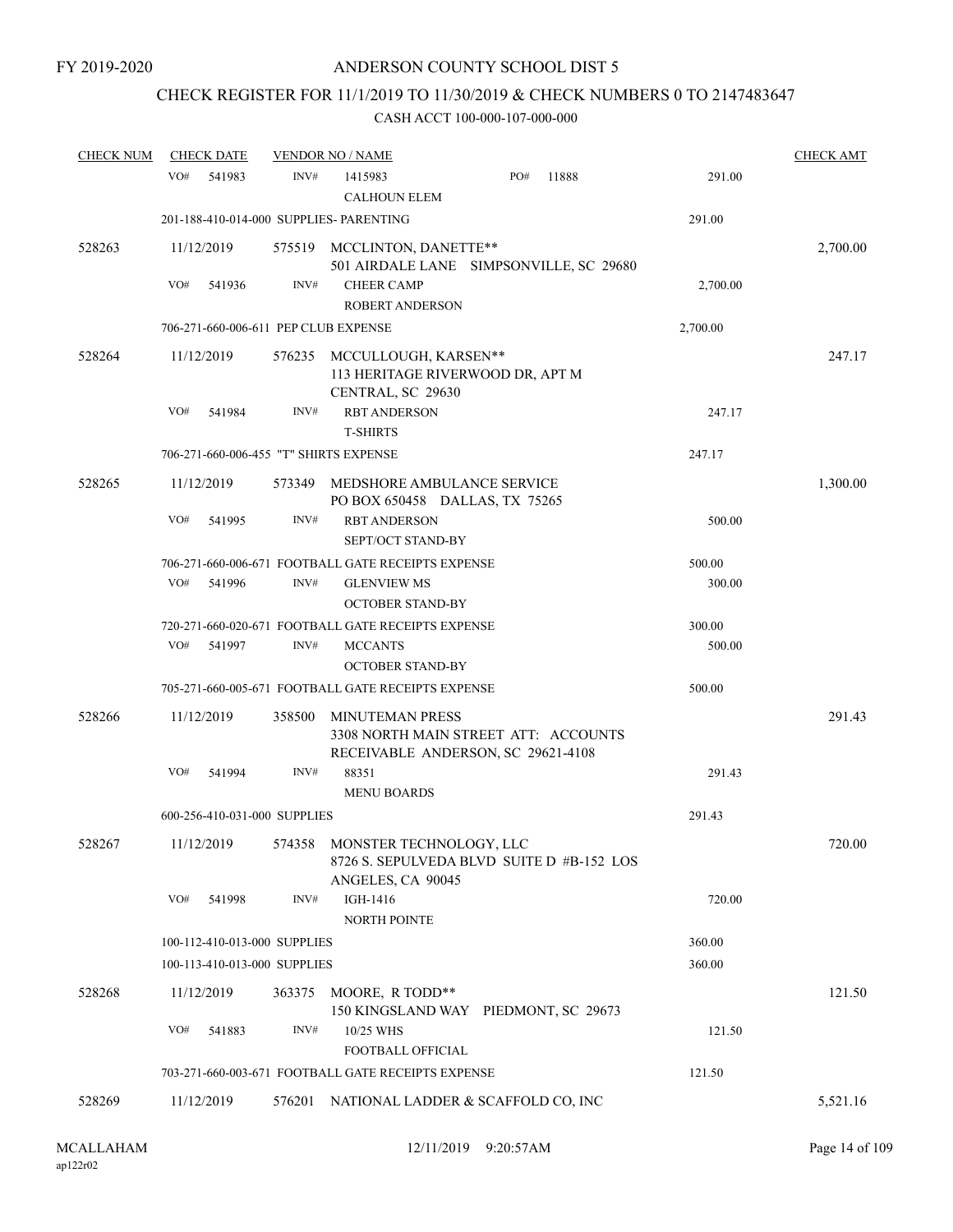# CHECK REGISTER FOR 11/1/2019 TO 11/30/2019 & CHECK NUMBERS 0 TO 2147483647

|   | <b>CHECK NUM</b> |     | <b>CHECK DATE</b> |                                   | <b>VENDOR NO / NAME</b>                                                    |                                           |          | <b>CHECK AMT</b> |
|---|------------------|-----|-------------------|-----------------------------------|----------------------------------------------------------------------------|-------------------------------------------|----------|------------------|
|   |                  |     |                   |                                   | 48071                                                                      | 29350 JOHN R. ROAD MADISON HEIGHTS, MI    |          |                  |
|   |                  | VO# | 541999            | INV#                              | 1-55349<br>SOUTHWOOD                                                       | PO#<br>11720                              | 5,521.16 |                  |
|   |                  |     |                   |                                   | 505-253-520-021-ART SOUTHWOOD AUDITORIUM                                   |                                           | 5,521.16 |                  |
| * | 528271           |     | 11/12/2019        |                                   | 397270 PAPA JOHN'S PIZZA                                                   | 401 VARDRY STREET GREENVILLE, SC 29601    |          | 139.80           |
|   |                  | VO# | 542007            | INV#                              | S1019-19-6658<br>11/8 MCCANTS MS                                           |                                           | 139.80   |                  |
|   |                  |     |                   |                                   | 705-271-660-005-602 BETA CLUB EXPENSE                                      |                                           | 139.80   |                  |
|   | 528272           |     | 11/12/2019        |                                   | 567094 PIANO CENTRAL<br>RECEIVABLE GREENVILLE, SC 29607                    | 757 N PLEASANTBURG DRIVE ATT: ACCOUNTS    |          | 758.63           |
|   |                  | VO# | 542008            | INV#                              | 7008                                                                       | PO#<br>11774                              | 758.63   |                  |
|   |                  |     |                   |                                   | <b>SOUTHWOOD</b>                                                           |                                           |          |                  |
|   |                  |     |                   |                                   | 505-253-520-021-ART SOUTHWOOD AUDITORIUM                                   |                                           | 758.63   |                  |
|   | 528273           |     | 11/12/2019        |                                   | 573501 QUALITY CARE PRESSURE CLEANING                                      | 210 SPRINGSIDE CIRCLE ANDERSON, SC 29625  |          | 600.00           |
|   |                  | VO# | 542010            | INV#                              | 5438<br>OCTOBER 2019                                                       | PO#<br>11200                              | 600.00   |                  |
|   |                  |     |                   |                                   | 100-255-323-000-000 CONTRACTED SERVICES                                    |                                           | 600.00   |                  |
|   | 528274           |     | 11/12/2019        |                                   | 575749 RAINES ON MAIN BAR & GRILL, LLC<br>312 S MAIN ST ANDERSON, SC 29624 |                                           |          | 277.95           |
|   |                  | VO# | 542011            | INV#                              | AIT 11/7<br><b>CATERING ORDER</b>                                          |                                           | 277.95   |                  |
|   |                  |     |                   | 131-115-410-031-000 SUPPLIES      |                                                                            |                                           | 277.95   |                  |
|   | 528275           |     | 11/12/2019        |                                   | 438450 RIGGINS GARMENT CARE, INC                                           | 1903 NORTH MAIN STREET ANDERSON, SC 29621 |          | 462.24           |
|   |                  | VO# | 542012            | INV#                              | AIT NOV 5<br><b>TABLECLOTHS</b>                                            |                                           | 462.24   |                  |
|   |                  |     |                   | 131-115-410-031-000 SUPPLIES      |                                                                            |                                           | 462.24   |                  |
|   | 528276           |     | 11/12/2019        |                                   | 576266 ROCKET INNOVATIONS, INC                                             | 1 NASHUA STREET #2203 BOSTON, MA 02114    |          | 488.64           |
|   |                  | VO# | 542014            | INV#                              | 20191030<br><b>EVERLAST LETTER</b>                                         | PO#<br>11908                              | 488.64   |                  |
|   |                  |     |                   |                                   | 329-115-410-031-000 SUPPLIES-STATE EQUIPMENT                               |                                           | 488.64   |                  |
|   | 528277           |     | 11/12/2019        | 576099                            | SALSBURG, TIMOTHY**                                                        | 402 N MAIN ST, APT 202 ANDERSON, SC 29621 |          | 300.00           |
|   |                  | VO# | 541912            | INV#                              | $10/21 - 11/01$<br>TL HANNA BAND                                           |                                           | 300.00   |                  |
|   |                  |     |                   | 100-114-410-002-001 BAND SUPPLIES |                                                                            |                                           | 300.00   |                  |
|   | 528278           |     | 11/12/2019        | 448502                            | SC DEPT OF EDUCATION/ACCOUNTING<br>HOUSE COLUMBIA, SC 29201                | 1429 SENATE ST ROOM 307 ATTN: DIANE       |          | 14,236.07        |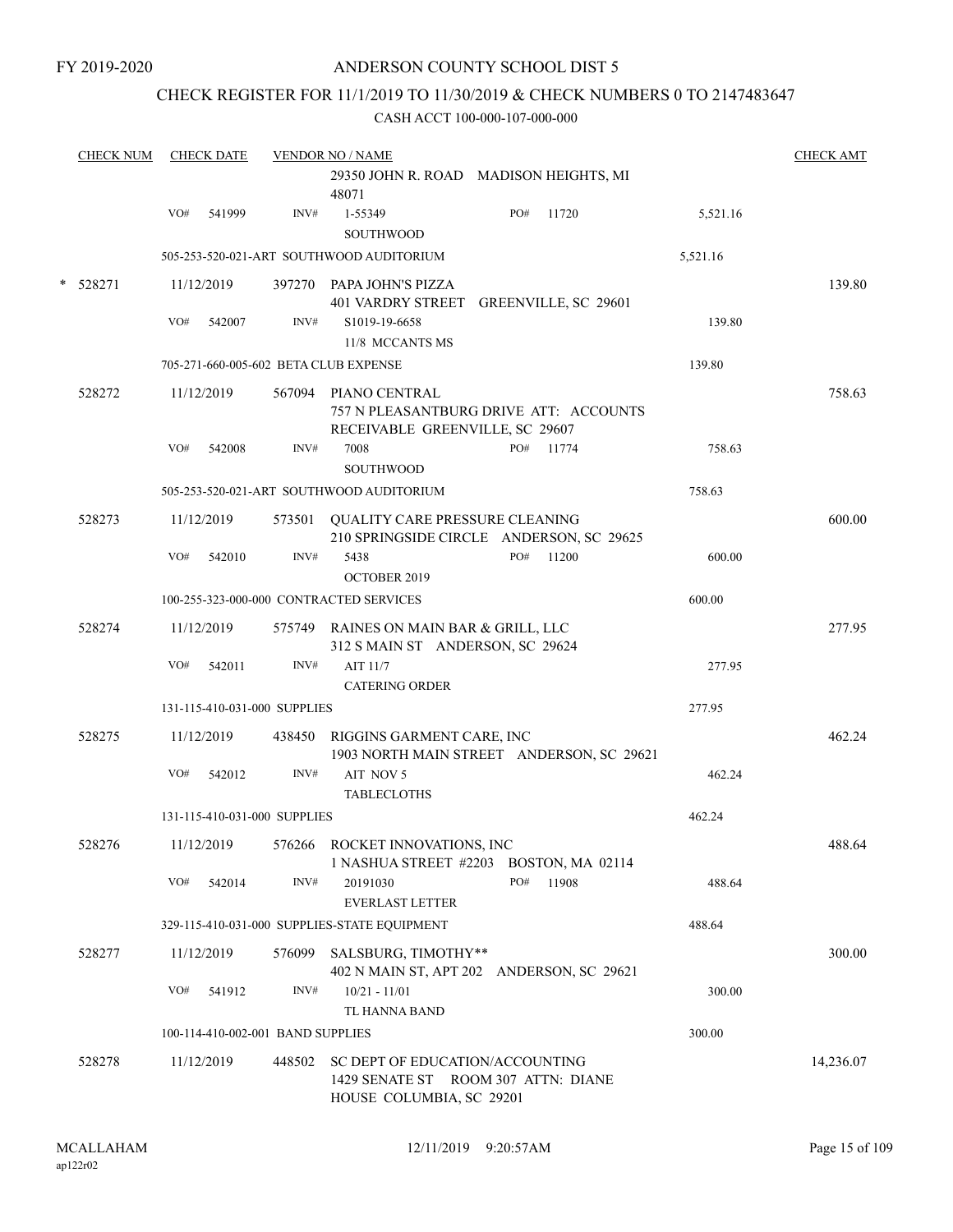# CHECK REGISTER FOR 11/1/2019 TO 11/30/2019 & CHECK NUMBERS 0 TO 2147483647

| <b>CHECK NUM</b> |     | <b>CHECK DATE</b>                                              |        | <b>VENDOR NO / NAME</b>                                                                      |  |              |  |               | <b>CHECK AMT</b> |
|------------------|-----|----------------------------------------------------------------|--------|----------------------------------------------------------------------------------------------|--|--------------|--|---------------|------------------|
|                  | VO# | 542015                                                         | INV#   | <b>QTR 1 REFUNDS</b><br><b>19 TITLE II &amp; IV</b>                                          |  |              |  | 14,236.07     |                  |
|                  |     | 210-004-997-000-000 TITLE IV SSAE                              |        |                                                                                              |  |              |  | 7,600.18      |                  |
|                  |     |                                                                |        | 267-004-351-000-000 IMPROVING TEACHER QUALITY                                                |  |              |  | 6,635.89      |                  |
| * 528281         |     | 11/12/2019                                                     | 571007 | SIMPLIFIED OFFICE SYSTEMS<br>6220 BUSH RIVER ROAD COLUMBIA, SC 29212                         |  |              |  |               | 1,200.36         |
|                  | VO# | 542036                                                         | INV#   | 191107-0073<br><b>COPIES</b>                                                                 |  |              |  | 383.38        |                  |
|                  |     | 100-113-410-005-000 SUPPLIES                                   |        |                                                                                              |  |              |  | 383.38        |                  |
|                  | VO# | 542037                                                         | INV#   | 191101-0031<br><b>COPIES</b>                                                                 |  |              |  | 287.68        |                  |
|                  |     | 201-113-490-006-000 COPIER COST                                |        |                                                                                              |  |              |  | 287.68        |                  |
|                  | VO# | 542038                                                         | INV#   | 191101-0032<br><b>COPIES</b>                                                                 |  |              |  | 386.60        |                  |
|                  |     | 201-113-490-006-000 COPIER COST                                |        |                                                                                              |  |              |  | 386.60        |                  |
|                  | VO# | 542039                                                         | INV#   | 191101-0006<br><b>COPIES</b>                                                                 |  |              |  | 142.70        |                  |
|                  |     | 201-112-490-014-000 COPIER COST                                |        |                                                                                              |  |              |  | 142.70        |                  |
| 528282           |     | 11/12/2019                                                     |        | 572224 SMITH, ALPHONSO CHRISTOPHER**<br>138 BERWICK COURT EASLEY, SC 29642                   |  |              |  |               | 123.30           |
|                  | VO# | 541884                                                         | INV#   | 10/25 WHS<br>FOOTBALL OFFICIAL                                                               |  |              |  | 123.30        |                  |
|                  |     |                                                                |        | 703-271-660-003-671 FOOTBALL GATE RECEIPTS EXPENSE                                           |  |              |  | 123.30        |                  |
| 528283           |     | 11/12/2019                                                     | 576229 | <b>SOS SURVIVAL PRODUCTS</b><br>15705 STRATHERN STREET SUITE 11 VAN<br><b>NUYS, CA 91406</b> |  |              |  |               | 1,738.25         |
|                  | VO# | 542041                                                         | INV#   | 838212<br>CUST ID 4120C                                                                      |  | PO#<br>11793 |  | 1,738.25      |                  |
|                  |     | 131-115-410-031-000 SUPPLIES                                   |        |                                                                                              |  |              |  | 1,738.25      |                  |
| 528284           |     | 11/12/2019                                                     | 564836 | <b>SPIRIT TELECOM</b><br>PO BOX 603030 ATT: ACCOUNTS RECEIVABLE<br>CHARLOTTE, NC 28260-3030  |  |              |  |               | 210.54           |
|                  | VO# | 542042                                                         | INV#   | 1606805<br><b>SERVICE</b>                                                                    |  |              |  | 210.54        |                  |
|                  |     | 100-266-340-000-000 TELEPHONE<br>100-266-340-000-000 TELEPHONE |        |                                                                                              |  |              |  | 6.72<br>84.18 |                  |
|                  |     | 100-266-340-001-000 TELEPHONE                                  |        |                                                                                              |  |              |  | 19.39         |                  |
|                  |     |                                                                |        | 100-266-340-002-000 TELEPHONE                                                                |  |              |  | 18.07         |                  |
|                  |     | 100-266-340-003-000 TELEPHONE                                  |        |                                                                                              |  |              |  | 15.18         |                  |
|                  |     | 100-266-340-005-000 TELEPHONE                                  |        |                                                                                              |  |              |  | 0.39          |                  |
|                  |     | 100-266-340-007-000 TELEPHONE                                  |        |                                                                                              |  |              |  | 6.26          |                  |
|                  |     | 100-266-340-008-000 TELEPHONE                                  |        |                                                                                              |  |              |  | 2.60          |                  |
|                  |     | 100-266-340-009-000 TELEPHONE                                  |        |                                                                                              |  |              |  | 10.00         |                  |
|                  |     | 100-266-340-010-000 TELEPHONE                                  |        |                                                                                              |  |              |  | 5.52          |                  |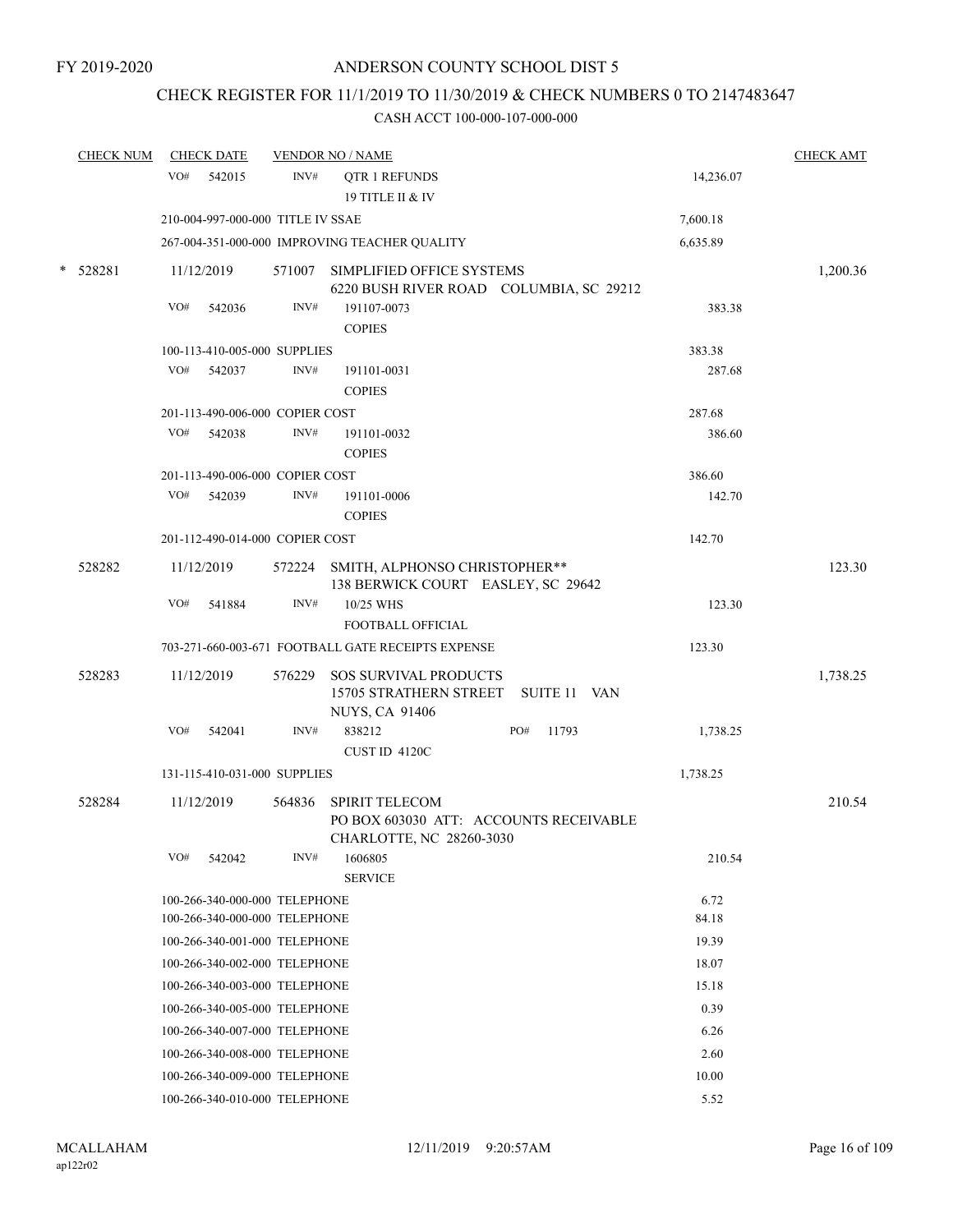# CHECK REGISTER FOR 11/1/2019 TO 11/30/2019 & CHECK NUMBERS 0 TO 2147483647

|   | <b>CHECK NUM</b> | <b>CHECK DATE</b>                        |        | <b>VENDOR NO / NAME</b>                                            |          | <b>CHECK AMT</b> |
|---|------------------|------------------------------------------|--------|--------------------------------------------------------------------|----------|------------------|
|   |                  | 100-266-340-011-000 TELEPHONE            |        |                                                                    | 6.26     |                  |
|   |                  | 100-266-340-012-000 TELEPHONE            |        |                                                                    | 5.41     |                  |
|   |                  | 100-266-340-014-000 TELEPHONE            |        |                                                                    | 4.23     |                  |
|   |                  | 100-266-340-015-000 TELEPHONE            |        |                                                                    | 6.30     |                  |
|   |                  | 100-266-340-016-000 TELEPHONE            |        |                                                                    | 2.09     |                  |
|   |                  | 100-266-340-017-000 TELEPHONE            |        |                                                                    | 6.40     |                  |
|   |                  | 100-266-340-018-000 TELEPHONE            |        |                                                                    | 0.06     |                  |
|   |                  | 100-266-340-019-000 TELEPHONE            |        |                                                                    | 5.45     |                  |
|   |                  | 100-266-340-021-000 TELEPHONE            |        |                                                                    | 5.82     |                  |
|   |                  | 124-266-340-024-000 TELEPHONE            |        |                                                                    | 0.21     |                  |
| * | 528287           | 11/12/2019                               | 572122 | THE ELECTRIC CITY NEWS<br>POBOX 1015 ANDERSON, SC 29622            |          | 675.00           |
|   |                  | VO#<br>542045                            | INV#   | 6779                                                               | 675.00   |                  |
|   |                  |                                          |        | <b>FULL PAGE AD</b>                                                |          |                  |
|   |                  | 100-263-360-000-000 PRINTING AND BINDING |        |                                                                    | 675.00   |                  |
|   | 528288           | 11/12/2019                               | 566496 | THE PEACE CENTER<br>300 SOUTH MAIN ST GREENVILLE, SC 29601         |          | 782.50           |
|   |                  | VO#<br>542046                            | INV#   | 968076<br>CUST #138059                                             | 782.50   |                  |
|   |                  |                                          |        | 708-271-660-008-350 FIELD TRIPS KINDERGARTEN EXPENSE               | 782.50   |                  |
|   | 528289           | 11/12/2019                               |        | 570544 THOMAS, JEFF**                                              |          | 135.00           |
|   |                  | VO#<br>541882                            | INV#   | 706 CANNONOGATE DR GREER, SC 29650<br>10/25 WHS                    | 135.00   |                  |
|   |                  |                                          |        | FOOTBALL OFFICIAL                                                  |          |                  |
|   |                  |                                          |        | 703-271-660-003-671 FOOTBALL GATE RECEIPTS EXPENSE                 | 135.00   |                  |
|   | 528290           | 11/12/2019                               | 563377 | UNIFIED TECHNOLOGY SYSTEMS<br>PO BOX 161122 ATLANTA, GA 30321-1122 |          | 5,384.18         |
|   |                  | VO#<br>542047                            | INV#   | PO#<br>340157<br>11640<br>SOUTHWOOD                                | 5,384.18 |                  |
|   |                  |                                          |        | 505-253-520-021-ART SOUTHWOOD AUDITORIUM                           | 5,384.18 |                  |
|   | 528291           |                                          |        | 11/12/2019 572513 UNITED LASER<br>P.O. BOX 6889 FLORENCE, SC 29501 |          | 100.58           |
|   |                  | VO#<br>542048                            | INV#   | 189690<br><b>MCLEES ELEM</b>                                       | 100.58   |                  |
|   |                  |                                          |        | 708-271-660-008-201 MISCELLANEOUS EXPENSE                          | 100.58   |                  |
|   | 528292           | 11/12/2019                               |        | 510790 US FOODSERVICE                                              |          | 985.95           |
|   |                  | VO#<br>542055                            | INV#   | P O BOX 602292 CHARLOTTE, NC 28260-2292<br>60813458                | 985.95   |                  |
|   |                  |                                          |        | <b>USDA FOODS</b><br>600-256-462-002-000 COMMODITY DISTRIBUTION    | 34.65    |                  |
|   |                  |                                          |        | 600-256-462-003-000 COMMODITY DISTRIBUTION                         | 18.90    |                  |
|   |                  |                                          |        | 600-256-462-005-000 COMMODITY DISTRIBUTION                         | 81.90    |                  |
|   |                  |                                          |        | 600-256-462-006-000 COMMODITY DISTRIBUTION                         | 66.15    |                  |
|   |                  |                                          |        |                                                                    |          |                  |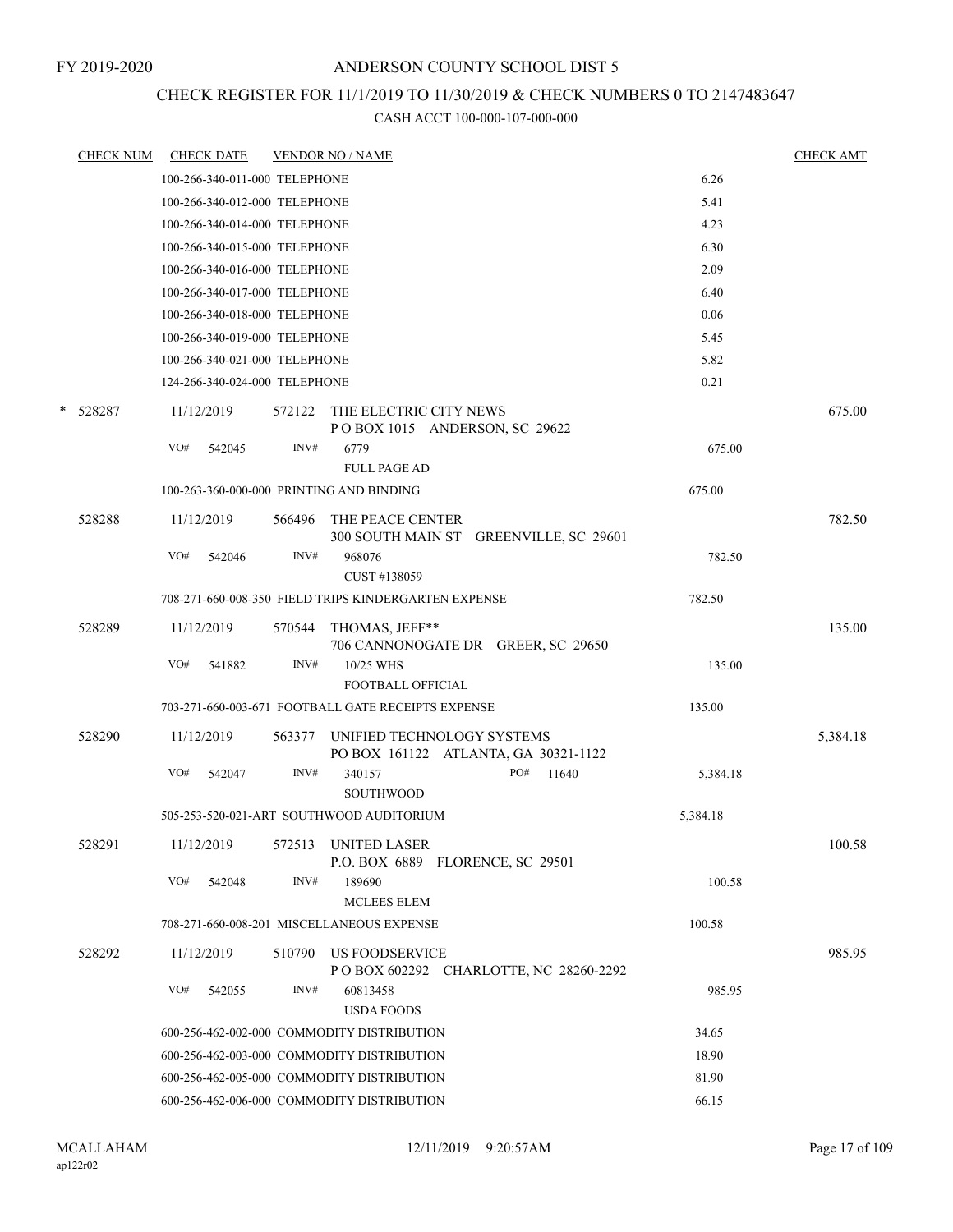# CHECK REGISTER FOR 11/1/2019 TO 11/30/2019 & CHECK NUMBERS 0 TO 2147483647

| <b>CHECK NUM</b> | <b>CHECK DATE</b>            | <b>VENDOR NO / NAME</b>                                   |            | <b>CHECK AMT</b> |
|------------------|------------------------------|-----------------------------------------------------------|------------|------------------|
|                  |                              | 600-256-462-007-000 COMMODITY DISTRIBUTION                | 107.10     |                  |
|                  |                              | 600-256-462-008-000 COMMODITY DISTRIBUTION                | 66.15      |                  |
|                  |                              | 600-256-462-009-000 COMMODITY DISTRIBUTION                | 66.15      |                  |
|                  |                              | 600-256-462-010-000 COMMODITY DISTRIBUTION                | 37.80      |                  |
|                  |                              | 600-256-462-011-000 COMMODITY DISTRIBUTION                | 63.00      |                  |
|                  |                              | 600-256-462-012-000 COMMODITY DISTRIBUTION                | 78.75      |                  |
|                  |                              | 600-256-462-013-000 COMMODITY DISTRIBUTION                | 40.95      |                  |
|                  |                              | 600-256-462-014-000 COMMODITY DISTRIBUTION                | 69.30      |                  |
|                  |                              | 600-256-462-015-000 COMMODITY DISTRIBUTION                | 6.30       |                  |
|                  |                              | 600-256-462-016-000 COMMODITY DISTRIBUTION                | 56.70      |                  |
|                  |                              | 600-256-462-017-000 COMMODITY DISTRIBUTION                | 59.85      |                  |
|                  |                              | 600-256-462-018-000 COMMODITY DISTRIBUTION                | 3.15       |                  |
|                  |                              | 600-256-462-019-000 COMMODITY DISTRIBUTION                | 94.50      |                  |
|                  |                              | 600-256-462-020-000 COMMODITY DISTRIBUTION                | 18.90      |                  |
|                  |                              | 600-256-462-021-000 COMMODITY DISTRIBUTION                | 15.75      |                  |
| 528293           | 11/12/2019                   | 510790<br>US FOODSERVICE                                  |            | 321,129.93       |
|                  | VO#<br>542056                | POBOX 602292 CHARLOTTE, NC 28260-2292<br>INV#<br>20950515 | 321,129.93 |                  |
|                  |                              | <b>FOOD &amp; SUPPLIES</b>                                |            |                  |
|                  | 600-256-410-002-000 SUPPLIES |                                                           | 1,893.44   |                  |
|                  | 600-256-410-003-000 SUPPLIES |                                                           | 2,812.84   |                  |
|                  | 600-256-410-005-000 SUPPLIES |                                                           | 994.78     |                  |
|                  | 600-256-410-006-000 SUPPLIES |                                                           | 2,897.22   |                  |
|                  | 600-256-410-007-000 SUPPLIES |                                                           | 1,841.84   |                  |
|                  | 600-256-410-008-000 SUPPLIES |                                                           | 1,157.95   |                  |
|                  | 600-256-410-009-000 SUPPLIES |                                                           | 789.19     |                  |
|                  | 600-256-410-010-000 SUPPLIES |                                                           | 1,059.09   |                  |
|                  | 600-256-410-011-000 SUPPLIES |                                                           | 1,549.97   |                  |
|                  | 600-256-410-012-000 SUPPLIES |                                                           | 1,599.96   |                  |
|                  | 600-256-410-013-000 SUPPLIES |                                                           | 1,319.82   |                  |
|                  | 600-256-410-014-000 SUPPLIES |                                                           | 1,211.35   |                  |
|                  | 600-256-410-015-000 SUPPLIES |                                                           | 177.83     |                  |
|                  | 600-256-410-016-000 SUPPLIES |                                                           | 1,125.98   |                  |
|                  | 600-256-410-017-000 SUPPLIES |                                                           | 1,175.65   |                  |
|                  | 600-256-410-018-000 SUPPLIES |                                                           | 194.53     |                  |
|                  | 600-256-410-019-000 SUPPLIES |                                                           | 775.11     |                  |
|                  | 600-256-410-020-000 SUPPLIES |                                                           | 2,160.67   |                  |
|                  | 600-256-410-021-000 SUPPLIES |                                                           | 925.31     |                  |
|                  | 600-256-460-000-000 FOOD     |                                                           | 63.17      |                  |
|                  | 600-256-460-002-000 FOOD     |                                                           | 29,592.86  |                  |
|                  | 600-256-460-003-000 FOOD     |                                                           | 36,360.99  |                  |
|                  | 600-256-460-005-000 FOOD     |                                                           | 13,104.67  |                  |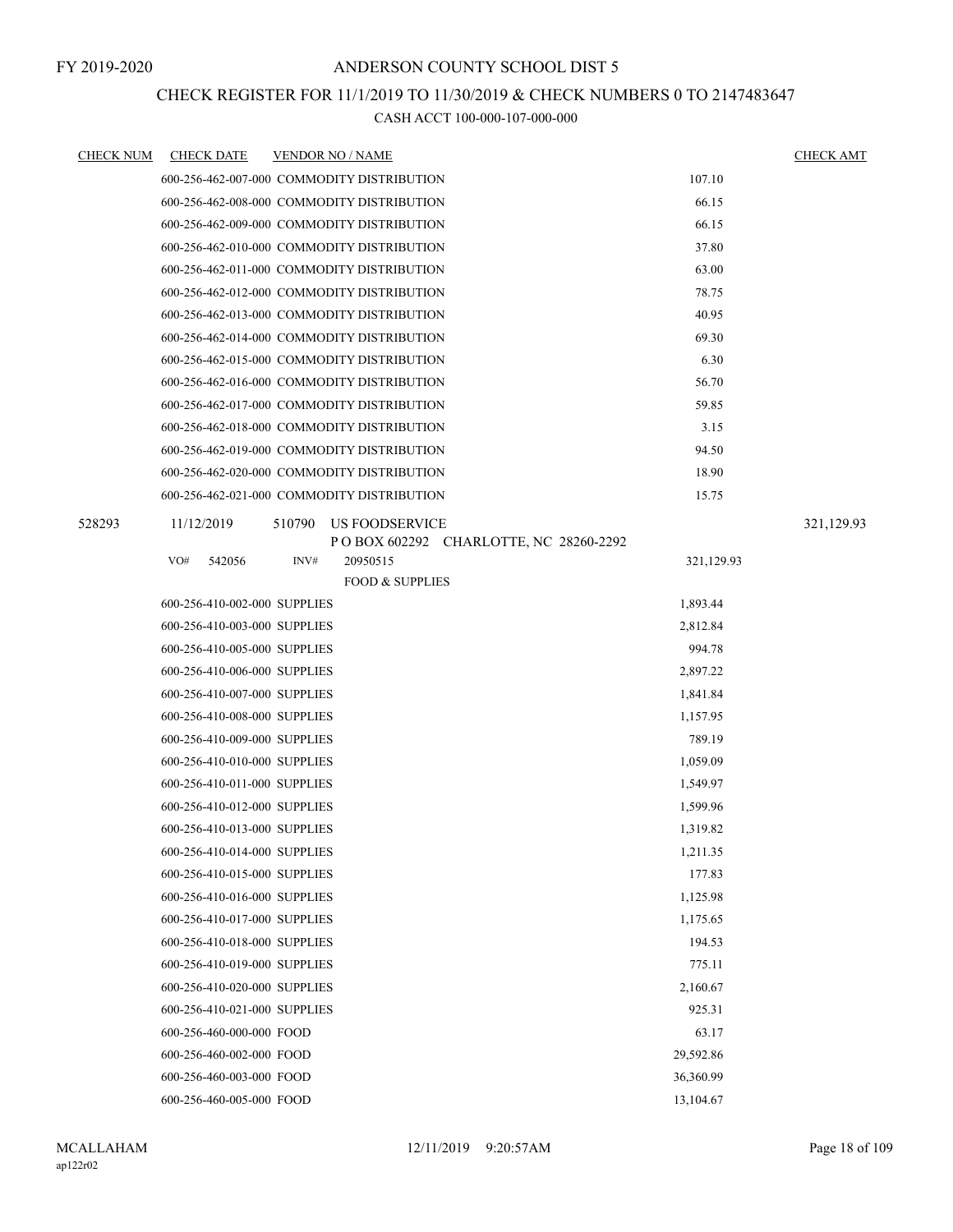# CHECK REGISTER FOR 11/1/2019 TO 11/30/2019 & CHECK NUMBERS 0 TO 2147483647

| <b>CHECK NUM</b> |     | <b>CHECK DATE</b>                  |        | <b>VENDOR NO / NAME</b>                                                                       |     |       |           | <b>CHECK AMT</b> |
|------------------|-----|------------------------------------|--------|-----------------------------------------------------------------------------------------------|-----|-------|-----------|------------------|
|                  |     | 600-256-460-006-000 FOOD           |        |                                                                                               |     |       | 36,545.72 |                  |
|                  |     | 600-256-460-007-000 FOOD           |        |                                                                                               |     |       | 17,442.84 |                  |
|                  |     | 600-256-460-008-000 FOOD           |        |                                                                                               |     |       | 11,418.27 |                  |
|                  |     | 600-256-460-009-000 FOOD           |        |                                                                                               |     |       | 9,996.36  |                  |
|                  |     | 600-256-460-010-000 FOOD           |        |                                                                                               |     |       | 15,438.27 |                  |
|                  |     | 600-256-460-011-000 FOOD           |        |                                                                                               |     |       | 16,723.30 |                  |
|                  |     | 600-256-460-012-000 FOOD           |        |                                                                                               |     |       | 14,403.10 |                  |
|                  |     | 600-256-460-013-000 FOOD           |        |                                                                                               |     |       | 9,381.77  |                  |
|                  |     | 600-256-460-014-000 FOOD           |        |                                                                                               |     |       | 12,536.29 |                  |
|                  |     | 600-256-460-015-000 FOOD           |        |                                                                                               |     |       | 5,791.42  |                  |
|                  |     | 600-256-460-016-000 FOOD           |        |                                                                                               |     |       | 9,968.10  |                  |
|                  |     | 600-256-460-017-000 FOOD           |        |                                                                                               |     |       | 10,080.67 |                  |
|                  |     | 600-256-460-018-000 FOOD           |        |                                                                                               |     |       | 3,964.78  |                  |
|                  |     | 600-256-460-019-000 FOOD           |        |                                                                                               |     |       | 12,487.59 |                  |
|                  |     | 600-256-460-020-000 FOOD           |        |                                                                                               |     |       | 15,311.26 |                  |
|                  |     | 600-256-460-021-000 FOOD           |        |                                                                                               |     |       | 10,492.33 |                  |
|                  |     | 631-256-410-031-000 SUPPLIES       |        |                                                                                               |     |       | 388.63    |                  |
|                  |     | 631-256-460-031-000 PURCHASED FOOD |        |                                                                                               |     |       | 3,975.01  |                  |
| 528294           |     | 11/12/2019                         | 573864 | WELLS FARGO VENDOR FIN SERV                                                                   |     |       |           | 855.86           |
|                  | VO# | 542050                             | INV#   | PO BOX 105710 ATLANTA, GA 30348-5710<br>5007765001                                            | PO# | 11252 | 144.45    |                  |
|                  |     |                                    |        | <b>COPIER</b>                                                                                 |     |       |           |                  |
|                  |     | 100-115-410-003-000 SUPPLIES       |        |                                                                                               |     |       | 144.45    |                  |
|                  | VO# | 542051                             | INV#   | 5007812729<br><b>COPIER</b>                                                                   | PO# | 11264 | 222.56    |                  |
|                  |     | 100-147-410-018-000 SUPPLIES       |        |                                                                                               |     |       | 222.56    |                  |
|                  | VO# | 542052                             | INV#   | 5007705386<br><b>COPIER</b>                                                                   | PO# | 11224 | 314.44    |                  |
|                  |     |                                    |        | 329-115-690-031-000 OTHER OBJECTS- WBL                                                        |     |       | 314.44    |                  |
|                  | VO# | 542053                             | INV#   | 5007812728<br><b>COPIER</b>                                                                   |     |       | 174.41    |                  |
|                  |     | 723-190-660-023-913 COPIER EXPENSE |        |                                                                                               |     |       | 174.41    |                  |
| 528295           |     | 11/12/2019                         | 528800 | <b>WENGER CORPORATION</b><br>NW 7896 PO BOX 1450 MINNEAPOLIS, MN<br>55485-7896                |     |       |           | 87,664.53        |
|                  | VO# | 542054                             | INV#   | 775119<br>SOUTHWOOD                                                                           | PO# | 11591 | 87,664.53 |                  |
|                  |     |                                    |        | 505-253-520-021-ART SOUTHWOOD AUDITORIUM                                                      |     |       | 87,664.53 |                  |
| * 528297         |     | 11/14/2019                         | 574523 | AMERICAN SCHOOL COUNSELOR ASSOCIATION<br>1101 KING ST. SUITE 310 ALEXANDRIA, VA<br>22314-1757 |     |       |           | 3,000.00         |
|                  | VO# | 542197                             | INV#   | 1372890<br>11/14 WORKSHOP                                                                     | PO# | 11853 | 3,000.00  |                  |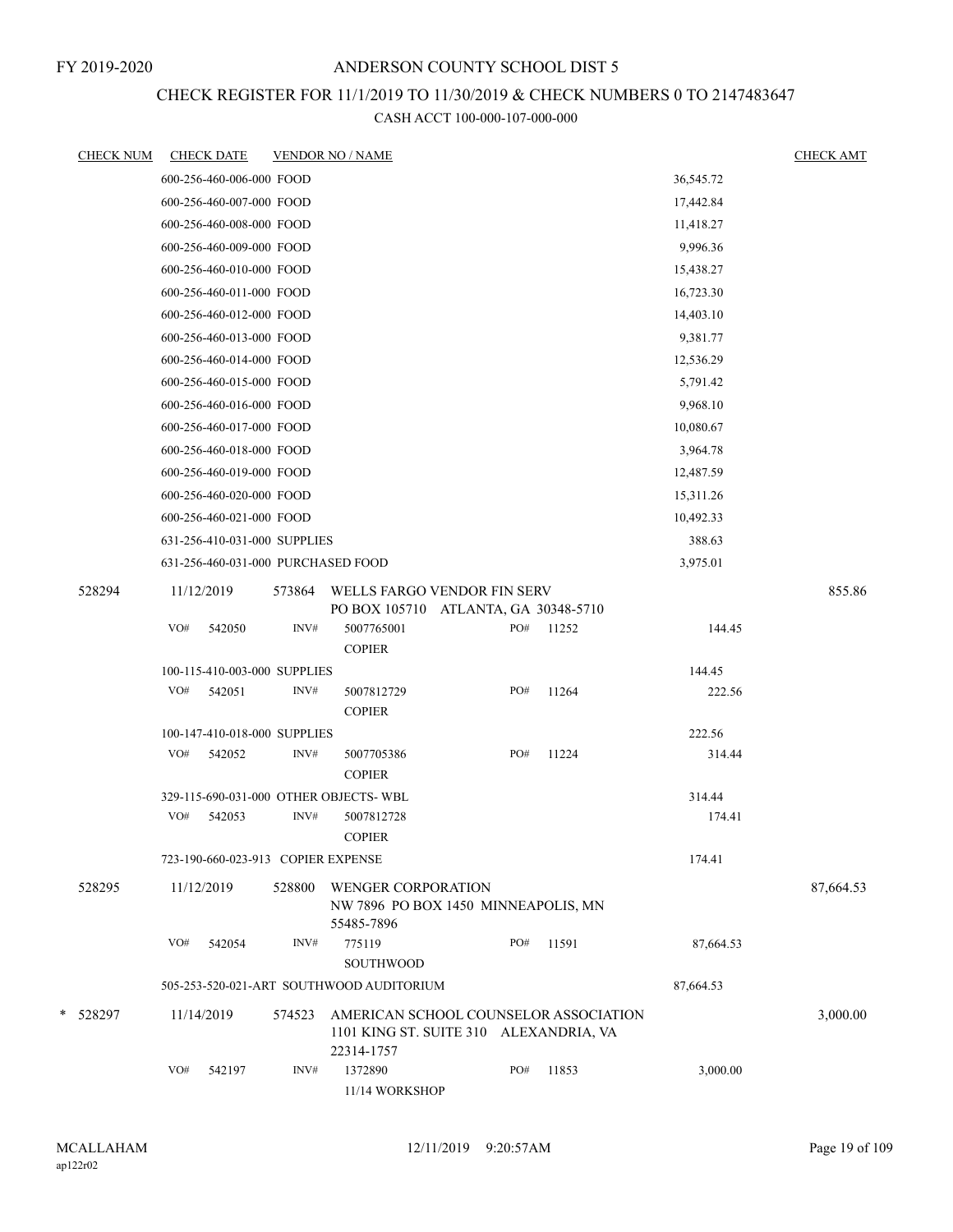# CHECK REGISTER FOR 11/1/2019 TO 11/30/2019 & CHECK NUMBERS 0 TO 2147483647

| <b>CHECK NUM</b> |     | <b>CHECK DATE</b>             |                  | <b>VENDOR NO / NAME</b><br>100-212-312-000-000 PURCHASED SERVICES                                  |                  |                                           | 3,000.00 | <b>CHECK AMT</b> |
|------------------|-----|-------------------------------|------------------|----------------------------------------------------------------------------------------------------|------------------|-------------------------------------------|----------|------------------|
| * 528299         |     | 11/14/2019                    |                  | 570950 ANDERSON COUNTY SHERIFF'S OFFICE<br>ATTN: JAMIE LAZAR 305 CAMSON ROAD<br>ANDERSON, SC 29621 |                  |                                           |          | 385.00           |
|                  | VO# | 542200                        | INV#             | OCT <sub>22</sub><br><b>CENTERVILLE</b>                                                            |                  |                                           | 52.50    |                  |
|                  |     |                               |                  | 707-190-660-007-201 MISCELLANEOUS EXPENSE                                                          |                  |                                           | 52.50    |                  |
|                  | VO# | 542201                        | INV#             | <b>NOV 11</b><br><b>CENTERVILLE</b>                                                                |                  |                                           | 87.50    |                  |
|                  |     |                               |                  | 707-190-660-007-201 MISCELLANEOUS EXPENSE                                                          |                  |                                           | 87.50    |                  |
|                  | VO# | 542202                        | INV#             | <b>RAMS</b> 11/6<br><b>FOOTBALL SECURITY</b>                                                       |                  |                                           | 122.50   |                  |
|                  |     |                               |                  | 706-271-660-006-671 FOOTBALL GATE RECEIPTS EXPENSE                                                 |                  |                                           | 122.50   |                  |
|                  | VO# | 542253                        | INV#             | <b>NOV 6-8</b>                                                                                     |                  |                                           | 122.50   |                  |
|                  |     |                               |                  | <b>MARTIN OVERTIME</b>                                                                             |                  |                                           |          |                  |
|                  |     |                               |                  | 100-113-410-006-VEN SUPPLY-ADDT'L FOR LOST VENDING                                                 |                  |                                           | 122.50   |                  |
| 528300           |     | 11/14/2019                    |                  | 125000 ATCHISON TRANSPORTATION SERVICES, INC<br>POBOX 1728 SPARTANBURG, SC 29304                   |                  |                                           |          | 927.75           |
|                  | VO# | 542123                        | INV#             | CHRT#274769                                                                                        |                  |                                           | 927.75   |                  |
|                  |     |                               |                  | <b>CONCORD ELEM</b>                                                                                |                  |                                           |          |                  |
|                  |     |                               |                  | 709-271-660-009-355 FIELD TRIPS GRADE 5 EXPENSE                                                    |                  |                                           | 927.75   |                  |
| 528301           |     | 11/14/2019                    | 570003 AT&T      | PO BOX 9011 ATT: ACCOUNTS RECEIVABLE<br>CAROL STREAM, IL 60197                                     | $(803 M24-8701)$ |                                           |          | 1,750.58         |
|                  | VO# | 542203                        | INV#             | 13828753<br>PHONE SERVICE                                                                          |                  |                                           | 1,750.58 |                  |
|                  |     | 100-266-340-000-000 TELEPHONE |                  |                                                                                                    |                  |                                           | 438.80   |                  |
|                  |     | 100-266-340-015-000 TELEPHONE |                  |                                                                                                    |                  |                                           | 437.26   |                  |
|                  |     | 100-266-340-018-000 TELEPHONE |                  |                                                                                                    |                  |                                           | 437.26   |                  |
|                  |     | 100-266-340-023-000 TELEPHONE |                  |                                                                                                    |                  |                                           | 437.26   |                  |
| 528302           |     | 11/14/2019                    | 569220           | <b>AUTECH</b><br>PO BOX 248 ATT: ACCOUNTS RECEIVABLE<br>WILLIAMSTON, SC 29697                      |                  |                                           |          | 246.23           |
|                  | VO# | 542067                        | INV#             | 7621<br><b>GLENVIEW</b>                                                                            |                  |                                           | 246.23   |                  |
|                  |     |                               |                  | 100-254-410-020-400 HVAC/ELECTRICAL/PLUMBING                                                       |                  |                                           | 246.23   |                  |
| 528303           |     | 11/14/2019                    | 575757           | <b>BARRIER ISLAND ECO TOURS</b><br>PO BOX 343 ISLE OF PALMS, SC 29451                              |                  |                                           |          | 1,995.00         |
|                  | VO# | 542124                        | INV#             | 2149                                                                                               |                  |                                           | 1,995.00 |                  |
|                  |     |                               |                  | <b>CONCORD ELEM</b>                                                                                |                  |                                           |          |                  |
|                  |     |                               |                  | 709-271-660-009-355 FIELD TRIPS GRADE 5 EXPENSE                                                    |                  |                                           | 1,995.00 |                  |
| * 528309         |     | 11/14/2019                    | 572113           | BULL'S EYE BRANDS, INC.                                                                            |                  | P.O. BOX 638286 CINCINNATI, OH 45263-8286 |          | 22,463.50        |
|                  | VO# | 542127                        | $\mathrm{INV}\#$ | <b>OCT 2019</b>                                                                                    | PO#              | 11555                                     | 5,243.20 |                  |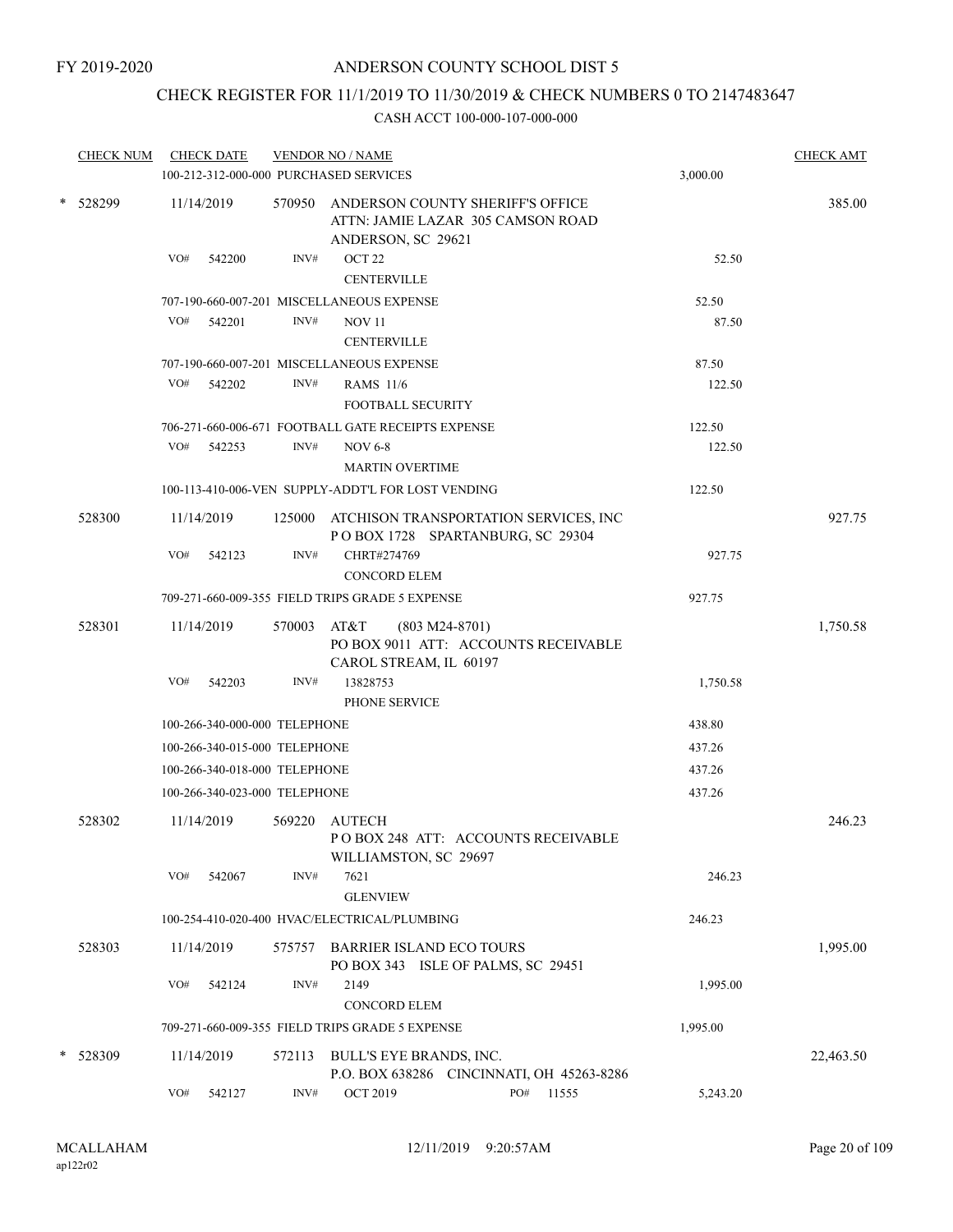FY 2019-2020

# ANDERSON COUNTY SCHOOL DIST 5

# CHECK REGISTER FOR 11/1/2019 TO 11/30/2019 & CHECK NUMBERS 0 TO 2147483647

| <b>CHECK NUM</b> |     | <b>CHECK DATE</b>                 |        | <b>VENDOR NO / NAME</b>                                                                                 |     |       |          | <b>CHECK AMT</b> |
|------------------|-----|-----------------------------------|--------|---------------------------------------------------------------------------------------------------------|-----|-------|----------|------------------|
|                  |     |                                   |        | <b>TL HANNA</b>                                                                                         |     |       |          |                  |
|                  |     | 600-256-410-002-000 SUPPLIES      |        |                                                                                                         |     |       | 739.68   |                  |
|                  |     | 600-256-460-002-000 FOOD          |        |                                                                                                         |     |       | 4,503.52 |                  |
|                  |     | VO# 542128                        | INV#   | <b>OCT 2019</b><br><b>WESTSIDE HS</b>                                                                   | PO# | 11556 | 2,311.76 |                  |
|                  |     | 600-256-410-003-000 SUPPLIES      |        |                                                                                                         |     |       | 329.84   |                  |
|                  |     | 600-256-460-003-000 FOOD          |        |                                                                                                         |     |       | 1,981.92 |                  |
|                  |     | VO# 542129                        | INV#   | <b>OCT 2019</b><br><b>MCCANTS</b>                                                                       | PO# | 11557 | 3,631.11 |                  |
|                  |     | 600-256-410-005-000 SUPPLIES      |        |                                                                                                         |     |       | 618.45   |                  |
|                  |     | 600-256-460-005-000 FOOD          |        |                                                                                                         |     |       | 3,012.66 |                  |
|                  |     | VO# 542130                        | INV#   | <b>OCT 2019</b><br><b>ROBERT ANDERSON</b>                                                               | PO# | 11558 | 6,018.90 |                  |
|                  |     | 600-256-410-006-000 SUPPLIES      |        |                                                                                                         |     |       | 907.06   |                  |
|                  |     | 600-256-460-006-000 FOOD          |        |                                                                                                         |     |       | 5,111.84 |                  |
|                  |     | VO# 542131                        | INV#   | <b>OCT 2019</b><br><b>GLENVIEW MS</b>                                                                   | PO# | 11559 | 5,258.53 |                  |
|                  |     | 600-256-410-020-000 SUPPLIES      |        |                                                                                                         |     |       | 657.22   |                  |
|                  |     | 600-256-460-020-000 FOOD          |        |                                                                                                         |     |       | 4,601.31 |                  |
| 528310           |     | 11/14/2019                        | 571698 | CAMPBELL, JENNIFER R**<br><b>CAMPBELL CREATIONS 216 EDWARDS DRIVE</b><br>ANDERSON, SC 29626             |     |       |          | 766.00           |
|                  | VO# | 542204                            | INV#   | 20191111                                                                                                |     |       | 766.00   |                  |
|                  |     |                                   |        | <b>ROBERT ANDERSON</b>                                                                                  |     |       |          |                  |
|                  |     |                                   |        | 706-271-660-006-481 AVID FUNDRAISER EXPENSE                                                             |     |       | 766.00   |                  |
| 528311           |     | 11/14/2019                        |        | 575497 CAPITAL LIGHTING & SUPPLY, LLC<br>PO BOX 404749 ATLANTA, GA 30384                                |     |       |          | 140.64           |
|                  | VO# | 542068                            | INV#   | S038580022<br><b>GROUND BOX</b>                                                                         |     |       | 140.64   |                  |
|                  |     | 100-254-410-000-400 HVAC SUPPLIES |        |                                                                                                         |     |       | 140.64   |                  |
| 528312           |     | 11/14/2019                        |        | 566288 CES CITY ELECTRIC ACCTS<br>P.O. BOX 71465 ATT: ACCOUNTS RECEIVABLE<br>NORTH CHARLESTON, SC 29415 |     |       |          | 139.23           |
|                  | VO# | 542069                            | INV#   | 149079<br><b>REPAIR PARTS</b>                                                                           |     |       | 33.28    |                  |
|                  |     |                                   |        | 100-254-410-005-400 HVAC/ELECTRICAL/PLUMBING                                                            |     |       | 33.28    |                  |
|                  | VO# | 542070                            | INV#   | 149126<br><b>REPAIR PARTS</b>                                                                           |     |       | 105.95   |                  |
|                  |     |                                   |        | 100-254-410-003-400 HVAC/ELECTRICAL/PLUMBING                                                            |     |       | 105.95   |                  |
| $*$ 528314       |     | 11/14/2019                        | 570581 | CITY OF ANDERSON POLICE DEPT<br>401 SOUTH MAIN ST ATTN: TESSA FREDERICKS<br>ANDERSON, SC 29624          |     |       |          | 344.00           |
|                  | VO# | 542256                            | INV#   | 001<br>11-09 SECURITY                                                                                   |     |       | 344.00   |                  |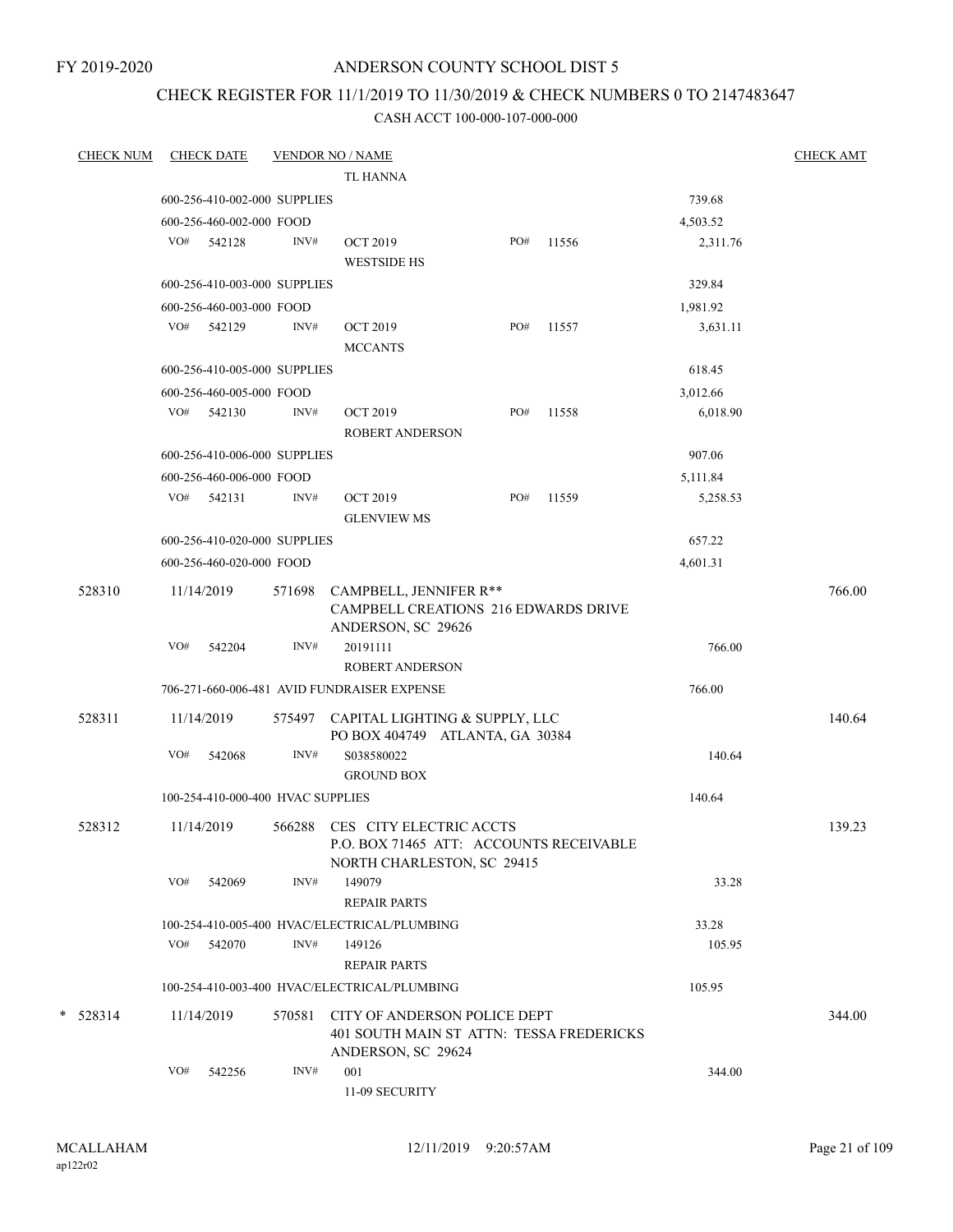# CHECK REGISTER FOR 11/1/2019 TO 11/30/2019 & CHECK NUMBERS 0 TO 2147483647

|        | <b>CHECK NUM</b> |     | <b>CHECK DATE</b>         |        | <b>VENDOR NO / NAME</b><br>338-175-130-000-EAR BAS/ SUMMER STIPENDS                             | 344.00     | <b>CHECK AMT</b> |
|--------|------------------|-----|---------------------------|--------|-------------------------------------------------------------------------------------------------|------------|------------------|
|        |                  |     |                           |        |                                                                                                 |            |                  |
| $\ast$ | 528316           |     | 11/14/2019                |        | 572942 CROMER, AIMEE**<br>1018 THORNEHILL DR ANDERSON, SC 29621                                 |            | 645.39           |
|        |                  | VO# | 542206                    | INV#   | <b>MCCANTS</b><br>POTTED PLANT                                                                  | 42.80      |                  |
|        |                  |     |                           |        | 705-271-660-005-494 6TH GRADE EXPENSE                                                           | 42.80      |                  |
|        |                  | VO# | 542207                    | INV#   | <b>MCCANTS</b><br><b>SUNFLOWERS</b>                                                             | 449.40     |                  |
|        |                  |     |                           |        | 705-271-660-005-611 PEP CLUB EXPENSE                                                            | 149.80     |                  |
|        |                  |     |                           |        | 705-271-660-005-674 FOOTBALL EXPENSE                                                            | 149.80     |                  |
|        |                  |     |                           |        | 705-271-660-005-682 VOLLEYBALL EXPENSE                                                          | 149.80     |                  |
|        |                  | VO# | 542208                    | INV#   | <b>GLENVIEW</b><br><b>FLOWERS</b>                                                               | 153.19     |                  |
|        |                  |     |                           |        | 720-271-660-020-411 MISCELLANEOUS EXPENSE                                                       | 153.19     |                  |
|        | 528317           |     | 11/14/2019                | 576292 | CROWNSTORE<br>12255 NATIONS FORD RD STE D PINEVILLE, NC<br>28134                                |            | 862.44           |
|        |                  | VO# | 542286                    | INV#   | 12951<br><b>MOUTHPIECES</b>                                                                     | 862.44     |                  |
|        |                  |     |                           |        | 100-114-314-002-000 BAND REPAIRS ACCOUNT                                                        | 862.44     |                  |
|        |                  |     |                           |        |                                                                                                 |            |                  |
|        | $*$ 528320       |     | 11/14/2019                | 202950 | DISCOUNT BARK COMPANY<br>1820 PEARMAN DAIRY ROAD ATT: ACCOUNTS<br>RECEIVABLE ANDERSON, SC 29625 |            | 3,595.20         |
|        |                  | VO# | 542137                    | INV#   | PO# 11453<br>13447, 13448<br>MCLEES, CENTERVLLE                                                 | 3,595.20   |                  |
|        |                  |     | 100-254-410-007-MUL MULCH |        |                                                                                                 | 1,168.44   |                  |
|        |                  |     | 100-254-410-008-MUL MULCH |        |                                                                                                 | 2,426.76   |                  |
|        | * 528322         |     | 11/14/2019                | 211302 | <b>DUKE ENERGY</b><br>PO BOX 70516 CHARLOTTE, NC 28272-0516                                     |            | 123,860.13       |
|        |                  | VO# | 542284                    | INV#   | <b>DUE 11/19</b><br><b>UTILITIES</b>                                                            | 123,860.13 |                  |
|        |                  |     |                           |        | 100-254-470-000-000 ENERGY-ELECTRICITY & WATER                                                  | 80.27      |                  |
|        |                  |     |                           |        | 100-254-470-000-000 ENERGY-ELECTRICITY & WATER                                                  | 535.32     |                  |
|        |                  |     |                           |        | 100-254-470-001-000 ENERGY-ELECTRICITY & WATER                                                  | 265.26     |                  |
|        |                  |     |                           |        | 100-254-470-002-000 ENERGY-ELECTRICITY & WATER                                                  | 24,301.66  |                  |
|        |                  |     |                           |        | 100-254-470-005-000 ENERGY-ELECTRICITY & WATER                                                  | 11,472.58  |                  |
|        |                  |     |                           |        | 100-254-470-006-000 ENERGY-ELECTRICITY & WATER                                                  | 16,230.54  |                  |
|        |                  |     |                           |        | 100-254-470-008-000 ENERGY-ELECTRICITY & WATER                                                  | 8,334.97   |                  |
|        |                  |     |                           |        | 100-254-470-011-000 ENERGY-ELECTRICITY & WATER                                                  | 4,970.69   |                  |
|        |                  |     |                           |        | 100-254-470-013-000 ENERGY-ELECTRICITY & WATER                                                  | 9,711.80   |                  |
|        |                  |     |                           |        | 100-254-470-014-000 ENERGY-ELECTRICITY & WATER                                                  | 7,211.54   |                  |
|        |                  |     |                           |        | 100-254-470-014-THR UTILITIES - THEATRE                                                         | 2,093.83   |                  |
|        |                  |     |                           |        | 100-254-470-015-000 ENERGY-ELECTRICITY & WATER                                                  | 2,823.47   |                  |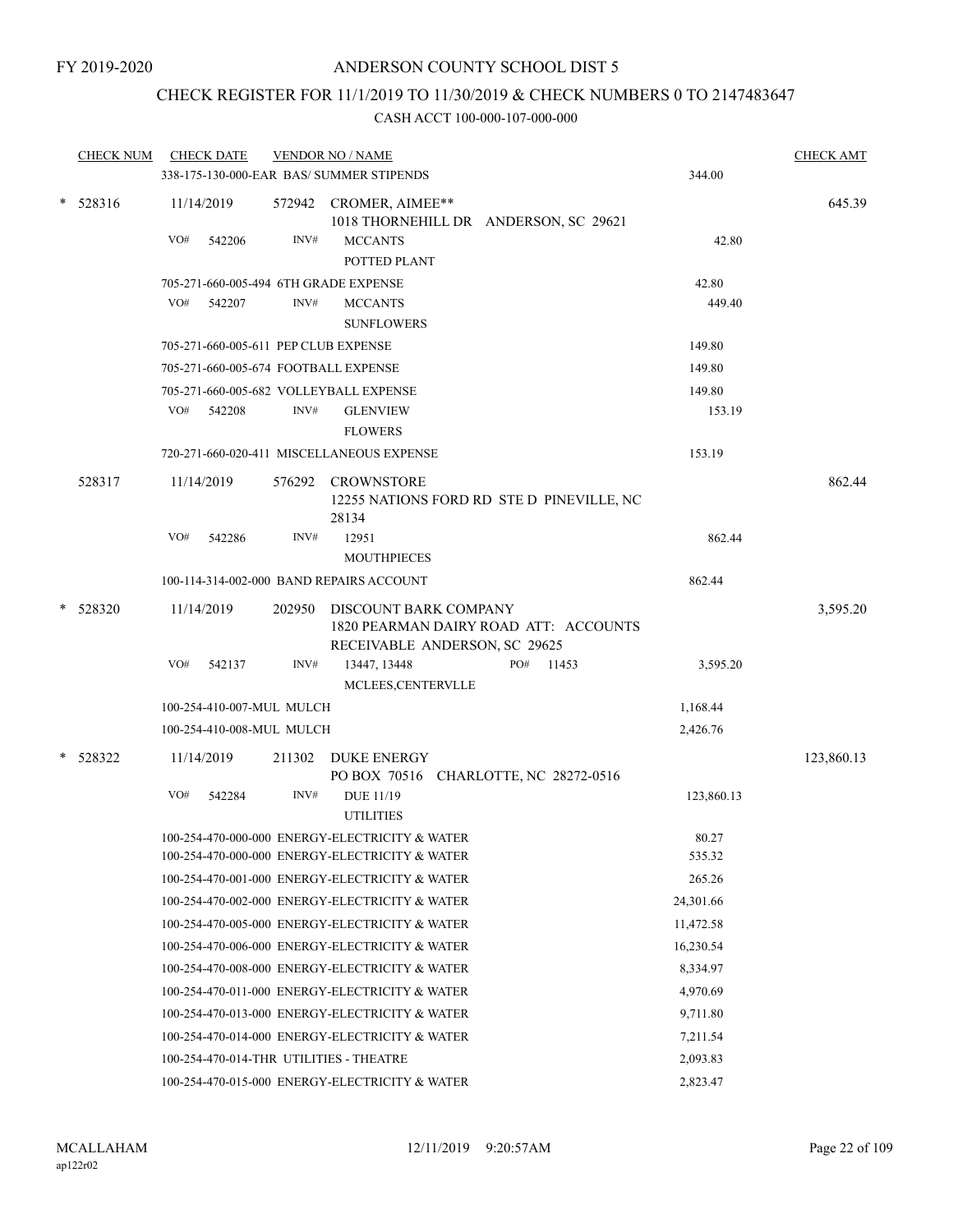# CHECK REGISTER FOR 11/1/2019 TO 11/30/2019 & CHECK NUMBERS 0 TO 2147483647

| <b>CHECK NUM</b> | <b>CHECK DATE</b>                       |        | <b>VENDOR NO / NAME</b>                                                                                                     |           | <b>CHECK AMT</b> |
|------------------|-----------------------------------------|--------|-----------------------------------------------------------------------------------------------------------------------------|-----------|------------------|
|                  |                                         |        | 100-254-470-016-000 ENERGY-ELECTRICITY & WATER                                                                              | 5,188.38  |                  |
|                  |                                         |        | 100-254-470-017-000 ENERGY-ELECTRICITY & WATER                                                                              | 9,072.47  |                  |
|                  |                                         |        | 100-254-470-020-000 ENERGY-ELECTRICITY & WATER                                                                              | 10,496.36 |                  |
|                  |                                         |        | 100-254-470-021-000 ENERGY-ELECTRICITY & WATER                                                                              | 10,913.29 |                  |
|                  |                                         |        | 100-254-470-023-000 ENERGY-ELECTRICITY & WATER                                                                              | 88.16     |                  |
|                  | 600-256-470-026-000 ENERGY              |        |                                                                                                                             | 69.54     |                  |
| 528323           | 11/14/2019                              | 573962 | ECMC<br>LOCKBOX 7096 P.O. BOX 16478 ST. PAUL, MN<br>55116-0478                                                              |           | 230.27           |
|                  | VO#<br>542168                           | INV#   | 11-15 PAYROLL                                                                                                               | 230.27    |                  |
|                  |                                         |        | <b>DEDUCTIONS</b>                                                                                                           |           |                  |
|                  | 100-000-441-000-000 MISCELLANEOUS       |        |                                                                                                                             | 230.27    |                  |
| 528324           | 11/14/2019                              | 563495 | ELECTRIC CITY UTILITIES<br>CITY OF ANDERSON 601 SOUTH MAIN ST<br>ANDERSON, SC 29624                                         |           | 9,049.02         |
|                  | VO#<br>542282                           | INV#   | <b>DUE 11/26</b><br><b>UTILITIES</b>                                                                                        | 9,049.02  |                  |
|                  |                                         |        | 100-254-470-001-000 ENERGY-ELECTRICITY & WATER                                                                              | 656.34    |                  |
|                  |                                         |        | 100-254-470-005-000 ENERGY-ELECTRICITY & WATER                                                                              | 12.00     |                  |
|                  |                                         |        | 100-254-470-006-000 ENERGY-ELECTRICITY & WATER                                                                              | 3,138.12  |                  |
|                  |                                         |        | 100-254-470-015-000 ENERGY-ELECTRICITY & WATER                                                                              | 1,112.23  |                  |
|                  |                                         |        | 100-254-470-016-000 ENERGY-ELECTRICITY & WATER                                                                              | 1,391.89  |                  |
|                  |                                         |        | 100-254-470-018-000 ENERGY-ELECTRICITY & WATER                                                                              | 1,197.71  |                  |
|                  |                                         |        | 100-254-470-021-000 ENERGY-ELECTRICITY & WATER                                                                              | 1,540.73  |                  |
| 528325           | 11/14/2019                              | 576279 | FLOWER POWER FUNDRAISING<br>8480 N 87TH ST MILWAUKEE, WI 53224                                                              |           | 282.00           |
|                  | VO#<br>542138                           | INV#   | <b>FUNDRAISER</b><br><b>NORTH POINTE</b>                                                                                    | 282.00    |                  |
|                  | 713-271-660-013-256 FUNDRAISERS EXPENSE |        |                                                                                                                             | 282.00    |                  |
| 528326           | 11/14/2019                              | 569352 | FRONTLINE TECHNOLOGIES<br>PO BOX 780577 PHILADELPHIA, PA 19178-0577                                                         |           | 17,645.12        |
|                  | VO#<br>542139                           | INV#   | 109004<br>PO#<br>11866<br><b>ACCT#12488</b>                                                                                 | 17,645.12 |                  |
|                  | 100-221-445-000-RTI RTI SOFTWARE        |        |                                                                                                                             | 8,598.19  |                  |
|                  |                                         |        | 100-264-312-000-SOF APPLICATION/SUB SOFTWARE                                                                                | 4,374.20  |                  |
|                  |                                         |        | 283-126-312-000-000 CONTRACTED SERVICES                                                                                     | 4,672.73  |                  |
| 528327           | 11/14/2019                              | 572552 | <b>GREAT LAKES HIGHER EDUC GUARANTY CORP</b><br>ADMINISTRATIVE WAGE GARNISHMENT UNIT PO<br>BOX 83230 CHICAGO, IL 60691-0230 |           | 221.53           |
|                  | VO#<br>542163                           | INV#   | 11-15 PAYROLL<br><b>DEDUCTIONS</b>                                                                                          | 221.53    |                  |
|                  | 100-000-441-000-000 MISCELLANEOUS       |        |                                                                                                                             | 221.53    |                  |
| 528328           | 11/14/2019                              | 568285 | <b>GTM SPORTSWEAR</b>                                                                                                       |           | 426.11           |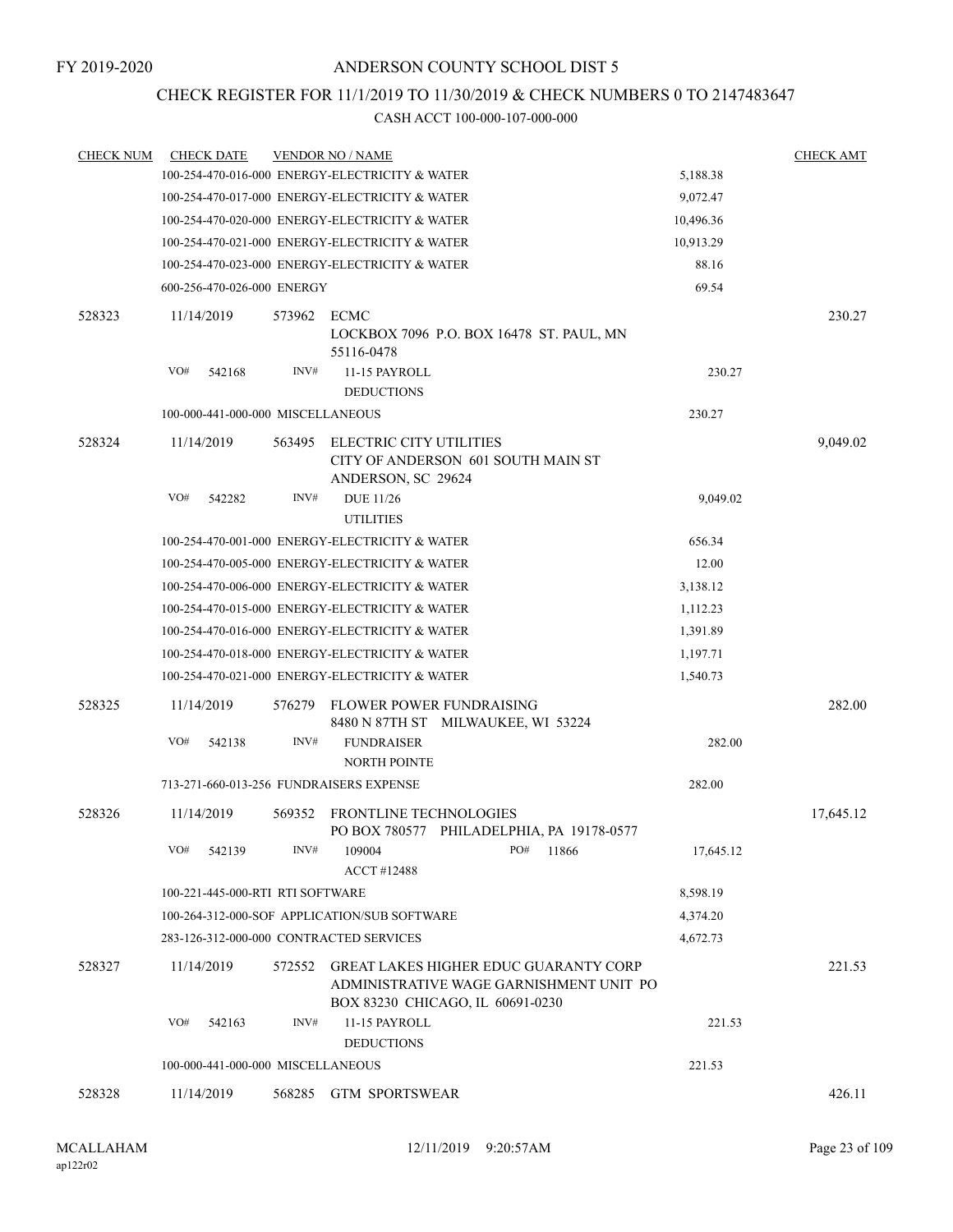# CHECK REGISTER FOR 11/1/2019 TO 11/30/2019 & CHECK NUMBERS 0 TO 2147483647

|   | <b>CHECK NUM</b> |     | <b>CHECK DATE</b> |                                   | <b>VENDOR NO / NAME</b>                                                                   |          | <b>CHECK AMT</b> |
|---|------------------|-----|-------------------|-----------------------------------|-------------------------------------------------------------------------------------------|----------|------------------|
|   |                  |     |                   |                                   | CHAMPION TEAMWEAR POBOX 959741 ST<br>LOUIS, MO 63195-9741                                 |          |                  |
|   |                  | VO# | 542211            | INV#                              | 101043170<br><b>ROBERT ANDERSON</b>                                                       | 426.11   |                  |
|   |                  |     |                   |                                   | 706-271-660-006-611 PEP CLUB EXPENSE                                                      | 426.11   |                  |
|   | 528329           |     | 11/14/2019        |                                   | 574279 HALLIGAN MAHONEY & WILLIAMS<br>PO BOX 11367 COLUMBIA, SC 29211-1367                |          | 4,915.10         |
|   |                  | VO# | 542212            | INV#                              | 13856<br><b>OCT SERVICES</b>                                                              | 4,915.10 |                  |
|   |                  |     |                   | 100-231-319-000-000 LEGAL FEES    |                                                                                           | 4,915.10 |                  |
| * | 528331           |     | 11/14/2019        |                                   | 573097 HEALTHMASTER<br>2655 OAKLEY PARK RD. SUITE 100 WALLED<br>LAKE, MI 48390-1645       |          | 2,888.24         |
|   |                  | VO# | 542214            | INV#                              | 0023870<br>PO#<br>11334<br><b>CLAIMS FEE</b>                                              | 2,888.24 |                  |
|   |                  |     |                   |                                   | 283-213-316-000-000 HEALTHMASTER DATA PROCESSING                                          | 2,888.24 |                  |
|   | $*$ 528334       |     | 11/14/2019        |                                   | 576047 LANGUAGE LINE SERVICES INC<br>PO BOX 202564 DALLAS, TX 75320                       |          | 396.56           |
|   |                  | VO# | 542259            | INV#                              | 4685819<br><b>OCT SERVICES</b>                                                            | 396.56   |                  |
|   |                  |     |                   |                                   | 100-221-312-000-000 PURCHASED SERVICES                                                    | 396.56   |                  |
|   | $*$ 528336       |     | 11/14/2019        |                                   | 327600 LOLLIS METALS, INC<br>POBOX 13042 ATT: ACCOUNTS RECEIVABLE<br>ANDERSON, SC 29624   |          | 208.39           |
|   |                  | VO# | 542082            | INV#                              | 82980                                                                                     | 208.39   |                  |
|   |                  |     |                   |                                   | <b>MCCANTS</b>                                                                            |          |                  |
|   |                  |     |                   |                                   | 100-254-410-005-400 HVAC/ELECTRICAL/PLUMBING                                              | 208.39   |                  |
|   | 528337           |     | 11/14/2019        | 568647                            | MANSFIELD OIL COMPANY<br>PO BOX 733706 DALLAS, TX 75373-3706                              |          | 4,625.18         |
|   |                  | VO# | 542143            | INV#                              | <b>SQLCD 557120</b><br><b>FUEL</b>                                                        | 4,625.18 |                  |
|   |                  |     |                   | 100-254-411-000-001 GASOLINE      |                                                                                           | 4,494.64 |                  |
|   |                  |     |                   | 100-255-411-000-000 GASOLINE      |                                                                                           | 89.46    |                  |
|   |                  |     |                   | 600-256-690-000-000 OTHER OBJECTS |                                                                                           | 41.08    |                  |
|   | 528338           |     | 11/14/2019        | 569972                            | MICHAEL SHARPE<br>316 OAKWOOD ESTATES ANDERSON, SC 29621                                  |          | 500.00           |
|   |                  | VO# | 542238            | INV#                              | <b>INCENTIVE</b><br><b>BUS DRIVER</b>                                                     | 500.00   |                  |
|   |                  |     |                   |                                   | 100-255-122-000-BON INCENTIVE BONUS                                                       | 500.00   |                  |
|   | 528339           |     | 11/14/2019        | 574358                            | MONSTER TECHNOLOGY, LLC<br>8726 S. SEPULVEDA BLVD SUITE D #B-152 LOS<br>ANGELES, CA 90045 |          | 1,110.00         |
|   |                  | VO# | 542222            | INV#                              | <b>IPL 3071</b><br><b>TONER</b>                                                           | 1,110.00 |                  |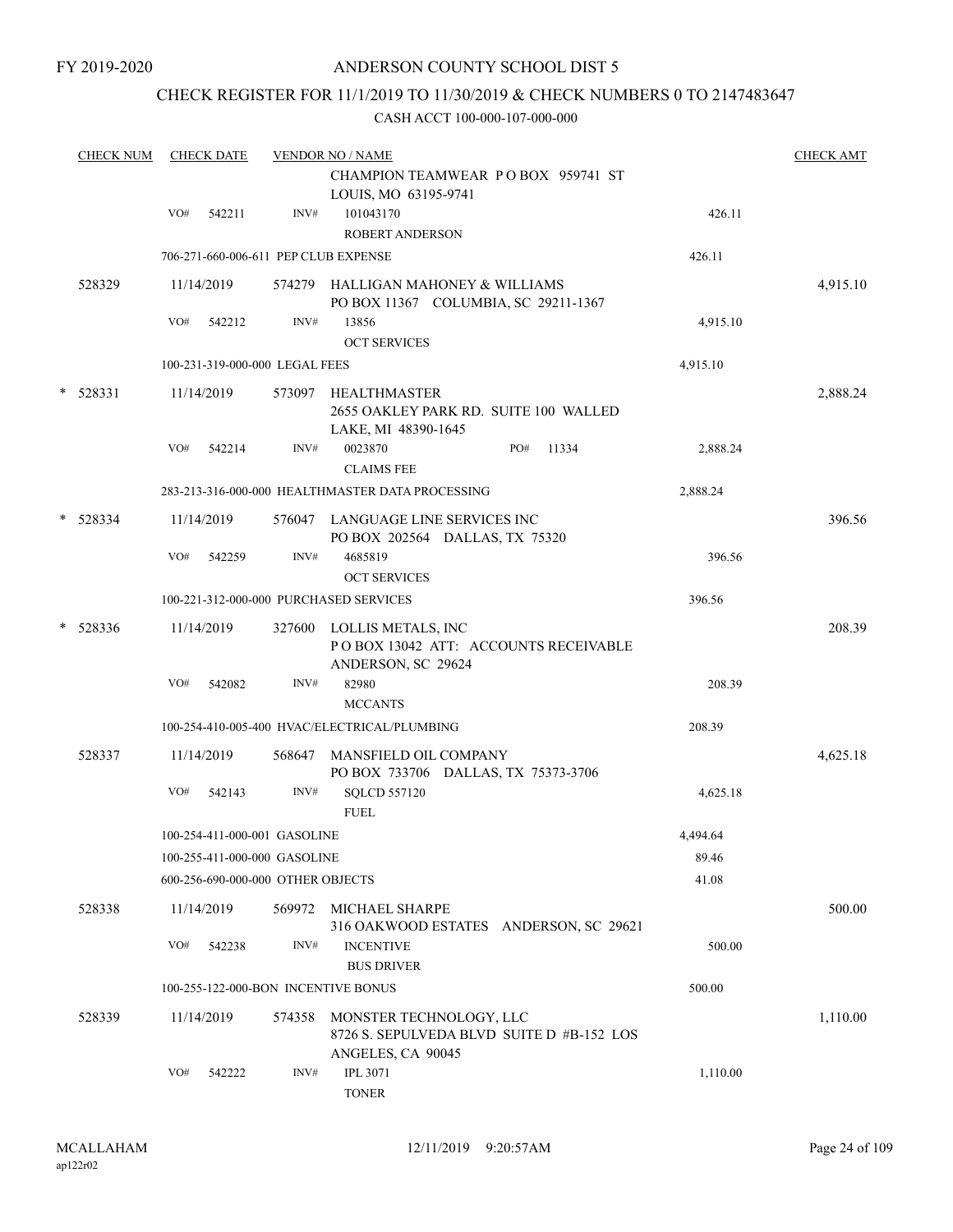# CHECK REGISTER FOR 11/1/2019 TO 11/30/2019 & CHECK NUMBERS 0 TO 2147483647

| <b>CHECK NUM</b> | <b>CHECK DATE</b>                                                                    |        | <b>VENDOR NO / NAME</b>                                                                  |     |       |                    | <b>CHECK AMT</b> |
|------------------|--------------------------------------------------------------------------------------|--------|------------------------------------------------------------------------------------------|-----|-------|--------------------|------------------|
|                  | 717-190-660-017-362 COPIER EXPENSE                                                   |        |                                                                                          |     |       | 1,110.00           |                  |
| 528340           | 11/14/2019                                                                           |        | 567126 MUSIC & ARTS CENTER<br>5295 WESTVIEW DR SUITE 300 ATTN: CA<br>FREDERICK, MD 21703 |     |       |                    | 3,826.24         |
|                  | VO#<br>542145                                                                        | INV#   | 019857440<br><b>REPAIRS</b>                                                              |     |       | 30.70              |                  |
|                  | 720-271-660-020-601 BAND CLUB EXPENSE                                                |        |                                                                                          |     |       | 30.70              |                  |
|                  | VO#<br>542223                                                                        | INV#   | PO 11202<br><b>REPAIRS</b>                                                               | PO# | 11202 | 3,795.54           |                  |
|                  | 100-114-314-000-000 BAND REPAIRS ACCOUNT                                             |        |                                                                                          |     |       | 846.78             |                  |
|                  | 100-114-314-000-000 BAND REPAIRS ACCOUNT<br>100-114-314-000-000 BAND REPAIRS ACCOUNT |        |                                                                                          |     |       | 777.65<br>2,171.11 |                  |
| 528341           | 11/14/2019                                                                           |        | 573334 NATIONAL GEOGRAPHIC SOCIETY<br>BANK OF AMERICA MERRILL LYNCH PO BOX               |     |       |                    | 120.00           |
|                  |                                                                                      |        | 417123 BOSTON, MA 02241-7123                                                             |     |       |                    |                  |
|                  | VO#<br>542224                                                                        | INV#   | 59130<br>ACCT# NGBEE 59130                                                               |     |       | 120.00             |                  |
|                  |                                                                                      |        | 705-271-660-005-411 MISCELLANEOUS EXPENSE                                                |     |       | 120.00             |                  |
| 528342           | 11/14/2019                                                                           |        | 564010 NC CHILD SUPPORT CENTRALIZED COLLECTNS<br>POBOX 900012 RALEIGH, NC 27675-9012     |     |       |                    | 305.50           |
|                  | VO#<br>542167                                                                        | INV#   | 11-15 PAYROLL<br><b>DEDUCTIONS</b>                                                       |     |       | 305.50             |                  |
|                  |                                                                                      |        | 100-000-435-000-000 WAGE GARNISH/CH SUPPORT                                              |     |       | 305.50             |                  |
| 528343           | 11/14/2019                                                                           | 575834 | OLD EDWARDS INN AND SPA<br>137 SOUTH 4TH STREET PO BOX 2130<br>HIGHLANDS, NC 28741       |     |       |                    | 2,808.05         |
|                  | VO#<br>542148                                                                        | INV#   | DEC 16-18<br>ACCOUNT#10A9W5                                                              | PO# | 11552 | 2,808.05           |                  |
|                  | 100-224-333-000-000 TRIPS/CONFERENCES                                                |        |                                                                                          |     |       | 2,808.05           |                  |
| $*$ 528346       | 11/14/2019                                                                           | 568036 | PIEDMONT NATURAL GAS<br>PO BOX 1246 CHARLOTTE, NC 28201-1246                             |     |       |                    | 1,414.74         |
|                  | VO#<br>542283                                                                        | INV#   | <b>DUE 11/21</b><br><b>UTILITIES</b>                                                     |     |       | 1,414.74           |                  |
|                  | 100-254-472-000-000 ENERGY-GAS                                                       |        |                                                                                          |     |       | 47.81              |                  |
|                  | 100-254-472-001-000 ENERGY-GAS                                                       |        |                                                                                          |     |       | 285.85             |                  |
|                  | 100-254-472-005-000 ENERGY-GAS                                                       |        |                                                                                          |     |       | 29.34              |                  |
|                  | 100-254-472-011-000 ENERGY-GAS                                                       |        |                                                                                          |     |       | 23.54              |                  |
|                  | 100-254-472-012-000 ENERGY-GAS                                                       |        |                                                                                          |     |       | 27.02              |                  |
|                  | 100-254-472-015-000 ENERGY-GAS                                                       |        |                                                                                          |     |       | 56.72              |                  |
|                  | 100-254-472-016-000 ENERGY-GAS                                                       |        |                                                                                          |     |       | 29.40              |                  |
|                  | 100-254-472-021-000 ENERGY- GAS                                                      |        |                                                                                          |     |       | 89.13              |                  |
|                  | 600-256-470-011-000 ENERGY                                                           |        |                                                                                          |     |       | 182.57             |                  |
|                  | 600-256-470-012-000 ENERGY                                                           |        |                                                                                          |     |       | 162.46             |                  |
|                  | 600-256-470-015-000 ENERGY                                                           |        |                                                                                          |     |       | 128.34             |                  |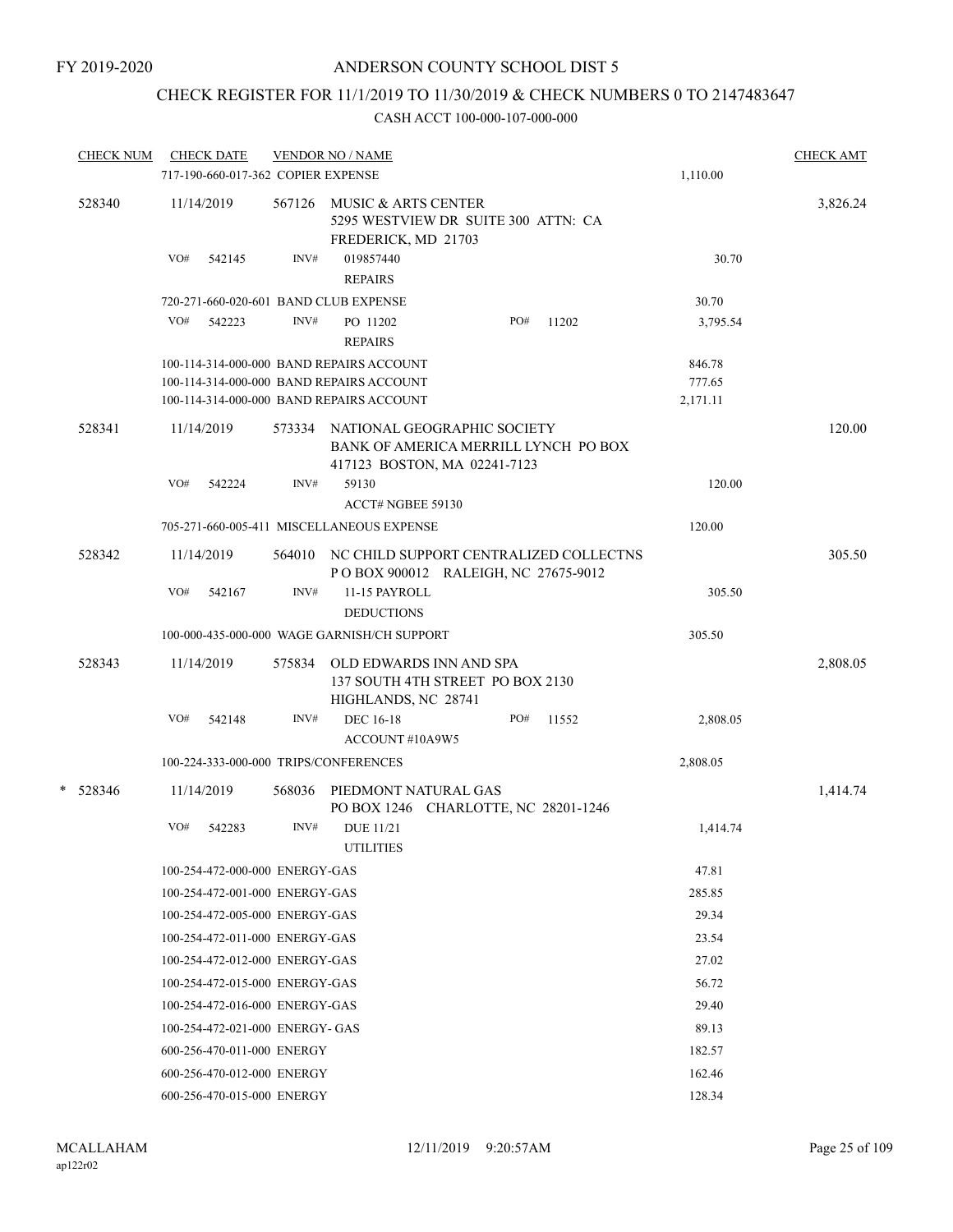# CHECK REGISTER FOR 11/1/2019 TO 11/30/2019 & CHECK NUMBERS 0 TO 2147483647

| <b>CHECK NUM</b> |     | <b>CHECK DATE</b>                   |        | <b>VENDOR NO / NAME</b>                                                                          | <b>CHECK AMT</b> |
|------------------|-----|-------------------------------------|--------|--------------------------------------------------------------------------------------------------|------------------|
|                  |     | 600-256-470-016-000 ENERGY          |        | 185.49                                                                                           |                  |
|                  |     | 600-256-470-021-000 ENERGY          |        | 167.07                                                                                           |                  |
| $* 528348$       |     | 11/14/2019                          |        | 411700 PLANK ROAD PUBLISHING, INC<br>POBOX 26627 ATT: ACCOUNTS RECEIVABLE<br>WAUWATOSA, WI 53226 | 496.60           |
|                  | VO# | 542229                              | INV#   | 20-815278<br>496.60                                                                              |                  |
|                  |     |                                     |        | <b>CALHOUN ELEM</b>                                                                              |                  |
|                  |     | 714-271-660-014-220 MUSIC EXPENSE   |        | 496.60                                                                                           |                  |
| 528349           |     | 11/14/2019                          |        | 571701 PRICE, TOMMY<br>BOARD OF TRUSTEES 201 HUNTERS LANE<br>ANDERSON, SC 29625                  | 630.60           |
|                  | VO# | 542184                              | INV#   | <b>OCT 16-18</b><br>452.60<br><b>MYRTLE BEACH</b>                                                |                  |
|                  |     | 100-231-334-000-000 TRUSTEE EXPENSE |        | 452.60                                                                                           |                  |
|                  |     | VO# 542185                          | INV#   | <b>OCT 16-18</b><br>178.00                                                                       |                  |
|                  |     |                                     |        | <b>MYRTLE BEACH</b>                                                                              |                  |
|                  |     | 100-231-334-000-000 TRUSTEE EXPENSE |        | 178.00                                                                                           |                  |
| 528350           |     | 11/14/2019                          |        | 571652 PROSOURCE LLC<br>P.O. BOX 5339 GREENVILLE, SC 29606                                       | 440.82           |
|                  | VO# | 542086                              | INV#   | S2141618<br>110.43<br><b>SUPPLIES</b>                                                            |                  |
|                  |     | 100-254-410-000-400 HVAC SUPPLIES   |        | 110.43                                                                                           |                  |
|                  | VO# | 542087                              | INV#   | 57.35<br>S2134187<br><b>SUPPLIES</b>                                                             |                  |
|                  |     |                                     |        | 100-254-410-006-400 HVAC/ELECTRICAL/PLUMBING<br>57.35                                            |                  |
|                  | VO# | 542088                              | INV#   | S2141637<br>129.82<br><b>TOLIET</b>                                                              |                  |
|                  |     | 100-254-410-000-400 HVAC SUPPLIES   |        | 129.82                                                                                           |                  |
|                  |     | VO# 542089                          | INV#   | S2135118<br>143.22<br><b>SUPPLIES</b>                                                            |                  |
|                  |     | 100-254-410-000-400 HVAC SUPPLIES   |        | 100.93                                                                                           |                  |
|                  |     |                                     |        | 100-254-410-007-400 HVAC/ELECTRICAL/PLUMBING<br>42.29                                            |                  |
| 528352           |     | 11/14/2019                          |        | 565825 READY REFRESH<br>PO BOX 856192 LOUISVILLE, KY 40285-6192                                  | 104.32           |
|                  | VO# | 542232                              | INV#   | 104.32<br>9J2500099821<br><b>SERVICE</b>                                                         |                  |
|                  |     |                                     |        | 100-255-323-000-000 CONTRACTED SERVICES<br>104.32                                                |                  |
| 528353           |     | 11/14/2019                          | 574609 | REBEL ATHLETIC, INC<br>2554 TARPLEY ROAD, SUITE 114 CARROLTON, TX<br>75006                       | 3,081.76         |
|                  | VO# | 542263                              | INV#   | SIN054717<br>PO#<br>11610<br>3,081.76<br><b>TL HANNA</b>                                         |                  |
|                  |     | 100-271-410-002-000 SUPPLIES        |        | 3,081.76                                                                                         |                  |
|                  |     |                                     |        |                                                                                                  |                  |
| $* 528355$       |     | 11/14/2019                          | 442400 | ROPER MOUNTAIN SCIENCE CENTER                                                                    | 1,128.00         |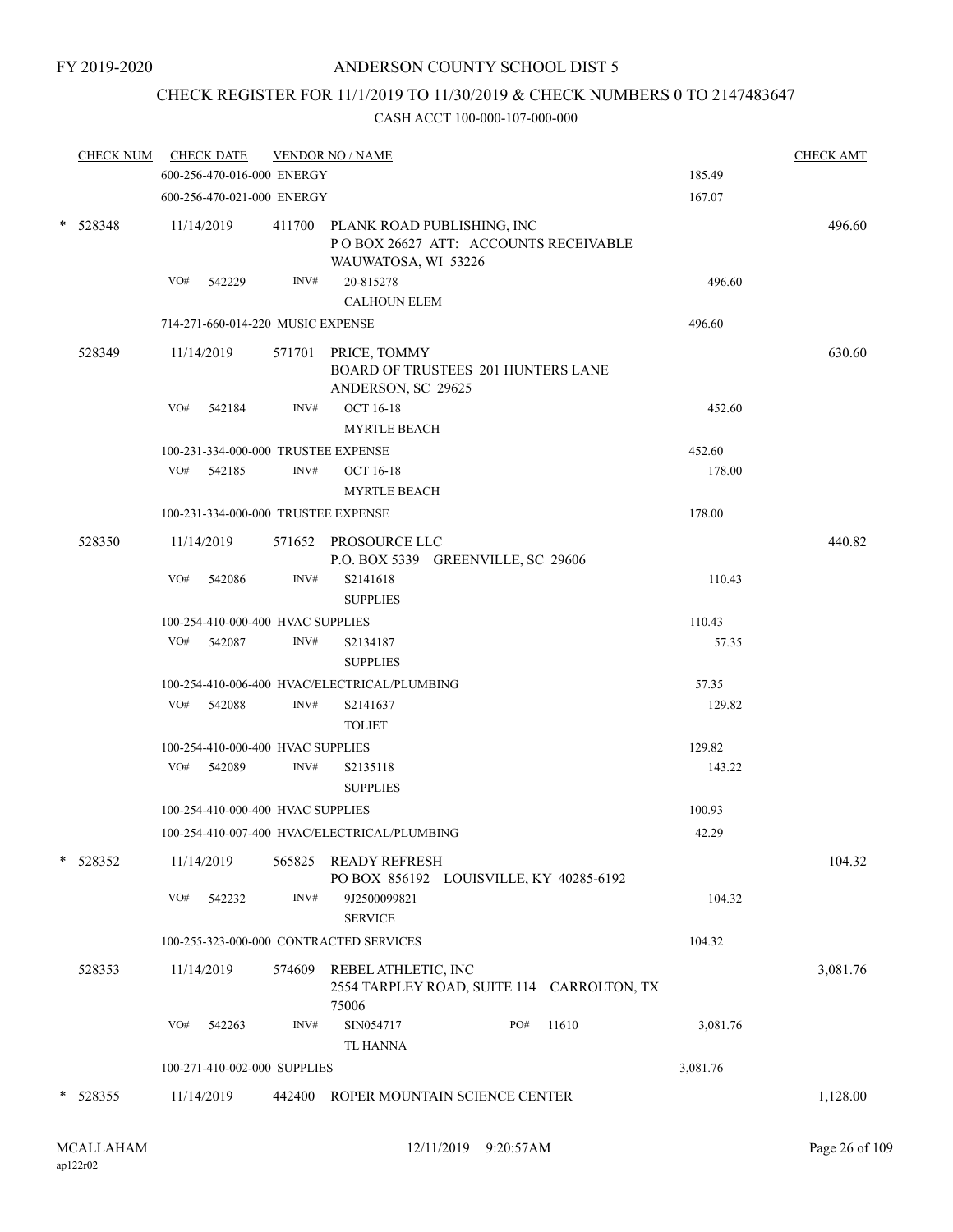#### CHECK REGISTER FOR 11/1/2019 TO 11/30/2019 & CHECK NUMBERS 0 TO 2147483647

| <b>CHECK NUM</b> | <b>CHECK DATE</b> | <b>VENDOR NO / NAME</b>                                                       | <b>CHECK AMT</b> |
|------------------|-------------------|-------------------------------------------------------------------------------|------------------|
|                  |                   | 402 ROPER MOUNTAIN ROAD GREENVILLE, SC                                        |                  |
|                  |                   | 29615                                                                         |                  |
|                  | VO#<br>542233     | INV#<br><b>VISIT 10/28</b><br>1,128.00                                        |                  |
|                  |                   | <b>CALHOUN ELEM</b>                                                           |                  |
|                  |                   | 714-271-660-014-354 FIELD TRIPS GRADE 4 EXPENSE<br>264.00                     |                  |
|                  |                   | 714-271-660-014-354 FIELD TRIPS GRADE 4 EXPENSE<br>276.00                     |                  |
|                  |                   | 714-271-660-014-354 FIELD TRIPS GRADE 4 EXPENSE<br>300.00                     |                  |
|                  |                   | 714-271-660-014-354 FIELD TRIPS GRADE 4 EXPENSE<br>288.00                     |                  |
| 528356           | 11/14/2019        | 567525<br>ROWLAND MECHANICAL                                                  | 7,630.59         |
|                  |                   | 4035 HWY 24 ANDERSON, SC 29626                                                |                  |
|                  | VO#<br>542234     | INV#<br>9608-9622<br>PO#<br>6,377.17<br>11201                                 |                  |
|                  |                   | <b>BUS REPAIRS</b>                                                            |                  |
|                  |                   | 100-255-323-000-ACT ACTIVITY BUS CONTRACTED SERVICES<br>575.00                |                  |
|                  |                   | 100-255-323-000-ACT ACTIVITY BUS CONTRACTED SERVICES<br>1,884.59              |                  |
|                  |                   | 100-255-323-000-ACT ACTIVITY BUS CONTRACTED SERVICES<br>1,310.54              |                  |
|                  |                   | 100-255-323-000-ACT ACTIVITY BUS CONTRACTED SERVICES<br>46.00                 |                  |
|                  |                   | 100-255-323-000-ACT ACTIVITY BUS CONTRACTED SERVICES<br>46.00                 |                  |
|                  |                   | 100-255-323-000-ACT ACTIVITY BUS CONTRACTED SERVICES<br>58.29                 |                  |
|                  |                   | 100-255-323-000-ACT ACTIVITY BUS CONTRACTED SERVICES<br>118.15                |                  |
|                  |                   | 345.00<br>100-255-323-000-ACT ACTIVITY BUS CONTRACTED SERVICES                |                  |
|                  |                   | 100-255-323-000-ACT ACTIVITY BUS CONTRACTED SERVICES<br>1,257.32              |                  |
|                  |                   | 100-255-323-000-ACT ACTIVITY BUS CONTRACTED SERVICES<br>284.71                |                  |
|                  |                   | 100-255-323-000-ACT ACTIVITY BUS CONTRACTED SERVICES<br>93.59                 |                  |
|                  |                   | 100-255-323-000-ACT ACTIVITY BUS CONTRACTED SERVICES<br>85.40                 |                  |
|                  |                   | 100-255-323-000-ACT ACTIVITY BUS CONTRACTED SERVICES<br>93.59                 |                  |
|                  |                   | 85.40<br>100-255-323-000-ACT ACTIVITY BUS CONTRACTED SERVICES                 |                  |
|                  |                   | 100-255-323-000-ACT ACTIVITY BUS CONTRACTED SERVICES<br>93.59                 |                  |
|                  | VO#<br>542235     | INV#<br>11201<br>9623-9629<br>PO#<br>1,253.42                                 |                  |
|                  |                   | <b>BUS REPAIRS</b>                                                            |                  |
|                  |                   | 100-255-323-000-ACT ACTIVITY BUS CONTRACTED SERVICES<br>69.00                 |                  |
|                  |                   | 100-255-323-000-ACT ACTIVITY BUS CONTRACTED SERVICES<br>93.59                 |                  |
|                  |                   | 100-255-323-000-ACT ACTIVITY BUS CONTRACTED SERVICES<br>85.40                 |                  |
|                  |                   | 100-255-323-000-ACT ACTIVITY BUS CONTRACTED SERVICES<br>749.24                |                  |
|                  |                   | 100-255-323-000-ACT ACTIVITY BUS CONTRACTED SERVICES<br>93.59                 |                  |
|                  |                   | 100-255-323-000-ACT ACTIVITY BUS CONTRACTED SERVICES<br>85.40                 |                  |
|                  |                   | 100-255-323-000-ACT ACTIVITY BUS CONTRACTED SERVICES<br>77.20                 |                  |
| 528357           | 11/14/2019        | 566828<br>RWI INDUSTRIAL                                                      | 1,547.70         |
|                  |                   | 4019 SOUTH MURRAY AVE ATT: ACCOUNTS                                           |                  |
|                  |                   | RECEIVABLE ANDERSON, SC 29624                                                 |                  |
|                  | VO#<br>542090     | INV#<br>121980<br>1,547.70                                                    |                  |
|                  |                   | <b>COMPRESSOR</b><br>100-254-410-003-400 HVAC/ELECTRICAL/PLUMBING<br>1,547.70 |                  |
| 528358           | 11/14/2019        | SAFEGUARD BY PRIME #233438<br>573009                                          | 334.35           |
|                  |                   | 1180 CHURCH RD LANSDALE, PA 19446                                             |                  |
|                  | VO#<br>542152     | INV#<br>11-199243<br>334.35                                                   |                  |
|                  |                   | <b>CHECKS</b>                                                                 |                  |
|                  |                   | 100-252-360-000-000 PRINTING AND BINDING<br>334.35                            |                  |
|                  |                   |                                                                               |                  |
| 528359           | 11/14/2019        | 450701<br>SC RETIREMENT SYSTEM (SPP)                                          | 903.81           |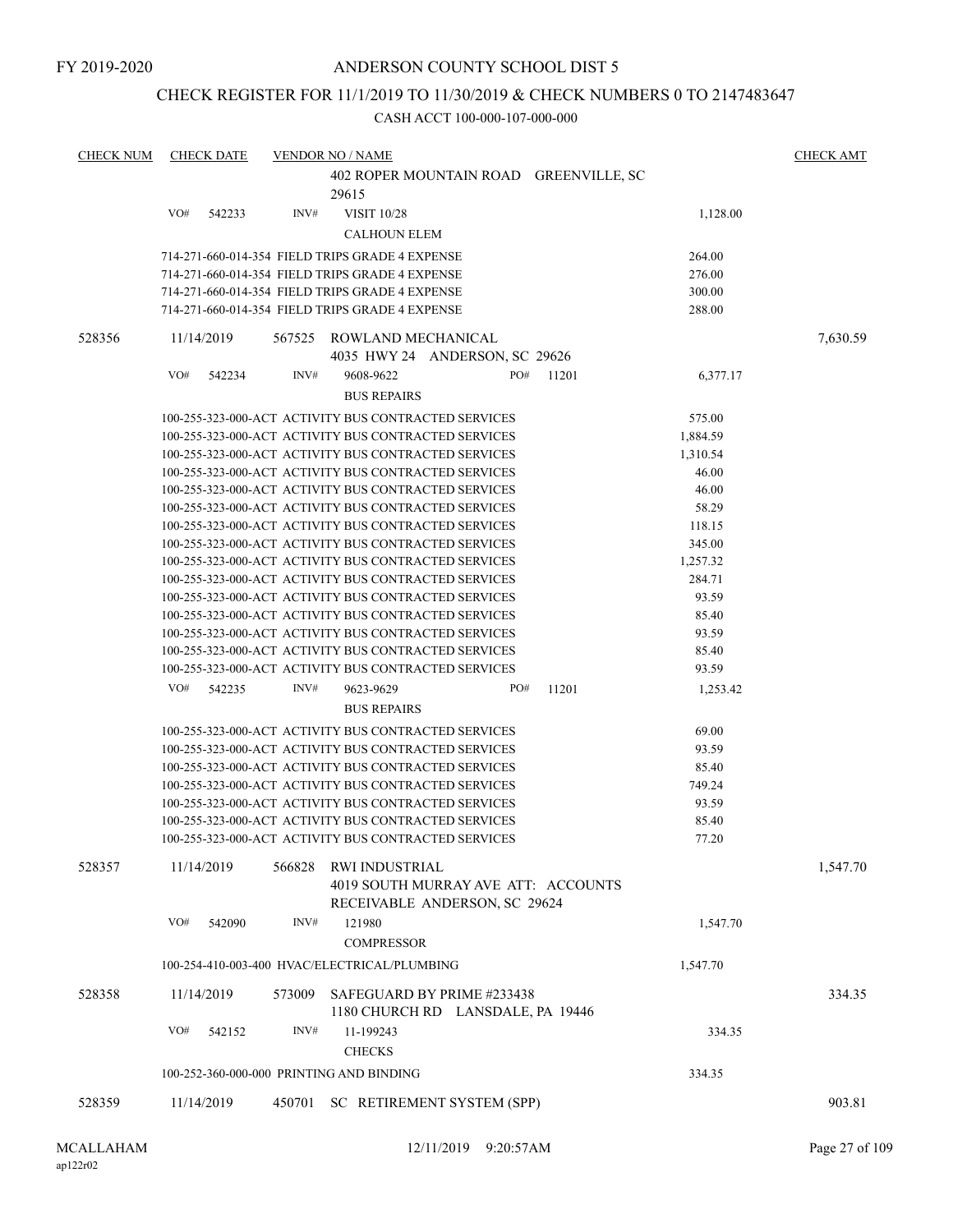# CHECK REGISTER FOR 11/1/2019 TO 11/30/2019 & CHECK NUMBERS 0 TO 2147483647

|   | <b>CHECK NUM</b> |     | <b>CHECK DATE</b>    |                                   | <b>VENDOR NO / NAME</b>                                                                  | <b>CHECK AMT</b> |
|---|------------------|-----|----------------------|-----------------------------------|------------------------------------------------------------------------------------------|------------------|
|   |                  |     |                      |                                   | POBOX 11960 CAPITOL STATION COLUMBIA, SC<br>29211                                        |                  |
|   |                  | VO# | 542164               | INV#                              | 11-15 PAYROLL<br>903.81<br><b>DEDUCTIONS</b>                                             |                  |
|   |                  |     |                      |                                   | 100-000-438-000-000 RETIREMENT SERV PURCHASE<br>903.81                                   |                  |
|   | 528360           |     | 11/14/2019           |                                   | 576084 SC STATE REIMBURSEMENT UNIT<br>PO BOX 100303 COLUMBIA, SC 29202-3303              | 751.90           |
|   |                  | VO# | 542166               | INV#                              | 11-15 PAYROLL<br>751.90<br><b>DEDUCTIONS</b>                                             |                  |
|   |                  |     |                      |                                   | 100-000-435-000-000 WAGE GARNISH/CH SUPPORT<br>751.90                                    |                  |
| * | 528363           |     | 11/14/2019           | 571007                            | SIMPLIFIED OFFICE SYSTEMS<br>6220 BUSH RIVER ROAD COLUMBIA, SC 29212                     | 736.19           |
|   |                  | VO# | 542240               | INV#                              | 191106-0050<br>241.15<br><b>VARENNES</b>                                                 |                  |
|   |                  |     |                      |                                   | 201-112-490-016-000 OTHER/COPIER COST<br>241.15                                          |                  |
|   |                  | VO# | 542241               | INV#                              | 495.04<br>191108-0015<br>WHITEHALL                                                       |                  |
|   |                  |     |                      | 201-112-490-019-000 COPIER COST   | 495.04                                                                                   |                  |
|   | 528364           |     | 11/14/2019           | 569589                            | <b>SREB</b><br>592 TENTH ST, NW ATTN: JAMES LEW ATLANTA,<br>GA 30318-5776                | 3,960.00         |
|   |                  | VO# | 542242               | INV#                              | PO#<br><b>SCCON 0148-01</b><br>11279<br>3,960.00<br>2019-20 CONTRACT                     |                  |
|   |                  |     |                      |                                   | 267-224-312-005-P19 CONTRACTED- SREB<br>3,960.00                                         |                  |
|   | 528365           |     | 11/14/2019           | 485975                            | <b>STANBURY UNIFORMS</b><br>PO BOX 100 STANBURY INDUSTRIAL DRIVE<br>BROOKFIELD, MO 64628 | 104,745.51       |
|   |                  | VO# | 542243               | INV#                              | 006171<br>PO#<br>10503<br>104,745.51<br><b>TL HANNA BAND</b>                             |                  |
|   |                  |     |                      | 505-271-410-002-UNI UNIFORMS      | 104,745.51                                                                               |                  |
|   | * 528369         |     | 11/14/2019           | 572503                            | TG<br>P O BOX 659601 SAN ANTONIO, TX 78265-9601                                          | 478.73           |
|   |                  | VO# | 542159               | INV#                              | 11-15 PAYROLL<br>478.73<br><b>DEDUCTIONS</b>                                             |                  |
|   |                  |     |                      | 100-000-441-000-000 MISCELLANEOUS | 478.73                                                                                   |                  |
|   | 528370           |     | 11/14/2019           | 575742                            | THE ACADEMY OF ARTS<br>PO BOX 782 TAYLORS, SC 29687                                      | 1,825.00         |
|   |                  | VO# | 542244               | INV#                              | 6290<br>1,825.00<br><b>GLENVIEW MIDDLE</b>                                               |                  |
|   |                  |     |                      |                                   | 720-271-660-020-586 FIELD TRIPS- GR.7 EXPENSE<br>1,825.00                                |                  |
|   | 528371           | VO# | 11/14/2019<br>542245 | 571797<br>INV#                    | THE BLECKLEY INN<br>151 EAST CHURCH STREET ANDERSON, SC 29624<br>RSV 151448<br>141.51    | 141.51           |
|   |                  |     |                      |                                   | OCTOER 13-14                                                                             |                  |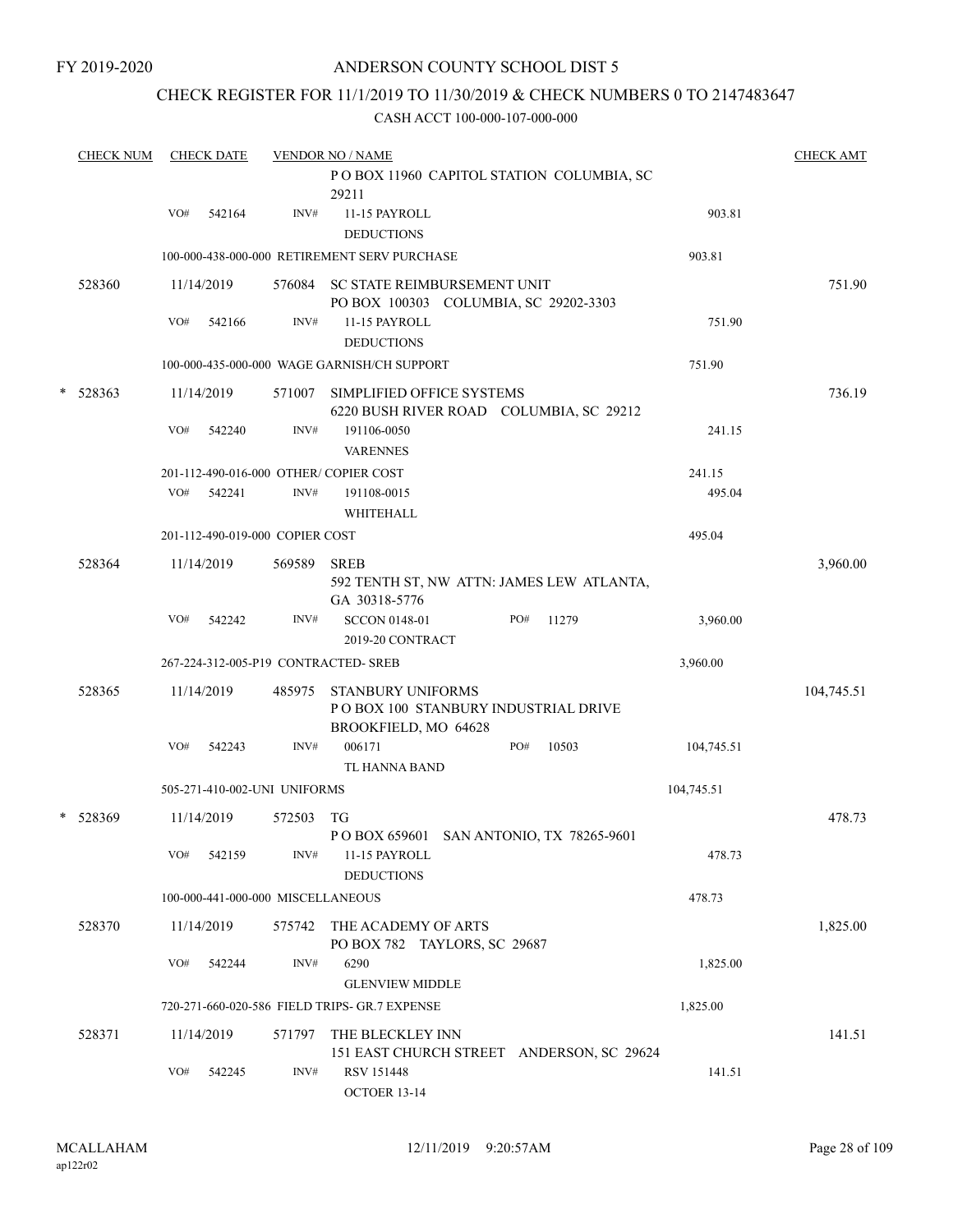# CHECK REGISTER FOR 11/1/2019 TO 11/30/2019 & CHECK NUMBERS 0 TO 2147483647

| 9,502.50<br>9,502.50<br>285.54<br>285.54 | 9,502.50<br>285.54 |
|------------------------------------------|--------------------|
|                                          |                    |
|                                          |                    |
|                                          |                    |
|                                          |                    |
|                                          |                    |
|                                          |                    |
|                                          | 476.15             |
| 476.15                                   |                    |
| 476.15                                   |                    |
|                                          | 285.73             |
| 127.27                                   |                    |
| 127.27                                   |                    |
| 158.46                                   |                    |
| 158.46                                   |                    |
|                                          | 1,918.54           |
| 1,918.54                                 |                    |
| 1,918.54                                 |                    |
|                                          | 2,400.00           |
| 2,400.00                                 |                    |
| 2,400.00                                 |                    |
|                                          | 280.81             |
| 280.81                                   |                    |
| 280.81                                   |                    |
|                                          | 734.65             |
| 734.65                                   |                    |
|                                          |                    |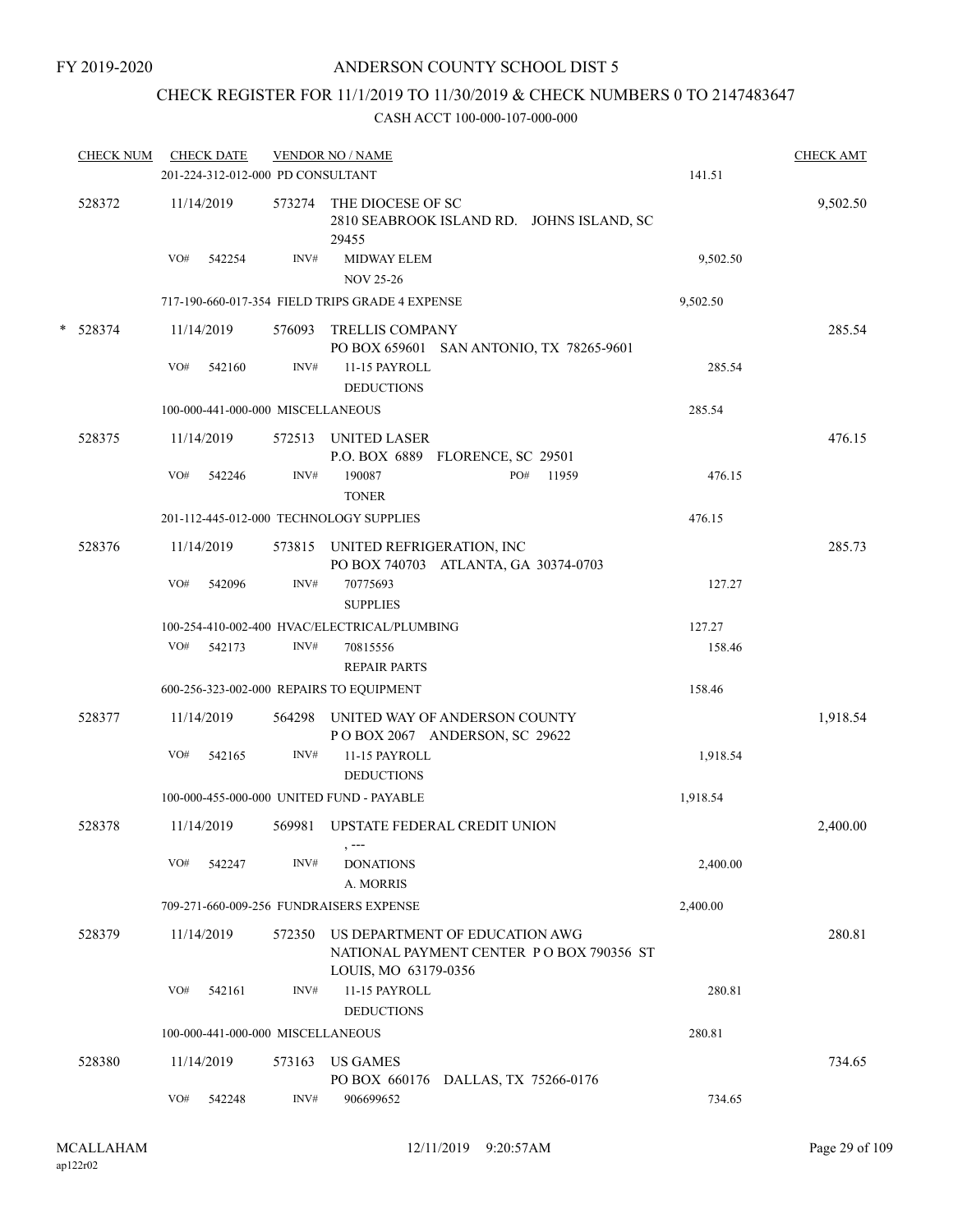# CHECK REGISTER FOR 11/1/2019 TO 11/30/2019 & CHECK NUMBERS 0 TO 2147483647

|   | <b>CHECK NUM</b> |     | <b>CHECK DATE</b>               |        | <b>VENDOR NO / NAME</b>                                                                   |     |           |          | <b>CHECK AMT</b> |
|---|------------------|-----|---------------------------------|--------|-------------------------------------------------------------------------------------------|-----|-----------|----------|------------------|
|   |                  |     |                                 |        | <b>CONCORD ELEM</b>                                                                       |     |           |          |                  |
|   |                  |     | 937-113-410-009-000 SUPPLIES    |        |                                                                                           |     |           | 734.65   |                  |
| * | 528382           |     | 11/14/2019                      |        | 576048 VITAL RECORDS HOLDINGS, LLC<br>DEPT 5874 PO BOX 11407 BIRMINGHAM, AL<br>35246-5874 |     |           |          | 2,823.96         |
|   |                  | VO# | 542249                          | INV#   | 287886<br><b>SERVICES</b>                                                                 | PO# | 11282     | 2,823.96 |                  |
|   |                  |     |                                 |        | 397-221-312-000-000 PURCHASED SERVICES                                                    |     |           | 2,823.96 |                  |
|   | 528383           |     | 11/14/2019                      |        | 573006 WCEPS<br>510 CHARMANY DRIVE, SUITE 269 MADISON, WI<br>53719                        |     |           |          | 1,643.52         |
|   |                  | VO# | 542266                          | INV#   | 31694<br><b>WIDA MODEL</b>                                                                | PO# | 11573     | 1,643.52 |                  |
|   |                  |     |                                 |        | 100-221-445-000-000 TECHNOLOGY SUPPLIES                                                   |     |           | 1,643.52 |                  |
|   | 528384           |     | 11/14/2019                      | 565833 | WEX BANK<br>WRIGHT EXPRESS FLEET SERVICES PO BOX 6293<br>CAROL STREAM, IL 60197-6293      |     |           |          | 5,259.23         |
|   |                  | VO# | 542250                          | INV#   | 62247252<br><b>FUEL</b>                                                                   |     |           | 5,259.23 |                  |
|   |                  |     | 100-255-411-000-000 GASOLINE    |        |                                                                                           |     |           | 5,259.23 |                  |
|   | 528385           |     | 11/19/2019                      |        | 571975 A3 COMMUNICATIONS<br>P.O. BOX 603037 CHARLOTTE, NC 28260                           |     |           |          | 496.20           |
|   |                  | VO# | 542313                          | INV#   | 68571<br><b>SUPPLIES</b>                                                                  | PO# | 11884     | 496.20   |                  |
|   |                  |     |                                 |        | 100-266-314-007-000 REPAIRS TO EQUIPMENT                                                  |     |           | 496.20   |                  |
|   | 528386           |     | 11/19/2019                      |        | 575103 ACCUTRAIN CORPORATION<br>208 ASH AVENUE, SUITE 103 VIRGINIA BEACH,<br>VA 23452     |     |           |          | 868.00           |
|   |                  | VO# | 542337                          | INV#   | 16429<br><b>NEW PROSPECT</b>                                                              | PO# | 11860     | 868.00   |                  |
|   |                  |     |                                 |        | 201-224-333-010-000 TRIPS AND CONFERENCES                                                 |     |           | 868.00   |                  |
|   | 528387           |     | 11/19/2019                      |        | 569972 ALEXANDRA BURGESS<br>201 PEACHTREE ST ANDERSON, SC 29621                           |     |           |          | 355.00           |
|   |                  |     | VO# 542297                      | INV#   | <b>FIELD TRIP</b><br><b>REFUND</b>                                                        |     |           | 355.00   |                  |
|   |                  |     |                                 |        | 721-190-660-021-585 FIELD TRIPS- GR. 6 EXPENSE                                            |     |           | 355.00   |                  |
|   | 528390           |     | 11/19/2019                      |        | 110960 ANDERSON AREA YMCA<br>201 EAST REED ROAD ANDERSON, SC 29621                        |     |           |          | 6,407.00         |
|   |                  |     | VO# 542321                      | INV#   | POOL RENTAL<br>AUG - OCT                                                                  |     | PO# 11983 | 6,407.00 |                  |
|   |                  |     | 100-271-325-002-SWM SWIM RENTAL |        |                                                                                           |     |           | 3,203.50 |                  |
|   |                  |     | 100-271-325-003-SWM SWIM RENTAL |        |                                                                                           |     |           | 3,203.50 |                  |
|   | 528391           |     | 11/19/2019                      |        | 570950 ANDERSON COUNTY SHERIFF'S OFFICE                                                   |     |           |          | 1,085.00         |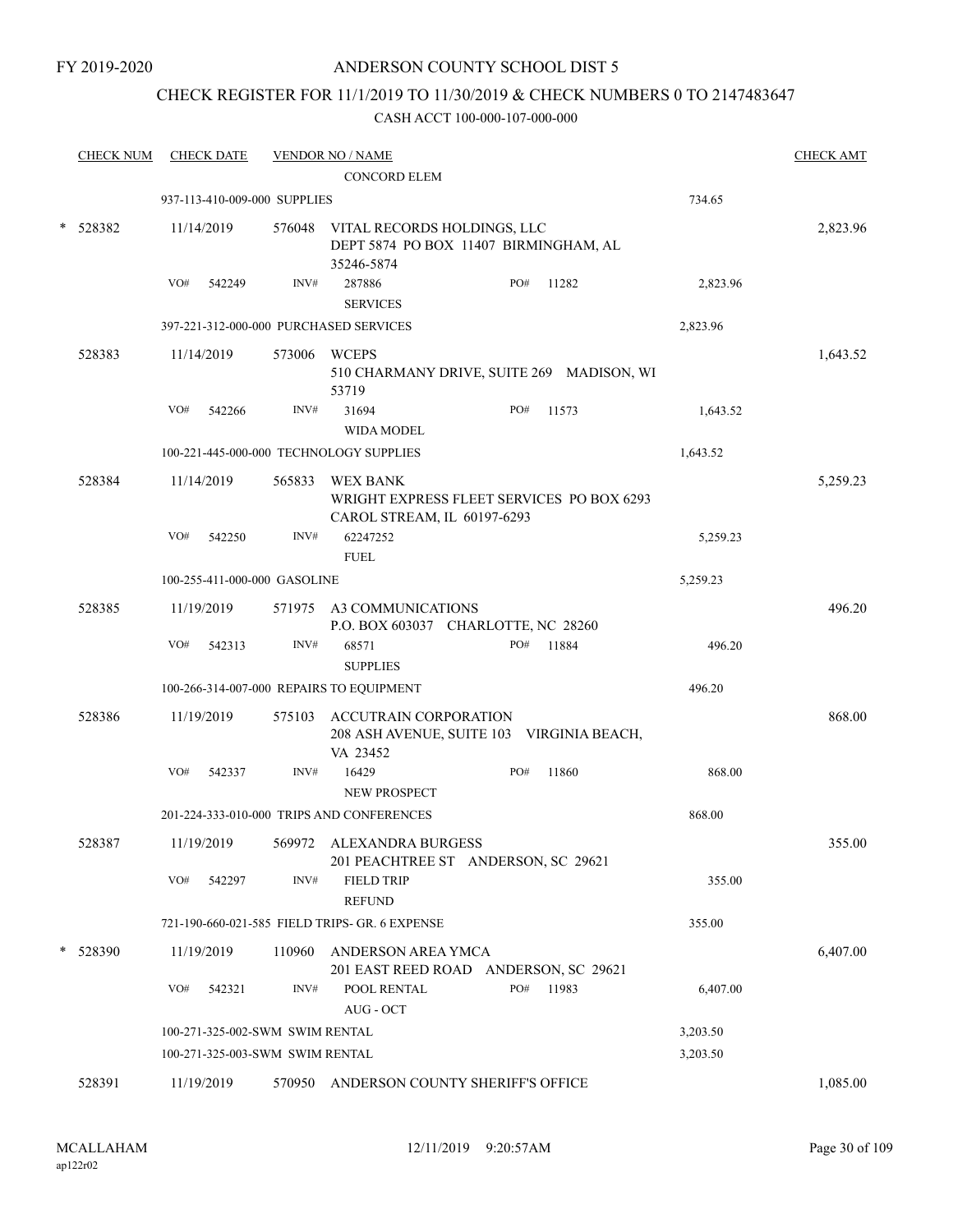# CHECK REGISTER FOR 11/1/2019 TO 11/30/2019 & CHECK NUMBERS 0 TO 2147483647

|   | <b>CHECK NUM</b> |     | <b>CHECK DATE</b> |                                | <b>VENDOR NO / NAME</b><br>ATTN: JAMIE LAZAR 305 CAMSON ROAD<br>ANDERSON, SC 29621                          |     |       |           | <b>CHECK AMT</b> |
|---|------------------|-----|-------------------|--------------------------------|-------------------------------------------------------------------------------------------------------------|-----|-------|-----------|------------------|
|   |                  | VO# | 542398            | INV#                           | NOV 1 TLH<br><b>FOOTBALL SECURITY</b>                                                                       |     |       | 1,085.00  |                  |
|   |                  |     |                   |                                | 702-271-660-002-671 FOOTBALL GATE RECEIPTS EXPENSE                                                          |     |       | 1,085.00  |                  |
|   | 528392           |     | 11/19/2019        |                                | 564339 ARBENA, JOSEPH SCOTT**<br>P.O. BOX 1205 CLEMSON, SC 29633                                            |     |       |           | 200.00           |
|   |                  | VO# | 542322            | INV#                           | 71424<br><b>BOOKING FEES</b>                                                                                |     |       | 200.00    |                  |
|   |                  |     |                   |                                | 702-271-660-002-742 LACROSSE GATE EXPENSE                                                                   |     |       | 200.00    |                  |
| * | 528394           |     | 11/19/2019        |                                | 572588 BRYANT ENTERPRISES, LLC<br>418 SNEAKING CREEK DRIVE HAYESVILLE, NC<br>28904-6423                     |     |       |           | 835.00           |
|   |                  | VO# | 542325            | INV#                           | 13071<br><b>RADIOS</b>                                                                                      |     |       | 835.00    |                  |
|   |                  |     |                   | 100-233-410-013-RAD RADIOS     |                                                                                                             |     |       | 835.00    |                  |
|   | 528395           |     | 11/19/2019        |                                | 156900 CAROLINA PRODUCE COMPANY<br>POBOX 3849 ATT: ACCOUNTS RECEIVABLE<br>ANDERSON, SC 29622                |     |       |           | 1,194.75         |
|   |                  | VO# | 542404            | INV#                           | 905877 FFV<br><b>HOMELAND PARK</b>                                                                          |     |       | 1,194.75  |                  |
|   |                  |     |                   | 600-256-460-011-FFV FOOD- FFVP |                                                                                                             |     |       | 1,194.75  |                  |
|   | 528396           |     | 11/19/2019        | 160602                         | CDW GOVERNMENT<br>75 REMITTANCE DRIVE SUITE 1515 ATT:<br>ACCOUNTS RECEIVABLE CHICAGO, IL 60675-1515         |     |       |           | 156.03           |
|   |                  | VO# | 542328            | INV#                           | VQW5272<br><b>TONER</b>                                                                                     | PO# | 11934 | 199.22    |                  |
|   |                  |     |                   |                                | 100-213-410-000-000 SUPPLIES AND MATERIALS                                                                  |     |       | 199.22    |                  |
|   |                  | VO# | 542329            | INV#                           | VQW1143<br><b>ADAPTERS</b>                                                                                  | PO# | 11902 | 181.90    |                  |
|   |                  |     |                   |                                | 100-266-314-000-000 REPAIRS TO EQUIPMENT                                                                    |     |       | 181.90    |                  |
|   |                  | VO# | 542330            | INV#                           | <b>VMH7280</b><br><b>CREDIT</b>                                                                             |     |       | $-225.09$ |                  |
|   |                  |     |                   |                                | 100-221-410-000-TST SUPPLIES-TESTING                                                                        |     |       | $-225.09$ |                  |
|   | 528397           |     | 11/19/2019        | 566761                         | <b>CENTER FOR EDUCATION/EMPLOYMENT LAW</b><br>POBOX 3008 ATT: ACCOUNTS RECEIVABLE<br>MALVERN, PA 19355-9562 |     |       |           | 159.00           |
|   |                  | VO# | 542331            | INV#                           | <b>RENEWAL</b><br>ACCT A275037504                                                                           |     |       | 159.00    |                  |
|   |                  |     |                   | 131-115-410-031-000 SUPPLIES   |                                                                                                             |     |       | 159.00    |                  |
|   | * 528399         |     | 11/19/2019        | 574249                         | CHICK FIL A OF CLEMSON<br>1061 TIGER BOULEVARD CLEMSON, SC 29631                                            |     |       |           | 154.24           |
|   |                  | VO# | 542333            | INV#                           | 5928296<br>LUNCH NOV 9                                                                                      |     |       | 154.24    |                  |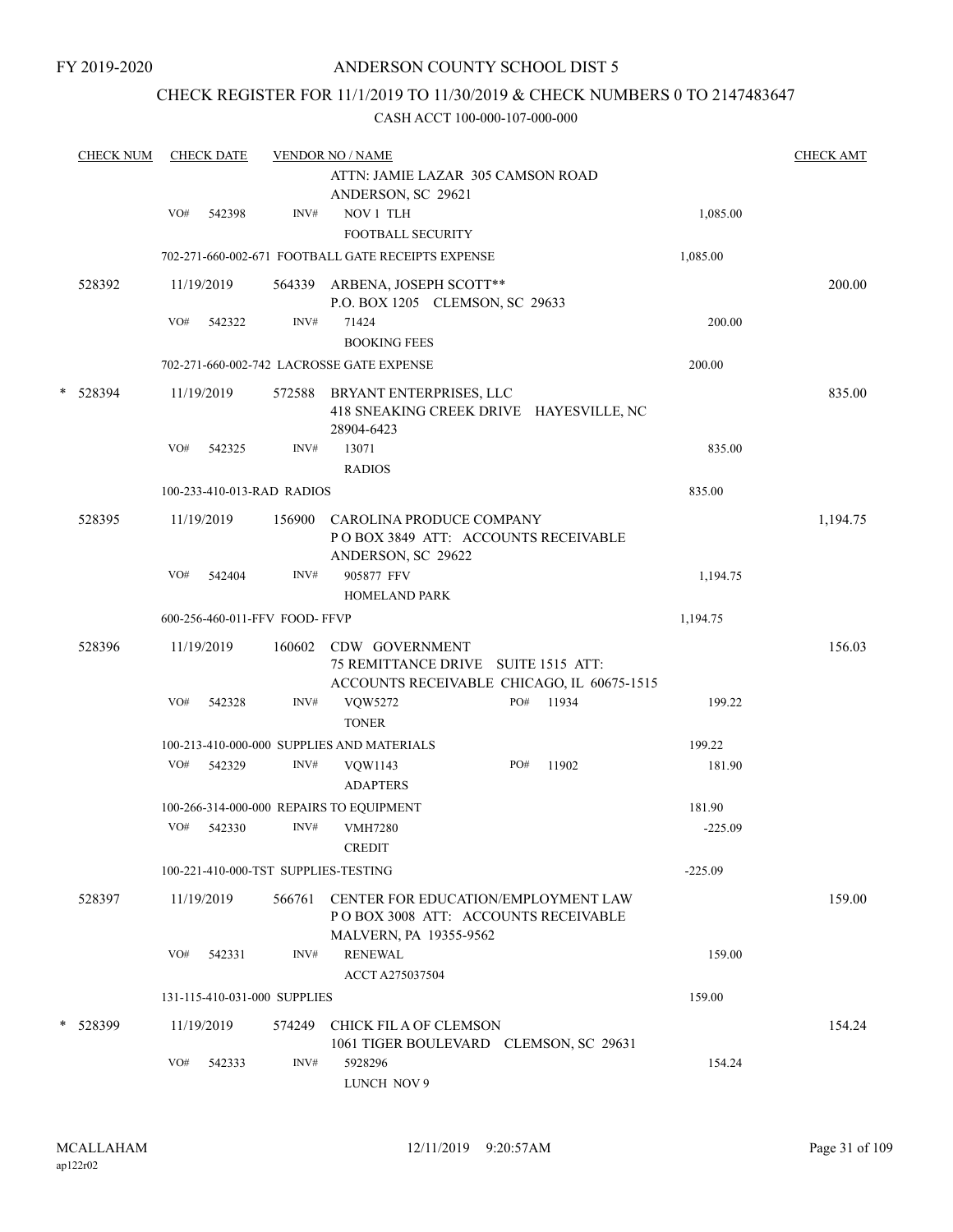# CHECK REGISTER FOR 11/1/2019 TO 11/30/2019 & CHECK NUMBERS 0 TO 2147483647

|            | <b>CHECK NUM</b> | <b>CHECK DATE</b>                    |        | <b>VENDOR NO / NAME</b><br>720-271-660-020-570 ROBOTICS TEAM EXPENSE                  | 154.24   | <b>CHECK AMT</b> |
|------------|------------------|--------------------------------------|--------|---------------------------------------------------------------------------------------|----------|------------------|
|            | * 528401         | 11/19/2019                           |        | 569972 CHRISTIE HARVEY<br>MONTESSORI SCHOOL 280 SAM MCGEE RD<br>ANDERSON, SC 29621    |          | 112.86           |
|            |                  | VO#<br>542304                        | INV#   | OCT 11 HOTEL<br>REIMBURSEMENT                                                         | 112.86   |                  |
|            |                  |                                      |        | 267-370-312-000-MSA PS-MONTESSORI SCH OF AND                                          | 112.86   |                  |
|            | 528402           | 11/19/2019                           |        | 574613 COCA-COLA BOTTLING CO CONSOLIDATED<br>PO BOX 602937 CHARLOTTE, NC 28260-2937   |          | 6,289.48         |
|            |                  | VO#<br>542334                        | INV#   | 0500886157<br><b>GLENVIEW</b>                                                         | 665.01   |                  |
|            |                  |                                      |        | 720-271-660-020-666 CONCESSIONS EXPENSE                                               | 665.01   |                  |
|            |                  | VO#<br>542405                        | INV#   | 0500985551<br>AIT                                                                     | 936.79   |                  |
|            |                  | 631-256-460-031-000 PURCHASED FOOD   |        |                                                                                       | 936.79   |                  |
|            |                  | VO# 542406                           | INV#   | 0500882748<br><b>WESTSIDE</b>                                                         | 2,252.35 |                  |
|            |                  | 600-256-460-003-000 FOOD             |        |                                                                                       | 2,252.35 |                  |
|            |                  | VO# 542407                           | INV#   | 0500882753<br><b>TL HANNA</b>                                                         | 2,435.33 |                  |
|            |                  | 600-256-460-002-000 FOOD             |        |                                                                                       | 2,435.33 |                  |
| $*$ 528405 |                  | 11/19/2019                           | 198651 | DELL MARKETING LP<br>PO BOX 534118 ATT: ACCOUNTS RECEIVABLE<br>ATLANTA, GA 30353-4118 |          | 480.18           |
|            |                  | VO#<br>542335                        | INV#   | PO#<br>11887<br>10349634738<br><b>TONER</b>                                           | 480.18   |                  |
|            |                  | 100-222-410-020-000 SUPPLIES         |        |                                                                                       | 480.18   |                  |
|            | * 528407         | 11/19/2019                           |        | 573355 DENVER DOWNS FARM<br>PO BOX 400 SANDY SPRINGS, SC 29677                        |          | 1,360.00         |
|            |                  | VO#<br>542336                        | INV#   | 1021<br><b>HOMELAND PARK</b>                                                          | 1,360.00 |                  |
|            |                  |                                      |        | 711-271-660-011-350 FIELD TRIPS KINDERGARTEN EXPENSE                                  | 1,360.00 |                  |
|            | * 528409         | 11/19/2019                           |        | 573217 HART, SHERRY**<br>1221 KEONE CIRCLE WILLIAMSTON, SC 29697                      |          | 160.00           |
|            |                  | VO#<br>542433                        | INV#   | <b>NOV 19</b><br><b>BOARD MEAL</b>                                                    | 160.00   |                  |
|            |                  | 100-231-334-000-000 TRUSTEE EXPENSE  |        |                                                                                       | 160.00   |                  |
|            | $* 528411$       | 11/19/2019                           |        | 573237 IVEY SALES ASSOCIATES, INC.<br>363 RIDGEWOOD DR. WATERLOO, SC 29384            |          | 335.00           |
|            |                  | VO#<br>542410                        | INV#   | 3433<br><b>ROBERT ANDERSON</b>                                                        | 335.00   |                  |
|            |                  | 706-271-660-006-674 FOOTBALL EXPENSE |        |                                                                                       | 335.00   |                  |
|            | 528412           | 11/19/2019                           |        | 569972 JENAE CHILES                                                                   |          | 169.86           |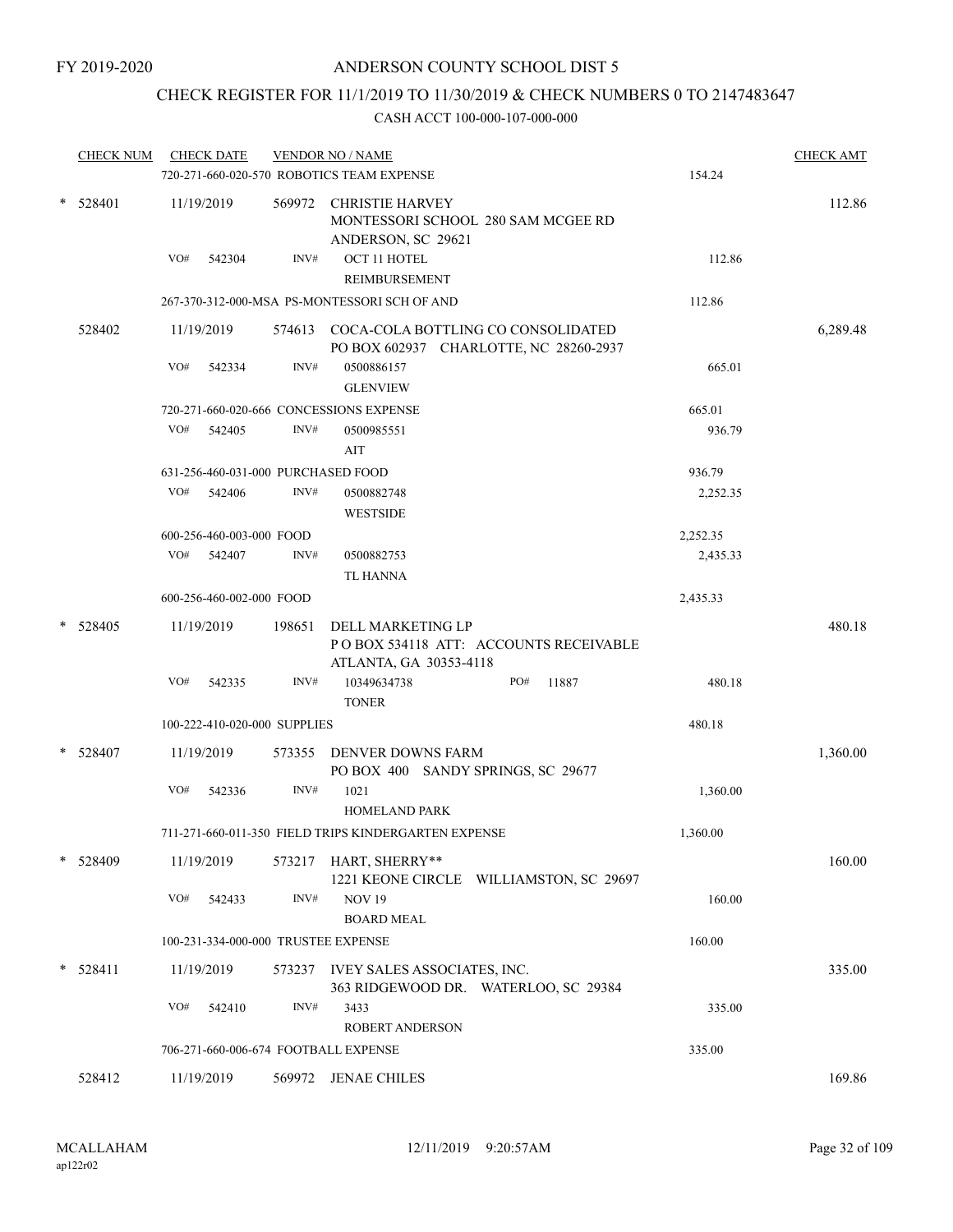# CHECK REGISTER FOR 11/1/2019 TO 11/30/2019 & CHECK NUMBERS 0 TO 2147483647

| <b>CHECK NUM</b> |     | <b>CHECK DATE</b> |                              | <b>VENDOR NO / NAME</b>                                                                                   |     |       |            | <b>CHECK AMT</b> |
|------------------|-----|-------------------|------------------------------|-----------------------------------------------------------------------------------------------------------|-----|-------|------------|------------------|
|                  |     |                   |                              | MONTESSORI SCHOOL 280 SAM MCGEE RD<br>ANDERSON, SC 29621                                                  |     |       |            |                  |
|                  | VO# | 542305            | INV#                         | OCT 11 HOTEL<br>REIMBURSEMENT                                                                             |     |       | 169.86     |                  |
|                  |     |                   |                              | 267-370-312-000-MSA PS-MONTESSORI SCH OF AND                                                              |     |       | 169.86     |                  |
| $* 528414$       |     | 11/19/2019        |                              | 576294 JUSTSHONS CATERING & BAKERY LLC<br>8649 AUGUSTA RD SUITE A & B PELZER, SC<br>29669                 |     |       |            | 200.00           |
|                  | VO# | 542346            | INV#                         | 1392                                                                                                      |     |       | 200.00     |                  |
|                  |     |                   |                              | <b>MEAL ON 12/19</b>                                                                                      |     |       |            |                  |
|                  |     |                   | 100-255-312-000-MEA MEALS    |                                                                                                           |     |       | 200.00     |                  |
| 528415           |     | 11/19/2019        |                              | 304900 KAPLAN EARLY LEARNING COMPANY<br>POBOX 890575 ATT: ACCOUNTS RECEIVABLE<br>CHARLOTTE, NC 28289-0575 |     |       |            | 1,017.28         |
|                  | VO# | 542411            | INV#                         | 5257091<br>CUST #550500                                                                                   | PO# | 11821 | 1,017.28   |                  |
|                  |     |                   | 201-112-410-019-000 SUPPLIES |                                                                                                           |     |       | 1,017.28   |                  |
| 528416           |     | 11/19/2019        |                              | 569972 KRISTEN LANDERS<br>315 CLAUDINE DR ANDERSON, SC 29624                                              |     |       |            | 105.00           |
|                  | VO# | 542295            | INV#                         | <b>FIELD TRIP</b><br><b>REFUND</b>                                                                        |     |       | 105.00     |                  |
|                  |     |                   |                              | 721-190-660-021-585 FIELD TRIPS- GR. 6 EXPENSE                                                            |     |       | 105.00     |                  |
| 528417           |     | 11/19/2019        |                              | 564353 LAZER CONSTRUCTION COMPANY INC<br>PO BOX 5103 ATT: ACCOUNTS RECEIVABLE<br>ANDERSON, SC 29623       |     |       |            | 202, 173.25      |
|                  | VO# | 542430            | INV#                         | 7418-18<br><b>WESTSIDE</b>                                                                                |     |       | 117,290.14 |                  |
|                  |     |                   |                              | 505-271-540-003-BSC BASEBALL&SOFTBALL COMPLEX                                                             |     |       | 117,290.14 |                  |
|                  | VO# | 542431            | INV#                         | 7419-04<br><b>TL HANNA</b>                                                                                |     |       | 11,684.22  |                  |
|                  |     |                   |                              | 505-253-520-002-STD STADIUM RENOVATIONS                                                                   |     |       | 11,684.22  |                  |
|                  | VO# | 542432            | INV#                         | 7318-18<br><b>TL HANNA</b>                                                                                |     |       | 73,198.89  |                  |
|                  |     |                   |                              | 505-271-540-002-BSC BASEBALL&SOFTBALL COMPLEX                                                             |     |       | 73,198.89  |                  |
| * 528419         |     | 11/19/2019        |                              | 574314 NATIONAL SEATING & MOBILITY, INC<br>MSC 410583 PO BOX 415000 NASHVILLE, TN<br>37241-5000           |     |       |            | 171.20           |
|                  | VO# | 542412            | INV#                         | 029-2038674<br><b>BATTERIES</b>                                                                           | PO# | 11539 | 171.20     |                  |
|                  |     |                   |                              | 283-127-410-000-000 SUPPLIES-LD/DD/OHI                                                                    |     |       | 171.20     |                  |
| * 528422         |     | 11/19/2019        |                              | 431095 REALLY GOOD STUFF, LLC<br>PO BOX 734329 CHICAGO, IL 60673-4329                                     |     |       |            | 257.43           |
|                  | VO# | 542364            | INV#                         | 7132788<br>ACCT #0011057                                                                                  | PO# | 11847 | 257.43     |                  |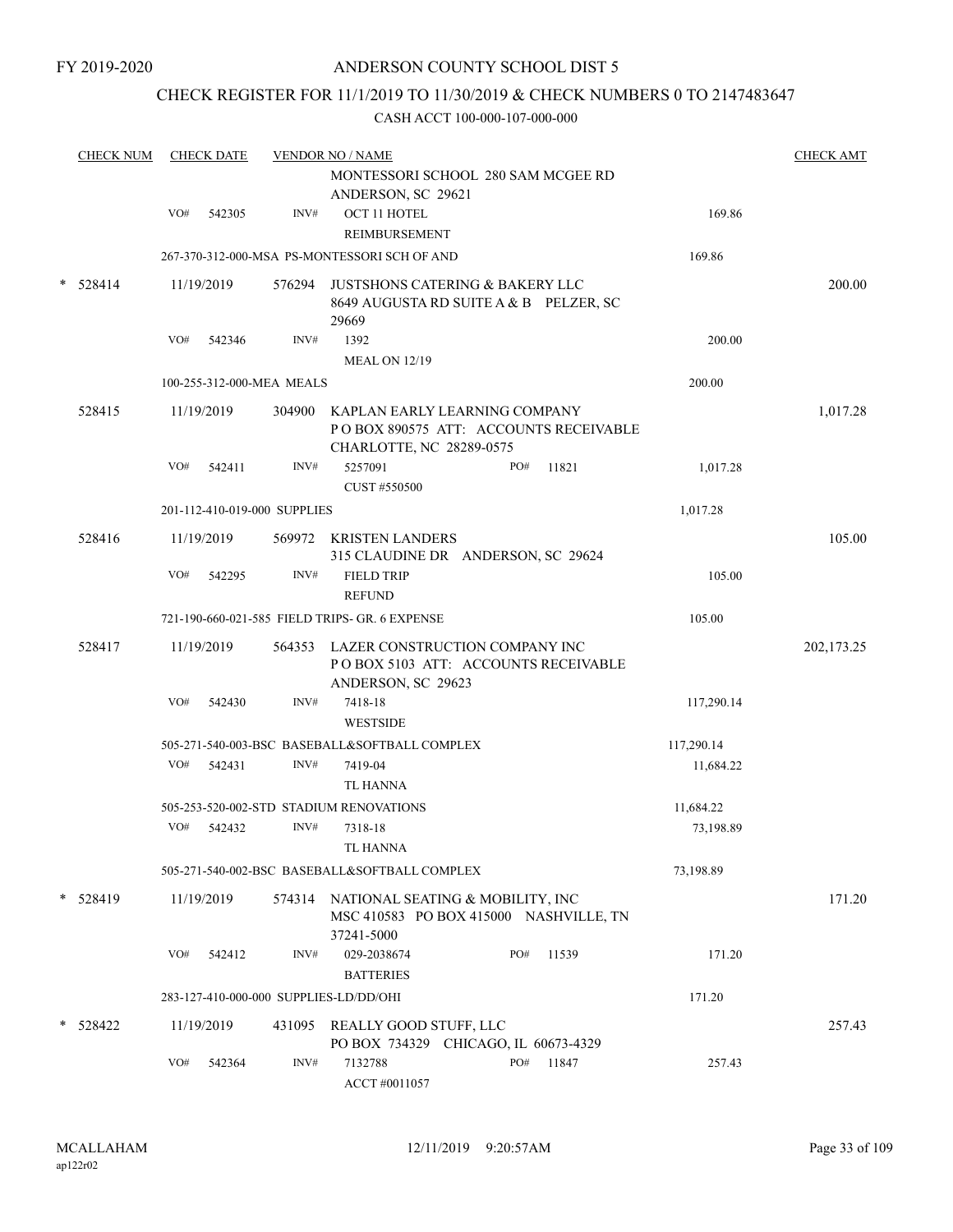# CHECK REGISTER FOR 11/1/2019 TO 11/30/2019 & CHECK NUMBERS 0 TO 2147483647

| <b>CHECK NUM</b> |     | <b>CHECK DATE</b>    |              | <b>VENDOR NO / NAME</b><br>201-112-410-007-000 SUPPLIES AND MATERIALS                                                         |              | 257.43                     | <b>CHECK AMT</b> |
|------------------|-----|----------------------|--------------|-------------------------------------------------------------------------------------------------------------------------------|--------------|----------------------------|------------------|
| 528423           | VO# | 11/19/2019<br>542309 | INV#         | 576080 EMPLOYEE VENDOR<br>$10/29 - 11/2$<br><b>INDIANA</b>                                                                    |              | 236.75                     | 236.75           |
|                  |     |                      |              | 207-271-333-031-010 STUDENT ORGANIZATIONS TRAVEL                                                                              |              | 236.75                     |                  |
| * 528425         |     | 11/19/2019           |              | 442400 ROPER MOUNTAIN SCIENCE CENTER<br>402 ROPER MOUNTAIN ROAD GREENVILLE, SC<br>29615                                       |              |                            | 1,152.00         |
|                  | VO# | 542434               | INV#         | FOR 10/29<br><b>VARENNES ELEM</b>                                                                                             |              | 1,152.00                   |                  |
|                  |     |                      |              | 716-271-660-016-354 FIELD TRIPS GRADE 4 EXPENSE                                                                               |              | 1,152.00                   |                  |
| 528426           |     | 11/19/2019           | 573466 SCCTM | C/O CINDY PARKER, REGISTRAR 6 SANDALWOOD<br>LANE SUMTER, SC 29154-5315                                                        |              |                            | 587.00           |
|                  | VO# | 542365               | INV#         | <b>REGISTRATION</b><br>9881, 9896, 10086                                                                                      | 11980<br>PO# | 490.00                     |                  |
|                  |     |                      |              | 267-224-333-016-PD5 TRIPS- SC STANDARDS<br>267-224-333-016-PD5 TRIPS- SC STANDARDS<br>267-224-333-016-PD5 TRIPS- SC STANDARDS |              | 160.00<br>170.00<br>160.00 |                  |
|                  | VO# | 542366               | INV#         | 09460<br><b>TERESA CAGLE</b>                                                                                                  | PO#<br>11981 | 97.00                      |                  |
|                  |     |                      |              | 267-224-333-016-PD5 TRIPS- SC STANDARDS                                                                                       |              | 97.00                      |                  |
| 528427           |     | 11/19/2019           |              | 572746 SCHOOL LIFE<br>4045 VIA PESCADOR UNITA CAMARILLO, CA<br>93012                                                          |              |                            | 442.30           |
|                  | VO# | 542369               | INV#         | 200030646<br>REF #11926                                                                                                       | PO#<br>11926 | 442.30                     |                  |
|                  |     |                      |              | 201-112-410-014-000 SUPPLIES AND MATERIALS                                                                                    |              | 442.30                     |                  |
| $*$ 528429       |     | 11/19/2019           |              | 569972 SIE CHEN<br>3007 E NORTH AVE ANDERSON, SC 29625                                                                        |              |                            | 105.00           |
|                  | VO# | 542292               | INV#         | <b>FIELD TRIP</b><br><b>REFUND</b>                                                                                            |              | 105.00                     |                  |
|                  |     |                      |              | 721-190-660-021-585 FIELD TRIPS- GR. 6 EXPENSE                                                                                |              | 105.00                     |                  |
| 528430           |     | 11/19/2019           | 574643       | STEGALL, JOANNA**<br>100 W WHITNER STREET UNIT #106 ANDERSON,<br>SC 29624                                                     |              |                            | 1,000.00         |
|                  | VO# | 542436               | INV#         | 1901<br>AUG 15 PD                                                                                                             |              | 1,000.00                   |                  |
|                  |     |                      |              | 267-224-312-000-PD5 CONTRACTED-SC STANDARDS                                                                                   |              | 1,000.00                   |                  |
| 528431           |     | 11/19/2019           | 572156       | STREETMAN RESOURCES, INC<br>210 GOLD THREAD WAY TAYLORS, SC 29687                                                             |              |                            | 8,360.00         |
|                  | VO# | 542418               | INV#         | 110419<br><b>SERVICES</b>                                                                                                     | PO#<br>11965 | 8,360.00                   |                  |
|                  |     |                      |              | 600-256-323-002-000 REPAIRS TO EQUIPMENT                                                                                      |              | 440.00                     |                  |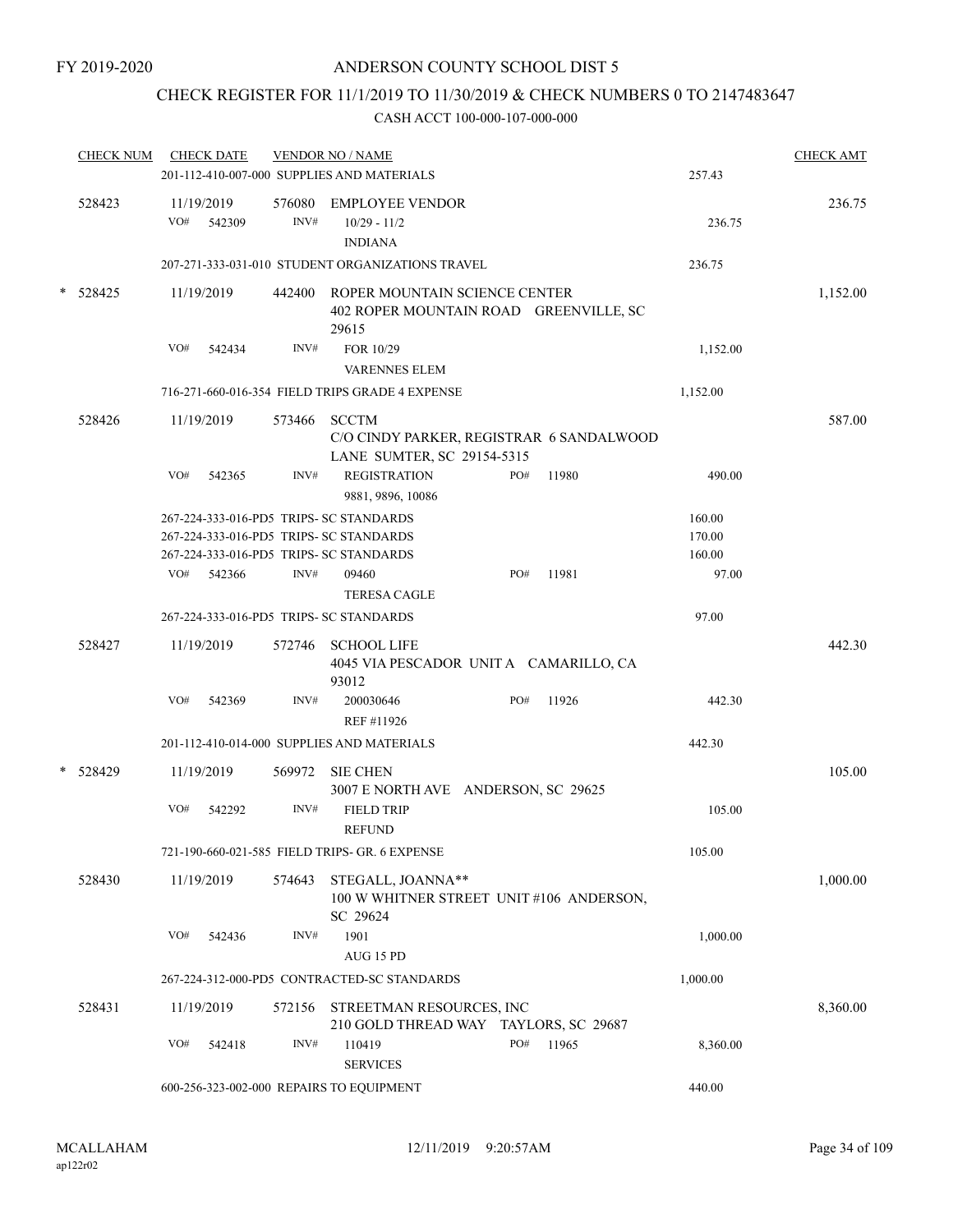# CHECK REGISTER FOR 11/1/2019 TO 11/30/2019 & CHECK NUMBERS 0 TO 2147483647

| <b>CHECK NUM</b> |                                          | <b>CHECK DATE</b>                        |        | <b>VENDOR NO / NAME</b>                                                                                |        |        |        |  |        | <b>CHECK AMT</b> |
|------------------|------------------------------------------|------------------------------------------|--------|--------------------------------------------------------------------------------------------------------|--------|--------|--------|--|--------|------------------|
|                  |                                          |                                          |        | 600-256-323-003-000 REPAIRS TO EQUIPMENT                                                               |        |        |        |  | 440.00 |                  |
|                  |                                          |                                          |        | 600-256-323-005-000 REPAIRS TO EQUIPMENT                                                               |        |        |        |  | 440.00 |                  |
|                  |                                          |                                          |        | 600-256-323-006-000 REPAIRS TO EQUIPMENT                                                               |        |        |        |  | 440.00 |                  |
|                  |                                          |                                          |        | 600-256-323-007-000 REPAIRS TO EQUIPMENT                                                               |        |        |        |  | 440.00 |                  |
|                  |                                          |                                          |        | 600-256-323-008-000 REPAIRS TO EQUIPMENT                                                               |        |        |        |  | 440.00 |                  |
|                  |                                          |                                          |        | 600-256-323-009-000 REPAIRS TO EQUIPMENT                                                               |        |        |        |  | 440.00 |                  |
|                  |                                          |                                          |        | 600-256-323-010-000 REPAIRS TO EQUIPMENT                                                               |        |        |        |  | 440.00 |                  |
|                  |                                          |                                          |        | 600-256-323-011-000 REPAIRS TO EQUIPMENT                                                               |        |        | 440.00 |  |        |                  |
|                  |                                          |                                          |        | 600-256-323-012-000 REPAIRS TO EQUIPMENT                                                               |        |        |        |  | 440.00 |                  |
|                  |                                          |                                          |        | 600-256-323-013-000 REPAIRS TO EQUIPMENT                                                               |        |        |        |  | 440.00 |                  |
|                  |                                          |                                          |        | 600-256-323-014-000 REPAIRS TO EQUIPMENT                                                               |        |        |        |  | 440.00 |                  |
|                  |                                          |                                          |        | 600-256-323-015-000 REPAIRS TO EQUIPMENT                                                               |        |        |        |  | 440.00 |                  |
|                  | 600-256-323-016-000 REPAIRS TO EQUIPMENT |                                          |        |                                                                                                        |        |        |        |  | 440.00 |                  |
|                  | 600-256-323-017-000 REPAIRS TO EQUIPMENT |                                          |        |                                                                                                        |        |        |        |  | 440.00 |                  |
|                  |                                          | 600-256-323-018-000 REPAIRS TO EQUIPMENT |        |                                                                                                        | 440.00 |        |        |  |        |                  |
|                  |                                          | 600-256-323-019-000 REPAIRS TO EQUIPMENT |        |                                                                                                        | 440.00 |        |        |  |        |                  |
|                  |                                          |                                          |        | 600-256-323-020-000 REPAIRS TO EQUIPMENT                                                               |        |        |        |  | 440.00 |                  |
|                  |                                          |                                          |        | 600-256-323-021-000 REPAIRS TO EQUIPMENT                                                               |        |        |        |  | 440.00 |                  |
| 528432           | 11/19/2019                               |                                          | 491400 | SUBSCRIPTION SERVICES OF AMERICA, INC<br>POBOX 820 ATT: ACCOUNTS RECEIVABLE<br>BELLMORE, NY 11710-0763 |        |        |        |  |        | 268.71           |
|                  | VO#                                      | 542370                                   | INV#   | 9245107                                                                                                |        | PO#    | 11867  |  | 268.71 |                  |
|                  |                                          |                                          |        | <b>ROBERT ANDERSON</b>                                                                                 |        |        |        |  |        |                  |
|                  |                                          | 100-222-410-006-000 SUPPLIES             |        |                                                                                                        |        |        |        |  | 268.71 |                  |
| 528433           | 11/19/2019                               |                                          | 576122 | THERE IS HOPE COUNSELING, LLC<br>ROYCE V. MILLER 145 THOMAS GREEN BLVD,<br>SUITE 210 CLEMSON, SC 29631 |        |        |        |  |        | 900.00           |
|                  | VO#                                      | 542371                                   | INV#   | 161523<br>CONSULTING                                                                                   |        |        |        |  | 900.00 |                  |
|                  |                                          |                                          |        | 237-128-313-002-000 STUDENT SERVICES/ COUNSELOR                                                        |        |        |        |  | 450.00 |                  |
|                  |                                          |                                          |        | 237-128-313-003-000 STUDENT SERVICES/COUNSELOR                                                         |        |        |        |  | 450.00 |                  |
| 528434           | 11/19/2019                               |                                          | 567627 | THE UPS STORE #5862<br>713 EAST GREENVILLE STREET STE D<br>ANDERSON, SC 29621                          |        |        |        |  |        | 365.41           |
|                  | VO#                                      | 542421                                   | INV#   | <b>TRAN# 4864</b>                                                                                      |        |        |        |  | 126.26 |                  |
|                  |                                          |                                          |        | <b>CALHOUN ELEM</b>                                                                                    |        |        |        |  |        |                  |
|                  |                                          |                                          |        | 201-188-410-014-000 SUPPLIES- PARENTING                                                                |        |        |        |  | 126.26 |                  |
|                  | VO#                                      | 542422                                   | INV#   | <b>TRAN #4163</b>                                                                                      |        |        |        |  | 94.37  |                  |
|                  | <b>CALHOUN ELEM</b>                      |                                          |        |                                                                                                        |        |        |        |  |        |                  |
|                  |                                          |                                          |        | 201-188-410-014-000 SUPPLIES- PARENTING                                                                |        |        |        |  | 94.37  |                  |
|                  | VO#                                      | 542423                                   | INV#   | 7115 & 7123                                                                                            |        |        |        |  | 144.78 |                  |
|                  |                                          |                                          |        | <b>CALHOUN ELEM</b>                                                                                    |        |        |        |  |        |                  |
|                  |                                          |                                          |        | 201-188-410-014-000 SUPPLIES- PARENTING                                                                |        | 135.36 |        |  |        |                  |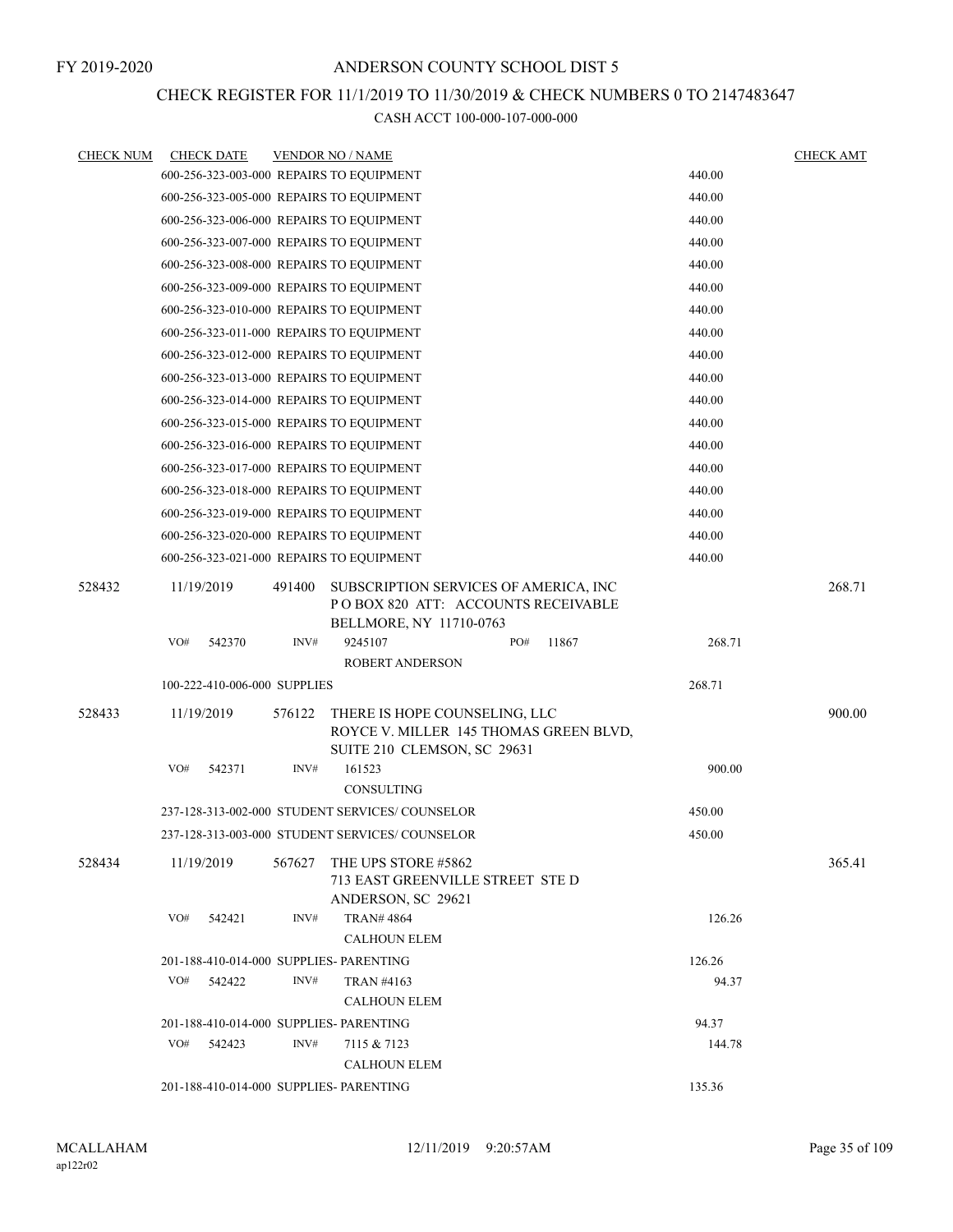# CHECK REGISTER FOR 11/1/2019 TO 11/30/2019 & CHECK NUMBERS 0 TO 2147483647

| <b>CHECK NUM</b> | <b>CHECK DATE</b>                       |        | <b>VENDOR NO / NAME</b>                                                                           |           | <b>CHECK AMT</b> |
|------------------|-----------------------------------------|--------|---------------------------------------------------------------------------------------------------|-----------|------------------|
|                  | 201-188-410-014-000 SUPPLIES- PARENTING |        |                                                                                                   | 9.42      |                  |
| 528435           | 11/19/2019                              | 508700 | TRI-COUNTY TECHNICAL COLLEGE<br>POBOX 587 PENDLETON, SC 29670                                     |           | 47,461.98        |
|                  | VO#<br>542372                           | INV#   | 5020<br>PO#<br>11987<br><b>FALL 2019</b>                                                          | 47,461.98 |                  |
|                  | 100-221-312-002-DCC DUAL CREDIT COURSES |        |                                                                                                   | 35,211.98 |                  |
|                  | 100-221-312-003-DCC DUAL CREDIT COURSE  |        |                                                                                                   | 9,500.00  |                  |
|                  | 124-114-312-024-DCC DUAL CREDIT CLASSES |        |                                                                                                   | 2,750.00  |                  |
| 528436           | 11/19/2019                              |        | 572513 UNITED LASER<br>P.O. BOX 6889 FLORENCE, SC 29501                                           |           | 388.41           |
|                  | VO#<br>542373                           | INV#   | 189537<br><b>TONER WASTE</b>                                                                      | 67.41     |                  |
|                  | 100-233-410-019-000 SUPPLIES            |        |                                                                                                   | 67.41     |                  |
|                  | VO#<br>542420                           | INV#   | 190332                                                                                            | 321.00    |                  |
|                  |                                         |        | <b>TONER</b>                                                                                      |           |                  |
|                  | 600-256-410-000-000 SUPPLIES            |        |                                                                                                   | 321.00    |                  |
| 528437           | 11/19/2019                              | 569972 | UPSTATE WARRIOR SOLUTION<br>3 CALEDON COURT SUITE A-2 GREENVILLE, SC<br>29615                     |           | 321.10           |
|                  | VO#<br>542397                           | INV#   | <b>DONATION</b><br><b>MCCANTS MS</b>                                                              | 321.10    |                  |
|                  |                                         |        | 705-271-660-005-502 STUDENT GOV/COUNCIL EXPENSE                                                   | 321.10    |                  |
| 528438           | 11/19/2019                              | 524353 | WAL-MART COMMUNITY/GEMB<br>POBOX 530934 ATT: ACCOUNTS RECEIVABLE<br>ATLANTA, GA 30353-0934        |           | 2,125.88         |
|                  | VO#<br>542376                           | INV#   | 2021 5306<br><b>GLENVIEW</b>                                                                      | 2,125.88  |                  |
|                  |                                         |        | 100-113-410-020-VEN SUPPLY-ADDT'L FOR LOST VENDING                                                | 283.41    |                  |
|                  | 720-271-660-020-666 CONCESSIONS EXPENSE |        |                                                                                                   | 1,842.47  |                  |
| 528439           | 11/19/2019                              | 524353 | WAL-MART COMMUNITY/GEMB<br>PO BOX 530934 ATT: ACCOUNTS RECEIVABLE<br>ATLANTA, GA 30353-0934       |           | 139.55           |
|                  | VO#<br>542377                           | INV#   | 2022 6022<br><b>HOMELAND PARK</b>                                                                 | 139.55    |                  |
|                  |                                         |        | 711-271-660-011-222 BUSINESS PARTNERSHIP EXPENSE                                                  | 139.55    |                  |
| 528440           | 11/19/2019                              |        | 524353 WAL-MART COMMUNITY/GEMB<br>POBOX 530934 ATT: ACCOUNTS RECEIVABLE<br>ATLANTA, GA 30353-0934 |           | 225.09           |
|                  | VO#<br>542424                           | INV#   | 1016 1838<br>MIDWDAY ELEM                                                                         | 225.09    |                  |
|                  |                                         |        | 717-190-660-017-201 MISCELLANEOUS EXPENSE                                                         | 135.81    |                  |
|                  | 717-190-660-017-220 MUSIC EXPENSE       |        |                                                                                                   | 52.98     |                  |
|                  |                                         |        | 717-190-660-017-360 SCHOOL STORE/COUNCIL EXPENSE                                                  | 36.30     |                  |
| 528441           | 11/19/2019                              |        | 524353 WAL-MART COMMUNITY/GEMB                                                                    |           | 375.18           |
|                  |                                         |        |                                                                                                   |           |                  |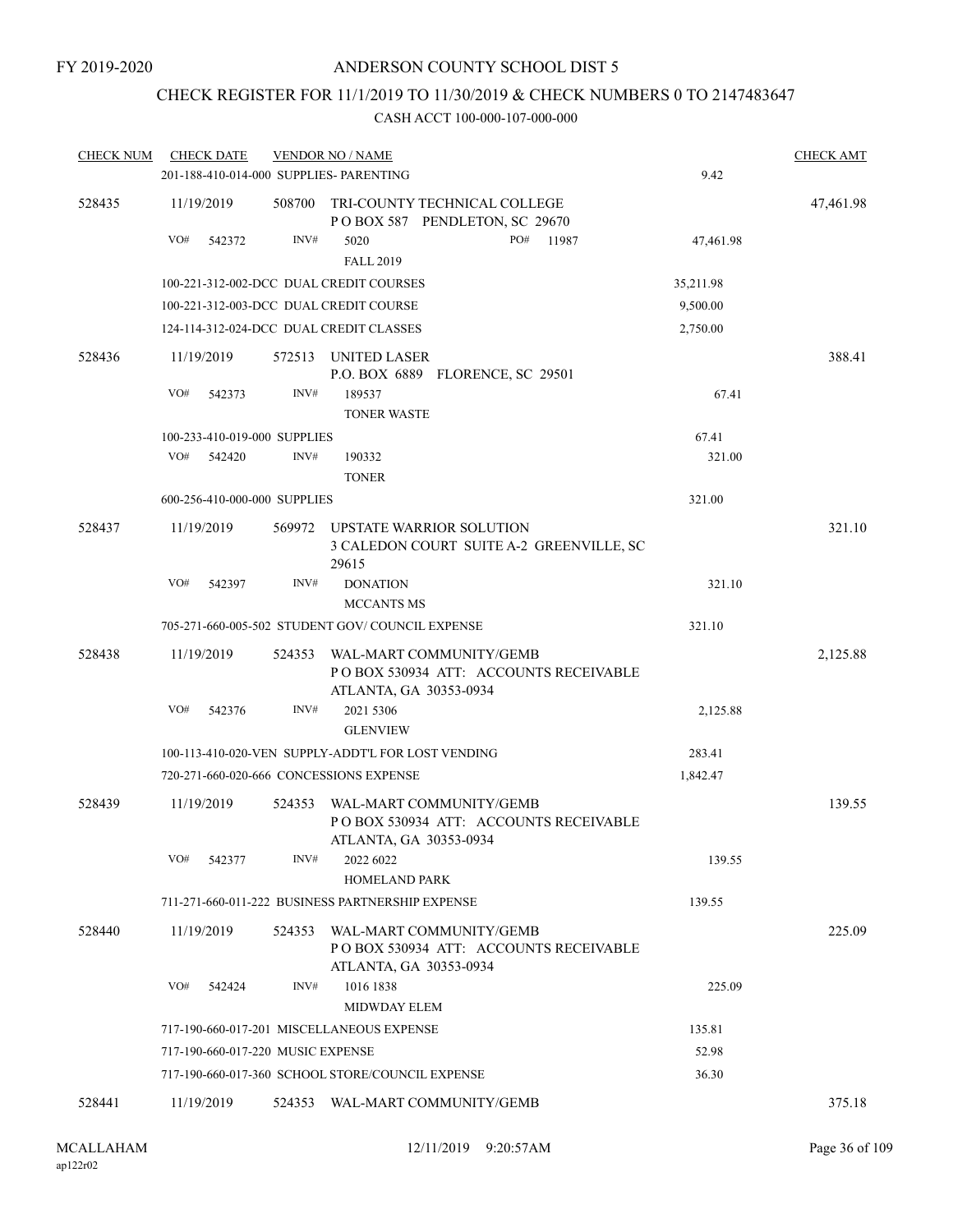### CHECK REGISTER FOR 11/1/2019 TO 11/30/2019 & CHECK NUMBERS 0 TO 2147483647

| <b>CHECK NUM</b> | <b>CHECK DATE</b>            |        | <b>VENDOR NO / NAME</b>                                                                        |          | <b>CHECK AMT</b> |
|------------------|------------------------------|--------|------------------------------------------------------------------------------------------------|----------|------------------|
|                  |                              |        | PO BOX 530934 ATT: ACCOUNTS RECEIVABLE<br>ATLANTA, GA 30353-0934                               |          |                  |
|                  | VO#<br>542378                | INV#   | 2021 5314<br>ROBERT ANDERSON                                                                   | 375.18   |                  |
|                  | 100-113-410-006-000 SUPPLIES |        |                                                                                                | 163.91   |                  |
|                  |                              |        | 706-271-660-006-666 CONCESSIONS EXPENSE                                                        | 211.27   |                  |
| 528442           | 11/19/2019                   | 576293 | ZUZU ACROBATS INC<br>13610 NE 203RD ST WOODINVILLE, WA 98072                                   |          | 1,000.00         |
|                  | VO#<br>542380                | INV#   | FOR NOV 20TH<br><b>NEVITT FOREST</b>                                                           | 1,000.00 |                  |
|                  |                              |        | 712-271-660-012-229 DUKE ENERGY GRANT EXPENSE                                                  | 700.00   |                  |
|                  |                              |        | 712-271-660-012-324 POSTIVE BEHAVIOR I.S. EXPENSE                                              | 300.00   |                  |
| 528443           | 11/21/2019                   |        | 573978 AAA SUPPLY INC<br>PO BOX 17769 GREENVILLE, SC 29606                                     |          | 359.90           |
|                  | VO#<br>542515                | INV#   | 04-514880<br><b>SUPPLIES</b>                                                                   | 22.44    |                  |
|                  |                              |        | 100-254-410-003-400 HVAC/ELECTRICAL/PLUMBING                                                   | 22.44    |                  |
|                  | VO#<br>542516                | INV#   | 04-514610<br><b>SUPPLIES</b>                                                                   | 337.46   |                  |
|                  |                              |        | 100-254-410-003-400 HVAC/ELECTRICAL/PLUMBING                                                   | 113.37   |                  |
|                  |                              |        | 100-254-410-005-400 HVAC/ELECTRICAL/PLUMBING                                                   | 154.71   |                  |
|                  |                              |        | 100-254-410-011-400 HVAC/ELECTRICAL/PLUMBING                                                   | 18.55    |                  |
|                  |                              |        | 100-254-410-015-400 HVAC/ELECTRICAL/PLUMBING                                                   | 50.83    |                  |
| 528444           | 11/21/2019                   | 110960 | ANDERSON AREA YMCA<br>201 EAST REED ROAD ANDERSON, SC 29621                                    |          | 745.00           |
|                  | VO#<br>542677                | INV#   | <b>NORTH POINTE</b><br><b>REINDEER RUN</b>                                                     | 745.00   |                  |
|                  |                              |        | 713-271-660-013-310 RUNNING CLUB EXPENSE                                                       | 745.00   |                  |
| 528445           | 11/21/2019                   | 570950 | ANDERSON COUNTY SHERIFF'S OFFICE<br>ATTN: JAMIE LAZAR 305 CAMSON ROAD<br>ANDERSON, SC 29621    |          | 175.00           |
|                  | VO#<br>542525                | INV#   | 11/13/19<br><b>NORTH POINTE EXP</b>                                                            | 35.00    |                  |
|                  |                              |        | 100-233-312-000-SRO DISTRICT OFFICE SECURITY                                                   | 35.00    |                  |
|                  | VO#<br>542639                | INV#   | 11/14/19<br><b>WESTSIDE RAM JAM</b>                                                            | 140.00   |                  |
|                  |                              |        | 703-271-660-003-753 BASKETBALL GATE EXPENSE                                                    | 140.00   |                  |
| 528446           | 11/21/2019                   | 572925 | ATIS ELEVATOR INSPECTIONS, LLC<br>1976 INNERBELT BUSINESS CENTER DR ST<br>LOUIS, MO 63114-5760 |          | 115.00           |
|                  | VO#<br>542513                | INV#   | 95828<br>ROBERT ANDERSON                                                                       | 115.00   |                  |
|                  |                              |        | 100-254-323-006-400 CONTR SERV-HVAC/ELECT/PLUMBING                                             | 115.00   |                  |
| 528447           | 11/21/2019                   | 569220 | AUTECH                                                                                         |          | 951.09           |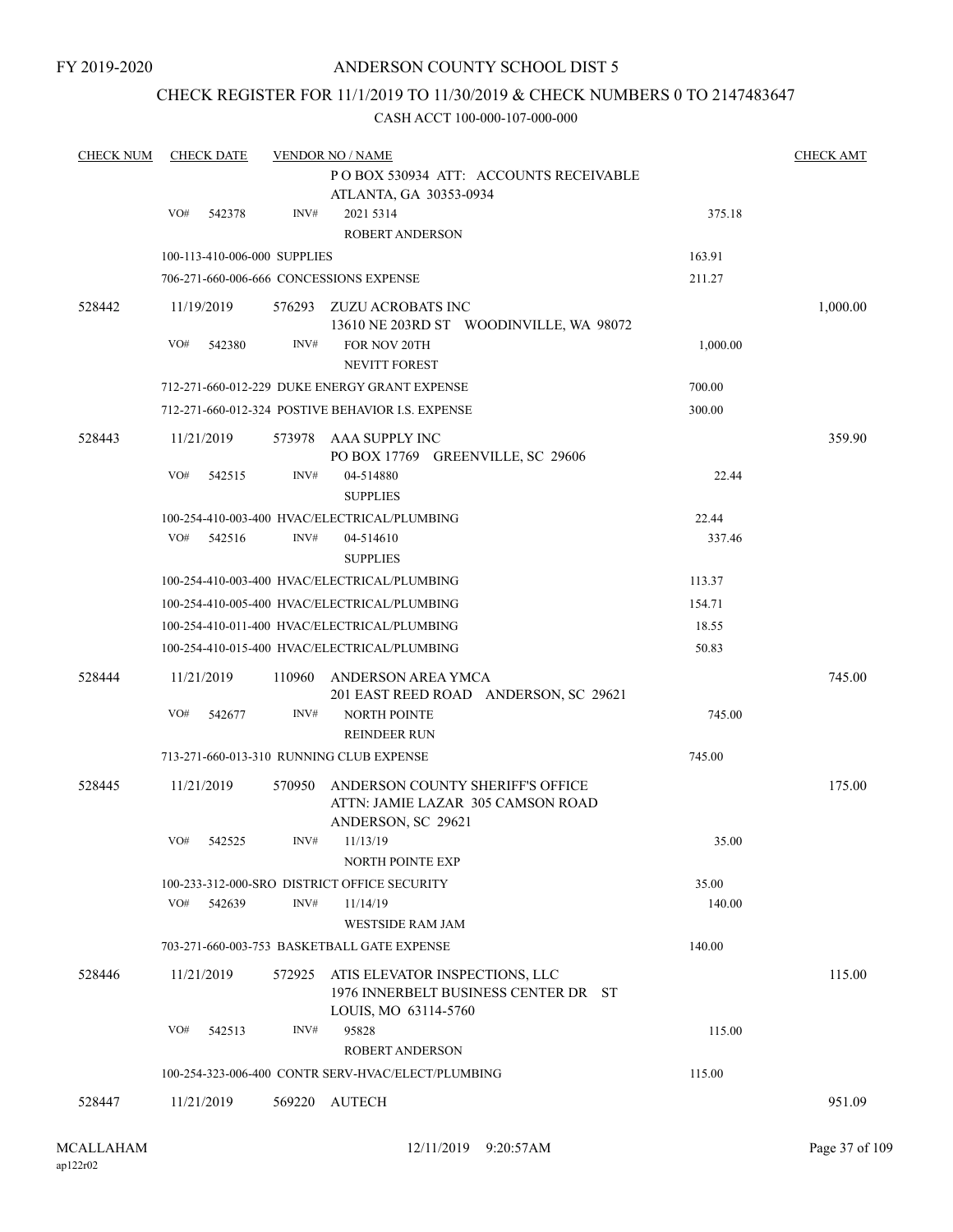### CHECK REGISTER FOR 11/1/2019 TO 11/30/2019 & CHECK NUMBERS 0 TO 2147483647

| <b>CHECK NUM</b> |            | <b>CHECK DATE</b> |        | <b>VENDOR NO / NAME</b>                                                                |        |          |       |                  | <b>CHECK AMT</b> |  |
|------------------|------------|-------------------|--------|----------------------------------------------------------------------------------------|--------|----------|-------|------------------|------------------|--|
|                  |            |                   |        | POBOX 248 ATT: ACCOUNTS RECEIVABLE                                                     |        |          |       |                  |                  |  |
|                  |            |                   |        | WILLIAMSTON, SC 29697                                                                  |        |          |       |                  |                  |  |
|                  | VO#        | 542507            | INV#   | 7632                                                                                   |        |          |       | 150.00           |                  |  |
|                  |            |                   |        | <b>CF REAMES</b>                                                                       |        |          |       |                  |                  |  |
|                  |            |                   |        | 100-254-323-001-400 CONTR SERV-HVAC/ELECT/PLUMBING                                     |        |          |       | 150.00           |                  |  |
|                  | VO#        | 542508            | INV#   | 7631                                                                                   |        | 100.00   |       |                  |                  |  |
|                  |            |                   |        | <b>ADULT ED</b>                                                                        |        |          |       |                  |                  |  |
|                  | VO#        | 542509            | INV#   | 100-254-323-023-400 CONTR SERV.-HVAC/ELECT/PLUMBING<br>7551                            |        |          |       | 100.00<br>201.16 |                  |  |
|                  |            |                   |        | <b>CENTERVILLE</b>                                                                     |        |          |       |                  |                  |  |
|                  |            |                   |        | 100-254-410-007-400 HVAC/ELECTRICAL/PLUMBING                                           | 201.16 |          |       |                  |                  |  |
|                  | VO#        | 542510            | INV#   | 7550                                                                                   |        |          |       | 201.16           |                  |  |
|                  |            |                   |        | <b>CONCORD</b>                                                                         |        |          |       |                  |                  |  |
|                  |            |                   |        | 100-254-410-009-400 HVAC/ELECTRICAL/PLUMBING                                           |        |          |       | 201.16           |                  |  |
|                  | VO#        | 542511            | INV#   | 7552                                                                                   |        |          |       | 298.77           |                  |  |
|                  |            |                   |        | AIT                                                                                    |        |          |       |                  |                  |  |
|                  |            |                   |        | 131-254-323-031-400 CONTR SERV-HVAC/ELECT/PLUMBING                                     |        |          |       | 298.77           |                  |  |
| 528448           | 11/21/2019 |                   | 575868 | AVEANNA HEALTHCARE                                                                     |        |          |       |                  | 4,017.20         |  |
|                  |            |                   |        | PO BOX 102714 ATLANTA, GA 30368-2714                                                   |        |          |       |                  |                  |  |
|                  | VO#        | 542527            | INV#   | 5943260<br><b>SERVICE</b>                                                              |        | PO#      | 11761 | 4,017.20         |                  |  |
|                  |            |                   |        | 283-126-312-017-000 CONTRACTED SERVICES                                                |        |          |       | 4,017.20         |                  |  |
| 528449           | 11/21/2019 |                   | 575063 | BAYADA HOME HEALTH CARE, INC.                                                          |        |          |       |                  | 1,531.00         |  |
|                  |            |                   |        | PO BOX 536446 PITTSBURGH, PA 15253-5906                                                |        |          |       |                  |                  |  |
|                  | VO#        | 542528            | INV#   | 15069112<br><b>SERVICE</b>                                                             |        | PO#      | 11607 | 1,531.00         |                  |  |
|                  |            |                   |        | 283-126-312-017-000 CONTRACTED SERVICES                                                |        |          |       | 1,531.00         |                  |  |
| 528450           | 11/21/2019 |                   | 576110 | EMPLOYEE VENDOR                                                                        |        |          |       |                  | 500.00           |  |
|                  | VO#        | 542628            | INV#   | REIMBURSEMENT                                                                          |        |          |       | 500.00           |                  |  |
|                  |            |                   |        | <b>MOVING EXPENSES</b>                                                                 |        |          |       |                  |                  |  |
|                  |            |                   |        | 267-264-312-000-RR3 PS- RECRUITE HQ TEACHERS                                           |        |          |       | 500.00           |                  |  |
| 528451           | 11/21/2019 |                   |        | 575832 BONDED FILTER CO, LLC<br>DEPT #SF 81 PO BOX 830525 BIRMINGHAM, AL<br>35283-0525 |        |          |       |                  | 15,352.41        |  |
|                  | VO#        | 542529            | INV#   | <b>1ST QUARTER</b><br><b>FILTERS</b>                                                   |        | PO#      | 11404 | 15,352.41        |                  |  |
|                  |            |                   |        | 100-254-323-000-600 MAINTENANCE SERVICES                                               |        |          |       | 175.88           |                  |  |
|                  |            |                   |        | 100-254-323-001-600 MAINTENANCE SERVICES                                               |        |          |       | 857.63           |                  |  |
|                  |            |                   |        | 100-254-323-002-600 MAINTENANCE SERVICES                                               |        |          |       | 1,985.53         |                  |  |
|                  |            |                   |        | 100-254-323-003-600 MAINTENANCE SERVICES                                               |        |          |       | 2,045.97         |                  |  |
|                  |            |                   |        | 100-254-323-005-600 MAINTENANCE SERVICES                                               |        | 1,329.75 |       |                  |                  |  |
|                  |            |                   |        | 100-254-323-006-600 MAINTENANCE SERVICES                                               |        |          |       | 2,060.79         |                  |  |
|                  |            |                   |        | 100-254-323-007-600 MAINTENANCE SERVICES                                               |        |          |       | 0.00             |                  |  |
|                  |            |                   |        | 100-254-323-008-600 MAINTENANCE SERVICES                                               |        |          |       | 751.47           |                  |  |
|                  |            |                   |        |                                                                                        |        |          |       |                  |                  |  |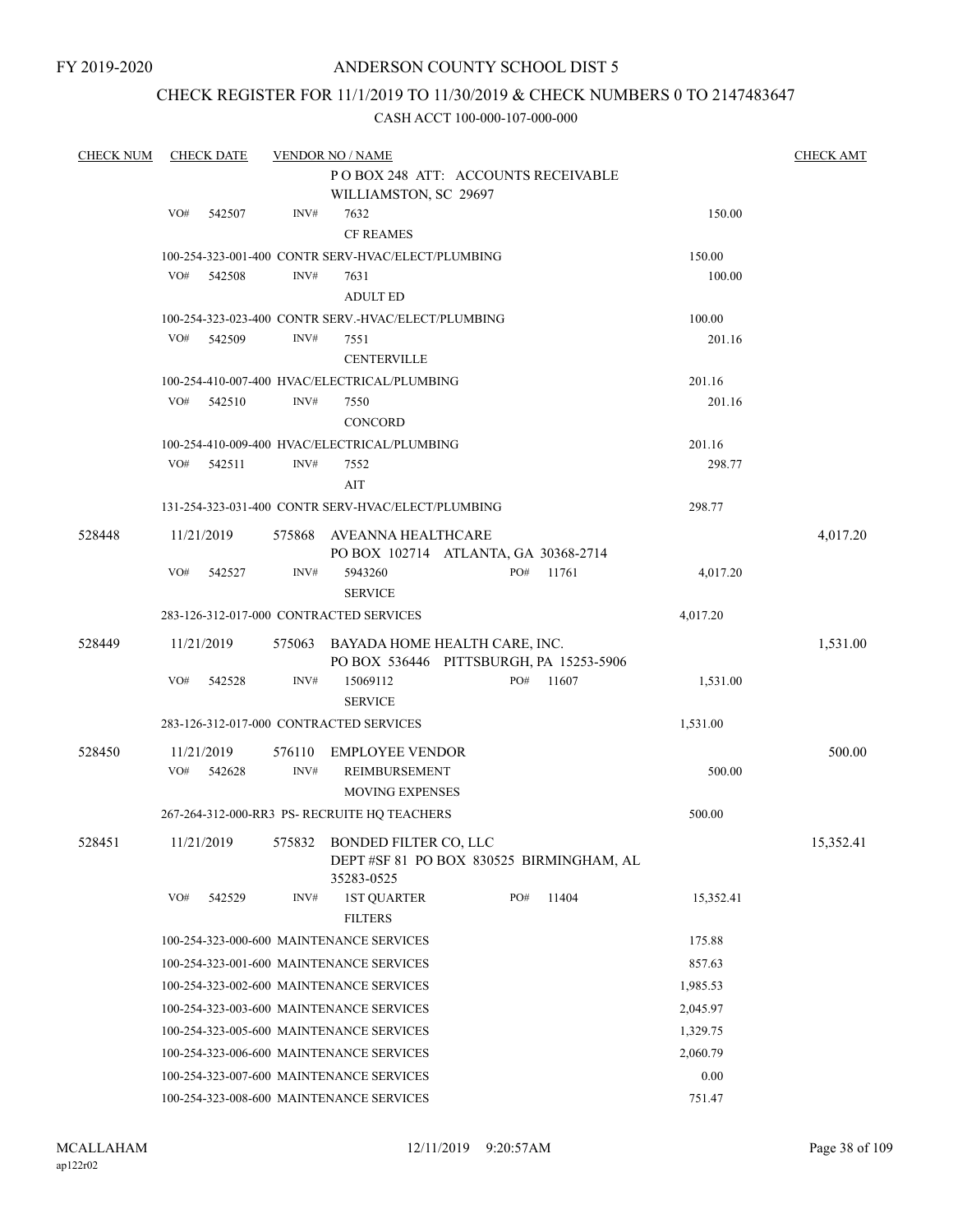### CHECK REGISTER FOR 11/1/2019 TO 11/30/2019 & CHECK NUMBERS 0 TO 2147483647

| <b>CHECK NUM</b> | <b>CHECK DATE</b>                        |        | <b>VENDOR NO / NAME</b>          |                                   |           | <b>CHECK AMT</b> |
|------------------|------------------------------------------|--------|----------------------------------|-----------------------------------|-----------|------------------|
|                  | 100-254-323-009-600 MAINTENANCE SERVICES |        |                                  |                                   | 722.51    |                  |
|                  | 100-254-323-010-600 MAINTENANCE SERVICES |        |                                  |                                   | 0.00      |                  |
|                  | 100-254-323-011-600 MAINTENANCE SERVICES |        |                                  |                                   | 0.00      |                  |
|                  | 100-254-323-012-600 MAINTENANCE SERVICES |        |                                  |                                   | 0.00      |                  |
|                  | 100-254-323-013-600 MAINTENANCE SERVICES |        |                                  |                                   | 0.00      |                  |
|                  | 100-254-323-014-600 MAINTENANCE SERVICES |        |                                  |                                   | 1,020.48  |                  |
|                  | 100-254-323-015-600 MAINTENANCE SERVICES |        |                                  |                                   | 331.62    |                  |
|                  | 100-254-323-016-600 MAINTENANCE SERVICES |        |                                  |                                   | 707.58    |                  |
|                  | 100-254-323-017-600 MAINTENANCE SERVICES |        |                                  |                                   | 0.00      |                  |
|                  | 100-254-323-018-600 MAINTENANCE SERVICES |        |                                  |                                   | 0.00      |                  |
|                  | 100-254-323-019-600 MAINTENANCE SERVICES |        |                                  |                                   | 716.44    |                  |
|                  | 100-254-323-020-600 MAINTENANCE SERVICES |        |                                  |                                   | 1,602.71  |                  |
|                  | 100-254-323-021-600 MAINTENANCE SERVICES |        |                                  |                                   | 937.54    |                  |
|                  | 100-254-323-023-600 MAINTENANCE SERVICES |        |                                  |                                   | 106.51    |                  |
| 528452           | 11/21/2019                               | 574045 | <b>BORDEN DAIRY COMPANY</b>      | PO BOX 933179 CLEVELAND, OH 44193 |           | 42,951.66        |
|                  | VO#<br>542669                            | INV#   | <b>OCTOBER 2019</b>              |                                   | 42,951.66 |                  |
|                  |                                          |        | <b>MILK</b>                      |                                   |           |                  |
|                  | 600-256-460-002-000 FOOD                 |        |                                  |                                   | 1,994.55  |                  |
|                  | 600-256-460-003-000 FOOD                 |        |                                  |                                   | 1,827.55  |                  |
|                  | 600-256-460-005-000 FOOD                 |        |                                  |                                   | 1,499.65  |                  |
|                  | 600-256-460-006-000 FOOD                 |        |                                  |                                   | 4,452.35  |                  |
|                  | 600-256-460-007-000 FOOD                 |        |                                  |                                   | 3,000.60  |                  |
|                  | 600-256-460-008-000 FOOD                 |        |                                  |                                   | 2,426.60  |                  |
|                  | 600-256-460-009-000 FOOD                 |        |                                  |                                   | 1,409.00  |                  |
|                  | 600-256-460-010-000 FOOD                 |        |                                  |                                   | 3,647.10  |                  |
|                  | 600-256-460-011-000 FOOD                 |        |                                  |                                   | 2,845.25  |                  |
|                  | 600-256-460-012-000 FOOD                 |        |                                  |                                   | 2,714.25  |                  |
|                  | 600-256-460-013-000 FOOD                 |        |                                  |                                   | 1,828.55  |                  |
|                  | 600-256-460-014-000 FOOD                 |        |                                  |                                   | 2,581.85  |                  |
|                  | 600-256-460-015-000 FOOD                 |        |                                  |                                   | 1,225.95  |                  |
|                  | 600-256-460-016-000 FOOD                 |        |                                  |                                   | 2,150.15  |                  |
|                  | 600-256-460-017-000 FOOD                 |        |                                  |                                   | 1,985.15  |                  |
|                  | 600-256-460-018-000 FOOD                 |        |                                  |                                   | 1,431.50  |                  |
|                  | 600-256-460-019-000 FOOD                 |        |                                  |                                   | 2,621.60  |                  |
|                  | 600-256-460-020-000 FOOD                 |        |                                  |                                   | 2,139.35  |                  |
|                  | 600-256-460-021-000 FOOD                 |        |                                  |                                   | 884.25    |                  |
|                  | 631-256-460-031-000 PURCHASED FOOD       |        |                                  |                                   | 286.41    |                  |
| 528453           | 11/21/2019                               | 575664 | BROWN, CALEB**                   | 107 CALA WAY ANDERSON, SC 29625   |           | 350.00           |
|                  | VO#<br>542522                            | INV#   | VIDEO PRODUCTION TEA<br>WESTSIDE |                                   | 350.00    |                  |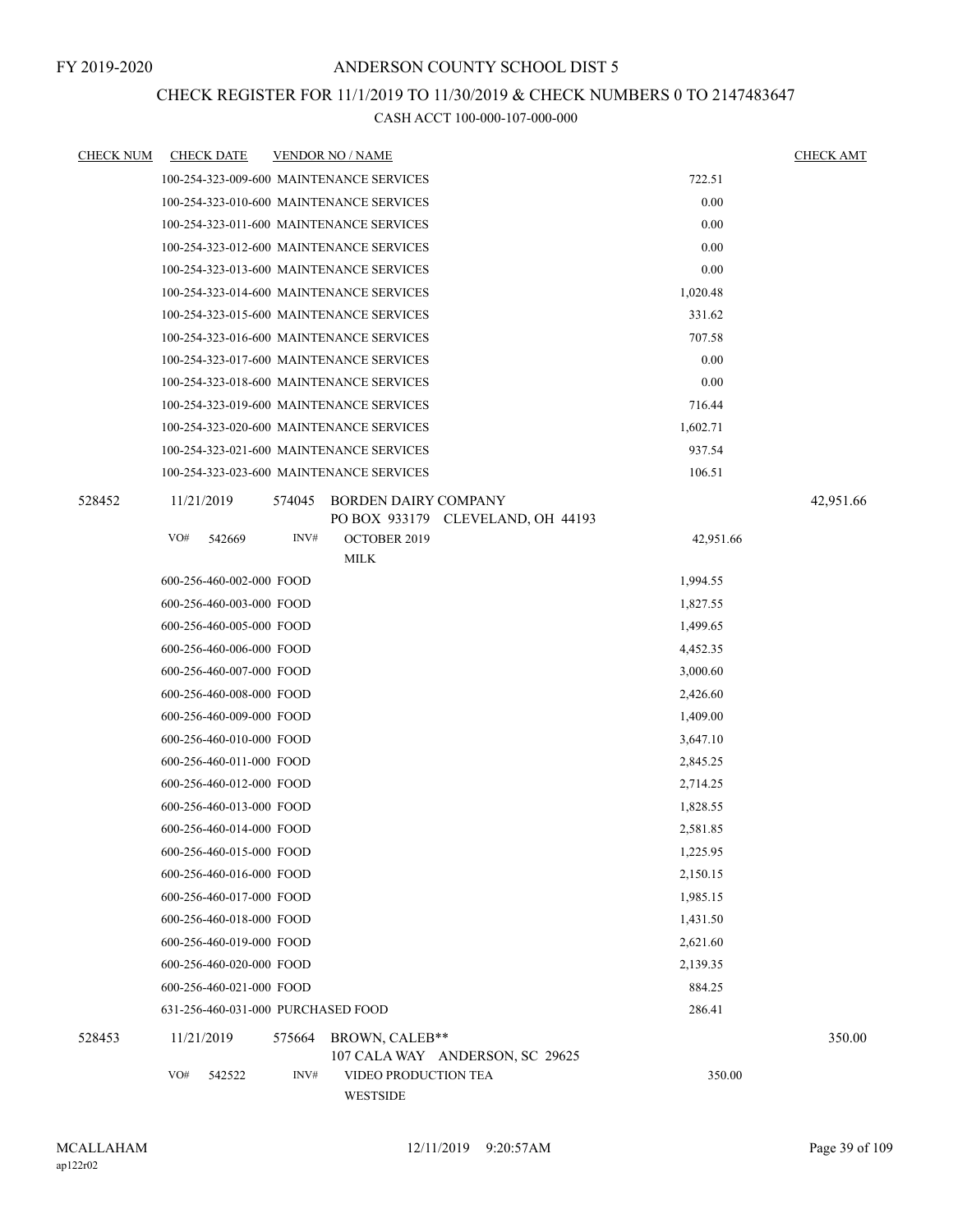# CHECK REGISTER FOR 11/1/2019 TO 11/30/2019 & CHECK NUMBERS 0 TO 2147483647

| <b>CHECK NUM</b> |     | <b>CHECK DATE</b>             |        | <b>VENDOR NO / NAME</b>                                                                                    |          | <b>CHECK AMT</b> |
|------------------|-----|-------------------------------|--------|------------------------------------------------------------------------------------------------------------|----------|------------------|
|                  |     | 100-271-112-003-000 SALARIES  |        |                                                                                                            | 350.00   |                  |
| 528454           |     | 11/21/2019                    |        | 576225 BROWN, CHRISTINA**<br>124 SEA PALMS DRIVE ANDERSON, SC 29621                                        |          | 915.00           |
|                  | VO# | 542521                        | INV#   | 11/4-11/16/19                                                                                              | 915.00   |                  |
|                  |     |                               |        | <b>TITLE 1 SERVICES</b>                                                                                    |          |                  |
|                  |     |                               |        | 201-413-312-000-SJC PS- ST.JOSEPH'S CATHOLIC                                                               | 915.00   |                  |
| 528455           |     | 11/21/2019                    |        | 152495 CAMCOR, INC<br>POBOX 1899 ATT: ACCOUNTS RECEIVABLE<br>BURLINGTON, NC 27216-1899                     |          | 134.81           |
|                  | VO# | 542534                        | INV#   | 2482634<br>PO#<br>11839                                                                                    | 134.81   |                  |
|                  |     |                               |        | <b>FILTER ASSY</b>                                                                                         |          |                  |
|                  |     |                               |        | 100-266-314-014-000 REPAIRS TO EQUIPMENT                                                                   | 134.81   |                  |
| 528456           |     | 11/21/2019                    |        | 160602 CDW GOVERNMENT<br>75 REMITTANCE DRIVE SUITE 1515 ATT:<br>ACCOUNTS RECEIVABLE CHICAGO, IL 60675-1515 |          | 1,278.31         |
|                  | VO# | 542536                        | INV#   | <b>VSC3013</b><br>PO#<br>11961<br><b>VTB4201</b>                                                           | 1,278.31 |                  |
|                  |     |                               |        | 329-114-410-000-0CO SUPPLIES-STATE (C/O)                                                                   | 1,278.31 |                  |
| $* 528458$       |     | 11/21/2019                    |        | 566288 CES CITY ELECTRIC ACCTS<br>P.O. BOX 71465 ATT: ACCOUNTS RECEIVABLE<br>NORTH CHARLESTON, SC 29415    |          | 409.17           |
|                  | VO# | 542504                        | INV#   | 149254<br><b>BULBS</b>                                                                                     | 246.70   |                  |
|                  |     |                               |        | 100-254-410-008-400 HVAC/ELECTRICAL/PLUMBING                                                               | 123.35   |                  |
|                  |     |                               |        | 100-254-410-013-400 HVAC/ELECTRICAL/PLUMBING                                                               | 123.35   |                  |
|                  | VO# | 542505                        | INV#   | 149184<br><b>SUPPLIES</b>                                                                                  | 162.47   |                  |
|                  |     |                               |        | 100-254-410-003-400 HVAC/ELECTRICAL/PLUMBING                                                               | 162.47   |                  |
| 528459           |     | 11/21/2019                    | 568558 | <b>CHARTER COMMUNICATIONS</b><br>PO BOX 742614 ATT: ACCOUNTS RECEIVABLE<br>CINCINNATI, OH 45274-2614       |          | 341.72           |
|                  | VO# | 542537                        | INV#   | 0663728110619<br><b>SERVICE</b>                                                                            | 246.74   |                  |
|                  |     | 100-266-340-000-000 TELEPHONE |        |                                                                                                            | 246.74   |                  |
|                  | VO# | 542538                        | INV#   | 0672778110619<br><b>SERVICE</b>                                                                            | 94.98    |                  |
|                  |     | 100-266-340-000-000 TELEPHONE |        |                                                                                                            | 94.98    |                  |
| 528460           |     |                               |        | CITY OF ANDERSON POLICE DEPT                                                                               |          |                  |
|                  |     | 11/21/2019                    | 570581 | 401 SOUTH MAIN ST ATTN: TESSA FREDERICKS<br>ANDERSON, SC 29624                                             |          | 344.00           |
|                  | VO# | 542646                        | INV#   | 001                                                                                                        | 344.00   |                  |
|                  |     |                               |        | 11/9/19 SECURITY                                                                                           |          |                  |
|                  |     |                               |        | 338-258-312-024-000 SECURITY (SATURDAY SCHOOL)                                                             | 344.00   |                  |
| 528461           |     | 11/21/2019                    |        | 565685 CORNER BAGEL SHOP                                                                                   |          | 128.81           |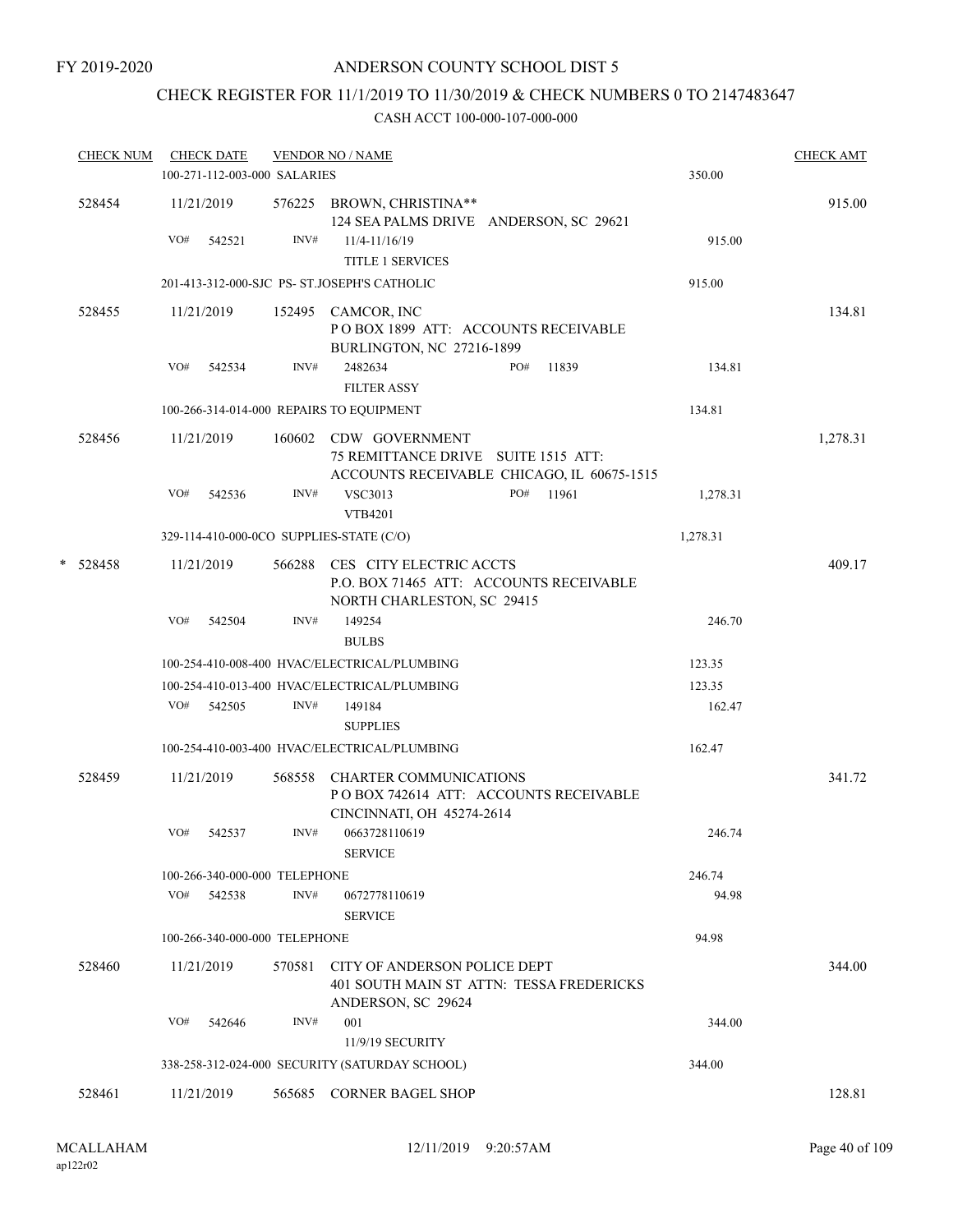### CHECK REGISTER FOR 11/1/2019 TO 11/30/2019 & CHECK NUMBERS 0 TO 2147483647

| <b>CHECK NUM</b> | <b>CHECK DATE</b>            |        | <b>VENDOR NO / NAME</b>                                                                               |                    | <b>CHECK AMT</b> |
|------------------|------------------------------|--------|-------------------------------------------------------------------------------------------------------|--------------------|------------------|
|                  |                              |        | 715 EAST GREENVILLE STREET ANDERSON, SC<br>29621                                                      |                    |                  |
|                  | VO#<br>542656                | INV#   | 1272<br>11/19/19 MEETING                                                                              | 128.81             |                  |
|                  |                              |        | 100-221-410-000-000 SUPPLIES AND MATERIALS                                                            | 128.81             |                  |
| 528462           | 11/21/2019                   | 576303 | <b>CROMER, KENSI**</b><br>106 THORNCLIFF PLACE ANDERSON, SC 29625                                     |                    | 140.00           |
|                  | VO#<br>542634                | INV#   | <b>WHS</b><br><b>VIDEO PRODUCTION</b>                                                                 | 140.00             |                  |
|                  | 100-271-112-003-000 SALARIES |        |                                                                                                       | 140.00             |                  |
| 528463           | 11/21/2019                   | 576193 | CROSBY, DRAESON**<br>108 MONROE STREET ANDERSON, SC 29624                                             |                    | 245.00           |
|                  | VO#<br>542633                | INV#   | <b>WHS</b><br><b>VIDEO PRODUCTION</b>                                                                 | 245.00             |                  |
|                  | 100-271-112-003-000 SALARIES |        |                                                                                                       | 245.00             |                  |
| 528464           | 11/21/2019                   | 198651 | DELL MARKETING LP<br>POBOX 534118 ATT: ACCOUNTS RECEIVABLE<br>ATLANTA, GA 30353-4118                  |                    | 46,955.87        |
|                  | VO#<br>542543                | INV#   | 10351446874<br>PO#<br>POS COMPUTERS                                                                   | 11914<br>46,955.87 |                  |
|                  |                              |        | 600-256-540-000-000 EQUIPMENT-EXPENDABLE                                                              | 46,955.87          |                  |
| 528465           | 11/21/2019                   | 202950 | DISCOUNT BARK COMPANY<br>1820 PEARMAN DAIRY ROAD ATT: ACCOUNTS<br>RECEIVABLE ANDERSON, SC 29625       |                    | 791.74           |
|                  | VO#<br>542485                | INV#   | 927030<br><b>GRAVEL</b>                                                                               | 791.74             |                  |
|                  |                              |        | 100-254-410-000-001 MAINT. SUPPLIES-STRUCTURES                                                        | 791.74             |                  |
| 528466           | 11/21/2019                   | 563495 | ELECTRIC CITY UTILITIES<br>CITY OF ANDERSON 601 SOUTH MAIN ST<br>ANDERSON, SC 29624                   |                    | 1,144.98         |
|                  | VO#<br>542638                | INV#   | 295758061<br>495402011                                                                                | 1,144.98           |                  |
|                  |                              |        | 100-254-470-000-000 ENERGY-ELECTRICITY & WATER                                                        | 125.98             |                  |
|                  |                              |        | 100-254-470-012-000 ENERGY-ELECTRICITY & WATER                                                        | 1,019.00           |                  |
| 528467           | 11/21/2019                   | 576209 | FIREFLY COMPUTERS, LLC<br>1271 RED FOX ROAD SAINT PAUL, MN 55112                                      |                    | 800.00           |
|                  | VO#<br>542547                | INV#   | PO#<br>1000169253<br>500 GBHDD                                                                        | 800.00<br>11758    |                  |
|                  |                              |        | 100-266-345-000-000 TECHNOLOGY INFRASTRUCTURE                                                         | 800.00             |                  |
| 528468           | 11/21/2019                   | 249700 | GLENN PLUMBING COMPANY, INC<br>481 EAST WHITNER STREET ATT: ACCOUNTS<br>RECEIVABLE ANDERSON, SC 29624 |                    | 189.28           |
|                  | VO#<br>542477                | INV#   | 1019273<br><b>MCCANTS</b>                                                                             | 189.28             |                  |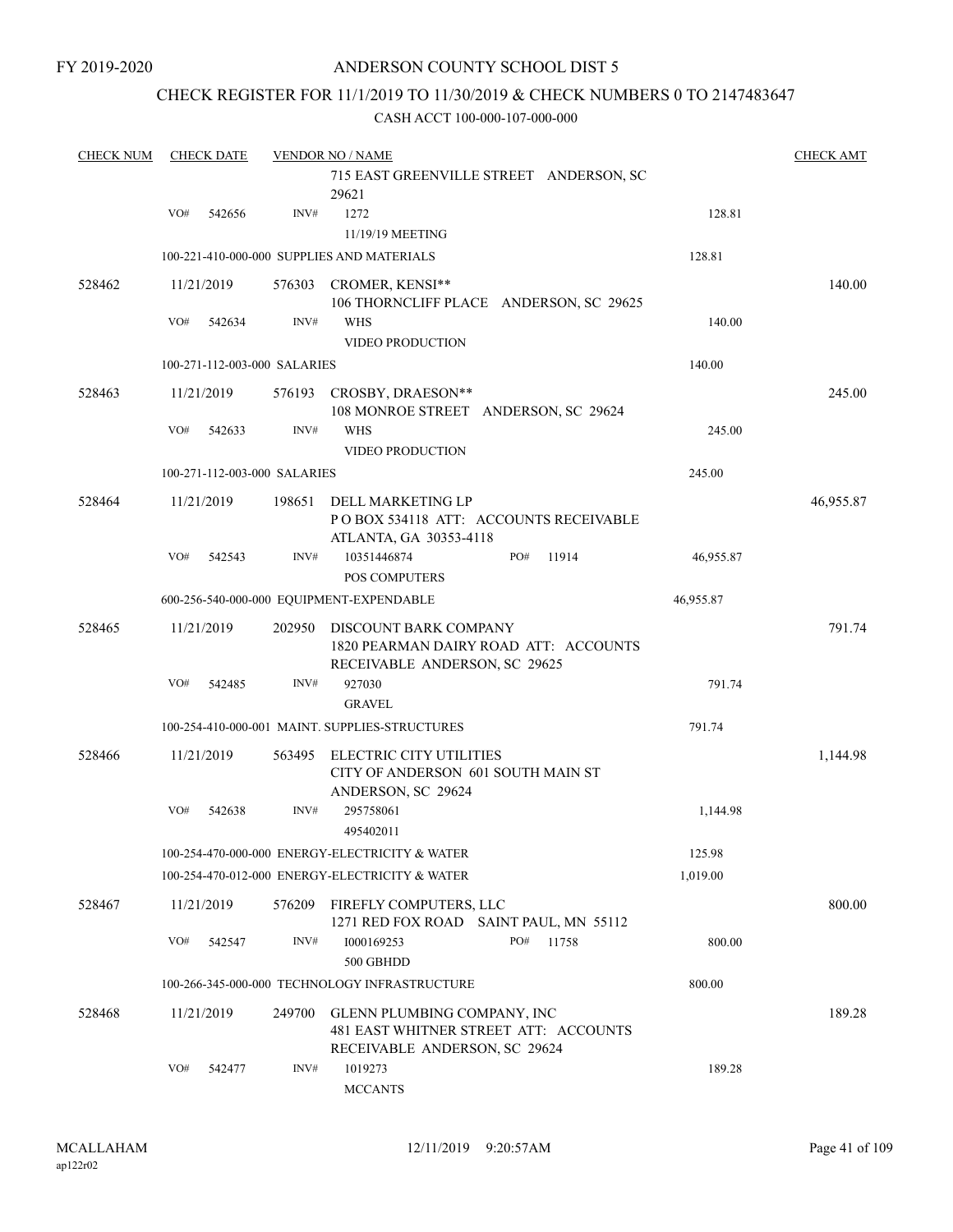### CHECK REGISTER FOR 11/1/2019 TO 11/30/2019 & CHECK NUMBERS 0 TO 2147483647

| <b>CHECK NUM</b> |     | <b>CHECK DATE</b>                                            |        | <b>VENDOR NO / NAME</b><br>100-254-410-005-400 HVAC/ELECTRICAL/PLUMBING                              |     |           | 189.28              | <b>CHECK AMT</b> |
|------------------|-----|--------------------------------------------------------------|--------|------------------------------------------------------------------------------------------------------|-----|-----------|---------------------|------------------|
|                  |     |                                                              |        |                                                                                                      |     |           |                     |                  |
| 528469           |     | 11/21/2019                                                   |        | 569372 GREAT AMERICA LEASING CORP<br>PO BOX 660831 ATT: ACCOUNTS RECEIVABLE<br>DALLAS, TX 75266-0831 |     |           |                     | 1,641.62         |
|                  | VO# | 542561                                                       | INV#   | 25844792<br><b>COPIERS</b>                                                                           | PO# | 11246     | 1,641.62            |                  |
|                  |     | 100-252-325-000-000 RENTALS                                  |        |                                                                                                      |     |           | 1,641.62            |                  |
| 528470           |     | 11/21/2019                                                   |        | 565025 HOME DEPOT<br>3427 CLEMSON BLVD ANDERSON, SC 29621                                            |     |           |                     | 5,103.90         |
|                  | VO# | 542564                                                       | INV#   | 519284558<br><b>SUPPLIES</b>                                                                         |     | PO# 11889 | 5,103.90            |                  |
|                  |     |                                                              |        | 100-000-170-000-000 WAREHOUSE INVENTORY                                                              |     |           | 5,103.90            |                  |
| 528471           |     | 11/21/2019                                                   |        | 576027 HOME DEPOT USA, INC<br>PO BOX 742604 ATLANTA, GA 30374-2604                                   |     |           |                     | 3,994.66         |
|                  | VO# | 542471                                                       | INV#   | 521374777<br><b>DISPOSAL</b>                                                                         |     |           | 29.05               |                  |
|                  |     |                                                              |        | 505-253-520-021-ART SOUTHWOOD AUDITORIUM                                                             |     |           | 29.05               |                  |
|                  |     | VO# 542472                                                   | INV#   | 521374785<br><b>DISPENSERS</b>                                                                       |     |           | 677.78              |                  |
|                  |     |                                                              |        | 100-254-410-005-001 SUPPLIES - MAINTENANCE                                                           |     |           | 677.78              |                  |
|                  |     | VO# 542473                                                   | INV#   | 520424490<br><b>SUPPLIES</b>                                                                         |     |           | 513.74              |                  |
|                  |     | 131-254-410-031-000 SUPPLIES                                 |        |                                                                                                      |     |           | 513.74              |                  |
|                  |     | VO# 542474                                                   | INV#   | 519495220<br>521374769 CREDIT                                                                        |     |           | 165.96              |                  |
|                  |     | 100-254-410-011-000 SUPPLIES<br>100-254-410-011-000 SUPPLIES |        |                                                                                                      |     |           | 399.04<br>$-233.08$ |                  |
|                  |     | VO# 542562                                                   | INV#   | 520651340<br><b>SUPPLIES</b>                                                                         | PO# | 11928     | 2,608.13            |                  |
|                  |     |                                                              |        | 100-000-170-000-000 WAREHOUSE INVENTORY                                                              |     |           | 2,608.13            |                  |
| 528472           |     | 11/21/2019                                                   |        | 576246 INDUSTRIAL SAFETY COATINGS INC<br>38 ISBELL LANE GREENVILLE, SC 29607                         |     |           |                     | 13,991.00        |
|                  | VO# | 542565                                                       | INV#   | 11719<br><b>FLOAR COATINGS</b>                                                                       | PO# | 11804     | 13,991.00           |                  |
|                  |     |                                                              |        | 100-252-410-000-INS INSURANCE GRANT                                                                  |     |           | 7,000.00            |                  |
|                  |     | 897-254-323-021-FLR TILE COVERING                            |        |                                                                                                      |     |           | 6,991.00            |                  |
| 528473           |     | 11/21/2019                                                   | 571483 | ISOM ELECTRIC, LLC<br>3300-D N. MAIN STREET PMB 325 ANDERSON, SC<br>29621                            |     |           |                     | 3,100.00         |
|                  | VO# | 542566                                                       | INV#   | 9584<br><b>NEVITT FOREST</b>                                                                         | PO# | 11624     | 3,100.00            |                  |
|                  |     |                                                              |        | 505-254-323-012-LGT CANOPY LIGHTING                                                                  |     |           | 3,100.00            |                  |
| * 528475         |     | 11/21/2019                                                   | 575662 | JONES, MASON**<br>604 REGENCY CIRCLE ANDERSON, SC 29625                                              |     |           |                     | 385.00           |
|                  |     |                                                              |        |                                                                                                      |     |           |                     |                  |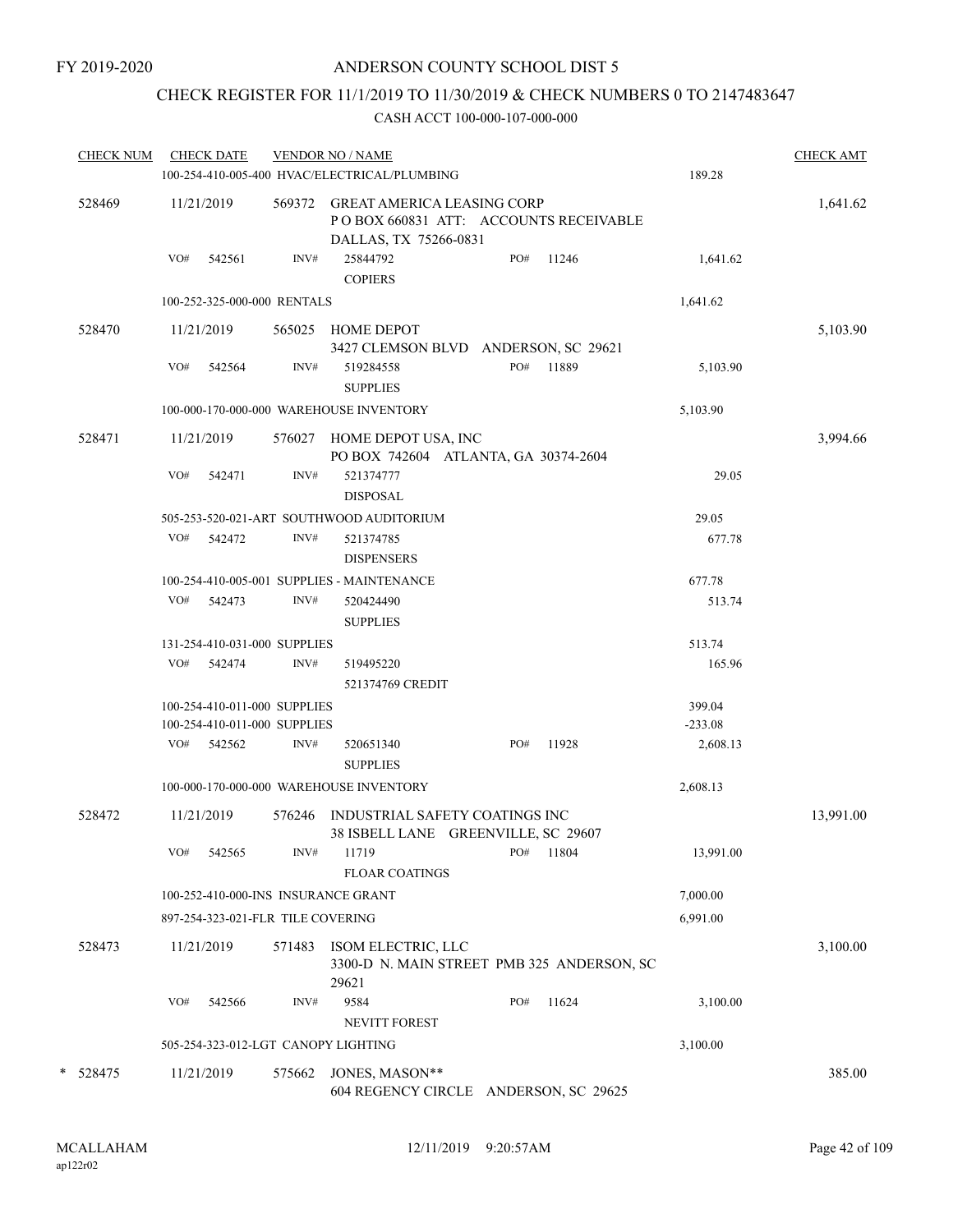# CHECK REGISTER FOR 11/1/2019 TO 11/30/2019 & CHECK NUMBERS 0 TO 2147483647

| <b>CHECK NUM</b> | <b>CHECK DATE</b> |                                        | <b>VENDOR NO / NAME</b>                                                                    |     |       |          | <b>CHECK AMT</b> |
|------------------|-------------------|----------------------------------------|--------------------------------------------------------------------------------------------|-----|-------|----------|------------------|
|                  | VO#<br>542523     | INV#                                   | VIDEO PRODUCTION TEA<br><b>WESTSIDE</b>                                                    |     |       | 385.00   |                  |
|                  |                   | 100-271-112-003-000 SALARIES           |                                                                                            |     |       | 385.00   |                  |
| 528476           | 11/21/2019        |                                        | 329401 LOWES BUSINESS ACCOUNT<br>PO BOX 530954 CREDIT SERVICES ATLANTA, GA<br>30353-0954   |     |       |          | 1,417.93         |
|                  | VO#<br>542620     | INV#                                   | 98004309542<br><b>SUPPLIES</b>                                                             |     |       | 1,417.93 |                  |
|                  |                   |                                        | 329-115-410-031-000 SUPPLIES-STATE EQUIPMENT                                               |     |       | 1,417.93 |                  |
| 528477           | 11/21/2019        | 329401                                 | <b>LOWES BUSINESS ACCOUNT</b><br>PO BOX 530954 CREDIT SERVICES ATLANTA, GA<br>30353-0954   |     |       |          | 111.84           |
|                  | VO#<br>542519     | INV#                                   | 7288008<br><b>PURCHASES</b>                                                                |     |       | 111.84   |                  |
|                  |                   |                                        | 600-256-323-002-000 REPAIRS TO EQUIPMENT                                                   |     |       | 69.12    |                  |
|                  |                   |                                        | 600-256-323-016-000 REPAIRS TO EQUIPMENT                                                   |     |       | 30.85    |                  |
|                  |                   |                                        | 600-256-323-021-000 REPAIRS TO EQUIPMENT                                                   |     |       | 11.87    |                  |
| 528478           | 11/21/2019        | 329401                                 | <b>LOWES BUSINESS ACCOUNT</b><br>PO BOX 530954 CREDIT SERVICES ATLANTA, GA<br>30353-0954   |     |       |          | 1,837.80         |
|                  | VO#<br>542517     | INV#                                   | 7288008<br><b>PURCHASES</b>                                                                |     |       | 1,837.80 |                  |
|                  |                   | 100-254-410-000-000 CUSTODIAL SUPPLIES |                                                                                            |     |       | 62.90    |                  |
|                  |                   |                                        | 100-254-410-000-001 MAINT. SUPPLIES-STRUCTURES                                             |     |       | 639.97   |                  |
|                  |                   | 100-254-410-000-400 HVAC SUPPLIES      |                                                                                            |     |       | 194.80   |                  |
|                  |                   | 100-254-410-000-500 PEST MANAGEMENT    |                                                                                            |     |       | 6.93     |                  |
|                  |                   |                                        | 100-254-410-001-001 SUPPLIES - MAINTENANCE                                                 |     |       | 48.24    |                  |
|                  |                   |                                        | 100-254-410-002-001 SUPPLIES - MAINTENANCE                                                 |     |       | 38.52    |                  |
|                  |                   |                                        | 100-254-410-002-400 HVAC/ELECTRICAL/PLUMBING                                               |     |       | 45.79    |                  |
|                  |                   |                                        | 100-254-410-003-001 SUPPLIES - MAINTENANCE                                                 |     |       | 31.98    |                  |
|                  |                   |                                        | 100-254-410-003-400 HVAC/ELECTRICAL/PLUMBING                                               |     |       | 14.90    |                  |
|                  |                   |                                        | 100-254-410-005-001 SUPPLIES - MAINTENANCE                                                 |     |       | 232.75   |                  |
|                  |                   | 100-254-410-008-000 SUPPLIES           |                                                                                            |     |       | 20.32    |                  |
|                  |                   |                                        | 100-254-410-009-001 SUPPLIES - MAINTENANCE                                                 |     |       | 12.19    |                  |
|                  |                   |                                        | 100-254-410-011-001 SUPPLIES - MAINTENANCE                                                 |     |       | 162.64   |                  |
|                  |                   |                                        | 100-254-410-012-001 SUPPLIES - MAINTENANCE                                                 |     |       | 29.43    |                  |
|                  |                   |                                        | 100-254-410-016-001 SUPPLIES - MAINTENANCE                                                 |     |       | 103.57   |                  |
|                  |                   |                                        | 100-254-410-019-400 HVAC/ELECTRICAL/PLUMBING                                               |     |       | 63.37    |                  |
|                  |                   |                                        | 100-254-410-021-001 SUPPLIES - MAINTENANCE                                                 |     |       | 129.50   |                  |
| * 528480         | 11/21/2019        | 576272                                 | <b>MAUREEN E. ZIEGLER</b><br>SZ3 CONSULTING 6612 COUNTRY LANE DRIVE<br>DAVISBURG, MI 48350 |     |       |          | 2,855.36         |
|                  | VO#<br>542630     | INV#                                   | 798                                                                                        | PO# | 11935 | 2,500.00 |                  |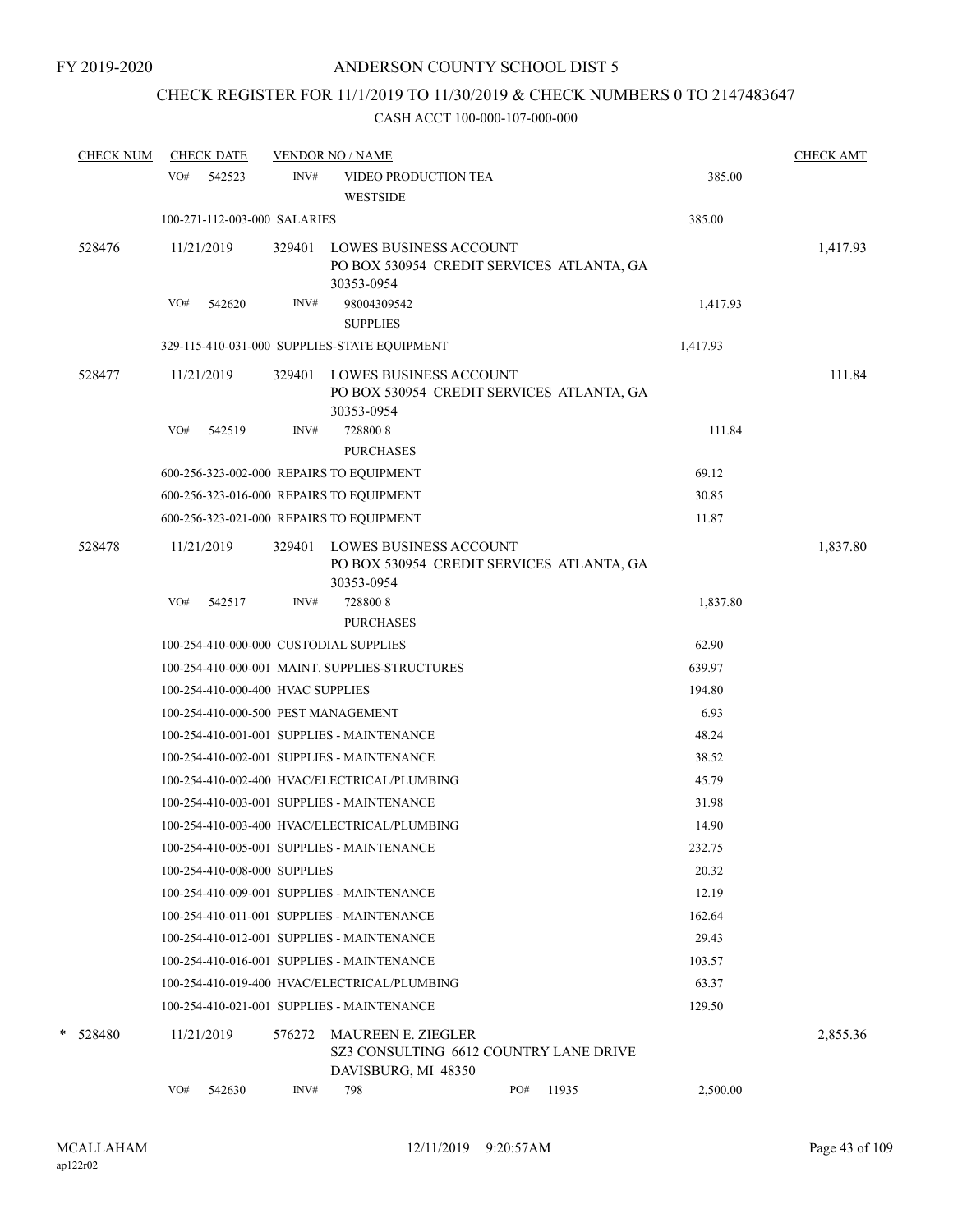### CHECK REGISTER FOR 11/1/2019 TO 11/30/2019 & CHECK NUMBERS 0 TO 2147483647

| <b>CHECK NUM</b> |     | <b>CHECK DATE</b>                 |             | <b>VENDOR NO / NAME</b><br><b>GLENVIEW</b>                                               |     |       |          | <b>CHECK AMT</b> |
|------------------|-----|-----------------------------------|-------------|------------------------------------------------------------------------------------------|-----|-------|----------|------------------|
|                  |     |                                   |             | 267-224-312-000-PD5 CONTRACTED-SC STANDARDS                                              |     |       | 2,500.00 |                  |
|                  | VO# | 542631                            | INV#        | 798                                                                                      | PO# | 11935 | 355.36   |                  |
|                  |     |                                   |             | <b>GLENVIEW</b>                                                                          |     |       |          |                  |
|                  |     |                                   |             | 267-224-312-000-PD5 CONTRACTED-SC STANDARDS                                              |     |       | 355.36   |                  |
| 528482           |     | 11/21/2019                        |             | 575505 MCCOLLUM, CHRISTOPER**                                                            |     |       |          | 1,300.00         |
|                  |     |                                   |             | LUMBERJACK TREE SERVICE PO BOX 14161                                                     |     |       |          |                  |
|                  |     |                                   |             | ANDERSON, SC 29624                                                                       |     |       |          |                  |
|                  | VO# | 542470                            | INV#        | 036<br><b>HOMELAND PARK</b>                                                              |     |       | 1,300.00 |                  |
|                  |     |                                   |             |                                                                                          |     |       |          |                  |
|                  |     |                                   |             | 100-254-323-011-001 CONTRACTED SERVICES                                                  |     |       | 1,300.00 |                  |
| 528483           |     | 11/21/2019                        |             | 567126 MUSIC & ARTS CENTER<br>5295 WESTVIEW DR SUITE 300 ATTN: CA<br>FREDERICK, MD 21703 |     |       |          | 534.03           |
|                  | VO# | 542619                            | INV#        | 019321136<br><b>SUPPLIES</b>                                                             |     |       | 534.03   |                  |
|                  |     | 100-114-410-003-001 BAND SUPPLIES |             |                                                                                          |     |       | 534.03   |                  |
| 528484           |     | 11/21/2019                        | 571457 NWEA |                                                                                          |     |       |          | 500.00           |
|                  |     |                                   |             | 121 NW EVERETT STREET PORTLAND, OR 97209                                                 |     |       |          |                  |
|                  | VO# | 542573                            | INV#        | 29680                                                                                    | PO# | 11838 | 500.00   |                  |
|                  |     |                                   |             | <b>VIRTUAL MAP</b>                                                                       |     |       |          |                  |
|                  |     | 201-224-312-014-000 PD CONSULTANT |             |                                                                                          |     |       | 500.00   |                  |
| 528485           |     | 11/21/2019                        |             | 568036 PIEDMONT NATURAL GAS<br>PO BOX 1246 CHARLOTTE, NC 28201-1246                      |     |       |          | 5,691.97         |
|                  | VO# | 542637                            | INV#        | 11/14/19<br><b>NATURAL GAS</b>                                                           |     |       | 5,691.97 |                  |
|                  |     | 100-254-472-000-000 ENERGY-GAS    |             |                                                                                          |     |       | 28.12    |                  |
|                  |     | 100-254-472-000-000 ENERGY-GAS    |             |                                                                                          |     |       | 27.36    |                  |
|                  |     | 100-254-472-003-000 ENERGY-GAS    |             |                                                                                          |     |       | 638.29   |                  |
|                  |     | 100-254-472-006-000 ENERGY-GAS    |             |                                                                                          |     |       | 307.76   |                  |
|                  |     | 100-254-472-007-000 ENERGY-GAS    |             |                                                                                          |     |       | 23.54    |                  |
|                  |     | 100-254-472-010-000 ENERGY-GAS    |             |                                                                                          |     |       | 26.60    |                  |
|                  |     |                                   |             | 131-254-472-031-000 ENERGY-NATURAL GAS                                                   |     |       | 3,559.97 |                  |
|                  |     | 600-256-470-003-000 ENERGY        |             |                                                                                          |     |       | 86.95    |                  |
|                  |     | 600-256-470-007-000 ENERGY        |             |                                                                                          |     |       | 128.97   |                  |
|                  |     | 600-256-470-008-000 ENERGY        |             |                                                                                          |     |       | 148.07   |                  |
|                  |     | 600-256-470-010-000 ENERGY        |             |                                                                                          |     |       | 222.94   |                  |
|                  |     | 600-256-470-018-000 ENERGY        |             |                                                                                          |     |       | 493.40   |                  |
| 528486           |     | 11/21/2019                        | 575168      | PLANETBULB.COM                                                                           |     |       |          | 3,299.94         |
|                  |     |                                   |             | 1100 MCALPINE AVE KANSAS CITY, KS 66105                                                  |     |       |          |                  |
|                  | VO# | 542576                            | INV#        | 96351<br><b>BULBS</b>                                                                    | PO# | 11924 | 3,299.94 |                  |
|                  |     |                                   |             | 100-266-314-000-000 REPAIRS TO EQUIPMENT                                                 |     |       | 3,299.94 |                  |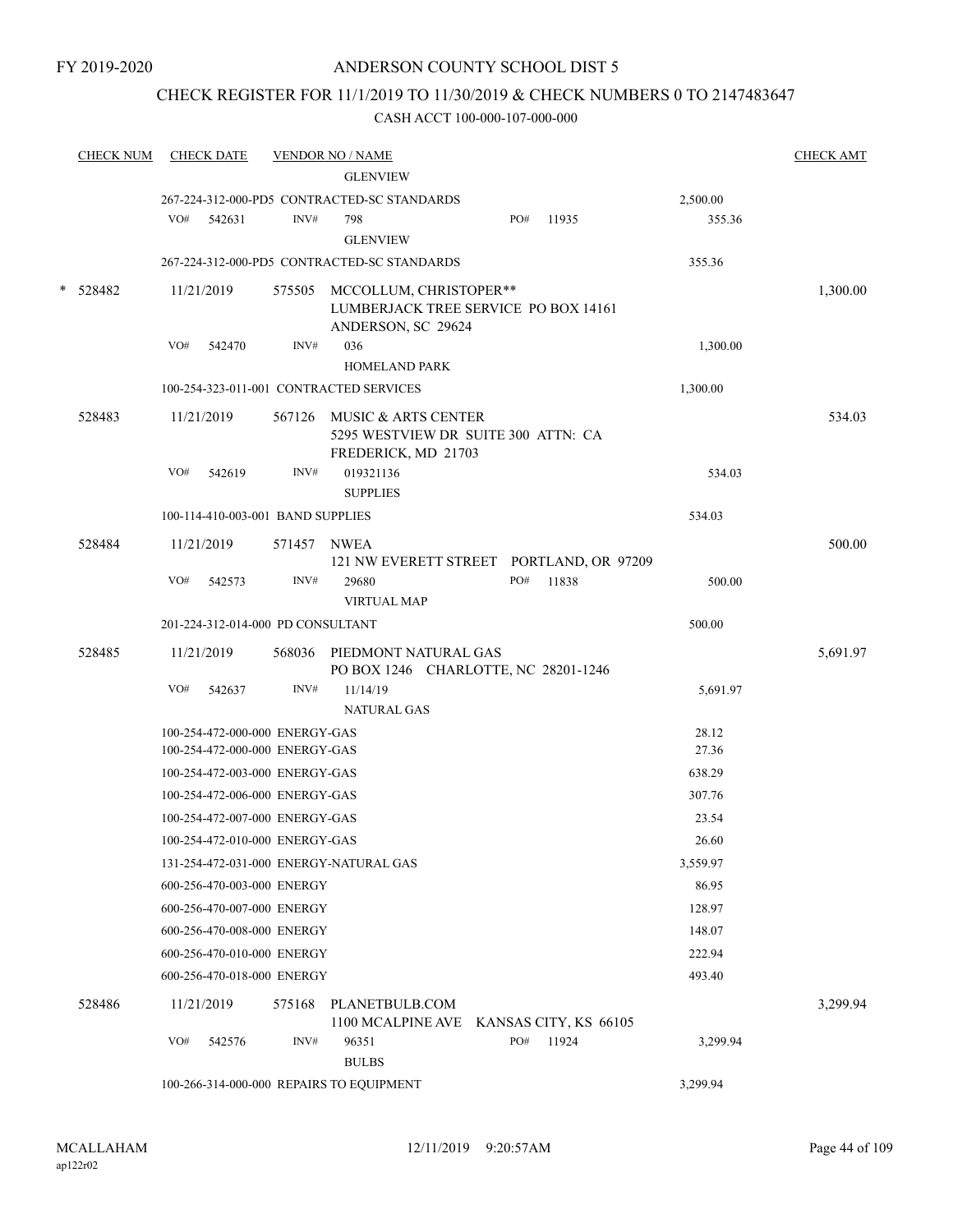# CHECK REGISTER FOR 11/1/2019 TO 11/30/2019 & CHECK NUMBERS 0 TO 2147483647

| <b>CHECK NUM</b> | <b>CHECK DATE</b>                                  |        | <b>VENDOR NO / NAME</b>                                                               |                                        |       |                    | <b>CHECK AMT</b> |  |
|------------------|----------------------------------------------------|--------|---------------------------------------------------------------------------------------|----------------------------------------|-------|--------------------|------------------|--|
| 528487           | 11/21/2019                                         |        | 571652 PROSOURCE LLC                                                                  | P.O. BOX 5339 GREENVILLE, SC 29606     |       |                    | 289.34           |  |
|                  | VO#<br>542464                                      | INV#   | S2143610<br><b>SUPPLIES</b>                                                           |                                        |       | 183.71             |                  |  |
|                  |                                                    |        | 100-254-410-014-400 HVAC/ELECTRICAL/PLUMBING                                          |                                        |       | 183.71             |                  |  |
|                  | VO#<br>542465                                      | INV#   | S2144283<br><b>SUPPLIES</b>                                                           |                                        |       | 91.85              |                  |  |
|                  |                                                    |        | 100-254-410-009-400 HVAC/ELECTRICAL/PLUMBING                                          |                                        |       | 91.85              |                  |  |
|                  | VO#<br>542466                                      | INV#   | S2144836<br><b>SUPPLIES</b>                                                           |                                        |       | 13.78              |                  |  |
|                  |                                                    |        | 100-254-410-003-400 HVAC/ELECTRICAL/PLUMBING                                          |                                        |       | 13.78              |                  |  |
| 528488           | 11/21/2019                                         |        | 575749 RAINES ON MAIN BAR & GRILL, LLC                                                | 312 S MAIN ST ANDERSON, SC 29624       |       |                    | 264.87           |  |
|                  | VO#<br>542580                                      | INV#   | 2                                                                                     |                                        |       | 264.87             |                  |  |
|                  |                                                    |        | <b>GLENVIEW</b>                                                                       |                                        |       |                    |                  |  |
|                  |                                                    |        | 720-271-660-020-679 VOLLEYBALL GATE RECEIPTS EXPENSE                                  |                                        |       | 264.87             |                  |  |
| 528489           | 11/21/2019                                         | 431095 | REALLY GOOD STUFF, LLC                                                                | PO BOX 734329 CHICAGO, IL 60673-4329   |       |                    | 505.20           |  |
|                  | VO#<br>542581                                      | INV#   | 7136024<br><b>WRITING POCKETS</b>                                                     | PO#                                    | 11885 | 265.69             |                  |  |
|                  |                                                    |        | 201-112-410-007-000 SUPPLIES AND MATERIALS                                            |                                        |       | 265.69             |                  |  |
|                  | VO#<br>542582                                      | INV#   | 7142803<br>POCKET CHART                                                               | PO#                                    | 11947 | 75.90              |                  |  |
|                  |                                                    |        | 201-112-410-011-000 SUPPLIES AND MATERIALS                                            |                                        |       | 75.90              |                  |  |
|                  | VO#<br>542583                                      | INV#   | 7142839<br><b>WRITING POCKETS</b>                                                     | PO#                                    | 11942 | 163.61             |                  |  |
|                  |                                                    |        | 201-112-410-007-000 SUPPLIES AND MATERIALS                                            |                                        |       | 163.61             |                  |  |
| 528490           | 11/21/2019                                         | 576205 | RONALD J. PATANE<br>DRIVE GREER, SC 29650                                             | UPSTATE FENCE CO, INC 104 VALLEY FORGE |       |                    | 30,752.20        |  |
|                  | VO#<br>542607                                      | INV#   | 10-0349                                                                               | PO#                                    | 11727 | 30,752.20          |                  |  |
|                  |                                                    |        | <b>HOMELAND PARK</b>                                                                  |                                        |       |                    |                  |  |
|                  | 505-254-323-011-FEN FENCE                          |        |                                                                                       |                                        |       | 30,752.20          |                  |  |
| 528491           | 11/21/2019                                         | 574561 | RUZGA, MARY**<br>29301                                                                | 521 CAMBRIDGE DRIVE SPARTANBURG, SC    |       |                    | 6,245.96         |  |
|                  | VO#<br>542584                                      | INV#   | PROFESSIONAL DEVELOP                                                                  | PO#<br>VARENNES, CALHOUN, MCLEES       | 11290 | 6,245.96           |                  |  |
|                  |                                                    |        | 267-224-312-008-PD2 CONTRACT- MATH/ RUZKA                                             |                                        |       | 1,500.00           |                  |  |
|                  |                                                    |        | 267-224-312-008-PD2 CONTRACT- MATH/ RUZKA                                             |                                        |       | 64.68              |                  |  |
|                  |                                                    |        | 267-224-312-014-PD2 CONTRACT- MATH/RUZKA                                              |                                        |       | 1,500.00           |                  |  |
|                  | 267-224-312-014-PD2 CONTRACT- MATH/ RUZKA<br>55.00 |        |                                                                                       |                                        |       |                    |                  |  |
|                  |                                                    |        | 267-224-312-016-PD2 CONTRACT- MATH/RUZKA<br>267-224-312-016-PD2 CONTRACT- MATH/ RUZKA |                                        |       | 3,000.00<br>126.28 |                  |  |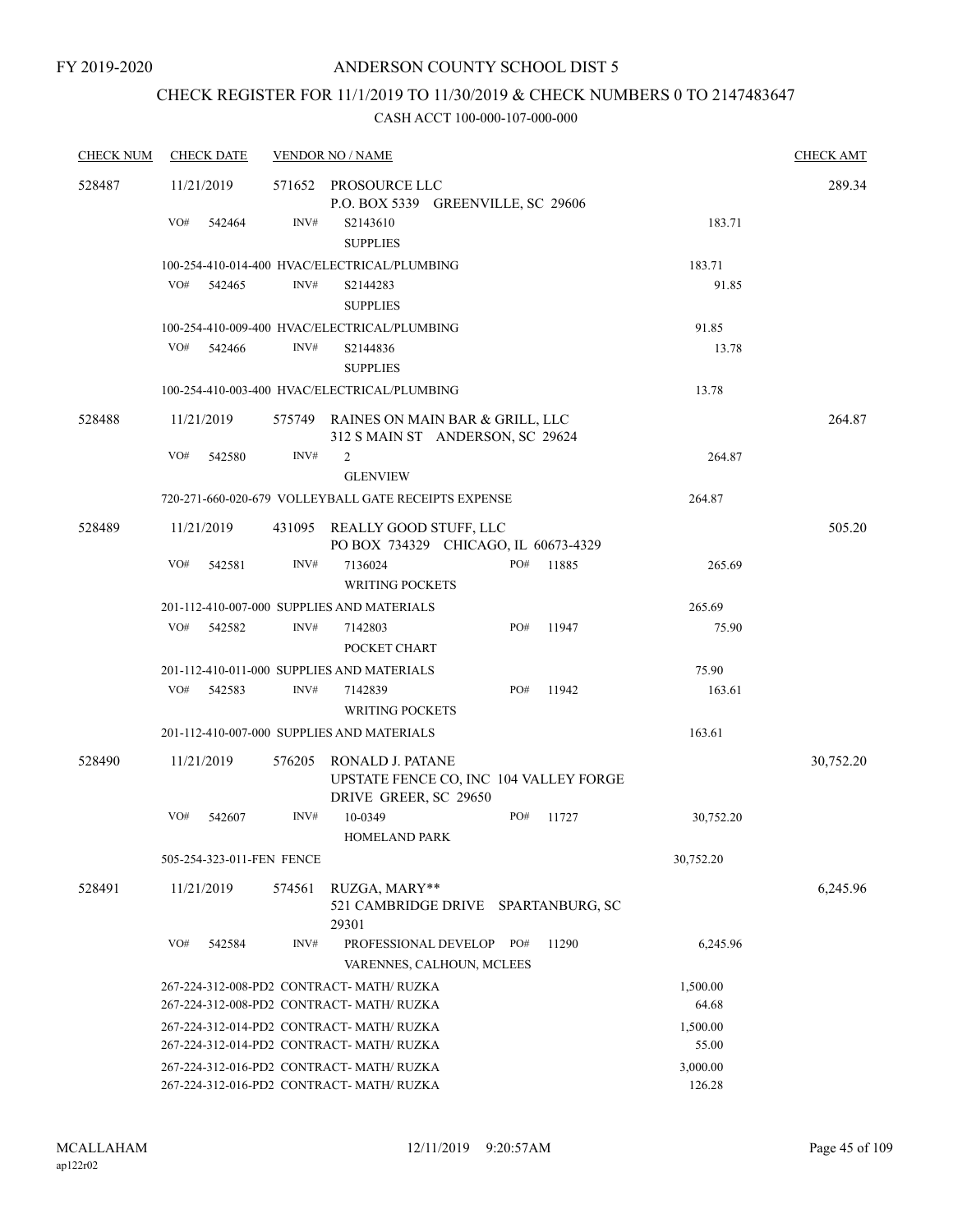# CHECK REGISTER FOR 11/1/2019 TO 11/30/2019 & CHECK NUMBERS 0 TO 2147483647

| <b>CHECK NUM</b> |     | <b>CHECK DATE</b>                  |        | <b>VENDOR NO / NAME</b>                                                                                    |           | <b>CHECK AMT</b> |
|------------------|-----|------------------------------------|--------|------------------------------------------------------------------------------------------------------------|-----------|------------------|
| 528492           |     | 11/21/2019                         |        | 566828 RWI INDUSTRIAL<br>4019 SOUTH MURRAY AVE ATT: ACCOUNTS<br>RECEIVABLE ANDERSON, SC 29624              |           | 118.33           |
|                  | VO# | 542463                             | INV#   | 122075<br><b>WESTSIDE</b>                                                                                  | 118.33    |                  |
|                  |     |                                    |        | 100-254-410-003-400 HVAC/ELECTRICAL/PLUMBING                                                               | 118.33    |                  |
| * 528494         |     | 11/21/2019                         |        | 566995 SC DEPT OF JUVENILE JUSTICE<br>POBOX 21069 ATT: FISCAL AFFAIRS COLUMBIA,<br>SC 29221-1069           |           | 657.17           |
|                  | VO# | 542586                             | INV#   | <b>PROVISO</b>                                                                                             | 657.17    |                  |
|                  |     |                                    |        | <b>SEPT 2019</b>                                                                                           |           |                  |
|                  |     |                                    |        | 100-412-720-000-000 PAYMENTS TO OTHER GOV'T UNITS                                                          | 657.17    |                  |
| 528495           |     | 11/21/2019                         | 572976 | SENN, MICHAEL^^<br>1102 RAVENSWOOD DR ANDERSON, SC 29625                                                   |           | 512.50           |
|                  | VO# | 542624                             | INV#   | <b>WHS</b><br>VARSITY & JV                                                                                 | 512.50    |                  |
|                  |     |                                    |        | 703-271-660-003-671 FOOTBALL GATE RECEIPTS EXPENSE                                                         | 512.50    |                  |
| 528496           |     | 11/21/2019                         | 568954 | <b>SHRED A WAY</b><br>PO BOX 51132 ATT: ACCOUNTS RECEIVABLE<br>PIEDMONT, SC 29673                          |           | 131.00           |
|                  | VO# | 542596                             | INV#   | 34969<br><b>SHREDDING</b>                                                                                  | 33.00     |                  |
|                  |     |                                    |        | 708-271-660-008-201 MISCELLANEOUS EXPENSE                                                                  | 33.00     |                  |
|                  | VO# | 542660                             | INV#   | A74408<br><b>MIDWAY</b>                                                                                    | 65.00     |                  |
|                  |     |                                    |        | 717-190-660-017-201 MISCELLANEOUS EXPENSE                                                                  | 65.00     |                  |
|                  | VO# | 542661                             | INV#   | A74857<br><b>CONCORD</b>                                                                                   | 33.00     |                  |
|                  |     |                                    |        | 709-271-660-009-201 MISCELLANEOUS EXPENSE                                                                  | 33.00     |                  |
| 528497           |     | 11/21/2019                         |        | 473315 SIGNARAMA<br>4130 CLEMSON BLVD SUITE A ANDERSON, SC<br>29621                                        |           | 148.81           |
|                  | VO# | 542458                             | INV#   | 12549<br><b>FIRE LANE SIGNS</b>                                                                            | 148.81    |                  |
|                  |     |                                    |        | 100-254-410-011-001 SUPPLIES - MAINTENANCE                                                                 | 148.81    |                  |
| 528498           |     | 11/21/2019                         | 571007 | SIMPLIFIED OFFICE SYSTEMS<br>6220 BUSH RIVER ROAD COLUMBIA, SC 29212                                       |           | 340.46           |
|                  | VO# | 542659                             | INV#   | 19112-0040                                                                                                 | 340.46    |                  |
|                  |     |                                    |        | <b>MIDWAY</b>                                                                                              |           |                  |
|                  |     | 717-190-660-017-362 COPIER EXPENSE |        |                                                                                                            | 340.46    |                  |
| 528499           |     | 11/21/2019                         | 570805 | <b>STATE DEPT OF EDUCATION</b><br>ATT: MELLANIE JINETTE 1429 SENATE STREET<br>ROOM 303B COLUMBIA, SC 29201 |           | 11,515.14        |
|                  | VO# | 542585                             | INV#   | <b>UNSPENT FUNDS</b>                                                                                       | 11,515.14 |                  |
|                  |     |                                    |        |                                                                                                            |           |                  |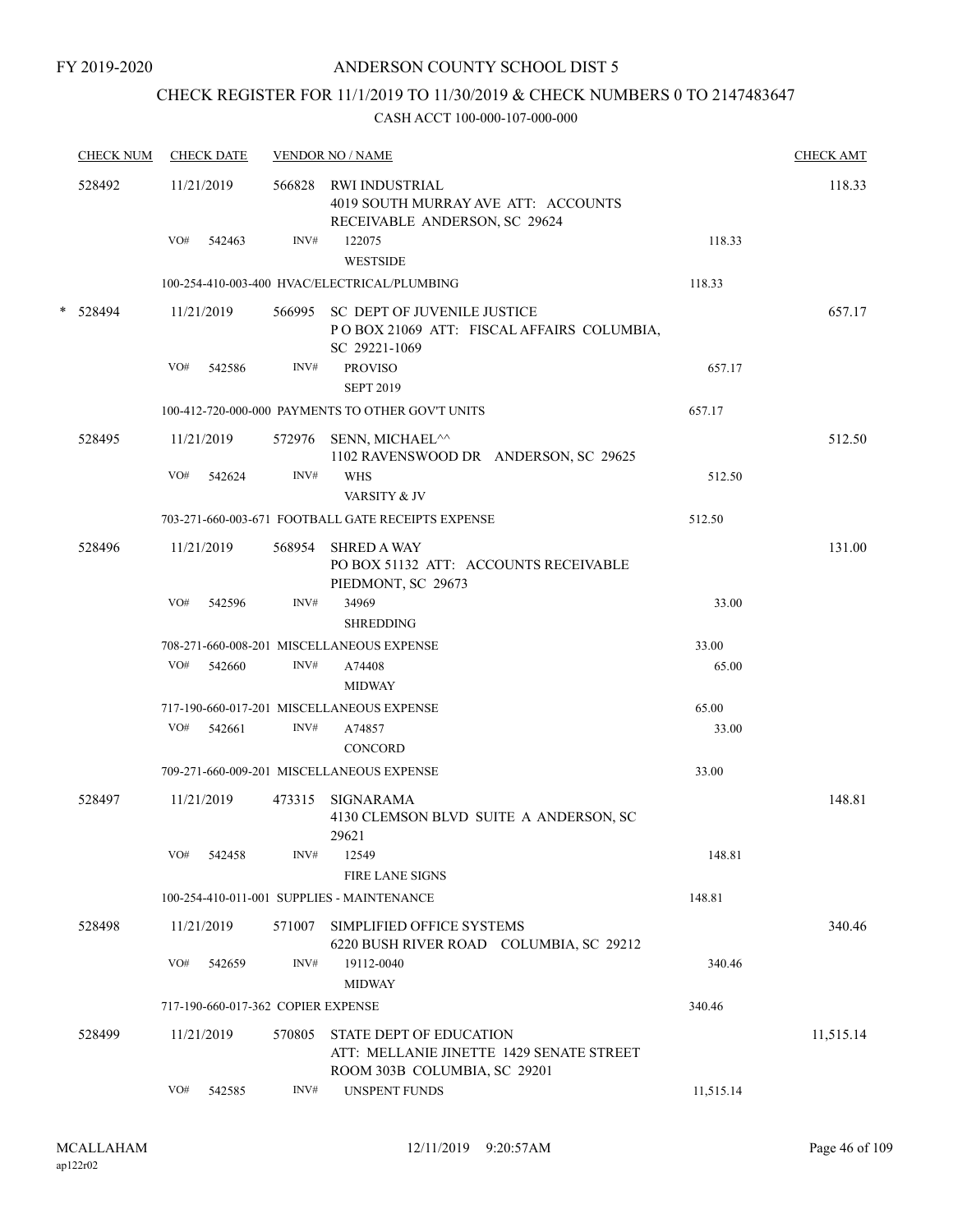### CHECK REGISTER FOR 11/1/2019 TO 11/30/2019 & CHECK NUMBERS 0 TO 2147483647

| <b>CHECK NUM</b> |     | <b>CHECK DATE</b> |        | <b>VENDOR NO / NAME</b><br>NATIONAL BOARD CERT                                                                |     |       |           | <b>CHECK AMT</b> |
|------------------|-----|-------------------|--------|---------------------------------------------------------------------------------------------------------------|-----|-------|-----------|------------------|
|                  |     |                   |        | 332-000-423-000-000 DUE TO STATE DEPT.                                                                        |     |       | 11,515.14 |                  |
| $*$ 528501       |     | 11/21/2019        |        | 571797 THE BLECKLEY INN<br>151 EAST CHURCH STREET ANDERSON, SC 29624                                          |     |       |           | 283.02           |
|                  | VO# | 542627            | INV#   | 140525<br><b>ZEIGLER</b>                                                                                      |     |       | 283.02    |                  |
|                  |     |                   |        | 267-224-312-000-PD5 CONTRACTED-SC STANDARDS                                                                   |     |       | 283.02    |                  |
| 528502           |     | 11/21/2019        |        | 575708 THEBOOKPC.COM, INC<br>1811 SARDIS ROAD N, STE 214 CHARLOTTE, NC<br>28270                               |     |       |           | 480.00           |
|                  | VO# | 542598            | INV#   | 19-30987<br><b>INTEL NUC</b>                                                                                  | PO# | 11894 | 480.00    |                  |
|                  |     |                   |        | 515-253-520-000-ART FINE ARTS CENTER                                                                          |     |       | 480.00    |                  |
| 528503           |     | 11/21/2019        |        | 576122 THERE IS HOPE COUNSELING, LLC<br>ROYCE V. MILLER 145 THOMAS GREEN BLVD,<br>SUITE 210 CLEMSON, SC 29631 |     |       |           | 975.00           |
|                  | VO# | 542599            | INV#   | 161540<br><b>CONSULTING</b>                                                                                   |     |       | 975.00    |                  |
|                  |     |                   |        | 237-128-313-002-000 STUDENT SERVICES/COUNSELOR                                                                |     |       | 525.00    |                  |
|                  |     |                   |        | 237-128-313-003-000 STUDENT SERVICES/ COUNSELOR                                                               |     |       | 450.00    |                  |
| 528504           |     | 11/21/2019        | 567627 | THE UPS STORE #5862<br>713 EAST GREENVILLE STREET STE D<br>ANDERSON, SC 29621                                 |     |       |           | 133.75           |
|                  | VO# | 542602            | INV#   | 82761259387788883901<br><b>CALHOUN</b>                                                                        |     |       | 133.75    |                  |
|                  |     |                   |        | 201-188-410-014-000 SUPPLIES- PARENTING                                                                       |     |       | 133.75    |                  |
| 528505           |     | 11/21/2019        |        | 564386 TRAINER'S WAREHOUSE<br>89 WASHINGTON AVENUE ATT: ACCOUNTS<br>RECEIVABLE NATICK, MA 01760               |     |       |           | 268.15           |
|                  | VO# | 542601            | INV#   | 606934A<br><b>SUPPLIES</b>                                                                                    |     |       | 268.15    |                  |
|                  |     |                   |        | 714-271-660-014-201 MISCELLANEOUS EXPENSE                                                                     |     |       | 268.15    |                  |
| 528506           |     | 11/21/2019        |        | 571546 TUCKER MATERIALS, INC<br>P.O. BOX 8 MAULDIN, SC 29662                                                  |     |       |           | 200.50           |
|                  | VO# | 542455            | INV#   | 7197723<br><b>CEILING TILES</b>                                                                               |     |       | 200.50    |                  |
|                  |     |                   |        | 100-254-410-002-001 SUPPLIES - MAINTENANCE                                                                    |     |       | 200.50    |                  |
| 528507           |     | 11/21/2019        | 563377 | UNIFIED TECHNOLOGY SYSTEMS<br>PO BOX 161122 ATLANTA, GA 30321-1122                                            |     |       |           | 5,384.18         |
|                  | VO# | 542604            | INV#   | 340471<br><b>SERVICE</b>                                                                                      | PO# | 11766 | 5,384.18  |                  |
|                  |     |                   |        | 515-253-520-000-ART FINE ARTS CENTER                                                                          |     |       | 5,384.18  |                  |
| 528508           |     | 11/21/2019        |        | 564442 UNITED CHEMICAL & SUPPLY CO                                                                            |     |       |           | 10,874.45        |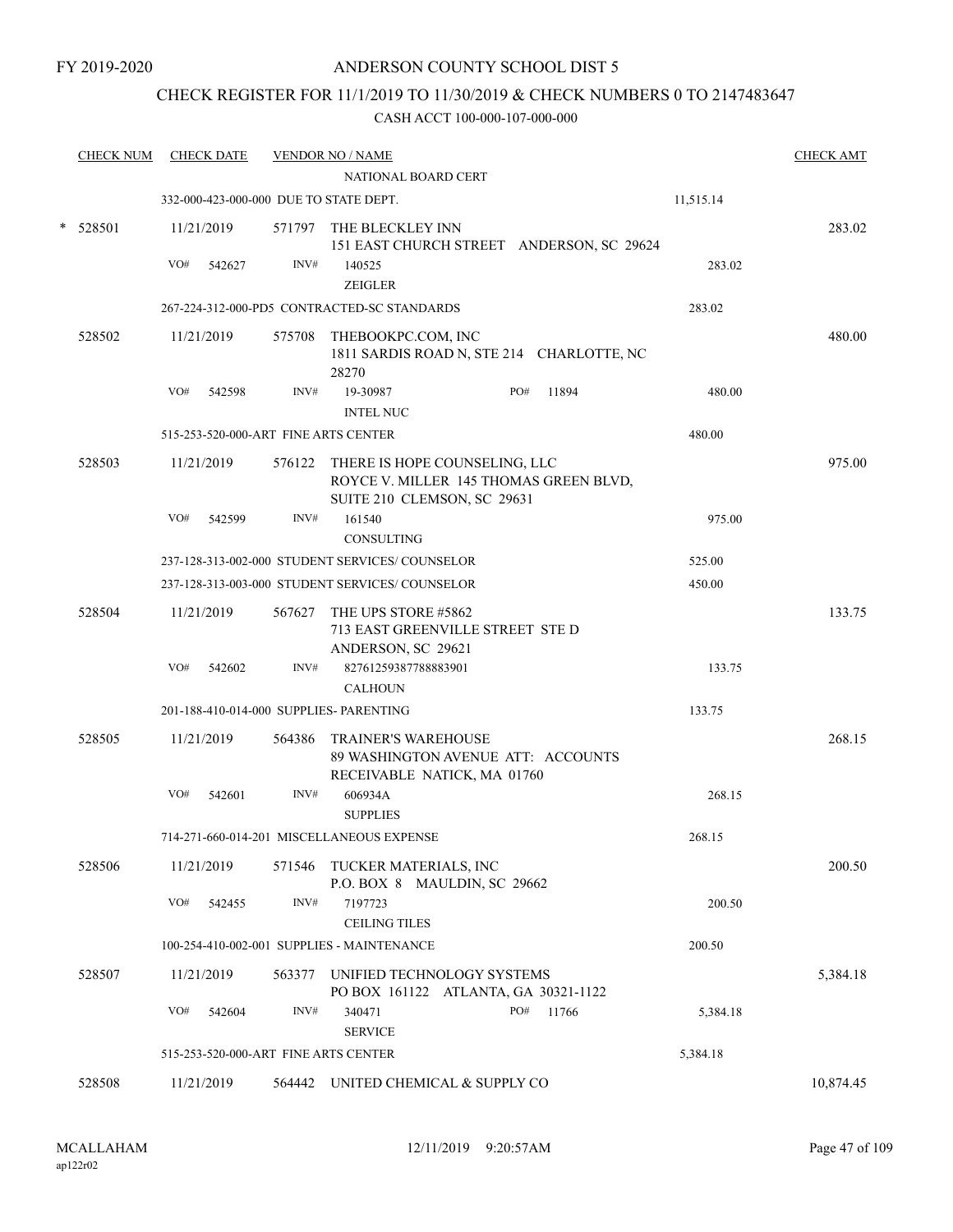### CHECK REGISTER FOR 11/1/2019 TO 11/30/2019 & CHECK NUMBERS 0 TO 2147483647

| <b>CHECK NUM</b> |     | <b>CHECK DATE</b>                                              |        | <b>VENDOR NO / NAME</b>                                                  |     |       |                       | <b>CHECK AMT</b> |
|------------------|-----|----------------------------------------------------------------|--------|--------------------------------------------------------------------------|-----|-------|-----------------------|------------------|
|                  |     |                                                                |        | PO BOX 5066 ATT: ACCOUNTS RECEIVABLE<br>GREENVILLE, SC 29606             |     |       |                       |                  |
|                  | VO# | 542454                                                         | INV#   | 592281<br><b>WHEELS</b>                                                  |     |       | 251.49                |                  |
|                  |     | 100-254-410-016-000 SUPPLIES                                   |        |                                                                          |     |       | 251.49                |                  |
|                  | VO# | 542605                                                         | INV#   | 583373<br><b>SCRUBBERS</b>                                               | PO# | 11190 | 10,622.96             |                  |
|                  |     | 515-253-520-031-CAR CAREER CENTER                              |        |                                                                          |     |       | 10,622.96             |                  |
|                  |     |                                                                |        |                                                                          |     |       |                       |                  |
| 528509           |     | 11/21/2019                                                     |        | 573815 UNITED REFRIGERATION, INC<br>PO BOX 740703 ATLANTA, GA 30374-0703 |     |       |                       | 250.19           |
|                  | VO# | 542451                                                         | INV#   | 70909618<br><b>HVAC</b>                                                  |     |       | 203.18                |                  |
|                  |     |                                                                |        | 100-254-410-000-100 SMALL EQUIPMENT                                      |     |       | 203.18                |                  |
|                  | VO# | 542452                                                         | INV#   | 70874461                                                                 |     |       | 28.49                 |                  |
|                  |     |                                                                |        | <b>HVAC</b>                                                              |     |       |                       |                  |
|                  |     |                                                                |        | 100-254-410-006-400 HVAC/ELECTRICAL/PLUMBING                             |     |       | 28.49                 |                  |
|                  | VO# | 542453                                                         | INV#   | 70909703<br><b>SUPPLIES</b>                                              |     |       | 18.52                 |                  |
|                  |     |                                                                |        | 100-254-410-011-400 HVAC/ELECTRICAL/PLUMBING                             |     |       | 18.52                 |                  |
| 528510           |     | 11/21/2019                                                     | 512653 | UNITED RENTALS, INC                                                      |     |       |                       | 181.90           |
|                  |     |                                                                |        | PO BOX 100711 ATT: ACCOUNTS RECEIVABLE<br>ATLANTA, GA 30384-0711         |     |       |                       |                  |
|                  | VO# | 542450                                                         | INV#   | 175801448<br><b>HARNESS</b>                                              |     |       | 181.90                |                  |
|                  |     |                                                                |        | 100-254-410-000-001 MAINT. SUPPLIES-STRUCTURES                           |     |       | 181.90                |                  |
| 528511           |     | 11/21/2019                                                     | 519401 | <b>VERIZON</b>                                                           |     |       |                       | 5,453.77         |
|                  |     |                                                                |        | POBOX 660108 DALLAS, TX 75266-0652                                       |     |       |                       |                  |
|                  | VO# | 542520                                                         | INV#   | 9840855059<br>PHONE SERVICE                                              |     |       | 5,453.77              |                  |
|                  |     | 100-266-340-000-000 TELEPHONE<br>100-266-340-000-000 TELEPHONE |        |                                                                          |     |       | 4,150.59<br>$-200.02$ |                  |
|                  |     | 100-266-340-001-000 TELEPHONE                                  |        |                                                                          |     |       | 119.00                |                  |
|                  |     | 100-266-340-002-000 TELEPHONE                                  |        |                                                                          |     |       | 92.20                 |                  |
|                  |     | 100-266-340-003-000 TELEPHONE                                  |        |                                                                          |     |       | 107.74                |                  |
|                  |     | 100-266-340-006-000 TELEPHONE                                  |        |                                                                          |     |       | 71.58                 |                  |
|                  |     | 100-266-340-007-000 TELEPHONE                                  |        |                                                                          |     |       | 67.43                 |                  |
|                  |     | 100-266-340-008-000 TELEPHONE                                  |        |                                                                          |     |       | 67.43                 |                  |
|                  |     | 100-266-340-009-000 TELEPHONE                                  |        |                                                                          |     |       | 134.58                |                  |
|                  |     | 100-266-340-010-000 TELEPHONE                                  |        |                                                                          |     |       | 13.56                 |                  |
|                  |     | 100-266-340-012-000 TELEPHONE                                  |        |                                                                          |     |       | 13.56                 |                  |
|                  |     | 100-266-340-013-000 TELEPHONE                                  |        |                                                                          |     |       | 13.56                 |                  |
|                  |     | 100-266-340-014-000 TELEPHONE                                  |        |                                                                          |     |       | 67.43                 |                  |
|                  |     | 100-266-340-015-000 TELEPHONE                                  |        |                                                                          |     |       | 80.99                 |                  |
|                  |     | 100-266-340-016-000 TELEPHONE                                  |        |                                                                          |     |       | 53.87                 |                  |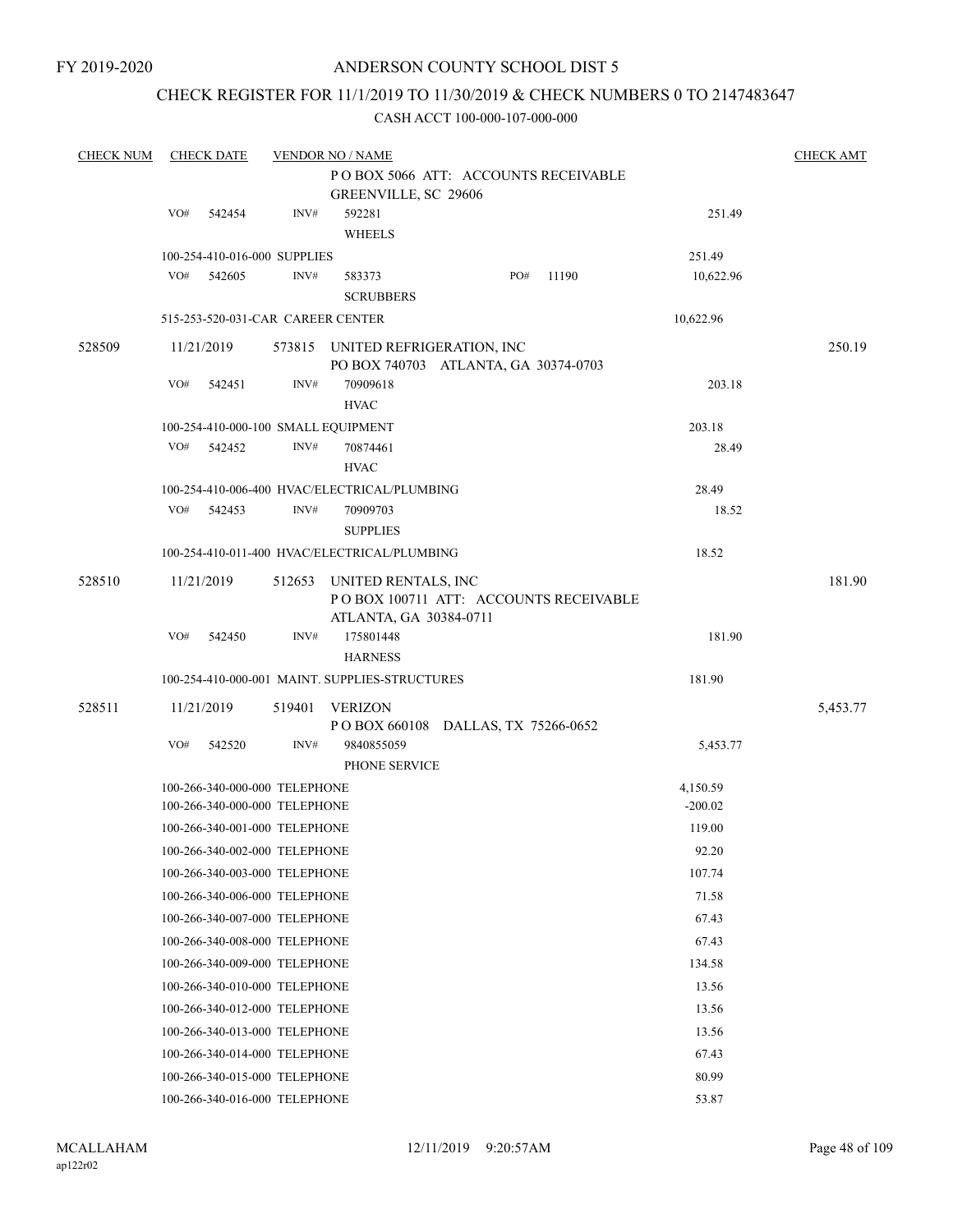### CHECK REGISTER FOR 11/1/2019 TO 11/30/2019 & CHECK NUMBERS 0 TO 2147483647

|   | <b>CHECK NUM</b> |     | <b>CHECK DATE</b>                    |        | <b>VENDOR NO / NAME</b>                                                                     |     |       |           | <b>CHECK AMT</b> |
|---|------------------|-----|--------------------------------------|--------|---------------------------------------------------------------------------------------------|-----|-------|-----------|------------------|
|   |                  |     | 100-266-340-017-000 TELEPHONE        |        |                                                                                             |     |       | 77.43     |                  |
|   |                  |     | 100-266-340-018-000 TELEPHONE        |        |                                                                                             |     |       | 13.56     |                  |
|   |                  |     | 100-266-340-019-000 TELEPHONE        |        |                                                                                             |     |       | 13.56     |                  |
|   |                  |     | 100-266-340-020-000 TELEPHONE        |        |                                                                                             |     |       | 17.71     |                  |
|   |                  |     | 131-266-340-031-000 TELEPHONE        |        |                                                                                             |     |       | 75.08     |                  |
|   |                  |     | 210-211-340-001-000 TELEPHONE        |        |                                                                                             |     |       | 100.55    |                  |
|   |                  |     | 283-126-340-000-000 TELEPHONE        |        |                                                                                             |     |       | 48.89     |                  |
|   |                  |     | 338-221-340-000-EAR TELEPHONE        |        |                                                                                             |     |       | 38.01     |                  |
|   |                  |     | 600-256-340-000-000 TELEPHONE        |        |                                                                                             |     |       | 161.61    |                  |
|   |                  |     |                                      |        | 900-188-340-000-006 HOMELESS TELEPHONE                                                      |     |       | 53.87     |                  |
| * | 528513           |     | 11/21/2019                           |        | 573864 WELLS FARGO VENDOR FIN SERV<br>PO BOX 105710 ATLANTA, GA 30348-5710                  |     |       |           | 3,872.08         |
|   |                  | VO# | 542608                               | INV#   | 69823706<br><b>GLENVIEW</b>                                                                 | PO# | 11255 | 369.15    |                  |
|   |                  |     | 100-113-410-020-000 SUPPLIES         |        |                                                                                             |     |       | 369.15    |                  |
|   |                  | VO# | 542609                               | INV#   | 69711123<br><b>GLENVIEW</b>                                                                 | PO# | 11255 | 217.61    |                  |
|   |                  |     | 100-113-410-020-000 SUPPLIES         |        |                                                                                             |     |       | 217.61    |                  |
|   |                  | VO# | 542610                               | INV#   | 69831591<br><b>CONCORD</b>                                                                  | PO# | 11262 | 2,169.96  |                  |
|   |                  |     | 100-112-410-009-000 SUPPLIES         |        |                                                                                             |     |       | 2,169.96  |                  |
|   |                  | VO# | 542611                               | INV#   | 5007917812<br><b>ADULT ED</b>                                                               |     |       | 252.52    |                  |
|   |                  |     | 723-190-660-023-913 COPIER EXPENSE   |        |                                                                                             |     |       | 252.52    |                  |
|   |                  | VO# | 542613                               | INV#   | 5007933577<br><b>GLENVIEW</b>                                                               | PO# | 11255 | 369.15    |                  |
|   |                  |     | 100-113-410-020-000 SUPPLIES         |        |                                                                                             |     |       | 369.15    |                  |
|   |                  | VO# | 542614                               | INV#   | 5008016841<br><b>TRANSPORTATION</b>                                                         | PO# | 11265 | 279.69    |                  |
|   |                  |     |                                      |        | 100-255-323-000-000 CONTRACTED SERVICES                                                     |     |       | 279.69    |                  |
|   |                  | VO# | 542625                               | INV#   | 5008031390<br><b>COPIER</b>                                                                 | PO# | 11260 | 214.00    |                  |
|   |                  |     | 100-112-410-017-000 SUPPLIES         |        |                                                                                             |     |       | 214.00    |                  |
|   | 528514           |     | 11/26/2019                           |        | 571975 A3 COMMUNICATIONS<br>P.O. BOX 603037 CHARLOTTE, NC 28260                             |     |       |           | 17,389.71        |
|   |                  | VO# | 542714                               | INV#   | 68781<br>PROJ #5639                                                                         | PO# | 11584 | 17,389.71 |                  |
|   |                  |     | 515-253-520-000-ART FINE ARTS CENTER |        |                                                                                             |     |       | 17,389.71 |                  |
|   | 528515           |     | 11/26/2019                           | 570950 | ANDERSON COUNTY SHERIFF'S OFFICE<br>ATTN: JAMIE LAZAR 305 CAMSON ROAD<br>ANDERSON, SC 29621 |     |       |           | 105.00           |
|   |                  | VO# | 542823                               | INV#   | <b>NOV 11-15</b><br>ROBERT ANDERSON                                                         |     |       | 105.00    |                  |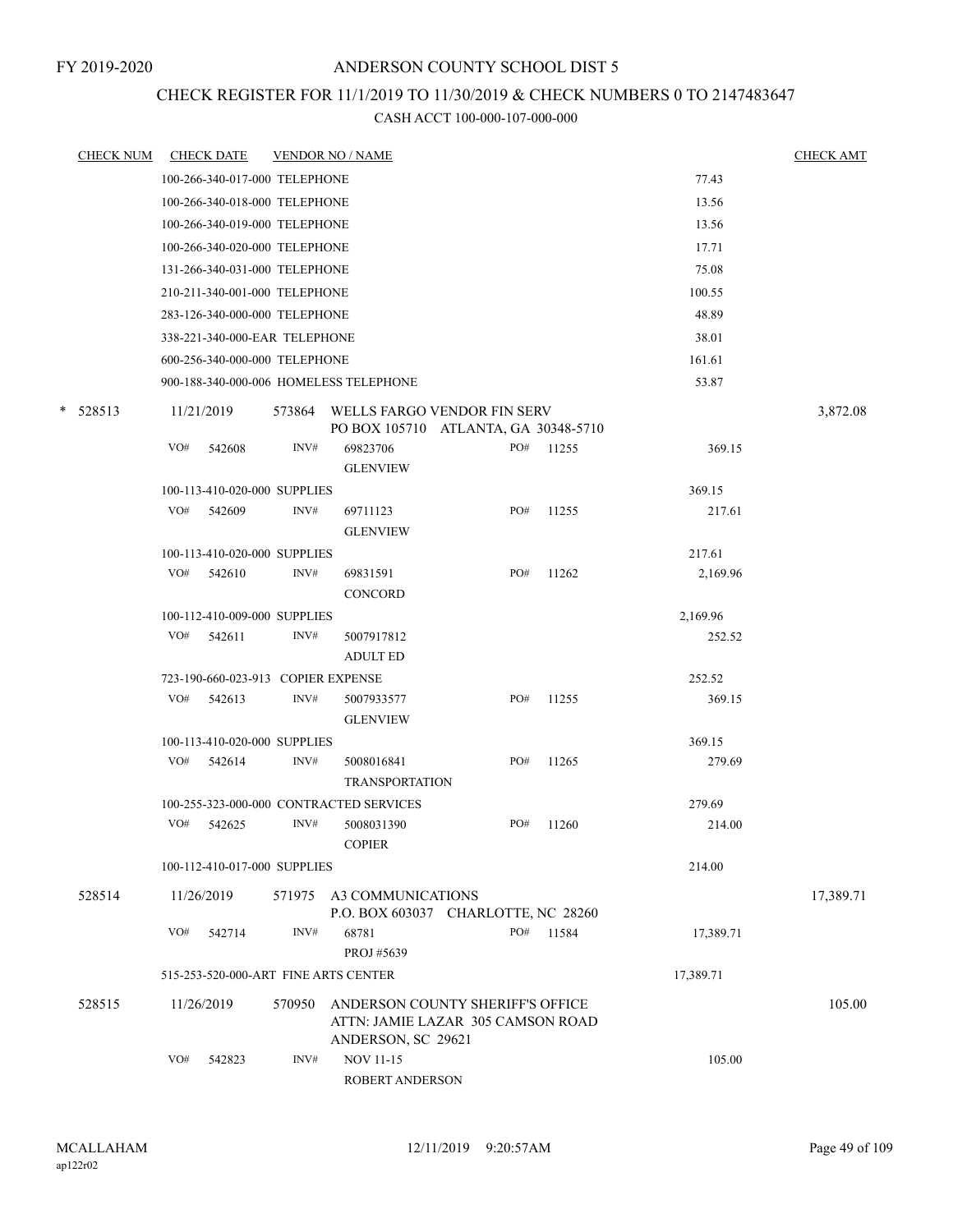# CHECK REGISTER FOR 11/1/2019 TO 11/30/2019 & CHECK NUMBERS 0 TO 2147483647

| <b>CHECK NUM</b> | <b>CHECK DATE</b> |                                                                              | <b>VENDOR NO / NAME</b>                                                                     |                                          |                    | <b>CHECK AMT</b> |
|------------------|-------------------|------------------------------------------------------------------------------|---------------------------------------------------------------------------------------------|------------------------------------------|--------------------|------------------|
|                  |                   |                                                                              | 100-113-410-006-VEN SUPPLY-ADDT'L FOR LOST VENDING                                          |                                          | 105.00             |                  |
| 528516           | 11/26/2019        |                                                                              | 575063 BAYADA HOME HEALTH CARE, INC.                                                        | PO BOX 536446 PITTSBURGH, PA 15253-5906  |                    | 655.50           |
|                  | VO#               | INV#<br>542824                                                               | 15090008<br><b>NOV 6-8</b>                                                                  | PO#<br>11607                             | 655.50             |                  |
|                  |                   | 283-126-312-017-000 CONTRACTED SERVICES                                      |                                                                                             |                                          | 655.50             |                  |
| 528517           | 11/26/2019        |                                                                              | 567918 BERNHARDT HOUSE OF VIOLINS LLC<br>GREENVILLE, SC 29605                               | 5 CATEECHEE AVE ATT: ACCOUNTS RECEIVABLE |                    | 295.48           |
|                  | VO#               | INV#<br>542716                                                               | 7031<br><b>SOUTHWOOD</b>                                                                    |                                          | 170.99             |                  |
|                  |                   | 817-113-410-021-000 SUPPLIES                                                 |                                                                                             |                                          | 170.99             |                  |
|                  | VO#               | 542717<br>INV#                                                               | 7005<br><b>SOUTHWOOD</b>                                                                    |                                          | 79.29              |                  |
|                  |                   | 817-113-410-021-000 SUPPLIES                                                 |                                                                                             |                                          | 79.29              |                  |
|                  | VO#               | 542825<br>INV#                                                               | 183661<br>SOUTHWOOD                                                                         |                                          | 45.20              |                  |
|                  |                   | 817-113-410-021-000 SUPPLIES                                                 |                                                                                             |                                          | 45.20              |                  |
| 528518           | 11/26/2019        |                                                                              | 152495 CAMCOR, INC<br>BURLINGTON, NC 27216-1899                                             | POBOX 1899 ATT: ACCOUNTS RECEIVABLE      |                    | 2,578.66         |
|                  | VO#               | INV#<br>542723                                                               | 2482958<br>2482802                                                                          | 11919<br>PO#                             | 2,578.66           |                  |
|                  |                   | 515-253-520-000-ART FINE ARTS CENTER<br>515-253-520-000-ART FINE ARTS CENTER |                                                                                             |                                          | 1,872.46<br>706.20 |                  |
| 528519           | 11/26/2019        |                                                                              | 575660 CAMPBELL, ABBIE**                                                                    | 224 ASHWOOD LANE ANDERSON, SC 29625      |                    | 210.00           |
|                  | VO#               | 542713<br>INV#                                                               | AUG - OCT<br>WHS VIDEO TEAM                                                                 |                                          | 210.00             |                  |
|                  |                   | 100-271-112-003-000 SALARIES                                                 |                                                                                             |                                          | 210.00             |                  |
| 528520           | 11/26/2019        |                                                                              | 569972 CARDINAL NEWMAN HIGH SCHOOL<br>ATTN: COACH EUDY 2945 ALPINE RD<br>COLUMBIA, SC 29223 |                                          |                    | 450.00           |
|                  | VO#               | 542826<br>INV#                                                               | <b>WESTSIDE HS</b><br>CAPITAL CITY CUP                                                      |                                          | 450.00             |                  |
|                  |                   | 703-271-660-003-743 SOCCER BOYS EXPENSE                                      |                                                                                             |                                          | 450.00             |                  |
| 528521           | 11/26/2019        | 566288                                                                       | CES CITY ELECTRIC ACCTS<br>NORTH CHARLESTON, SC 29415                                       | P.O. BOX 71465 ATT: ACCOUNTS RECEIVABLE  |                    | 116.00           |
|                  | VO#               | INV#<br>542684                                                               | 149150<br><b>SUPPLIES</b>                                                                   |                                          | 22.58              |                  |
|                  |                   | 600-256-323-003-000 REPAIRS TO EQUIPMENT                                     |                                                                                             |                                          | 22.58              |                  |
|                  | VO#               | INV#<br>542685                                                               | 149034<br><b>SUPPLIES</b>                                                                   |                                          | 55.92              |                  |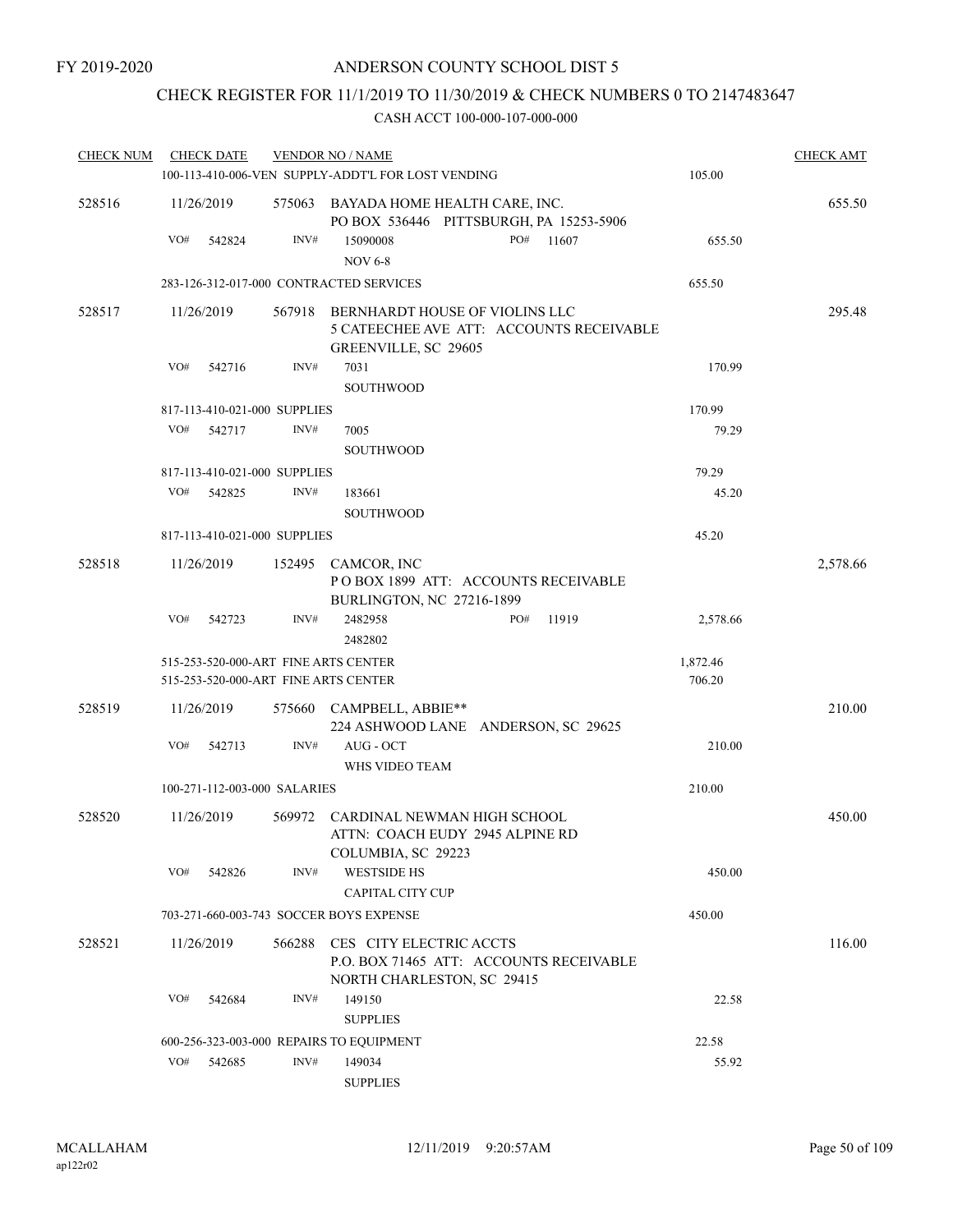# CHECK REGISTER FOR 11/1/2019 TO 11/30/2019 & CHECK NUMBERS 0 TO 2147483647

| <b>CHECK NUM</b> |     | <b>CHECK DATE</b>            |        | <b>VENDOR NO / NAME</b>                                                                   |                                           |           | <b>CHECK AMT</b> |
|------------------|-----|------------------------------|--------|-------------------------------------------------------------------------------------------|-------------------------------------------|-----------|------------------|
|                  |     |                              |        | 600-256-323-010-000 REPAIRS TO EQUIPMENT                                                  |                                           | 55.92     |                  |
|                  | VO# | 542686                       | INV#   | 148984<br><b>SUPPLIES</b>                                                                 |                                           | 37.50     |                  |
|                  |     |                              |        | 600-256-323-012-000 REPAIRS TO EQUIPMENT                                                  |                                           | 37.50     |                  |
|                  |     |                              |        |                                                                                           |                                           |           |                  |
| 528522           |     | 11/26/2019                   | 576311 | CHESTNUT HILL CANDLE CO<br>5418 VETERANS BLVD CHESTER, WV 26034                           |                                           |           | 672.00           |
|                  | VO# | 542827                       | INV#   | 911185<br><b>NEW PROSPECT</b>                                                             |                                           | 672.00    |                  |
|                  |     |                              |        | 710-271-660-010-274 LADY LEADERS EXPENSE                                                  |                                           | 672.00    |                  |
| 528523           |     | 11/26/2019                   |        |                                                                                           |                                           |           |                  |
|                  |     |                              |        | 567195 CHURCHICH RECREATIONAL DESIGN, INC<br>20 TOWNE DRIVE PMB 186 BLUFFTON, SC<br>29910 |                                           |           | 22,017.50        |
|                  | VO# | 542725                       | INV#   | 1372                                                                                      |                                           | 22,017.50 |                  |
|                  |     |                              |        | <b>NORTH POINTE ELEM</b>                                                                  |                                           |           |                  |
|                  |     |                              |        | 713-271-660-013-201 MISCELLANEOUS EXPENSE                                                 |                                           | 22,017.50 |                  |
| 528524           |     | 11/26/2019                   | 570581 | CITY OF ANDERSON POLICE DEPT                                                              |                                           |           | 344.00           |
|                  |     |                              |        | ANDERSON, SC 29624                                                                        | 401 SOUTH MAIN ST ATTN: TESSA FREDERICKS  |           |                  |
|                  | VO# | 542726                       | INV#   | 002<br><b>SECURITY</b>                                                                    |                                           | 344.00    |                  |
|                  |     |                              |        | 338-258-312-024-000 SECURITY (SATURDAY SCHOOL)                                            |                                           | 344.00    |                  |
|                  |     |                              |        |                                                                                           |                                           |           |                  |
| 528525           |     | 11/26/2019                   | 574891 | CROSS COUNTRY TOURS, INC<br>2460 WHITESTONE GLENDALE RD<br>SPARTANBURG, SC 29302          |                                           |           | 5,000.00         |
|                  | VO# | 542727                       | INV#   | 25481                                                                                     |                                           | 5,000.00  |                  |
|                  |     |                              |        | <b>CALHOUN ELEM</b>                                                                       |                                           |           |                  |
|                  |     |                              |        | 714-271-660-014-355 FIELD TRIPS GRADE 5 EXPENSE                                           |                                           | 5,000.00  |                  |
| 528526           |     | 11/26/2019                   | 572743 | DECKER EQUIPMENT                                                                          | 215 SOUTH SERMAN ST VASSAR, MI 48768-8802 |           | 133.43           |
|                  | VO# | 542728                       | INV#   | 326924A<br><b>NORTH POINTE</b>                                                            |                                           | 133.43    |                  |
|                  |     |                              |        | 713-271-660-013-201 MISCELLANEOUS EXPENSE                                                 |                                           | 133.43    |                  |
|                  |     |                              |        |                                                                                           |                                           |           |                  |
| 528527           |     | 11/26/2019                   | 567489 | DE LAGE LANDEN<br>POBOX 41602 PHILADELPHIA, PA 19101-1602                                 |                                           |           | 421.58           |
|                  | VO# | 542829                       | INV#   | 65905897<br><b>COPIER</b>                                                                 | PO#<br>11248                              | 156.22    |                  |
|                  |     | 100-113-410-009-000 SUPPLIES |        |                                                                                           |                                           | 156.22    |                  |
|                  | VO# | 542830                       | INV#   | 65866274<br><b>COPIER</b>                                                                 | PO#<br>11249                              | 265.36    |                  |
|                  |     | 100-113-410-017-000 SUPPLIES |        |                                                                                           |                                           | 265.36    |                  |
| 528528           |     | 11/26/2019                   | 198651 | DELL MARKETING LP                                                                         |                                           |           | 1,263.67         |
|                  |     |                              |        | PO BOX 534118 ATT: ACCOUNTS RECEIVABLE<br>ATLANTA, GA 30353-4118                          |                                           |           |                  |
|                  | VO# | 542729                       | INV#   | 10353697959                                                                               | PO#<br>11970                              | 31.03     |                  |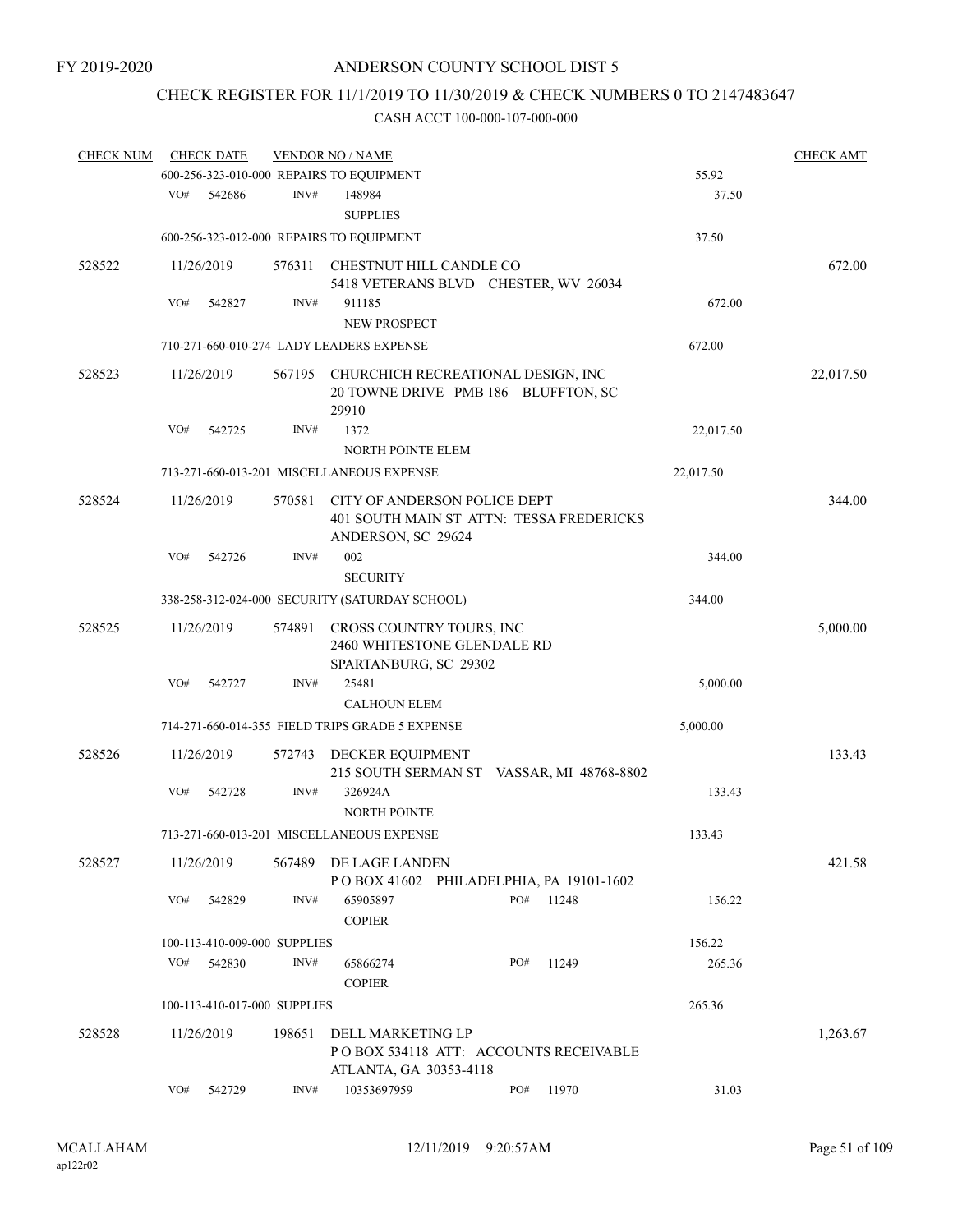#### CHECK REGISTER FOR 11/1/2019 TO 11/30/2019 & CHECK NUMBERS 0 TO 2147483647

| <u>CHECK NUM</u> |            | <b>CHECK DATE</b>                 |        | <b>VENDOR NO / NAME</b>                                                               |     |       |           | <b>CHECK AMT</b> |
|------------------|------------|-----------------------------------|--------|---------------------------------------------------------------------------------------|-----|-------|-----------|------------------|
|                  |            |                                   |        | <b>SOUNDBAR</b>                                                                       |     |       |           |                  |
|                  |            |                                   |        | 100-221-410-000-TST SUPPLIES-TESTING                                                  |     |       | 31.03     |                  |
|                  | VO#        | 542730                            | INV#   | 10352416806<br><b>TECH SUPPLIES</b>                                                   | PO# | 11911 | 1,232.64  |                  |
|                  |            |                                   |        | 505-271-540-002-BSC BASEBALL&SOFTBALL COMPLEX                                         |     |       | 616.32    |                  |
|                  |            |                                   |        | 505-271-540-003-BSC BASEBALL&SOFTBALL COMPLEX                                         |     |       | 616.32    |                  |
| 528529           | 11/26/2019 |                                   | 573378 | DIAMOND T PROMOTIONAL GEAR<br>PO BOX 125 FAIR PLAY, SC 29643                          |     |       |           | 1,577.02         |
|                  | VO#        | 542731                            | INV#   | 21311<br><b>CUSTOMER #1924</b>                                                        |     |       | 495.38    |                  |
|                  |            |                                   |        | 714-271-660-014-355 FIELD TRIPS GRADE 5 EXPENSE                                       |     |       | 495.38    |                  |
|                  | VO#        | 542732                            | INV#   | 21132                                                                                 |     |       | 629.87    |                  |
|                  |            |                                   |        | <b>CUSTOMER #1924</b>                                                                 |     |       |           |                  |
|                  |            |                                   |        | 714-271-660-014-359 GATOR FELLOWS EXPENSE                                             |     |       | 629.87    |                  |
|                  | VO#        | 542733                            | INV#   | 21312<br><b>CUSTOMER #1924</b>                                                        |     |       | 451.77    |                  |
|                  |            |                                   |        | 714-271-660-014-355 FIELD TRIPS GRADE 5 EXPENSE                                       |     |       | 451.77    |                  |
|                  |            |                                   |        |                                                                                       |     |       |           |                  |
| $*$ 528531       | 11/26/2019 |                                   | 211302 | <b>DUKE ENERGY</b><br>PO BOX 70516 CHARLOTTE, NC 28272-0516                           |     |       |           | 27,123.76        |
|                  | VO#        | 542865                            | INV#   | <b>DUE 12/05</b>                                                                      |     |       | 27,123.76 |                  |
|                  |            |                                   |        | <b>UTILITIES</b>                                                                      |     |       |           |                  |
|                  |            |                                   |        | 100-254-470-000-000 ENERGY-ELECTRICITY & WATER                                        |     |       | 60.71     |                  |
|                  |            |                                   |        | 100-254-470-001-000 ENERGY-ELECTRICITY & WATER                                        |     |       | 4,375.89  |                  |
|                  |            |                                   |        | 100-254-470-002-000 ENERGY-ELECTRICITY & WATER                                        |     |       | 158.55    |                  |
|                  |            |                                   |        | 100-254-470-003-000 ENERGY-ELECTRICITY & WATER                                        |     |       | 404.50    |                  |
|                  |            |                                   |        | 100-254-470-005-000 ENERGY-ELECTRICITY & WATER                                        |     |       | 81.44     |                  |
|                  |            |                                   |        | 100-254-470-007-000 ENERGY-ELECTRICITY & WATER                                        |     |       | 4,874.72  |                  |
|                  |            |                                   |        | 100-254-470-008-000 ENERGY-ELECTRICITY & WATER                                        |     |       | 20.17     |                  |
|                  |            |                                   |        | 100-254-470-009-000 ENERGY-ELECTRICITY & WATER                                        |     |       | 4,510.42  |                  |
|                  |            |                                   |        | 100-254-470-010-000 ENERGY-ELECTRICITY & WATER                                        |     |       | 6,384.36  |                  |
|                  |            |                                   |        | 100-254-470-014-000 ENERGY-ELECTRICITY & WATER                                        |     |       | 50.95     |                  |
|                  |            |                                   |        | 100-254-470-015-000 ENERGY-ELECTRICITY & WATER                                        |     |       | 25.34     |                  |
|                  |            |                                   |        | 100-254-470-019-000 ENERGY-ELECTRICITY & WATER                                        |     |       | 4,202.33  |                  |
|                  |            |                                   |        | 100-254-470-023-000 ENERGY-ELECTRICITY & WATER                                        |     |       | 1,974.38  |                  |
| *<br>528533      | 11/26/2019 |                                   | 573962 | <b>ECMC</b><br>LOCKBOX 7096 P.O. BOX 16478 ST. PAUL, MN<br>55116-0478                 |     |       |           | 230.27           |
|                  | VO#        | 542822                            | INV#   | 11/29 PAYROLL<br><b>DEDUCTIONS</b>                                                    |     |       | 230.27    |                  |
|                  |            | 100-000-441-000-000 MISCELLANEOUS |        |                                                                                       |     |       | 230.27    |                  |
| 528534           | 11/26/2019 |                                   | 574466 | EICHELBERGER, DANIEL**<br>153 CIVIC CENTER BLVD APT 239 BLDG 11<br>ANDERSON, SC 29625 |     |       |           | 445.00           |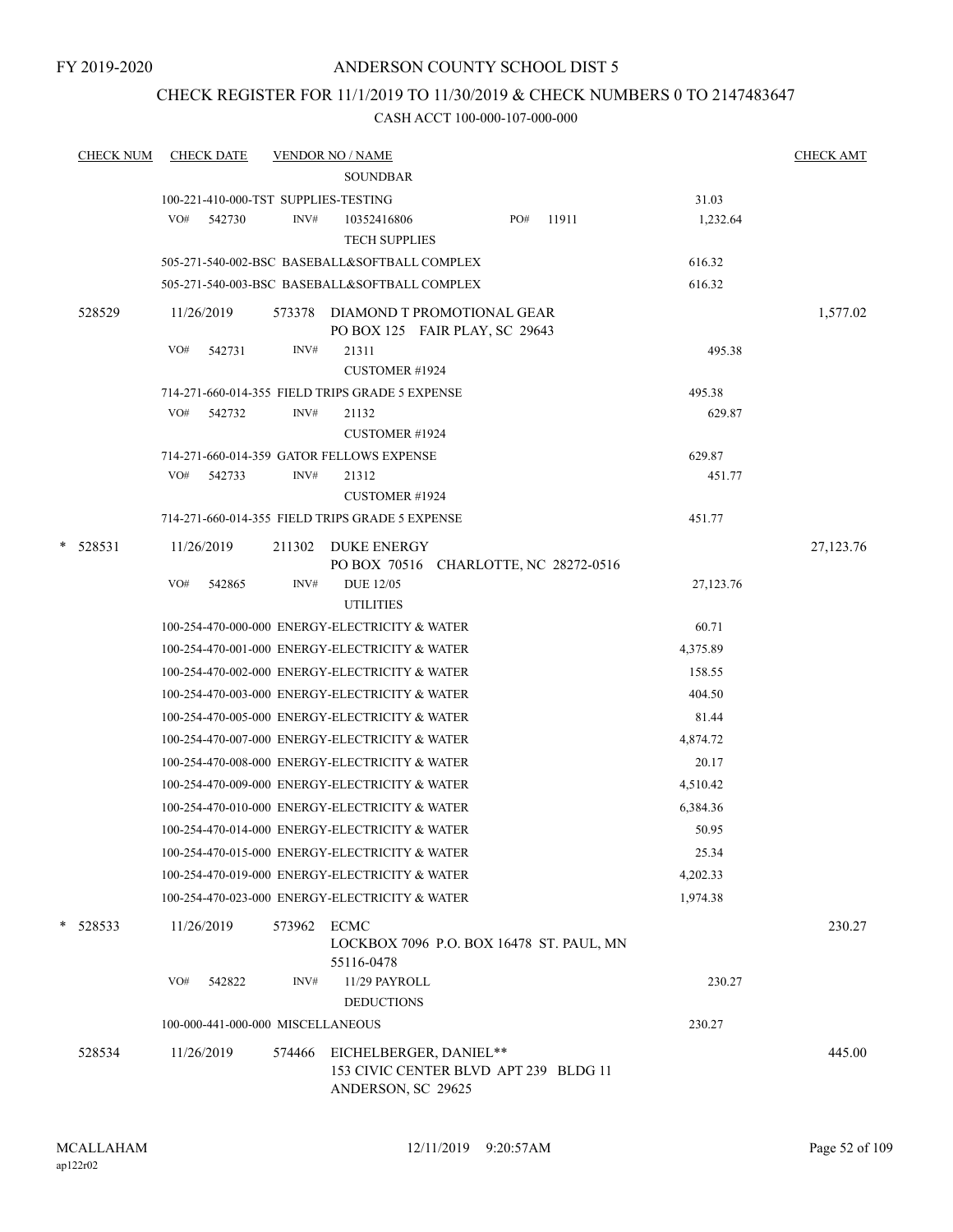# CHECK REGISTER FOR 11/1/2019 TO 11/30/2019 & CHECK NUMBERS 0 TO 2147483647

| <b>CHECK NUM</b> |     | <b>CHECK DATE</b>                 |        | <b>VENDOR NO / NAME</b>                                                                    |                                                                                         |          | <b>CHECK AMT</b> |
|------------------|-----|-----------------------------------|--------|--------------------------------------------------------------------------------------------|-----------------------------------------------------------------------------------------|----------|------------------|
|                  | VO# | 542696                            | INV#   | <b>OCT 7-26</b><br><b>WHS BAND</b>                                                         |                                                                                         | 445.00   |                  |
|                  |     | 100-114-410-003-001 BAND SUPPLIES |        |                                                                                            |                                                                                         | 445.00   |                  |
| 528535           |     | 11/26/2019                        | 563495 | <b>ELECTRIC CITY UTILITIES</b><br>CITY OF ANDERSON 601 SOUTH MAIN ST<br>ANDERSON, SC 29624 |                                                                                         |          | 4,487.34         |
|                  | VO# | 542864                            | INV#   | <b>DUE 12/10</b><br><b>UTILITIES</b>                                                       |                                                                                         | 4,487.34 |                  |
|                  |     |                                   |        | 100-254-470-005-000 ENERGY-ELECTRICITY & WATER                                             |                                                                                         | 1,797.90 |                  |
|                  |     |                                   |        | 100-254-470-009-000 ENERGY-ELECTRICITY & WATER                                             |                                                                                         | 1,082.44 |                  |
|                  |     |                                   |        | 100-254-470-014-000 ENERGY-ELECTRICITY & WATER                                             |                                                                                         | 1,430.25 |                  |
|                  |     |                                   |        | 100-254-470-023-000 ENERGY-ELECTRICITY & WATER                                             |                                                                                         | 176.75   |                  |
| * 528537         |     | 11/26/2019                        | 569372 | <b>GREAT AMERICA LEASING CORP</b><br>DALLAS, TX 75266-0831                                 | PO BOX 660831 ATT: ACCOUNTS RECEIVABLE                                                  |          | 119.84           |
|                  | VO# | 542833                            | INV#   | 25892208<br><b>COPIER</b>                                                                  | PO#<br>11247                                                                            | 119.84   |                  |
|                  |     | 100-113-410-005-000 SUPPLIES      |        |                                                                                            |                                                                                         | 119.84   |                  |
| 528538           |     | 11/26/2019                        | 572552 | BOX 83230 CHICAGO, IL 60691-0230                                                           | <b>GREAT LAKES HIGHER EDUC GUARANTY CORP</b><br>ADMINISTRATIVE WAGE GARNISHMENT UNIT PO |          | 221.53           |
|                  | VO# | 542821                            | INV#   | 11/29 PAYROLL<br><b>DEDUCTIONS</b>                                                         |                                                                                         | 221.53   |                  |
|                  |     | 100-000-441-000-000 MISCELLANEOUS |        |                                                                                            |                                                                                         | 221.53   |                  |
| 528539           |     | 11/26/2019                        | 576300 | HATTEN, MATHAYUS**                                                                         | 116 SPRING HILL RD ANDERSON, SC 29621                                                   |          | 140.00           |
|                  | VO# | 542801                            | INV#   | SEPT-OCT<br>WHS VIDEO TEAM                                                                 |                                                                                         | 140.00   |                  |
|                  |     | 100-271-112-003-000 SALARIES      |        |                                                                                            |                                                                                         | 140.00   |                  |
| 528540           |     | 11/26/2019                        | 270200 | ANDERSON, SC 29624-0001                                                                    | HOMELAND PARK WATER & SEWER DISTRICT<br>POBOX 13003 ATT: ACCOUNTS RECEIVABLE            |          | 173.00           |
|                  | VO# | 542862                            | INV#   | 03039-0<br>3519 WILMONT ST                                                                 |                                                                                         | 173.00   |                  |
|                  |     |                                   |        | 100-254-470-011-000 ENERGY-ELECTRICITY & WATER                                             |                                                                                         | 173.00   |                  |
| 528541           |     | 11/26/2019                        |        | 282620 IONOSPHERE TOURS                                                                    | 307 N. MAIN STREET ANDERSON, SC 29621                                                   |          | 1,350.00         |
|                  | VO# | 542738                            | INV#   | <b>CHARTER 7189</b><br><b>GLENVIEW</b>                                                     |                                                                                         | 750.00   |                  |
|                  |     |                                   |        | 720-271-660-020-600 ART CLUB EXPENSE                                                       |                                                                                         | 750.00   |                  |
|                  | VO# | 542739                            | INV#   | <b>CHARTER 7172</b><br><b>HOMELAND PARK</b>                                                |                                                                                         | 600.00   |                  |
|                  |     |                                   |        | 711-271-660-011-352 FIELD TRIPS GRADE 2 EXPENSE                                            |                                                                                         | 600.00   |                  |
| $*$ 528543       |     | 11/26/2019                        |        | 564945 LOWRY, TIM**                                                                        |                                                                                         |          | 1,200.00         |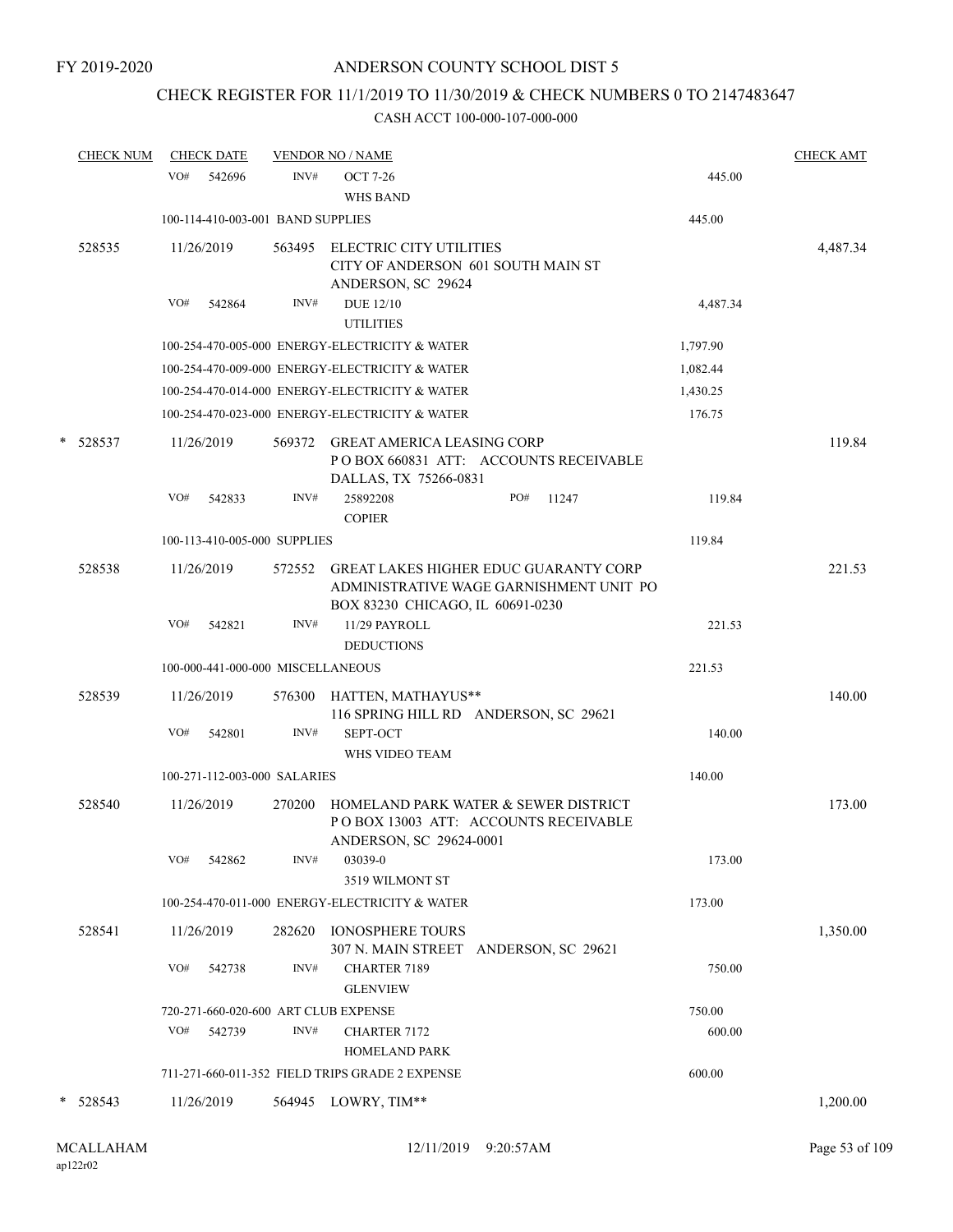### CHECK REGISTER FOR 11/1/2019 TO 11/30/2019 & CHECK NUMBERS 0 TO 2147483647

|        | <b>CHECK NUM</b> |     | <b>CHECK DATE</b> |                                   | <b>VENDOR NO / NAME</b>                                                                             |          | <b>CHECK AMT</b> |
|--------|------------------|-----|-------------------|-----------------------------------|-----------------------------------------------------------------------------------------------------|----------|------------------|
|        |                  | VO# | 542742            | INV#                              | 236 SMYTHE DRIVE SUMMERVILLE, SC 29485<br><b>CALHOUN ELEM</b><br><b>STORYTELLING</b>                | 1,200.00 |                  |
|        |                  |     |                   |                                   | 817-112-312-014-000 PURCHASED SERVICES                                                              | 1,200.00 |                  |
|        | $*$ 528545       |     | 11/26/2019        | 568804                            | MASSTAR SIGN CORPORATION<br>11801 ANDERSON ROAD ATT: ACCOUNTS                                       |          | 257.25           |
|        |                  | VO# | 542678            | INV#                              | RECEIVABLE GREENVILLE, SC 29611<br>679-19<br><b>AIT BARN</b>                                        | 257.25   |                  |
|        |                  |     |                   | 515-253-520-031-CAR CAREER CENTER |                                                                                                     | 257.25   |                  |
| $\ast$ | 528548           |     | 11/26/2019        |                                   | 575334 MCDONALD, JOHN EARL**<br>MACS ELECTRICAL COMPANY, LLC 505 SUNSET<br>DRIVE ANDERSON, SC 29625 |          | 2,490.00         |
|        |                  | VO# | 542683            | INV#                              | 2019-243<br>SOUTHWOOD                                                                               | 2,490.00 |                  |
|        |                  |     |                   |                                   | 600-256-323-021-000 REPAIRS TO EQUIPMENT                                                            | 2,490.00 |                  |
|        | 528549           |     | 11/26/2019        |                                   | 569988 MCMILLAN PAZDAN SMITH, LLC<br>DEPT 999450 PO BOX 537044 ATLANTA, GA<br>30353-7044            |          | 11,568.38        |
|        |                  | VO# | 542744            | INV#                              | 01904358<br>PROJ #019563                                                                            | 8,662.50 |                  |
|        |                  |     |                   | 505-254-323-002-CAR CARPETS       |                                                                                                     | 8,662.50 |                  |
|        |                  | VO# | 542745            | INV#                              | 01903999<br>PROJ #015013                                                                            | 2,905.88 |                  |
|        |                  |     |                   | 515-253-520-031-CAR CAREER CENTER |                                                                                                     | 2,905.88 |                  |
|        | 528550           |     | 11/26/2019        |                                   | 576277 MENDEZ, KIYA**<br>285 JETER RD GILBERT, SC 29054                                             |          | 130.00           |
|        |                  | VO# | 542861            | INV#                              | <b>NOV 6-15</b><br><b>AIT INTERNSHIP</b>                                                            | 130.00   |                  |
|        |                  |     |                   |                                   | 131-115-312-031-000 PURCHASED SERVICES                                                              | 130.00   |                  |
|        | 528551           |     | 11/26/2019        | 331910                            | MF ATHLETIC<br>PO BOX 8090 ATT: ACCOUNTS RECEIVABLE<br>CRANSTON, RI 02920-0090                      |          | 1,519.40         |
|        |                  | VO# | 542746            | INV#                              | 90691<br><b>TL HANNA</b>                                                                            | 1,519.40 |                  |
|        |                  |     |                   | 100-271-410-002-000 SUPPLIES      |                                                                                                     | 1,519.40 |                  |
|        | 528552           |     | 11/26/2019        | 564010                            | NC CHILD SUPPORT CENTRALIZED COLLECTNS<br>P O BOX 900012 RALEIGH, NC 27675-9012                     |          | 305.50           |
|        |                  | VO# | 542816            | INV#                              | 11/29 PAYROLL<br><b>DEDUCTIONS</b>                                                                  | 305.50   |                  |
|        |                  |     |                   |                                   | 100-000-435-000-000 WAGE GARNISH/CH SUPPORT                                                         | 305.50   |                  |
|        | 528553           |     | 11/26/2019        | 563478                            | NORFOLK WIRE & ELECTRONICS<br>PO BOX 890608 ATT: ACCOUNTS RECEIVABLE<br>CHARLOTTE, NC 28289-0608    |          | 350.75           |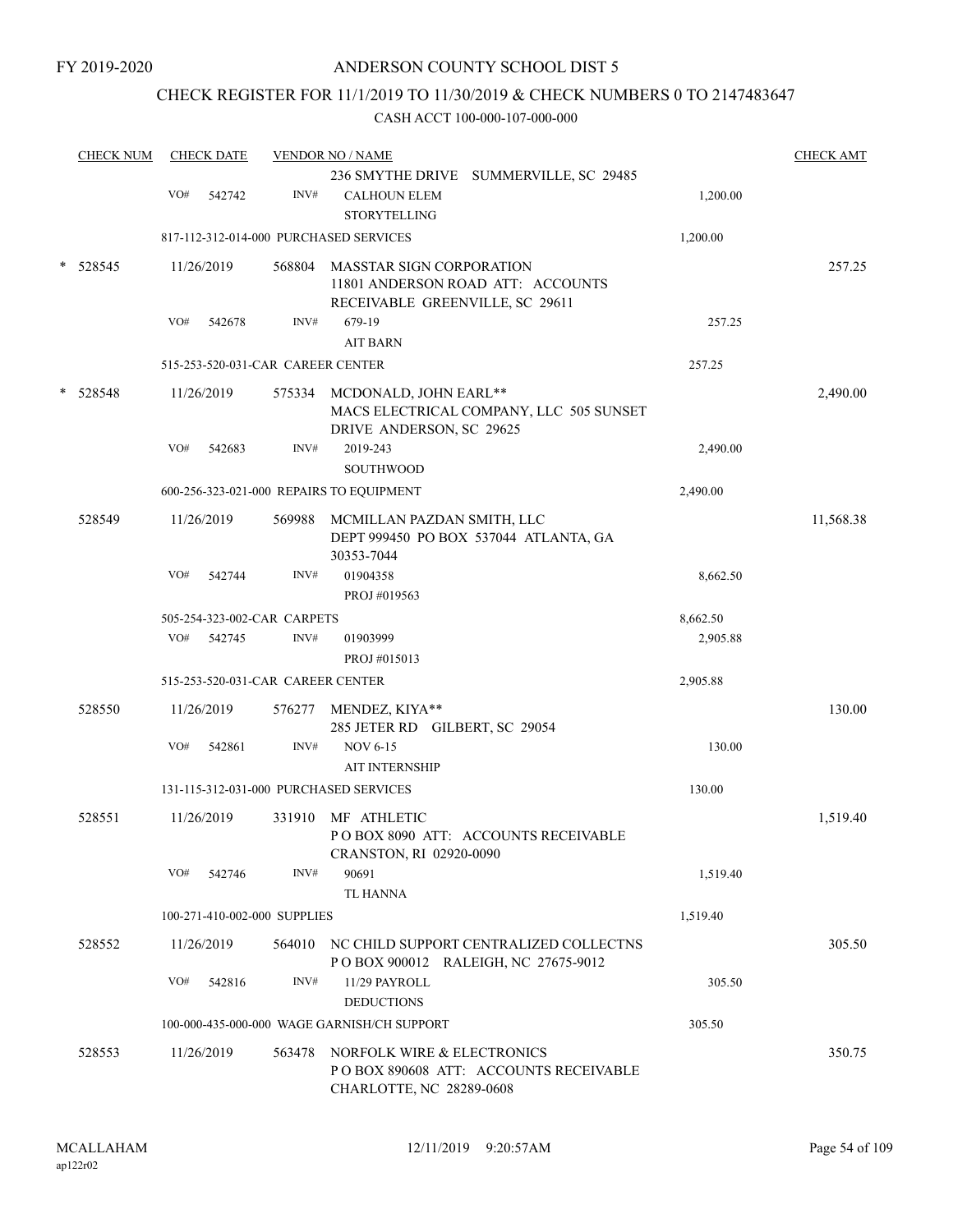# CHECK REGISTER FOR 11/1/2019 TO 11/30/2019 & CHECK NUMBERS 0 TO 2147483647

|   | <b>CHECK NUM</b> | <b>CHECK DATE</b>                                                                    |        | <b>VENDOR NO / NAME</b>              |                                           |     |       |                 | <b>CHECK AMT</b> |
|---|------------------|--------------------------------------------------------------------------------------|--------|--------------------------------------|-------------------------------------------|-----|-------|-----------------|------------------|
|   |                  | VO#<br>542747                                                                        | INV#   | 2583868,869<br><b>TECH REPAIRS</b>   |                                           | PO# | 11952 | 350.75          |                  |
|   |                  | 100-266-314-007-000 REPAIRS TO EQUIPMENT<br>100-266-314-007-000 REPAIRS TO EQUIPMENT |        |                                      |                                           |     |       | 327.44<br>23.31 |                  |
|   | 528554           | 11/26/2019                                                                           | 574430 | ORANGE SKY TRAVEL, LLC               | PO BOX 1802 SIMPSONVILLE, SC 29681        |     |       |                 | 1,750.00         |
|   |                  | VO#<br>542749                                                                        | INV#   | 10494<br>NEW PROSPECT ELEM           |                                           |     |       | 1,750.00        |                  |
|   |                  | 710-271-660-010-354 FIELD TRIPS GRADE 4 EXPENSE                                      |        |                                      |                                           |     |       | 1,750.00        |                  |
| * | 528556           | 11/26/2019                                                                           | 568036 | PIEDMONT NATURAL GAS                 | PO BOX 1246 CHARLOTTE, NC 28201-1246      |     |       |                 | 4,175.64         |
|   |                  | VO#<br>542863                                                                        | INV#   | <b>DUE 12/10</b><br><b>UTILITIES</b> |                                           |     |       | 4,175.64        |                  |
|   |                  | 100-254-472-002-000 ENERGY-GAS                                                       |        |                                      |                                           |     |       | 884.00          |                  |
|   |                  | 100-254-472-005-000 ENERGY-GAS                                                       |        |                                      |                                           |     |       | 679.81          |                  |
|   |                  | 100-254-472-009-000 ENERGY-GAS                                                       |        |                                      |                                           |     |       | 142.64          |                  |
|   |                  | 100-254-472-013-000 ENERGY-GAS                                                       |        |                                      |                                           |     |       | 298.58          |                  |
|   |                  | 100-254-472-014-000 ENERGY-GAS                                                       |        |                                      |                                           |     |       | 402.25          |                  |
|   |                  | 100-254-472-019-000 ENERGY-GAS                                                       |        |                                      |                                           |     |       | 328.74          |                  |
|   |                  | 100-254-472-020-000 ENERGY-GAS                                                       |        |                                      |                                           |     |       | 271.84          |                  |
|   |                  | 100-254-472-023-000 ENERGY-GAS                                                       |        |                                      |                                           |     |       | 368.71          |                  |
|   |                  | 600-256-470-002-000 ENERGY                                                           |        |                                      |                                           |     |       | 88.48           |                  |
|   |                  | 600-256-470-005-000 ENERGY                                                           |        |                                      |                                           |     |       | 144.25          |                  |
|   |                  | 600-256-470-009-000 ENERGY                                                           |        |                                      |                                           |     |       | 80.07           |                  |
|   |                  | 600-256-470-014-000 ENERGY                                                           |        |                                      |                                           |     |       | 173.93          |                  |
|   |                  | 600-256-470-017-000 ENERGY                                                           |        |                                      |                                           |     |       | 164.88          |                  |
|   |                  | 600-256-470-019-000 ENERGY                                                           |        |                                      |                                           |     |       | 147.46          |                  |
|   | 528557           | 11/26/2019                                                                           | 571652 | PROSOURCE LLC                        | P.O. BOX 5339 GREENVILLE, SC 29606        |     |       |                 | 107.77           |
|   |                  | VO#<br>542682                                                                        | INV#   | S2142913<br><b>SUPPLIES</b>          |                                           |     |       | 107.77          |                  |
|   |                  | 600-256-323-010-000 REPAIRS TO EQUIPMENT                                             |        |                                      |                                           |     |       | 107.77          |                  |
|   | 528558           | 11/26/2019                                                                           |        | $, -- -$                             | 572850 ROBERT ANDERSON PETTY CASH         |     |       |                 | 400.00           |
|   |                  | VO#<br>542752                                                                        | INV#   | DEC 2<br><b>BASKETBALL</b>           |                                           |     |       | 400.00          |                  |
|   |                  | 706-271-660-006-666 CONCESSIONS EXPENSE                                              |        |                                      |                                           |     |       | 200.00          |                  |
|   |                  | 706-271-660-006-753 BASKETBALL GATE EXPENSE                                          |        |                                      |                                           |     |       | 200.00          |                  |
|   | 528559           | 11/26/2019                                                                           | 572080 | ROGERS ATHLETIC CO.                  | 3760 W. LUDINGTON DRIVE FARWELL, MI 48622 |     |       |                 | 2,285.00         |
|   |                  | VO#<br>542753                                                                        | INV#   | TL HANNA<br><b>TRAP CHUTE</b>        |                                           |     |       | 2,285.00        |                  |
|   |                  | 100-271-410-002-000 SUPPLIES                                                         |        |                                      |                                           |     |       | 2,285.00        |                  |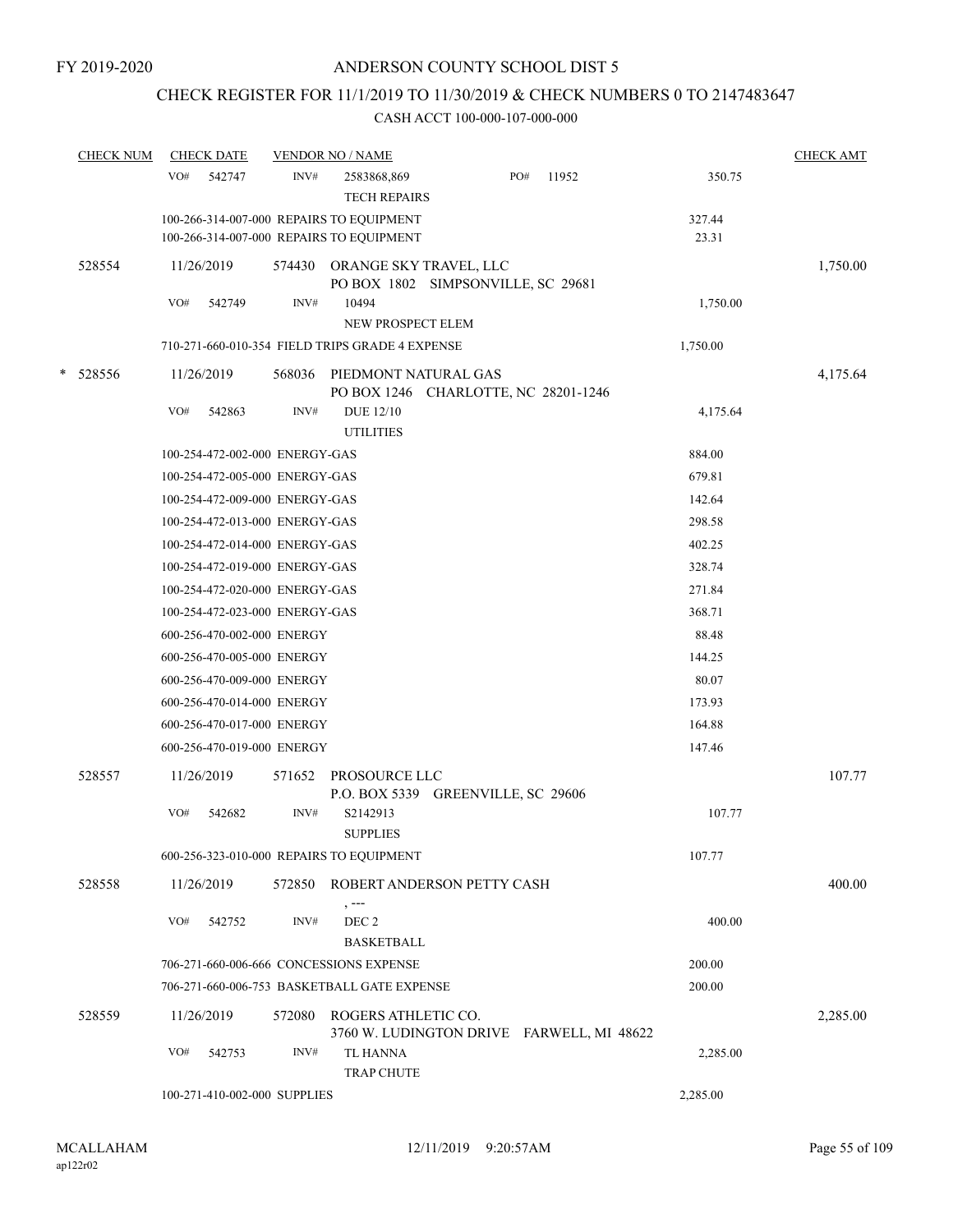# CHECK REGISTER FOR 11/1/2019 TO 11/30/2019 & CHECK NUMBERS 0 TO 2147483647

| <b>CHECK NUM</b> |            | <b>CHECK DATE</b>                 |        | <b>VENDOR NO / NAME</b>                              |     |       |          | <b>CHECK AMT</b> |
|------------------|------------|-----------------------------------|--------|------------------------------------------------------|-----|-------|----------|------------------|
| 528560           | 11/26/2019 |                                   | 567525 | ROWLAND MECHANICAL                                   |     |       |          | 7,497.15         |
|                  |            |                                   |        | 4035 HWY 24 ANDERSON, SC 29626                       |     |       |          |                  |
|                  | VO#        | 542754                            | INV#   | 9648-9661                                            | PO# | 11201 | 4,990.40 |                  |
|                  |            |                                   |        | <b>BUS REPAIRS</b>                                   |     |       |          |                  |
|                  |            |                                   |        | 100-255-323-000-ACT ACTIVITY BUS CONTRACTED SERVICES |     |       | 575.00   |                  |
|                  |            |                                   |        | 100-255-323-000-ACT ACTIVITY BUS CONTRACTED SERVICES |     |       | 312.50   |                  |
|                  |            |                                   |        | 100-255-323-000-ACT ACTIVITY BUS CONTRACTED SERVICES |     |       | 141.33   |                  |
|                  |            |                                   |        | 100-255-323-000-ACT ACTIVITY BUS CONTRACTED SERVICES |     |       | 621.86   |                  |
|                  |            |                                   |        | 100-255-323-000-ACT ACTIVITY BUS CONTRACTED SERVICES |     |       | 118.05   |                  |
|                  |            |                                   |        | 100-255-323-000-ACT ACTIVITY BUS CONTRACTED SERVICES |     |       | 85.40    |                  |
|                  |            |                                   |        | 100-255-323-000-ACT ACTIVITY BUS CONTRACTED SERVICES |     |       | 118.15   |                  |
|                  |            |                                   |        | 100-255-323-000-ACT ACTIVITY BUS CONTRACTED SERVICES |     |       | 118.15   |                  |
|                  |            |                                   |        | 100-255-323-000-ACT ACTIVITY BUS CONTRACTED SERVICES |     |       | 157.72   |                  |
|                  |            |                                   |        | 100-255-323-000-ACT ACTIVITY BUS CONTRACTED SERVICES |     |       | 93.59    |                  |
|                  |            |                                   |        | 100-255-323-000-ACT ACTIVITY BUS CONTRACTED SERVICES |     |       | 93.59    |                  |
|                  |            |                                   |        | 100-255-323-000-ACT ACTIVITY BUS CONTRACTED SERVICES |     |       | 552.28   |                  |
|                  |            |                                   |        | 100-255-323-000-ACT ACTIVITY BUS CONTRACTED SERVICES |     |       | 1,565.50 |                  |
|                  |            |                                   |        | 100-255-323-000-ACT ACTIVITY BUS CONTRACTED SERVICES |     |       | 437.28   |                  |
|                  | VO#        | 542755                            | INV#   | 9633-9647                                            | PO# | 11201 | 2,506.75 |                  |
|                  |            |                                   |        | <b>BUS REPAIRS</b>                                   |     |       |          |                  |
|                  |            |                                   |        | 100-255-323-000-ACT ACTIVITY BUS CONTRACTED SERVICES |     |       | 575.00   |                  |
|                  |            |                                   |        | 100-255-323-000-ACT ACTIVITY BUS CONTRACTED SERVICES |     |       | 85.40    |                  |
|                  |            |                                   |        | 100-255-323-000-ACT ACTIVITY BUS CONTRACTED SERVICES |     |       | 93.59    |                  |
|                  |            |                                   |        | 100-255-323-000-ACT ACTIVITY BUS CONTRACTED SERVICES |     |       | 46.00    |                  |
|                  |            |                                   |        | 100-255-323-000-ACT ACTIVITY BUS CONTRACTED SERVICES |     |       | 46.00    |                  |
|                  |            |                                   |        | 100-255-323-000-ACT ACTIVITY BUS CONTRACTED SERVICES |     |       | 58.29    |                  |
|                  |            |                                   |        | 100-255-323-000-ACT ACTIVITY BUS CONTRACTED SERVICES |     |       | 115.00   |                  |
|                  |            |                                   |        | 100-255-323-000-ACT ACTIVITY BUS CONTRACTED SERVICES |     |       | 258.05   |                  |
|                  |            |                                   |        | 100-255-323-000-ACT ACTIVITY BUS CONTRACTED SERVICES |     |       | 328.67   |                  |
|                  |            |                                   |        | 100-255-323-000-ACT ACTIVITY BUS CONTRACTED SERVICES |     |       | 93.59    |                  |
|                  |            |                                   |        | 100-255-323-000-ACT ACTIVITY BUS CONTRACTED SERVICES |     |       | 101.79   |                  |
|                  |            |                                   |        | 100-255-323-000-ACT ACTIVITY BUS CONTRACTED SERVICES |     |       | 197.09   |                  |
|                  |            |                                   |        | 100-255-323-000-ACT ACTIVITY BUS CONTRACTED SERVICES |     |       | 264.78   |                  |
|                  |            |                                   |        | 100-255-323-000-ACT ACTIVITY BUS CONTRACTED SERVICES |     |       | 197.50   |                  |
|                  |            |                                   |        | 100-255-323-000-ACT ACTIVITY BUS CONTRACTED SERVICES |     |       | 46.00    |                  |
| 528561           | 11/26/2019 |                                   | 576099 | SALSBURG, TIMOTHY**                                  |     |       |          | 250.00           |
|                  |            |                                   |        | 402 N MAIN ST, APT 202 ANDERSON, SC 29621            |     |       |          |                  |
|                  | VO#        | 542800                            | INV#   | <b>NOV 6-15</b>                                      |     |       | 250.00   |                  |
|                  |            |                                   |        | TL HANNA BAND                                        |     |       |          |                  |
|                  |            | 100-114-410-002-001 BAND SUPPLIES |        |                                                      |     |       | 250.00   |                  |
| 528562           | 11/26/2019 |                                   | 575023 | <b>SC CHILDREN'S THEATRE</b>                         |     |       |          | 807.50           |
|                  |            |                                   |        | ATTN: LAUREN IMHOLFF PO BOX 9340                     |     |       |          |                  |
|                  |            |                                   |        | <b>GREENVILLE, SC 29604</b>                          |     |       |          |                  |
|                  | VO#        | 542756                            | INV#   | FEB 7, 2020                                          |     |       | 807.50   |                  |
|                  |            |                                   |        | <b>CONCORD ELEM</b>                                  |     |       |          |                  |
|                  |            |                                   |        |                                                      |     |       |          |                  |
|                  |            |                                   |        | 709-271-660-009-350 FIELD TRIPS KINDERGARTEN EXPENSE |     |       | 807.50   |                  |
| 528563           | 11/26/2019 |                                   | 575494 | <b>SCHOOLCHECKIN</b>                                 |     |       |          | 107.00           |
|                  |            |                                   |        | PO BOX 17979 TAMPA, FL 33682-7979                    |     |       |          |                  |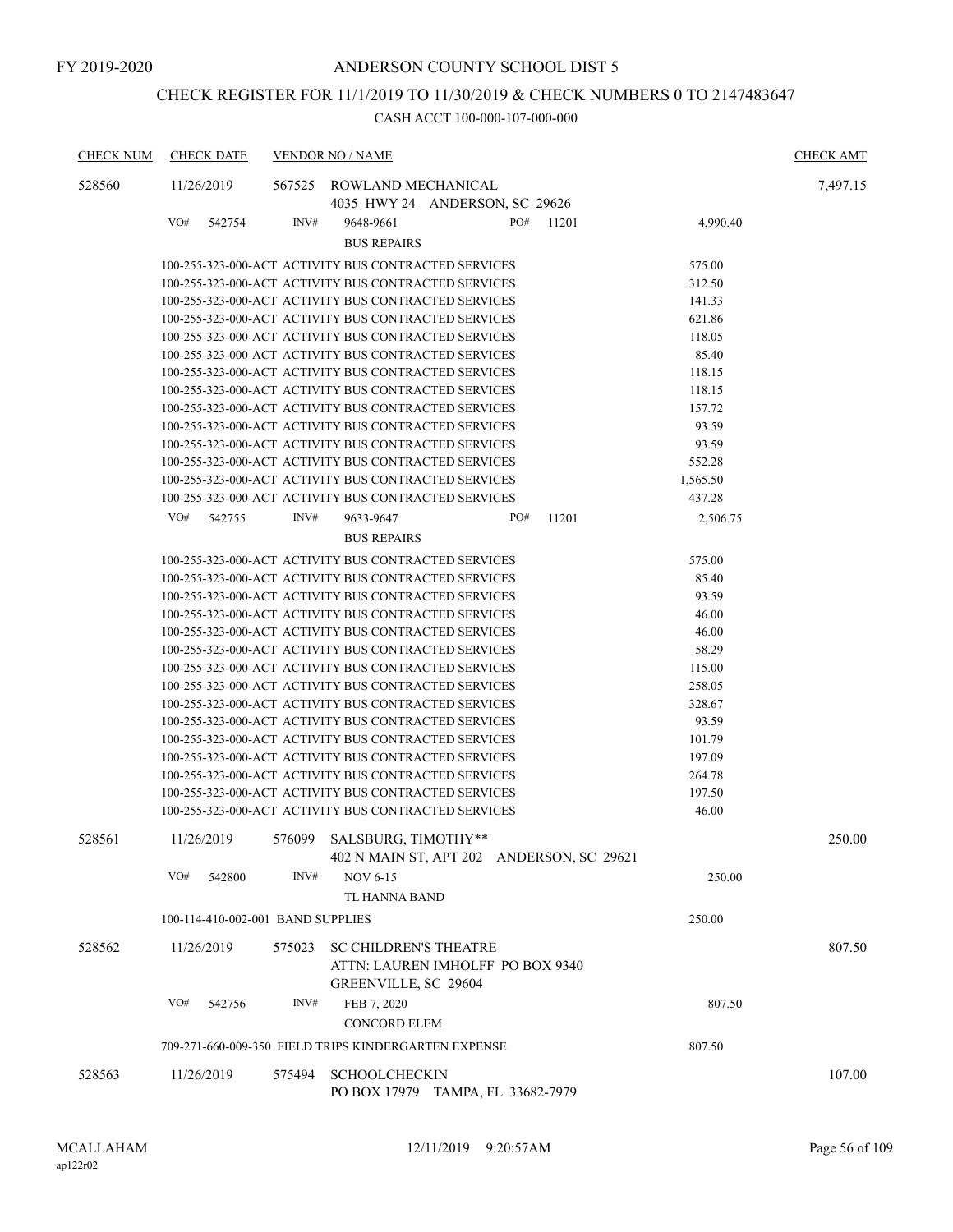### CHECK REGISTER FOR 11/1/2019 TO 11/30/2019 & CHECK NUMBERS 0 TO 2147483647

|   | <b>CHECK NUM</b> |     | <b>CHECK DATE</b> |                                   | <b>VENDOR NO / NAME</b>                                                                                          |           | <b>CHECK AMT</b> |
|---|------------------|-----|-------------------|-----------------------------------|------------------------------------------------------------------------------------------------------------------|-----------|------------------|
|   |                  | VO# | 542848            | INV#                              | O 6370976746<br>CUST#AA7377                                                                                      | 107.00    |                  |
|   |                  |     |                   |                                   | 100-233-410-000-SMT SUPPLIES-STUDENT MGMT                                                                        | 107.00    |                  |
|   | 528564           |     | 11/26/2019        |                                   | 576098 SCOTT, TYLER**<br>420 FAIRMONT DRIVE GREENVILLE, SC 29605                                                 |           | 120.00           |
|   |                  | VO# | 542798            | INV#                              | <b>NOV 11-15</b><br>TL HANNA BAND                                                                                | 120.00    |                  |
|   |                  |     |                   | 100-114-410-002-001 BAND SUPPLIES |                                                                                                                  | 120.00    |                  |
|   | 528565           |     | 11/26/2019        | 450701                            | SC RETIREMENT SYSTEM (SPP)<br>POBOX 11960 CAPITOL STATION COLUMBIA, SC<br>29211                                  |           | 903.81           |
|   |                  | VO# | 542813            | INV#                              | 11/29 PAYROLL<br><b>DEDUCTIONS</b>                                                                               | 903.81    |                  |
|   |                  |     |                   |                                   | 100-000-438-000-000 RETIREMENT SERV PURCHASE                                                                     | 903.81    |                  |
|   | 528566           |     | 11/26/2019        |                                   | 576084 SC STATE REIMBURSEMENT UNIT<br>PO BOX 100303 COLUMBIA, SC 29202-3303                                      |           | 751.90           |
|   |                  | VO# | 542815            | INV#                              | 11/29 PAYROLL<br><b>DEDUCTIONS</b>                                                                               | 751.90    |                  |
|   |                  |     |                   |                                   | 100-000-435-000-000 WAGE GARNISH/CH SUPPORT                                                                      | 751.90    |                  |
| * | 528568           |     | 11/26/2019        | 571007                            | SIMPLIFIED OFFICE SYSTEMS<br>6220 BUSH RIVER ROAD COLUMBIA, SC 29212                                             |           | 162.80           |
|   |                  | VO# | 542850            | INV#                              | 19119-0018<br><b>COPIES</b>                                                                                      | 162.80    |                  |
|   |                  |     |                   | 100-113-410-021-000 SUPPLIES      |                                                                                                                  | 162.80    |                  |
|   | 528569           |     | 11/26/2019        | 569927                            | <b>SOFTDOCS</b><br>807 BLUFF ROAD ATT: ACCOUNTS RECEIVABLE<br>COLUMBIA, SC 29201                                 |           | 636.15           |
|   |                  | VO# | 542851            | INV#                              | 41826<br><b>SUPPLIES</b>                                                                                         | 636.15    |                  |
|   |                  |     |                   |                                   | 100-252-360-000-000 PRINTING AND BINDING                                                                         | 636.15    |                  |
|   | 528570           |     | 11/26/2019        | 573721                            | SSBT AS TTEE FOR SCORP MM61953-001-042<br>MASS MUTUAL RETIREMENT SERVICES PO BOX<br>219062 KANSAS CITY, MO 64121 |           | 21,238.83        |
|   |                  | VO# | 542808            | INV#                              | 11/29 PAYROLL<br><b>DEDUCTIONS</b>                                                                               | 21,238.83 |                  |
|   |                  |     |                   |                                   | 100-000-468-000-000 OPTIONAL RETIREMENT PLAN                                                                     | 13,653.54 |                  |
|   |                  |     |                   |                                   | 100-000-484-000-000 EMPLOYER RETIREMENT PAYABLE                                                                  | 7,585.29  |                  |
|   | * 528572         |     | 11/26/2019        | 572801                            | <b>SWEETWATER</b><br>5501 US HIGHWAY 30 W FORT WAYNE, IN 46818                                                   |           | 4,258.00         |
|   |                  | VO# | 542766            | INV#                              | PO#<br>11659<br>20644211<br><b>SOUTHWOOD</b>                                                                     | 4,258.00  |                  |
|   |                  |     |                   |                                   | 505-253-520-021-ART SOUTHWOOD AUDITORIUM                                                                         | 4,258.00  |                  |
|   | 528573           |     | 11/26/2019        | 575405                            | TC EDUCATIONAL CONSULTING LLC                                                                                    |           | 1,750.00         |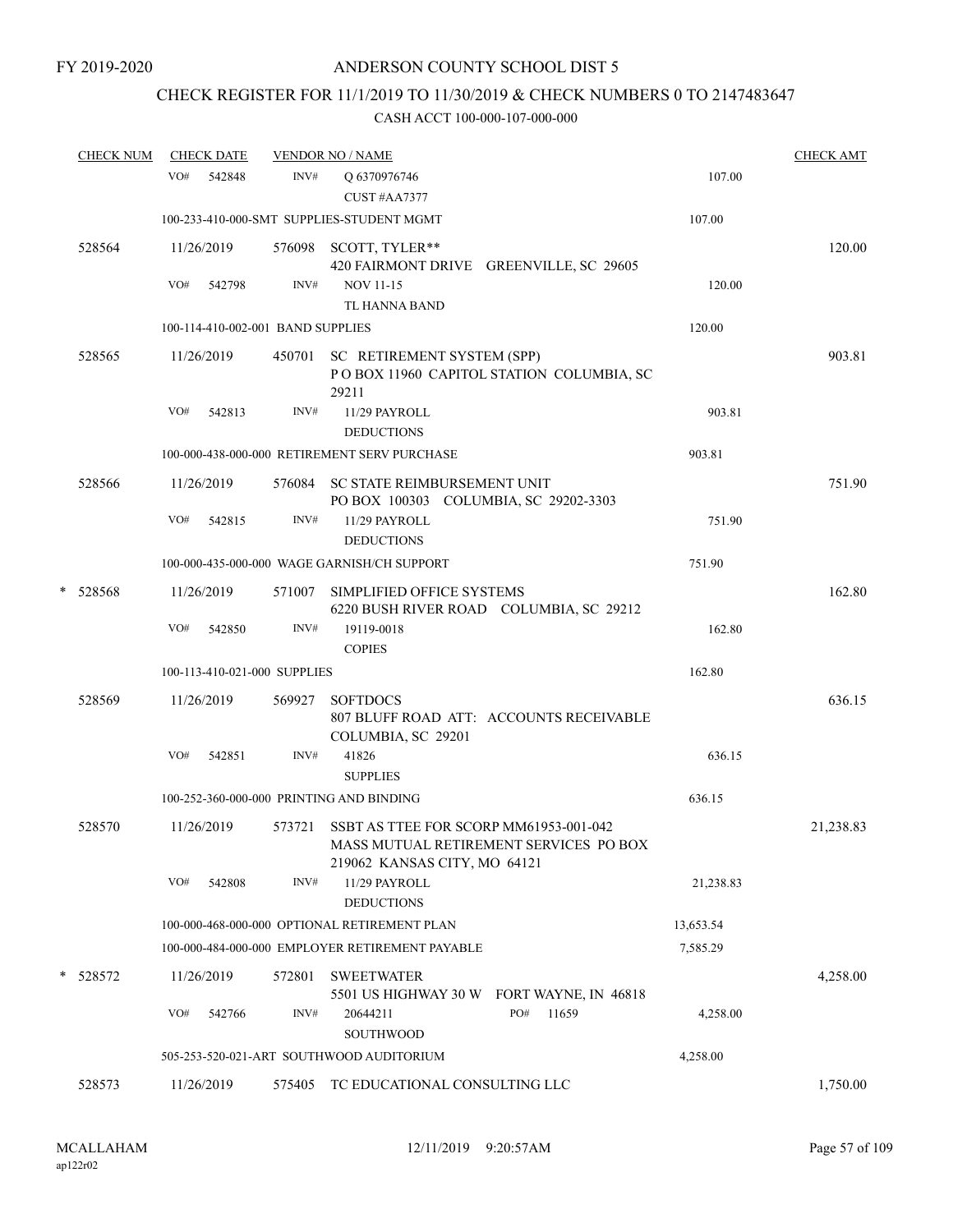FY 2019-2020

### ANDERSON COUNTY SCHOOL DIST 5

### CHECK REGISTER FOR 11/1/2019 TO 11/30/2019 & CHECK NUMBERS 0 TO 2147483647

| <b>CHECK NUM</b> | <b>CHECK DATE</b><br><b>VENDOR NO / NAME</b> |        |                                                                                                        |     |       |           |           |  |
|------------------|----------------------------------------------|--------|--------------------------------------------------------------------------------------------------------|-----|-------|-----------|-----------|--|
|                  |                                              |        | 219 COUNTRY GLEN LANE PELZER, SC 29669                                                                 |     |       |           |           |  |
|                  | VO#<br>542852                                | INV#   | WHITEHALL<br><b>OCT 29 &amp; NOV 22</b>                                                                | PO# | 11488 | 1,000.00  |           |  |
|                  | 210-224-312-000-000 CONSULTANT FEE           |        |                                                                                                        |     |       | 1,000.00  |           |  |
|                  | VO#<br>542853                                | INV#   | <b>VRENNES</b><br>NOVEMBER 8 & 13                                                                      | PO# | 11553 | 750.00    |           |  |
|                  | 201-224-312-016-000 PD CONSULTANT            |        |                                                                                                        |     |       | 750.00    |           |  |
| 528574           | 11/26/2019                                   | 572503 | TG                                                                                                     |     |       |           | 478.73    |  |
|                  |                                              |        | P O BOX 659601 SAN ANTONIO, TX 78265-9601                                                              |     |       |           |           |  |
|                  | VO#<br>542817                                | INV#   | 11/29 PAYROLL<br><b>DEDUCTIONS</b>                                                                     |     |       | 478.73    |           |  |
|                  | 100-000-441-000-000 MISCELLANEOUS            |        |                                                                                                        |     |       | 478.73    |           |  |
| 528575           | 11/26/2019                                   | 576122 | THERE IS HOPE COUNSELING, LLC<br>ROYCE V. MILLER 145 THOMAS GREEN BLVD,<br>SUITE 210 CLEMSON, SC 29631 |     |       |           | 975.00    |  |
|                  | VO#<br>542854                                | INV#   | 161545<br>NOV 20 & 22                                                                                  |     |       | 975.00    |           |  |
|                  |                                              |        | 237-128-313-002-000 STUDENT SERVICES/COUNSELOR                                                         |     |       | 525.00    |           |  |
|                  |                                              |        | 237-128-313-003-000 STUDENT SERVICES/ COUNSELOR                                                        |     |       | 450.00    |           |  |
| 528576           | 11/26/2019<br>504890                         |        | <b>TIAA-CREF</b><br>POBOX 105316 ATLANTA, GA 30348-5316                                                |     |       |           | 27,117.84 |  |
|                  | VO#<br>542811                                | INV#   | 11/29 PAYROLL<br><b>DEDUCTIONS</b>                                                                     |     |       | 27,117.84 |           |  |
|                  |                                              |        | 100-000-468-000-000 OPTIONAL RETIREMENT PLAN                                                           |     |       | 17,432.90 |           |  |
|                  |                                              |        | 100-000-484-000-000 EMPLOYER RETIREMENT PAYABLE                                                        |     |       | 9,684.94  |           |  |
| 528577           | 11/26/2019                                   | 573139 | TOP SHELF IMAGING<br>PO BOX 17194 ENCINO, CA 91416                                                     |     |       |           | 317.00    |  |
|                  | VO#<br>542767                                | INV#   | 2703<br><b>TONER</b>                                                                                   |     |       | 317.00    |           |  |
|                  | 100-113-410-005-000 SUPPLIES                 |        |                                                                                                        |     |       | 317.00    |           |  |
| 528578           | 11/26/2019                                   | 576093 | <b>TRELLIS COMPANY</b><br>PO BOX 659601 SAN ANTONIO, TX 78265-9601                                     |     |       |           | 285.54    |  |
|                  | VO#<br>542818                                | INV#   | 11/29 PAYROLL<br><b>DEDUCTIONS</b>                                                                     |     |       | 285.54    |           |  |
|                  | 100-000-441-000-000 MISCELLANEOUS            |        |                                                                                                        |     |       | 285.54    |           |  |
| 528579           | 11/26/2019                                   |        | 572513 UNITED LASER<br>P.O. BOX 6889 FLORENCE, SC 29501                                                |     |       |           | 652.70    |  |
|                  | VO#<br>542768                                | INV#   | 190323<br><b>TONER</b>                                                                                 |     |       | 335.98    |           |  |
|                  |                                              |        | 124-114-445-024-000 TECHNOLOGY SUPPLIES                                                                |     |       | 335.98    |           |  |
|                  | VO#<br>542769                                | INV#   | 189932<br><b>TONER</b>                                                                                 |     |       | 316.72    |           |  |
|                  |                                              |        | 124-114-445-024-000 TECHNOLOGY SUPPLIES                                                                |     |       | 316.72    |           |  |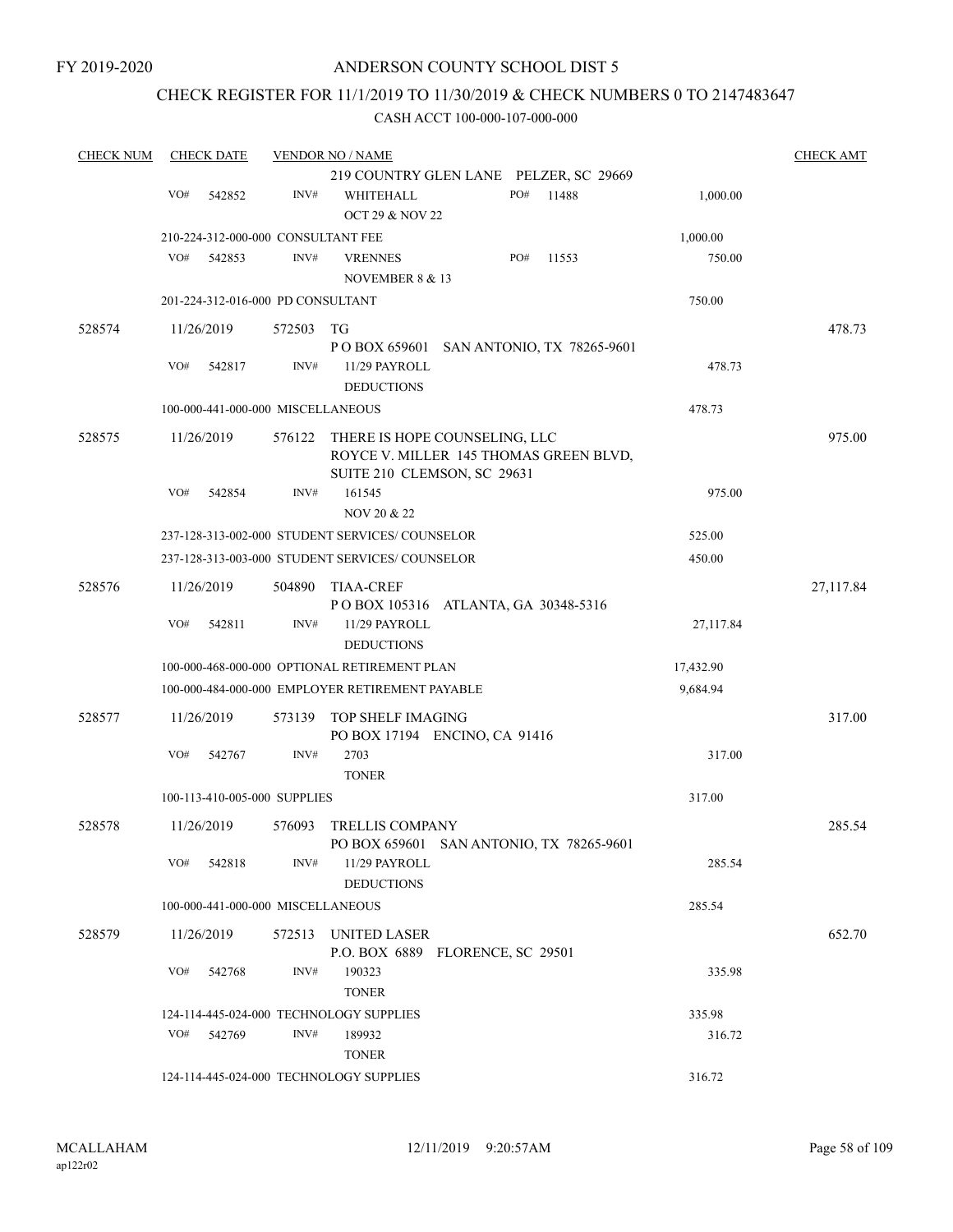# CHECK REGISTER FOR 11/1/2019 TO 11/30/2019 & CHECK NUMBERS 0 TO 2147483647

| <b>CHECK NUM</b> | <b>CHECK DATE</b>                         |        | <b>VENDOR NO / NAME</b>                                                                            | <b>CHECK AMT</b> |
|------------------|-------------------------------------------|--------|----------------------------------------------------------------------------------------------------|------------------|
| 528580           | 11/26/2019                                | 564298 | UNITED WAY OF ANDERSON COUNTY<br>POBOX 2067 ANDERSON, SC 29622                                     | 1,918.54         |
|                  | VO#<br>542814                             | INV#   | 11/29 PAYROLL<br><b>DEDUCTIONS</b>                                                                 | 1,918.54         |
|                  | 100-000-455-000-000 UNITED FUND - PAYABLE |        | 1,918.54                                                                                           |                  |
| 528581           | 11/26/2019                                | 572350 | US DEPARTMENT OF EDUCATION AWG<br>NATIONAL PAYMENT CENTER PO BOX 790356 ST<br>LOUIS, MO 63179-0356 | 280.81           |
|                  | VO#<br>542819                             | INV#   | 11/29 PAYROLL<br><b>DEDUCTIONS</b>                                                                 | 280.81           |
|                  | 100-000-441-000-000 MISCELLANEOUS         |        | 280.81                                                                                             |                  |
| 528582           | 11/26/2019                                | 575086 | VALIC<br>C/O JP MORGAN CHASE PO BOX 301701<br>DALLAS, TX 75303-1701                                | 47,545.19        |
|                  | VO#<br>542812                             | INV#   | 11/29 PAYROLL<br>47,545.19<br><b>DEDUCTIONS</b>                                                    |                  |
|                  |                                           |        | 100-000-468-000-000 OPTIONAL RETIREMENT PLAN<br>30,564.72                                          |                  |
|                  |                                           |        | 100-000-484-000-000 EMPLOYER RETIREMENT PAYABLE<br>16,980.47                                       |                  |
| 528583           | 11/26/2019                                | 524353 | WAL-MART COMMUNITY/GEMB<br>PO BOX 530934 ATT: ACCOUNTS RECEIVABLE<br>ATLANTA, GA 30353-0934        | 132.00           |
|                  | VO#<br>542770                             | INV#   | 2022 8960<br><b>NORTH POINTE</b>                                                                   | 132.00           |
|                  |                                           |        | 713-271-660-013-201 MISCELLANEOUS EXPENSE<br>132.00                                                |                  |
| 528584           | 11/26/2019                                | 524353 | WAL-MART COMMUNITY/GEMB<br>PO BOX 530934 ATT: ACCOUNTS RECEIVABLE<br>ATLANTA, GA 30353-0934        | 363.89           |
|                  | VO#<br>542771                             | INV#   | 2022 0157<br><b>SOUTHWOOD</b>                                                                      | 363.89           |
|                  | 721-190-660-021-429 FACULTY EXPENSE       |        | 167.99                                                                                             |                  |
|                  |                                           |        | 721-190-660-021-502 STUDENT GOV/COUNCIL EXPENSE<br>195.90                                          |                  |
| 528585           |                                           |        | 11/26/2019 573864 WELLS FARGO VENDOR FIN SERV<br>PO BOX 105710 ATLANTA, GA 30348-5710              | 1,635.29         |
|                  | VO#<br>542855                             | INV#   | PO#<br>5008036322<br>11261<br><b>COPIER</b>                                                        | 225.36           |
|                  | 100-147-410-015-000 SUPPLIES              |        | 225.36                                                                                             |                  |
|                  | VO#<br>542856                             | INV#   | PO#<br>11485<br>5007905023<br><b>COPIER</b>                                                        | 1,054.69         |
|                  | 100-114-410-003-000 SUPPLIES              |        | 1,054.69                                                                                           |                  |
|                  | VO#<br>542857                             | INV#   | 5008036304<br>PO#<br>11266<br><b>COPIER</b>                                                        | 355.24           |
|                  | 100-113-410-021-000 SUPPLIES              |        | 355.24                                                                                             |                  |
|                  | 100-114-410-021-000 SUPPLIES              |        | 0.00                                                                                               |                  |
| 528586           | 11/26/2019                                |        | 569938 WILSON LANGUAGE TRAINING CORP                                                               | 479.45           |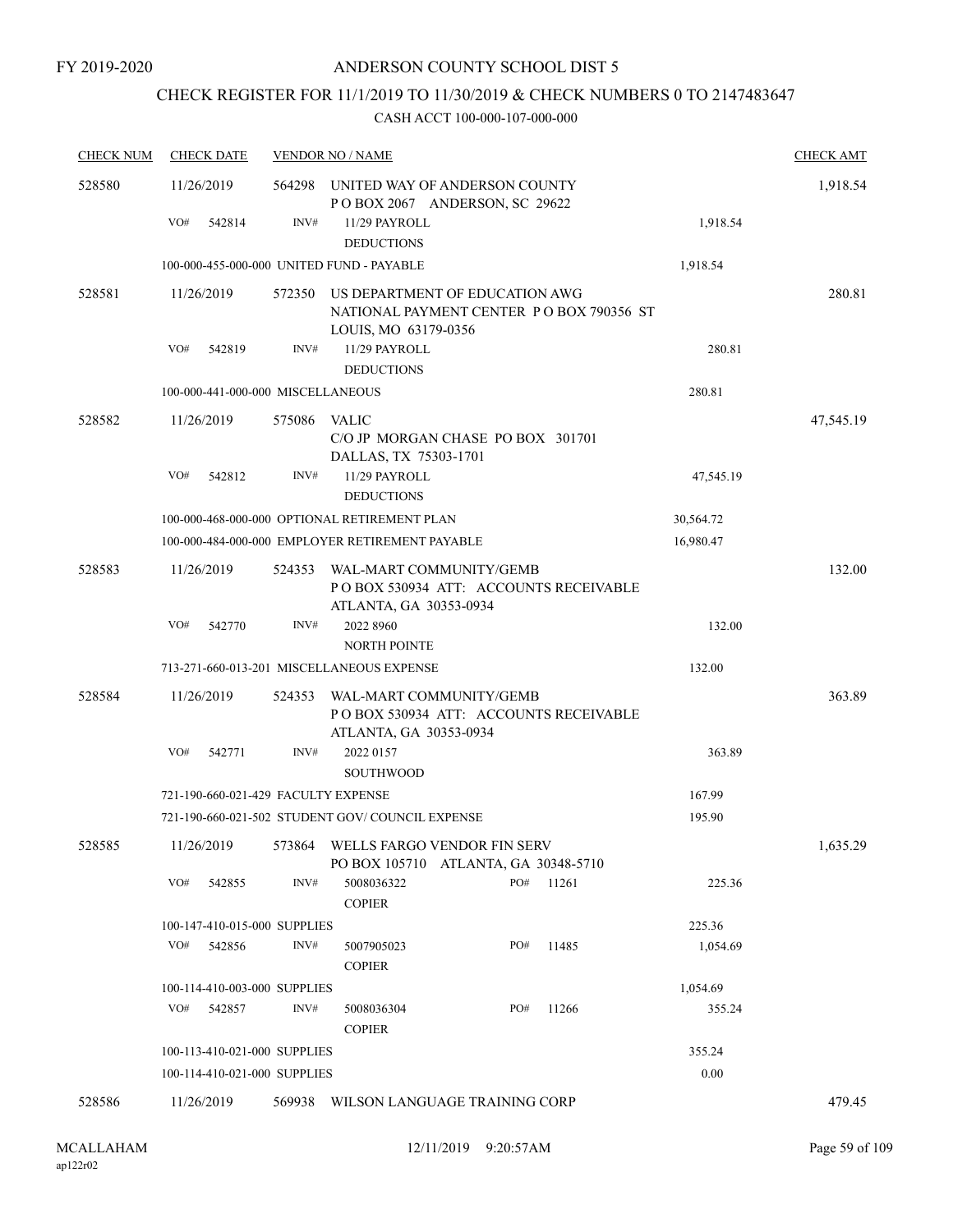FY 2019-2020

# ANDERSON COUNTY SCHOOL DIST 5

# CHECK REGISTER FOR 11/1/2019 TO 11/30/2019 & CHECK NUMBERS 0 TO 2147483647

|   | <b>CHECK NUM</b> |     | <b>CHECK DATE</b>        |                              | <b>CHECK AMT</b>                                                                                        |     |       |          |          |  |
|---|------------------|-----|--------------------------|------------------------------|---------------------------------------------------------------------------------------------------------|-----|-------|----------|----------|--|
|   |                  |     |                          |                              | POBOX 8173 ATT: ACCOUNTS RECEIVABLE<br>WORCESTER, MA 01614-8173                                         |     |       |          |          |  |
|   |                  | VO# | 542772                   | INV#                         | 1784571<br><b>MCLEES ELEM</b>                                                                           | PO# | 11938 | 479.45   |          |  |
|   |                  |     |                          |                              | 283-127-410-000-000 SUPPLIES-LD/DD/OHI                                                                  |     |       | 479.45   |          |  |
|   | 528587           |     | 11/26/2019               | 540615                       | WORTHINGTON DIRECT<br>PO BOX 140038 ATT: ACCOUNTS RECEIVABLE<br>DALLAS, TX 75214-0038                   |     |       |          | 1,401.38 |  |
|   |                  | VO# | 542773                   | INV#                         | 348093AND002<br>CALHOUN ELEM                                                                            | PO# | 11940 | 1,401.38 |          |  |
|   |                  |     |                          | 100-113-410-014-000 SUPPLIES |                                                                                                         |     |       | 1,401.38 |          |  |
|   | 528588           |     | 11/26/2019               |                              | 574440 MCCANTS PETTY CASH                                                                               |     |       |          | 475.00   |  |
|   |                  | VO# | 542866                   | INV#                         | DEC <sub>2</sub><br><b>BASKETBALL</b>                                                                   |     |       | 475.00   |          |  |
|   |                  |     |                          |                              | 705-271-660-005-666 CONCESSIONS EXPENSE                                                                 |     |       | 175.00   |          |  |
|   |                  |     |                          |                              | 705-271-660-005-753 BASKETBALL GATE EXPENSE                                                             |     |       | 300.00   |          |  |
| * | 10740            |     | 11/05/2019               | 114225                       | ANDERSON RESTAURANT EQUIPMENT<br>112 EAST MAULDIN STREET ATT: ACCOUNTS<br>RECEIVABLE ANDERSON, SC 29621 |     |       |          | 916.82 E |  |
|   |                  | VO# | 541688                   | INV#                         | 56307<br><b>STEAM PANS</b>                                                                              |     |       | 203.60   |          |  |
|   |                  |     |                          | 600-256-410-020-000 SUPPLIES |                                                                                                         |     |       | 203.60   |          |  |
|   |                  | VO# | 541689                   | INV#                         | 56012<br>UTILITY CART                                                                                   |     |       | 713.22   |          |  |
|   |                  |     |                          | 600-256-410-017-000 SUPPLIES |                                                                                                         |     |       | 713.22   |          |  |
|   | $*$ 10742        |     | 11/05/2019               | 574512                       | <b>EMPLOYEE VENDOR</b>                                                                                  |     |       |          | 128.38 E |  |
|   |                  | VO# | 541679                   | INV#                         | <b>DELL ORDER</b><br>REIMBURSEMENT                                                                      |     |       | 128.38   |          |  |
|   |                  |     |                          |                              | 805-221-445-000-000 TECHNOLOGY SUPPLIES/SOFTWARE                                                        |     |       | 128.38   |          |  |
|   | 10743            |     | 11/05/2019<br>VO# 541670 | 572665<br>INV#               | <b>EMPLOYEE VENDOR</b><br>CANDY                                                                         |     |       | 60.51    | 124.11 E |  |
|   |                  |     |                          |                              | REIMBURSEMENT<br>719-271-660-019-201 MISCELLANEOUS EXPENSE                                              |     |       | 60.51    |          |  |
|   |                  | VO# | 541672                   | INV#                         | <b>CUPCAKES</b><br><b>REIMBURSEMENT</b>                                                                 |     |       | 63.60    |          |  |
|   |                  |     |                          |                              | 719-271-660-019-201 MISCELLANEOUS EXPENSE                                                               |     |       | 63.60    |          |  |
|   | 10744            |     | 11/05/2019               |                              | 573130 CALLAHAM ORCHARD TOURS<br>ANDY CALLAHAM 559 CRAWFORD RD. BELTON,<br>SC 29627                     |     |       |          | 684.00 E |  |
|   |                  | VO# | 541693                   | INV#                         | 21<br>NEW PROSPECT                                                                                      |     |       | 684.00   |          |  |
|   |                  |     |                          |                              | 710-271-660-010-350 FIELD TRIPS KINDERGARTEN EXPENSE                                                    |     |       | 684.00   |          |  |
|   | $*$ 10747        |     | 11/05/2019               |                              | 237555 FORMS & SUPPLY                                                                                   |     |       |          | 194.42 E |  |
|   |                  |     |                          |                              |                                                                                                         |     |       |          |          |  |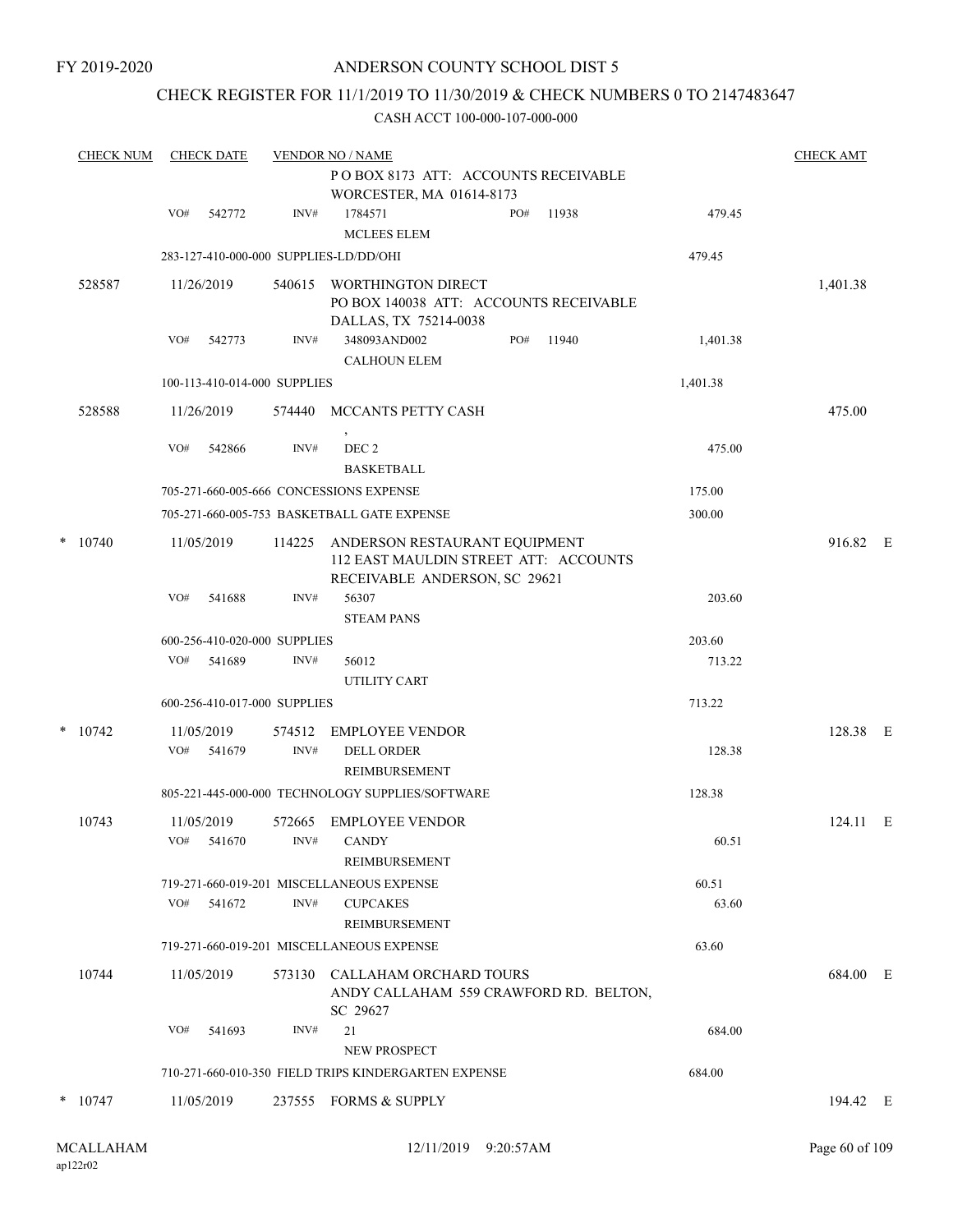### CHECK REGISTER FOR 11/1/2019 TO 11/30/2019 & CHECK NUMBERS 0 TO 2147483647

| <b>CHECK NUM</b> |     | <b>CHECK DATE</b>            |        | <b>VENDOR NO / NAME</b>                                                                          |           | <b>CHECK AMT</b> |  |
|------------------|-----|------------------------------|--------|--------------------------------------------------------------------------------------------------|-----------|------------------|--|
|                  |     |                              |        | POBOX 563953 ATT: ACCOUNTS RECEIVABLE<br>CHARLOTTE, NC 28256                                     |           |                  |  |
|                  | VO# | 541706                       | INV#   | 5212548<br>CONCORD                                                                               | 194.42    |                  |  |
|                  |     |                              |        | 709-271-660-009-201 MISCELLANEOUS EXPENSE                                                        | 194.42    |                  |  |
| $*$ 10749        |     | 11/05/2019                   |        | 575614 EMPLOYEE VENDOR                                                                           |           | 250.75 E         |  |
|                  | VO# | 541681                       | INV#   | <b>SOFTWARE</b>                                                                                  | 250.75    |                  |  |
|                  |     |                              |        | <b>REIMBURSEMENT</b>                                                                             |           |                  |  |
|                  |     | 131-233-410-031-000 SUPPLIES |        |                                                                                                  | 250.75    |                  |  |
| 10750            |     | 11/05/2019                   | 570057 | HERITAGE FOOD SERVICE GROUP<br>P.O. BOX 71595 ATT: ACCOUNTS RECEIVABLE<br>CHICAGO, IL 60694-1595 |           | 397.74 E         |  |
|                  | VO# | 541708                       | INV#   | 6147917                                                                                          | 68.38     |                  |  |
|                  |     |                              |        | <b>SUPPLIES</b>                                                                                  |           |                  |  |
|                  |     |                              |        | 600-256-323-007-000 REPAIRS TO EQUIPMENT                                                         | 68.38     |                  |  |
|                  |     | VO# 541709                   | INV#   | 6167611<br><b>SUPPLIES</b>                                                                       | 176.91    |                  |  |
|                  |     |                              |        | 600-256-323-021-000 REPAIRS TO EQUIPMENT                                                         | 176.91    |                  |  |
|                  |     | VO# 541710                   | INV#   | 6206976<br><b>SUPPLIES</b>                                                                       | 96.13     |                  |  |
|                  |     |                              |        | 600-256-323-019-000 REPAIRS TO EQUIPMENT                                                         | 96.13     |                  |  |
|                  | VO# | 541711                       | INV#   | 6186941<br><b>SUPPLIES</b>                                                                       | 168.16    |                  |  |
|                  |     |                              |        | 600-256-323-019-000 REPAIRS TO EQUIPMENT                                                         | 168.16    |                  |  |
|                  |     | VO# 541712                   | INV#   | 6185128<br><b>SUPPLIES</b>                                                                       | 33.02     |                  |  |
|                  |     |                              |        | 600-256-323-019-000 REPAIRS TO EQUIPMENT                                                         | 33.02     |                  |  |
|                  | VO# | 541713                       | INV#   | 6174441 CM<br><b>CREDIT</b>                                                                      | $-144.86$ |                  |  |
|                  |     |                              |        | 600-256-323-014-000 REPAIRS TO EQUIPMENT                                                         | $-144.86$ |                  |  |
| 10751            |     | 11/05/2019                   | 573279 | HERSHEY CREAMERY COMPANY<br>710 CORPORATE CIRCLE SALISBURY, NC 28145                             |           | 384.36 E         |  |
|                  | VO# | 541714                       | INV#   | 14773473<br>WHITEHALL ELEM                                                                       | 158.14    |                  |  |
|                  |     |                              |        | 719-271-660-019-391 ICE CREAM SALES EXPENSE                                                      | 158.14    |                  |  |
|                  | VO# | 541715                       | INV#   | 14773519<br>NEVITT FOREST                                                                        | 226.22    |                  |  |
|                  |     |                              |        | 712-271-660-012-391 ICE CREAM SALES EXPENSE                                                      | 226.22    |                  |  |
| 10752            |     | 11/05/2019                   | 576051 | <b>EMPLOYEE VENDOR</b>                                                                           |           | 165.19 E         |  |
|                  | VO# | 541656                       | INV#   | <b>OCT 2019</b>                                                                                  | 109.27    |                  |  |
|                  |     |                              |        | <b>MILEAGE</b>                                                                                   |           |                  |  |
|                  |     |                              |        | 203-223-332-000-000 IN-DISTRICT TRAVEL- ADMIN                                                    | 109.27    |                  |  |
|                  | VO# | 541668                       | INV#   | WALMART                                                                                          | 55.92     |                  |  |
|                  |     |                              |        | REIMBURSEMENT                                                                                    |           |                  |  |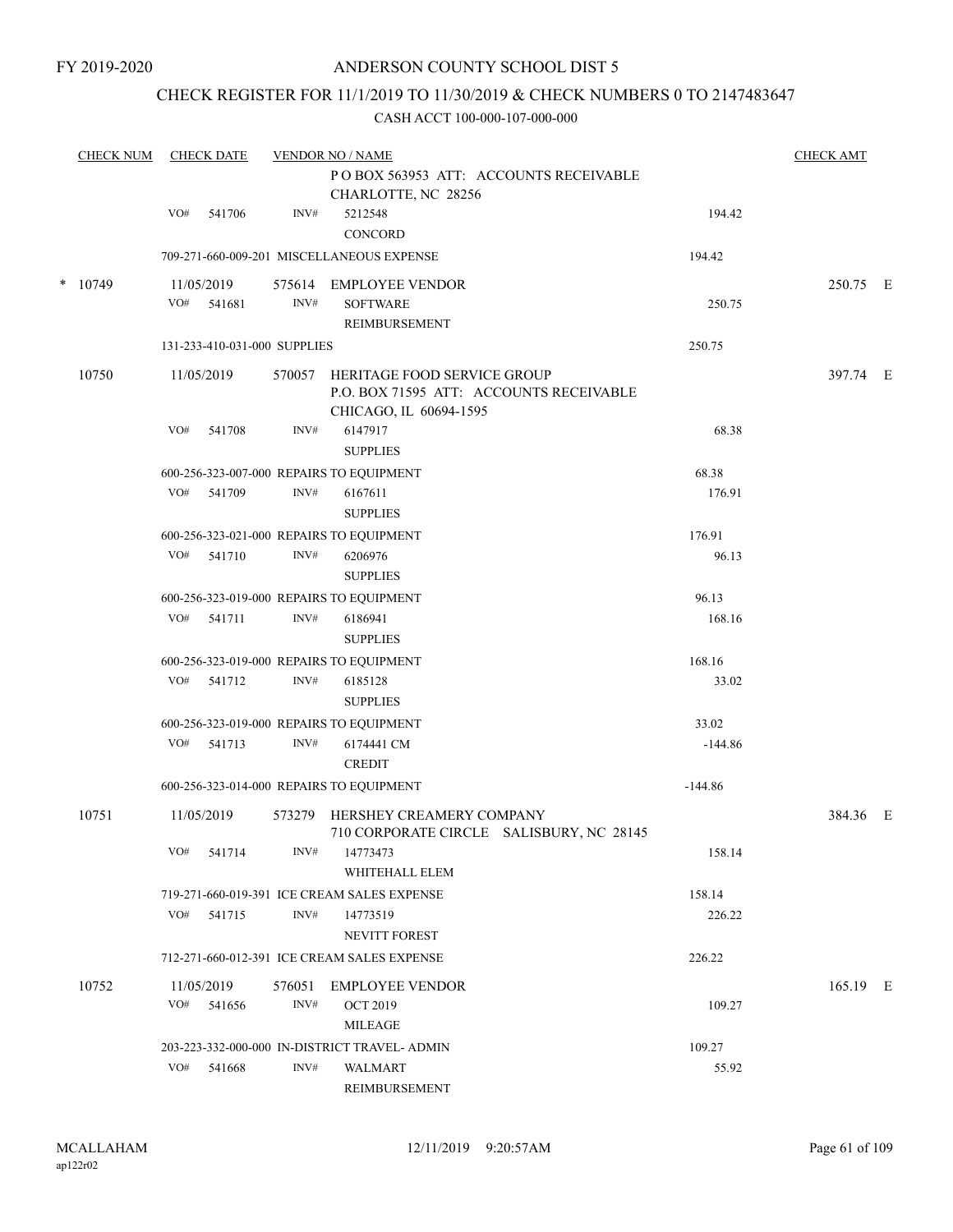### CHECK REGISTER FOR 11/1/2019 TO 11/30/2019 & CHECK NUMBERS 0 TO 2147483647

|        | <b>CHECK NUM</b> |     | <b>CHECK DATE</b><br>883-223-410-000-000 SUPPLIES |        | <b>VENDOR NO / NAME</b>                                                                          | 55.92    | <b>CHECK AMT</b> |  |
|--------|------------------|-----|---------------------------------------------------|--------|--------------------------------------------------------------------------------------------------|----------|------------------|--|
|        |                  |     |                                                   |        |                                                                                                  |          |                  |  |
|        | $* 10754$        | VO# | 11/05/2019<br>541664                              | INV#   | 572225 EMPLOYEE VENDOR<br><b>OCT 2019</b><br><b>MILEAGE</b>                                      | 163.56   | 163.56 E         |  |
|        |                  |     |                                                   |        | 100-266-332-000-000 IN-DISTRICT TRAVEL                                                           | 163.56   |                  |  |
|        | $*$ 10756        |     | 11/05/2019                                        |        | 300176 JOSTENS INC<br>21336 NETWORK PLACE ATT: ACCOUNTS<br>RECEIVABLE CHICAGO, IL 60673          |          | 3,386.35 E       |  |
|        |                  | VO# | 541717                                            | INV#   | JOB 43661<br><b>GLENVIEW MS</b>                                                                  | 3,386.35 |                  |  |
|        |                  |     |                                                   |        | 720-271-660-020-552 YEARBOOK EXPENSE                                                             | 3,386.35 |                  |  |
| $\ast$ | 10762            |     | 11/05/2019<br>VO# 541678                          | INV#   | 571837 EMPLOYEE VENDOR<br><b>REGISTRATION</b><br>REIMBURSEMENT                                   | 110.00   | 110.00 E         |  |
|        |                  |     | 100-113-410-017-000 SUPPLIES                      |        |                                                                                                  | 110.00   |                  |  |
|        | 10763            |     | 11/05/2019                                        | 349701 | MED CENTRAL HEALTH RESOURCES<br>3424 CLEMSON BLVD ATT: ACCOUNTS<br>RECEIVABLE ANDERSON, SC 29621 |          | 215.00 E         |  |
|        |                  | VO# | 541720                                            | INV#   | 49671<br><b>SMITH</b>                                                                            | 65.00    |                  |  |
|        |                  |     |                                                   |        | 100-255-323-000-000 CONTRACTED SERVICES                                                          | 65.00    |                  |  |
|        |                  | VO# | 541721                                            | INV#   | 55874<br><b>GRATE</b>                                                                            | 45.00    |                  |  |
|        |                  |     |                                                   |        | 100-255-323-000-000 CONTRACTED SERVICES                                                          | 45.00    |                  |  |
|        |                  | VO# | 541722                                            | INV#   | 55874<br><b>GRATE</b>                                                                            | 20.00    |                  |  |
|        |                  |     |                                                   |        | 100-255-323-000-000 CONTRACTED SERVICES                                                          | 20.00    |                  |  |
|        |                  | VO# | 541723                                            | INV#   | 20640<br><b>SLOAN</b>                                                                            | 85.00    |                  |  |
|        |                  |     |                                                   |        | 100-255-323-000-000 CONTRACTED SERVICES                                                          | 85.00    |                  |  |
|        | $*$ 10765        |     | 11/05/2019                                        | 389900 | <b>OFFICE DEPOT</b><br>POBOX 1413 CHARLOTTE, NC 28201-1413                                       |          | 673.29 E         |  |
|        |                  |     | VO# 541725                                        | INV#   | 391128218001<br><b>SUPPLIES</b>                                                                  | 296.08   |                  |  |
|        |                  |     | 600-256-410-000-000 SUPPLIES                      |        |                                                                                                  | 296.08   |                  |  |
|        |                  |     | VO# 541726                                        | INV#   | 390807895001<br><b>SUPPLIES</b>                                                                  | 71.83    |                  |  |
|        |                  |     | 100-233-410-007-000 SUPPLIES                      |        |                                                                                                  | 71.83    |                  |  |
|        |                  |     | VO# 541727                                        | INV#   | 390910587001<br><b>SUPPLIES</b>                                                                  | 10.58    |                  |  |
|        |                  |     | 100-233-410-007-000 SUPPLIES                      |        |                                                                                                  | 10.58    |                  |  |
|        |                  |     | VO# 541728                                        | INV#   | 390910115001<br><b>SUPPLIES</b>                                                                  | 63.77    |                  |  |
|        |                  |     | 100-233-410-007-000 SUPPLIES                      |        |                                                                                                  | 63.77    |                  |  |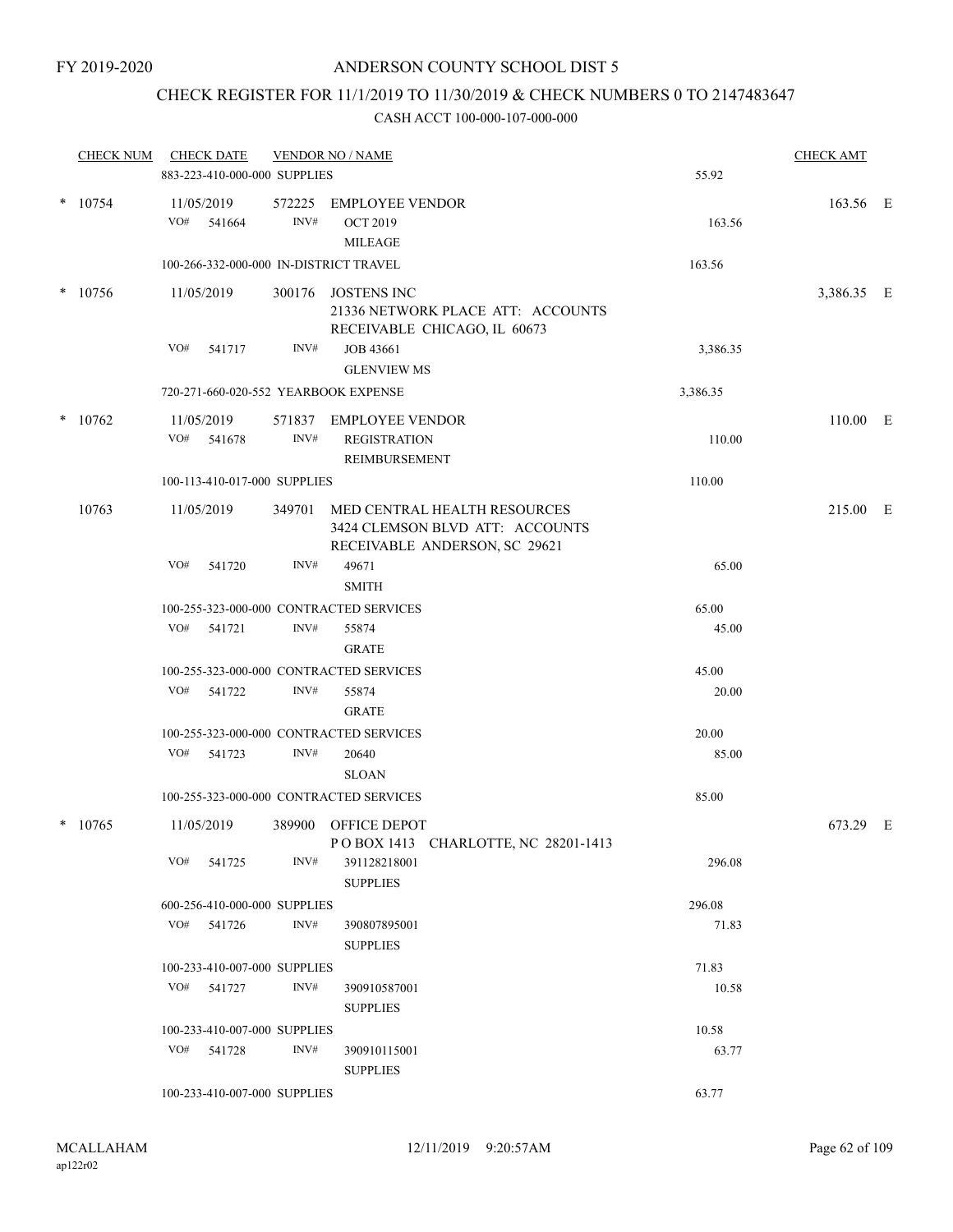### CHECK REGISTER FOR 11/1/2019 TO 11/30/2019 & CHECK NUMBERS 0 TO 2147483647

| <b>CHECK NUM</b> |     | <b>CHECK DATE</b> |                                    | <b>VENDOR NO / NAME</b>                                                                                                                |     |       |                                | <b>CHECK AMT</b> |  |
|------------------|-----|-------------------|------------------------------------|----------------------------------------------------------------------------------------------------------------------------------------|-----|-------|--------------------------------|------------------|--|
|                  | VO# | 541729            | INV#                               | 391485036001                                                                                                                           |     |       | 17.01                          |                  |  |
|                  |     |                   |                                    | <b>SUPPLIES</b>                                                                                                                        |     |       |                                |                  |  |
|                  |     |                   | 100-112-410-010-0RE RELATED ARTS   |                                                                                                                                        |     |       | 17.01                          |                  |  |
|                  | VO# | 541730            | INV#                               | 391484856001<br><b>SUPPLIES</b>                                                                                                        |     |       | 147.36                         |                  |  |
|                  |     |                   | 100-112-410-010-0RE RELATED ARTS   |                                                                                                                                        |     |       | 147.36                         |                  |  |
|                  | VO# | 541731            | INV#                               | 390500708001<br><b>SUPPLIES</b>                                                                                                        |     |       | 66.66                          |                  |  |
|                  |     |                   | 100-113-410-005-000 SUPPLIES       |                                                                                                                                        |     |       | 66.66                          |                  |  |
| 10766            |     | 11/05/2019        | 570443                             | PROJECT LEAD THE WAY<br>3939 PRIORITY WAY SOUTH DRIVE SUITE 400<br>INDIANAPOLIS, IN 46240                                              |     |       |                                | 290.00 E         |  |
|                  | VO# | 541736            | INV#                               | 211042<br><b>EDVOTEK</b>                                                                                                               | PO# | 11734 | 290.00                         |                  |  |
|                  |     |                   | 131-115-410-031-000 SUPPLIES       |                                                                                                                                        |     |       | 290.00                         |                  |  |
| 10767            |     | 11/05/2019        |                                    | 462725 SCHOLASTIC BOOK CLUBS, INC<br>POBOX 3745 ATT: ACCOUNTS RECEIVABLE<br>JEFFERSON CITY, MO 65102-3720                              |     |       |                                | 1,554.18 E       |  |
|                  | VO# | 541751            | INV#                               | ORD 74686287<br>CUST #1987780457                                                                                                       | PO# | 11498 | 1,554.18                       |                  |  |
|                  |     |                   |                                    | 201-112-410-011-000 SUPPLIES AND MATERIALS                                                                                             |     |       | 1,554.18                       |                  |  |
| 10768            |     | 11/05/2019        | 463005                             | <b>SCHOLASTIC TEACHERS STORE</b><br>PO BOX 3720 ATT: ACCOUNTS RECEIVABLE<br>JEFFERSON CITY, MO 65102-3720                              |     |       |                                | 9,946.95 E       |  |
|                  | VO# | 541750            | INV#                               | 20060342,6749<br><b>SUPPLIES</b>                                                                                                       | PO# | 11627 | 9,946.95                       |                  |  |
|                  |     |                   |                                    | 201-112-410-007-000 SUPPLIES AND MATERIALS<br>201-112-410-007-000 SUPPLIES AND MATERIALS<br>201-112-410-007-000 SUPPLIES AND MATERIALS |     |       | 5,053.50<br>400.95<br>4,492.50 |                  |  |
| 10769            |     | 11/05/2019        | 570099                             | SCHOOL SPECIALTY, INC.<br>32656 COLLECTION CENTER DR. ATT:<br>ACCOUNTS RECEIVABLE CHICAGO, IL 60693-0656                               |     |       |                                | 440.87 E         |  |
|                  |     | VO# 541752        |                                    | INV# 208124121595<br><b>SUPPLIES</b>                                                                                                   |     |       | 56.76                          |                  |  |
|                  |     |                   | 709-271-660-009-228 ART EXPENSE    |                                                                                                                                        |     |       | 56.76                          |                  |  |
|                  |     | VO# 541753        | INV#                               | 208124127041<br><b>SUPPLIES</b>                                                                                                        |     |       | 384.11                         |                  |  |
|                  |     |                   | 100-112-410-013-000 SUPPLIES       |                                                                                                                                        |     |       | 384.11                         |                  |  |
| $*$ 10772        |     | 11/05/2019        | 570059                             | <b>SHARP BUSINESS SYSTEMS</b><br>DEPT 1216 PO BOX 121216 DALLAS, TX<br>75312-1216                                                      |     |       |                                | 757.86 E         |  |
|                  | VO# | 541754            | INV#                               | 9002336298<br><b>COPIES</b>                                                                                                            |     |       | 36.44                          |                  |  |
|                  |     |                   | 709-271-660-009-362 COPIER EXPENSE |                                                                                                                                        |     |       | 36.44                          |                  |  |
|                  |     | VO# 541755        | INV#                               | 9002340697                                                                                                                             |     |       | 97.69                          |                  |  |
|                  |     |                   |                                    |                                                                                                                                        |     |       |                                |                  |  |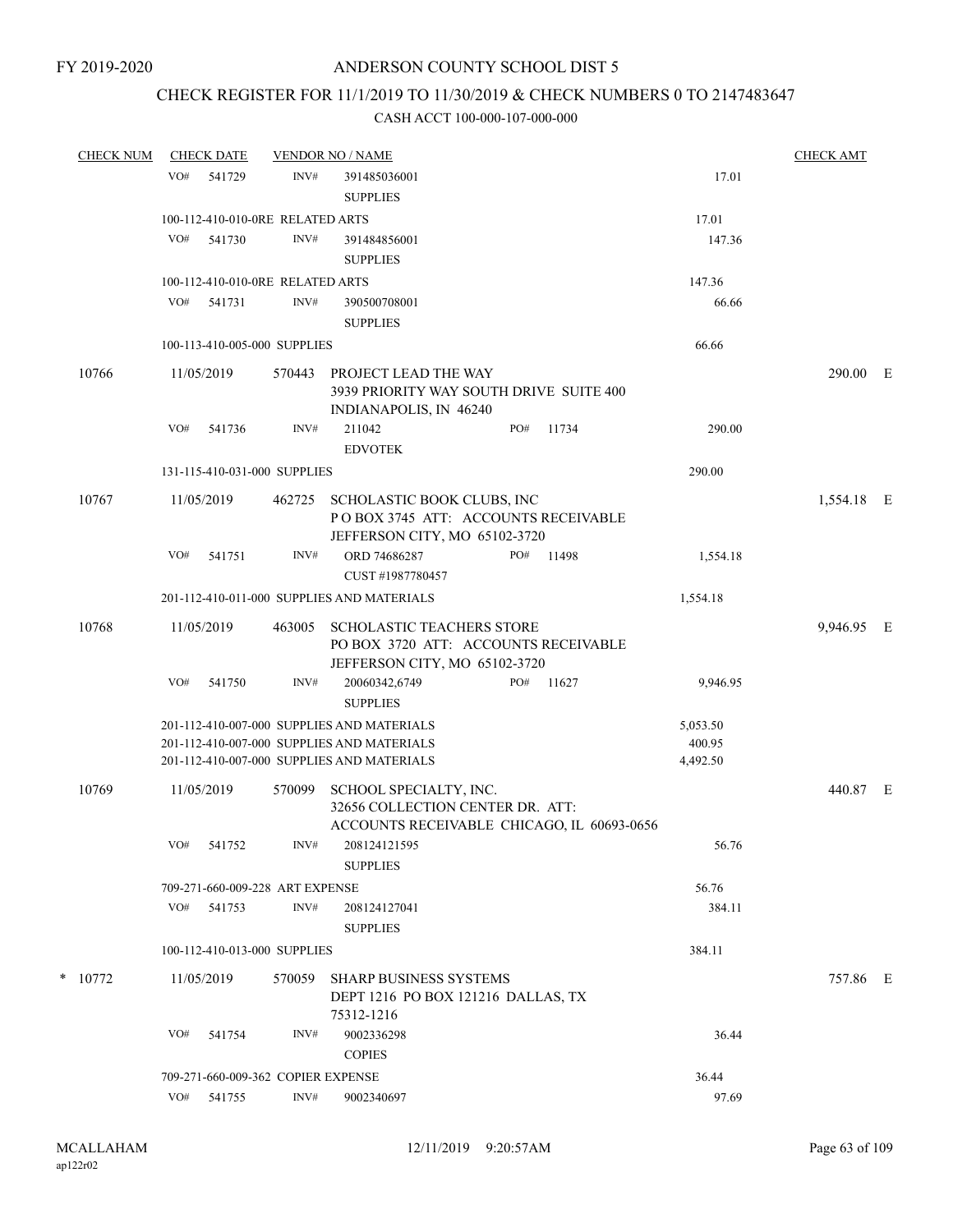FY 2019-2020

### ANDERSON COUNTY SCHOOL DIST 5

# CHECK REGISTER FOR 11/1/2019 TO 11/30/2019 & CHECK NUMBERS 0 TO 2147483647

| <b>CHECK NUM</b> | <b>CHECK DATE</b>                                                      |                | <b>VENDOR NO / NAME</b>                                                                             |     |           |                      | <b>CHECK AMT</b> |  |
|------------------|------------------------------------------------------------------------|----------------|-----------------------------------------------------------------------------------------------------|-----|-----------|----------------------|------------------|--|
|                  |                                                                        |                | <b>COPIES</b>                                                                                       |     |           |                      |                  |  |
|                  | 721-190-660-021-562 COPIERS EXPENSE                                    |                |                                                                                                     |     |           | 97.69                |                  |  |
|                  | VO#<br>541756                                                          | INV#           | 9002339840<br><b>COPIES</b>                                                                         |     |           | 128.77               |                  |  |
|                  | 100-255-323-000-000 CONTRACTED SERVICES                                |                |                                                                                                     |     |           | 128.77               |                  |  |
|                  | VO# 541757                                                             | INV#           | 9002325454<br><b>COPIES</b>                                                                         |     |           | 36.32                |                  |  |
|                  | 131-115-410-031-000 SUPPLIES                                           |                |                                                                                                     |     |           | 36.32                |                  |  |
|                  | VO#<br>541758                                                          | INV#           | 9002323019<br><b>COPIES</b>                                                                         |     |           | 29.94                |                  |  |
|                  | 131-115-410-031-000 SUPPLIES                                           |                |                                                                                                     |     |           | 29.94                |                  |  |
|                  | VO#<br>541759                                                          | INV#           | 9002325460<br><b>COPIES</b>                                                                         |     |           | 8.68                 |                  |  |
|                  | 131-115-410-031-000 SUPPLIES                                           |                |                                                                                                     |     |           | 8.68                 |                  |  |
|                  | VO# 541760                                                             | INV#           | 9002323020<br><b>COPIES</b>                                                                         |     |           | 332.38               |                  |  |
|                  | 131-115-410-031-000 SUPPLIES                                           |                |                                                                                                     |     |           | 332.38               |                  |  |
|                  | VO#<br>541761                                                          | INV#           | 9002339916<br><b>COPIES</b>                                                                         |     |           | 87.64                |                  |  |
|                  | 100-113-410-005-000 SUPPLIES                                           |                |                                                                                                     |     |           | 87.64                |                  |  |
| 10773            | 11/05/2019                                                             |                | 569256 SNAP-ON INDUSTRIAL<br>21755 NETWORK PLACE ATT: ACCOUNTS<br>RECEIVABLE CHICAGO, IL 60673-1217 |     |           |                      | 11,091.12 E      |  |
|                  | VO#<br>541762                                                          | INV#           | 41617870,44737<br><b>AUTO TOOL SYSTEM</b>                                                           |     | PO# 10554 | 11,091.12            |                  |  |
|                  | 515-253-520-031-CAR CAREER CENTER<br>515-253-520-031-CAR CAREER CENTER |                |                                                                                                     |     |           | 2,825.23<br>8,265.89 |                  |  |
| $*$ 10775        | 11/05/2019                                                             | 568718         | THE READING WAREHOUSE<br>POBOX 41328 ATT: ACCOUNTS RECEIVABLE<br>NORTH CHARLESTON, SC 29423         |     |           |                      | 897.99 E         |  |
|                  | VO#<br>541764                                                          | INV#           | 196761<br><b>ROBERT ANDERSON</b>                                                                    | PO# | 11575     | 352.12               |                  |  |
|                  |                                                                        |                | 201-113-410-006-000 SUPPLIES AND MATERIALS                                                          |     |           | 2.64                 |                  |  |
|                  | 238-113-410-006-000 SUPPLIES/BOOKS                                     |                |                                                                                                     |     |           | 349.48               |                  |  |
|                  | VO# 541765                                                             | INV#           | 197712<br>WHITEHALL ELEM                                                                            | PO# | 11837     | 545.87               |                  |  |
|                  | 201-112-410-019-000 SUPPLIES                                           |                |                                                                                                     |     |           | 545.87               |                  |  |
| $*$ 10777        | 11/05/2019<br>VO#<br>541675                                            | 574801<br>INV# | <b>EMPLOYEE VENDOR</b><br><b>FLAGS</b><br>REIMBURSEMENT                                             |     |           | 105.82               | 105.82 E         |  |
|                  | 707-190-660-007-335 CHORUS CLUB EXPENSE                                |                |                                                                                                     |     |           | 105.82               |                  |  |
| 10778            | 11/05/2019<br>VO#<br>541654                                            | 536030<br>INV# | <b>EMPLOYEE VENDOR</b><br>OCT 20-22<br><b>COLUMBIA</b>                                              |     |           | 610.78               | 610.78 E         |  |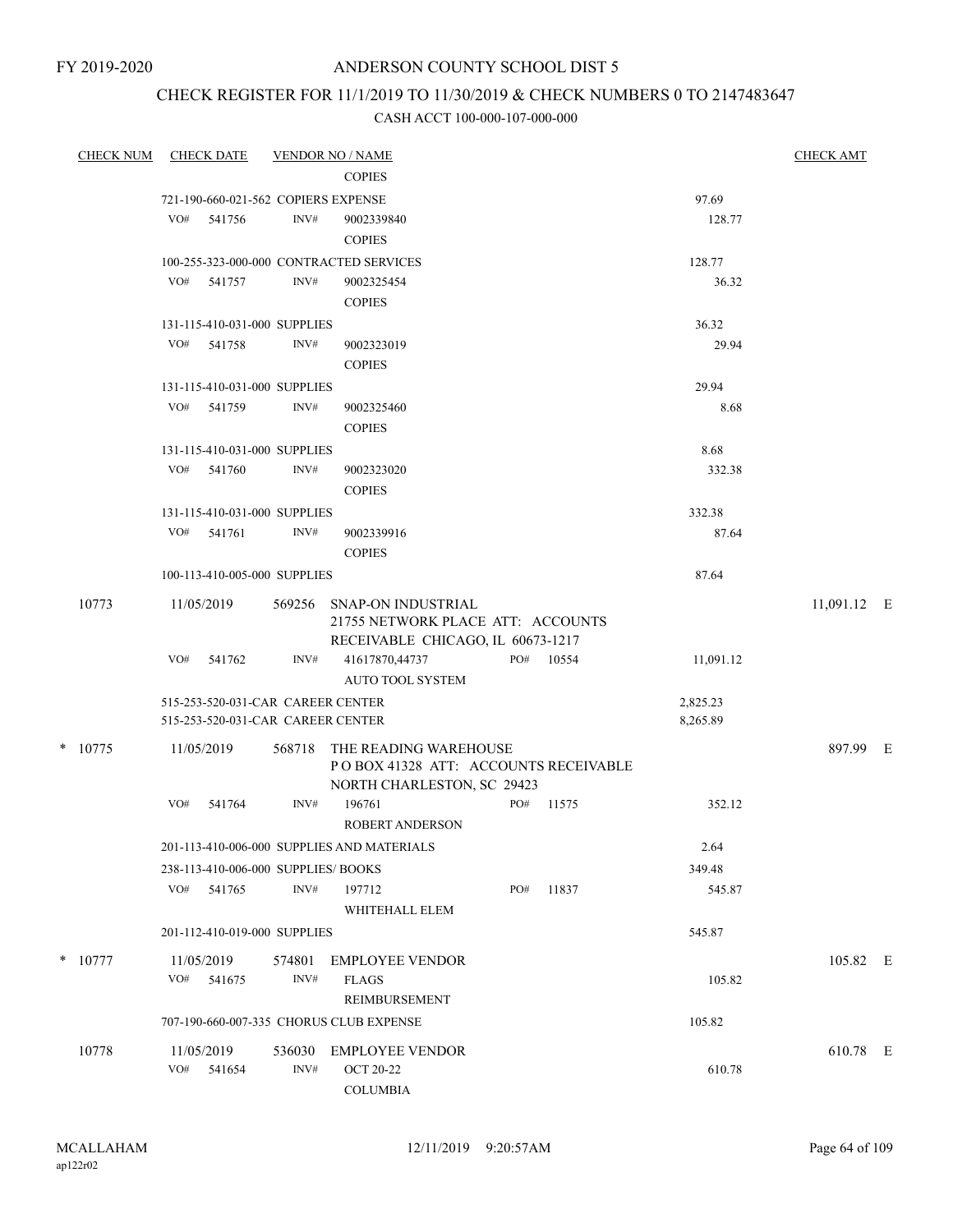### CHECK REGISTER FOR 11/1/2019 TO 11/30/2019 & CHECK NUMBERS 0 TO 2147483647

|       | <b>CHECK NUM</b> | <b>CHECK DATE</b><br>201-188-333-000-000 TRIPS- PAT |                | <b>VENDOR NO / NAME</b>                                                                             | 610.78 | <b>CHECK AMT</b> |  |  |
|-------|------------------|-----------------------------------------------------|----------------|-----------------------------------------------------------------------------------------------------|--------|------------------|--|--|
| 10779 |                  | 11/07/2019                                          | 111125         | ANDERSON AWARDS<br>716 WHITEHALL ROAD ATT: ACCOUNTS<br>RECEIVABLE ANDERSON, SC 29625                |        | 410.88 E         |  |  |
|       |                  | VO#<br>541830                                       | INV#           | <b>BADGES</b><br><b>OPERATIONS</b>                                                                  | 398.04 |                  |  |  |
|       |                  | 100-266-410-000-000 SUPPLIES                        |                |                                                                                                     | 398.04 |                  |  |  |
|       |                  | VO# 541831                                          | INV#           | <b>BADGES</b><br><b>CULINARY</b>                                                                    | 12.84  |                  |  |  |
|       |                  | 600-256-410-000-000 SUPPLIES                        |                |                                                                                                     | 12.84  |                  |  |  |
|       | $*$ 10781        | 11/07/2019<br>VO#<br>541871                         | 575584<br>INV# | EMPLOYEE VENDOR<br><b>SC ED TECH</b><br>REIMBURSEMENT                                               | 130.00 | 130.00 E         |  |  |
|       |                  |                                                     |                | 207-224-333-031-004 TRIPS AND CONFERENCES                                                           | 130.00 |                  |  |  |
|       | $*$ 10783        | 11/07/2019                                          | 126675         | ATTAWAY INC<br>POBOX 302 ATT: ACCOUNTS RECEIVABLE<br>ANDERSON, SC 29622                             |        | 146.38 E         |  |  |
|       |                  | VO#<br>541834                                       | INV#           | 223291<br><b>HOMELAND PARK</b>                                                                      | 146.38 |                  |  |  |
|       |                  | 100-233-410-011-000 SUPPLIES                        |                |                                                                                                     | 146.38 |                  |  |  |
|       | $*$ 10785        | 11/07/2019                                          | 143760         | EMPLOYEE VENDOR                                                                                     |        | 217.13 E         |  |  |
|       |                  | VO#<br>541798                                       | INV#           | <b>STAFF LUNCH</b><br>REIMBURSEMENT                                                                 | 156.14 |                  |  |  |
|       |                  |                                                     |                | 711-271-660-011-222 BUSINESS PARTNERSHIP EXPENSE                                                    | 156.14 |                  |  |  |
|       |                  | VO#<br>541799                                       | INV#           | PIZZA PARTY<br>REIMBURSEMENT                                                                        | 60.99  |                  |  |  |
|       |                  |                                                     |                | 711-271-660-011-222 BUSINESS PARTNERSHIP EXPENSE                                                    | 60.99  |                  |  |  |
|       | 10786            | 11/07/2019<br>VO# 541805                            | 572665<br>INV# | <b>EMPLOYEE VENDOR</b><br><b>SCCTM</b>                                                              | 305.00 | 305.00 E         |  |  |
|       |                  |                                                     |                | <b>REIMBURSEMENT</b>                                                                                |        |                  |  |  |
|       |                  | 201-188-410-019-000 SUPPLIES- PARENTING             |                |                                                                                                     | 79.00  |                  |  |  |
|       |                  |                                                     |                | 201-224-333-019-000 TRIPS AND CONFERENCES                                                           | 226.00 |                  |  |  |
|       | 10787            | 11/07/2019<br>VO#<br>541783                         | 564954<br>INV# | <b>EMPLOYEE VENDOR</b><br><b>NOV 2-5</b>                                                            | 413.52 | 413.52 E         |  |  |
|       |                  |                                                     |                | <b>WASHINGTON DC</b>                                                                                |        |                  |  |  |
|       |                  |                                                     |                | 201-223-333-000-000 TRIPS- ADMIN/HOMELESS LIAISON                                                   | 413.52 |                  |  |  |
|       | 10788            | 11/07/2019                                          | 202600         | <b>DILLARD'S SPORTS CENTER</b><br>708 WHITEHALL ROAD ATT: ACCOUNTS<br>RECEIVABLE ANDERSON, SC 29625 |        | 295.25 E         |  |  |
|       |                  | VO#<br>541814                                       | INV#           | 104634<br><b>PAINT</b>                                                                              | 139.07 |                  |  |  |
|       |                  |                                                     |                | 100-254-410-000-001 MAINT. SUPPLIES-STRUCTURES                                                      | 139.07 |                  |  |  |
|       |                  | VO# 541815                                          | INV#           | 104649                                                                                              | 110.18 |                  |  |  |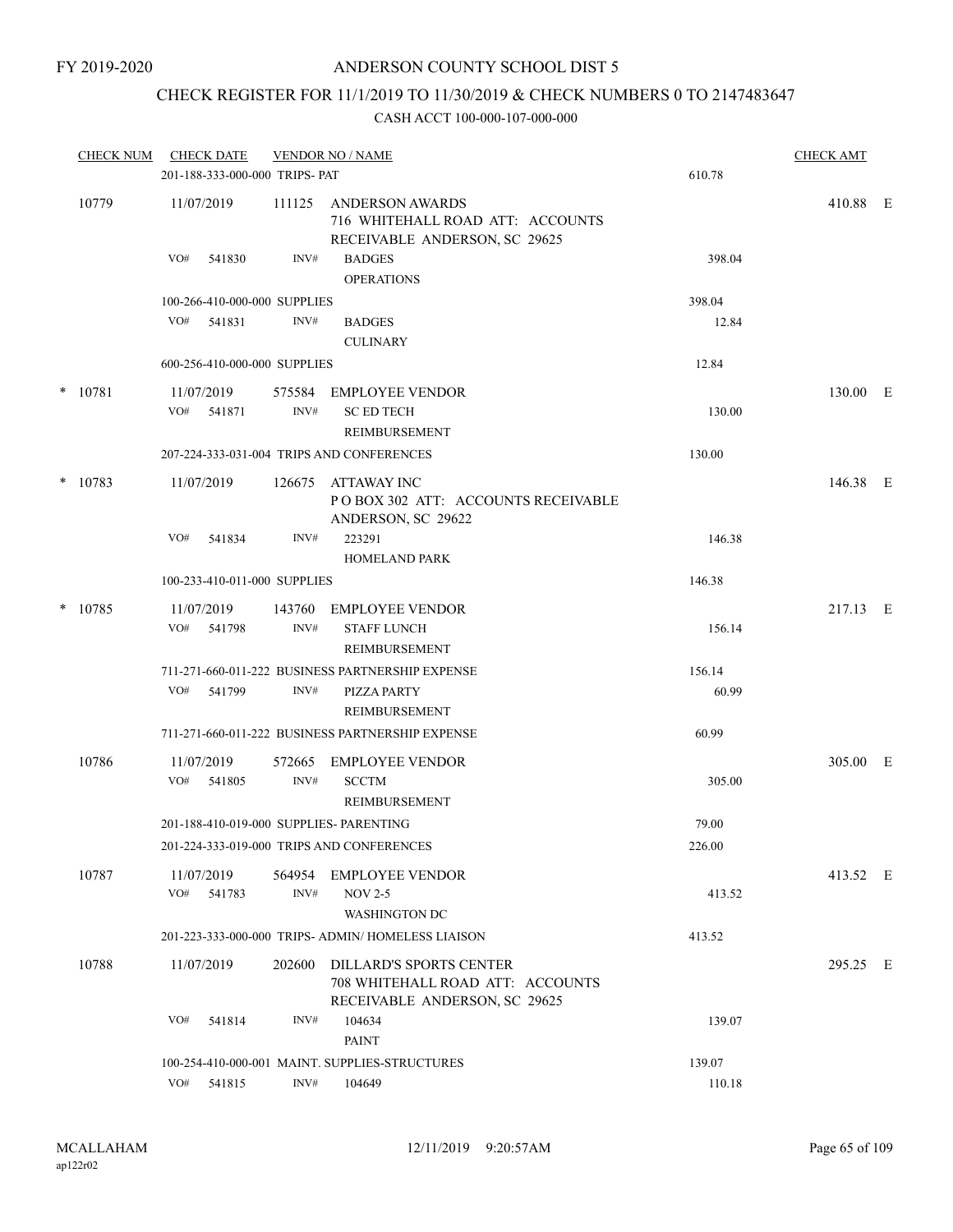### CHECK REGISTER FOR 11/1/2019 TO 11/30/2019 & CHECK NUMBERS 0 TO 2147483647

|   | <b>CHECK NUM</b> | <b>CHECK DATE</b>                      |        | <b>VENDOR NO / NAME</b>                                                                                           |     |       |           | <b>CHECK AMT</b> |  |
|---|------------------|----------------------------------------|--------|-------------------------------------------------------------------------------------------------------------------|-----|-------|-----------|------------------|--|
|   |                  |                                        |        | <b>SUPPLIES</b>                                                                                                   |     |       |           |                  |  |
|   |                  |                                        |        | 100-254-410-000-001 MAINT. SUPPLIES-STRUCTURES                                                                    |     |       | 46.00     |                  |  |
|   |                  |                                        |        | 100-254-410-013-001 SUPPLIES - MAINTENANCE                                                                        |     |       | 64.18     |                  |  |
|   |                  | VO#<br>541816                          | INV#   | 104726                                                                                                            |     |       | 46.00     |                  |  |
|   |                  |                                        |        | <b>PAINT</b>                                                                                                      |     |       |           |                  |  |
|   |                  |                                        |        | 100-254-410-009-001 SUPPLIES - MAINTENANCE                                                                        |     |       | 46.00     |                  |  |
|   | 10789            | 11/07/2019                             | 566171 | EMPLOYMENT SCREENING, INC<br>POBOX 410442 ATT: ACCOUNTS RECEIVABLE<br>CHARLOTTE, NC 28241                         |     |       |           | 301.00 E         |  |
|   |                  | VO#<br>541841                          | INV#   | ANDER5110419                                                                                                      |     |       | 301.00    |                  |  |
|   |                  |                                        |        | <b>OCTOBER SERVICE</b>                                                                                            |     |       |           |                  |  |
|   |                  | 100-264-312-000-000 PURCHASED SERVICES |        |                                                                                                                   |     |       | 301.00    |                  |  |
| * | 10791            | 11/07/2019                             | 232425 | EMPLOYEE VENDOR                                                                                                   |     |       |           | 140.36 E         |  |
|   |                  | VO#<br>541775                          | INV#   | OCT <sub>8</sub>                                                                                                  |     |       | 140.36    |                  |  |
|   |                  |                                        |        | <b>COLUMBIA</b>                                                                                                   |     |       |           |                  |  |
|   |                  |                                        |        | 100-221-333-017-000 TRIPS AND CONFERENCES                                                                         |     |       | 140.36    |                  |  |
|   | 10792            | 11/07/2019                             | 569871 | FOLLETT SCHOOL SOLUTIONS, INC<br>91826 COLLECTION CENTER DRIVE ATT:<br>ACCOUNTS RECEIVABLE CHICAGO, IL 60693-0918 |     |       |           | 551.30 E         |  |
|   |                  | VO#<br>541842                          | INV#   | 538572F<br>WHITEHALL                                                                                              | PO# | 11492 | 551.30    |                  |  |
|   |                  | 100-222-410-019-000 SUPPLIES           |        |                                                                                                                   |     |       | 551.30    |                  |  |
|   | 10793            | 11/07/2019                             | 237555 | FORMS & SUPPLY<br>POBOX 563953 ATT: ACCOUNTS RECEIVABLE<br>CHARLOTTE, NC 28256                                    |     |       |           | 12,221.86 E      |  |
|   |                  | VO#<br>541843                          | INV#   | 5170756<br><b>SOUTHWOOD</b>                                                                                       | PO# | 11590 | 12,221.86 |                  |  |
|   |                  |                                        |        | 505-253-520-021-ART SOUTHWOOD AUDITORIUM                                                                          |     |       | 12,221.86 |                  |  |
|   | 10794            | 11/07/2019                             | 251600 | <b>GOPHER SPORT</b><br>POBOX 1450 NW5634 ATT: ACCOUNTS<br>RECEIVABLE MINNEAPOLIS, MN 55485-5634                   |     |       |           | 1,400.31 E       |  |
|   |                  | VO#<br>541844                          | INV#   | 9645221<br><b>WESTSIDE</b>                                                                                        |     |       | 1,400.31  |                  |  |
|   |                  | 100-114-410-003-OPE PE SUPPLIES        |        |                                                                                                                   |     |       | 1,000.00  |                  |  |
|   |                  |                                        |        | 100-114-410-003-VEN SUPPLY-ADDT'L FOR LOST VENDING                                                                |     |       | 400.31    |                  |  |
|   | 10795            | 11/07/2019                             |        | 573954 EMPLOYEE VENDOR                                                                                            |     |       |           | 123.71 E         |  |
|   |                  | VO# 541791                             | INV#   | <b>OCT 2019</b><br><b>MILEAGE</b>                                                                                 |     |       | 123.71    |                  |  |
|   |                  |                                        |        | 203-223-332-000-000 IN-DISTRICT TRAVEL-ADMIN                                                                      |     |       | 123.71    |                  |  |
|   | 10796            | 11/07/2019                             | 570057 | HERITAGE FOOD SERVICE GROUP<br>P.O. BOX 71595 ATT: ACCOUNTS RECEIVABLE<br>CHICAGO, IL 60694-1595                  |     |       |           | 214.72 E         |  |
|   |                  | VO#<br>541813                          | INV#   | 0006220374<br><b>REPAIR PARTS</b>                                                                                 |     |       | 214.72    |                  |  |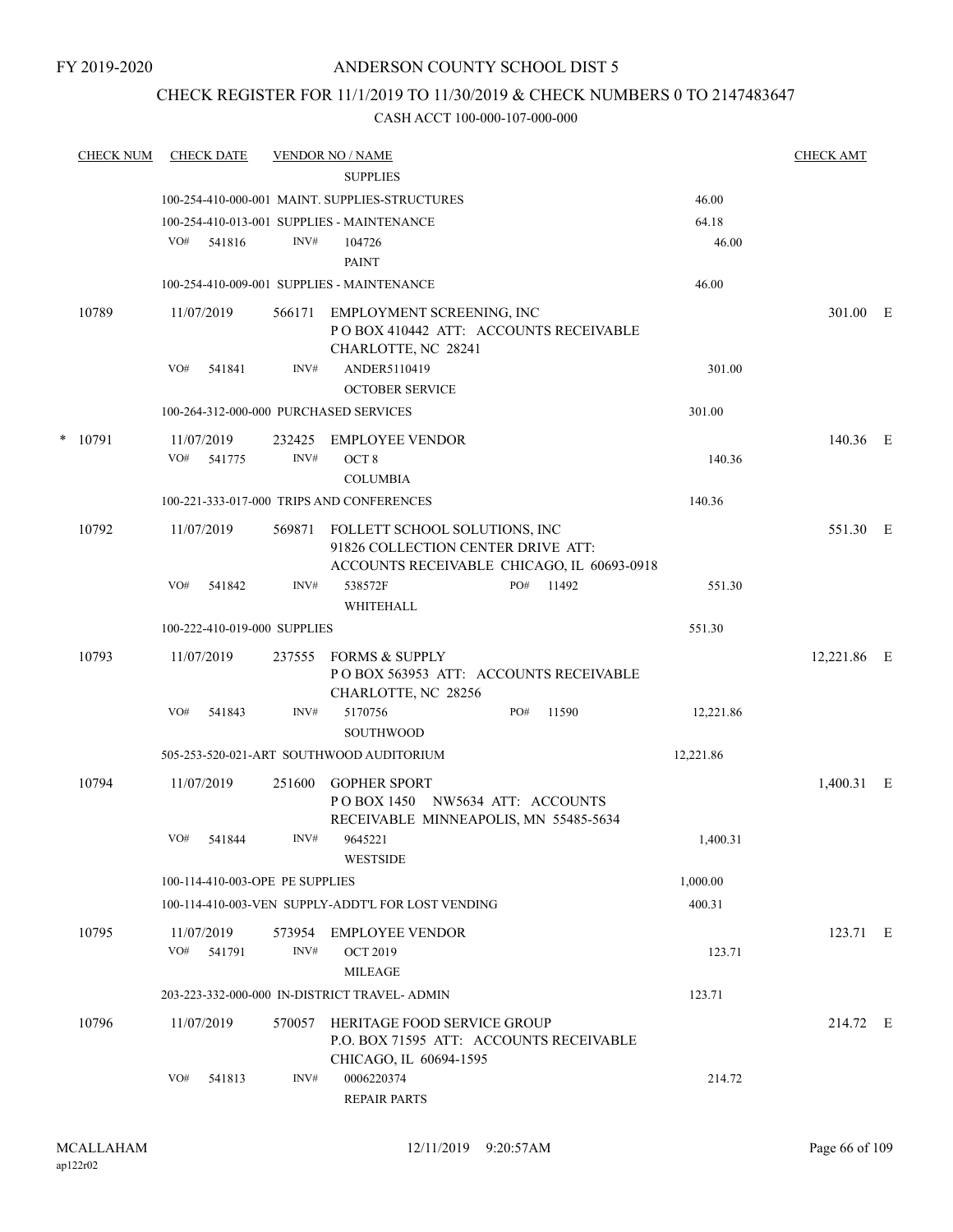### CHECK REGISTER FOR 11/1/2019 TO 11/30/2019 & CHECK NUMBERS 0 TO 2147483647

|        | <b>CHECK NUM</b> | <b>CHECK DATE</b>                      |                | <b>VENDOR NO / NAME</b>                                                                             |     |       |           | <b>CHECK AMT</b> |  |
|--------|------------------|----------------------------------------|----------------|-----------------------------------------------------------------------------------------------------|-----|-------|-----------|------------------|--|
|        |                  |                                        |                | 100-254-410-002-400 HVAC/ELECTRICAL/PLUMBING                                                        |     |       | 214.72    |                  |  |
| *      | 10799            | 11/07/2019<br>VO# 541785               | 573252<br>INV# | <b>EMPLOYEE VENDOR</b><br><b>OCT 27-31</b><br><b>NEW ORLEANS</b>                                    |     |       | 1,382.38  | 1,382.38 E       |  |
|        |                  |                                        |                | 880-224-333-000-000 TRIPS AND CONFERENCES                                                           |     |       | 1,382.38  |                  |  |
|        | 10800            | 11/07/2019<br>VO#<br>541776            | 574666<br>INV# | EMPLOYEE VENDOR<br>OCT <sub>30</sub><br><b>COLUMBIA</b>                                             |     |       | 116.46    | 116.46 E         |  |
|        |                  |                                        |                | 124-224-333-024-000 TRIPS AND CONFERENCES                                                           |     |       | 116.46    |                  |  |
|        | 10801            | 11/07/2019                             | 298850         | JOHNSON CONTROLS<br>POBOX 730068 ATT: ACCOUNTS RECEIVABLE<br>DALLAS, TX 75373                       |     |       |           | $16,102.25$ E    |  |
|        |                  | VO#<br>541845                          | INV#           | 1-90060537849<br>OCT-DEC 2019                                                                       | PO# | 11392 | 16,102.25 |                  |  |
|        |                  |                                        |                | 100-254-312-000-000 PURCHASED SERVICES-JCI                                                          |     |       | 16,102.25 |                  |  |
| $\ast$ | 10803            | 11/07/2019<br>VO# 541782               | 575453<br>INV# | <b>EMPLOYEE VENDOR</b><br>OCT <sub>11</sub><br><b>COLUMBIA</b>                                      |     |       | 146.16    | 146.16 E         |  |
|        |                  |                                        |                | 201-224-333-019-000 TRIPS AND CONFERENCES                                                           |     |       | 146.16    |                  |  |
| $\ast$ | 10805            | 11/07/2019<br>VO#<br>541788            | 574514<br>INV# | <b>EMPLOYEE VENDOR</b><br><b>OCT 2019</b><br><b>MILEAGE</b>                                         |     |       | 126.96    | 126.96 E         |  |
|        |                  | 100-266-332-000-000 IN-DISTRICT TRAVEL |                |                                                                                                     |     |       | 126.96    |                  |  |
| $\ast$ | 10808            | 11/07/2019<br>VO# 541870               | 574557<br>INV# | <b>EMPLOYEE VENDOR</b><br><b>OCT 18-21</b><br><b>NEW ORLEANS</b>                                    |     |       | 150.00    | 150.00 E         |  |
|        |                  |                                        |                | 821-221-333-000-000 TRIPS AND CONFERENCES                                                           |     |       | 150.00    |                  |  |
|        | 10809            | 11/07/2019<br>VO#<br>541872            | 575312<br>INV# | <b>EMPLOYEE VENDOR</b><br>OCT <sub>26</sub><br><b>COLUMBIA</b>                                      |     |       | 115.65    | 115.65 E         |  |
|        |                  |                                        |                | 207-224-333-031-004 TRIPS AND CONFERENCES                                                           |     |       | 115.65    |                  |  |
|        | $* 10812$        | 11/07/2019                             | 352100         | MEREDITH BATTERY SERVICE<br>1802 WEST WHITNER STREET ATT: ACCOUNTS<br>RECEIVABLE ANDERSON, SC 29624 |     |       |           | 151.75 E         |  |
|        |                  | VO#<br>541811                          | INV#           | 102248<br><b>BATTERY</b>                                                                            |     |       | 151.75    |                  |  |
|        |                  |                                        |                | 100-254-412-000-001 TRUCK SERVICE - MAINTENANCE                                                     |     |       | 151.75    |                  |  |
|        | 10813            | 11/07/2019<br>VO#<br>541777            | 573328<br>INV# | <b>EMPLOYEE VENDOR</b><br>NOV <sub>4</sub><br><b>COLUMBIA</b>                                       |     |       | 167.68    | 167.68 E         |  |
|        |                  |                                        |                | 100-264-333-000-000 TRIPS AND CONFERENCES                                                           |     |       | 167.68    |                  |  |
|        | 10814            | 11/07/2019                             |                | 574558 EMPLOYEE VENDOR                                                                              |     |       |           | 2,352.84 E       |  |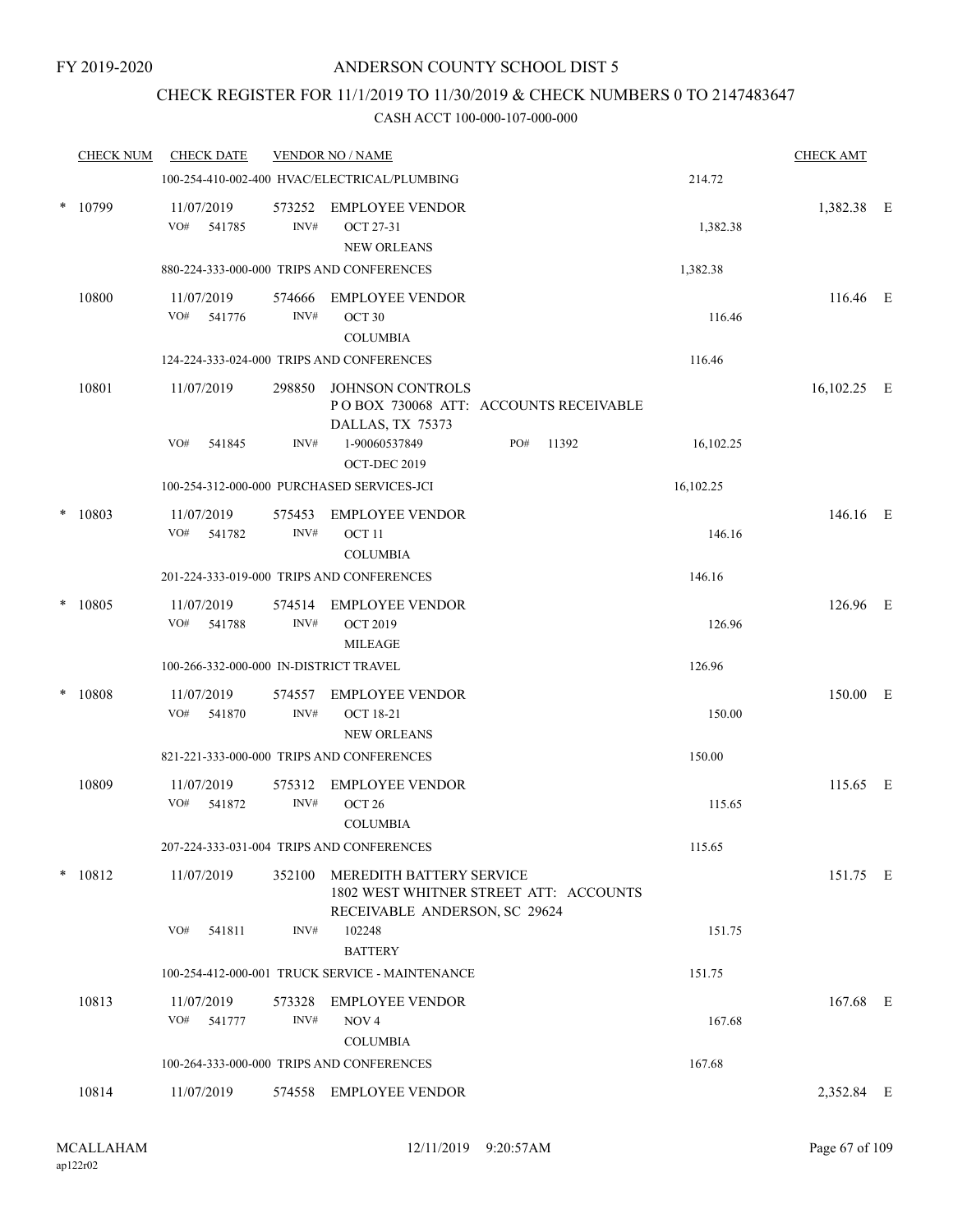# CHECK REGISTER FOR 11/1/2019 TO 11/30/2019 & CHECK NUMBERS 0 TO 2147483647

|        | <b>CHECK NUM</b> |     | <b>CHECK DATE</b> |                                 | <b>VENDOR NO / NAME</b>                                                    |          | <b>CHECK AMT</b> |   |
|--------|------------------|-----|-------------------|---------------------------------|----------------------------------------------------------------------------|----------|------------------|---|
|        |                  | VO# | 541773            | INV#                            | OCT <sub>28</sub>                                                          | 184.24   |                  |   |
|        |                  |     |                   |                                 | <b>CHARLOTTE</b>                                                           |          |                  |   |
|        |                  |     |                   |                                 | 821-221-333-000-000 TRIPS AND CONFERENCES                                  | 184.24   |                  |   |
|        |                  | VO# | 541795            | INV#                            | <b>SEPT 2019</b>                                                           | 62.70    |                  |   |
|        |                  |     |                   |                                 | MILEAGE                                                                    |          |                  |   |
|        |                  |     |                   | 100-221-332-000-000 TRAVEL      |                                                                            | 62.70    |                  |   |
|        |                  |     | VO# 541801        | INV#                            | <b>LABELS</b>                                                              | 291.18   |                  |   |
|        |                  |     |                   |                                 | REIMBURSEMENT                                                              |          |                  |   |
|        |                  |     |                   |                                 | 805-221-445-000-000 TECHNOLOGY SUPPLIES/SOFTWARE                           | 291.18   |                  |   |
|        |                  | VO# | 541869            | INV#                            | <b>OCT 18-21</b>                                                           | 1,814.72 |                  |   |
|        |                  |     |                   |                                 | <b>NEW ORLEANS</b>                                                         |          |                  |   |
|        |                  |     |                   |                                 | 821-221-333-000-000 TRIPS AND CONFERENCES                                  | 1,814.72 |                  |   |
| $\ast$ | 10823            |     | 11/07/2019        | 570059                          | SHARP BUSINESS SYSTEMS<br>DEPT 1216 PO BOX 121216 DALLAS, TX<br>75312-1216 |          | 440.11 E         |   |
|        |                  | VO# | 541851            | INV#                            | 9002345738                                                                 | 358.77   |                  |   |
|        |                  |     |                   |                                 | <b>COPIES</b>                                                              |          |                  |   |
|        |                  |     |                   | 100-115-410-003-000 SUPPLIES    |                                                                            | 358.77   |                  |   |
|        |                  | VO# | 541852            | INV#                            | 9002345725                                                                 | 26.82    |                  |   |
|        |                  |     |                   |                                 | <b>COPIES</b>                                                              |          |                  |   |
|        |                  |     |                   | 100-115-410-003-000 SUPPLIES    |                                                                            | 26.82    |                  |   |
|        |                  | VO# | 541853            | INV#                            | 9002333992                                                                 | 54.52    |                  |   |
|        |                  |     |                   |                                 | <b>COPIES</b>                                                              |          |                  |   |
|        |                  |     |                   | 201-112-490-019-000 COPIER COST |                                                                            | 54.52    |                  |   |
| $\ast$ | 10825            |     | 11/07/2019        |                                 | 570642 UPSTATE SEPTIC TANK<br>200 FORD ST GREER, SC 29650                  |          | 5,500.00         | E |
|        |                  | VO# | 541862            | INV#                            | <b>NOV SERVICE</b>                                                         | 5,500.00 |                  |   |
|        |                  |     |                   |                                 | <b>GREASE TRAPS</b>                                                        |          |                  |   |
|        |                  |     |                   |                                 | 600-256-323-002-000 REPAIRS TO EQUIPMENT                                   | 600.00   |                  |   |
|        |                  |     |                   |                                 | 600-256-323-003-000 REPAIRS TO EQUIPMENT                                   | 550.00   |                  |   |
|        |                  |     |                   |                                 | 600-256-323-005-000 REPAIRS TO EQUIPMENT                                   | 400.00   |                  |   |
|        |                  |     |                   |                                 | 600-256-323-009-000 REPAIRS TO EQUIPMENT                                   | 600.00   |                  |   |
|        |                  |     |                   |                                 | 600-256-323-012-000 REPAIRS TO EQUIPMENT                                   | 400.00   |                  |   |
|        |                  |     |                   |                                 | 600-256-323-014-000 REPAIRS TO EQUIPMENT                                   | 400.00   |                  |   |
|        |                  |     |                   |                                 | 600-256-323-015-000 REPAIRS TO EQUIPMENT                                   | 400.00   |                  |   |
|        |                  |     |                   |                                 |                                                                            |          |                  |   |
|        |                  |     |                   |                                 | 600-256-323-017-000 REPAIRS TO EQUIPMENT                                   | 400.00   |                  |   |
|        |                  |     |                   |                                 | 600-256-323-019-000 REPAIRS TO EQUIPMENT                                   | 550.00   |                  |   |
|        |                  |     |                   |                                 | 600-256-323-020-000 REPAIRS TO EQUIPMENT                                   | 600.00   |                  |   |
|        |                  |     |                   |                                 | 600-256-323-021-000 REPAIRS TO EQUIPMENT                                   | 600.00   |                  |   |
| $\ast$ | 10828            |     | 11/07/2019        | 575460                          | <b>EMPLOYEE VENDOR</b>                                                     |          | 165.32 E         |   |
|        |                  | VO# | 541873            | INV#                            | OCT <sub>26</sub>                                                          | 165.32   |                  |   |
|        |                  |     |                   |                                 | <b>COLUMBIA</b>                                                            |          |                  |   |
|        |                  |     |                   |                                 | 207-224-333-031-004 TRIPS AND CONFERENCES                                  | 165.32   |                  |   |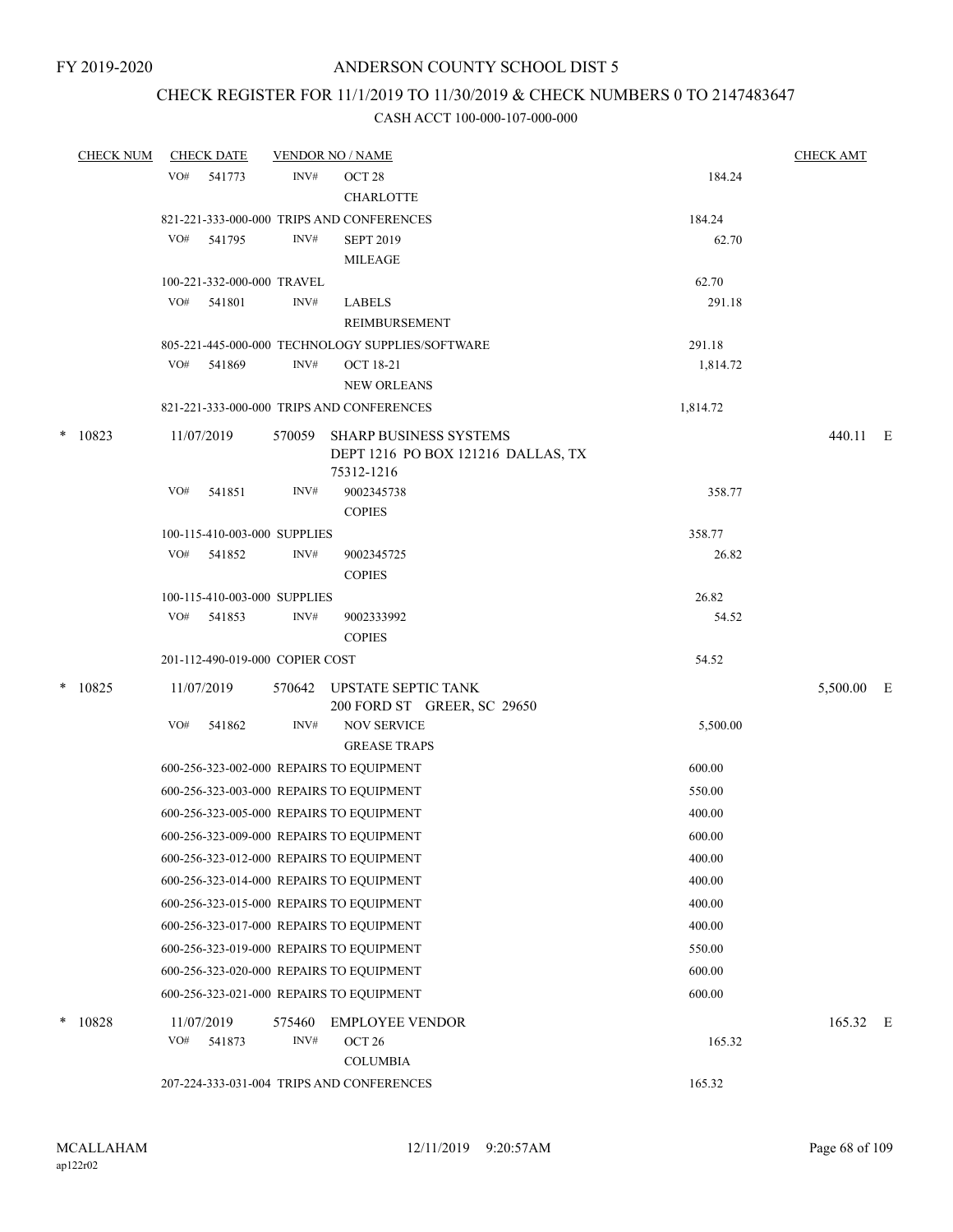# CHECK REGISTER FOR 11/1/2019 TO 11/30/2019 & CHECK NUMBERS 0 TO 2147483647

|        | <b>CHECK NUM</b> | <b>CHECK DATE</b>                      |        | <b>VENDOR NO / NAME</b>                                                                                        |          | <b>CHECK AMT</b> |  |
|--------|------------------|----------------------------------------|--------|----------------------------------------------------------------------------------------------------------------|----------|------------------|--|
| *      | 10830            | 11/07/2019                             |        | 564831 YELLOW CAB OF ANDERSON, LLC<br>522 NORTH MAIN ST ANDERSON, SC 29621                                     |          | 4,440.00 E       |  |
|        |                  | VO#<br>541877                          | INV#   | PO# 11951<br>FEB, MAR, MAY 2019<br><b>TRANSPORTATION</b>                                                       | 4,440.00 |                  |  |
|        |                  |                                        |        | 201-223-417-000-000 HOMELESS SUPPLIES/ SERVICES                                                                | 4,440.00 |                  |  |
|        | 10831            | 11/12/2019                             | 569031 | AIRGAS USA<br>PO BOX 532609 ATT: ACCOUNTS RECEIVABLE<br>ATLANTA, GA 30353-2609                                 |          | 1,306.76 E       |  |
|        |                  | VO#<br>541941                          | INV#   | 9091996552<br><b>SUPPLIES</b>                                                                                  | 851.29   |                  |  |
|        |                  |                                        |        | 329-115-410-031-000 SUPPLIES-STATE EQUIPMENT                                                                   | 851.29   |                  |  |
|        |                  | VO#<br>541942                          | INV#   | 9093835496&97<br>PO#<br>11752<br><b>SUPPLIES</b>                                                               | 448.33   |                  |  |
|        |                  | 131-115-410-031-000 SUPPLIES           |        |                                                                                                                | 218.28   |                  |  |
|        |                  | 131-115-410-031-000 SUPPLIES           |        |                                                                                                                | 230.05   |                  |  |
|        |                  | VO# 541943                             | INV#   | ACCT 2768863<br><b>LATE FEE</b>                                                                                | 7.14     |                  |  |
|        |                  | 131-115-410-031-000 SUPPLIES           |        |                                                                                                                | 7.14     |                  |  |
| $\ast$ | 10833            | 11/12/2019                             |        | 114225 ANDERSON RESTAURANT EQUIPMENT<br>112 EAST MAULDIN STREET ATT: ACCOUNTS<br>RECEIVABLE ANDERSON, SC 29621 |          | 106.91 E         |  |
|        |                  | VO#<br>541948                          | INV#   | 56316<br><b>SUPPLIES</b>                                                                                       | 106.91   |                  |  |
|        |                  | 600-256-410-005-000 SUPPLIES           |        |                                                                                                                | 106.91   |                  |  |
| $\ast$ | 10836            | 11/12/2019                             |        | 201391 BLICK ART MATERIALS<br>6910 EAGLE WAY CHICAGO, IL 60670-1069                                            |          | 565.84 E         |  |
|        |                  | VO#<br>541951                          | INV#   | 2418196<br><b>ART SUPPLIES</b>                                                                                 | 565.84   |                  |  |
|        |                  |                                        |        | 309-113-410-021-000 SUPPLIES AND MATERIALS                                                                     | 565.84   |                  |  |
|        | $* 10843$        | 11/12/2019                             |        | 572679 DEFENDER SERVICES, INC.<br>PO BOX 1775 COLUMBIA, SC 29202                                               |          | 842.80 E         |  |
|        |                  | VO#<br>541958                          | INV#   | 744122<br>PO# 11388<br><b>ADULT ED</b>                                                                         | 842.80   |                  |  |
|        |                  | 100-181-312-023-000 PURCHASED SERVICES |        |                                                                                                                | 842.80   |                  |  |
|        | 10844            | 11/12/2019                             | 199000 | DEMCO, INC<br>POBOX 8048 MADISON, WI 53708-8048                                                                |          | 719.60 E         |  |
|        |                  | VO#<br>541963                          | INV#   | 6710395<br>PO# 11872<br>NEVITT FOREST                                                                          | 189.42   |                  |  |
|        |                  | 100-222-410-012-000 SUPPLIES           |        |                                                                                                                | 189.42   |                  |  |
|        |                  | VO# 541964                             | INV#   | PO#<br>11816<br>6709402<br><b>MIDWAY ELEM</b>                                                                  | 530.18   |                  |  |
|        |                  | 100-222-410-017-000 SUPPLIES           |        |                                                                                                                | 530.18   |                  |  |
|        | 10845            | 11/12/2019                             | 202600 | <b>DILLARD'S SPORTS CENTER</b>                                                                                 |          | 224.67 E         |  |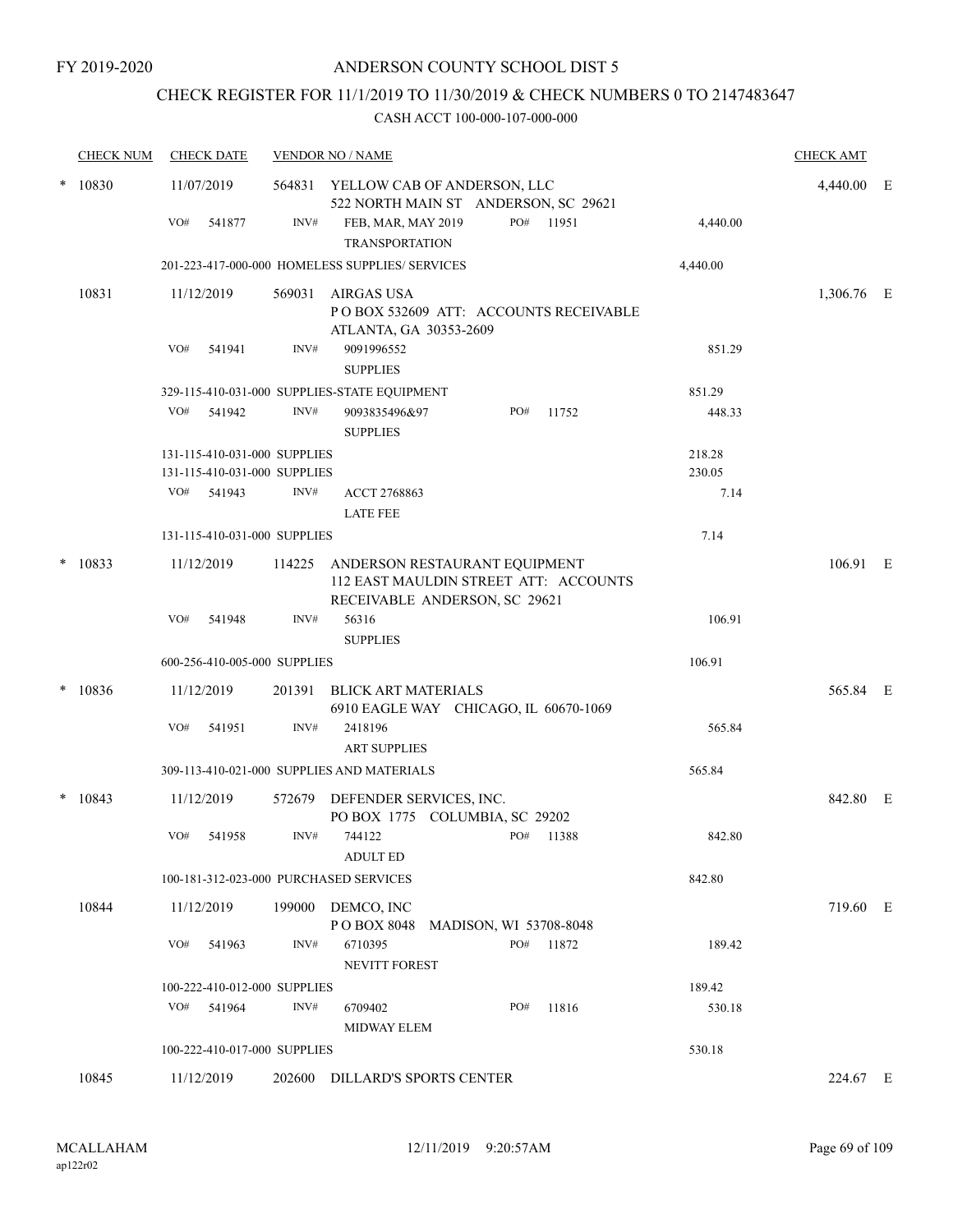### CHECK REGISTER FOR 11/1/2019 TO 11/30/2019 & CHECK NUMBERS 0 TO 2147483647

|   | <b>CHECK NUM</b> |                          | <b>CHECK DATE</b>        |                              | <b>CHECK AMT</b><br><b>VENDOR NO / NAME</b>                                                                       |          |            |  |  |
|---|------------------|--------------------------|--------------------------|------------------------------|-------------------------------------------------------------------------------------------------------------------|----------|------------|--|--|
|   |                  |                          |                          |                              | 708 WHITEHALL ROAD ATT: ACCOUNTS<br>RECEIVABLE ANDERSON, SC 29625                                                 |          |            |  |  |
|   |                  | VO#                      | 541965                   | INV#                         | 104697                                                                                                            | 224.67   |            |  |  |
|   |                  |                          |                          |                              | <b>WESTSIDE</b>                                                                                                   |          |            |  |  |
|   |                  |                          |                          | 100-271-410-003-000 SUPPLIES |                                                                                                                   | 224.67   |            |  |  |
|   | 10846            |                          | 11/12/2019               | 225100                       | ELECTRO-MECH SCOREBOARD COMPANY<br>POBOX 102 ATT: ACCOUNTS RECEIVABLE<br>WRIGHTSVILLE, GA 31096-0102              |          | 105.00 E   |  |  |
|   |                  | VO#                      | 541967                   | INV#                         | 0022621<br><b>WESTSIDE HS</b>                                                                                     | 105.00   |            |  |  |
|   |                  |                          |                          |                              | 703-271-660-003-663 ATHLETIC GENERAL EXPENSE                                                                      | 105.00   |            |  |  |
|   | 10847            |                          | 11/12/2019               | 576280                       | EMPLOYEE VENDOR                                                                                                   |          | 149.52 E   |  |  |
|   |                  | VO#                      | 541940                   | INV#                         | OCT <sub>23</sub>                                                                                                 | 149.52   |            |  |  |
|   |                  |                          |                          |                              | <b>COLUMBIA</b>                                                                                                   |          |            |  |  |
|   |                  |                          |                          |                              | 207-224-333-031-004 TRIPS AND CONFERENCES                                                                         | 149.52   |            |  |  |
| * | 10849            |                          | 11/12/2019               | 569871                       | FOLLETT SCHOOL SOLUTIONS, INC<br>91826 COLLECTION CENTER DRIVE ATT:<br>ACCOUNTS RECEIVABLE CHICAGO, IL 60693-0918 |          | 3,748.61 E |  |  |
|   |                  | VO#                      | 541968                   | INV#                         | 570843<br><b>CENTERVILLE</b>                                                                                      | 939.32   |            |  |  |
|   |                  |                          |                          | 100-222-410-007-000 SUPPLIES |                                                                                                                   | 939.32   |            |  |  |
|   |                  | VO#                      | 541969                   | INV#                         | 561326                                                                                                            | 800.13   |            |  |  |
|   |                  |                          |                          |                              | <b>MCLEES ELEM</b>                                                                                                |          |            |  |  |
|   |                  |                          |                          | 100-222-410-008-000 SUPPLIES |                                                                                                                   | 800.13   |            |  |  |
|   |                  | VO#                      | 541970                   | INV#                         | BF00007507                                                                                                        | 2,009.16 |            |  |  |
|   |                  |                          |                          |                              | <b>NEVITT FOREST</b>                                                                                              |          |            |  |  |
|   |                  |                          |                          |                              | 712-271-660-012-305 LIBRARY EXPENSE                                                                               | 2,009.16 |            |  |  |
| * | 10852            |                          | 11/12/2019               |                              | 573185 GRIMCO, INC.<br>29538 NETWORK PLACE CHICAGO, IL 60673-1295                                                 |          | 1,011.15 E |  |  |
|   |                  | VO#                      | 541972                   | INV#                         | 023067438-01<br>CUST 009649021                                                                                    | 1,011.15 |            |  |  |
|   |                  |                          |                          |                              | 329-115-410-031-000 SUPPLIES-STATE EQUIPMENT                                                                      | 1,011.15 |            |  |  |
|   | $*$ 10854        | VO#                      | 11/12/2019<br>541928     | 262110<br>INV#               | <b>EMPLOYEE VENDOR</b><br>OCT <sub>18</sub><br><b>COLUMBIA</b>                                                    | 166.04   | 166.04 E   |  |  |
|   |                  |                          |                          |                              | 100-257-333-000-000 TRIPS AND CONFERENCES                                                                         | 166.04   |            |  |  |
|   |                  |                          |                          |                              |                                                                                                                   |          |            |  |  |
|   | $*$ 10856        |                          | 11/12/2019               |                              | 573279 HERSHEY CREAMERY COMPANY<br>710 CORPORATE CIRCLE SALISBURY, NC 28145                                       |          | 3,384.31 E |  |  |
|   |                  | VO#                      | 541973                   | INV#                         | SOUTHWOOD<br>OCTOBER 2019                                                                                         | 327.47   |            |  |  |
|   |                  |                          | 600-256-460-021-000 FOOD |                              |                                                                                                                   | 327.47   |            |  |  |
|   |                  |                          | VO# 541974               | INV#                         | <b>GLENVIEW</b><br>OCTOBER 2019                                                                                   | 353.83   |            |  |  |
|   |                  | 600-256-460-020-000 FOOD |                          |                              | 353.83                                                                                                            |          |            |  |  |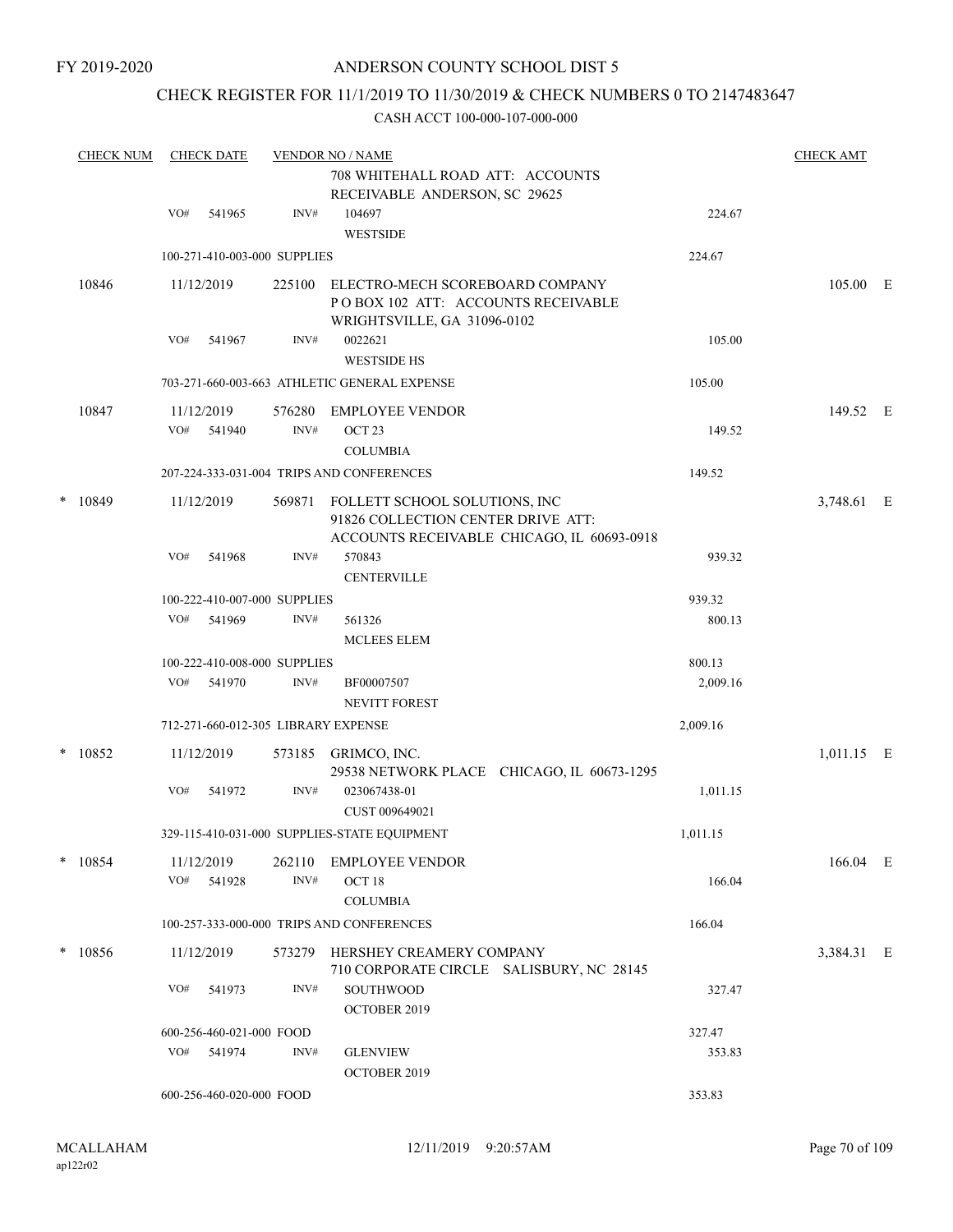# CHECK REGISTER FOR 11/1/2019 TO 11/30/2019 & CHECK NUMBERS 0 TO 2147483647

|   | <u>CHECK NUM</u> |     | <b>CHECK DATE</b>        |        | <b>VENDOR NO / NAME</b>                              |          | <b>CHECK AMT</b> |  |
|---|------------------|-----|--------------------------|--------|------------------------------------------------------|----------|------------------|--|
|   |                  |     | VO# 541975               | INV#   | <b>CONCORD</b>                                       | 360.22   |                  |  |
|   |                  |     |                          |        | OCTOBER 2019                                         |          |                  |  |
|   |                  |     | 600-256-460-009-000 FOOD |        |                                                      | 360.22   |                  |  |
|   |                  |     | VO# 541976               | INV#   | <b>MCLEES ELEM</b>                                   | 329.99   |                  |  |
|   |                  |     |                          |        | <b>OCTOBER 2019</b>                                  |          |                  |  |
|   |                  |     | 600-256-460-008-000 FOOD |        |                                                      | 329.99   |                  |  |
|   |                  |     | VO# 541977               | INV#   | <b>CENTERVILLE</b>                                   | 517.59   |                  |  |
|   |                  |     |                          |        | <b>OCTOBER 2019</b>                                  |          |                  |  |
|   |                  |     | 600-256-460-007-000 FOOD |        |                                                      | 517.59   |                  |  |
|   |                  |     | VO# 541978               | INV#   | <b>RBT ANDERSON</b>                                  | 1,047.60 |                  |  |
|   |                  |     |                          |        | <b>OCTOBER 2019</b>                                  |          |                  |  |
|   |                  |     | 600-256-460-006-000 FOOD |        |                                                      | 1,047.60 |                  |  |
|   |                  |     | VO# 541979               | INV#   | <b>MCCANTS</b>                                       | 349.25   |                  |  |
|   |                  |     |                          |        | <b>OCTOBER 2019</b>                                  |          |                  |  |
|   |                  |     | 600-256-460-005-000 FOOD |        |                                                      | 349.25   |                  |  |
|   |                  |     | VO# 542065               | INV#   | TL HANNA                                             | 98.36    |                  |  |
|   |                  |     |                          |        | <b>OCTOBER 2019</b>                                  |          |                  |  |
|   |                  |     | 600-256-460-002-000 FOOD |        |                                                      | 98.36    |                  |  |
|   | * 10859          |     | 11/12/2019               | 307650 | <b>EMPLOYEE VENDOR</b>                               |          | 174.34 E         |  |
|   |                  |     | VO# 541925               | INV#   | <b>OCT 2019</b>                                      | 37.00    |                  |  |
|   |                  |     |                          |        | <b>MILEAGE</b>                                       |          |                  |  |
|   |                  |     |                          |        | 100-224-312-000-000 STAFF DEV. - PURCHASED SERVICES  | 37.00    |                  |  |
|   |                  |     | VO# 541932               | INV#   | NOV <sub>6</sub>                                     | 137.34   |                  |  |
|   |                  |     |                          |        | <b>AIKEN</b>                                         |          |                  |  |
|   |                  |     |                          |        | 100-221-333-000-000 TRIPS AND CONFERENCES            | 137.34   |                  |  |
|   | 10860            |     | 11/12/2019               |        | 575624 EMPLOYEE VENDOR                               |          | 241.90 E         |  |
|   |                  | VO# | 541895                   | INV#   | <b>MCDONALDS</b>                                     | 241.90   |                  |  |
|   |                  |     |                          |        | REIMBURSEMENT                                        |          |                  |  |
|   |                  |     |                          |        | 710-271-660-010-350 FIELD TRIPS KINDERGARTEN EXPENSE | 241.90   |                  |  |
|   | $* 10863$        |     | 11/12/2019               | 574565 | <b>EMPLOYEE VENDOR</b>                               |          | 408.25 E         |  |
|   |                  |     | VO# 541929               | INV#   | OCT 31                                               | 408.25   |                  |  |
|   |                  |     |                          |        | BOONE NC                                             |          |                  |  |
|   |                  |     |                          |        | 100-264-333-000-000 TRIPS AND CONFERENCES            | 408.25   |                  |  |
|   | 10864            |     | 11/12/2019               | 568354 | MCKAY, ZORN & ASSOCIATES, PA                         |          | 3,641.57 E       |  |
|   |                  |     |                          |        | 110 FEDERAL STREET STE 5-C ANDERSON, SC              |          |                  |  |
|   |                  | VO# | 541985                   | INV#   | 29625<br>1465.1019                                   | 3,641.57 |                  |  |
|   |                  |     |                          |        | SOUTHWOOD                                            |          |                  |  |
|   |                  |     |                          |        |                                                      |          |                  |  |
|   |                  |     |                          |        | 515-253-520-000-ART FINE ARTS CENTER                 | 3,641.57 |                  |  |
| * | 10866            |     | 11/12/2019               | 349701 | MED CENTRAL HEALTH RESOURCES                         |          | 450.00 E         |  |
|   |                  |     |                          |        | 3424 CLEMSON BLVD ATT: ACCOUNTS                      |          |                  |  |
|   |                  | VO# | 541986                   | INV#   | RECEIVABLE ANDERSON, SC 29621<br>49671               | 65.00    |                  |  |
|   |                  |     |                          |        | <b>SMITH</b>                                         |          |                  |  |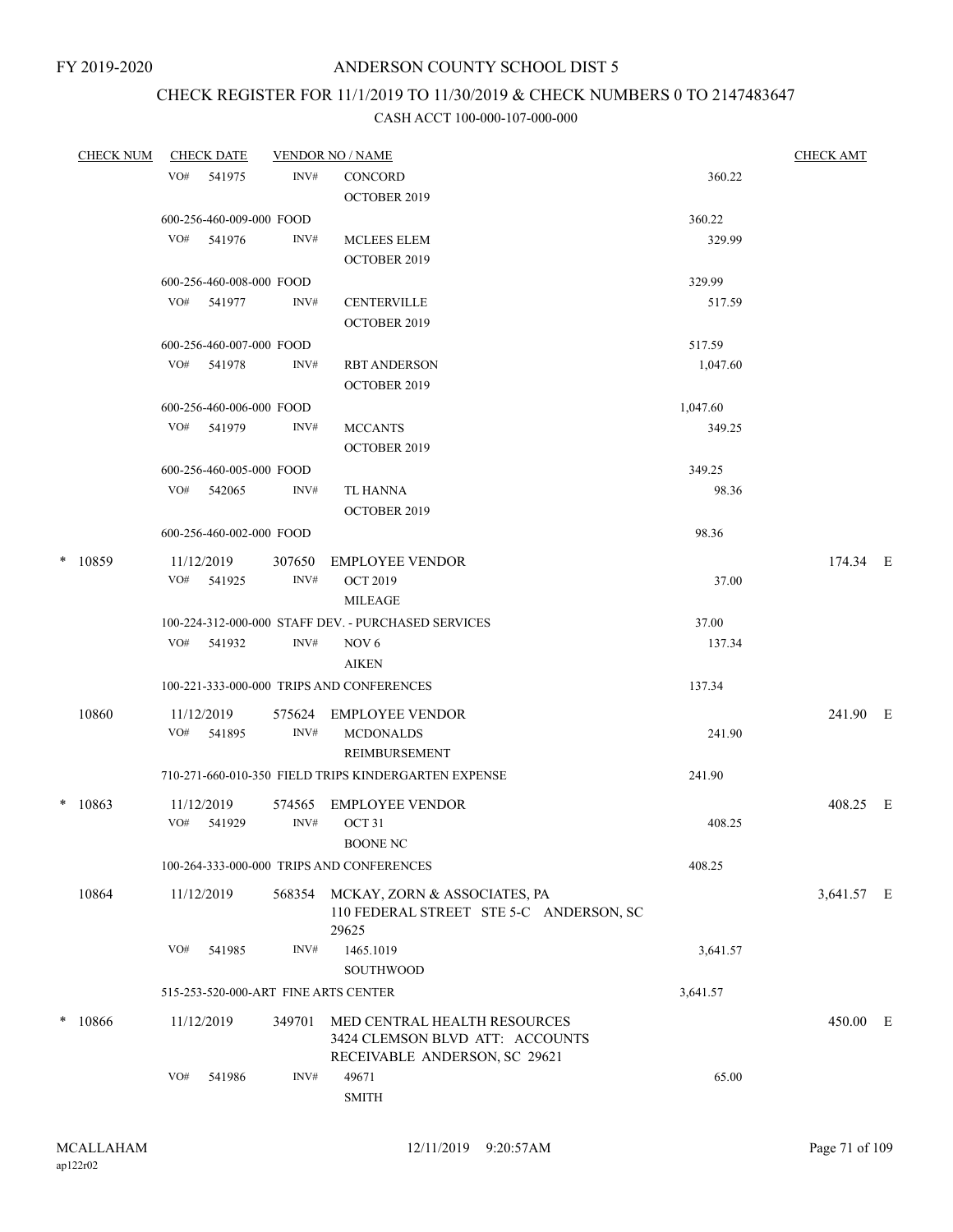# CHECK REGISTER FOR 11/1/2019 TO 11/30/2019 & CHECK NUMBERS 0 TO 2147483647

| <b>CHECK NUM</b> |     | <b>CHECK DATE</b> |        | <b>VENDOR NO / NAME</b>                                           |     |       |        | <b>CHECK AMT</b> |  |
|------------------|-----|-------------------|--------|-------------------------------------------------------------------|-----|-------|--------|------------------|--|
|                  |     |                   |        | 100-255-323-000-000 CONTRACTED SERVICES                           |     |       | 65.00  |                  |  |
|                  |     | VO# 541987        | INV#   | 54682                                                             |     |       | 65.00  |                  |  |
|                  |     |                   |        | <b>BYRUM</b>                                                      |     |       |        |                  |  |
|                  |     |                   |        | 100-255-323-000-000 CONTRACTED SERVICES                           |     |       | 65.00  |                  |  |
|                  | VO# | 541988            | INV#   | 52008                                                             |     |       | 65.00  |                  |  |
|                  |     |                   |        |                                                                   |     |       |        |                  |  |
|                  |     |                   |        | <b>GORDON</b>                                                     |     |       |        |                  |  |
|                  |     |                   |        | 100-255-323-000-000 CONTRACTED SERVICES                           |     |       | 65.00  |                  |  |
|                  |     | VO# 541989        | INV#   | 20387                                                             |     |       | 45.00  |                  |  |
|                  |     |                   |        | <b>RODGERS</b>                                                    |     |       |        |                  |  |
|                  |     |                   |        | 100-255-323-000-000 CONTRACTED SERVICES                           |     |       | 45.00  |                  |  |
|                  | VO# | 541990            | INV#   | 25621                                                             |     |       | 65.00  |                  |  |
|                  |     |                   |        | <b>GEER</b>                                                       |     |       |        |                  |  |
|                  |     |                   |        | 100-255-323-000-000 CONTRACTED SERVICES                           |     |       | 65.00  |                  |  |
|                  |     | VO# 541991        | INV#   | 12075                                                             |     |       | 40.00  |                  |  |
|                  |     |                   |        | <b>WILLIAMS</b>                                                   |     |       |        |                  |  |
|                  |     |                   |        | 100-255-323-000-000 CONTRACTED SERVICES                           |     |       | 40.00  |                  |  |
|                  |     | VO# 541992        | INV#   | 48263                                                             |     |       | 40.00  |                  |  |
|                  |     |                   |        | <b>FLOOD</b>                                                      |     |       |        |                  |  |
|                  |     |                   |        |                                                                   |     |       |        |                  |  |
|                  |     |                   |        | 100-255-323-000-000 CONTRACTED SERVICES                           |     |       | 40.00  |                  |  |
|                  |     | VO# 541993        | INV#   | 45511                                                             |     |       | 65.00  |                  |  |
|                  |     |                   |        | <b>CATHEY</b>                                                     |     |       |        |                  |  |
|                  |     |                   |        | 100-255-323-000-000 CONTRACTED SERVICES                           |     |       | 65.00  |                  |  |
| 10867            |     | 11/12/2019        |        | 570874 NEW READERS PRESS<br>101 WYOMING STREET SYRACUSE, NY 13204 |     |       |        | 296.79 E         |  |
|                  | VO# | 542000            | INV#   | 9172009                                                           |     |       | 199.29 |                  |  |
|                  |     |                   |        | <b>SUPPLIES</b>                                                   |     |       |        |                  |  |
|                  |     |                   |        | 723-190-660-023-911 MISCELLANEOUS- ADULT ED EXPENSE               |     |       | 199.29 |                  |  |
|                  | VO# | 542001            | INV#   | 9178016                                                           |     |       | 97.50  |                  |  |
|                  |     |                   |        | <b>SUPPLIES</b>                                                   |     |       |        |                  |  |
|                  |     |                   |        | 723-190-660-023-911 MISCELLANEOUS- ADULT ED EXPENSE               |     |       | 97.50  |                  |  |
|                  |     |                   |        |                                                                   |     |       |        |                  |  |
| 10868            |     | 11/12/2019        | 572025 | <b>EMPLOYEE VENDOR</b>                                            |     |       |        | 250.00 E         |  |
|                  |     | VO# 541896        | INV#   | <b>TROJAN CLUB</b>                                                |     |       | 250.00 |                  |  |
|                  |     |                   |        | REIMBURSEMENT                                                     |     |       |        |                  |  |
|                  |     |                   |        | 100-390-410-000-000 SUPPLIES AND MATERIALS                        |     |       | 250.00 |                  |  |
| 10869            |     | 11/12/2019        | 389900 | OFFICE DEPOT                                                      |     |       |        | 588.07 E         |  |
|                  |     |                   |        | POBOX 1413 CHARLOTTE, NC 28201-1413                               |     |       |        |                  |  |
|                  | VO# | 542002            | INV#   | 391129606001                                                      |     |       | 22.03  |                  |  |
|                  |     |                   |        | <b>SUPPLIES</b>                                                   |     |       |        |                  |  |
|                  |     |                   |        | 713-271-660-013-201 MISCELLANEOUS EXPENSE                         |     |       | 22.03  |                  |  |
|                  | VO# | 542003            | INV#   | 391129671001                                                      |     |       | 53.33  |                  |  |
|                  |     |                   |        | <b>SUPPLIES</b>                                                   |     |       |        |                  |  |
|                  |     |                   |        |                                                                   |     |       |        |                  |  |
|                  |     |                   |        | 713-271-660-013-201 MISCELLANEOUS EXPENSE                         |     |       | 53.33  |                  |  |
|                  | VO# | 542004            | INV#   | 397041556001<br><b>SUPPLIES</b>                                   | PO# | 11916 | 299.60 |                  |  |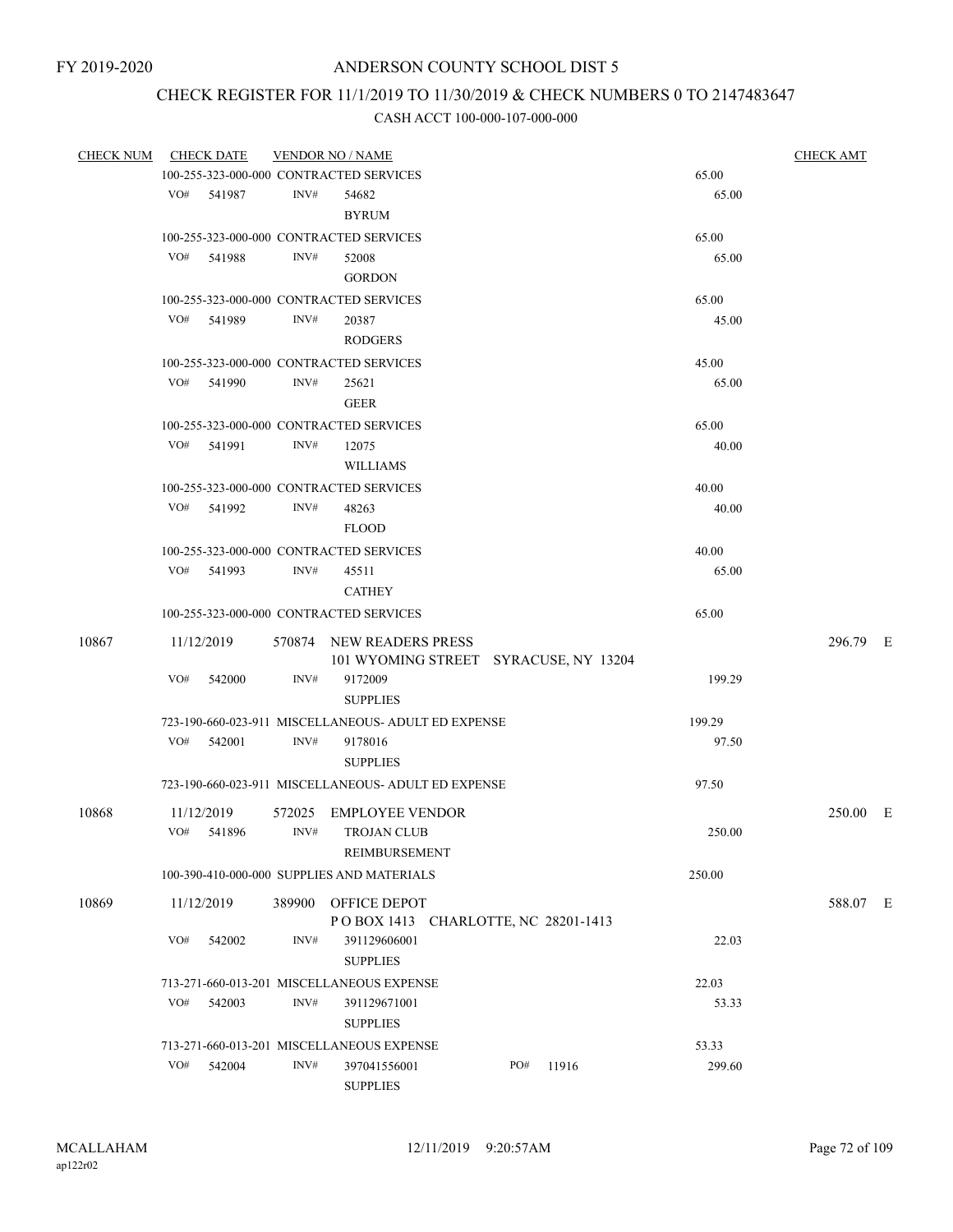### CHECK REGISTER FOR 11/1/2019 TO 11/30/2019 & CHECK NUMBERS 0 TO 2147483647

|        | <b>CHECK NUM</b> |     | <b>CHECK DATE</b> |                                     | <b>VENDOR NO / NAME</b>                                                                                              |     |           |          | <b>CHECK AMT</b> |  |
|--------|------------------|-----|-------------------|-------------------------------------|----------------------------------------------------------------------------------------------------------------------|-----|-----------|----------|------------------|--|
|        |                  |     |                   | 100-112-410-012-000 SUPPLIES        |                                                                                                                      |     |           | 299.60   |                  |  |
|        |                  | VO# | 542005            | INV#                                | 2354798813<br><b>SUPPLIES</b>                                                                                        | PO# | 11917     | 208.29   |                  |  |
|        |                  |     |                   | 100-255-410-000-000 SUPPLIES        |                                                                                                                      |     |           | 208.29   |                  |  |
|        |                  | VO# | 542006            | INV#                                | 2354803085                                                                                                           | PO# | 11917     | 4.82     |                  |  |
|        |                  |     |                   |                                     | <b>SUPPLIES</b>                                                                                                      |     |           |          |                  |  |
|        |                  |     |                   | 100-255-410-000-000 SUPPLIES        |                                                                                                                      |     |           | 4.82     |                  |  |
|        | * 10871          |     | 11/12/2019        |                                     | 394675 PIP PRINTING                                                                                                  |     |           |          | 389.57 E         |  |
|        |                  |     |                   |                                     | 1005 NORTH FANT STREET ATT: ACCOUNTS<br>RECEIVABLE ANDERSON, SC 29621                                                |     |           |          |                  |  |
|        |                  | VO# | 542009            | INV#                                | 99614<br><b>ROBERT ANDERSON</b>                                                                                      |     |           | 389.57   |                  |  |
|        |                  |     |                   |                                     | 100-113-410-006-VEN SUPPLY-ADDT'L FOR LOST VENDING                                                                   |     |           | 389.57   |                  |  |
| $\ast$ | 10875            |     | 11/12/2019        | 572848                              | <b>RISE VISION</b>                                                                                                   |     |           |          | 935.00 E         |  |
|        |                  |     |                   |                                     | PO BOX 505331 ST. LOUIS, MO 63150-5331                                                                               |     |           |          |                  |  |
|        |                  | VO# | 542013            | INV#                                | 29184<br><b>ANNUAL PLAN</b>                                                                                          | PO# | 11939     | 935.00   |                  |  |
|        |                  |     |                   |                                     | 100-266-445-000-000 SOFTWARE TECHNOLOGY                                                                              |     |           | 935.00   |                  |  |
| $\ast$ | 10877            |     | 11/12/2019        |                                     | 573462 EMPLOYEE VENDOR                                                                                               |     |           |          | 291.56 E         |  |
|        |                  |     | VO# 541905        | INV#                                | <b>NOV 5-8</b><br><b>MYRTLE BEACH</b>                                                                                |     |           | 291.56   |                  |  |
|        |                  |     |                   |                                     | 100-252-333-000-000 TRIPS AND CONFERENCES                                                                            |     |           | 291.56   |                  |  |
| $\ast$ | 10879            |     | 11/12/2019        |                                     | 462725 SCHOLASTIC BOOK CLUBS, INC<br>POBOX 3745 ATT: ACCOUNTS RECEIVABLE                                             |     |           |          | 4,694.51 E       |  |
|        |                  | VO# | 542018            | INV#                                | JEFFERSON CITY, MO 65102-3720<br>W4282475BF                                                                          |     |           | 2,835.80 |                  |  |
|        |                  |     |                   |                                     | <b>ROBERT ANDERSON</b>                                                                                               |     |           |          |                  |  |
|        |                  |     |                   | 706-271-660-006-519 LIBRARY EXPENSE |                                                                                                                      |     |           | 2,835.80 |                  |  |
|        |                  | VO# | 542019            | INV#                                | W4290597BF                                                                                                           |     |           | 1,858.71 |                  |  |
|        |                  |     |                   |                                     | <b>HOMELAND PARK</b>                                                                                                 |     |           |          |                  |  |
|        |                  |     |                   | 711-271-660-011-305 LIBRARY EXPENSE |                                                                                                                      |     |           | 1,858.71 |                  |  |
|        | 10880            |     |                   |                                     | 11/12/2019 463005 SCHOLASTIC TEACHERS STORE<br>PO BOX 3720 ATT: ACCOUNTS RECEIVABLE<br>JEFFERSON CITY, MO 65102-3720 |     |           |          | 752.12 E         |  |
|        |                  | VO# | 542017            | INV#                                | 20191512<br><b>CENTERVILLE</b>                                                                                       |     | PO# 11767 | 752.12   |                  |  |
|        |                  |     |                   |                                     | 201-112-410-007-000 SUPPLIES AND MATERIALS                                                                           |     |           | 752.12   |                  |  |
|        | 10881            |     | 11/12/2019        |                                     | 337875 SC STATE MUSEUM                                                                                               |     |           |          | 731.00 E         |  |
|        |                  |     |                   |                                     | 301 GERVAIS STREET COLUMBIA, SC 29201                                                                                |     |           |          |                  |  |
|        |                  | VO# | 542016            | INV#                                | 38088<br>11/26 MCLEES ELEM                                                                                           |     |           | 731.00   |                  |  |
|        |                  |     |                   |                                     | 708-271-660-008-354 FIELD TRIPS GRADE 4 EXPENSE                                                                      |     |           | 731.00   |                  |  |
|        |                  |     |                   |                                     |                                                                                                                      |     |           |          |                  |  |
|        | 10882            |     | 11/12/2019        |                                     | 573290 SHADETREE GRAPHICS, LLC<br>147 POWELL RD. ANDERSON, SC 29625                                                  |     |           |          | 494.60 E         |  |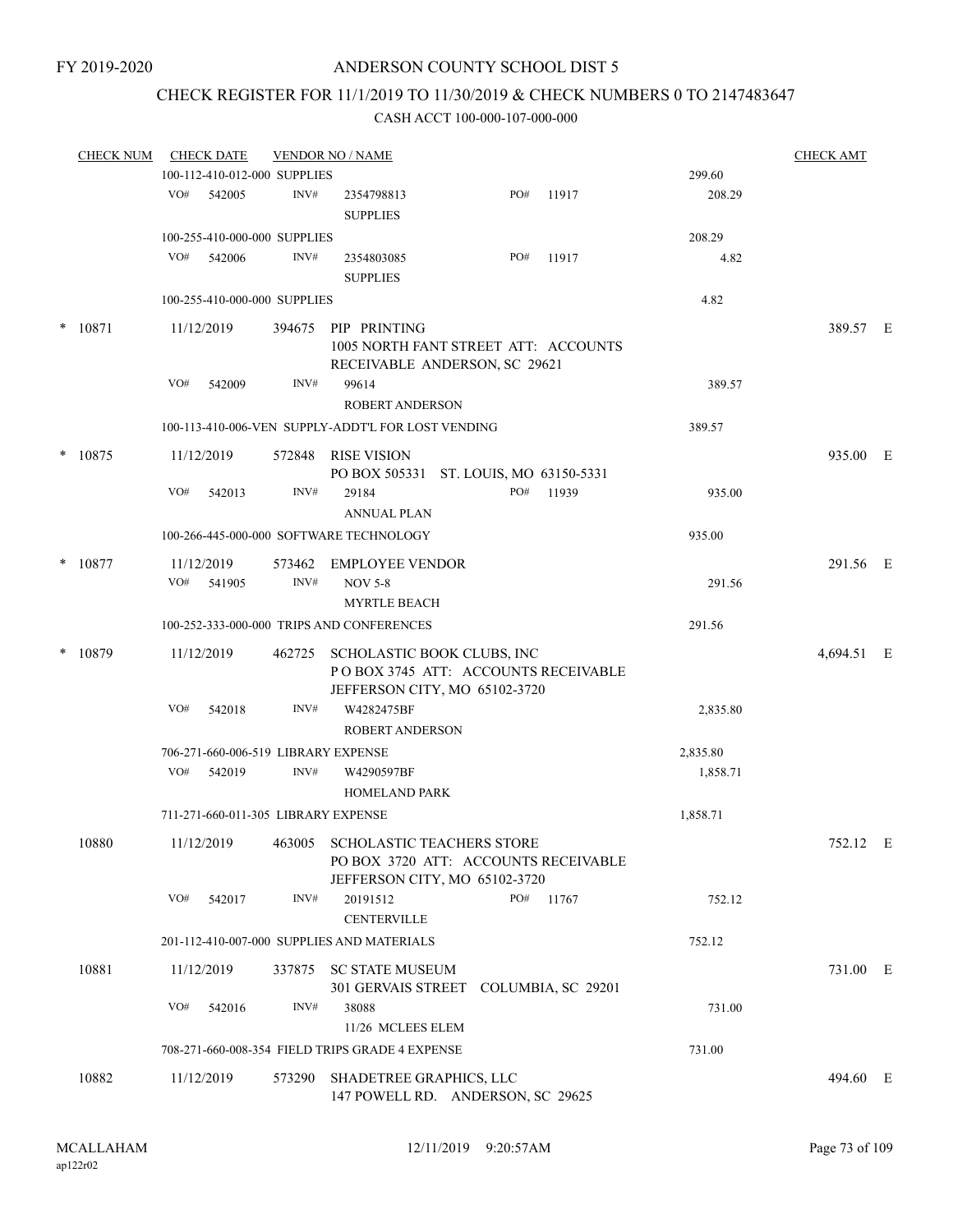## CHECK REGISTER FOR 11/1/2019 TO 11/30/2019 & CHECK NUMBERS 0 TO 2147483647

| <b>CHECK NUM</b> | <b>CHECK DATE</b>                                                                            |      | <b>VENDOR NO / NAME</b>                                             |     |       |                             | <b>CHECK AMT</b> |
|------------------|----------------------------------------------------------------------------------------------|------|---------------------------------------------------------------------|-----|-------|-----------------------------|------------------|
|                  | VO#<br>542020                                                                                | INV# | 2019-1455<br><b>MIDWAY DANCE</b>                                    |     |       | 174.90                      |                  |
|                  | 717-190-660-017-239 DANCE CLUB EXPENSE                                                       |      |                                                                     |     |       | 174.90                      |                  |
|                  | VO#<br>542021                                                                                | INV# | 2019-1454                                                           |     |       | 319.70                      |                  |
|                  |                                                                                              |      | <b>CENTERVILLE CHOIR</b>                                            |     |       |                             |                  |
|                  |                                                                                              |      | 707-190-660-007-335 CHORUS CLUB EXPENSE                             |     |       | 319.70                      |                  |
| 10883            | 11/12/2019                                                                                   |      | 570059 SHARP BUSINESS SYSTEMS<br>DEPT 1216 PO BOX 121216 DALLAS, TX |     |       |                             | 5,810.50 E       |
|                  | VO#<br>542022                                                                                | INV# | 75312-1216<br>9002360970<br><b>COPIER</b>                           |     |       | 12.84                       |                  |
|                  | 708-271-660-008-362 COPIER EXPENSE                                                           |      |                                                                     |     |       | 12.84                       |                  |
|                  | VO# 542023                                                                                   | INV# | 9002360890<br><b>COPIER</b>                                         |     |       | 12.84                       |                  |
|                  | 723-190-660-023-913 COPIER EXPENSE                                                           |      |                                                                     |     |       | 12.84                       |                  |
|                  | VO# 542024                                                                                   | INV# | 9002360963<br><b>COPIER</b>                                         |     |       | 12.84                       |                  |
|                  | 100-113-410-005-000 SUPPLIES                                                                 |      |                                                                     |     |       | 12.84                       |                  |
|                  | VO# 542025                                                                                   | INV# | 9002360958<br><b>COPIER</b>                                         |     |       | 25.68                       |                  |
|                  | 329-115-690-031-000 OTHER OBJECTS-WBL                                                        |      |                                                                     |     |       | 25.68                       |                  |
|                  | VO# 542026                                                                                   | INV# | 9002360895<br><b>COPIER</b>                                         |     |       | 44.94                       |                  |
|                  | 100-115-410-003-000 SUPPLIES                                                                 |      |                                                                     |     |       | 44.94                       |                  |
|                  | VO# 542027                                                                                   | INV# | 9002360944<br><b>COPIER</b>                                         |     |       | 12.84                       |                  |
|                  | 100-113-410-020-000 SUPPLIES                                                                 |      |                                                                     |     |       | 12.84                       |                  |
|                  | VO# 542028                                                                                   | INV# | 9002345743<br><b>COPIER</b>                                         |     |       | 95.93                       |                  |
|                  | 717-190-660-017-362 COPIER EXPENSE                                                           |      |                                                                     |     |       | 95.93                       |                  |
|                  | VO#<br>542029                                                                                | INV# | ACCT#726714<br><b>COPIES</b>                                        | PO# | 11250 | 4,337.71                    |                  |
|                  | 100-114-410-002-000 SUPPLIES<br>100-114-410-002-000 SUPPLIES<br>100-114-410-002-000 SUPPLIES |      |                                                                     |     |       | 3,811.61<br>19.26<br>506.84 |                  |
|                  | VO#<br>542030                                                                                | INV# | 9002041842<br><b>COPIES</b>                                         |     |       | 833.60                      |                  |
|                  |                                                                                              |      | 100-252-360-000-000 PRINTING AND BINDING                            |     |       | 833.60                      |                  |
|                  | VO# 542031                                                                                   | INV# | 9002339894<br><b>COPIES</b>                                         |     |       | 5.29                        |                  |
|                  | 201-112-490-011-000 COPIER COST                                                              |      |                                                                     |     |       | 5.29                        |                  |
|                  | VO#<br>542032                                                                                | INV# | 9002345733<br><b>COPIES</b>                                         |     |       | 415.99                      |                  |
|                  | 201-112-490-011-000 COPIER COST                                                              |      |                                                                     |     |       | 415.99                      |                  |
| * 10885          | 11/12/2019                                                                                   |      | 574599 EMPLOYEE VENDOR                                              |     |       |                             | 981.40 E         |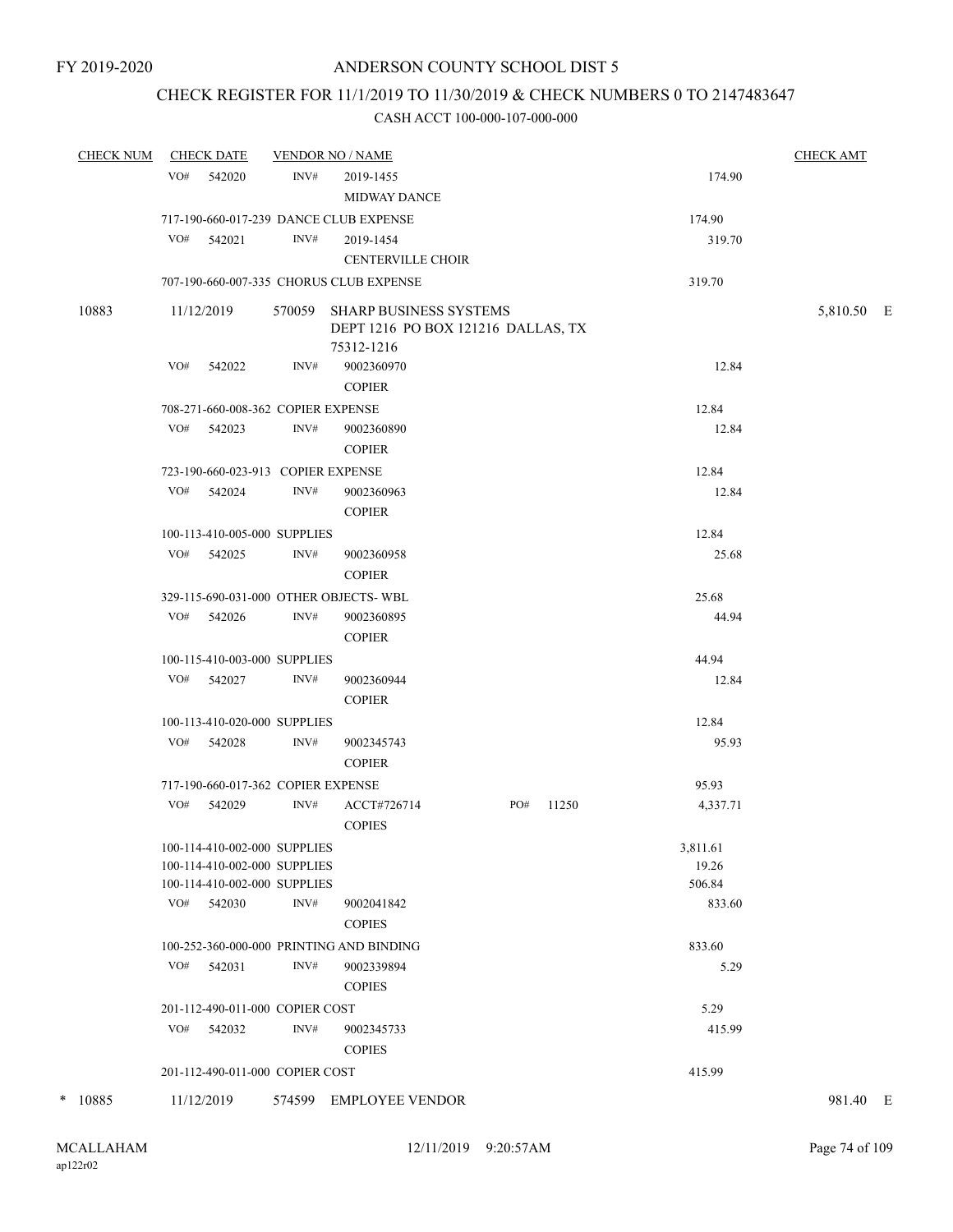## CHECK REGISTER FOR 11/1/2019 TO 11/30/2019 & CHECK NUMBERS 0 TO 2147483647

|        | <b>CHECK NUM</b> |     | <b>CHECK DATE</b> |        | <b>VENDOR NO / NAME</b>                                                            |                       |     |       |          | <b>CHECK AMT</b> |  |
|--------|------------------|-----|-------------------|--------|------------------------------------------------------------------------------------|-----------------------|-----|-------|----------|------------------|--|
|        |                  | VO# | 541901            | INV#   | PIZZA                                                                              |                       |     |       | 128.40   |                  |  |
|        |                  |     |                   |        | REIMBURSEMENT                                                                      |                       |     |       |          |                  |  |
|        |                  |     |                   |        | 721-190-660-021-658 ORCHESTRA MIDDLE EXPENSE                                       |                       |     |       | 128.40   |                  |  |
|        |                  | VO# | 541907            | INV#   | PEACE CENTER                                                                       |                       |     |       | 720.00   |                  |  |
|        |                  |     |                   |        | REIMBURSEMENT                                                                      |                       |     |       |          |                  |  |
|        |                  |     |                   |        | 721-190-660-021-647 DRAMA HIGH EXPENSE                                             |                       |     |       | 720.00   |                  |  |
|        |                  | VO# | 541908            | INV#   | <b>NAME DUES</b>                                                                   |                       |     |       | 133.00   |                  |  |
|        |                  |     |                   |        | REIMBURSEMENT                                                                      |                       |     |       |          |                  |  |
|        |                  |     |                   |        | 100-113-410-021-VEN SUPPLY-ADDT'L FOR LOST VENDING                                 |                       |     |       | 133.00   |                  |  |
|        | 10886            |     | 11/12/2019        | 569753 | SOLARWINDS, INC<br>PO BOX 730720 ATT: ACCOUNTS RECEIVABLE<br>DALLAS, TX 75373-0720 |                       |     |       |          | 451.00 E         |  |
|        |                  | VO# | 542040            | INV#   | IN454470<br><b>LICENSE</b>                                                         |                       | PO# | 11903 | 451.00   |                  |  |
|        |                  |     |                   |        | 100-266-445-000-000 SOFTWARE TECHNOLOGY                                            |                       |     |       | 451.00   |                  |  |
| $\ast$ | 10892            |     | 11/12/2019        | 575112 | EMPLOYEE VENDOR                                                                    |                       |     |       |          | 235.39 E         |  |
|        |                  | VO# | 541906            | INV#   | 10/29-11/02                                                                        |                       |     |       | 235.39   |                  |  |
|        |                  |     |                   |        | <b>INDIANAPOLIS</b>                                                                |                       |     |       |          |                  |  |
|        |                  |     |                   |        | 207-271-333-031-010 STUDENT ORGANIZATIONS TRAVEL                                   |                       |     |       | 235.39   |                  |  |
|        | * 10898          |     | 11/14/2019        | 102640 | ACTION AUTO                                                                        |                       |     |       |          | 330.44 E         |  |
|        |                  |     |                   |        | 529 FAIR STREET ATT: ACCOUNTS RECEIVABLE<br>ANDERSON, SC 29625                     |                       |     |       |          |                  |  |
|        |                  | VO# | 542066            | INV#   | 88225<br><b>REPAIR</b>                                                             |                       |     |       | 330.44   |                  |  |
|        |                  |     |                   |        | 100-254-412-000-001 TRUCK SERVICE - MAINTENANCE                                    |                       |     |       | 330.44   |                  |  |
|        | 10899            |     | 11/14/2019        | 569031 | AIRGAS USA                                                                         |                       |     |       |          | 161.04 E         |  |
|        |                  |     |                   |        | POBOX 532609 ATT: ACCOUNTS RECEIVABLE<br>ATLANTA, GA 30353-2609                    |                       |     |       |          |                  |  |
|        |                  | VO# | 542251            | INV#   | 9092703774<br><b>SUPPLIES</b>                                                      |                       | PO# | 11380 | 161.04   |                  |  |
|        |                  |     |                   |        | 329-115-410-031-0CO SUPPLIES-STATE (C/O)                                           |                       |     |       | 161.04   |                  |  |
|        | 10900            |     | 11/14/2019        |        | 573966 ALCO SOAP AND SUPPLY<br>PO BOX 1086                                         | MOORESVILLE, NC 28115 |     |       |          | 7,048.48 E       |  |
|        |                  | VO# | 542121            | INV#   | 20-ANDE500<br><b>SUPPLIES</b>                                                      |                       |     |       | 7,048.48 |                  |  |
|        |                  |     |                   |        | 600-256-410-002-CHE CHEMICAL SUPPLIES                                              |                       |     |       | 305.59   |                  |  |
|        |                  |     |                   |        | 600-256-410-002-CHE CHEMICAL SUPPLIES                                              |                       |     |       | 237.42   |                  |  |
|        |                  |     |                   |        | 600-256-410-003-CHE CHEMICAL SUPPLIES                                              |                       |     |       | 208.57   |                  |  |
|        |                  |     |                   |        | 600-256-410-003-CHE CHEMICAL SUPPLIES                                              |                       |     |       | 364.88   |                  |  |
|        |                  |     |                   |        | 600-256-410-005-CHE CHEMICAL SUPPLIES                                              |                       |     |       | 68.80    |                  |  |
|        |                  |     |                   |        | 600-256-410-005-CHE CHEMICAL SUPPLIES                                              |                       |     |       | 305.59   |                  |  |
|        |                  |     |                   |        | 600-256-410-006-CHE CHEMICAL SUPPLIES                                              |                       |     |       | 173.47   |                  |  |
|        |                  |     |                   |        | 600-256-410-006-CHE CHEMICAL SUPPLIES                                              |                       |     |       | 237.68   |                  |  |
|        |                  |     |                   |        | 600-256-410-007-CHE CHEMICAL SUPPLIES                                              |                       |     |       | 240.99   |                  |  |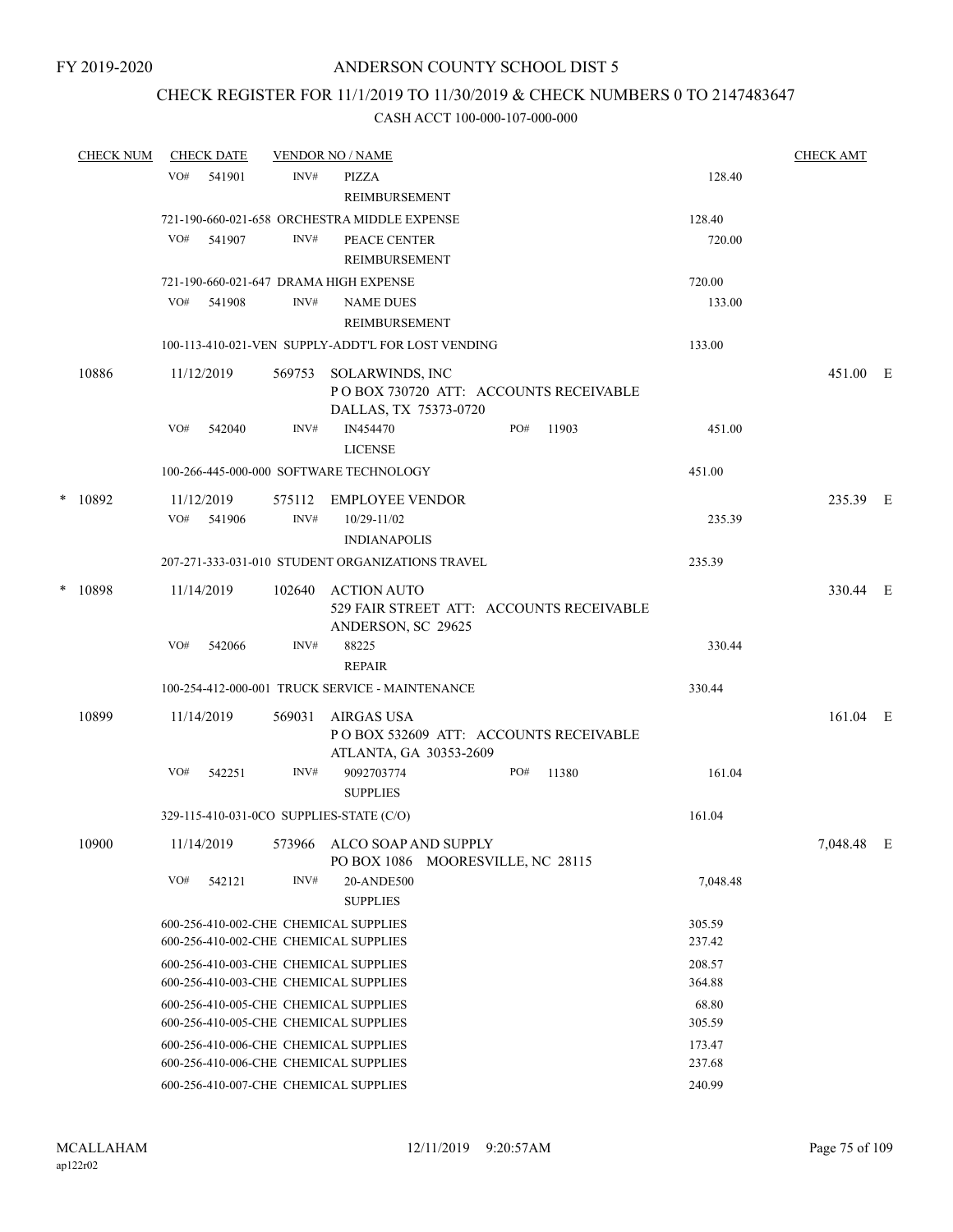# CHECK REGISTER FOR 11/1/2019 TO 11/30/2019 & CHECK NUMBERS 0 TO 2147483647

| <b>CHECK NUM</b> |            | <b>CHECK DATE</b>                 |                | <b>VENDOR NO / NAME</b>                   |     |       |          | <b>CHECK AMT</b> |  |
|------------------|------------|-----------------------------------|----------------|-------------------------------------------|-----|-------|----------|------------------|--|
|                  |            |                                   |                | 600-256-410-007-CHE CHEMICAL SUPPLIES     |     |       | 66.57    |                  |  |
|                  |            |                                   |                | 600-256-410-008-CHE CHEMICAL SUPPLIES     |     |       | 240.99   |                  |  |
|                  |            |                                   |                | 600-256-410-008-CHE CHEMICAL SUPPLIES     |     |       | 199.52   |                  |  |
|                  |            |                                   |                | 600-256-410-009-CHE CHEMICAL SUPPLIES     |     |       | 64.15    |                  |  |
|                  |            |                                   |                | 600-256-410-009-CHE CHEMICAL SUPPLIES     |     |       | 205.90   |                  |  |
|                  |            |                                   |                | 600-256-410-010-CHE CHEMICAL SUPPLIES     |     |       | 259.01   |                  |  |
|                  |            |                                   |                | 600-256-410-010-CHE CHEMICAL SUPPLIES     |     |       | 367.06   |                  |  |
|                  |            |                                   |                | 600-256-410-011-CHE CHEMICAL SUPPLIES     |     |       | 336.63   |                  |  |
|                  |            |                                   |                | 600-256-410-011-CHE CHEMICAL SUPPLIES     |     |       | 335.83   |                  |  |
|                  |            |                                   |                | 600-256-410-012-CHE CHEMICAL SUPPLIES     |     |       | 130.72   |                  |  |
|                  |            |                                   |                | 600-256-410-012-CHE CHEMICAL SUPPLIES     |     |       | 64.15    |                  |  |
|                  |            |                                   |                | 600-256-410-013-CHE CHEMICAL SUPPLIES     |     |       | 165.82   |                  |  |
|                  |            |                                   |                | 600-256-410-013-CHE CHEMICAL SUPPLIES     |     |       | 199.52   |                  |  |
|                  |            |                                   |                | 600-256-410-014-CHE CHEMICAL SUPPLIES     |     |       | 132.95   |                  |  |
|                  |            |                                   |                | 600-256-410-014-CHE CHEMICAL SUPPLIES     |     |       | 231.00   |                  |  |
|                  |            |                                   |                | 600-256-410-015-CHE CHEMICAL SUPPLIES     |     |       | 130.72   |                  |  |
|                  |            |                                   |                | 600-256-410-016-CHE CHEMICAL SUPPLIES     |     |       | 205.11   |                  |  |
|                  |            |                                   |                | 600-256-410-016-CHE CHEMICAL SUPPLIES     |     |       | 197.09   |                  |  |
|                  |            |                                   |                | 600-256-410-017-CHE CHEMICAL SUPPLIES     |     |       | 139.32   |                  |  |
|                  |            |                                   |                | 600-256-410-017-CHE CHEMICAL SUPPLIES     |     |       | 165.82   |                  |  |
|                  |            |                                   |                | 600-256-410-018-CHE CHEMICAL SUPPLIES     |     |       | 64.15    |                  |  |
|                  |            |                                   |                | 600-256-410-018-CHE CHEMICAL SUPPLIES     |     |       | 76.57    |                  |  |
|                  |            |                                   |                | 600-256-410-019-CHE CHEMICAL SUPPLIES     |     |       | 130.72   |                  |  |
|                  |            |                                   |                | 600-256-410-019-CHE CHEMICAL SUPPLIES     |     |       | 206.34   |                  |  |
|                  |            |                                   |                | 600-256-410-020-CHE CHEMICAL SUPPLIES     |     |       | 137.14   |                  |  |
|                  |            |                                   |                | 600-256-410-020-CHE CHEMICAL SUPPLIES     |     |       | 169.77   |                  |  |
|                  |            |                                   |                | 600-256-410-020-CHE CHEMICAL SUPPLIES     |     |       | 99.25    |                  |  |
|                  |            |                                   |                | 600-256-410-020-CHE CHEMICAL SUPPLIES     |     |       | 100.28   |                  |  |
|                  |            |                                   |                | 631-256-410-031-CHE CHEMICAL SUPPLIES     |     |       | 83.39    |                  |  |
| 10901            | 11/14/2019 |                                   | 147400         | <b>EMPLOYEE VENDOR</b>                    |     |       |          | 2,215.18 E       |  |
|                  | VO#        | 542181                            | INV#           | <b>NOV 5-8</b>                            |     |       | 2,215.18 |                  |  |
|                  |            |                                   |                | <b>MYRTLE BEACH</b>                       |     |       |          |                  |  |
|                  |            |                                   |                | 237-224-333-010-000 TRIPS AND CONFERENCES |     |       | 2,215.18 |                  |  |
| $*10906$         | 11/14/2019 |                                   | 564176         | BSN SPORTS, LLC                           |     |       |          | 1,153.68 E       |  |
|                  |            |                                   |                | PO BOX 660176 DALLAS, TX 75209-0176       |     |       |          |                  |  |
|                  | VO#        | 542126                            | INV#           | 906590147                                 | PO# | 11802 | 1,153.68 |                  |  |
|                  |            |                                   |                | <b>WESTSIDE</b>                           |     |       |          |                  |  |
|                  |            | 100-271-410-003-000 SUPPLIES      |                |                                           |     |       | 1,153.68 |                  |  |
| 10907            | 11/14/2019 |                                   | 572787         | CC&I SERVICES LLC                         |     |       |          | 4,389.00 E       |  |
|                  |            |                                   |                | 4795 S CHURCH ST EXT SUITE 2 ROEBUCK, SC  |     |       |          |                  |  |
|                  |            |                                   |                | 29376                                     |     |       |          |                  |  |
|                  | VO#        | 542132                            | INV#           | 4987                                      | PO# | 96454 | 920.00   |                  |  |
|                  |            |                                   |                | AIT                                       |     |       |          |                  |  |
|                  |            | 515-253-520-031-CAR CAREER CENTER |                |                                           |     |       | 920.00   |                  |  |
|                  | VO#        | 542133                            | $\text{INV}\#$ | 4989                                      | PO# | 11061 | 750.00   |                  |  |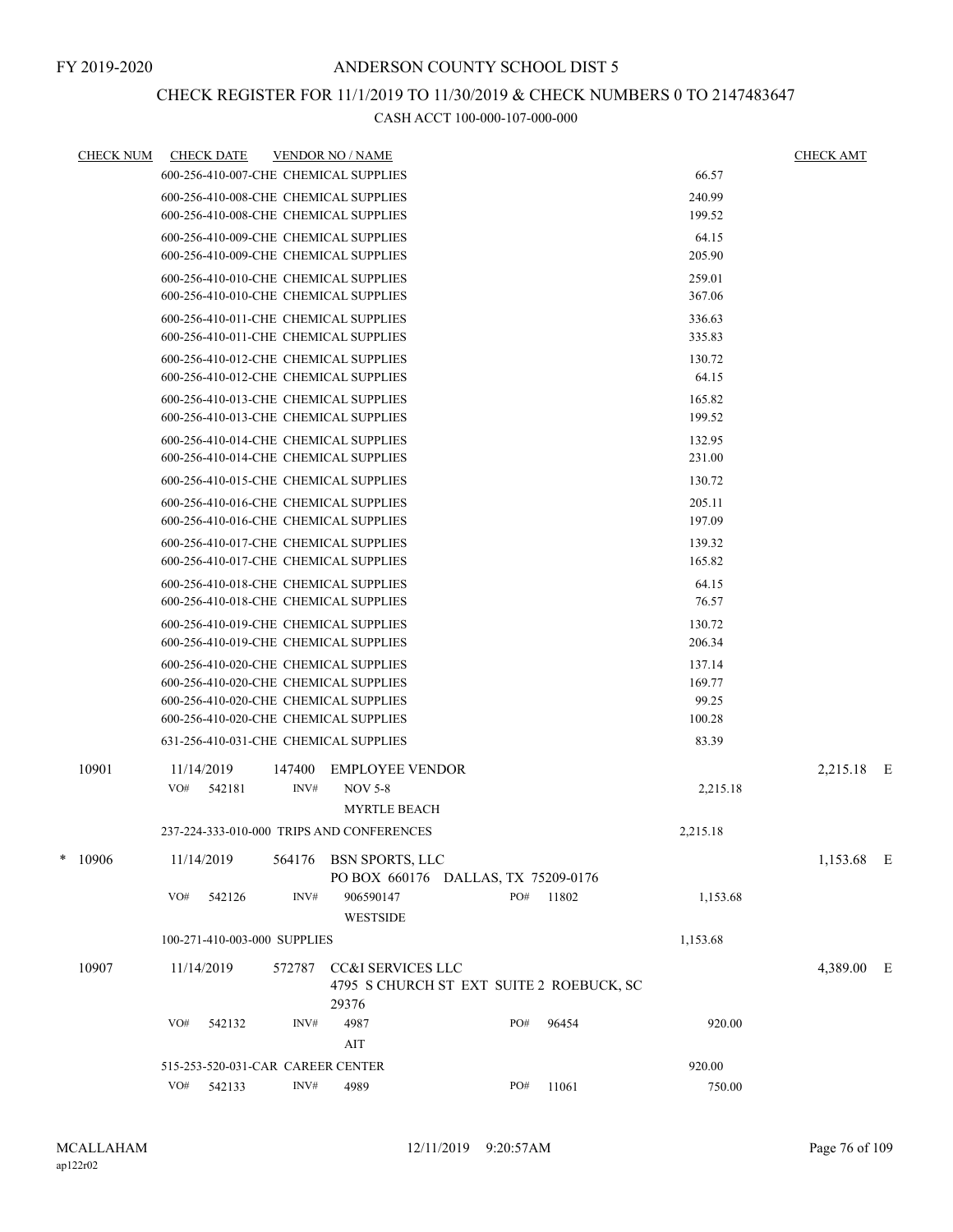### CHECK REGISTER FOR 11/1/2019 TO 11/30/2019 & CHECK NUMBERS 0 TO 2147483647

| <b>CHECK NUM</b> | <b>CHECK DATE</b>                       |      | <b>VENDOR NO / NAME</b>                                                  |     |       |                  | <b>CHECK AMT</b> |  |
|------------------|-----------------------------------------|------|--------------------------------------------------------------------------|-----|-------|------------------|------------------|--|
|                  |                                         |      | TLH FOOTBALL                                                             |     |       |                  |                  |  |
|                  | 505-253-520-002-STD STADIUM RENOVATIONS |      |                                                                          |     |       | 750.00           |                  |  |
|                  | VO#<br>542134                           | INV# | 4988                                                                     | PO# | 99365 | 1,719.00         |                  |  |
|                  |                                         |      | <b>FINE ARTS</b>                                                         |     |       |                  |                  |  |
|                  | 515-253-520-000-ART FINE ARTS CENTER    |      |                                                                          |     |       | 1,719.00         |                  |  |
|                  | VO#<br>542135                           | INV# | 4991                                                                     | PO# | 98318 | 500.00           |                  |  |
|                  |                                         |      | <b>WESTSIDE TRAINING</b>                                                 |     |       |                  |                  |  |
|                  |                                         |      | 505-271-540-003-BSC BASEBALL&SOFTBALL COMPLEX                            |     |       | 500.00           |                  |  |
|                  | VO#<br>542205                           | INV# | 4990                                                                     | PO# | 98317 | 500.00           |                  |  |
|                  |                                         |      | TL HANNA                                                                 |     |       |                  |                  |  |
|                  |                                         |      | 505-271-540-002-BSC BASEBALL&SOFTBALL COMPLEX                            |     |       | 500.00           |                  |  |
| 10908            | 11/14/2019                              |      | 573679 EMPLOYEE VENDOR                                                   |     |       |                  | 240.81 E         |  |
|                  | VO#<br>542188                           | INV# | <b>BOSS DAY</b>                                                          |     |       | 120.81           |                  |  |
|                  |                                         |      | <b>REIMBURSEMENT</b>                                                     |     |       |                  |                  |  |
|                  | VO#<br>542189                           | INV# | 712-271-660-012-324 POSTIVE BEHAVIOR I.S. EXPENSE                        |     |       | 120.81<br>120.00 |                  |  |
|                  |                                         |      | <b>TSHIRTS</b><br><b>PAYMENT</b>                                         |     |       |                  |                  |  |
|                  |                                         |      | 712-271-660-012-324 POSTIVE BEHAVIOR I.S. EXPENSE                        |     |       | 120.00           |                  |  |
|                  |                                         |      |                                                                          |     |       |                  |                  |  |
| 10909            | 11/14/2019                              |      | 170630 CINTAS CORPORATION #216<br>PO BOX 630803 ATT: ACCOUNTS RECEIVABLE |     |       |                  | 2,512.51 E       |  |
|                  |                                         |      | CINCINNATI, OH 45263-0803                                                |     |       |                  |                  |  |
|                  | VO#<br>542136                           | INV# | 12966569                                                                 | PO# | 11408 | 2,512.51         |                  |  |
|                  |                                         |      | <b>OCTOBER 2019</b>                                                      |     |       |                  |                  |  |
|                  | 100-254-410-001-000 SUPPLIES            |      |                                                                          |     |       | 177.39           |                  |  |
|                  | 100-254-410-002-000 SUPPLIES            |      |                                                                          |     |       | 169.36           |                  |  |
|                  | 100-254-410-003-000 SUPPLIES            |      |                                                                          |     |       | 174.92           |                  |  |
|                  | 100-254-410-005-000 SUPPLIES            |      |                                                                          |     |       | 189.90           |                  |  |
|                  | 100-254-410-006-000 SUPPLIES            |      |                                                                          |     |       | 190.86           |                  |  |
|                  | 100-254-410-007-000 SUPPLIES            |      |                                                                          |     |       | 54.50            |                  |  |
|                  | 100-254-410-008-000 SUPPLIES            |      |                                                                          |     |       | 126.88           |                  |  |
|                  | 100-254-410-009-000 SUPPLIES            |      |                                                                          |     |       | 92.90            |                  |  |
|                  | 100-254-410-010-000 SUPPLIES            |      |                                                                          |     |       | 74.08            |                  |  |
|                  | 100-254-410-011-000 SUPPLIES            |      |                                                                          |     |       | 81.33            |                  |  |
|                  | 100-254-410-012-000 SUPPLIES            |      |                                                                          |     |       | 82.29            |                  |  |
|                  | 100-254-410-013-000 SUPPLIES            |      |                                                                          |     |       | 85.30            |                  |  |
|                  | 100-254-410-014-000 SUPPLIES            |      |                                                                          |     |       | 80.10            |                  |  |
|                  | 100-254-410-015-000 SUPPLIES            |      |                                                                          |     |       | 94.50            |                  |  |
|                  | 100-254-410-016-000 SUPPLIES            |      |                                                                          |     |       | 94.50            |                  |  |
|                  | 100-254-410-017-000 SUPPLIES            |      |                                                                          |     |       | 164.10           |                  |  |
|                  | 100-254-410-018-000 SUPPLIES            |      |                                                                          |     |       | 70.66            |                  |  |
|                  | 100-254-410-019-000 SUPPLIES            |      |                                                                          |     |       | 93.18            |                  |  |
|                  | 100-254-410-020-000 SUPPLIES            |      |                                                                          |     |       | 94.88            |                  |  |
|                  | 100-254-410-021-000 SUPPLIES            |      |                                                                          |     |       | 145.84           |                  |  |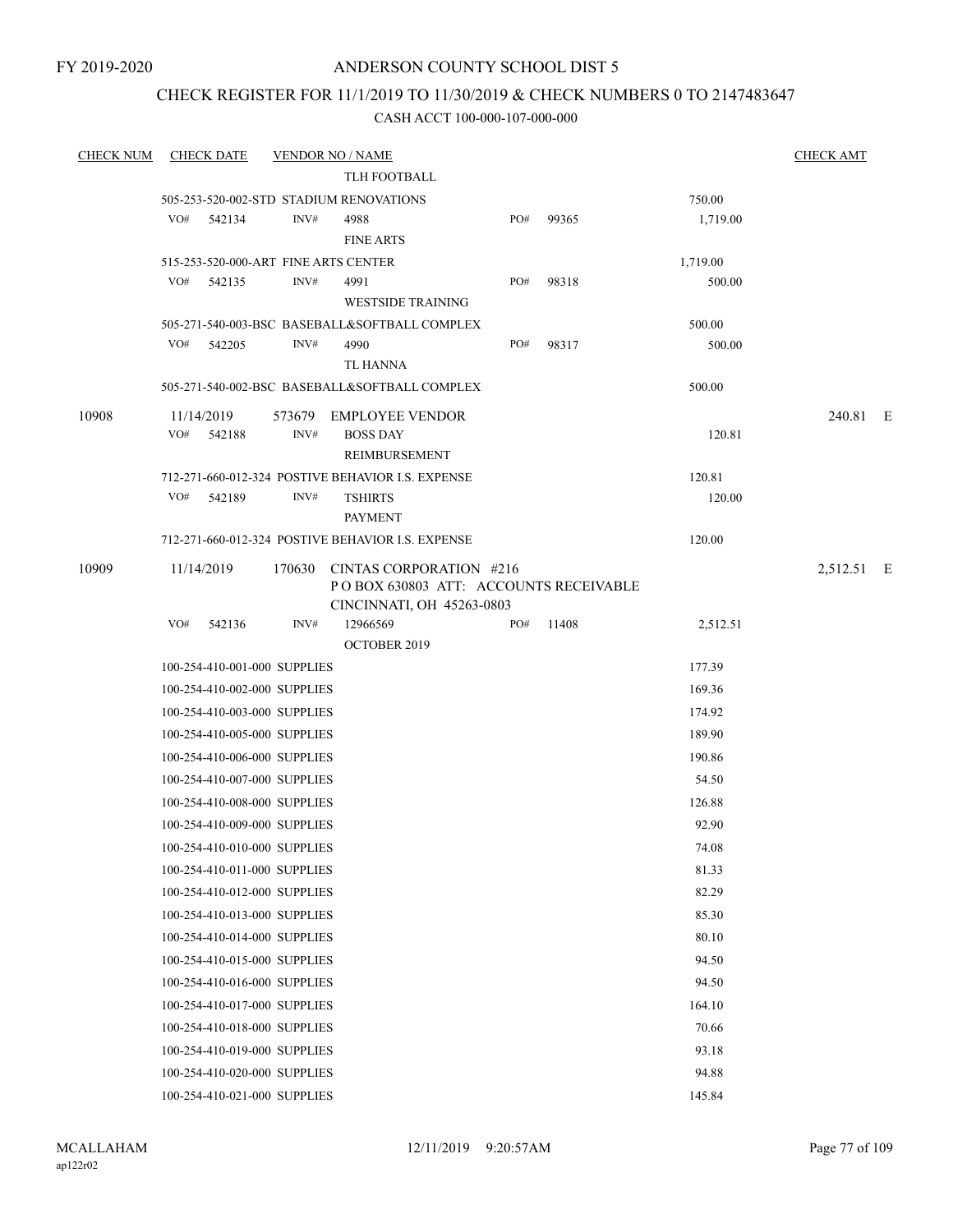### CHECK REGISTER FOR 11/1/2019 TO 11/30/2019 & CHECK NUMBERS 0 TO 2147483647

| <b>CHECK NUM</b> |     | <b>CHECK DATE</b>                 |                | <b>VENDOR NO / NAME</b>                                              |                                                                                  |        | <b>CHECK AMT</b> |  |
|------------------|-----|-----------------------------------|----------------|----------------------------------------------------------------------|----------------------------------------------------------------------------------|--------|------------------|--|
|                  |     | 100-254-410-023-000 SUPPLIES      |                |                                                                      |                                                                                  | 60.66  |                  |  |
|                  |     | 131-254-410-031-000 SUPPLIES      |                |                                                                      |                                                                                  | 114.38 |                  |  |
| 10910            | VO# | 11/14/2019                        | 574575<br>INV# | <b>EMPLOYEE VENDOR</b>                                               |                                                                                  |        | 448.65 E         |  |
|                  |     | 542109                            |                | <b>OCT 28-30</b>                                                     |                                                                                  | 448.65 |                  |  |
|                  |     |                                   |                | <b>NORTH CHARLESTON</b><br>131-233-333-031-000 TRIPS AND CONFERENCES |                                                                                  | 448.65 |                  |  |
|                  |     |                                   |                |                                                                      |                                                                                  |        |                  |  |
| 10911            |     | 11/14/2019                        | 187300         | CRESCENT SUPPLY CO, INC<br>GREENVILLE, SC 29604                      | POBOX 8798 ATT: ACCOUNTS RECEIVABLE                                              |        | 233.85 E         |  |
|                  | VO# | 542073                            | INV#           | 398142<br><b>SUPPLIES</b>                                            |                                                                                  | 14.36  |                  |  |
|                  |     | 100-254-410-000-400 HVAC SUPPLIES |                |                                                                      |                                                                                  | 14.36  |                  |  |
|                  | VO# | 542074                            | INV#           | 398139                                                               |                                                                                  | 21.28  |                  |  |
|                  |     |                                   |                | <b>SUPPLIES</b>                                                      |                                                                                  |        |                  |  |
|                  |     |                                   |                | 131-254-410-031-400 HVAC/ELECTRICAL/PLUMBING                         |                                                                                  | 21.28  |                  |  |
|                  | VO# | 542075                            | INV#           | 398141                                                               |                                                                                  | 57.78  |                  |  |
|                  |     |                                   |                | <b>SUPPLIES</b>                                                      |                                                                                  |        |                  |  |
|                  |     |                                   |                | 100-254-410-013-400 HVAC/ELECTRICAL/PLUMBING                         |                                                                                  | 57.78  |                  |  |
|                  | VO# | 542076                            | INV#           | 398140                                                               |                                                                                  | 64.99  |                  |  |
|                  |     |                                   |                | <b>SUPPLIES</b>                                                      |                                                                                  |        |                  |  |
|                  |     |                                   |                | 100-254-410-013-400 HVAC/ELECTRICAL/PLUMBING                         |                                                                                  | 64.99  |                  |  |
|                  | VO# | 542077                            | INV#           | 398124                                                               |                                                                                  | 75.44  |                  |  |
|                  |     |                                   |                | <b>SUPPLIES</b>                                                      |                                                                                  |        |                  |  |
|                  |     |                                   |                | 100-254-410-006-400 HVAC/ELECTRICAL/PLUMBING                         |                                                                                  | 75.44  |                  |  |
| 10912            |     | 11/14/2019                        |                | 572679 DEFENDER SERVICES, INC.<br>PO BOX 1775 COLUMBIA, SC 29202     |                                                                                  |        | 842.80 E         |  |
|                  | VO# | 542257                            | INV#           | 744325<br><b>ADULT ED</b>                                            | PO# 11388                                                                        | 842.80 |                  |  |
|                  |     |                                   |                | 100-181-312-023-000 PURCHASED SERVICES                               |                                                                                  | 842.80 |                  |  |
| $*$ 10915        |     | 11/14/2019                        | 574586         | <b>EMPLOYEE VENDOR</b>                                               |                                                                                  |        | 901.02 E         |  |
|                  | VO# | 542177                            | INV#           | <b>NOV 5-8</b><br><b>MYRTLE BEACH</b>                                |                                                                                  | 901.02 |                  |  |
|                  |     |                                   |                | 264-224-333-002-000 PD/ TRIPS AND CONFERENCES                        |                                                                                  | 901.02 |                  |  |
| 10916            |     | 11/14/2019                        | 569871         | FOLLETT SCHOOL SOLUTIONS, INC                                        | 91826 COLLECTION CENTER DRIVE ATT:<br>ACCOUNTS RECEIVABLE CHICAGO, IL 60693-0918 |        | 444.36 E         |  |
|                  | VO# | 542210                            | INV#           | 570843F<br><b>CENTERVILLE</b>                                        |                                                                                  | 444.36 |                  |  |
|                  |     | 100-222-410-007-000 SUPPLIES      |                |                                                                      |                                                                                  | 444.36 |                  |  |
| 10917            |     | 11/14/2019                        | 570843         | GATEWAY SUPPLY CO<br>SC 29202                                        | CORPORATE OFFICES P.O. BOX 2826 COLUMBIA,                                        |        | 1,181.77 E       |  |
|                  | VO# | 542078                            | INV#           | S4716460<br><b>SUPPLIES</b>                                          |                                                                                  | 44.68  |                  |  |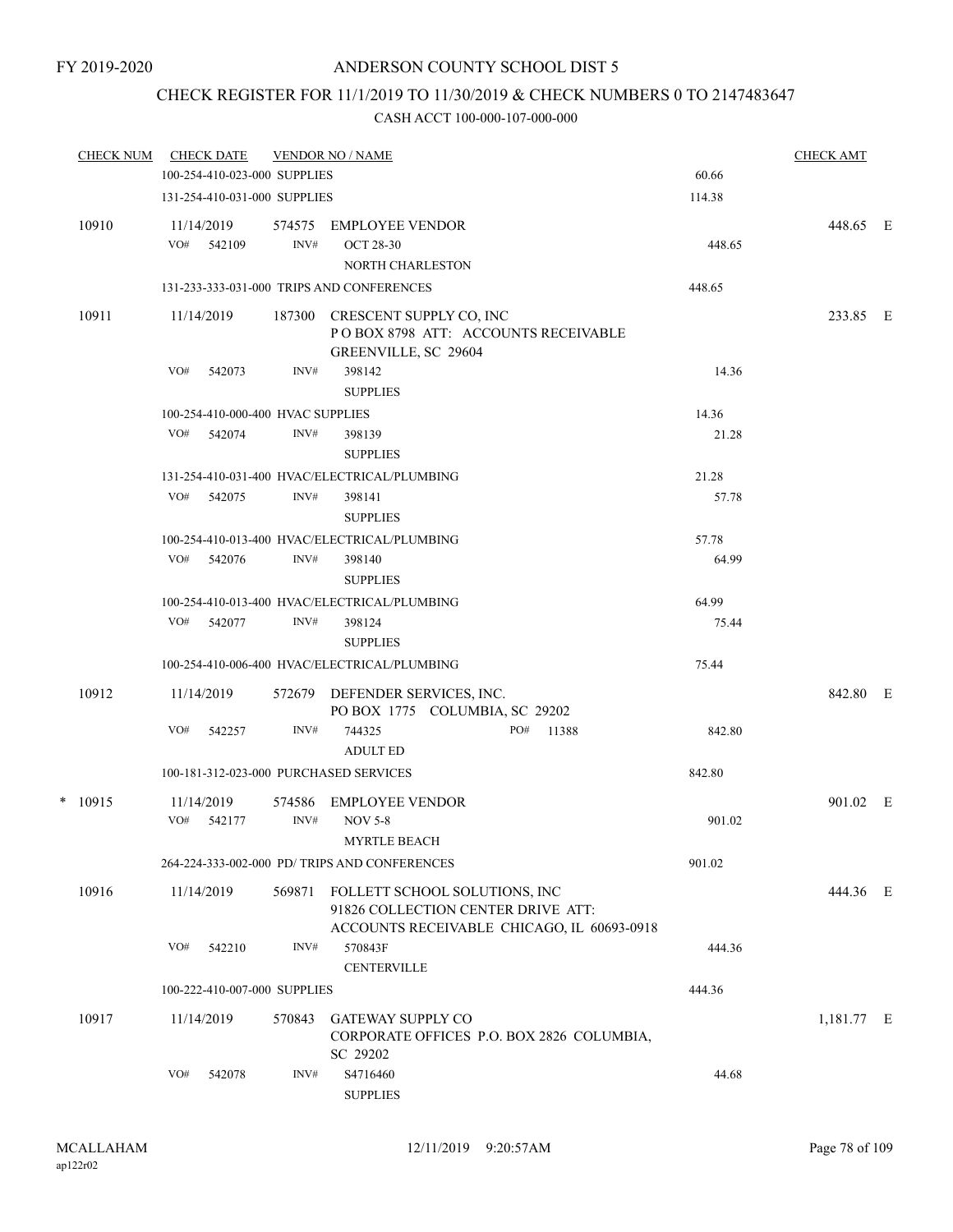### CHECK REGISTER FOR 11/1/2019 TO 11/30/2019 & CHECK NUMBERS 0 TO 2147483647

|   | <b>CHECK NUM</b> | <b>CHECK DATE</b> |                                |        | <b>VENDOR NO / NAME</b>                         |          | <b>CHECK AMT</b> |  |
|---|------------------|-------------------|--------------------------------|--------|-------------------------------------------------|----------|------------------|--|
|   |                  |                   |                                |        | 100-254-410-002-400 HVAC/ELECTRICAL/PLUMBING    | 28.27    |                  |  |
|   |                  |                   |                                |        | 100-254-410-003-400 HVAC/ELECTRICAL/PLUMBING    | 6.52     |                  |  |
|   |                  |                   |                                |        | 100-254-410-005-400 HVAC/ELECTRICAL/PLUMBING    | 9.89     |                  |  |
|   |                  | VO#               | 542140                         | INV#   | S <sub>465</sub> 1045                           | 1,137.09 |                  |  |
|   |                  |                   |                                |        | <b>SUPPLIES</b>                                 |          |                  |  |
|   |                  |                   | 100-271-410-003-000 SUPPLIES   |        |                                                 | 1,137.09 |                  |  |
|   | 10918            | 11/14/2019        |                                |        | 574852 EMPLOYEE VENDOR                          |          | 139.80 E         |  |
|   |                  | VO# 542273        |                                | INV#   | OCT <sub>18</sub>                               | 139.80   |                  |  |
|   |                  |                   |                                |        | <b>COLUMBIA</b>                                 |          |                  |  |
|   |                  |                   |                                |        | 100-221-333-017-000 TRIPS AND CONFERENCES       | 139.80   |                  |  |
|   | 10919            | 11/14/2019        |                                |        | 572168 GREENVILLE THEATRE                       |          | 816.00 E         |  |
|   |                  |                   |                                |        | 444 COLLEGE STREET GREENVILLE, SC 29601         |          |                  |  |
|   |                  | VO#               | 542141                         | INV#   | <b>CONCORD ELEM</b>                             | 816.00   |                  |  |
|   |                  |                   |                                |        | FOR DEC 19                                      |          |                  |  |
|   |                  |                   |                                |        | 709-271-660-009-352 FIELD TRIPS GRADE 2 EXPENSE | 816.00   |                  |  |
| * | 10921            | 11/14/2019        |                                | 573862 | <b>EMPLOYEE VENDOR</b>                          |          | 402.00 E         |  |
|   |                  | VO# 542275        |                                | INV#   | <b>NOV 5-8</b>                                  | 402.00   |                  |  |
|   |                  |                   |                                |        | <b>MYRTLE BEACH</b>                             |          |                  |  |
|   |                  |                   | 100-252-380-000-000 TRAVEL     |        |                                                 | 402.00   |                  |  |
|   | 10922            | 11/14/2019        |                                | 570057 | HERITAGE FOOD SERVICE GROUP                     |          | 1,186.11 E       |  |
|   |                  |                   |                                |        | P.O. BOX 71595 ATT: ACCOUNTS RECEIVABLE         |          |                  |  |
|   |                  |                   |                                |        | CHICAGO, IL 60694-1595                          |          |                  |  |
|   |                  | VO#               | 542170                         | INV#   | 6147179                                         | 164.84   |                  |  |
|   |                  |                   |                                |        | <b>REPAIR PARTS</b>                             |          |                  |  |
|   |                  |                   |                                |        | 600-256-323-014-000 REPAIRS TO EQUIPMENT        | 164.84   |                  |  |
|   |                  | VO#               | 542171                         | INV#   | 6147534                                         | 201.95   |                  |  |
|   |                  |                   |                                |        | <b>REPAIR PARTS</b>                             |          |                  |  |
|   |                  | VO#               |                                | INV#   | 600-256-323-011-000 REPAIRS TO EQUIPMENT        | 201.95   |                  |  |
|   |                  |                   | 542172                         |        | 6184867<br><b>REPAIR PARTS</b>                  | 819.32   |                  |  |
|   |                  |                   |                                |        | 100-254-410-002-400 HVAC/ELECTRICAL/PLUMBING    | 564.28   |                  |  |
|   |                  |                   |                                |        |                                                 |          |                  |  |
|   |                  |                   |                                |        | 600-256-323-002-000 REPAIRS TO EQUIPMENT        | 255.04   |                  |  |
|   | 10923            | 11/14/2019        |                                | 576288 | <b>EMPLOYEE VENDOR</b>                          |          | 299.50 E         |  |
|   |                  | VO#               | 542120                         | INV#   | OCT 15-16                                       | 299.50   |                  |  |
|   |                  |                   |                                |        | <b>COLUMBIA</b>                                 |          |                  |  |
|   |                  |                   | 201-188-333-000-000 TRIPS- PAT |        |                                                 | 299.50   |                  |  |
|   | 10924            | 11/14/2019        |                                | 573279 | HERSHEY CREAMERY COMPANY                        |          | 203.07 E         |  |
|   |                  |                   |                                |        | 710 CORPORATE CIRCLE SALISBURY, NC 28145        |          |                  |  |
|   |                  | VO#               | 542215                         | INV#   | 14821004                                        | 203.07   |                  |  |
|   |                  |                   |                                |        | <b>NEVITT FOREST</b>                            |          |                  |  |
|   |                  |                   |                                |        | 712-271-660-012-391 ICE CREAM SALES EXPENSE     | 203.07   |                  |  |
|   | $*$ 10929        | 11/14/2019        |                                |        | 300176 JOSTENS INC                              |          | 224.83 E         |  |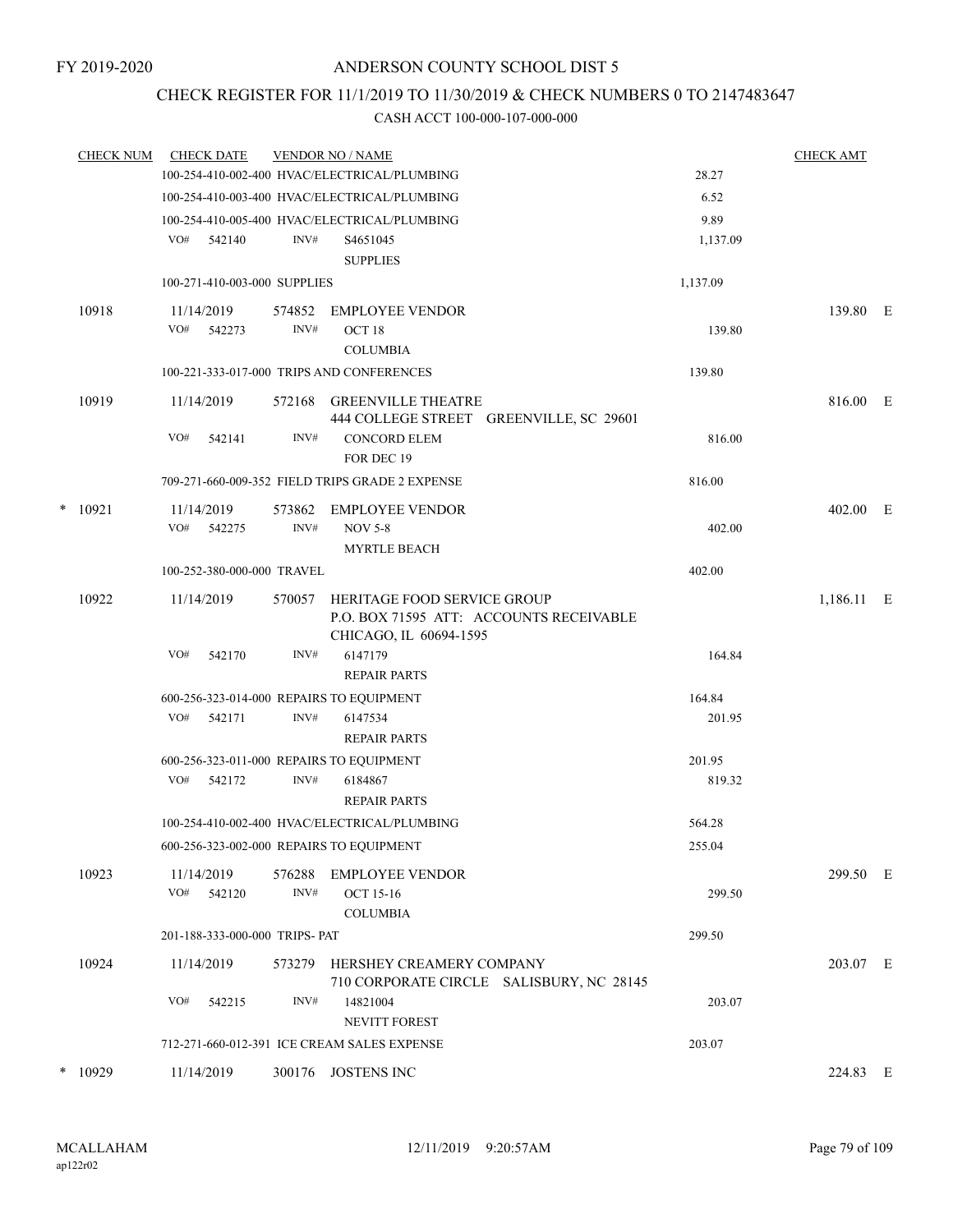### CHECK REGISTER FOR 11/1/2019 TO 11/30/2019 & CHECK NUMBERS 0 TO 2147483647

|   | <b>CHECK NUM</b> | <b>CHECK DATE</b>                       |                | <b>VENDOR NO / NAME</b><br>21336 NETWORK PLACE ATT: ACCOUNTS                                     |                 | <b>CHECK AMT</b> |  |
|---|------------------|-----------------------------------------|----------------|--------------------------------------------------------------------------------------------------|-----------------|------------------|--|
|   |                  | VO#<br>542217                           | INV#           | RECEIVABLE CHICAGO, IL 60673<br>23598869<br><b>CHARTER SCHOOL</b>                                | 224.83          |                  |  |
|   |                  | 124-114-410-024-000 SUPPLIES            |                |                                                                                                  | 224.83          |                  |  |
|   | 10930            | 11/14/2019<br>VO#<br>542178             | 307650<br>INV# | <b>EMPLOYEE VENDOR</b><br>NOV 8<br><b>COLUMBIA</b>                                               | 127.02          | 204.88 E         |  |
|   |                  | VO#<br>542183                           | INV#           | 100-221-333-000-000 TRIPS AND CONFERENCES<br><b>NOV 12</b><br><b>CLINTON</b>                     | 127.02<br>77.86 |                  |  |
|   |                  |                                         |                | 100-221-333-000-000 TRIPS AND CONFERENCES                                                        | 77.86           |                  |  |
| * | 10935            | 11/14/2019<br>VO#<br>542274             | 574462<br>INV# | <b>EMPLOYEE VENDOR</b><br><b>NOV 5-8</b><br><b>MYRTLE BEACH</b>                                  | 754.48          | 754.48 E         |  |
|   |                  |                                         |                | 100-252-333-000-000 TRIPS AND CONFERENCES                                                        | 754.48          |                  |  |
|   | 10936            | 11/14/2019<br>VO#<br>542271             | 575078<br>INV# | <b>EMPLOYEE VENDOR</b><br><b>COSTUME</b><br><b>REIMBURSEMENT</b>                                 | 101.60          | 101.60 E         |  |
|   |                  |                                         |                | 309-113-410-021-000 SUPPLIES AND MATERIALS                                                       | 101.60          |                  |  |
|   | 10937            | 11/14/2019<br>VO#<br>542285             | 576291<br>INV# | <b>EMPLOYEE VENDOR</b><br><b>OCT 5-8</b><br><b>DENVER</b>                                        | 910.80          | 910.80 E         |  |
|   |                  | 394-224-333-063-000 TRIPS/PD            |                |                                                                                                  | 910.80          |                  |  |
|   | 10938            | 11/14/2019<br>VO#<br>542108             | 575830<br>INV# | <b>EMPLOYEE VENDOR</b><br>OCT 15-16<br><b>COLUMBIA</b>                                           | 330.70          | 330.70 E         |  |
|   |                  | 201-188-333-000-000 TRIPS- PAT          |                |                                                                                                  | 330.70          |                  |  |
|   | 10939            | 11/14/2019<br>VO#<br>542281             | 349300<br>INV# | <b>EMPLOYEE VENDOR</b><br><b>NOV 6-10</b><br><b>NASHVILLE TN</b>                                 | 1,109.59        | 1,109.59 E       |  |
|   |                  |                                         |                | 201-224-333-006-000 TRIPS AND CONFERENCES                                                        | 1,109.59        |                  |  |
|   | 10940            | 11/14/2019<br>VO#<br>542180             | 575522<br>INV# | EMPLOYEE VENDOR<br><b>NOV 5-8</b><br><b>MYRTLE BEACH</b>                                         | 896.68          | 896.68 E         |  |
|   |                  |                                         |                | 264-224-333-003-000 PD/ TRIPS AND CONFERENCES                                                    | 896.68          |                  |  |
|   | 10941            | 11/14/2019                              | 349701         | MED CENTRAL HEALTH RESOURCES<br>3424 CLEMSON BLVD ATT: ACCOUNTS<br>RECEIVABLE ANDERSON, SC 29621 |                 | 195.00 E         |  |
|   |                  | VO#<br>542218                           | INV#           | 55888<br><b>BURNS</b>                                                                            | 20.00           |                  |  |
|   |                  | 100-255-323-000-000 CONTRACTED SERVICES |                |                                                                                                  | 20.00           |                  |  |
|   |                  | VO#<br>542219                           | INV#           | 35052                                                                                            | 65.00           |                  |  |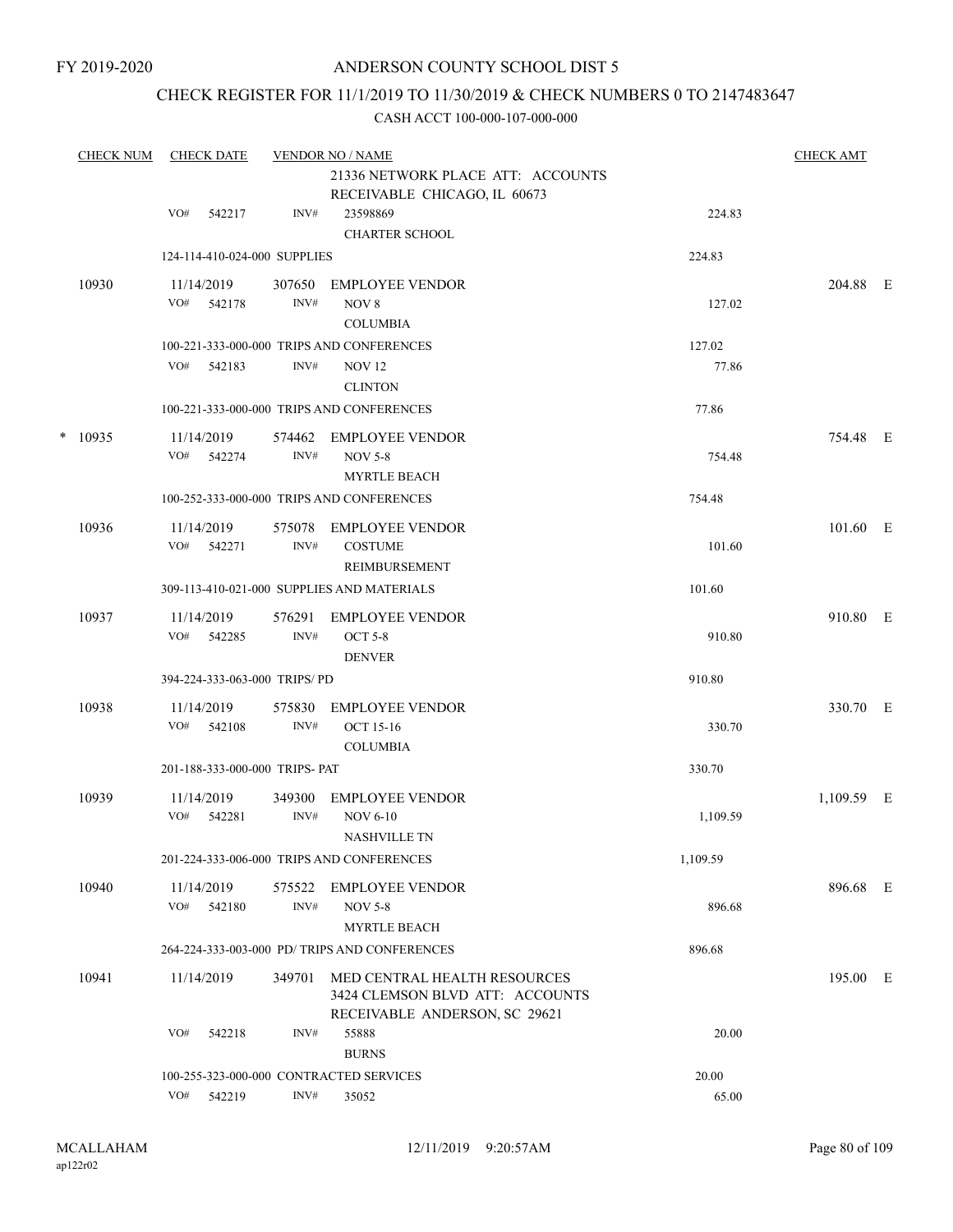## CHECK REGISTER FOR 11/1/2019 TO 11/30/2019 & CHECK NUMBERS 0 TO 2147483647

| <b>CHECK NUM</b> |     | <b>CHECK DATE</b>                 |        | <b>VENDOR NO / NAME</b>                                 |          | <b>CHECK AMT</b> |  |
|------------------|-----|-----------------------------------|--------|---------------------------------------------------------|----------|------------------|--|
|                  |     |                                   |        | <b>DIXON</b>                                            |          |                  |  |
|                  |     |                                   |        | 100-255-323-000-000 CONTRACTED SERVICES                 | 65.00    |                  |  |
|                  | VO# | 542220                            | INV#   | 46357<br><b>BENNETT</b>                                 | 65.00    |                  |  |
|                  |     |                                   |        | 100-255-323-000-000 CONTRACTED SERVICES                 | 65.00    |                  |  |
|                  |     | VO# 542221                        | INV#   | 55888                                                   | 45.00    |                  |  |
|                  |     |                                   |        | <b>BURNS</b>                                            |          |                  |  |
|                  |     |                                   |        | 100-255-323-000-000 CONTRACTED SERVICES                 | 45.00    |                  |  |
| 10942            |     | 11/14/2019                        | 575409 | <b>EMPLOYEE VENDOR</b>                                  |          | 408.70 E         |  |
|                  |     | VO# 542182                        | INV#   | <b>NOV 5-8</b>                                          | 408.70   |                  |  |
|                  |     |                                   |        | <b>MYRTLE BEACH</b>                                     |          |                  |  |
|                  |     |                                   |        | 237-224-333-010-000 TRIPS AND CONFERENCES               | 408.70   |                  |  |
| 10943            |     | 11/14/2019                        | 127350 | <b>EMPLOYEE VENDOR</b>                                  |          | 136.30 E         |  |
|                  | VO# | 542174                            | INV#   | <b>OCT 2019</b>                                         | 136.30   |                  |  |
|                  |     |                                   |        | <b>MILEAGE</b>                                          |          |                  |  |
|                  |     | 100-221-332-000-000 TRAVEL        |        |                                                         | 136.30   |                  |  |
| 10944            |     | 11/14/2019                        | 574772 | <b>EMPLOYEE VENDOR</b>                                  |          | 1,321.30 E       |  |
|                  |     | VO# 542270                        | INV#   | <b>COSTUMES</b>                                         | 1,321.30 |                  |  |
|                  |     |                                   |        | REIMBURSEMENT                                           |          |                  |  |
|                  |     |                                   |        | 817-112-410-014-000 SUPPLIES AND MATERIALS              | 1,321.30 |                  |  |
| 10945            |     | 11/14/2019                        | 573801 | MUSICAL INNOVATIONS                                     |          | 104.33 E         |  |
|                  |     |                                   |        | 150-G TANNER RD AT BUTLER GREENVILLE, SC                |          |                  |  |
|                  | VO# | 542146                            | INV#   | 29607-5917<br>382115                                    | 104.33   |                  |  |
|                  |     |                                   |        | <b>KAZOOS</b>                                           |          |                  |  |
|                  |     | 707-190-660-007-220 MUSIC EXPENSE |        |                                                         | 104.33   |                  |  |
|                  |     |                                   |        |                                                         |          |                  |  |
| 10946            |     | 11/14/2019                        | 574388 | NAPA AUTO PARTS<br>508 SOUTH MAIN ST ANDERSON, SC 29624 |          | 236.56 E         |  |
|                  | VO# | 542083                            | INV#   | 733574                                                  | 2.14     |                  |  |
|                  |     |                                   |        | <b>BULBS</b>                                            |          |                  |  |
|                  |     |                                   |        | 100-254-412-000-001 TRUCK SERVICE - MAINTENANCE         | 2.14     |                  |  |
|                  | VO# | 542084                            | INV#   | 733675                                                  | 234.42   |                  |  |
|                  |     |                                   |        | <b>SUPPLIES</b>                                         |          |                  |  |
|                  |     |                                   |        | 100-254-410-000-001 MAINT. SUPPLIES-STRUCTURES          | 234.42   |                  |  |
| $*$ 10948        |     | 11/14/2019                        | 389900 | OFFICE DEPOT                                            |          | 378.92 E         |  |
|                  |     |                                   |        | POBOX 1413 CHARLOTTE, NC 28201-1413                     |          |                  |  |
|                  | VO# | 542147                            | INV#   | 393853007001                                            | 167.87   |                  |  |
|                  |     |                                   |        | <b>SUPPLIES</b>                                         |          |                  |  |
|                  |     | 600-256-410-000-000 SUPPLIES      |        |                                                         | 167.87   |                  |  |
|                  |     | VO# 542225                        | INV#   | 387964640001                                            | 60.77    |                  |  |
|                  |     |                                   |        | <b>SUPPLIES</b>                                         |          |                  |  |
|                  |     | 100-264-410-000-000 SUPPLIES      |        |                                                         | 60.77    |                  |  |
|                  | VO# | 542226                            | INV#   | 396245373001                                            | 29.94    |                  |  |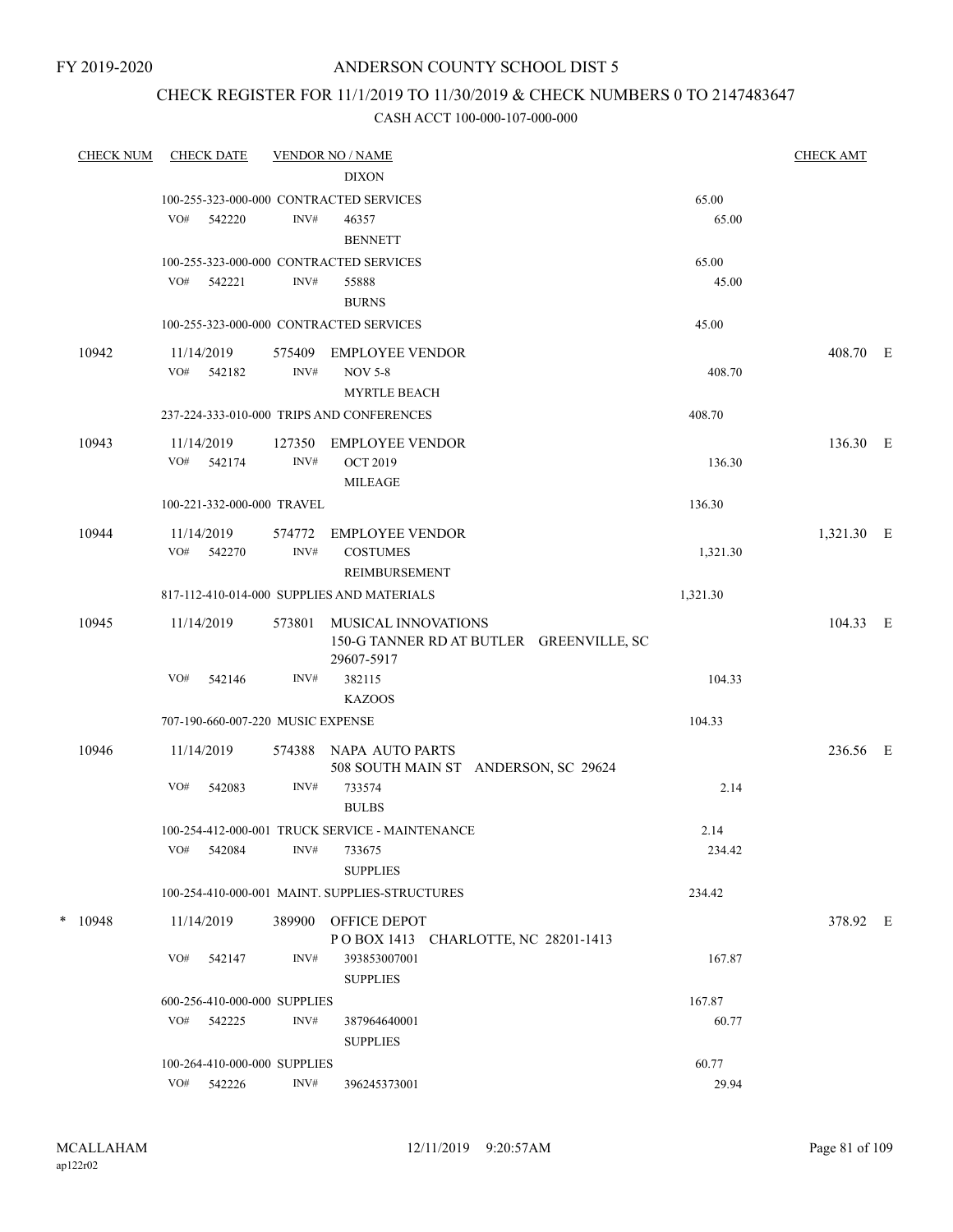# CHECK REGISTER FOR 11/1/2019 TO 11/30/2019 & CHECK NUMBERS 0 TO 2147483647

| <b>CHECK NUM</b> | <b>CHECK DATE</b> |                              |                | <b>VENDOR NO / NAME</b>                                                        |     |       |          | <b>CHECK AMT</b> |  |
|------------------|-------------------|------------------------------|----------------|--------------------------------------------------------------------------------|-----|-------|----------|------------------|--|
|                  |                   |                              |                | <b>SUPPLIES</b>                                                                |     |       |          |                  |  |
|                  |                   |                              |                | 705-271-660-005-411 MISCELLANEOUS EXPENSE                                      |     |       | 29.94    |                  |  |
|                  | VO#               | 542227                       | INV#           | 396244194001<br><b>SUPPLIES</b>                                                |     |       | 29.33    |                  |  |
|                  |                   |                              |                | 705-271-660-005-411 MISCELLANEOUS EXPENSE                                      |     |       | 29.33    |                  |  |
|                  | VO#               | 542228                       | INV#           | 396245374001<br><b>SUPPLIES</b>                                                |     |       | 10.69    |                  |  |
|                  |                   |                              |                | 705-271-660-005-411 MISCELLANEOUS EXPENSE                                      |     |       | 10.69    |                  |  |
|                  | VO#               | 542260                       | INV#           | 39697054401<br><b>SUPPLIES</b>                                                 |     |       | 18.28    |                  |  |
|                  |                   | 100-112-410-007-000 SUPPLIES |                |                                                                                |     |       | 18.28    |                  |  |
|                  | VO#               | 542261                       | INV#           | 396970480001<br><b>SUPPLIES</b>                                                |     |       | 62.04    |                  |  |
|                  |                   | 100-113-410-007-000 SUPPLIES |                |                                                                                |     |       | 62.04    |                  |  |
| 10949            | 11/14/2019<br>VO# | 542179                       | 576154<br>INV# | <b>EMPLOYEE VENDOR</b><br><b>NOV 5-9</b><br><b>MYRTLE BEACH</b>                |     |       | 888.44   | 888.44 E         |  |
|                  |                   |                              |                | 264-224-333-009-000 PD/ TRIPS AND CONFERENCES                                  |     |       | 888.44   |                  |  |
| $*$ 10951        | 11/14/2019        |                              | 574687         | PRIORITY ONE SECURITY<br>18 INTERCHANGE BLVD., SUITE B GREENVILLE,<br>SC 29607 |     |       |          | 1,282.00 E       |  |
|                  | VO#               | 542150                       | INV#           | 1901105                                                                        | PO# | 11398 | 1,282.00 |                  |  |
|                  |                   |                              |                | <b>NOV 2019</b>                                                                |     |       |          |                  |  |
|                  |                   |                              |                | 100-254-323-000-600 MAINTENANCE SERVICES                                       |     |       | 92.00    |                  |  |
|                  |                   |                              |                | 100-254-323-001-600 MAINTENANCE SERVICES                                       |     |       | 46.00    |                  |  |
|                  |                   |                              |                | 100-254-323-002-600 MAINTENANCE SERVICES                                       |     |       | 168.00   |                  |  |
|                  |                   |                              |                | 100-254-323-003-600 MAINTENANCE SERVICES                                       |     |       | 102.00   |                  |  |
|                  |                   |                              |                | 100-254-323-005-600 MAINTENANCE SERVICES                                       |     |       | 46.00    |                  |  |
|                  |                   |                              |                | 100-254-323-006-600 MAINTENANCE SERVICES                                       |     |       | 69.00    |                  |  |
|                  |                   |                              |                | 100-254-323-007-600 MAINTENANCE SERVICES                                       |     |       | 46.00    |                  |  |
|                  |                   |                              |                | 100-254-323-008-600 MAINTENANCE SERVICES                                       |     |       | 46.00    |                  |  |
|                  |                   |                              |                | 100-254-323-009-600 MAINTENANCE SERVICES                                       |     |       | 46.00    |                  |  |
|                  |                   |                              |                | 100-254-323-010-600 MAINTENANCE SERVICES                                       |     |       | 46.00    |                  |  |
|                  |                   |                              |                | 100-254-323-011-600 MAINTENANCE SERVICES                                       |     |       | 46.00    |                  |  |
|                  |                   |                              |                | 100-254-323-012-600 MAINTENANCE SERVICES                                       |     |       | 46.00    |                  |  |
|                  |                   |                              |                | 100-254-323-013-600 MAINTENANCE SERVICES                                       |     |       | 46.00    |                  |  |
|                  |                   |                              |                | 100-254-323-014-600 MAINTENANCE SERVICES                                       |     |       | 46.00    |                  |  |
|                  |                   |                              |                | 100-254-323-015-600 MAINTENANCE SERVICES                                       |     |       | 46.00    |                  |  |
|                  |                   |                              |                | 100-254-323-016-600 MAINTENANCE SERVICES                                       |     |       | 46.00    |                  |  |
|                  |                   |                              |                | 100-254-323-017-600 MAINTENANCE SERVICES                                       |     |       | 46.00    |                  |  |
|                  |                   |                              |                | 100-254-323-018-600 MAINTENANCE SERVICES                                       |     |       | 46.00    |                  |  |
|                  |                   |                              |                | 100-254-323-019-600 MAINTENANCE SERVICES                                       |     |       | 46.00    |                  |  |
|                  |                   |                              |                | 100-254-323-020-600 MAINTENANCE SERVICES                                       |     |       | 46.00    |                  |  |
|                  |                   |                              |                |                                                                                |     |       |          |                  |  |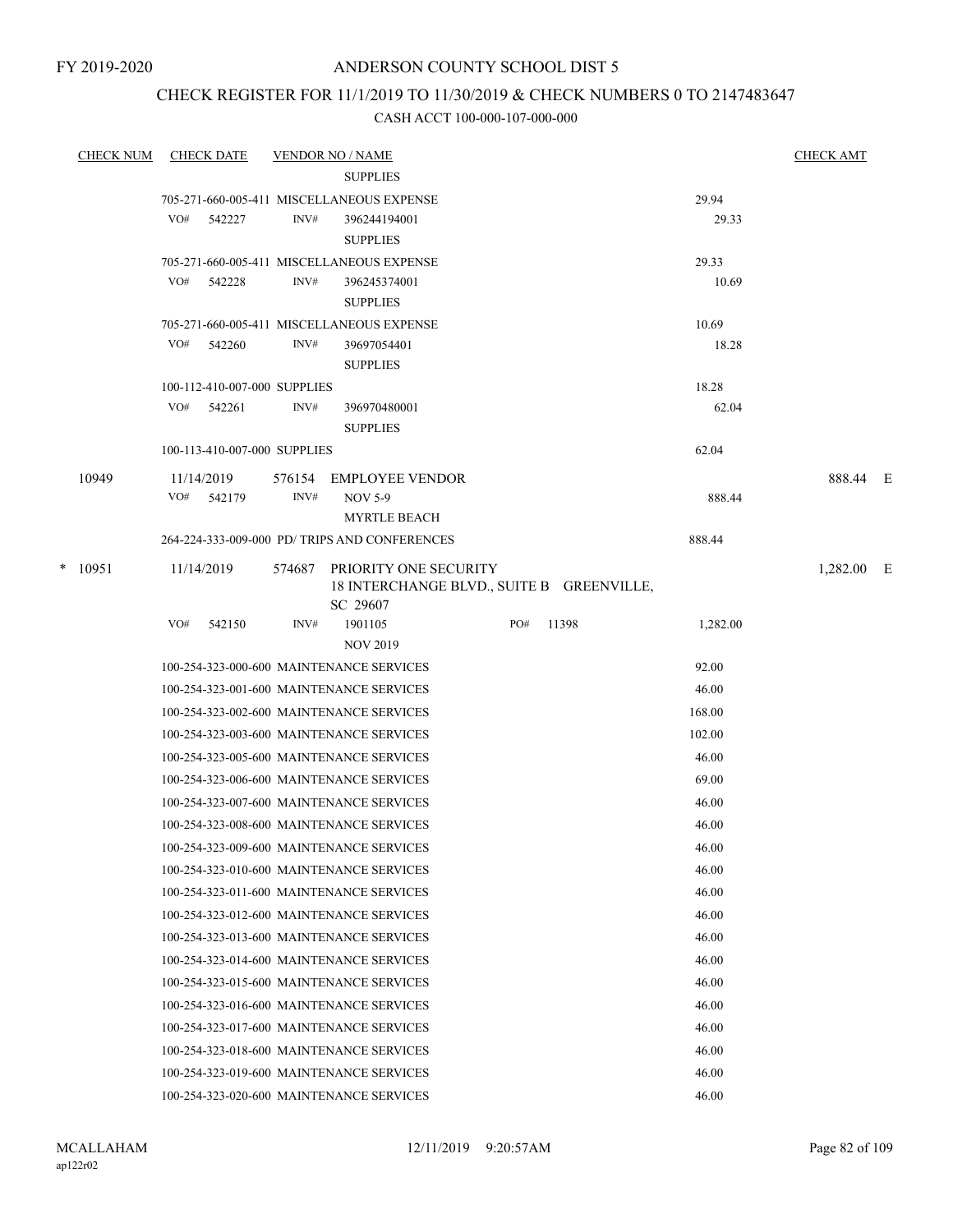### CHECK REGISTER FOR 11/1/2019 TO 11/30/2019 & CHECK NUMBERS 0 TO 2147483647

| <b>CHECK NUM</b> | <b>CHECK DATE</b>                 |                | <b>VENDOR NO / NAME</b>                                                                   |     |       |           | <b>CHECK AMT</b> |  |
|------------------|-----------------------------------|----------------|-------------------------------------------------------------------------------------------|-----|-------|-----------|------------------|--|
|                  |                                   |                | 100-254-323-021-600 MAINTENANCE SERVICES                                                  |     |       | 46.00     |                  |  |
|                  |                                   |                | 100-254-323-023-600 MAINTENANCE SERVICES                                                  |     |       | 69.00     |                  |  |
| 10952            | 11/14/2019                        | 570443         | PROJECT LEAD THE WAY<br>3939 PRIORITY WAY SOUTH DRIVE SUITE 400<br>INDIANAPOLIS, IN 46240 |     |       |           | 25,194.25 E      |  |
|                  | VO#<br>542230                     | INV#           | 197207<br><b>BIOMEDICAL AIT</b>                                                           | PO# | 11239 | 25,194.25 |                  |  |
|                  | 515-253-520-031-CAR CAREER CENTER |                |                                                                                           |     |       | 25,194.25 |                  |  |
| 10953            | 11/14/2019<br>VO#<br>542187       | 427745<br>INV# | <b>EMPLOYEE VENDOR</b><br><b>NOV 13</b><br><b>BILTMORE</b>                                |     |       | 101.62    | $101.62$ E       |  |
|                  |                                   |                | 705-271-660-005-593 FIELD TRIPS- MISC. EXPENSE                                            |     |       | 101.62    |                  |  |
| 10954            | 11/14/2019<br>VO#<br>542176       | 575576<br>INV# | <b>EMPLOYEE VENDOR</b><br><b>SEPT 24-25</b><br><b>COLUMBIA</b>                            |     |       | 196.75    | 196.75 E         |  |
|                  |                                   |                | 201-224-333-006-000 TRIPS AND CONFERENCES                                                 |     |       | 196.75    |                  |  |
| 10955            | 11/14/2019                        |                | 571719 REPUBLIC SERVICES #744<br>PO BOX 9001099 LOUISVILLE, KY 40290-1099                 |     |       |           | 8,068.74 E       |  |
|                  | VO#<br>542151                     | INV#           | 744-001908133<br><b>NOV 2019</b>                                                          | PO# | 11399 | 8,068.74  |                  |  |
|                  |                                   |                | 100-254-323-000-600 MAINTENANCE SERVICES                                                  |     |       | 592.25    |                  |  |
|                  |                                   |                | 100-254-323-001-600 MAINTENANCE SERVICES                                                  |     |       | 300.21    |                  |  |
|                  |                                   |                | 100-254-323-002-600 MAINTENANCE SERVICES                                                  |     |       | 619.15    |                  |  |
|                  |                                   |                | 100-254-323-003-600 MAINTENANCE SERVICES                                                  |     |       | 689.86    |                  |  |
|                  |                                   |                | 100-254-323-005-600 MAINTENANCE SERVICES                                                  |     |       | 583.80    |                  |  |
|                  |                                   |                | 100-254-323-006-600 MAINTENANCE SERVICES                                                  |     |       | 475.61    |                  |  |
|                  |                                   |                | 100-254-323-007-600 MAINTENANCE SERVICES                                                  |     |       | 237.81    |                  |  |
|                  |                                   |                | 100-254-323-008-600 MAINTENANCE SERVICES                                                  |     |       | 286.01    |                  |  |
|                  |                                   |                | 100-254-323-009-600 MAINTENANCE SERVICES                                                  |     |       | 237.81    |                  |  |
|                  |                                   |                | 100-254-323-010-600 MAINTENANCE SERVICES                                                  |     |       | 237.81    |                  |  |
|                  |                                   |                | 100-254-323-011-600 MAINTENANCE SERVICES                                                  |     |       | 237.81    |                  |  |
|                  |                                   |                | 100-254-323-012-600 MAINTENANCE SERVICES                                                  |     |       | 416.70    |                  |  |
|                  |                                   |                | 100-254-323-013-600 MAINTENANCE SERVICES                                                  |     |       | 237.81    |                  |  |
|                  |                                   |                | 100-254-323-014-600 MAINTENANCE SERVICES                                                  |     |       | 237.81    |                  |  |
|                  |                                   |                | 100-254-323-015-600 MAINTENANCE SERVICES                                                  |     |       | 237.81    |                  |  |
|                  |                                   |                | 100-254-323-016-600 MAINTENANCE SERVICES                                                  |     |       | 237.81    |                  |  |
|                  |                                   |                | 100-254-323-017-600 MAINTENANCE SERVICES                                                  |     |       | 286.01    |                  |  |
|                  |                                   |                | 100-254-323-018-600 MAINTENANCE SERVICES                                                  |     |       | 237.81    |                  |  |
|                  |                                   |                | 100-254-323-019-600 MAINTENANCE SERVICES                                                  |     |       | 237.81    |                  |  |
|                  |                                   |                | 100-254-323-020-600 MAINTENANCE SERVICES                                                  |     |       | 475.61    |                  |  |
|                  |                                   |                | 100-254-323-021-600 MAINTENANCE SERVICES                                                  |     |       | 570.95    |                  |  |
|                  |                                   |                | 100-254-323-023-600 MAINTENANCE SERVICES                                                  |     |       | 177.82    |                  |  |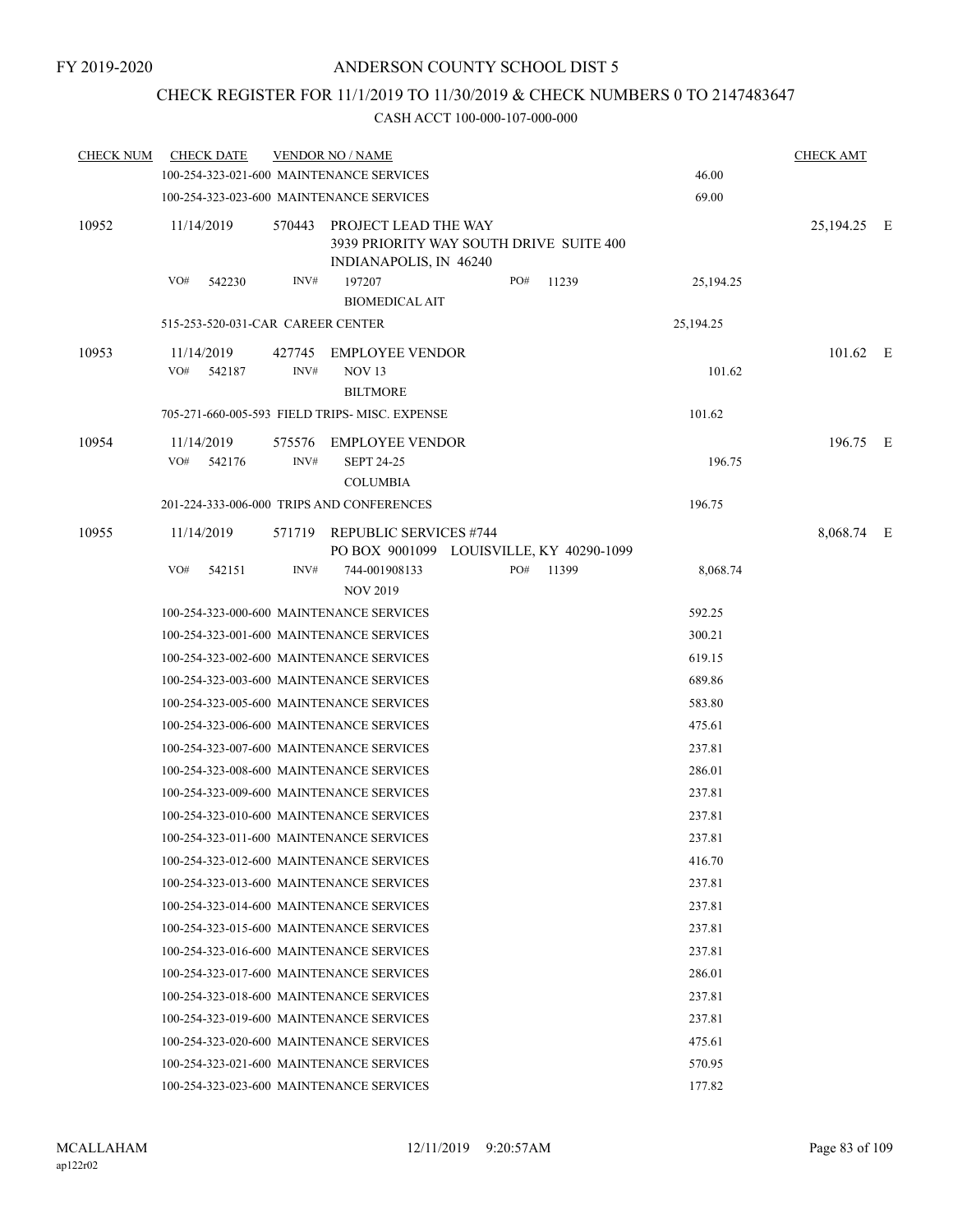# CHECK REGISTER FOR 11/1/2019 TO 11/30/2019 & CHECK NUMBERS 0 TO 2147483647

|        | <b>CHECK NUM</b> | <b>CHECK DATE</b>                  |                | <b>VENDOR NO / NAME</b><br>131-254-323-031-600 MAINTENANCE SERVICES                                   | 216.66   | <b>CHECK AMT</b> |  |
|--------|------------------|------------------------------------|----------------|-------------------------------------------------------------------------------------------------------|----------|------------------|--|
|        | 10956            | 11/14/2019<br>VO#<br>542175        | 574513<br>INV# | <b>EMPLOYEE VENDOR</b><br><b>OCT 2019</b>                                                             | 241.86   | 241.86 E         |  |
|        |                  | 100-221-332-000-000 TRAVEL         |                | <b>MILEAGE</b>                                                                                        | 241.86   |                  |  |
|        | * 10958          | 11/14/2019                         | 463575         | <b>SCHOOL HEALTH CORPORATION</b><br>6764 EAGLE WAY ATT: ACCOUNTS RECEIVABLE<br>CHICAGO, IL 60678-1067 |          | 2,696.96 E       |  |
|        |                  | VO#<br>542236                      | INV#           | 3681660<br>PO#<br>11671<br><b>AED DEVICE</b>                                                          | 2,696.96 |                  |  |
|        |                  |                                    |                | 505-271-540-002-BSC BASEBALL&SOFTBALL COMPLEX                                                         | 1,348.48 |                  |  |
|        |                  |                                    |                | 505-271-540-003-BSC BASEBALL&SOFTBALL COMPLEX                                                         | 1,348.48 |                  |  |
|        | 10959            | 11/14/2019                         | 573290         | SHADETREE GRAPHICS, LLC<br>147 POWELL RD. ANDERSON, SC 29625                                          |          | 238.80 E         |  |
|        |                  | VO#<br>542153                      | INV#           | 1453 & 1461<br><b>CONCORD</b>                                                                         | 238.80   |                  |  |
|        |                  | 709-271-660-009-220 MUSIC EXPENSE  |                |                                                                                                       | 89.55    |                  |  |
|        |                  | 709-271-660-009-220 MUSIC EXPENSE  |                |                                                                                                       | 149.25   |                  |  |
|        | 10960            | 11/14/2019                         | 570059         | SHARP BUSINESS SYSTEMS<br>DEPT 1216 PO BOX 121216 DALLAS, TX<br>75312-1216                            |          | 206.34 E         |  |
|        |                  | VO#<br>542154                      | INV#           | 9002360921<br><b>COPIER</b>                                                                           | 6.42     |                  |  |
|        |                  | 709-271-660-009-362 COPIER EXPENSE |                |                                                                                                       | 6.42     |                  |  |
|        |                  | VO#<br>542237                      | INV#           | 9002360966<br><b>COPIER</b>                                                                           | 6.42     |                  |  |
|        |                  | 717-190-660-017-362 COPIER EXPENSE |                |                                                                                                       | 6.42     |                  |  |
|        |                  | VO#<br>542264                      | INV#           | 9002360989<br><b>COPIER</b>                                                                           | 6.42     |                  |  |
|        |                  | 100-147-410-015-000 SUPPLIES       |                |                                                                                                       | 6.42     |                  |  |
|        |                  | VO#<br>542265                      | INV#           | 9002351166<br><b>COPIES</b>                                                                           | 187.08   |                  |  |
|        |                  | 100-147-410-015-000 SUPPLIES       |                |                                                                                                       | 187.08   |                  |  |
|        | 10961            | 11/14/2019                         | 472700         | <b>SHERWIN WILLIAMS</b><br>613 NORTH MURRAY AVENUE ATT: ACCOUNTS<br>RECEIVABLE ANDERSON, SC 29625     |          | 158.39 E         |  |
|        |                  | VO#<br>542098                      | INV#           | 6667<br><b>SUPPLIES</b>                                                                               | 89.43    |                  |  |
|        |                  |                                    |                | 100-254-410-000-001 MAINT. SUPPLIES-STRUCTURES                                                        | 89.43    |                  |  |
|        |                  | VO#<br>542099                      | INV#           | 6787-7<br><b>SUPPLIES</b>                                                                             | 68.96    |                  |  |
|        |                  |                                    |                | 100-254-410-000-001 MAINT. SUPPLIES-STRUCTURES                                                        | 68.96    |                  |  |
| $\ast$ | 10963            | 11/14/2019                         | 564764         | <b>SPEED STACKS</b>                                                                                   |          | $1,440.00$ E     |  |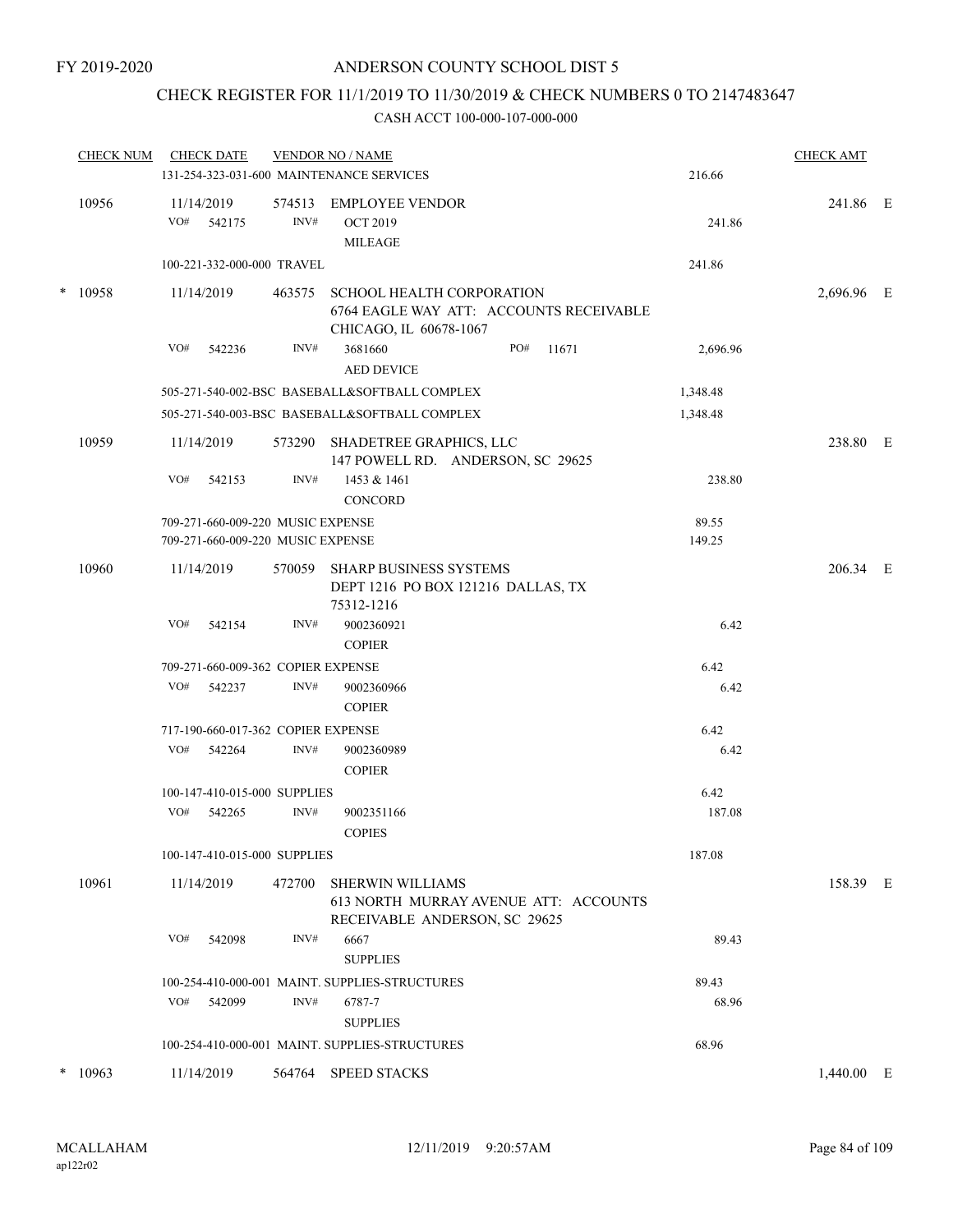### CHECK REGISTER FOR 11/1/2019 TO 11/30/2019 & CHECK NUMBERS 0 TO 2147483647

|   | <b>CHECK NUM</b> |                                                                        | <b>CHECK DATE</b> |                | <b>VENDOR NO / NAME</b>                                                                             |          | <b>CHECK AMT</b> |  |
|---|------------------|------------------------------------------------------------------------|-------------------|----------------|-----------------------------------------------------------------------------------------------------|----------|------------------|--|
|   |                  | 11 INVERNESS WAY SOUTH ATT: ACCOUNTS<br>RECEIVABLE ENGLEWOOD, CO 80112 |                   |                |                                                                                                     |          |                  |  |
|   |                  | VO#                                                                    | 542155            | INV#           | 527603<br><b>CENTERVILLE ELEM</b>                                                                   | 600.00   |                  |  |
|   |                  |                                                                        |                   |                | 707-190-660-007-287 STACKING CUPS FUNDRAISER EXPENSE                                                | 600.00   |                  |  |
|   |                  | VO#                                                                    | 542156            | INV#           | 527602<br><b>CENTERVILLE ELEM</b>                                                                   | 840.00   |                  |  |
|   |                  |                                                                        |                   |                | 707-190-660-007-287 STACKING CUPS FUNDRAISER EXPENSE                                                | 840.00   |                  |  |
|   | 10964            | 11/14/2019<br>VO#                                                      | 542111            | 571751<br>INV# | EMPLOYEE VENDOR<br><b>READING LUNCH</b><br>REIMBURSEMENT                                            | 119.52   | 119.52 E         |  |
|   |                  |                                                                        |                   |                | 721-190-660-021-519 LIBRARY EXPENSE                                                                 | 119.52   |                  |  |
|   | 10965            | 11/14/2019<br>VO#                                                      | 542112            | 565412<br>INV# | <b>EMPLOYEE VENDOR</b><br><b>SUPPLIES</b><br>REIMBURSEMENT                                          | 260.35   | 260.35 E         |  |
|   |                  |                                                                        |                   |                | 720-271-660-020-604 CHORUS CLUB EXPENSE                                                             | 260.35   |                  |  |
| * | 10968            | 11/14/2019<br>VO#                                                      | 542194            | 526475<br>INV# | <b>EMPLOYEE VENDOR</b><br><b>SCHOOL STORE</b>                                                       | 466.70   | 466.70 E         |  |
|   |                  |                                                                        |                   |                | <b>REIMBURSEMENT</b>                                                                                |          |                  |  |
|   |                  |                                                                        |                   |                | 715-271-660-015-279 CHRISTMAS STORE EXPENSE                                                         | 466.70   |                  |  |
|   | 10969            | 11/14/2019                                                             |                   | 529000         | WEST ANDERSON WATER COMPANY<br>504 HWY 187 SOUTH ATT: ACCOUNTS<br>RECEIVABLE ANDERSON, SC 29626     |          | 7,993.50 E       |  |
|   |                  | VO#                                                                    | 542280            | INV#           | AUG-OCT<br><b>UTILITIES</b>                                                                         | 7,993.50 |                  |  |
|   |                  |                                                                        |                   |                | 100-254-470-008-000 ENERGY-ELECTRICITY & WATER                                                      | 3,331.25 |                  |  |
|   |                  |                                                                        |                   |                | 100-254-470-010-000 ENERGY-ELECTRICITY & WATER                                                      | 4,662.25 |                  |  |
|   | 10970            | 11/14/2019                                                             |                   | 529275         | <b>WESTAR TIRE</b><br>PO BOX 400<br>715 NORTH MURRAY ATT:<br>ACCOUNTS RECEIVABLE ANDERSON, SC 29622 |          | 151.00 E         |  |
|   |                  | VO#                                                                    | 542095            | INV#           | 156419<br><b>SERVICE</b>                                                                            | 151.00   |                  |  |
|   |                  |                                                                        |                   |                | 100-254-412-000-001 TRUCK SERVICE - MAINTENANCE                                                     | 151.00   |                  |  |
|   | $*$ 10972        | 11/14/2019<br>VO#                                                      | 542277            | 574771<br>INV# | <b>EMPLOYEE VENDOR</b><br><b>NOV 5-8</b>                                                            | 549.20   | 549.20 E         |  |
|   |                  |                                                                        |                   |                | <b>MYRTLE BEACH</b>                                                                                 |          |                  |  |
|   |                  |                                                                        |                   |                | 267-224-333-003-PD5 TRIPS- SC STANDARDS                                                             | 549.20   |                  |  |
|   | 10973            | 11/14/2019                                                             |                   | 574537         | <b>EMPLOYEE VENDOR</b>                                                                              |          | 787.46 E         |  |
|   |                  | VO#                                                                    | 542278            | INV#           | <b>NOV 11-12</b><br><b>COLUMBIA</b>                                                                 | 405.96   |                  |  |
|   |                  |                                                                        |                   |                | 100-232-333-000-000 TRIPS AND CONFERENCES                                                           | 405.96   |                  |  |
|   |                  | VO#                                                                    | 542279            | INV#           | <b>NOV 6-7</b><br><b>COLUMBIA</b>                                                                   | 381.50   |                  |  |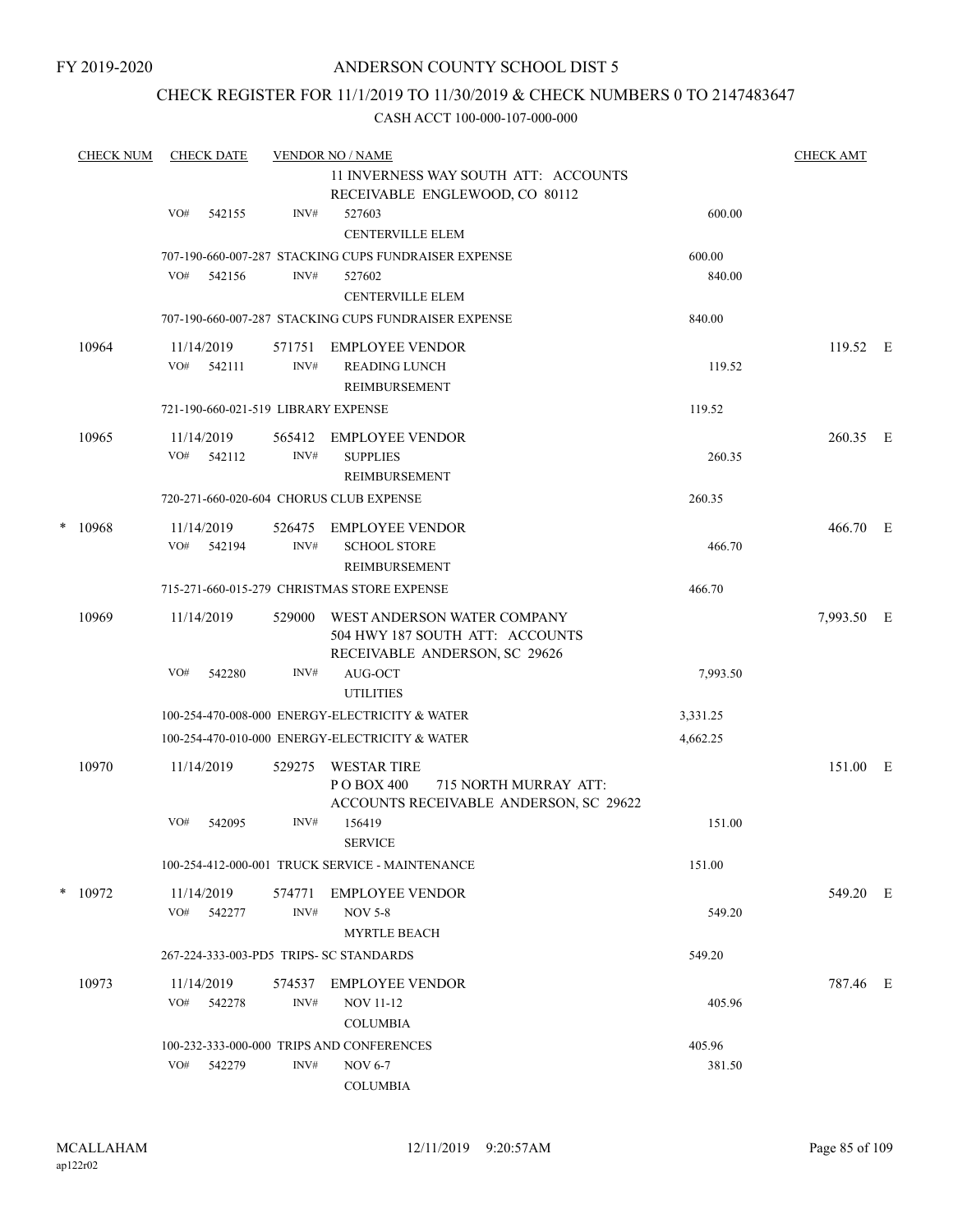# CHECK REGISTER FOR 11/1/2019 TO 11/30/2019 & CHECK NUMBERS 0 TO 2147483647

| <b>CHECK NUM</b> |     | <b>CHECK DATE</b>            |        | <b>VENDOR NO / NAME</b><br>100-232-333-000-000 TRIPS AND CONFERENCES                 |     |     |       | 381.50   | <b>CHECK AMT</b> |  |
|------------------|-----|------------------------------|--------|--------------------------------------------------------------------------------------|-----|-----|-------|----------|------------------|--|
| $*$ 10975        |     | 11/19/2019                   | 569031 | <b>AIRGAS USA</b><br>POBOX 532609 ATT: ACCOUNTS RECEIVABLE<br>ATLANTA, GA 30353-2609 |     |     |       |          | 3,559.10 E       |  |
|                  | VO# | 542314                       | INV#   | PO 11653<br><b>SUPPLIES</b>                                                          | PO# |     | 11653 | 901.15   |                  |  |
|                  |     |                              |        | 329-115-410-031-000 SUPPLIES-STATE EQUIPMENT                                         |     |     |       | 367.22   |                  |  |
|                  |     |                              |        | 329-115-410-031-000 SUPPLIES-STATE EQUIPMENT                                         |     |     |       | 533.93   |                  |  |
|                  | VO# | 542315                       | INV#   | 2768863 FEES<br><b>LATE FEES</b>                                                     |     |     |       | 15.15    |                  |  |
|                  |     |                              |        | 731-271-660-031-811 MISCELLANEOUS EXPENSE                                            |     |     |       | 13.01    |                  |  |
|                  |     |                              |        | 731-271-660-031-811 MISCELLANEOUS EXPENSE                                            |     |     |       | 2.14     |                  |  |
|                  |     | VO# 542316                   | INV#   | 9965924704<br><b>SUPPLIES</b>                                                        |     |     |       | 1,025.18 |                  |  |
|                  |     |                              |        | 329-115-410-031-000 SUPPLIES-STATE EQUIPMENT                                         |     |     |       | 1,025.18 |                  |  |
|                  | VO# | 542317                       | INV#   | 9093701725<br><b>SUPPLIES</b>                                                        |     |     |       | 354.59   |                  |  |
|                  |     |                              |        | 329-115-410-031-000 SUPPLIES-STATE EQUIPMENT                                         |     |     |       | 354.59   |                  |  |
|                  | VO# | 542318                       | INV#   | 9094721064<br><b>SUPPLIES</b>                                                        |     |     |       | 503.60   |                  |  |
|                  |     |                              |        | 329-115-410-031-000 SUPPLIES-STATE EQUIPMENT                                         |     |     |       | 503.60   |                  |  |
|                  |     | VO# 542319                   | INV#   | 9094233866<br><b>SUPPLIES</b>                                                        | PO# |     | 11813 | 500.06   |                  |  |
|                  |     | 131-115-410-031-000 SUPPLIES |        |                                                                                      |     |     |       | 500.06   |                  |  |
|                  | VO# | 542320                       | INV#   | 9094912881<br><b>SUPPLIES</b>                                                        | PO# |     | 11927 | 259.37   |                  |  |
|                  |     |                              |        | 329-115-410-031-000 SUPPLIES-STATE EQUIPMENT                                         |     |     |       | 259.37   |                  |  |
| $*$ 10977        |     | 11/19/2019                   | 114225 | ANDERSON RESTAURANT EQUIPMENT<br>112 EAST MAULDIN STREET ATT: ACCOUNTS               |     |     |       |          | 517.71 E         |  |
|                  |     |                              |        | RECEIVABLE ANDERSON, SC 29621                                                        |     |     |       |          |                  |  |
|                  | VO# | 542399                       | INV#   | 56200<br><b>UTILITY CARTS</b>                                                        |     |     |       | 449.40   |                  |  |
|                  |     | 600-256-410-009-000 SUPPLIES |        |                                                                                      |     |     |       | 449.40   |                  |  |
|                  | VO# | 542400                       | INV#   | 56729<br><b>SUPPLIES</b>                                                             |     |     |       | 68.31    |                  |  |
|                  |     | 600-256-410-000-000 SUPPLIES |        |                                                                                      |     |     |       | 68.31    |                  |  |
| 10978            |     | 11/19/2019                   | 572352 | <b>ASCD STORE</b>                                                                    |     |     |       |          | 109.28 E         |  |
|                  | VO# | 542323                       | INV#   | PO BOX 17035 BALTIMORE, MD 21297-8431<br>2484724<br>WHITEHALL                        |     | PO# | 11822 | 109.28   |                  |  |
|                  |     | 201-112-410-019-000 SUPPLIES |        |                                                                                      |     |     |       | 109.28   |                  |  |
| 10979            |     | 11/19/2019                   | 201391 | <b>BLICK ART MATERIALS</b><br>6910 EAGLE WAY CHICAGO, IL 60670-1069                  |     |     |       |          | 1,126.51 E       |  |
|                  | VO# | 542402                       | INV#   | 2405947<br>TL HANNA                                                                  |     |     |       | 1,126.51 |                  |  |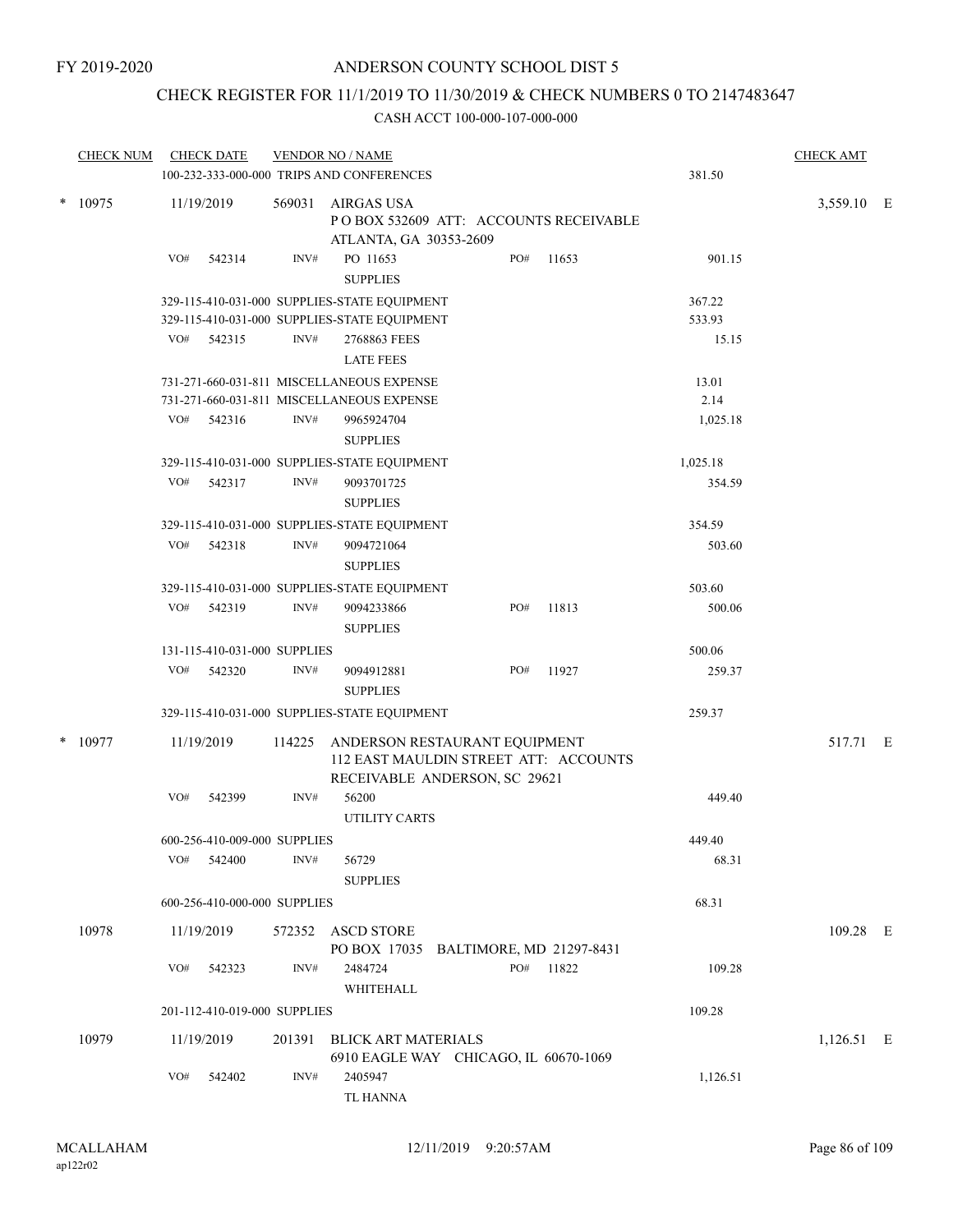### CHECK REGISTER FOR 11/1/2019 TO 11/30/2019 & CHECK NUMBERS 0 TO 2147483647

|        | <b>CHECK NUM</b>                | <b>CHECK DATE</b>                                                    |                | <b>VENDOR NO / NAME</b>                                                                                           |                        |       |                  | <b>CHECK AMT</b> |  |
|--------|---------------------------------|----------------------------------------------------------------------|----------------|-------------------------------------------------------------------------------------------------------------------|------------------------|-------|------------------|------------------|--|
|        |                                 | 100-114-410-002-ART ART SUPPLIES                                     |                |                                                                                                                   |                        |       | 1,000.00         |                  |  |
|        |                                 | 702-271-660-002-600 ART CLUB EXPENSE                                 |                |                                                                                                                   |                        |       | 126.51           |                  |  |
| $\ast$ | 10981                           | 11/19/2019<br>VO#<br>542390                                          | INV#           | 145100 EMPLOYEE VENDOR<br>NOV <sub>6</sub>                                                                        |                        |       | 129.92           | 129.92 E         |  |
|        |                                 |                                                                      |                | <b>COLUMBIA</b>                                                                                                   |                        |       |                  |                  |  |
|        |                                 |                                                                      |                | 100-221-333-000-000 TRIPS AND CONFERENCES                                                                         |                        |       | 129.92           |                  |  |
|        | 10982                           | 11/19/2019                                                           | 564662         | <b>BRADY'S SCREEN PRINTING</b><br>106 CONCORD ROAD ATT: ACCOUNTS<br>RECEIVABLE ANDERSON, SC 29621                 |                        |       |                  | 201.16 E         |  |
|        |                                 | VO#<br>542324                                                        | INV#           | 36159<br><b>NORTH POINTE</b>                                                                                      |                        |       | 201.16           |                  |  |
|        | 713-271-660-013-228 ART EXPENSE |                                                                      |                | 201.16                                                                                                            |                        |       |                  |                  |  |
|        | 10983                           | 11/19/2019                                                           |                | 571566 BURMAX COMPANY, INC<br>28 BARRETTS AVENUE HOLTSVILLE, NY<br>11742-2127                                     |                        |       |                  | 499.72 E         |  |
|        |                                 | VO#<br>542326                                                        | INV#           | 958891<br><b>SUPPLIES</b>                                                                                         | PO#                    | 11831 | 499.72           |                  |  |
|        |                                 | 131-115-410-031-000 SUPPLIES<br>131-115-410-031-000 SUPPLIES         |                |                                                                                                                   |                        |       | 149.05<br>350.67 |                  |  |
| 10984  |                                 | 11/19/2019                                                           |                | 155900 CAROLINA BIOLOGICAL SUPPLY<br>POBOX 60232 ATT: ACCOUNTS RECEIVABLE<br>CHARLOTTE, NC 28260-0232             |                        |       |                  | 142.67 E         |  |
|        |                                 | VO#<br>542327                                                        | INV#           | 50884131<br><b>SUPPLIES</b>                                                                                       | PO#                    | 11973 | 97.16            |                  |  |
|        |                                 | 100-113-410-014-000 SUPPLIES                                         |                |                                                                                                                   |                        |       | 97.16            |                  |  |
|        |                                 | VO#<br>542403                                                        | INV#           | 50868632<br><b>SUPPLIES</b>                                                                                       | PO#                    | 11538 | 45.51            |                  |  |
|        |                                 | 326-111-410-000-000 SCIENCE KITS SUPPLIES                            |                |                                                                                                                   |                        |       | 45.51            |                  |  |
|        | 10985                           | 11/19/2019                                                           |                | 199000 DEMCO, INC<br>PO BOX 8048                                                                                  | MADISON, WI 53708-8048 |       |                  | 551.18 E         |  |
|        |                                 | VO#<br>542429                                                        | INV#           | 6706160<br><b>SUPPLIES</b>                                                                                        | PO#                    | 11796 | 551.18           |                  |  |
|        |                                 | 100-222-410-008-000 SUPPLIES                                         |                |                                                                                                                   |                        |       | 551.18           |                  |  |
| $\ast$ | 10988                           | 11/19/2019<br>VO#<br>542385                                          | 576280<br>INV# | <b>EMPLOYEE VENDOR</b><br><b>NOV 2-5</b><br><b>MYRTLE BEACH</b>                                                   |                        |       | 809.76           | 809.76 E         |  |
|        |                                 |                                                                      |                | 207-224-333-031-004 TRIPS AND CONFERENCES                                                                         |                        |       | 809.76           |                  |  |
|        | 10989                           | 11/19/2019                                                           | 569871         | FOLLETT SCHOOL SOLUTIONS, INC<br>91826 COLLECTION CENTER DRIVE ATT:<br>ACCOUNTS RECEIVABLE CHICAGO, IL 60693-0918 |                        |       |                  | 1,915.76 E       |  |
|        |                                 | VO#<br>542338                                                        | INV#           | 574630<br><b>WESTSIDE</b>                                                                                         | PO#                    | 11769 | 499.51           |                  |  |
|        |                                 | 100-222-410-003-MDA MEDIA EBOOKS<br>100-222-410-003-MDA MEDIA EBOOKS |                | 302.76<br>196.75                                                                                                  |                        |       |                  |                  |  |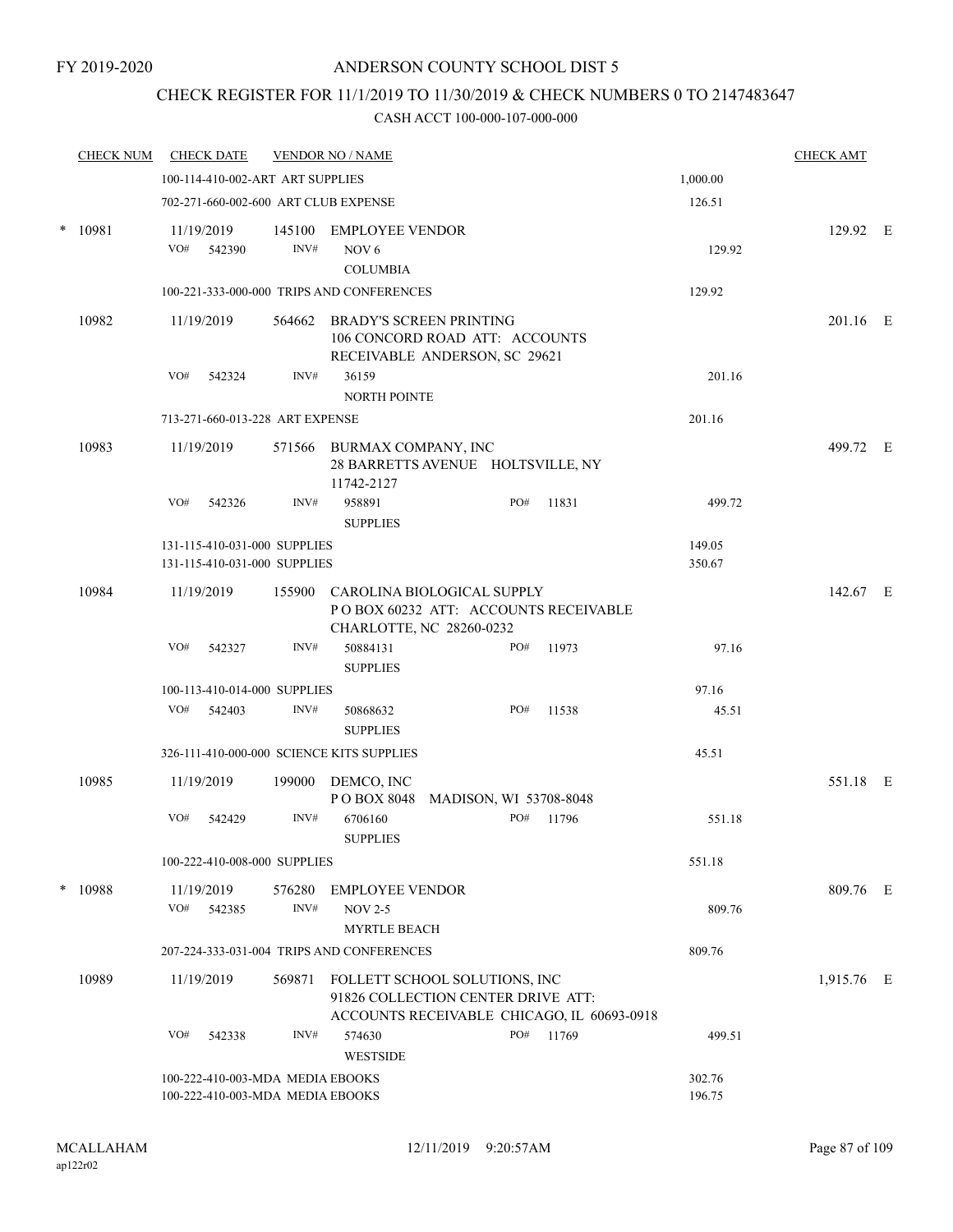# CHECK REGISTER FOR 11/1/2019 TO 11/30/2019 & CHECK NUMBERS 0 TO 2147483647

|   | <b>CHECK NUM</b> | <b>CHECK DATE</b>           |                                                              | <b>VENDOR NO / NAME</b>                                                     |     |       |                  | <b>CHECK AMT</b> |  |
|---|------------------|-----------------------------|--------------------------------------------------------------|-----------------------------------------------------------------------------|-----|-------|------------------|------------------|--|
|   |                  | VO#<br>542339               | INV#                                                         | 562768<br><b>CALHOUN ELEM</b>                                               | PO# | 11750 | 1,416.25         |                  |  |
|   |                  |                             | 100-222-410-014-000 SUPPLIES<br>100-222-410-014-000 SUPPLIES |                                                                             |     |       | 989.55<br>426.70 |                  |  |
|   | 10990            | 11/19/2019                  | 237555                                                       | <b>FORMS &amp; SUPPLY</b><br>POBOX 563953 ATT: ACCOUNTS RECEIVABLE          |     |       |                  | 463.04 E         |  |
|   |                  | VO#<br>542340               | INV#                                                         | CHARLOTTE, NC 28256<br>5166384<br><b>SUPPLIES</b>                           | PO# | 11443 | 128.88           |                  |  |
|   |                  |                             |                                                              | 100-000-170-000-000 WAREHOUSE INVENTORY                                     |     |       | 128.88           |                  |  |
|   |                  | VO#<br>542341               | INV#                                                         | 5222915<br><b>SUPPLIES</b>                                                  |     |       | 118.30           |                  |  |
|   |                  |                             |                                                              | 709-271-660-009-201 MISCELLANEOUS EXPENSE                                   |     |       | 118.30           |                  |  |
|   |                  | VO#<br>542342               | INV#                                                         | 5237041<br><b>SUPPLIES</b>                                                  | PO# | 11946 | 215.86           |                  |  |
|   |                  |                             |                                                              | 201-112-410-011-000 SUPPLIES AND MATERIALS                                  |     |       | 215.86           |                  |  |
|   | $*$ 10994        | 11/19/2019                  | 572168                                                       | <b>GREENVILLE THEATRE</b><br>444 COLLEGE STREET GREENVILLE, SC 29601        |     |       |                  | 1,500.00 E       |  |
|   |                  | VO#<br>542409               | INV#                                                         | 1270<br><b>CALHOUN ELEM</b>                                                 |     |       | 1,500.00         |                  |  |
|   |                  |                             |                                                              | 817-112-312-014-000 PURCHASED SERVICES                                      |     |       | 1,500.00         |                  |  |
| * | 10996            | 11/19/2019<br>VO#<br>542301 | 575127<br>INV#                                               | EMPLOYEE VENDOR<br>PIZZA                                                    |     |       | 135.90           | 135.90 E         |  |
|   |                  |                             |                                                              | <b>REIMBURSEMENT</b>                                                        |     |       |                  |                  |  |
|   |                  |                             | 709-271-660-009-220 MUSIC EXPENSE                            |                                                                             |     |       | 135.90           |                  |  |
|   | 10997            | 11/19/2019                  | 573954                                                       | <b>EMPLOYEE VENDOR</b>                                                      |     |       |                  | 147.13 E         |  |
|   |                  | VO#<br>542307               | INV#                                                         | <b>NOV 6-8</b><br><b>CONFERENCE</b>                                         |     |       | 147.13           |                  |  |
|   |                  |                             |                                                              | 809-224-333-000-000 TRIPS AND CONFERENCES                                   |     |       | 147.13           |                  |  |
|   | 10998            | 11/19/2019<br>VO#<br>542388 | 262110<br>INV#                                               | <b>EMPLOYEE VENDOR</b><br><b>NOV 12-15</b>                                  |     |       | 729.96           | 729.96 E         |  |
|   |                  |                             |                                                              | <b>MYRTLE BEACH</b>                                                         |     |       |                  |                  |  |
|   |                  |                             |                                                              | 100-257-333-000-000 TRIPS AND CONFERENCES                                   |     |       | 729.96           |                  |  |
|   | 10999            | 11/19/2019                  |                                                              | 573279 HERSHEY CREAMERY COMPANY<br>710 CORPORATE CIRCLE SALISBURY, NC 28145 |     |       |                  | 675.69 E         |  |
|   |                  | VO#<br>542343               | INV#                                                         | 14758716<br>NORTH POINTE                                                    |     |       | 453.36           |                  |  |
|   |                  |                             |                                                              | 713-271-660-013-391 ICE CREAM SALES EXPENSE                                 |     |       | 453.36           |                  |  |
|   |                  | VO#<br>542344               | INV#                                                         | 14822249<br><b>NORTH POINTE</b>                                             |     |       | 36.09            |                  |  |
|   |                  |                             |                                                              | 713-271-660-013-391 ICE CREAM SALES EXPENSE                                 |     |       | 36.09            |                  |  |
|   |                  | VO#<br>542345               | INV#                                                         | 14822992<br>WHITEHALL                                                       |     |       | 186.24           |                  |  |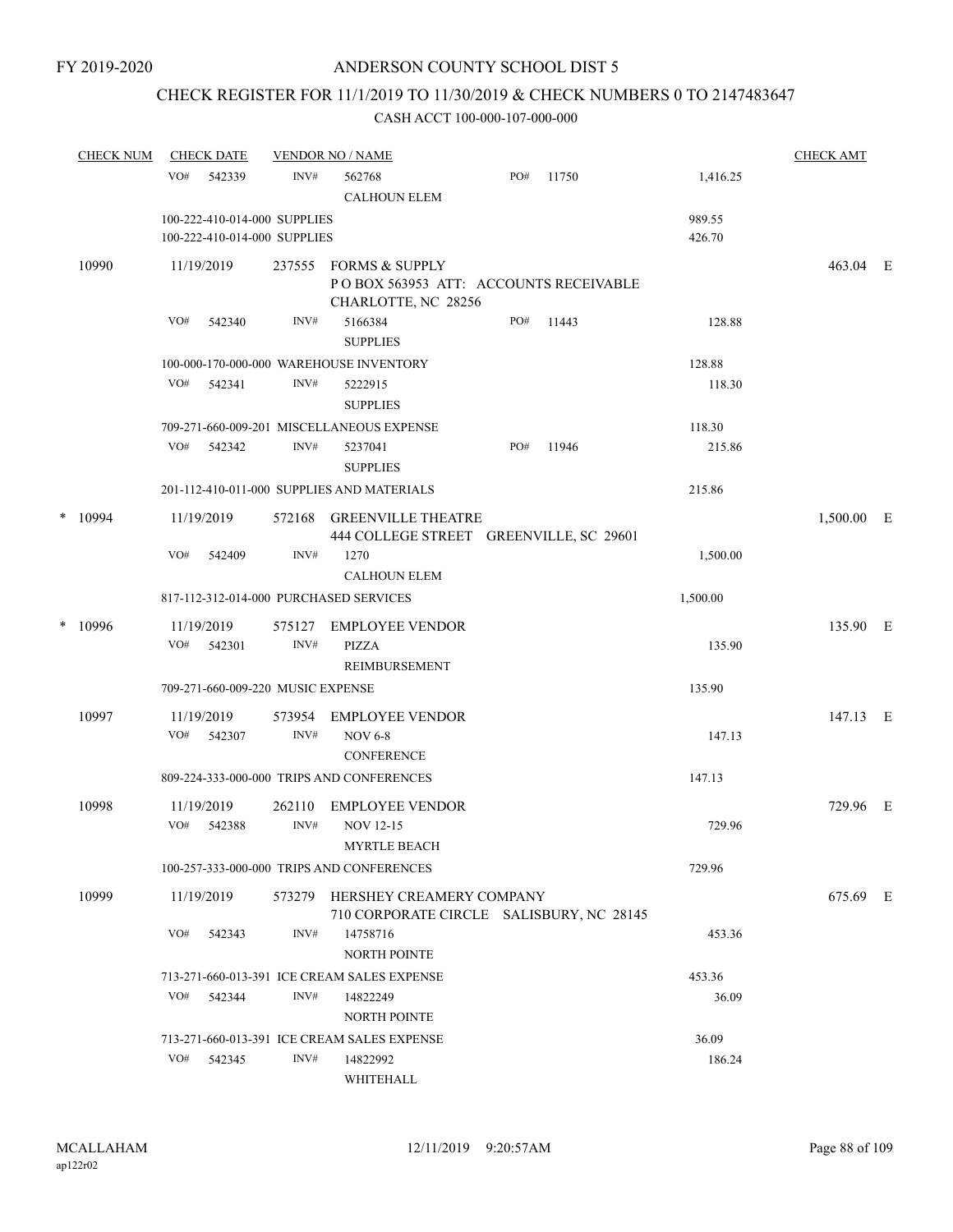## CHECK REGISTER FOR 11/1/2019 TO 11/30/2019 & CHECK NUMBERS 0 TO 2147483647

| <b>CHECK NUM</b> |     | <b>CHECK DATE</b> |                                                              | <b>VENDOR NO / NAME</b>                                 |     |       |                    | <b>CHECK AMT</b> |  |
|------------------|-----|-------------------|--------------------------------------------------------------|---------------------------------------------------------|-----|-------|--------------------|------------------|--|
|                  |     |                   |                                                              | 719-271-660-019-391 ICE CREAM SALES EXPENSE             |     |       | 186.24             |                  |  |
| $*$ 11001        |     | 11/19/2019        | 572115                                                       | <b>EMPLOYEE VENDOR</b>                                  |     |       |                    | 135.72 E         |  |
|                  | VO# | 542308            | INV#                                                         | <b>NOV 12</b>                                           |     |       | 135.72             |                  |  |
|                  |     |                   |                                                              | <b>COLULMBIA</b>                                        |     |       |                    |                  |  |
|                  |     |                   |                                                              | 600-256-333-000-000 TRIPS AND CONFERENCES               |     |       | 135.72             |                  |  |
| 11002            |     | 11/19/2019        | 300176                                                       | <b>JOSTENS INC</b>                                      |     |       |                    | 2,449.10 E       |  |
|                  |     |                   |                                                              | 21336 NETWORK PLACE ATT: ACCOUNTS                       |     |       |                    |                  |  |
|                  |     |                   |                                                              | RECEIVABLE CHICAGO, IL 60673                            |     |       |                    |                  |  |
|                  | VO# | 542347            | INV#                                                         | N002799031                                              |     |       | 1,351.67           |                  |  |
|                  |     |                   |                                                              | <b>TL HANNA</b>                                         |     |       |                    |                  |  |
|                  | VO# | 542348            | 100-271-410-002-000 SUPPLIES<br>INV#                         |                                                         |     |       | 1,351.67           |                  |  |
|                  |     |                   |                                                              | N002801953<br><b>TL HANNA</b>                           |     |       | 1,097.43           |                  |  |
|                  |     |                   | 100-271-410-002-000 SUPPLIES                                 |                                                         |     |       | 1,097.43           |                  |  |
|                  |     |                   |                                                              |                                                         |     |       |                    |                  |  |
| $*$ 11004        |     | 11/19/2019        | 319350                                                       | LEARNING LABS, INC<br>POBOX 1419 CALHOUN, GA 30703-1419 |     |       |                    | 30,790.46 E      |  |
|                  | VO# | 542350            | INV#                                                         | 23263                                                   | PO# | 11725 | 30,790.46          |                  |  |
|                  |     |                   |                                                              | <b>SUPPLIES</b>                                         |     |       |                    |                  |  |
|                  |     |                   |                                                              | 207-115-410-031-006 SUPPLIES-IMPROVE PRGS               |     |       | 30,790.46          |                  |  |
| $*$ 11007        |     | 11/19/2019        | 565441                                                       | <b>EMPLOYEE VENDOR</b>                                  |     |       |                    | 358.45 E         |  |
|                  | VO# | 542303            | INV#                                                         | <b>DRONE CASES</b>                                      |     |       | 358.45             |                  |  |
|                  |     |                   |                                                              | REIMBURSEMENT                                           |     |       |                    |                  |  |
|                  |     |                   |                                                              | 329-115-410-031-000 SUPPLIES-STATE EQUIPMENT            |     |       | 358.45             |                  |  |
| $*$ 11009        |     | 11/19/2019        | 570294                                                       | <b>MARIANNA INDUSTRIES</b>                              |     |       |                    | 2,321.28 E       |  |
|                  |     |                   |                                                              | 11222 "I" STREET ATT: ACCOUNTS RECEIVABLE               |     |       |                    |                  |  |
|                  |     |                   |                                                              | OMAHA, NE 68137-1296                                    |     |       |                    |                  |  |
|                  | VO# | 542351            | INV#                                                         | 015262,016226                                           | PO# | 11799 | 2,321.28           |                  |  |
|                  |     |                   |                                                              | <b>SUPPLIES</b>                                         |     |       |                    |                  |  |
|                  |     |                   | 131-115-410-031-000 SUPPLIES<br>131-115-410-031-000 SUPPLIES |                                                         |     |       | 2,203.51<br>117.77 |                  |  |
|                  |     |                   |                                                              |                                                         |     |       |                    |                  |  |
| 11010            |     | 11/19/2019        |                                                              | 569461 METROGROUP, INC                                  |     |       |                    | $4,686.02$ E     |  |
|                  |     |                   |                                                              | 50-23 TWENTY-THIRD STREET LONG ISLAND<br>CITY, NY 11101 |     |       |                    |                  |  |
|                  | VO# | 542352            | INV#                                                         | PI 644433                                               | PO# | 11339 | 2,343.01           |                  |  |
|                  |     |                   |                                                              | <b>HVAC</b>                                             |     |       |                    |                  |  |
|                  |     |                   |                                                              | 100-254-323-000-600 MAINTENANCE SERVICES                |     |       | 25.35              |                  |  |
|                  |     |                   |                                                              | 100-254-323-001-600 MAINTENANCE SERVICES                |     |       | 52.43              |                  |  |
|                  |     |                   |                                                              | 100-254-323-002-600 MAINTENANCE SERVICES                |     |       | 471.91             |                  |  |
|                  |     |                   |                                                              | 100-254-323-003-600 MAINTENANCE SERVICES                |     |       | 407.45             |                  |  |
|                  |     |                   |                                                              | 100-254-323-005-600 MAINTENANCE SERVICES                |     |       | 8.05               |                  |  |
|                  |     |                   |                                                              | 100-254-323-007-600 MAINTENANCE SERVICES                |     |       | 25.35              |                  |  |
|                  |     |                   |                                                              | 100-254-323-008-600 MAINTENANCE SERVICES                |     |       | 25.35              |                  |  |
|                  |     |                   |                                                              | 100-254-323-010-600 MAINTENANCE SERVICES                |     |       | 135.24             |                  |  |
|                  |     |                   |                                                              |                                                         |     |       |                    |                  |  |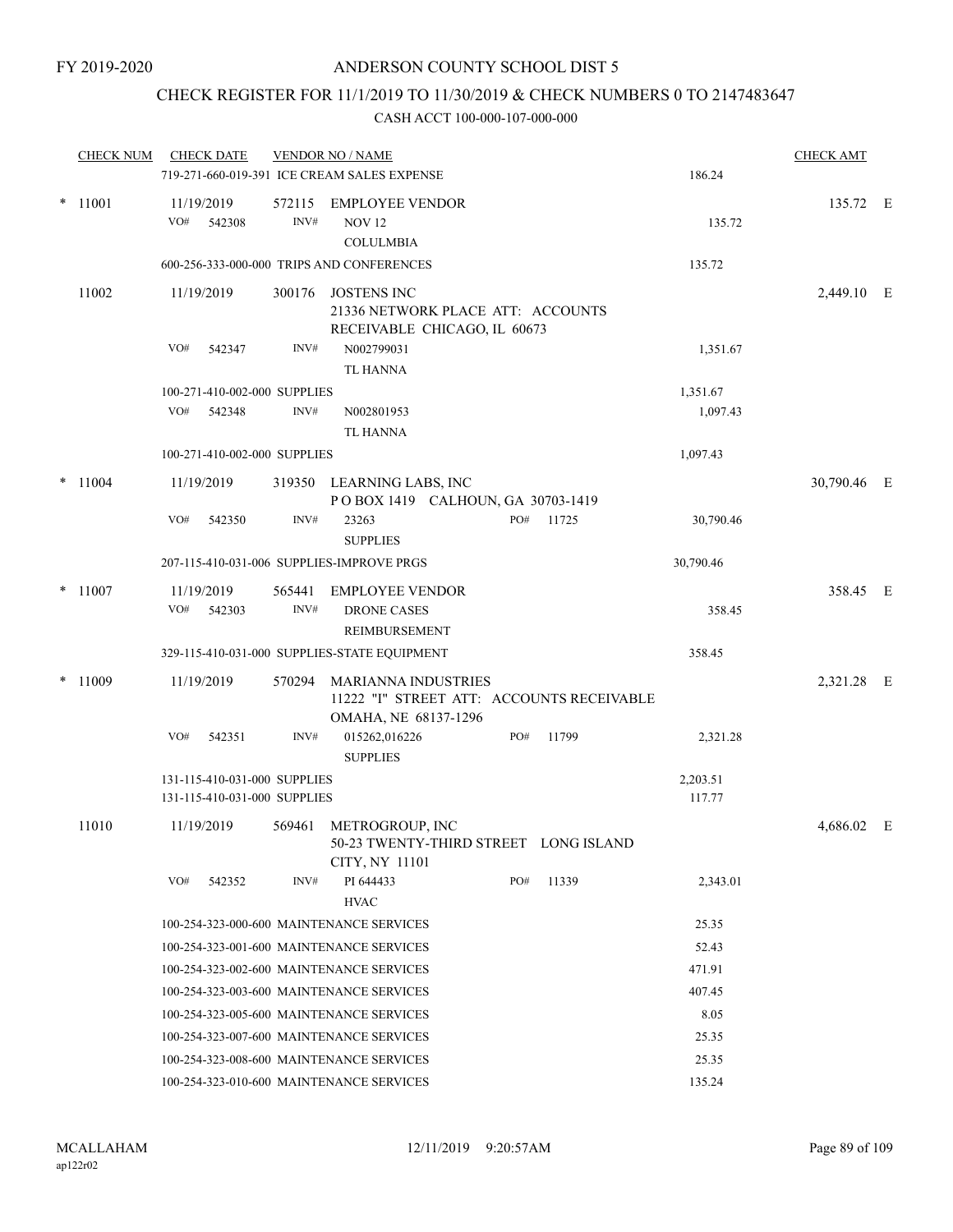## CHECK REGISTER FOR 11/1/2019 TO 11/30/2019 & CHECK NUMBERS 0 TO 2147483647

| <b>CHECK NUM</b> | <b>CHECK DATE</b>                        |        | <b>VENDOR NO / NAME</b>                                                                               |     |       |           | <b>CHECK AMT</b> |  |
|------------------|------------------------------------------|--------|-------------------------------------------------------------------------------------------------------|-----|-------|-----------|------------------|--|
|                  | 100-254-323-011-600 MAINTENANCE SERVICES |        |                                                                                                       |     |       | 25.35     |                  |  |
|                  | 100-254-323-012-600 MAINTENANCE SERVICES |        |                                                                                                       |     |       | 110.15    |                  |  |
|                  | 100-254-323-014-600 MAINTENANCE SERVICES |        |                                                                                                       |     |       | 346.62    |                  |  |
|                  | 100-254-323-015-600 MAINTENANCE SERVICES |        |                                                                                                       |     |       | 25.35     |                  |  |
|                  | 100-254-323-016-600 MAINTENANCE SERVICES |        |                                                                                                       |     |       | 332.17    |                  |  |
|                  | 100-254-323-017-600 MAINTENANCE SERVICES |        |                                                                                                       |     |       | 25.35     |                  |  |
|                  | 100-254-323-019-600 MAINTENANCE SERVICES |        |                                                                                                       |     |       | 170.71    |                  |  |
|                  | 100-254-323-021-600 MAINTENANCE SERVICES |        |                                                                                                       |     |       | 156.18    |                  |  |
|                  | VO#<br>542353                            | INV#   | PI 651216                                                                                             | PO# | 11339 | 2,343.01  |                  |  |
|                  |                                          |        | <b>HVAC</b>                                                                                           |     |       |           |                  |  |
|                  | 100-254-323-000-600 MAINTENANCE SERVICES |        |                                                                                                       |     |       | 25.35     |                  |  |
|                  | 100-254-323-001-600 MAINTENANCE SERVICES |        |                                                                                                       |     |       | 52.43     |                  |  |
|                  | 100-254-323-002-600 MAINTENANCE SERVICES |        |                                                                                                       |     |       | 471.91    |                  |  |
|                  | 100-254-323-003-600 MAINTENANCE SERVICES |        |                                                                                                       |     |       | 407.45    |                  |  |
|                  | 100-254-323-005-600 MAINTENANCE SERVICES |        |                                                                                                       |     |       | 8.05      |                  |  |
|                  | 100-254-323-007-600 MAINTENANCE SERVICES |        |                                                                                                       |     |       | 25.35     |                  |  |
|                  | 100-254-323-008-600 MAINTENANCE SERVICES |        |                                                                                                       |     |       | 25.35     |                  |  |
|                  | 100-254-323-010-600 MAINTENANCE SERVICES |        |                                                                                                       |     |       | 135.24    |                  |  |
|                  | 100-254-323-011-600 MAINTENANCE SERVICES |        |                                                                                                       |     |       | 25.35     |                  |  |
|                  | 100-254-323-012-600 MAINTENANCE SERVICES |        |                                                                                                       |     |       | 110.15    |                  |  |
|                  | 100-254-323-014-600 MAINTENANCE SERVICES |        |                                                                                                       |     |       | 346.62    |                  |  |
|                  | 100-254-323-015-600 MAINTENANCE SERVICES |        |                                                                                                       |     |       | 25.35     |                  |  |
|                  | 100-254-323-016-600 MAINTENANCE SERVICES |        |                                                                                                       |     |       | 332.17    |                  |  |
|                  | 100-254-323-017-600 MAINTENANCE SERVICES |        |                                                                                                       |     |       | 25.35     |                  |  |
|                  | 100-254-323-019-600 MAINTENANCE SERVICES |        |                                                                                                       |     |       | 170.71    |                  |  |
|                  | 100-254-323-021-600 MAINTENANCE SERVICES |        |                                                                                                       |     |       | 156.18    |                  |  |
| $*$ 11012        | 11/19/2019                               | 570395 | NETWORK CONTROLS & ELECTRIC, INC<br>136 JOHNS ROAD ATT: ACCOUNTS RECEIVABLE<br><b>GREER, SC 29650</b> |     |       |           | 31,563.54 E      |  |
|                  | VO#<br>542354                            | INV#   | 23470<br><b>WESTSIDE</b>                                                                              | PO# | 11218 | 15,781.77 |                  |  |
|                  |                                          |        | 505-271-540-003-BSC BASEBALL&SOFTBALL COMPLEX                                                         |     |       | 15,781.77 |                  |  |
|                  | VO#<br>542355                            | INV#   | 23471                                                                                                 | PO# | 11219 | 15,781.77 |                  |  |
|                  |                                          |        | TL HANNA                                                                                              |     |       |           |                  |  |
|                  |                                          |        | 505-271-540-002-BSC BASEBALL&SOFTBALL COMPLEX                                                         |     |       | 15,781.77 |                  |  |
| 11013            | 11/19/2019                               | 572025 | EMPLOYEE VENDOR                                                                                       |     |       |           | 1,350.19 E       |  |
|                  | VO#<br>542437                            | INV#   | <b>SULLIVANS</b>                                                                                      |     |       | 1,350.19  |                  |  |
|                  |                                          |        | REIMBURSEMENT                                                                                         |     |       |           |                  |  |
|                  |                                          |        | 100-264-312-000-ERP EMPLOYEE RECOGNITION PROGRAM                                                      |     |       | 1,350.19  |                  |  |
| 11014            | 11/19/2019                               | 389900 | OFFICE DEPOT                                                                                          |     |       |           | 469.02 E         |  |
|                  |                                          |        | POBOX 1413 CHARLOTTE, NC 28201-1413                                                                   |     |       |           |                  |  |
|                  | VO#<br>542356                            | INV#   | 395699021001<br><b>SUPPLIES</b>                                                                       |     |       | 181.38    |                  |  |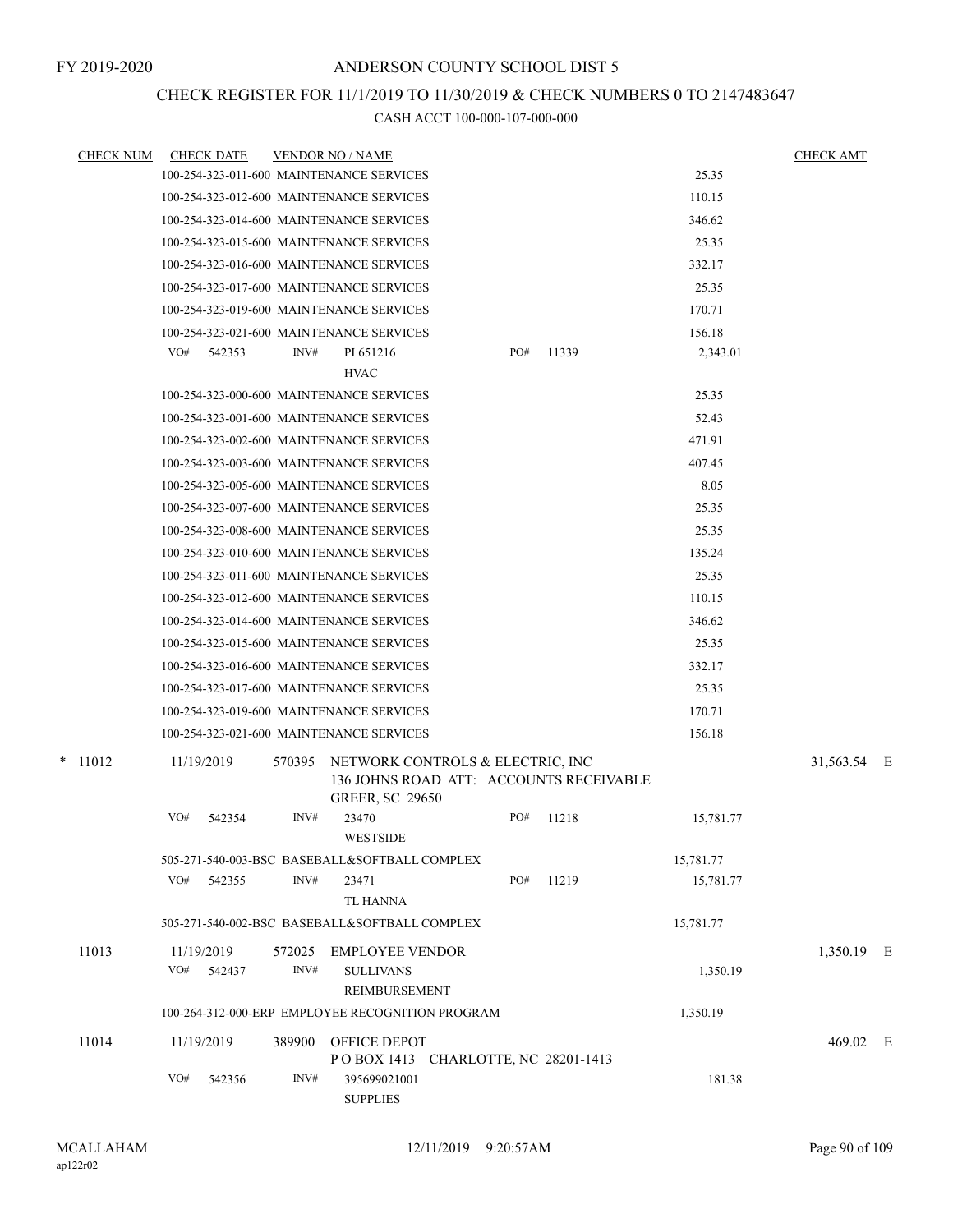# CHECK REGISTER FOR 11/1/2019 TO 11/30/2019 & CHECK NUMBERS 0 TO 2147483647

| <b>CHECK NUM</b> |     | <b>CHECK DATE</b>            |        | <b>VENDOR NO / NAME</b>                                                                                  |     |       |          | <b>CHECK AMT</b> |  |
|------------------|-----|------------------------------|--------|----------------------------------------------------------------------------------------------------------|-----|-------|----------|------------------|--|
|                  |     |                              |        | 723-190-660-023-911 MISCELLANEOUS- ADULT ED EXPENSE                                                      |     |       | 181.38   |                  |  |
|                  | VO# | 542357                       | INV#   | 396280107001                                                                                             |     |       | 99.22    |                  |  |
|                  |     |                              |        | <b>SUPPLIES</b>                                                                                          |     |       |          |                  |  |
|                  |     |                              |        | 713-271-660-013-201 MISCELLANEOUS EXPENSE                                                                |     |       | 99.22    |                  |  |
|                  | VO# | 542358                       | INV#   | 394862392001                                                                                             |     |       | 78.23    |                  |  |
|                  |     |                              |        | <b>SUPPLIES</b>                                                                                          |     |       |          |                  |  |
|                  |     |                              |        | 713-271-660-013-201 MISCELLANEOUS EXPENSE                                                                |     |       | 78.23    |                  |  |
|                  | VO# | 542359                       | INV#   | 394862543001                                                                                             |     |       | 10.69    |                  |  |
|                  |     |                              |        | <b>SUPPLIES</b>                                                                                          |     |       |          |                  |  |
|                  | VO# |                              | INV#   | 713-271-660-013-201 MISCELLANEOUS EXPENSE                                                                |     |       | 10.69    |                  |  |
|                  |     | 542360                       |        | 396711686001<br><b>SUPPLIES</b>                                                                          |     |       | 99.50    |                  |  |
|                  |     |                              |        |                                                                                                          |     |       | 99.50    |                  |  |
|                  |     |                              |        | 713-271-660-013-201 MISCELLANEOUS EXPENSE                                                                |     |       |          |                  |  |
| $*$ 11017        |     | 11/19/2019                   |        | 405100 PERMA-BOUND<br>617 EAST VANDALIA ROAD ATT: ACCOUNTS                                               |     |       |          | 2,870.30 E       |  |
|                  | VO# | 542361                       | INV#   | RECEIVABLE JACKSONVILLE, IL 62650-3599<br>1838569                                                        | PO# | 11622 | 2,870.30 |                  |  |
|                  |     |                              |        | <b>NORTH POINTE</b>                                                                                      |     |       |          |                  |  |
|                  |     | 100-222-410-013-000 SUPPLIES |        |                                                                                                          |     |       | 310.49   |                  |  |
|                  |     | 100-222-410-013-000 SUPPLIES |        |                                                                                                          |     |       | 93.14    |                  |  |
|                  |     | 100-222-410-013-000 SUPPLIES |        |                                                                                                          |     |       | 2,466.67 |                  |  |
| $*$ 11019        |     | 11/19/2019                   | 570443 | PROJECT LEAD THE WAY<br>3939 PRIORITY WAY SOUTH DRIVE SUITE 400<br>INDIANAPOLIS, IN 46240                |     |       |          | 3,795.00 E       |  |
|                  | VO# | 542363                       | INV#   | PO 11240<br>AIT                                                                                          | PO# | 11240 | 3,795.00 |                  |  |
|                  |     |                              |        | 131-115-333-031-000 TRIPS AND CONFERENCES                                                                |     |       | 1,265.00 |                  |  |
|                  |     |                              |        | 131-115-333-031-000 TRIPS AND CONFERENCES                                                                |     |       | 1,265.00 |                  |  |
|                  |     |                              |        | 131-115-333-031-000 TRIPS AND CONFERENCES                                                                |     |       | 1,265.00 |                  |  |
| $*$ 11021        |     | 11/19/2019                   | 573480 | <b>SCHERMER PECAN COMPANY</b><br>PO BOX 1478 THOMASVILLE, GA 31799                                       |     |       |          | 5,557.44 E       |  |
|                  | VO# | 542416                       | INV#   | 2329<br><b>SOUTHWOOD</b>                                                                                 |     |       | 5,557.44 |                  |  |
|                  |     |                              |        | 721-190-660-021-658 ORCHESTRA MIDDLE EXPENSE                                                             |     |       | 5,557.44 |                  |  |
| 11022            |     | 11/19/2019                   |        | 463575 SCHOOL HEALTH CORPORATION<br>6764 EAGLE WAY ATT: ACCOUNTS RECEIVABLE<br>CHICAGO, IL 60678-1067    |     |       |          | 2,054.70 E       |  |
|                  | VO# | 542435                       | INV#   | 3685180<br><b>SUPPLIES</b>                                                                               | PO# | 11898 | 2,054.70 |                  |  |
|                  |     |                              |        | 210-213-410-000-000 AED EQUIPMENT/SUPPLIES                                                               |     |       | 2,054.70 |                  |  |
| 11023            |     | 11/19/2019                   | 570099 | SCHOOL SPECIALTY, INC.<br>32656 COLLECTION CENTER DR. ATT:<br>ACCOUNTS RECEIVABLE CHICAGO, IL 60693-0656 |     |       |          | 2,922.57 E       |  |
|                  | VO# | 542367                       | INV#   | PO 11815<br><b>SUPPLIES</b>                                                                              | PO# | 11815 | 1,222.78 |                  |  |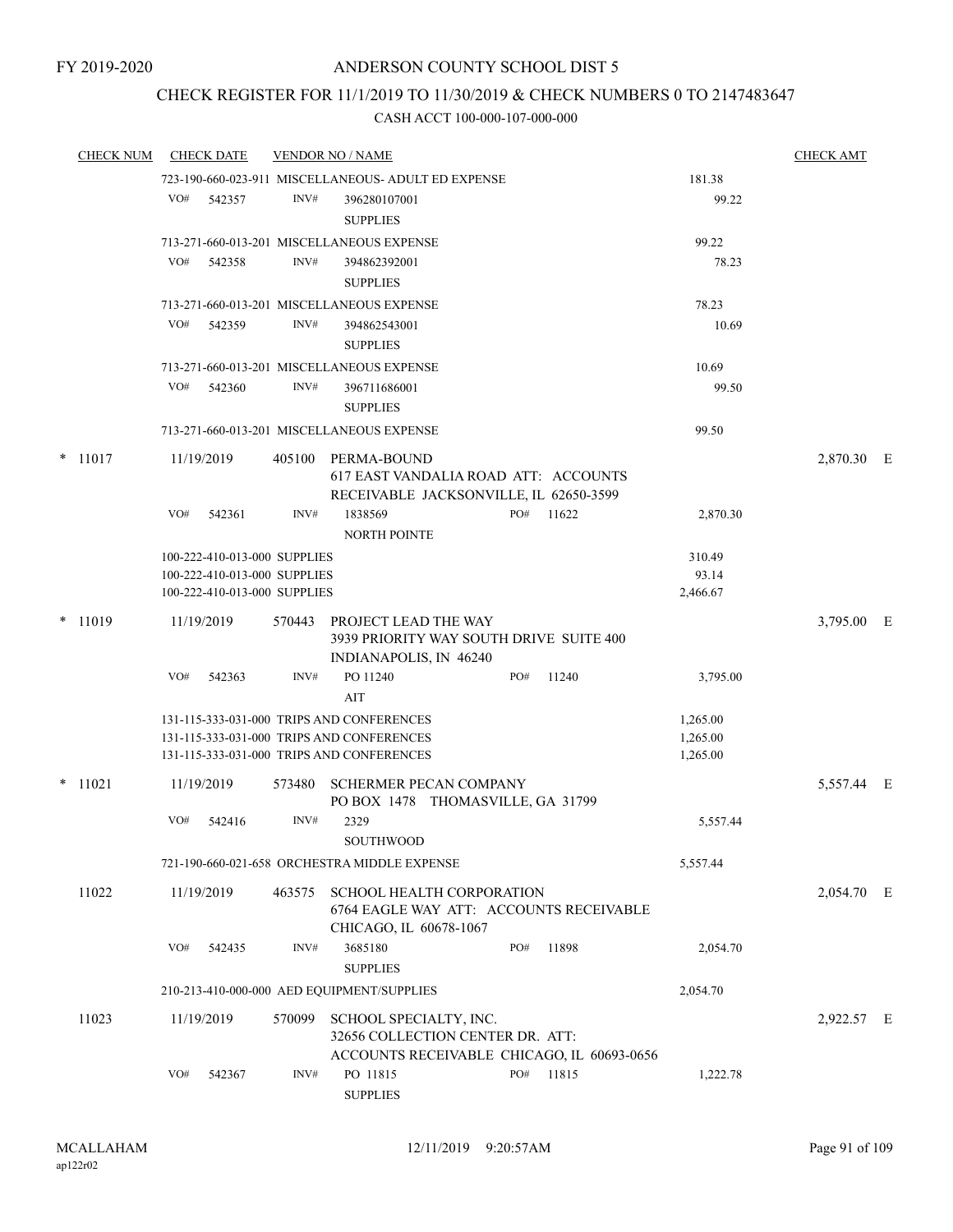# CHECK REGISTER FOR 11/1/2019 TO 11/30/2019 & CHECK NUMBERS 0 TO 2147483647

| <b>CHECK NUM</b> | <b>CHECK DATE</b>                      |                | <b>VENDOR NO / NAME</b>                                                                             |          | <b>CHECK AMT</b> |  |
|------------------|----------------------------------------|----------------|-----------------------------------------------------------------------------------------------------|----------|------------------|--|
|                  | 937-112-410-011-000 SUPPLIES           |                |                                                                                                     | 645.97   |                  |  |
|                  | 937-112-410-011-000 SUPPLIES           |                |                                                                                                     | 169.69   |                  |  |
|                  | 937-112-410-011-000 SUPPLIES           |                |                                                                                                     | 169.69   |                  |  |
|                  | 937-112-410-011-000 SUPPLIES           |                |                                                                                                     | 237.43   |                  |  |
|                  | VO#<br>542368                          | INV#           | 208124175172                                                                                        | 1,699.79 |                  |  |
|                  |                                        |                | <b>SUPPLIES</b>                                                                                     |          |                  |  |
|                  | 713-271-660-013-228 ART EXPENSE        |                |                                                                                                     | 1,699.79 |                  |  |
| 11024            | 11/19/2019                             | 567940         | STRAWBRIDGE STUDIOS, INC<br>POBOX 3005 ATT: ACCOUNTS RECEIVABLE<br>DURHAM, NC 27715                 |          | 2,086.63 E       |  |
|                  | VO#<br>542417                          | INV#           | 96804                                                                                               | 2,086.63 |                  |  |
|                  |                                        |                | <b>SCHOOL 108964</b>                                                                                |          |                  |  |
|                  | 718-271-660-018-230 PICTURES EXPENSE   |                |                                                                                                     | 2,086.63 |                  |  |
| 11025            | 11/19/2019                             |                | 510975 U.S. SCHOOL SUPPLY, INC<br>3361 W. HOSPITAL AVE CHAMBLEE, GA<br>30341-3419                   |          | 346.20 E         |  |
|                  | VO#<br>542374                          | INV#           | 405850<br>WHITEHALL ELEM                                                                            | 184.95   |                  |  |
|                  |                                        |                | 719-271-660-019-201 MISCELLANEOUS EXPENSE                                                           | 184.95   |                  |  |
|                  | VO#<br>542375                          | INV#           | 416821                                                                                              | 161.25   |                  |  |
|                  |                                        |                | <b>NORTH POINTE</b>                                                                                 |          |                  |  |
|                  |                                        |                | 713-271-660-013-201 MISCELLANEOUS EXPENSE                                                           | 161.25   |                  |  |
| 11026            | 11/19/2019<br>VO#<br>542426            | 576298<br>INV# | <b>EMPLOYEE VENDOR</b><br><b>MAKEMUSIC</b>                                                          | 450.55   | 450.55 E         |  |
|                  |                                        |                | <b>REIMBURSEMENT</b>                                                                                |          |                  |  |
|                  | 721-190-660-021-637 BAND MS/HS EXPENSE |                |                                                                                                     | 450.55   |                  |  |
| 11027            | 11/19/2019                             | 529275         | <b>WESTAR TIRE</b><br>PO BOX 400<br>715 NORTH MURRAY ATT:<br>ACCOUNTS RECEIVABLE ANDERSON, SC 29622 |          | 146.45 E         |  |
|                  | VO#<br>542379                          | INV#           | 156420<br>PO#<br>11912<br><b>TIRE</b>                                                               | 146.45   |                  |  |
|                  | 100-257-412-000-000 TRUCK SERVICE      |                |                                                                                                     | 146.45   |                  |  |
| 11028            | 11/19/2019                             | 574771         | <b>EMPLOYEE VENDOR</b>                                                                              |          | 154.51 E         |  |
|                  | VO#<br>542311                          | INV#           | <b>OCT 2019</b>                                                                                     | 154.51   |                  |  |
|                  |                                        |                | <b>MILEAGE</b>                                                                                      |          |                  |  |
|                  | 283-223-333-000-000 TRIPS/MILEAGE      |                |                                                                                                     | 154.51   |                  |  |
| $*$ 11030        | 11/21/2019                             | 102640         | <b>ACTION AUTO</b><br>529 FAIR STREET ATT: ACCOUNTS RECEIVABLE<br>ANDERSON, SC 29625                |          | 142.59 E         |  |
|                  | VO#<br>542514                          | INV#           | 88366<br><b>BRAKES</b>                                                                              | 142.59   |                  |  |
|                  |                                        |                | 100-254-412-000-001 TRUCK SERVICE - MAINTENANCE                                                     | 142.59   |                  |  |
| 11031            | 11/21/2019                             | 111125         | <b>ANDERSON AWARDS</b>                                                                              |          | 410.88 E         |  |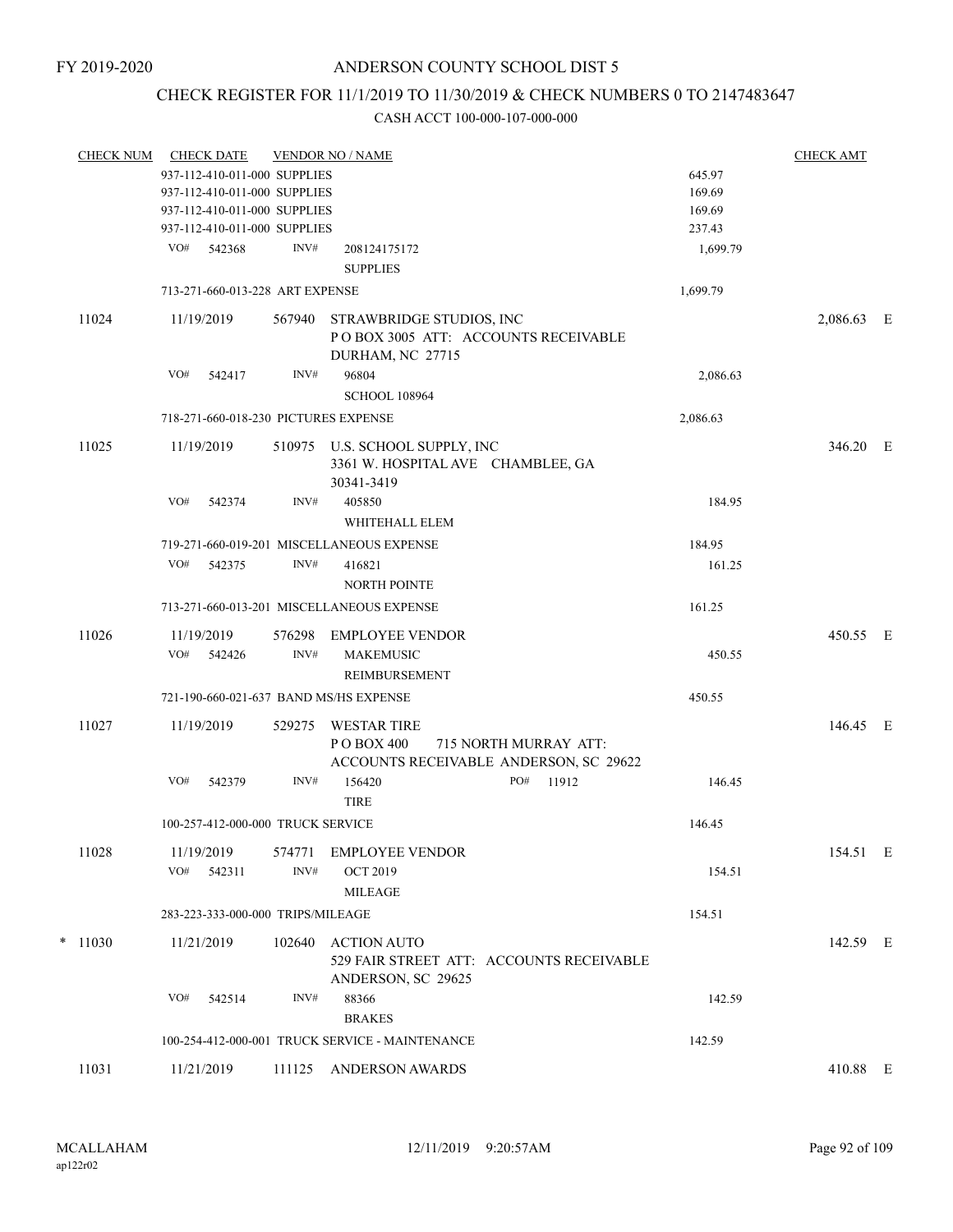### CHECK REGISTER FOR 11/1/2019 TO 11/30/2019 & CHECK NUMBERS 0 TO 2147483647

|        | <b>CHECK NUM</b> |     | <b>CHECK DATE</b>                               |        | <b>VENDOR NO / NAME</b>                                                                |              |                | <b>CHECK AMT</b> |  |
|--------|------------------|-----|-------------------------------------------------|--------|----------------------------------------------------------------------------------------|--------------|----------------|------------------|--|
|        |                  |     |                                                 |        | 716 WHITEHALL ROAD ATT: ACCOUNTS<br>RECEIVABLE ANDERSON, SC 29625                      |              |                |                  |  |
|        |                  | VO# | 542524                                          | INV#   | <b>NAME BADGES</b><br><b>CALHOUN</b>                                                   |              | 410.88         |                  |  |
|        |                  |     |                                                 |        | 714-271-660-014-201 MISCELLANEOUS EXPENSE                                              |              | 410.88         |                  |  |
|        | $*$ 11033        |     | 11/21/2019                                      |        | 122225 EMPLOYEE VENDOR                                                                 |              |                | 293.52 E         |  |
|        |                  | VO# | 542541                                          | INV#   | OCT 29-31                                                                              |              | 293.52         |                  |  |
|        |                  |     |                                                 |        | <b>KNOXVILLE TN</b><br>100-254-333-000-001 TRIPS & CONFERENCES                         |              | 293.52         |                  |  |
|        | $*$ 11035        |     | 11/21/2019                                      |        |                                                                                        |              |                |                  |  |
|        |                  |     |                                                 |        | 575726 AVANT ASSESSMENT, LLC<br>940 WILLIAMETTE STREET, SUITE 530 EUGENE,<br>OR 97401  |              |                | $1,054.70$ E     |  |
|        |                  | VO# | 542526                                          | INV#   | 14337<br><b>AVANT STAMP</b>                                                            | PO#<br>11991 | 1,054.70       |                  |  |
|        |                  |     |                                                 |        | 100-221-410-002-TST SUPPLIES-TESTING                                                   |              | 527.35         |                  |  |
|        |                  |     |                                                 |        | 100-221-410-003-TST SUPPLIES-TESTING                                                   |              | 527.35         |                  |  |
|        | 11036            |     | 11/21/2019                                      |        | 576307 EMPLOYEE VENDOR                                                                 |              |                | 500.00 E         |  |
|        |                  | VO# | 542672                                          | INV#   | <b>REIMBURSEMENT</b><br><b>MOVING EXPENSES</b>                                         |              | 500.00         |                  |  |
|        |                  |     |                                                 |        | 267-264-312-000-RR3 PS- RECRUITE HQ TEACHERS                                           |              | 500.00         |                  |  |
| $\ast$ | 11041            |     | 11/21/2019                                      | 147709 | <b>EMPLOYEE VENDOR</b>                                                                 |              |                | 150.40 E         |  |
|        |                  | VO# | 542544                                          | INV#   | <b>NOV 13-15</b><br><b>GREENVILLE</b>                                                  |              | 150.40         |                  |  |
|        |                  |     |                                                 |        | 100-221-333-017-000 TRIPS AND CONFERENCES                                              |              | 150.40         |                  |  |
|        | 11042            |     | 11/21/2019                                      | 187300 | CRESCENT SUPPLY CO, INC<br>POBOX 8798 ATT: ACCOUNTS RECEIVABLE<br>GREENVILLE, SC 29604 |              |                | 3,101.54 E       |  |
|        |                  | VO# | 542486                                          | INV#   | 398229<br><b>SUPPLIES</b>                                                              |              | 45.61          |                  |  |
|        |                  |     |                                                 |        | 100-254-410-003-400 HVAC/ELECTRICAL/PLUMBING                                           |              | 45.61          |                  |  |
|        |                  | VO# | 542487                                          | INV#   | 398230                                                                                 |              | 55.51          |                  |  |
|        |                  |     |                                                 |        | <b>SUPPLIES</b>                                                                        |              |                |                  |  |
|        |                  |     | 100-254-410-000-400 HVAC SUPPLIES<br>VO# 542488 | INV#   | 398234                                                                                 |              | 55.51<br>57.78 |                  |  |
|        |                  |     |                                                 |        | <b>SUPPLIES</b>                                                                        |              |                |                  |  |
|        |                  |     |                                                 |        | 100-254-410-011-400 HVAC/ELECTRICAL/PLUMBING                                           |              | 57.78          |                  |  |
|        |                  |     | VO# 542489                                      | INV#   | 398232<br><b>SUPPLIES</b>                                                              |              | 99.04          |                  |  |
|        |                  |     |                                                 |        | 100-254-410-013-400 HVAC/ELECTRICAL/PLUMBING                                           |              | 99.04          |                  |  |
|        |                  |     | VO# 542490                                      | INV#   | 398278<br><b>SUPPLIES</b>                                                              |              | 139.64         |                  |  |
|        |                  |     |                                                 |        | 100-254-410-003-400 HVAC/ELECTRICAL/PLUMBING                                           |              | 139.64         |                  |  |
|        |                  |     | $VO#$ 542491                                    | INV#   | 398275<br><b>SUPPLIES</b>                                                              |              | 363.80         |                  |  |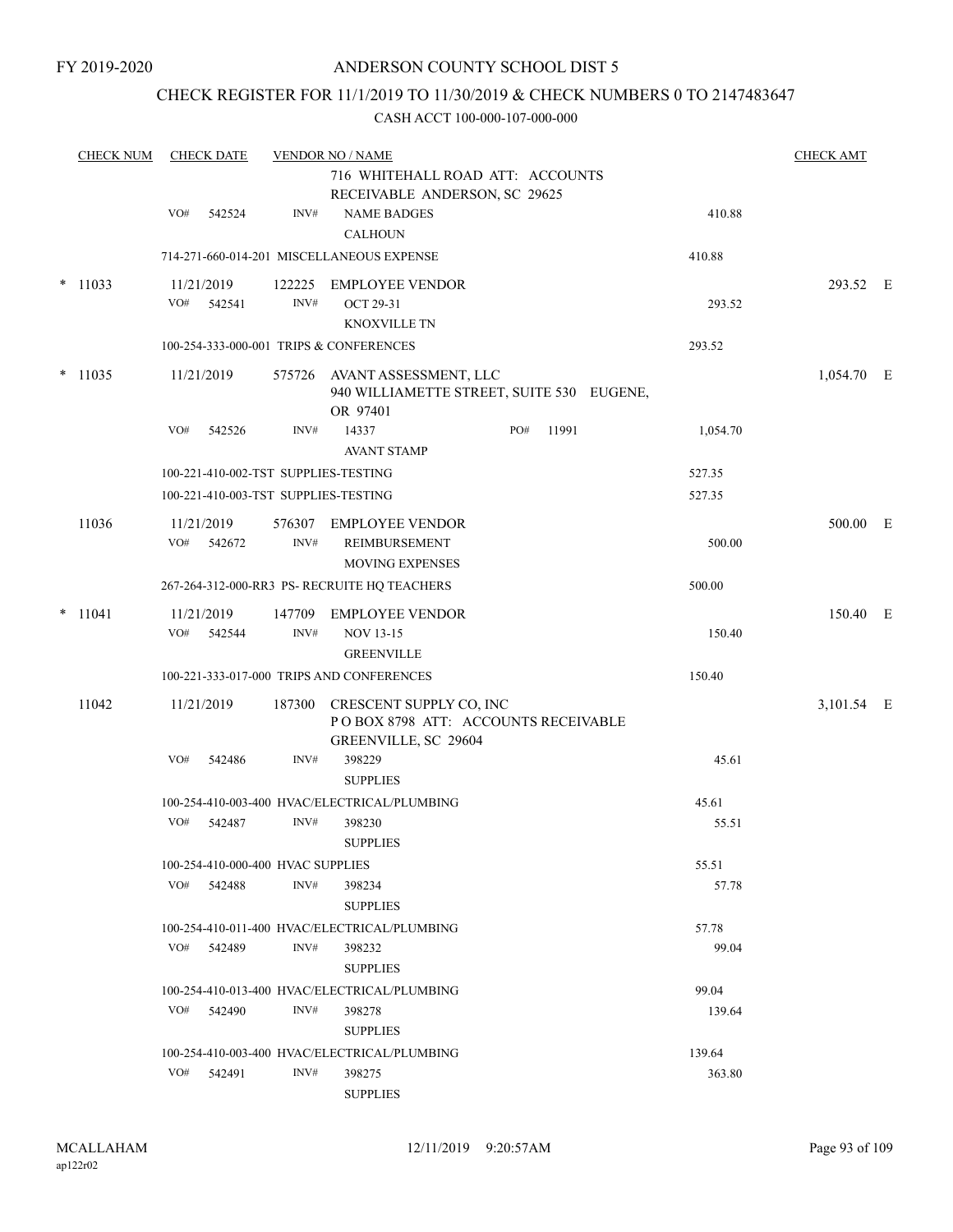# CHECK REGISTER FOR 11/1/2019 TO 11/30/2019 & CHECK NUMBERS 0 TO 2147483647

| <b>CHECK NUM</b> |     | <b>CHECK DATE</b>                      | <b>VENDOR NO / NAME</b> |                                              | <b>CHECK AMT</b> |
|------------------|-----|----------------------------------------|-------------------------|----------------------------------------------|------------------|
|                  |     |                                        |                         | 100-254-410-013-400 HVAC/ELECTRICAL/PLUMBING | 363.80           |
|                  |     | VO# 542492                             | INV#                    | 398231<br><b>SUPPLIES</b>                    | 337.53           |
|                  |     |                                        |                         | 100-254-410-007-400 HVAC/ELECTRICAL/PLUMBING | 337.53           |
|                  | VO# | 542493                                 | INV#                    | 398328                                       | 246.58           |
|                  |     |                                        |                         | <b>SUPPLIES</b>                              |                  |
|                  |     |                                        |                         | 100-254-410-008-400 HVAC/ELECTRICAL/PLUMBING | 246.58           |
|                  |     | VO# 542494                             | INV#                    | 398277                                       | 194.87           |
|                  |     |                                        |                         | <b>SUPPLIES</b>                              |                  |
|                  |     | 100-254-410-000-400 HVAC SUPPLIES      |                         |                                              | 194.87           |
|                  |     | VO# 542495                             | INV#                    | 398388                                       | 71.16            |
|                  |     |                                        |                         | <b>SUPPLIES</b>                              |                  |
|                  |     |                                        |                         | 100-254-410-014-400 HVAC/ELECTRICAL/PLUMBING | 71.16            |
|                  |     | VO# 542496                             | INV#                    | 398387                                       | 112.35           |
|                  |     |                                        |                         | <b>SUPPLIES</b>                              |                  |
|                  |     |                                        |                         | 100-254-410-002-400 HVAC/ELECTRICAL/PLUMBING | 22.47            |
|                  |     |                                        |                         | 100-254-410-003-400 HVAC/ELECTRICAL/PLUMBING | 22.47            |
|                  |     |                                        |                         | 100-254-410-005-400 HVAC/ELECTRICAL/PLUMBING | 22.47            |
|                  |     |                                        |                         | 100-254-410-006-400 HVAC/ELECTRICAL/PLUMBING | 22.47            |
|                  |     |                                        |                         | 100-254-410-010-400 HVAC/ELECTRICAL/PLUMBING | 22.47            |
|                  |     | VO# 542497                             | INV#                    | 398389                                       | 116.10           |
|                  |     |                                        |                         | <b>SUPPLIES</b>                              |                  |
|                  |     | 100-254-410-000-400 HVAC SUPPLIES      |                         |                                              | 116.10           |
|                  |     | VO# 542498                             | INV#                    | 398419                                       | 243.96           |
|                  |     |                                        |                         | <b>SUPPLIES</b>                              |                  |
|                  |     |                                        |                         | 100-254-410-003-400 HVAC/ELECTRICAL/PLUMBING | 121.98           |
|                  |     |                                        |                         | 100-254-410-015-400 HVAC/ELECTRICAL/PLUMBING | 121.98           |
|                  |     | VO# 542499                             | INV#                    | 398418                                       | 346.68           |
|                  |     |                                        |                         | <b>SUPPLIES</b>                              |                  |
|                  |     |                                        |                         | 100-254-410-015-400 HVAC/ELECTRICAL/PLUMBING | 346.68           |
|                  |     | VO# 542500                             | INV#                    | 398233                                       | 19.07            |
|                  |     |                                        |                         | <b>SUPPLIES</b>                              |                  |
|                  |     |                                        |                         | 100-254-410-002-400 HVAC/ELECTRICAL/PLUMBING | 19.07            |
|                  | VO# | 542501                                 | INV#                    | 398417                                       | 30.21            |
|                  |     |                                        |                         | <b>SUPPLIES</b>                              |                  |
|                  |     | 100-271-410-003-000 SUPPLIES           |                         |                                              | 30.21            |
|                  |     | VO# 542502                             | INV#                    | 398386<br><b>SUPPLIES</b>                    | 147.75           |
|                  |     |                                        |                         |                                              |                  |
|                  | VO# | 100-271-410-003-000 SUPPLIES<br>542503 | INV#                    | 398276                                       | 147.75<br>40.66  |
|                  |     |                                        |                         | <b>SUPPLIES</b>                              |                  |
|                  |     |                                        |                         | 100-254-410-002-400 HVAC/ELECTRICAL/PLUMBING | 40.66            |
|                  | VO# | 542512                                 | INV#                    | 398385                                       | 433.24           |
|                  |     |                                        |                         | <b>SUPPLIES</b>                              |                  |
|                  |     |                                        |                         |                                              |                  |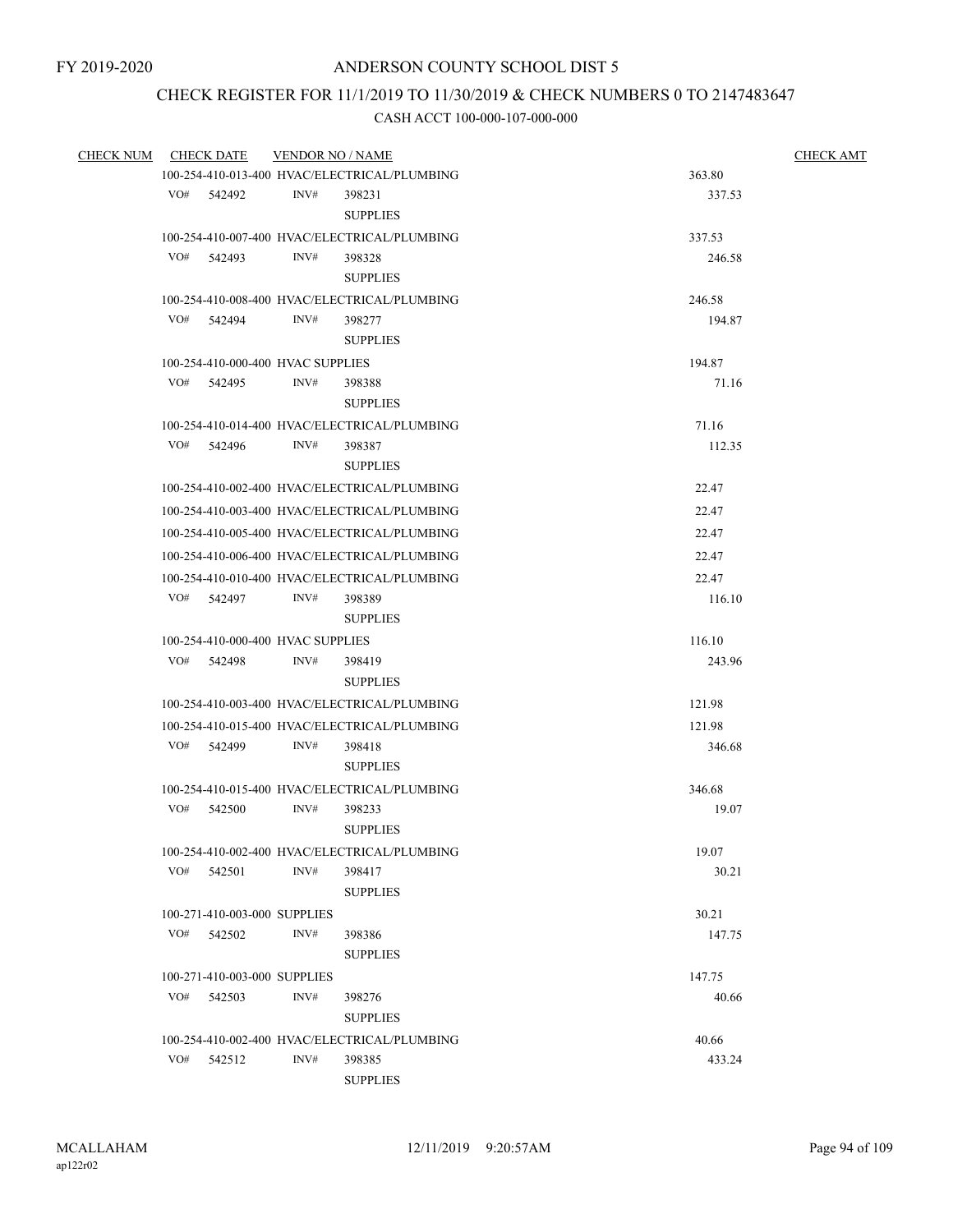# CHECK REGISTER FOR 11/1/2019 TO 11/30/2019 & CHECK NUMBERS 0 TO 2147483647

|       |                             |                  |                                                                                                                 |                                 |                                                                                                                                                                                                                                                                                                                                                                                                                 |                                                                                                                                                                                                                                                                                                                                                                                                                                                                                                                                                                                                                        | 433.24                                                                                                                                                                                                                                  | <b>CHECK AMT</b>                                                                                                                                                                                          |                                                                  |
|-------|-----------------------------|------------------|-----------------------------------------------------------------------------------------------------------------|---------------------------------|-----------------------------------------------------------------------------------------------------------------------------------------------------------------------------------------------------------------------------------------------------------------------------------------------------------------------------------------------------------------------------------------------------------------|------------------------------------------------------------------------------------------------------------------------------------------------------------------------------------------------------------------------------------------------------------------------------------------------------------------------------------------------------------------------------------------------------------------------------------------------------------------------------------------------------------------------------------------------------------------------------------------------------------------------|-----------------------------------------------------------------------------------------------------------------------------------------------------------------------------------------------------------------------------------------|-----------------------------------------------------------------------------------------------------------------------------------------------------------------------------------------------------------|------------------------------------------------------------------|
| 11043 |                             |                  |                                                                                                                 | 29303                           |                                                                                                                                                                                                                                                                                                                                                                                                                 |                                                                                                                                                                                                                                                                                                                                                                                                                                                                                                                                                                                                                        |                                                                                                                                                                                                                                         |                                                                                                                                                                                                           |                                                                  |
|       | VO#                         | 542539           | INV#                                                                                                            | 8297<br><b>SURVEILLANCES</b>    | PO#                                                                                                                                                                                                                                                                                                                                                                                                             | 11705                                                                                                                                                                                                                                                                                                                                                                                                                                                                                                                                                                                                                  | 1,500.00                                                                                                                                                                                                                                |                                                                                                                                                                                                           |                                                                  |
|       |                             |                  |                                                                                                                 |                                 |                                                                                                                                                                                                                                                                                                                                                                                                                 |                                                                                                                                                                                                                                                                                                                                                                                                                                                                                                                                                                                                                        |                                                                                                                                                                                                                                         |                                                                                                                                                                                                           |                                                                  |
|       |                             |                  |                                                                                                                 |                                 |                                                                                                                                                                                                                                                                                                                                                                                                                 |                                                                                                                                                                                                                                                                                                                                                                                                                                                                                                                                                                                                                        | 125.00                                                                                                                                                                                                                                  |                                                                                                                                                                                                           |                                                                  |
|       |                             |                  |                                                                                                                 |                                 |                                                                                                                                                                                                                                                                                                                                                                                                                 |                                                                                                                                                                                                                                                                                                                                                                                                                                                                                                                                                                                                                        | 125.00                                                                                                                                                                                                                                  |                                                                                                                                                                                                           |                                                                  |
|       |                             |                  |                                                                                                                 |                                 |                                                                                                                                                                                                                                                                                                                                                                                                                 |                                                                                                                                                                                                                                                                                                                                                                                                                                                                                                                                                                                                                        | 125.00                                                                                                                                                                                                                                  |                                                                                                                                                                                                           |                                                                  |
|       |                             |                  |                                                                                                                 |                                 |                                                                                                                                                                                                                                                                                                                                                                                                                 |                                                                                                                                                                                                                                                                                                                                                                                                                                                                                                                                                                                                                        | 125.00                                                                                                                                                                                                                                  |                                                                                                                                                                                                           |                                                                  |
|       |                             |                  |                                                                                                                 |                                 |                                                                                                                                                                                                                                                                                                                                                                                                                 |                                                                                                                                                                                                                                                                                                                                                                                                                                                                                                                                                                                                                        | 125.00                                                                                                                                                                                                                                  |                                                                                                                                                                                                           |                                                                  |
|       |                             |                  |                                                                                                                 |                                 |                                                                                                                                                                                                                                                                                                                                                                                                                 |                                                                                                                                                                                                                                                                                                                                                                                                                                                                                                                                                                                                                        | 125.00                                                                                                                                                                                                                                  |                                                                                                                                                                                                           |                                                                  |
|       |                             |                  |                                                                                                                 |                                 |                                                                                                                                                                                                                                                                                                                                                                                                                 |                                                                                                                                                                                                                                                                                                                                                                                                                                                                                                                                                                                                                        |                                                                                                                                                                                                                                         |                                                                                                                                                                                                           |                                                                  |
|       |                             |                  |                                                                                                                 |                                 |                                                                                                                                                                                                                                                                                                                                                                                                                 |                                                                                                                                                                                                                                                                                                                                                                                                                                                                                                                                                                                                                        |                                                                                                                                                                                                                                         |                                                                                                                                                                                                           |                                                                  |
|       |                             |                  |                                                                                                                 |                                 |                                                                                                                                                                                                                                                                                                                                                                                                                 |                                                                                                                                                                                                                                                                                                                                                                                                                                                                                                                                                                                                                        |                                                                                                                                                                                                                                         |                                                                                                                                                                                                           |                                                                  |
|       |                             |                  |                                                                                                                 |                                 |                                                                                                                                                                                                                                                                                                                                                                                                                 |                                                                                                                                                                                                                                                                                                                                                                                                                                                                                                                                                                                                                        |                                                                                                                                                                                                                                         |                                                                                                                                                                                                           |                                                                  |
|       |                             |                  |                                                                                                                 |                                 |                                                                                                                                                                                                                                                                                                                                                                                                                 |                                                                                                                                                                                                                                                                                                                                                                                                                                                                                                                                                                                                                        |                                                                                                                                                                                                                                         |                                                                                                                                                                                                           |                                                                  |
|       |                             |                  |                                                                                                                 |                                 |                                                                                                                                                                                                                                                                                                                                                                                                                 |                                                                                                                                                                                                                                                                                                                                                                                                                                                                                                                                                                                                                        |                                                                                                                                                                                                                                         |                                                                                                                                                                                                           |                                                                  |
|       |                             |                  |                                                                                                                 |                                 |                                                                                                                                                                                                                                                                                                                                                                                                                 |                                                                                                                                                                                                                                                                                                                                                                                                                                                                                                                                                                                                                        |                                                                                                                                                                                                                                         |                                                                                                                                                                                                           |                                                                  |
|       | VO#                         | 542648           | INV#                                                                                                            | 202501693840<br><b>SUPPLIES</b> |                                                                                                                                                                                                                                                                                                                                                                                                                 | 11906                                                                                                                                                                                                                                                                                                                                                                                                                                                                                                                                                                                                                  | 254.90                                                                                                                                                                                                                                  |                                                                                                                                                                                                           |                                                                  |
|       |                             |                  |                                                                                                                 |                                 |                                                                                                                                                                                                                                                                                                                                                                                                                 |                                                                                                                                                                                                                                                                                                                                                                                                                                                                                                                                                                                                                        | 254.90                                                                                                                                                                                                                                  |                                                                                                                                                                                                           |                                                                  |
|       |                             |                  |                                                                                                                 |                                 |                                                                                                                                                                                                                                                                                                                                                                                                                 |                                                                                                                                                                                                                                                                                                                                                                                                                                                                                                                                                                                                                        |                                                                                                                                                                                                                                         |                                                                                                                                                                                                           |                                                                  |
|       | VO#                         |                  | INV#                                                                                                            |                                 |                                                                                                                                                                                                                                                                                                                                                                                                                 |                                                                                                                                                                                                                                                                                                                                                                                                                                                                                                                                                                                                                        |                                                                                                                                                                                                                                         |                                                                                                                                                                                                           |                                                                  |
|       |                             |                  |                                                                                                                 | <b>MYRTLE BEACH</b>             |                                                                                                                                                                                                                                                                                                                                                                                                                 |                                                                                                                                                                                                                                                                                                                                                                                                                                                                                                                                                                                                                        |                                                                                                                                                                                                                                         |                                                                                                                                                                                                           |                                                                  |
|       |                             |                  |                                                                                                                 |                                 |                                                                                                                                                                                                                                                                                                                                                                                                                 |                                                                                                                                                                                                                                                                                                                                                                                                                                                                                                                                                                                                                        | 908.56                                                                                                                                                                                                                                  |                                                                                                                                                                                                           |                                                                  |
| 11047 |                             |                  | 224625                                                                                                          |                                 |                                                                                                                                                                                                                                                                                                                                                                                                                 |                                                                                                                                                                                                                                                                                                                                                                                                                                                                                                                                                                                                                        |                                                                                                                                                                                                                                         |                                                                                                                                                                                                           |                                                                  |
|       |                             |                  |                                                                                                                 | ANDERSON, SC 29622              |                                                                                                                                                                                                                                                                                                                                                                                                                 |                                                                                                                                                                                                                                                                                                                                                                                                                                                                                                                                                                                                                        |                                                                                                                                                                                                                                         |                                                                                                                                                                                                           |                                                                  |
|       |                             |                  |                                                                                                                 |                                 |                                                                                                                                                                                                                                                                                                                                                                                                                 |                                                                                                                                                                                                                                                                                                                                                                                                                                                                                                                                                                                                                        | 1,101.25                                                                                                                                                                                                                                |                                                                                                                                                                                                           |                                                                  |
|       |                             |                  |                                                                                                                 | <b>HOMELAND PARK</b>            |                                                                                                                                                                                                                                                                                                                                                                                                                 |                                                                                                                                                                                                                                                                                                                                                                                                                                                                                                                                                                                                                        |                                                                                                                                                                                                                                         |                                                                                                                                                                                                           |                                                                  |
|       |                             |                  |                                                                                                                 |                                 |                                                                                                                                                                                                                                                                                                                                                                                                                 |                                                                                                                                                                                                                                                                                                                                                                                                                                                                                                                                                                                                                        | 1,101.25                                                                                                                                                                                                                                |                                                                                                                                                                                                           |                                                                  |
|       |                             |                  |                                                                                                                 |                                 |                                                                                                                                                                                                                                                                                                                                                                                                                 |                                                                                                                                                                                                                                                                                                                                                                                                                                                                                                                                                                                                                        |                                                                                                                                                                                                                                         |                                                                                                                                                                                                           |                                                                  |
|       |                             |                  |                                                                                                                 |                                 |                                                                                                                                                                                                                                                                                                                                                                                                                 |                                                                                                                                                                                                                                                                                                                                                                                                                                                                                                                                                                                                                        |                                                                                                                                                                                                                                         |                                                                                                                                                                                                           |                                                                  |
|       | VO#                         | 542549           | INV#                                                                                                            | 570176, 740176F<br>570176A      |                                                                                                                                                                                                                                                                                                                                                                                                                 |                                                                                                                                                                                                                                                                                                                                                                                                                                                                                                                                                                                                                        | 9,206.40                                                                                                                                                                                                                                |                                                                                                                                                                                                           |                                                                  |
|       |                             |                  |                                                                                                                 |                                 |                                                                                                                                                                                                                                                                                                                                                                                                                 |                                                                                                                                                                                                                                                                                                                                                                                                                                                                                                                                                                                                                        | 9,206.40                                                                                                                                                                                                                                |                                                                                                                                                                                                           |                                                                  |
|       | VO#                         | 542665           | INV#                                                                                                            | 561326F<br><b>BOOKS</b>         |                                                                                                                                                                                                                                                                                                                                                                                                                 |                                                                                                                                                                                                                                                                                                                                                                                                                                                                                                                                                                                                                        | 207.74                                                                                                                                                                                                                                  |                                                                                                                                                                                                           |                                                                  |
|       |                             |                  |                                                                                                                 |                                 |                                                                                                                                                                                                                                                                                                                                                                                                                 |                                                                                                                                                                                                                                                                                                                                                                                                                                                                                                                                                                                                                        | 207.74                                                                                                                                                                                                                                  |                                                                                                                                                                                                           |                                                                  |
|       | 11044<br>$*$ 11046<br>11048 | <b>CHECK NUM</b> | <b>CHECK DATE</b><br>11/21/2019<br>11/21/2019<br>11/21/2019<br>542531<br>11/21/2019<br>VO# 542484<br>11/21/2019 | 198800<br>564667<br>569871      | <b>VENDOR NO / NAME</b><br>100-271-410-003-000 SUPPLIES<br>100-254-323-000-400 CONTRACT SRVS.-HVAC<br>100-254-323-000-400 CONTRACT SRVS.-HVAC<br><b>DELTA EDUCATION</b><br>326-111-410-000-000 SCIENCE KITS SUPPLIES<br><b>EMPLOYEE VENDOR</b><br><b>NOV 5-8</b><br>264-224-333-005-000 PD/ TRIPS AND CONFERENCES<br>$INV#$ 26282<br>201-112-410-012-000 SUPPLIES AND MATERIALS<br>100-222-410-008-000 SUPPLIES | 100-254-323-001-400 CONTR SERV-HVAC/ELECT/PLUMBING<br>100-254-323-003-400 CONTR SERV-HVAC/ELECT/PLUMBING<br>100-254-323-005-400 CONTR SERV-HVAC/ELECT/PLUMBING<br>100-254-323-010-400 CONTR SERV-HVAC/ELECT/PLUMBING<br>100-254-323-012-400 CONTR SERV-HVAC/ELECT/PLUMBING<br>100-254-323-014-400 CONTR SERV-HVAC/ELECT/PLUMBING<br>100-254-323-016-400 CONTR SERV-HVAC/ELECT/PLUMBING<br>100-254-323-019-400 CONTR SERV-HVAC/ELECT/PLUMBING<br>100-254-323-021-400 CONTR SERV-HVAC/ELECT/PLUMBING<br>100-254-323-023-400 CONTR SERV.-HVAC/ELECT/PLUMBING<br>PO#<br>100-254-323-011-400 CONTR SERV-HVAC/ELECT/PLUMBING | 569462 CROSSROADS ENVIRONMENTAL, LLC<br>RECEIVABLE CHICAGO, IL 60693-0326<br>ELECTRIC CITY SIGNS & NEON, INC.<br>POBOX 656 ATT: ACCOUNTS RECEIVABLE<br>FOLLETT SCHOOL SOLUTIONS, INC<br>91826 COLLECTION CENTER DRIVE ATT:<br>PO# 11806 | 1258 BOILING SPRINGS ROAD SPARTANBURG, SC<br>125.00<br>125.00<br>125.00<br>125.00<br>125.00<br>125.00<br>32656 COLLECTION CENTER DR ATT: ACCOUNTS<br>908.56<br>ACCOUNTS RECEIVABLE CHICAGO, IL 60693-0918 | 1,500.00 E<br>254.90 E<br>908.56 E<br>$1,101.25$ E<br>9,414.14 E |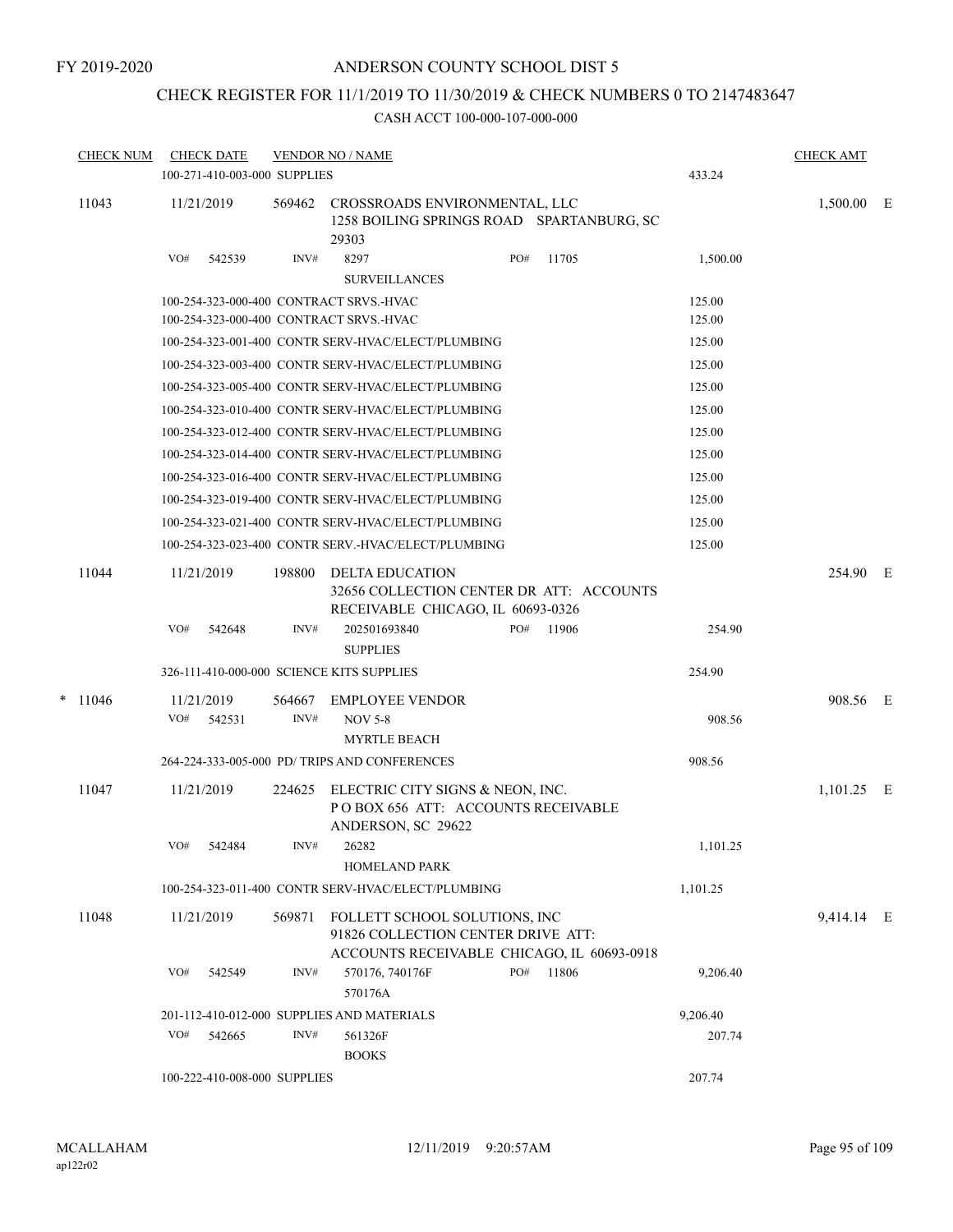# CHECK REGISTER FOR 11/1/2019 TO 11/30/2019 & CHECK NUMBERS 0 TO 2147483647

| <b>CHECK NUM</b> |     | <b>CHECK DATE</b>                 |        | <b>VENDOR NO / NAME</b>                                                               |     |       |           | <b>CHECK AMT</b> |  |
|------------------|-----|-----------------------------------|--------|---------------------------------------------------------------------------------------|-----|-------|-----------|------------------|--|
| 11049            |     | 11/21/2019                        |        | 237555 FORMS & SUPPLY<br>POBOX 563953 ATT: ACCOUNTS RECEIVABLE<br>CHARLOTTE, NC 28256 |     |       |           | 14,010.09 E      |  |
|                  | VO# | 542551                            | INV#   | 5226203-0<br><b>SUPPLIES</b>                                                          |     |       | 213.99    |                  |  |
|                  |     |                                   |        | 718-271-660-018-201 MISCELLANEOUS EXPENSE                                             |     |       | 213.99    |                  |  |
|                  | VO# | 542552                            | INV#   | C5227577-0<br><b>SUPPLIES</b>                                                         |     |       | $-213.99$ |                  |  |
|                  |     |                                   |        | 718-271-660-018-201 MISCELLANEOUS EXPENSE                                             |     |       | $-213.99$ |                  |  |
|                  | VO# | 542554                            | INV#   | 5237971<br><b>SUPPLIES</b>                                                            |     |       | 94.81     |                  |  |
|                  |     |                                   |        | 711-271-660-011-201 MISCELLANEOUS EXPENSE                                             |     |       | 94.81     |                  |  |
|                  | VO# | 542555                            | INV#   | 5210321-0<br><b>SUPPLIES</b>                                                          | PO# | 11830 | 263.02    |                  |  |
|                  |     | 515-253-520-031-CAR CAREER CENTER |        |                                                                                       |     |       | 263.02    |                  |  |
|                  | VO# | 542556                            | INV#   | PO11713<br><b>SUPPLIES</b>                                                            | PO# | 11713 | 3,202.09  |                  |  |
|                  |     |                                   |        | 100-000-170-000-000 WAREHOUSE INVENTORY                                               |     |       | 3,202.09  |                  |  |
|                  | VO# | 542558                            | INV#   | PO 11596<br><b>SUPPLIES</b>                                                           | PO# | 11596 | 6,303.92  |                  |  |
|                  |     |                                   |        | 100-000-170-000-000 WAREHOUSE INVENTORY                                               |     |       | 6,303.92  |                  |  |
|                  | VO# | 542560                            | INV#   | PO 11808<br><b>SUPPLIES</b>                                                           | PO# | 11808 | 4,146.25  |                  |  |
|                  |     |                                   |        | 100-000-170-000-000 WAREHOUSE INVENTORY                                               |     |       | 4,146.25  |                  |  |
| $*$ 11051        |     | 11/21/2019                        |        | 570843 GATEWAY SUPPLY CO<br>CORPORATE OFFICES P.O. BOX 2826 COLUMBIA,<br>SC 29202     |     |       |           | 413.76 E         |  |
|                  | VO# | 542478                            | INV#   | S4723280<br><b>SUPPLIES</b>                                                           |     |       | 314.82    |                  |  |
|                  |     | 100-254-410-000-400 HVAC SUPPLIES |        |                                                                                       |     |       | 22.90     |                  |  |
|                  |     |                                   |        | 100-254-410-003-400 HVAC/ELECTRICAL/PLUMBING                                          |     |       | 230.66    |                  |  |
|                  |     |                                   |        | 100-254-410-005-400 HVAC/ELECTRICAL/PLUMBING                                          |     |       | 9.32      |                  |  |
|                  |     |                                   |        | 100-254-410-015-400 HVAC/ELECTRICAL/PLUMBING                                          |     |       | 22.90     |                  |  |
|                  |     |                                   |        | 100-254-410-017-400 HVAC/ELECTRICAL/PLUMBING                                          |     |       | 29.04     |                  |  |
|                  |     | VO# 542479                        | INV#   | S4716911<br><b>SUPPLIES</b>                                                           |     |       | 98.94     |                  |  |
|                  |     |                                   |        | 100-254-410-002-400 HVAC/ELECTRICAL/PLUMBING                                          |     |       | 98.94     |                  |  |
| 11052            |     | 11/21/2019                        | 252650 | <b>GRAINGER</b><br>DEPT 867098550 ATT: ACCOUNTS RECEIVABLE<br>PALATINE, IL 60038-0001 |     |       |           | 898.11 E         |  |
|                  | VO# | 542475                            | INV#   | 9337366232<br><b>DRYER</b>                                                            |     |       | 835.30    |                  |  |
|                  |     |                                   |        | 100-254-410-002-400 HVAC/ELECTRICAL/PLUMBING                                          |     |       | 835.30    |                  |  |
|                  | VO# | 542476                            | INV#   | 9355013138                                                                            |     |       | 62.81     |                  |  |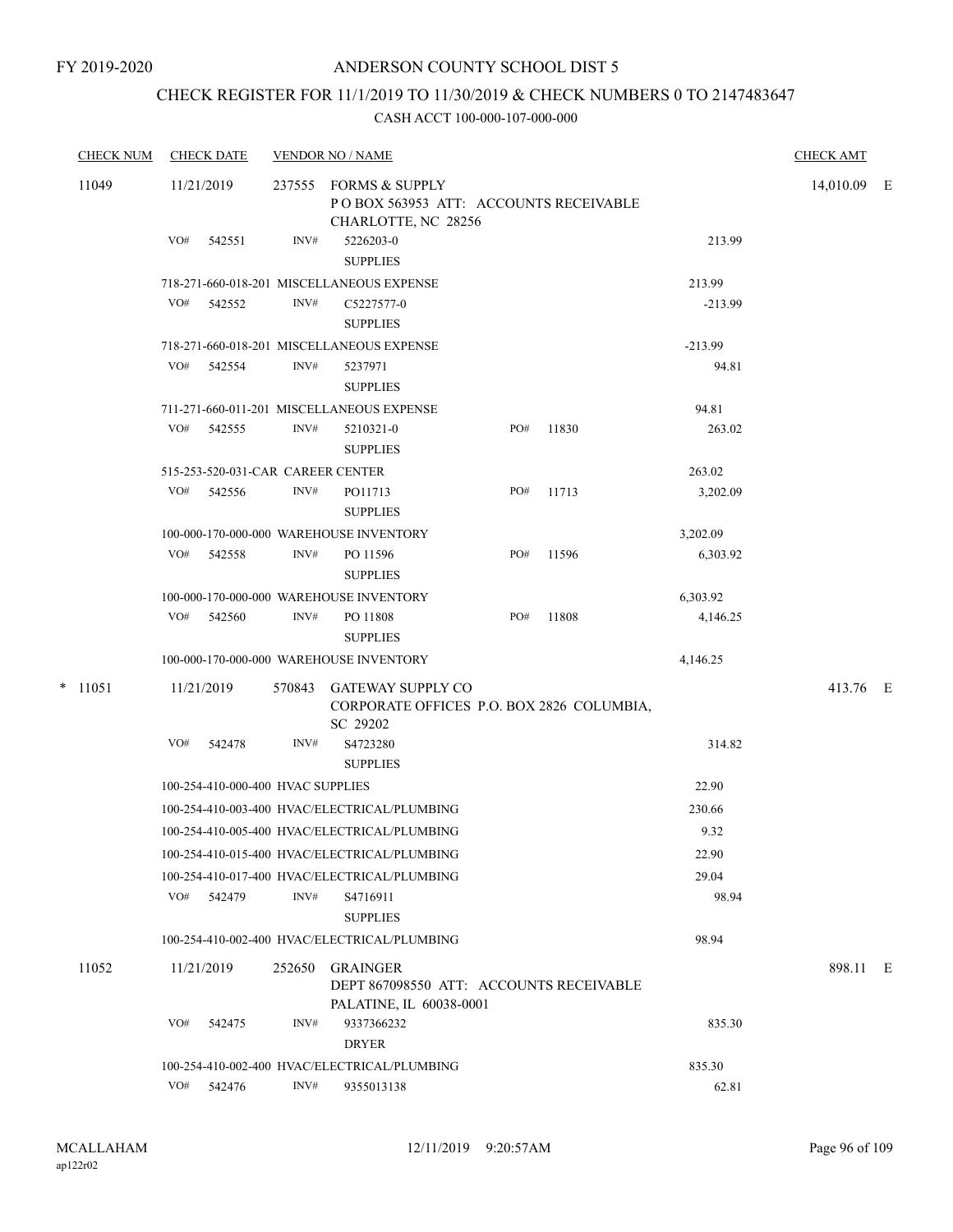### CHECK REGISTER FOR 11/1/2019 TO 11/30/2019 & CHECK NUMBERS 0 TO 2147483647

| <b>CHECK NUM</b> | <b>CHECK DATE</b> |                                                         | <b>VENDOR NO / NAME</b> | <b>CHECK AMT</b>                                                   |                 |          |  |
|------------------|-------------------|---------------------------------------------------------|-------------------------|--------------------------------------------------------------------|-----------------|----------|--|
|                  |                   |                                                         |                         | <b>SUPPLIES</b>                                                    |                 |          |  |
|                  |                   | 100-254-410-000-000 CUSTODIAL SUPPLIES                  |                         |                                                                    | 62.81           |          |  |
|                  | 11053             | 11/21/2019<br>VO#<br>542621                             | 575614<br>INV#          | <b>EMPLOYEE VENDOR</b><br>REIMBURSEMENT<br><b>WALL FRAME</b>       | 111.28          | 111.28 E |  |
|                  |                   | 131-233-410-031-000 SUPPLIES                            |                         |                                                                    | 111.28          |          |  |
|                  | $* 11056$         | 11/21/2019<br>VO#<br>542671                             | 576305<br>INV#          | <b>EMPLOYEE VENDOR</b><br>REIMBURSEMENT<br><b>MOVING EXPENSES</b>  | 500.00          | 500.00 E |  |
|                  |                   |                                                         |                         | 267-264-312-000-RR3 PS- RECRUITE HQ TEACHERS                       | 500.00          |          |  |
|                  | $*$ 11058         | 11/21/2019<br>VO#<br>542616                             | 576152<br>INV#          | <b>EMPLOYEE VENDOR</b><br>11/5-11/8/19<br><b>MYRTLE BEACH</b>      | 579.12          | 579.12 E |  |
|                  |                   |                                                         |                         | 264-224-333-017-000 PD/ TRIPS AND CONFERENCES                      | 579.12          |          |  |
|                  | 11059             | 11/21/2019<br>VO#<br>542535                             | 575710<br>INV#          | <b>EMPLOYEE VENDOR</b><br><b>NOV 5-8</b><br><b>MYRTLE BEACH</b>    | 586.12          | 586.12 E |  |
|                  |                   |                                                         |                         | 264-224-333-008-000 PD/ TRIPS AND CONFERENCES                      | 586.12          |          |  |
|                  | 11060             | 11/21/2019<br>VO#<br>542667                             | 307650<br>INV#          | <b>EMPLOYEE VENDOR</b><br>REIMBURSEMENT<br><b>SCLME MEMBERSHIP</b> | 25.00           | 161.88 E |  |
|                  |                   | 100-221-312-000-000 PURCHASED SERVICES<br>VO#<br>542668 | INV#                    | 11/19/19<br><b>COLUMBIA</b>                                        | 25.00<br>136.88 |          |  |
|                  |                   |                                                         |                         | 100-221-333-000-000 TRIPS AND CONFERENCES                          | 136.88          |          |  |
|                  | $*11062$          | 11/21/2019<br>VO#<br>542542                             | 574565<br>INV#          | <b>EMPLOYEE VENDOR</b><br><b>NOV 15</b><br><b>COLUMBIA</b>         | 134.56          | 134.56 E |  |
|                  |                   | 100-254-333-000-001 TRIPS & CONFERENCES                 |                         |                                                                    | 134.56          |          |  |
|                  | 11063             | 11/21/2019<br>VO#<br>542532                             | INV#                    | 574818 EMPLOYEE VENDOR<br><b>NOV 5-8</b><br><b>MYRTLE BEACH</b>    | 903.92          | 903.92 E |  |
|                  |                   |                                                         |                         | 264-224-333-007-000 PD/ TRIPS AND CONFERENCES                      | 903.92          |          |  |
|                  | $*11066$          | 11/21/2019<br>VO#<br>542545                             | 345710<br>INV#          | <b>EMPLOYEE VENDOR</b><br><b>NOV 15</b><br><b>COLUMBIA</b>         | 144.42          | 226.20 E |  |
|                  |                   |                                                         |                         | 100-264-333-000-000 TRIPS AND CONFERENCES                          | 144.42          |          |  |
|                  |                   | VO#<br>542546                                           | INV#                    | <b>NOV 14</b><br><b>SPARTANBURG</b>                                | 81.78           |          |  |
|                  |                   |                                                         |                         | 100-264-333-000-000 TRIPS AND CONFERENCES                          | 81.78           |          |  |
|                  | 11067             | 11/21/2019<br>VO#<br>542674                             | 576309<br>INV#          | <b>EMPLOYEE VENDOR</b><br>REIMBURSEMENT                            | 500.00          | 500.00 E |  |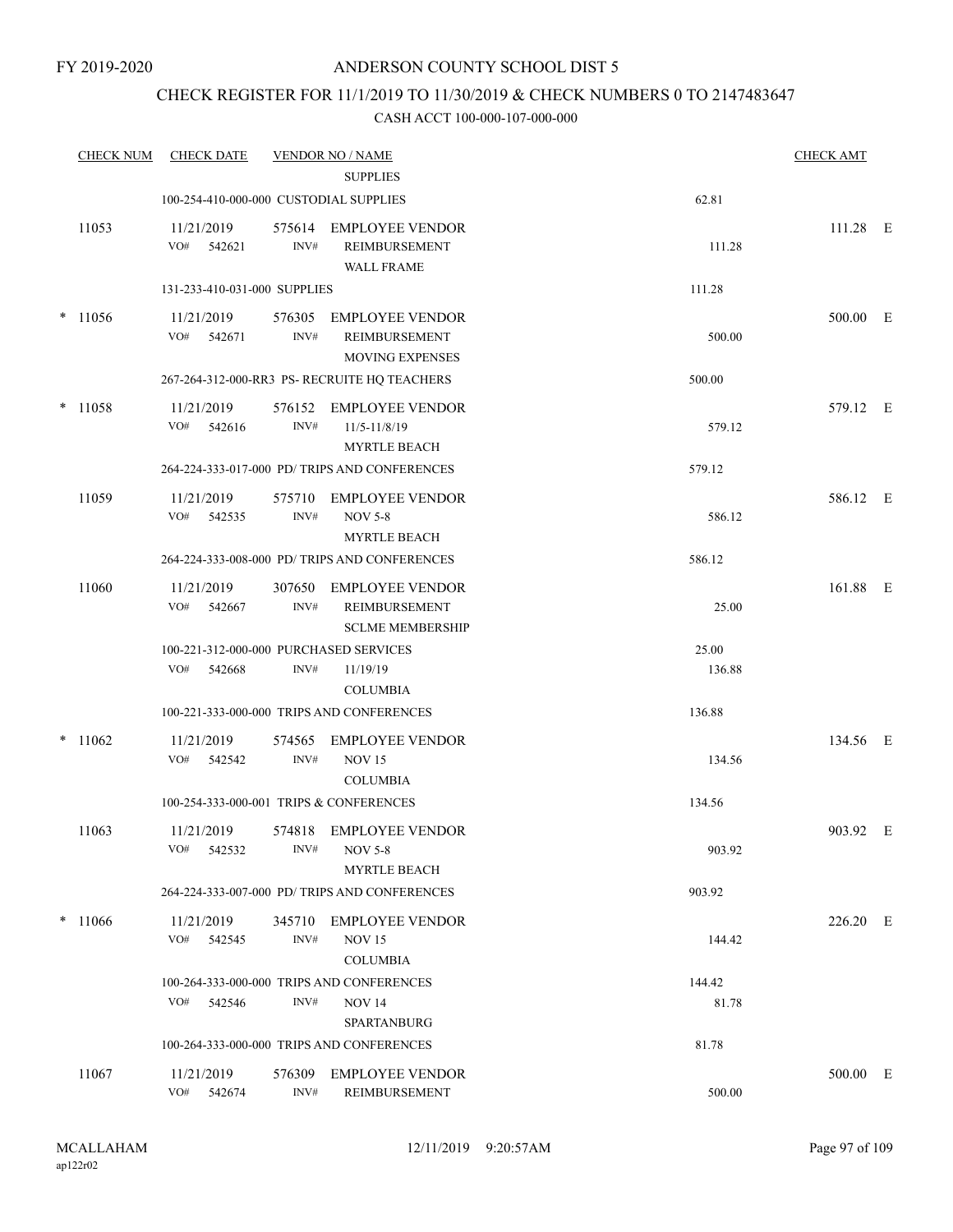## CHECK REGISTER FOR 11/1/2019 TO 11/30/2019 & CHECK NUMBERS 0 TO 2147483647

| <b>CHECK NUM</b> |     | <b>CHECK DATE</b>    |                | <b>VENDOR NO / NAME</b><br><b>MOVING EXPENSES</b>                                                   |     |           |                   | <b>CHECK AMT</b> |  |
|------------------|-----|----------------------|----------------|-----------------------------------------------------------------------------------------------------|-----|-----------|-------------------|------------------|--|
|                  |     |                      |                | 267-264-312-000-RR3 PS- RECRUITE HQ TEACHERS                                                        |     |           | 500.00            |                  |  |
| $*$ 11070        |     | 11/21/2019           | 352100         | MEREDITH BATTERY SERVICE<br>1802 WEST WHITNER STREET ATT: ACCOUNTS<br>RECEIVABLE ANDERSON, SC 29624 |     |           |                   | 130.35 E         |  |
|                  | VO# | 542468               | INV#           | 102346<br><b>BATTERY</b>                                                                            |     |           | 130.35            |                  |  |
|                  |     |                      |                | 100-254-412-000-001 TRUCK SERVICE - MAINTENANCE                                                     |     |           | 130.35            |                  |  |
| $*$ 11072        | VO# | 11/21/2019<br>542666 | 574772<br>INV# | <b>EMPLOYEE VENDOR</b><br><b>REIMBURSEMENT</b><br><b>COSTUMES</b>                                   |     |           | 200.26            | 200.26 E         |  |
|                  |     |                      |                | 817-112-410-014-000 SUPPLIES AND MATERIALS                                                          |     |           | 200.26            |                  |  |
| 11073            |     | 11/21/2019           |                | 574388 NAPA AUTO PARTS<br>508 SOUTH MAIN ST ANDERSON, SC 29624                                      |     |           |                   | 1,018.88 E       |  |
|                  | VO# | 542467               | INV#           | 735386<br><b>FILTER</b>                                                                             |     |           | 16.41             |                  |  |
|                  |     | VO# 542640           | INV#           | 100-254-412-000-001 TRUCK SERVICE - MAINTENANCE<br>15229<br><b>SUPPLIES</b>                         |     |           | 16.41<br>1,002.47 |                  |  |
|                  |     |                      |                | 329-115-410-031-000 SUPPLIES-STATE EQUIPMENT                                                        |     |           | 168.69            |                  |  |
|                  |     |                      |                | 731-271-660-031-862 AUTO MECHANICS 1 EXPENSE                                                        |     |           | 833.78            |                  |  |
| 11074            |     | 11/21/2019           |                | 389900 OFFICE DEPOT<br>POBOX 1413 CHARLOTTE, NC 28201-1413                                          |     |           |                   | 1,907.89 E       |  |
|                  | VO# | 542574               | INV#           | 399352998001<br><b>SUPPLIES</b>                                                                     |     |           | 903.05            |                  |  |
|                  |     |                      |                | 723-190-660-023-911 MISCELLANEOUS- ADULT ED EXPENSE                                                 |     |           | 903.05            |                  |  |
|                  | VO# | 542649               | INV#           | 396977129001<br><b>SUPPLIES</b>                                                                     | PO# | 11271     | 115.55            |                  |  |
|                  |     |                      |                | 100-221-410-000-000 SUPPLIES AND MATERIALS                                                          |     |           | 115.55            |                  |  |
|                  | VO# | 542650               | INV#           | 396366389001<br><b>SUPPLIES</b>                                                                     | PO# | 11271     | 115.55            |                  |  |
|                  |     |                      |                | 100-221-410-000-000 SUPPLIES AND MATERIALS                                                          |     |           | 115.55            |                  |  |
|                  |     | VO# 542651           | INV#           | 39500067001<br><b>SUPPLIES</b>                                                                      |     | PO# 11271 | 363.78            |                  |  |
|                  |     |                      |                | 100-221-410-000-000 SUPPLIES AND MATERIALS                                                          |     |           | 363.78            |                  |  |
|                  |     | VO# 542652           | INV#           | 395002759001<br><b>SUPPLIES</b>                                                                     |     | PO# 11271 | 350.08            |                  |  |
|                  |     |                      |                | 100-221-410-000-000 SUPPLIES AND MATERIALS                                                          |     |           | 350.08            |                  |  |
|                  |     | $VO#$ 542653         | INV#           | 395629609001<br><b>SUPPLIES</b>                                                                     | PO# | 11271     | 23.50             |                  |  |
|                  |     |                      |                | 100-221-410-000-000 SUPPLIES AND MATERIALS                                                          |     |           | 23.50             |                  |  |
|                  |     | VO# 542654           | INV#           | 395632005001<br><b>SUPPLIES</b>                                                                     | PO# | 11271     | 36.38             |                  |  |
|                  |     |                      |                | 100-221-410-000-000 SUPPLIES AND MATERIALS                                                          |     |           | 36.38             |                  |  |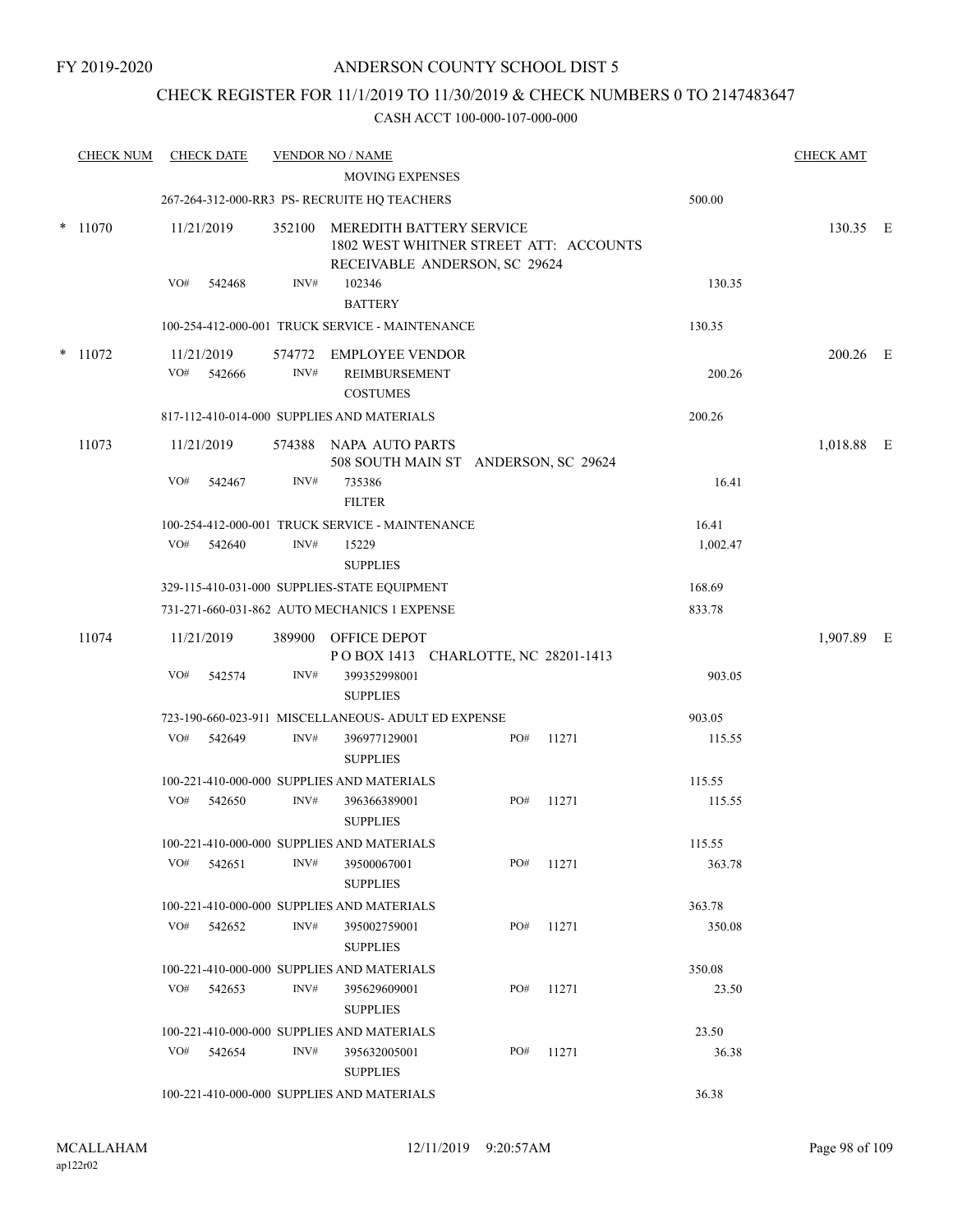# CHECK REGISTER FOR 11/1/2019 TO 11/30/2019 & CHECK NUMBERS 0 TO 2147483647

| <b>CHECK NUM</b> | <b>CHECK DATE</b>                      |                | <b>VENDOR NO / NAME</b>                                                                   |       |                | <b>CHECK AMT</b> |  |
|------------------|----------------------------------------|----------------|-------------------------------------------------------------------------------------------|-------|----------------|------------------|--|
| 11075            | 11/21/2019                             | 397310         | PAPER DIRECT<br>POBOX 1151 ATT: ACCOUNTS RECEIVABLE<br>MINNEAPOLIS, MN 55440-1151         |       |                | 408.92 E         |  |
|                  | VO#<br>542658                          | INV#           | 7911581<br><b>PAPER</b>                                                                   |       | 408.92         |                  |  |
|                  |                                        |                | 100-113-410-020-VEN SUPPLY-ADDT'L FOR LOST VENDING                                        |       | 408.92         |                  |  |
| 11076            | 11/21/2019<br>VO#<br>542577            | INV#           | 574491 EMPLOYEE VENDOR<br><b>BREAKFAST</b><br>REIMBURSEMENT                               |       | 133.65         | 142.39 E         |  |
|                  | VO#<br>542636                          | INV#           | 710-271-660-010-201 MISCELLANEOUS EXPENSE<br><b>REIMBURSEMENT</b><br>PD                   |       | 133.65<br>8.74 |                  |  |
|                  | 100-113-410-010-000 SUPPLIES           |                |                                                                                           |       | 8.74           |                  |  |
| 11077            | 11/21/2019<br>VO#<br>542618            | 574804<br>INV# | EMPLOYEE VENDOR<br><b>REIMBURSEMENT</b><br><b>SUPPLIES</b>                                |       | 1,242.47       | 1,242.47 E       |  |
|                  | 717-190-660-017-220 MUSIC EXPENSE      |                |                                                                                           |       | 919.90         |                  |  |
|                  | 717-190-660-017-284 DRAMA CLUB EXPENSE |                |                                                                                           |       | 322.57         |                  |  |
| 11078            | 11/21/2019                             | 394675         | PIP PRINTING<br>1005 NORTH FANT STREET ATT: ACCOUNTS<br>RECEIVABLE ANDERSON, SC 29621     |       |                | 132.98 E         |  |
|                  | VO#<br>542632                          | INV#           | 99688<br><b>HANDOUTS</b>                                                                  |       | 132.98         |                  |  |
|                  | 131-115-312-031-000 PURCHASED SERVICES |                |                                                                                           |       | 132.98         |                  |  |
| 11079            | 11/21/2019                             | 570443         | PROJECT LEAD THE WAY<br>3939 PRIORITY WAY SOUTH DRIVE SUITE 400<br>INDIANAPOLIS, IN 46240 |       |                | 6,638.25 E       |  |
|                  | VO#<br>542578                          | INV#           | 199187, 197644<br>PO#<br><b>SUPPLIES</b>                                                  | 11238 | 6,638.25       |                  |  |
|                  | 515-253-520-031-CAR CAREER CENTER      |                |                                                                                           |       | 6,638.25       |                  |  |
| $*$ 11081        | 11/21/2019<br>VO#<br>542553            | INV#           | 574999 EMPLOYEE VENDOR<br>SEPT-OCT<br>MILEAGE                                             |       | 156.19         | 156.19 E         |  |
|                  | 600-256-332-000-000 IN DISTRICT TRAVEL |                |                                                                                           |       | 156.19         |                  |  |
| 11082            | 11/21/2019                             | 572558         | <b>SCHNEIDER ELECTRIC</b><br>PO BOX 841868 DALLAS, TX 75284-1868                          |       |                | 731.42 E         |  |
|                  | VO#<br>542461                          | INV#           | 780846<br><b>MIDWAY ELEM</b>                                                              |       | 189.01         |                  |  |
|                  |                                        |                | 100-254-410-017-400 HVAC/ELECTRICAL/PLUMBING                                              |       | 189.01         |                  |  |
|                  | VO#<br>542462                          | INV#           | 780848<br>TL HANNA                                                                        |       | 542.41         |                  |  |
|                  |                                        |                | 100-254-410-002-400 HVAC/ELECTRICAL/PLUMBING                                              |       | 542.41         |                  |  |
| 11083            | 11/21/2019                             | 567435         | <b>SCHOLASTIC INC</b>                                                                     |       |                | 180.51 E         |  |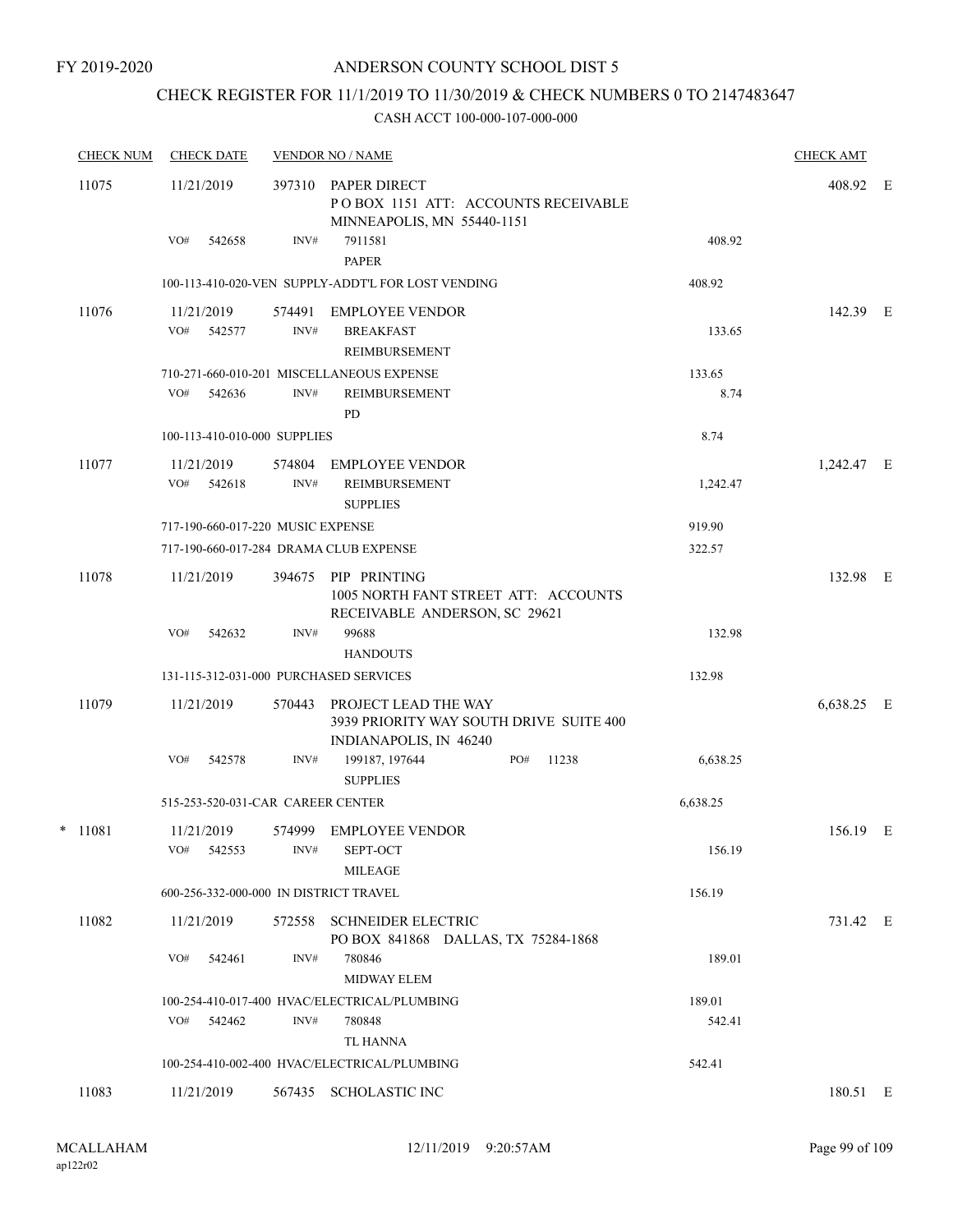### CHECK REGISTER FOR 11/1/2019 TO 11/30/2019 & CHECK NUMBERS 0 TO 2147483647

| <b>CHECK NUM</b> |     | <b>CHECK DATE</b>                  |        | <b>VENDOR NO / NAME</b>                                             |     |       |        | <b>CHECK AMT</b> |  |
|------------------|-----|------------------------------------|--------|---------------------------------------------------------------------|-----|-------|--------|------------------|--|
|                  |     |                                    |        | POBOX 3720 ATT: ACCOUNTS RECEIVABLE                                 |     |       |        |                  |  |
|                  |     |                                    |        | JEFFERSON CITY, MO 65102-3720                                       |     |       |        |                  |  |
|                  | VO# | 542587                             | INV#   | 20392920                                                            |     |       | 87.47  |                  |  |
|                  |     |                                    |        | <b>BOOKS</b>                                                        |     |       |        |                  |  |
|                  |     |                                    |        | 707-190-660-007-288 LITERACY EXPENSE                                |     |       | 87.47  |                  |  |
|                  | VO# | 542588                             | INV#   | 20332453                                                            |     |       | 63.70  |                  |  |
|                  |     |                                    |        | <b>BOOKS</b>                                                        |     |       |        |                  |  |
|                  |     |                                    |        | 707-190-660-007-288 LITERACY EXPENSE                                |     |       | 63.70  |                  |  |
|                  | VO# | 542589                             | INV#   | 20341916                                                            |     |       | 29.34  |                  |  |
|                  |     |                                    |        | <b>BOOKS</b>                                                        |     |       |        |                  |  |
|                  |     |                                    |        | 707-190-660-007-288 LITERACY EXPENSE                                |     |       | 29.34  |                  |  |
|                  |     |                                    |        |                                                                     |     |       |        |                  |  |
| $*$ 11085        |     | 11/21/2019                         |        | 570059 SHARP BUSINESS SYSTEMS<br>DEPT 1216 PO BOX 121216 DALLAS, TX |     |       |        | 1,700.01 E       |  |
|                  |     |                                    |        | 75312-1216                                                          |     |       |        |                  |  |
|                  | VO# | 542591                             | INV#   | 9002378865                                                          |     |       | 857.70 |                  |  |
|                  |     |                                    |        | <b>COPIES</b>                                                       |     |       |        |                  |  |
|                  |     | 201-113-490-006-000 COPIER COST    |        |                                                                     |     |       | 857.70 |                  |  |
|                  |     | VO# 542592                         | INV#   | 9002385122                                                          |     |       | 273.21 |                  |  |
|                  |     |                                    |        | <b>COPIES</b>                                                       |     |       |        |                  |  |
|                  |     | 201-113-490-006-000 COPIER COST    |        |                                                                     |     |       | 273.21 |                  |  |
|                  |     | VO# 542593                         | INV#   | 9002360975                                                          |     |       | 12.84  |                  |  |
|                  |     |                                    |        | <b>COPIES</b>                                                       |     |       |        |                  |  |
|                  |     |                                    |        |                                                                     |     |       |        |                  |  |
|                  | VO# | 201-112-490-010-000 COPIER COST    |        |                                                                     |     |       | 12.84  |                  |  |
|                  |     | 542594                             | INV#   | 9002376555<br><b>COPIES</b>                                         |     |       | 215.10 |                  |  |
|                  |     | 201-112-490-012-000 COPIER COST    |        |                                                                     |     |       | 215.10 |                  |  |
|                  |     | VO# 542595                         | INV#   | 9002378856                                                          |     |       | 23.29  |                  |  |
|                  |     |                                    |        | <b>COPIES</b>                                                       |     |       |        |                  |  |
|                  |     | 723-190-660-023-913 COPIER EXPENSE |        |                                                                     |     |       | 23.29  |                  |  |
|                  | VO# | 542626                             | INV#   | 9002389230                                                          | PO# | 11250 | 105.35 |                  |  |
|                  |     |                                    |        | <b>COPIES</b>                                                       |     |       |        |                  |  |
|                  |     | 100-114-410-002-000 SUPPLIES       |        |                                                                     |     |       | 105.35 |                  |  |
|                  |     | VO# 542629                         | INV#   | 9002387154                                                          |     |       | 80.68  |                  |  |
|                  |     |                                    |        | <b>COPIES</b>                                                       |     |       |        |                  |  |
|                  |     | 201-112-490-019-000 COPIER COST    |        |                                                                     |     |       | 80.68  |                  |  |
|                  | VO# | 542663                             | INV#   | 9002381536                                                          |     |       | 82.55  |                  |  |
|                  |     |                                    |        | <b>COPIES</b>                                                       |     |       |        |                  |  |
|                  |     | 708-271-660-008-362 COPIER EXPENSE |        |                                                                     |     |       | 82.55  |                  |  |
|                  | VO# | 542664                             | INV#   | 9002381541                                                          |     |       | 49.29  |                  |  |
|                  |     |                                    |        | <b>COPIES</b>                                                       |     |       |        |                  |  |
|                  |     | 708-271-660-008-362 COPIER EXPENSE |        |                                                                     |     |       | 49.29  |                  |  |
| 11086            |     | 11/21/2019                         | 470900 | <b>SHAR PRODUCTS COMPANY</b>                                        |     |       |        | 115.47 E         |  |
|                  |     |                                    |        | 2465 S. INDUSTRIAL HWY ATT: ACCOUNTS                                |     |       |        |                  |  |
|                  |     |                                    |        | RECEIVABLE ANN ARBOR, MI 48104                                      |     |       |        |                  |  |
|                  | VO# | 542590                             | INV#   | I189045600014                                                       |     |       | 115.47 |                  |  |
|                  |     |                                    |        |                                                                     |     |       |        |                  |  |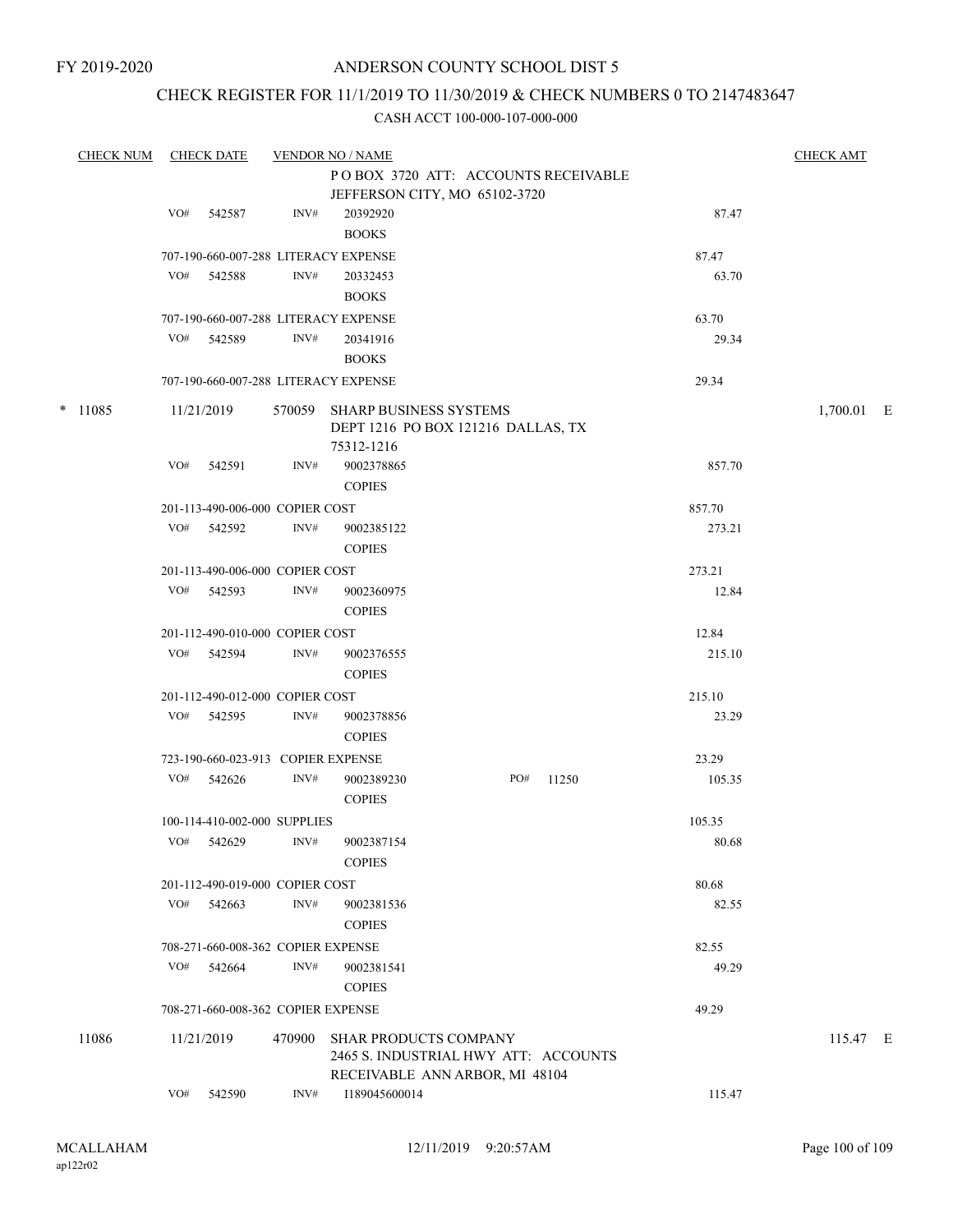FY 2019-2020

### ANDERSON COUNTY SCHOOL DIST 5

### CHECK REGISTER FOR 11/1/2019 TO 11/30/2019 & CHECK NUMBERS 0 TO 2147483647

|   | <b>CHECK NUM</b> | <b>CHECK DATE</b>                       |                | <b>VENDOR NO / NAME</b><br><b>SUPPLIES</b>                                                        |     |       |                | <b>CHECK AMT</b> |  |
|---|------------------|-----------------------------------------|----------------|---------------------------------------------------------------------------------------------------|-----|-------|----------------|------------------|--|
|   |                  | 817-113-410-021-000 SUPPLIES            |                |                                                                                                   |     |       | 115.47         |                  |  |
|   | 11087            | 11/21/2019                              | 472700         | <b>SHERWIN WILLIAMS</b><br>613 NORTH MURRAY AVENUE ATT: ACCOUNTS<br>RECEIVABLE ANDERSON, SC 29625 |     |       |                | 117.12 E         |  |
|   |                  | VO#<br>542459                           | INV#           | 6574-8<br><b>SUPPLIES</b>                                                                         |     |       | 111.31         |                  |  |
|   |                  | VO#<br>542460                           | INV#           | 100-254-410-001-001 SUPPLIES - MAINTENANCE<br>7128-3<br><b>SUPPLIES</b>                           |     |       | 111.31<br>5.81 |                  |  |
|   |                  |                                         |                | 100-254-410-005-001 SUPPLIES - MAINTENANCE                                                        |     |       | 5.81           |                  |  |
| * | 11089            | 11/21/2019<br>VO# 542623                | INV#           | 574599 EMPLOYEE VENDOR<br>REIMBURSEMENT<br><b>SUPPLIES</b>                                        |     |       | 613.89         | 613.89 E         |  |
|   |                  |                                         |                | 100-113-410-021-VEN SUPPLY-ADDT'L FOR LOST VENDING                                                |     |       | 613.89         |                  |  |
|   | 11090            | 11/21/2019                              | 569256         | SNAP-ON INDUSTRIAL<br>21755 NETWORK PLACE ATT: ACCOUNTS<br>RECEIVABLE CHICAGO, IL 60673-1217      |     |       |                | 3,049.74 E       |  |
|   |                  | VO#<br>542597                           | INV#           | 150_ARV_41642349<br>MODEL PINST                                                                   | PO# | 11783 | 3,049.74       |                  |  |
|   |                  | 515-253-520-031-CAR CAREER CENTER       |                |                                                                                                   |     |       | 3,049.74       |                  |  |
|   | 11091            | 11/21/2019                              | 569744         | S&S WORLDWIDE, INC<br>POBOX 210 ATT: ACCOUNTS RECEIVABLE<br>HARTFORD, CT 06141-0210               |     |       |                | 2,312.58 E       |  |
|   |                  | VO#<br>542645                           | INV#           | 100322367, 100311905<br><b>SUPPLIES</b>                                                           | PO# | 11762 | 2,312.58       |                  |  |
|   |                  | 937-113-410-017-000 SUPPLIES            |                |                                                                                                   |     |       | 2,312.58       |                  |  |
|   | $*$ 11093        | 11/21/2019<br>VO#<br>542673             | 576308<br>INV# | <b>EMPLOYEE VENDOR</b><br>REIMBURSEMENT<br><b>MOVING EXPENSES</b>                                 |     |       | 401.21         | 401.21 E         |  |
|   |                  |                                         |                | 267-264-312-000-RR3 PS- RECRUITE HQ TEACHERS                                                      |     |       | 401.21         |                  |  |
|   | 11094            | 11/21/2019<br>VO#<br>542563             | 571825<br>INV# | <b>EMPLOYEE VENDOR</b><br><b>FAMILY NIGHT</b><br><b>REIMBURSEMENT</b>                             |     |       | 1,173.91       | 1,173.91 E       |  |
|   |                  | 201-188-410-014-000 SUPPLIES- PARENTING |                |                                                                                                   |     |       | 1,173.91       |                  |  |
|   | 11095            | 11/21/2019                              | 568718         | THE READING WAREHOUSE<br>PO BOX 41328 ATT: ACCOUNTS RECEIVABLE<br>NORTH CHARLESTON, SC 29423      |     |       |                | 490.71 E         |  |
|   |                  | VO#<br>542600                           | INV#           | 197990<br><b>BOOKS</b>                                                                            |     |       | 79.81          |                  |  |
|   |                  |                                         |                | 710-271-660-010-360 SCHOOL STORE/COUNCIL EXPENSE                                                  |     |       | 79.81          |                  |  |
|   |                  | VO#<br>542657                           | INV#           | 198541<br><b>BOOKS</b>                                                                            | PO# | 11953 | 410.90         |                  |  |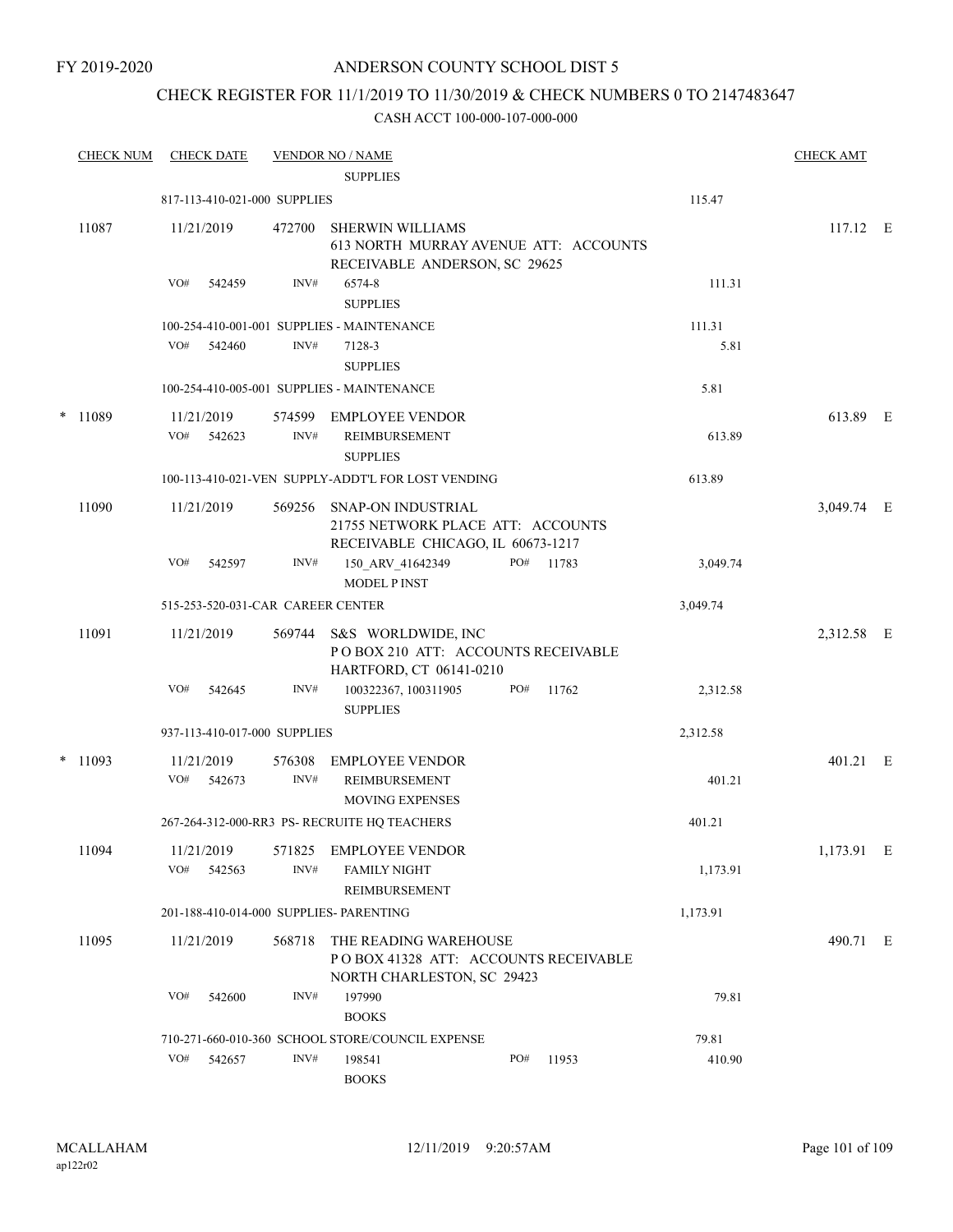## CHECK REGISTER FOR 11/1/2019 TO 11/30/2019 & CHECK NUMBERS 0 TO 2147483647

|  |           | CHECK NUM CHECK DATE                       |              | <b>VENDOR NO / NAME</b><br>100-221-410-000-000 SUPPLIES AND MATERIALS                         |           | 410.90   | <b>CHECK AMT</b> |  |
|--|-----------|--------------------------------------------|--------------|-----------------------------------------------------------------------------------------------|-----------|----------|------------------|--|
|  | $*$ 11097 | 11/21/2019<br>VO# 542533                   | INV#         | 574858 EMPLOYEE VENDOR<br><b>NOV 5-8</b><br><b>MYRTLE BEACH</b>                               |           | 405.80   | 405.80 E         |  |
|  |           | 237-224-333-010-000 TRIPS AND CONFERENCES  |              |                                                                                               |           | 405.80   |                  |  |
|  | 11098     | 11/21/2019                                 | 507850 TRANE | POBOX 406469 ATT: ACCOUNTS RECEIVABLE<br>ATLANTA, GA 30384-6469                               |           |          | 2,762.55 E       |  |
|  |           | VO#<br>542603                              | INV#         | 7286515<br><b>COMPRESSOR</b>                                                                  | PO# 11922 | 2,762.55 |                  |  |
|  |           |                                            |              | 100-254-410-010-400 HVAC/ELECTRICAL/PLUMBING                                                  |           | 2,762.55 |                  |  |
|  | $*$ 11102 | 11/21/2019                                 |              | 532300 WHITE JONES ACE HARDWARE<br>POBOX 13012 ATT: ACCOUNTS RECEIVABLE<br>ANDERSON, SC 29624 |           |          | 458.78 E         |  |
|  |           | VO#<br>542438                              | INV#         | 886438<br><b>SUPPLIES</b>                                                                     |           | 45.33    |                  |  |
|  |           |                                            |              | 100-254-410-000-001 MAINT. SUPPLIES-STRUCTURES                                                |           | 45.33    |                  |  |
|  |           | VO# 542439                                 | INV#         | 886475<br><b>SUPPLIES</b>                                                                     |           | 172.71   |                  |  |
|  |           | 100-254-410-000-400 HVAC SUPPLIES          |              |                                                                                               |           | 172.71   |                  |  |
|  |           | VO# 542440                                 | INV#         | 401108<br><b>SUPPLIES</b>                                                                     |           | 9.82     |                  |  |
|  |           | 100-254-410-000-000 CUSTODIAL SUPPLIES     |              |                                                                                               |           | 9.82     |                  |  |
|  |           | VO# 542441                                 | INV#         | 886463<br><b>SUPPLIES</b>                                                                     |           | 38.36    |                  |  |
|  |           |                                            |              | 100-254-410-000-001 MAINT. SUPPLIES-STRUCTURES                                                |           | 38.36    |                  |  |
|  |           | VO# 542442                                 | INV#         | 401066<br><b>SUPPLIES</b>                                                                     |           | 12.98    |                  |  |
|  |           | 100-254-410-017-001 SUPPLIES - MANTENANCE  |              |                                                                                               |           | 12.98    |                  |  |
|  |           | VO# 542443                                 | INV#         | 401144<br><b>SUPPLIES</b>                                                                     |           | 5.90     |                  |  |
|  |           | 100-254-410-000-500 PEST MANAGEMENT        |              |                                                                                               |           | 5.90     |                  |  |
|  |           | 542444<br>VO#                              | INV#         | 886481<br><b>SUPPLIES</b>                                                                     |           | 9.19     |                  |  |
|  |           | 100-254-410-001-001 SUPPLIES - MAINTENANCE |              |                                                                                               |           | 9.19     |                  |  |
|  |           | VO# 542445                                 | INV#         | 886517<br><b>SUPPLIES</b>                                                                     |           | 37.82    |                  |  |
|  |           | 100-254-410-008-001 SUPPLIES - MAINTENANCE |              |                                                                                               |           | 37.82    |                  |  |
|  |           | VO#<br>542446                              | INV#         | 886404<br><b>SUPPLIES</b>                                                                     |           | 41.59    |                  |  |
|  |           |                                            |              | 100-254-410-012-001 SUPPLIES - MAINTENANCE                                                    |           | 41.59    |                  |  |
|  |           | VO# 542447                                 | INV#         | 886476<br><b>SUPPLIES</b>                                                                     |           | 2.45     |                  |  |
|  |           | 100-254-410-014-001 SUPPLIES - MAINTENANCE |              |                                                                                               |           | 2.45     |                  |  |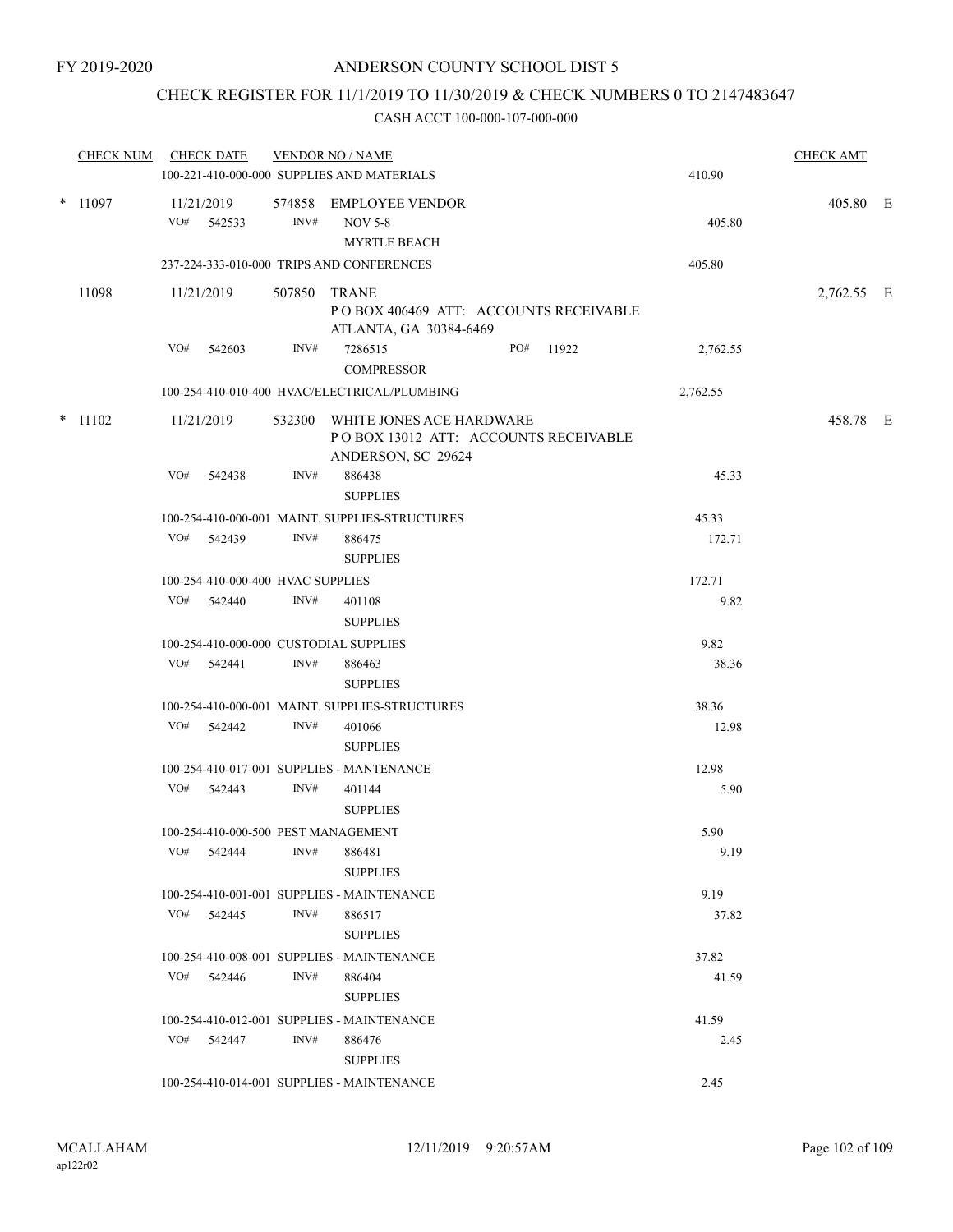### CHECK REGISTER FOR 11/1/2019 TO 11/30/2019 & CHECK NUMBERS 0 TO 2147483647

|  | <b>CHECK NUM</b> |                   | <b>CHECK DATE</b> |                                  | <b>VENDOR NO / NAME</b>                                                                           |              |                 | <b>CHECK AMT</b> |  |
|--|------------------|-------------------|-------------------|----------------------------------|---------------------------------------------------------------------------------------------------|--------------|-----------------|------------------|--|
|  | VO#              | 542448            | INV#              | 886595 CREDIT<br><b>RETURN</b>   |                                                                                                   | $-25.68$     |                 |                  |  |
|  |                  |                   |                   |                                  | 100-254-410-003-001 SUPPLIES - MAINTENANCE                                                        |              | $-25.68$        |                  |  |
|  |                  | VO#               | 542449            | INV#                             | 886578<br><b>SUPPLIES</b>                                                                         |              | 108.31          |                  |  |
|  |                  |                   |                   |                                  | 100-254-410-003-001 SUPPLIES - MAINTENANCE                                                        |              | 108.31          |                  |  |
|  | $*$ 11104        | 11/21/2019<br>VO# | 542670            | INV#                             | 576306 EMPLOYEE VENDOR<br>REIMBURSEMENT<br><b>MOVING EXPENSES</b>                                 |              | 500.00          | 500.00 E         |  |
|  |                  |                   |                   |                                  | 267-264-312-000-RR3 PS- RECRUITE HO TEACHERS                                                      |              | 500.00          |                  |  |
|  | $*$ 11108        | 11/26/2019<br>VO# | 542784            | 576113<br>INV#                   | <b>EMPLOYEE VENDOR</b><br><b>NOV 21</b><br><b>LEXINGTON SC</b>                                    |              | 172.28          | 187.48 E         |  |
|  |                  | VO#               | 542785            | INV#                             | 100-212-333-000-000 TRIPS AND CONFERENCES<br><b>NOV 20</b><br><b>PENDLETON</b>                    |              | 172.28<br>15.20 |                  |  |
|  |                  |                   |                   |                                  | 100-221-333-000-000 TRIPS AND CONFERENCES                                                         |              | 15.20           |                  |  |
|  | 11109            | 11/26/2019<br>VO# | 542694            | INV#                             | 574512 EMPLOYEE VENDOR<br><b>MATERIALS</b><br>REIMBURSEMENT                                       |              | 246.70          | 246.70 E         |  |
|  |                  |                   |                   | 100-222-410-000-MDA MEDIA EBOOKS |                                                                                                   |              | 246.70          |                  |  |
|  | $*$ 11111        | 11/26/2019        |                   | 564662                           | <b>BRADY'S SCREEN PRINTING</b><br>106 CONCORD ROAD ATT: ACCOUNTS<br>RECEIVABLE ANDERSON, SC 29621 |              |                 | $1,269.02$ E     |  |
|  |                  | VO#               | 542718            | INV#                             | 35409<br><b>MCCANTS</b>                                                                           |              | 1,123.50        |                  |  |
|  |                  |                   |                   |                                  | 705-271-660-005-611 PEP CLUB EXPENSE                                                              |              | 1,123.50        |                  |  |
|  |                  | VO#               | 542719            | INV#                             | 36197<br><b>NORTH POINTE</b>                                                                      |              | 145.52          |                  |  |
|  |                  |                   |                   |                                  | 713-271-660-013-314 LEGO LEAGUE EXPENSE                                                           |              | 145.52          |                  |  |
|  | 11112            | 11/26/2019<br>VO# | 542777            | INV#                             | 147195 EMPLOYEE VENDOR<br><b>MAMA PENNS</b><br>REIMBURSEMENT                                      |              | 148.29          | 148.29 E         |  |
|  |                  |                   |                   |                                  | 723-190-660-023-973 FACULTY EXPENSE                                                               |              | 148.29          |                  |  |
|  | 11113            | 11/26/2019<br>VO# | 542698            | 564276<br>INV#                   | <b>EMPLOYEE VENDOR</b><br><b>MAGNET KIT</b><br>REIMBURSEMENT                                      |              | 198.37          | 198.37 E         |  |
|  |                  |                   |                   |                                  | 711-271-660-011-201 MISCELLANEOUS EXPENSE                                                         |              | 198.37          |                  |  |
|  | 11114            | 11/26/2019        |                   |                                  | 564176 BSN SPORTS, LLC<br>PO BOX 660176 DALLAS, TX 75209-0176                                     |              |                 | 2,284.40 E       |  |
|  |                  | VO#               | 542720            | INV#                             | 907108495<br><b>WESTSIDE</b>                                                                      | PO#<br>11974 | 307.80          |                  |  |
|  |                  |                   |                   | 100-271-410-003-000 SUPPLIES     |                                                                                                   |              | 307.80          |                  |  |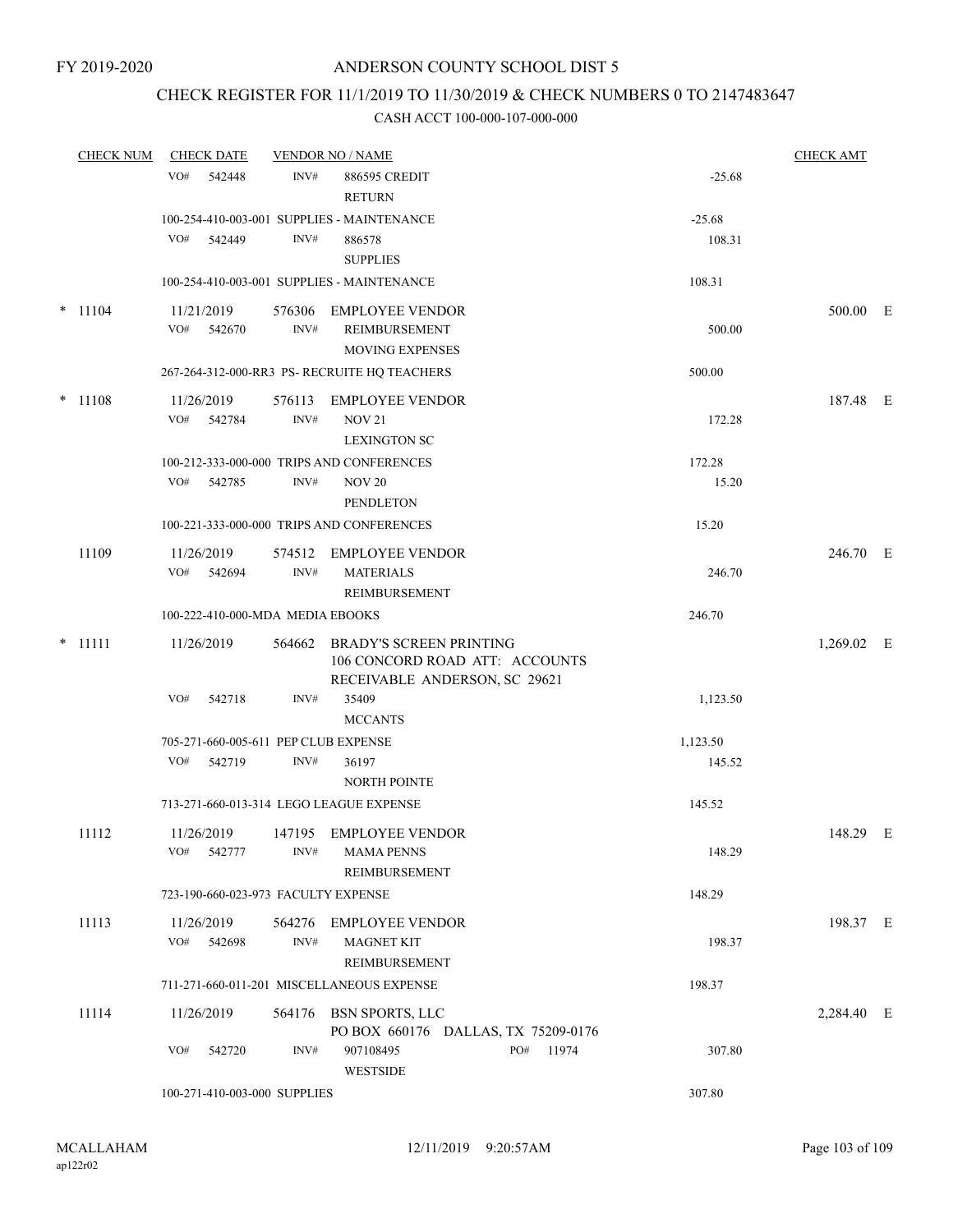### CHECK REGISTER FOR 11/1/2019 TO 11/30/2019 & CHECK NUMBERS 0 TO 2147483647

| <b>CHECK NUM</b> | <b>CHECK DATE</b> |                                         | <b>VENDOR NO / NAME</b>                      |                                                                                                       |           |          | <b>CHECK AMT</b> |  |
|------------------|-------------------|-----------------------------------------|----------------------------------------------|-------------------------------------------------------------------------------------------------------|-----------|----------|------------------|--|
|                  | VO#<br>542721     | INV#                                    | 906961173<br><b>WESTSIDE</b>                 | PO#                                                                                                   | 11687     | 558.60   |                  |  |
|                  |                   | 100-271-410-003-000 SUPPLIES            |                                              |                                                                                                       |           | 558.60   |                  |  |
|                  | VO#               | 542722<br>INV#                          | 906922773<br><b>WESTSIDE</b>                 | PO#                                                                                                   | 11704     | 1,418.00 |                  |  |
|                  |                   | 100-271-410-003-000 SUPPLIES            |                                              |                                                                                                       |           | 1,418.00 |                  |  |
| $* 11116$        | 11/26/2019        |                                         | 572665 EMPLOYEE VENDOR                       |                                                                                                       |           |          | 101.37 E         |  |
|                  | VO#<br>542687     | INV#                                    | <b>CHICK FIL A</b><br>REIMBURSEMENT          |                                                                                                       |           | 101.37   |                  |  |
|                  |                   | 201-188-410-019-000 SUPPLIES- PARENTING |                                              |                                                                                                       |           | 101.37   |                  |  |
| $*$ 11121        | 11/26/2019        |                                         |                                              | 155900 CAROLINA BIOLOGICAL SUPPLY<br>POBOX 60232 ATT: ACCOUNTS RECEIVABLE<br>CHARLOTTE, NC 28260-0232 |           |          | 185.11 E         |  |
|                  | VO#<br>542724     | INV#                                    | 50887495<br><b>SUPPLIES</b>                  | PO#                                                                                                   | 11992     | 185.11   |                  |  |
|                  |                   |                                         | 329-115-410-031-000 SUPPLIES-STATE EQUIPMENT |                                                                                                       |           | 185.11   |                  |  |
| $*$ 11124        | 11/26/2019        |                                         | 572679 DEFENDER SERVICES, INC.               | PO BOX 1775 COLUMBIA, SC 29202                                                                        |           |          | 505.68 E         |  |
|                  | VO#<br>542828     | INV#                                    | 744484<br><b>ADULT ED SECURITY</b>           |                                                                                                       | PO# 11388 | 505.68   |                  |  |
|                  |                   | 100-181-312-023-000 PURCHASED SERVICES  |                                              |                                                                                                       |           | 505.68   |                  |  |
| 11125            | 11/26/2019        | 202600                                  |                                              | DILLARD'S SPORTS CENTER<br>708 WHITEHALL ROAD ATT: ACCOUNTS<br>RECEIVABLE ANDERSON, SC 29625          |           |          | 1,400.47 E       |  |
|                  | VO#               | 542734<br>INV#                          | 104718<br><b>MCCANTS</b>                     |                                                                                                       |           | 299.56   |                  |  |
|                  |                   |                                         | 705-271-660-005-751 BASKETBALL BOYS EXPENSE  |                                                                                                       |           | 299.56   |                  |  |
|                  | VO#               | 542735<br>INV#                          | 104715<br><b>GLENVIEW</b>                    |                                                                                                       |           | 748.89   |                  |  |
|                  |                   |                                         | 720-271-660-020-751 BASKETBALL BOYS EXPENSE  |                                                                                                       |           | 374.45   |                  |  |
|                  |                   |                                         | 720-271-660-020-752 BASKETBALL GIRLS EXPENSE |                                                                                                       |           | 374.44   |                  |  |
|                  | VO#<br>542736     | INV#                                    | 107003<br>ROBERT ANDERSON                    |                                                                                                       |           | 284.61   |                  |  |
|                  |                   |                                         | 706-271-660-006-752 BASKETBALL GIRLS EXPENSE |                                                                                                       |           | 284.61   |                  |  |
|                  | VO#               | INV#<br>542737                          | 104719<br><b>MCCANTS</b>                     |                                                                                                       |           | 67.41    |                  |  |
|                  |                   | 705-271-660-005-674 FOOTBALL EXPENSE    |                                              |                                                                                                       |           | 67.41    |                  |  |
| $*$ 11127        | 11/26/2019        | 576280                                  | <b>EMPLOYEE VENDOR</b>                       |                                                                                                       |           |          | 149.52 E         |  |
|                  | VO#<br>542708     | INV#                                    | <b>NOV 14</b><br><b>COLUMBIA</b>             |                                                                                                       |           | 149.52   |                  |  |
|                  |                   |                                         | 207-224-333-031-004 TRIPS AND CONFERENCES    |                                                                                                       |           | 149.52   |                  |  |
| $*$ 11130        | 11/26/2019        | 565738                                  | <b>EMPLOYEE VENDOR</b>                       |                                                                                                       |           |          | $109.16$ E       |  |
|                  | VO#<br>542700     | INV#                                    | <b>SEPT-NOV</b>                              |                                                                                                       |           | 109.16   |                  |  |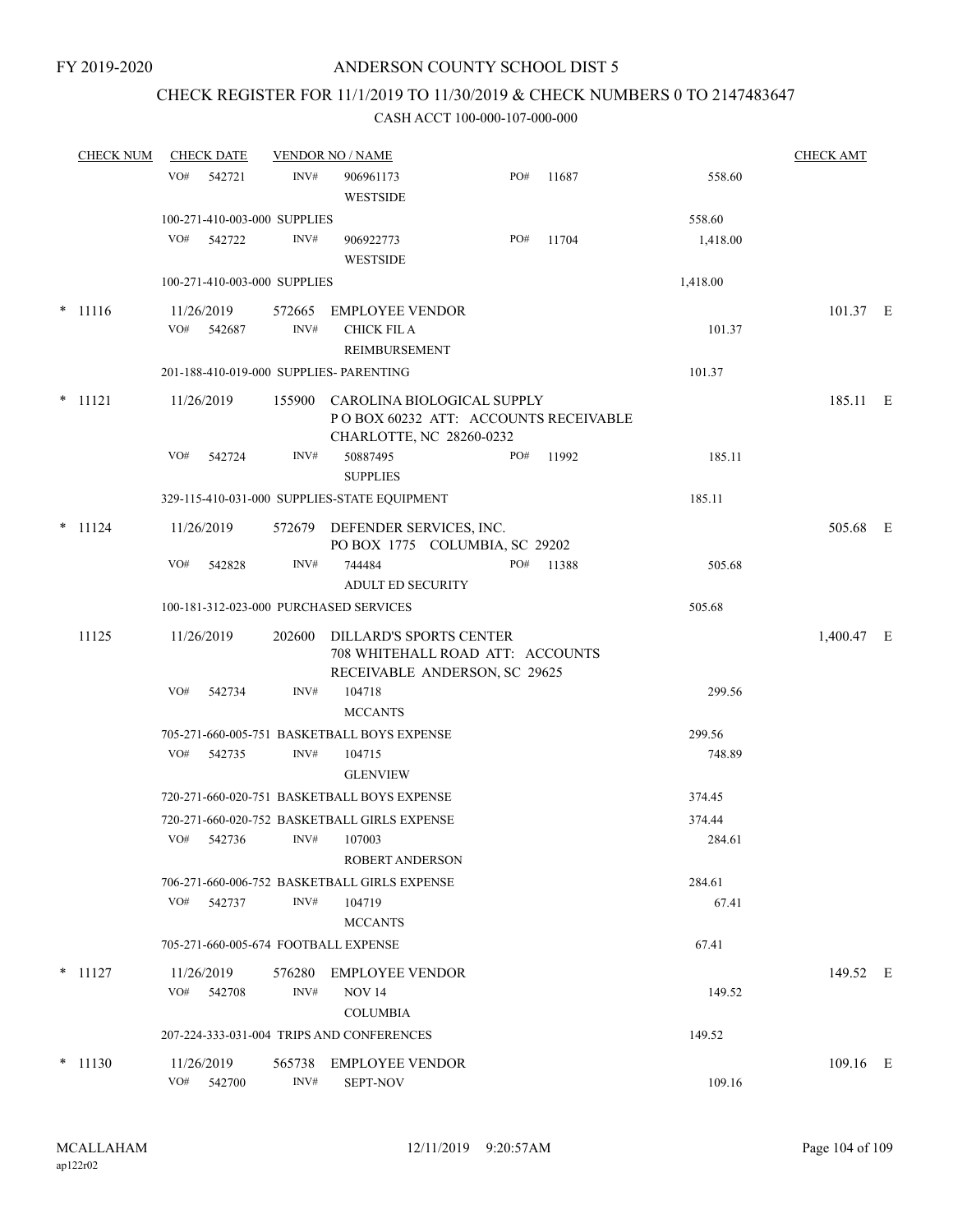### CHECK REGISTER FOR 11/1/2019 TO 11/30/2019 & CHECK NUMBERS 0 TO 2147483647

| <b>CHECK NUM</b> | <b>CHECK DATE</b>                     |                | <b>VENDOR NO / NAME</b>                                                                              |          | <b>CHECK AMT</b> |  |
|------------------|---------------------------------------|----------------|------------------------------------------------------------------------------------------------------|----------|------------------|--|
|                  |                                       |                | <b>MILEAGE</b>                                                                                       |          |                  |  |
|                  | 100-254-333-000-OPS TRIPS-OPERATIONS  |                |                                                                                                      | 109.16   |                  |  |
| $*$ 11132        | 11/26/2019<br>VO# 542703              | 573862<br>INV# | <b>EMPLOYEE VENDOR</b><br><b>JULY-NOV</b><br><b>MILEAGE</b>                                          | 100.80   | 100.80 E         |  |
|                  | 100-252-380-000-000 TRAVEL            |                |                                                                                                      | 100.80   |                  |  |
| $* 11134$        | 11/26/2019                            | 566745         | <b>JUNIOR LIBRARY GUILD</b><br>P.O. BOX 6308 ATT: ACCOUNTS RECEIVABLE<br>CAROL STREAM, IL 60197-6308 |          | 2,304.40 E       |  |
|                  | VO#<br>542834                         | INV#           | 492599<br>PO#<br>11856<br>CUST #J141287                                                              | 2,304.40 |                  |  |
|                  | 100-222-410-006-000 SUPPLIES          |                |                                                                                                      | 2,304.40 |                  |  |
| 11135            | 11/26/2019<br>VO#<br>542707           | 307650<br>INV# | <b>EMPLOYEE VENDOR</b><br><b>NOV 22</b><br><b>COLUMBIA</b>                                           | 139.20   | 331.82 E         |  |
|                  |                                       |                | 100-221-333-000-000 TRIPS AND CONFERENCES                                                            | 139.20   |                  |  |
|                  | VO# 542792                            | INV#           | NOV <sub>13</sub><br><b>GREENVILLE</b>                                                               | 32.77    |                  |  |
|                  |                                       |                | 100-221-333-000-000 TRIPS AND CONFERENCES                                                            | 32.77    |                  |  |
|                  | VO#<br>542793                         | INV#           | <b>NOV 15</b><br><b>LEXINGTON SC</b>                                                                 | 135.72   |                  |  |
|                  |                                       |                | 100-221-333-000-000 TRIPS AND CONFERENCES                                                            | 135.72   |                  |  |
|                  | VO#<br>542794                         | INV#           | <b>NOV 20</b><br><b>CLEMSON</b>                                                                      | 24.13    |                  |  |
|                  |                                       |                | 100-221-333-000-000 TRIPS AND CONFERENCES                                                            | 24.13    |                  |  |
| $*$ 11137        | 11/26/2019                            | 572855         | KRISPY KREME<br>1620 N. MAIN ST. ANDERSON, SC 29621                                                  |          | 667.63 E         |  |
|                  | VO#<br>542740                         | INV#           | 10291<br>MCLEES ELEM                                                                                 | 667.63   |                  |  |
|                  |                                       |                | 708-271-660-008-355 FIELD TRIPS GRADE 5 EXPENSE                                                      | 667.63   |                  |  |
| 11138            | 11/26/2019                            |                | 563959 LEARNING A-Z<br>23939 NETWORK PLACE ATT: ACCOUNTS<br>RECEIVABLE CHICAGO, IL 60673-1239        |          | 278.05 E         |  |
|                  | VO#<br>542741                         | INV#           | 2152836<br><b>TL HANNA</b>                                                                           | 278.05   |                  |  |
|                  |                                       |                | 100-114-410-002-VEN SUPPLY-ADDT'L FOR LOST VENDING                                                   | 278.05   |                  |  |
| $*$ 11142        | 11/26/2019<br>VO#<br>542783           | INV#           | 262185 EMPLOYEE VENDOR<br><b>NOV 15</b><br><b>LEXINGTON SC</b>                                       | 142.78   | 142.78 E         |  |
|                  | 100-224-333-000-000 TRIPS/CONFERENCES |                |                                                                                                      | 142.78   |                  |  |
| 11143            | 11/26/2019                            | 349701         | MED CENTRAL HEALTH RESOURCES<br>3424 CLEMSON BLVD ATT: ACCOUNTS<br>RECEIVABLE ANDERSON, SC 29621     |          | 535.00 E         |  |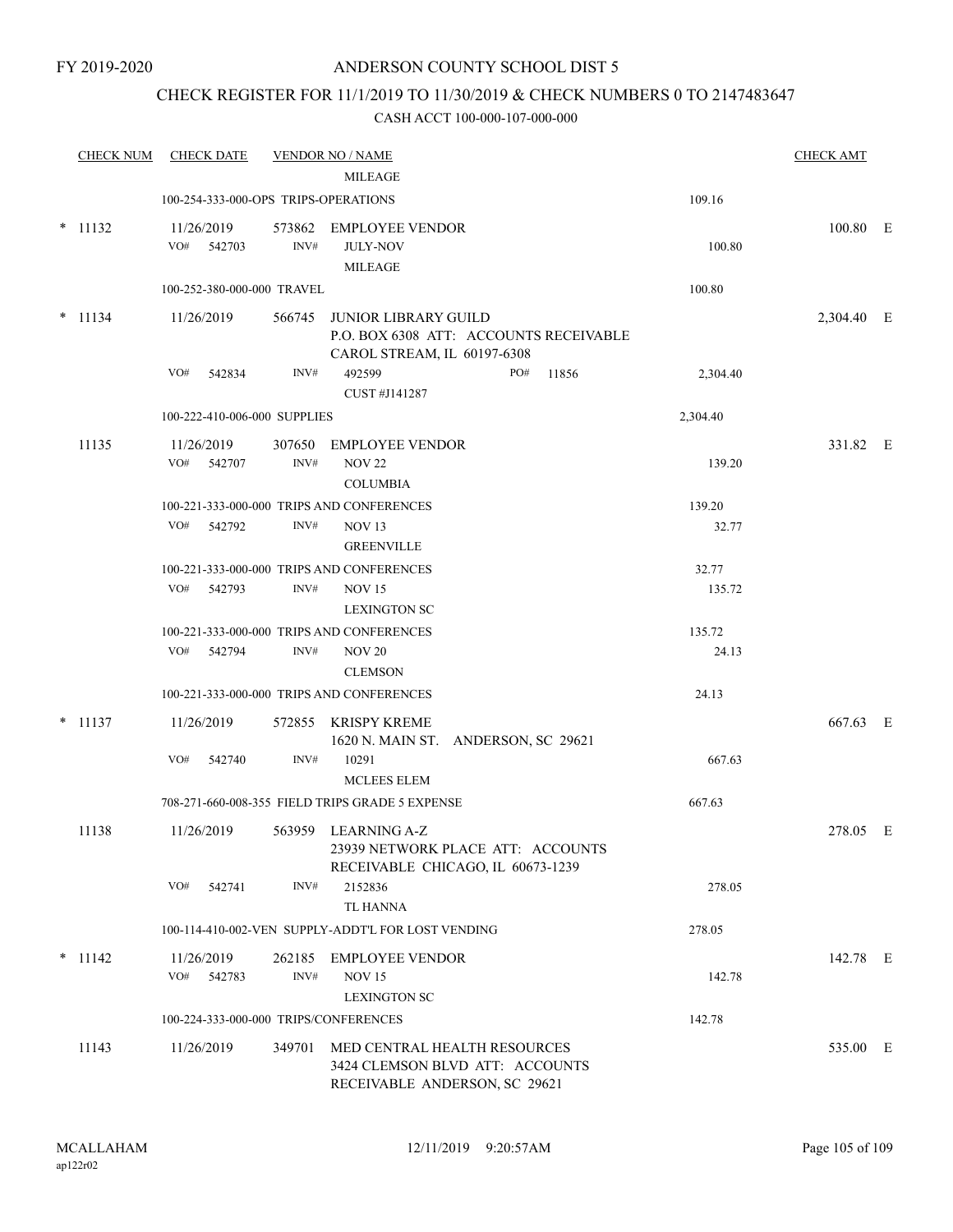# CHECK REGISTER FOR 11/1/2019 TO 11/30/2019 & CHECK NUMBERS 0 TO 2147483647

| <u>CHECK NUM</u> | <b>CHECK DATE</b> |                              | <u>VENDOR NO / NAME</u>                             |        |          |  |  |
|------------------|-------------------|------------------------------|-----------------------------------------------------|--------|----------|--|--|
|                  | VO# 542835        | INV#                         | 55085                                               | 40.00  |          |  |  |
|                  |                   |                              | <b>COLLINS</b>                                      |        |          |  |  |
|                  |                   |                              | 100-255-323-000-000 CONTRACTED SERVICES             | 40.00  |          |  |  |
|                  | VO# 542836        | INV#                         | 48512                                               | 40.00  |          |  |  |
|                  |                   |                              | <b>CORMACK</b>                                      |        |          |  |  |
|                  |                   |                              | 100-255-323-000-000 CONTRACTED SERVICES             | 40.00  |          |  |  |
|                  | VO# 542837        | INV#                         | 55576                                               | 40.00  |          |  |  |
|                  |                   |                              | <b>TATE</b>                                         |        |          |  |  |
|                  |                   |                              | 100-255-323-000-000 CONTRACTED SERVICES             | 40.00  |          |  |  |
|                  | VO# 542838        | INV#                         | 50598                                               | 45.00  |          |  |  |
|                  |                   |                              | <b>SKELTON</b>                                      |        |          |  |  |
|                  |                   |                              | 100-255-323-000-000 CONTRACTED SERVICES             | 45.00  |          |  |  |
|                  | VO# 542839        | INV#                         | 54441                                               | 45.00  |          |  |  |
|                  |                   |                              | <b>PRESSLEY</b>                                     |        |          |  |  |
|                  |                   |                              | 100-255-323-000-000 CONTRACTED SERVICES             | 45.00  |          |  |  |
|                  | VO# 542840        | INV#                         | 7713                                                | 65.00  |          |  |  |
|                  |                   |                              | <b>HEARD</b>                                        |        |          |  |  |
|                  |                   |                              | 100-255-323-000-000 CONTRACTED SERVICES             | 65.00  |          |  |  |
|                  | VO# 542841        | INV#                         | 35491                                               | 65.00  |          |  |  |
|                  |                   |                              | <b>DONALDSON</b>                                    |        |          |  |  |
|                  |                   |                              | 100-255-323-000-000 CONTRACTED SERVICES             | 65.00  |          |  |  |
|                  | VO# 542842        | INV#                         | 55923                                               | 65.00  |          |  |  |
|                  |                   |                              | <b>MCDUFFIE</b>                                     |        |          |  |  |
|                  |                   |                              | 100-255-323-000-000 CONTRACTED SERVICES             | 65.00  |          |  |  |
|                  | VO# 542843        | INV#                         | 8148                                                | 65.00  |          |  |  |
|                  |                   |                              | <b>WILLIAMS</b>                                     |        |          |  |  |
|                  |                   |                              | 100-255-323-000-000 CONTRACTED SERVICES             | 65.00  |          |  |  |
|                  | VO# 542844        | INV#                         | 35621                                               | 65.00  |          |  |  |
|                  |                   |                              | <b>SMITH</b>                                        |        |          |  |  |
|                  |                   |                              | 100-255-323-000-000 CONTRACTED SERVICES             | 65.00  |          |  |  |
| $*$ 11145        | 11/26/2019        | 572183                       | EMPLOYEE VENDOR                                     |        | 221.05 E |  |  |
|                  | VO# 542774        | INV#                         | PHOTO BOOK                                          | 44.90  |          |  |  |
|                  |                   |                              | REIMBURSEMENT                                       |        |          |  |  |
|                  |                   | 100-233-410-001-000 SUPPLIES |                                                     | 44.90  |          |  |  |
|                  | VO# 542775        | INV#                         | PROPP DRUGS                                         | 20.06  |          |  |  |
|                  |                   |                              | REIMBURSEMENT                                       |        |          |  |  |
|                  |                   | 100-233-410-001-000 SUPPLIES |                                                     | 20.06  |          |  |  |
|                  | VO#<br>542776     | INV#                         | OFFICE DEPOT                                        | 7.80   |          |  |  |
|                  |                   |                              | REIMBURSEMENT                                       |        |          |  |  |
|                  |                   | 100-233-410-001-000 SUPPLIES |                                                     | 7.80   |          |  |  |
|                  | $VO#$ 542860      | INV#                         | <b>MAMA PENNS</b>                                   | 148.29 |          |  |  |
|                  |                   |                              | REIMBURSEMENT                                       |        |          |  |  |
|                  |                   |                              | 723-190-660-023-911 MISCELLANEOUS- ADULT ED EXPENSE | 148.29 |          |  |  |
| 11146            | 11/26/2019        |                              | 389900 OFFICE DEPOT                                 |        | 486.27 E |  |  |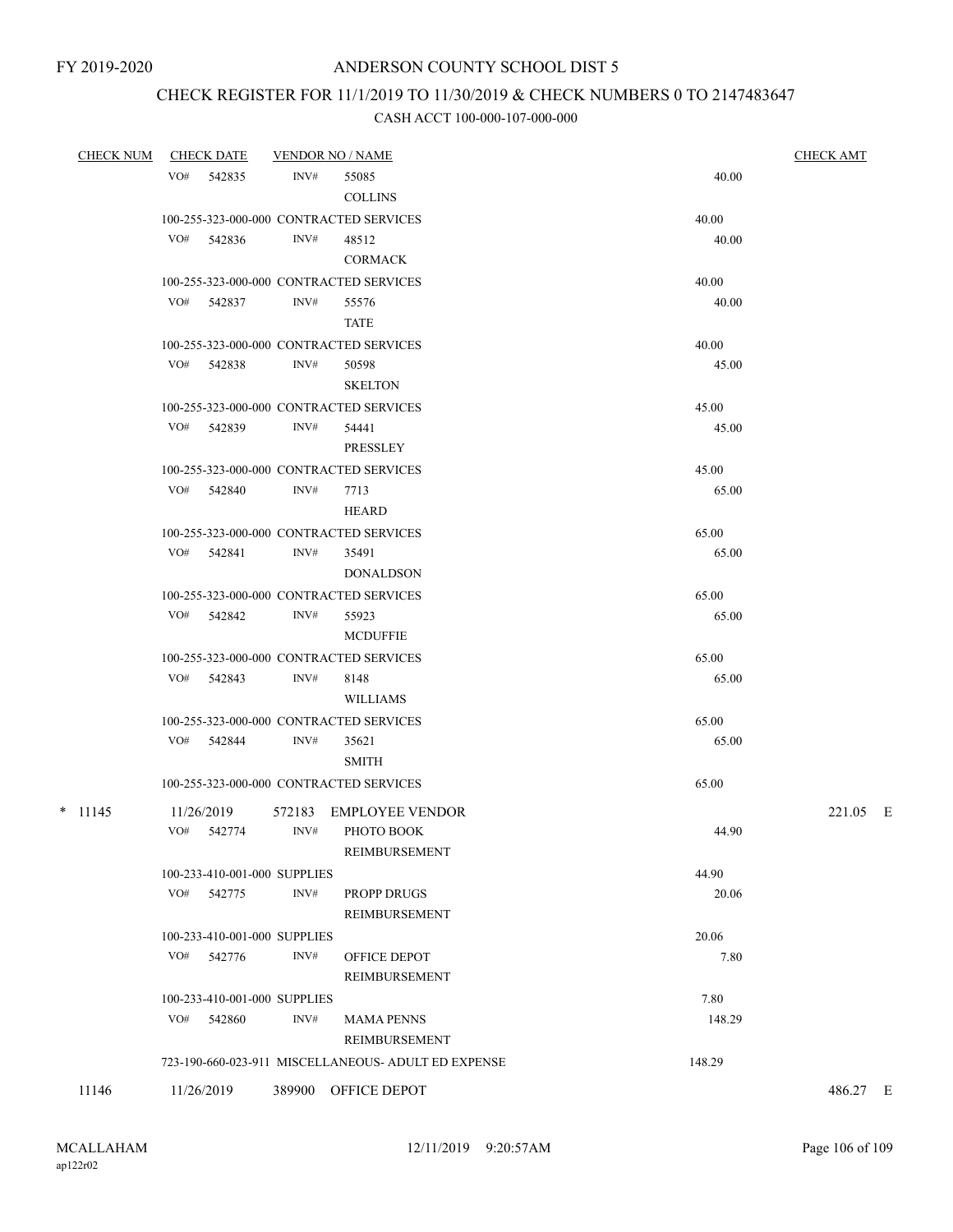### CHECK REGISTER FOR 11/1/2019 TO 11/30/2019 & CHECK NUMBERS 0 TO 2147483647

| <b>CHECK NUM</b> | <b>CHECK DATE</b>                                            |        | <b>VENDOR NO / NAME</b>                                                                          |     |        |                  | <b>CHECK AMT</b> |  |
|------------------|--------------------------------------------------------------|--------|--------------------------------------------------------------------------------------------------|-----|--------|------------------|------------------|--|
|                  |                                                              |        | POBOX 1413 CHARLOTTE, NC 28201-1413                                                              |     |        |                  |                  |  |
|                  | VO#<br>542748                                                | INV#   | 400283006001<br><b>SUPPLIES</b>                                                                  |     |        | 56.08            |                  |  |
|                  | 100-113-410-005-000 SUPPLIES                                 |        |                                                                                                  |     |        | 56.08            |                  |  |
|                  | VO#<br>542845                                                | INV#   | 402612554001<br><b>TONER</b>                                                                     | PO# | 11972  | 342.36           |                  |  |
|                  |                                                              |        | 100-113-410-006-VEN SUPPLY-ADDT'L FOR LOST VENDING                                               |     |        | 342.36           |                  |  |
|                  | VO#<br>542846                                                | INV#   | 399773664001<br><b>SUPPLIES</b>                                                                  | PO# | 11945  | 87.83            |                  |  |
|                  | 100-213-410-000-000 SUPPLIES AND MATERIALS                   |        | 35.41                                                                                            |     |        |                  |                  |  |
|                  | 100-213-410-012-000 SUPPLIES                                 |        |                                                                                                  |     |        | 52.42            |                  |  |
| 11147            | 11/26/2019                                                   |        | 565357 EMPLOYEE VENDOR                                                                           |     |        |                  | 1,173.40 E       |  |
|                  | VO# 542786                                                   | INV#   | <b>NOV 21-23</b><br><b>NEW ORLEANS</b>                                                           |     |        | 1,173.40         |                  |  |
|                  | 100-224-333-020-000 STAFF DEVELOPMENT                        |        |                                                                                                  |     |        | 1,173.40         |                  |  |
| $*$ 11150        | 11/26/2019                                                   | 405100 | PERMA-BOUND<br>617 EAST VANDALIA ROAD ATT: ACCOUNTS<br>RECEIVABLE JACKSONVILLE, IL 62650-3599    |     |        |                  | 723.14 E         |  |
|                  | VO#<br>542847                                                | INV#   | 1842885<br>ACCT #0969513                                                                         | PO# | 11851  | 723.14           |                  |  |
|                  | 100-222-410-005-000 SUPPLIES<br>100-222-410-005-000 SUPPLIES |        |                                                                                                  |     |        | 251.55<br>471.59 |                  |  |
| $*$ 11152        | 11/26/2019                                                   |        | 575236 EMPLOYEE VENDOR                                                                           |     |        |                  | 275.00 E         |  |
|                  | VO#<br>542697                                                | INV#   | 2019-2020<br><b>TEACHER SUPPLY</b>                                                               |     |        | 275.00           |                  |  |
|                  | 377-112-410-013-000 TEACHER SUPPLY - NORTH POINTE            |        |                                                                                                  |     | 275.00 |                  |                  |  |
| 11153            | 11/26/2019                                                   | 416350 | PRESENTATION SYSTEMS SOUTH, INC<br>POBOX 3872 ATT: ACCOUNTS RECEIVABLE<br>MOORESVILLE, NC 28117  |     |        |                  | 233.03 E         |  |
|                  | VO#<br>542750                                                | INV#   | 193399<br><b>NORTH POINTE</b>                                                                    |     |        | 233.03           |                  |  |
|                  | 713-271-660-013-201 MISCELLANEOUS EXPENSE                    |        |                                                                                                  |     |        | 233.03           |                  |  |
| 11154            | 11/26/2019                                                   |        | 570443 PROJECT LEAD THE WAY<br>3939 PRIORITY WAY SOUTH DRIVE SUITE 400<br>INDIANAPOLIS, IN 46240 |     |        |                  | 10,025.50 E      |  |
|                  | VO#<br>542751                                                | INV#   | 204966<br>AIT                                                                                    | PO# | 11239  | 10,025.50        |                  |  |
|                  | 515-253-520-031-CAR CAREER CENTER                            |        |                                                                                                  |     |        | 10,025.50        |                  |  |
| 11155            | 11/26/2019                                                   | 570886 | EMPLOYEE VENDOR                                                                                  |     |        |                  | 254.28 E         |  |
|                  | VO# 542858                                                   | INV#   | <b>OCT 5-8</b><br><b>DENVER</b>                                                                  |     |        | 254.28           |                  |  |
|                  | 394-224-333-063-000 TRIPS/ PD                                |        |                                                                                                  |     |        | 254.28           |                  |  |
| $*$ 11157        | 11/26/2019                                                   | 570059 | SHARP BUSINESS SYSTEMS                                                                           |     |        |                  | 468.68 E         |  |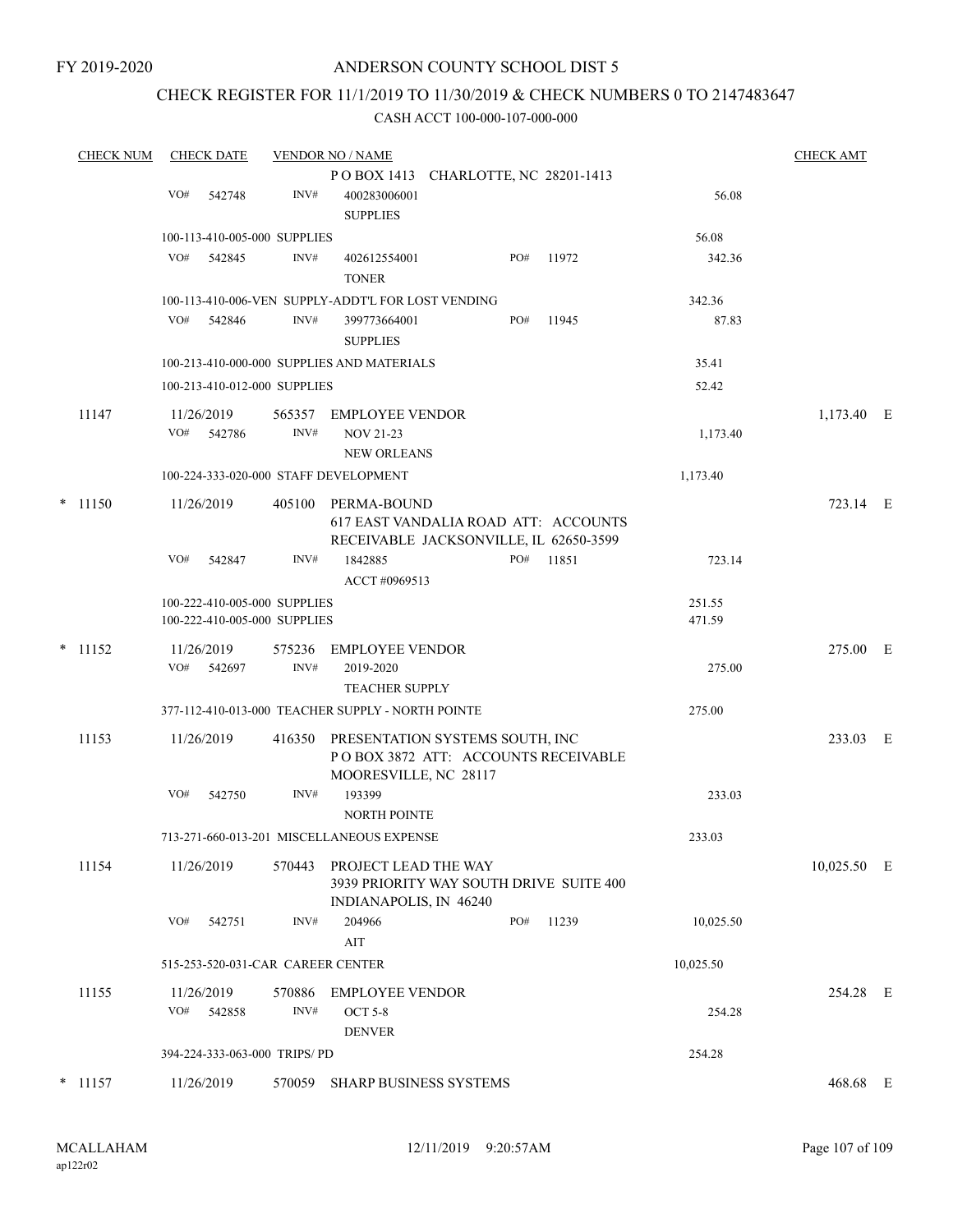# CHECK REGISTER FOR 11/1/2019 TO 11/30/2019 & CHECK NUMBERS 0 TO 2147483647

| <b>CHECK NUM</b> |     | <b>CHECK DATE</b>            |                | <b>VENDOR NO / NAME</b>                                            |        | <b>CHECK AMT</b> |  |
|------------------|-----|------------------------------|----------------|--------------------------------------------------------------------|--------|------------------|--|
|                  |     |                              |                | DEPT 1216 PO BOX 121216 DALLAS, TX                                 |        |                  |  |
|                  |     |                              |                | 75312-1216                                                         |        |                  |  |
|                  | VO# | 542757                       | INV#           | 9002395803<br><b>COPIES</b>                                        | 1.51   |                  |  |
|                  |     |                              |                | 329-115-690-031-000 OTHER OBJECTS- WBL                             | 1.51   |                  |  |
|                  | VO# | 542758                       | INV#           | 9002395781<br><b>COPIES</b>                                        | 22.37  |                  |  |
|                  |     |                              |                | 329-115-690-031-000 OTHER OBJECTS-WBL                              | 22.37  |                  |  |
|                  | VO# | 542759                       | INV#           | 9002395771<br><b>COPIES</b>                                        | 28.47  |                  |  |
|                  |     |                              |                | 329-115-690-031-000 OTHER OBJECTS-WBL                              | 28.47  |                  |  |
|                  |     | VO# 542760                   | INV#           | 9002395772<br><b>COPIES</b>                                        | 189.91 |                  |  |
|                  |     |                              |                | 329-115-690-031-000 OTHER OBJECTS-WBL                              | 189.91 |                  |  |
|                  | VO# | 542761                       | INV#           | 9002395774<br><b>COPIES</b>                                        | 63.76  |                  |  |
|                  |     |                              |                | 723-190-660-023-911 MISCELLANEOUS- ADULT ED EXPENSE                | 63.76  |                  |  |
|                  | VO# | 542762                       | INV#           | 9002395800<br><b>COPIES</b>                                        | 109.68 |                  |  |
|                  |     |                              |                | 723-190-660-023-911 MISCELLANEOUS- ADULT ED EXPENSE                | 109.68 |                  |  |
|                  | VO# | 542763                       | INV#           | 9002395223<br><b>COPIES</b>                                        | 19.26  |                  |  |
|                  |     | 100-111-410-007-000 SUPPLIES |                |                                                                    | 19.26  |                  |  |
|                  |     | VO# 542764                   | INV#           | 9002395799<br><b>COPIES</b>                                        | 33.72  |                  |  |
|                  |     | 100-147-410-018-000 SUPPLIES |                |                                                                    | 33.72  |                  |  |
| $*$ 11161        | VO# | 11/26/2019<br>542859         | 573376<br>INV# | <b>EMPLOYEE VENDOR</b><br><b>NOV 15-17</b>                         | 331.32 | 331.32 E         |  |
|                  |     |                              |                | FLORENCE SC                                                        |        |                  |  |
|                  |     |                              |                | 817-112-333-014-000 TRIPS AND CONFERENCES                          | 331.32 |                  |  |
| 11162            | VO# | 11/26/2019<br>542780         | 575010<br>INV# | <b>EMPLOYEE VENDOR</b><br><b>NOV 14-16</b><br><b>LOUISVILLE KY</b> | 690.96 | 690.96 E         |  |
|                  |     |                              |                | 100-222-333-000-MDA MEDIA SPECIALIST TRAVEL                        | 690.96 |                  |  |
| $*$ 11165        |     | 11/26/2019                   | 525400         | <b>EMPLOYEE VENDOR</b>                                             |        | 473.78 E         |  |
|                  | VO# | 542787                       | INV#           | <b>NOV 5-8</b><br><b>MYRTLE BEACH</b>                              | 473.78 |                  |  |
|                  |     |                              |                | 264-224-333-011-000 PD/ TRIPS AND CONFERENCES                      | 473.78 |                  |  |
| $*$ 11168        |     | 11/26/2019<br>VO# 542710     | 574618<br>INV# | <b>EMPLOYEE VENDOR</b><br><b>NOV 20-21</b>                         | 312.13 | 312.13 E         |  |
|                  |     |                              |                | <b>COLUMBIA</b>                                                    |        |                  |  |
|                  |     |                              |                | 100-233-333-000-000 TRIPS AND CONFERENCES                          | 312.13 |                  |  |